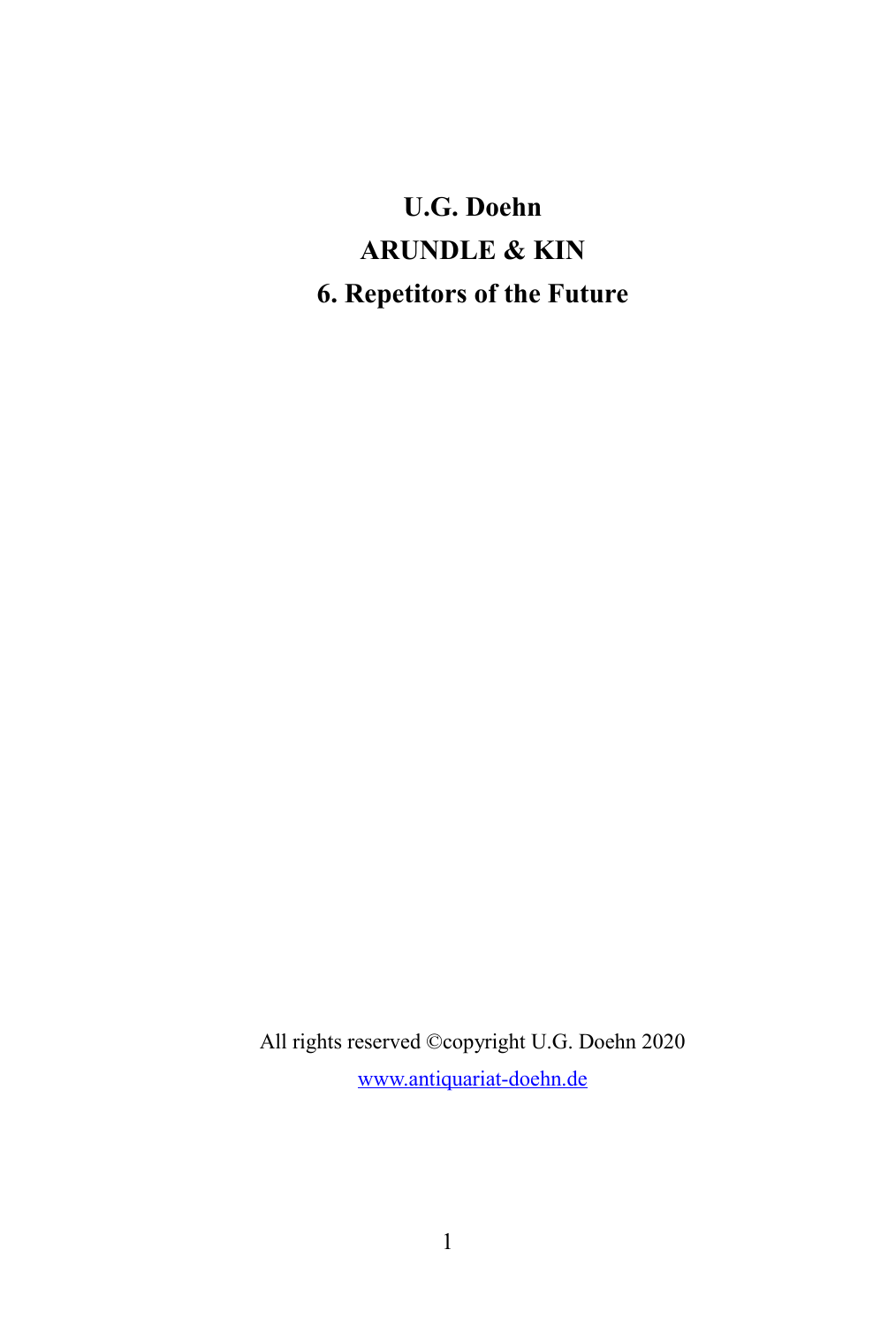## **Table of Contents (Vol 6)**

1.See and Be Seen

- 2.Pandemia
- 3.The g-Propulsion
- 4.Back in Future
- 5.Future's Arrival
- 6.Suicide Mission
- 7.Looking Back
- 8.Foreward and Don't Forget
- 9.The Visitors from the Past
- 10.Emasus the Troll
- 11.In the Underworld
- 12.Ties of Friendship
- 13.Back in the Cave
- 14.Anti-Anti Matter
- 15.Pandemia Research
- 16.The Expedition
- 17. Edmond the Prince
- 18. Elouise of Christiania
- 19.Space-Gardening
- 20.The Fallen Angel
- 21.A Two-fold Vision
- 22. The Changelings
- 23.CLT-Commission
- 24.Hans Henny Henne's 2nd Descent
- 25.Heavenly Cheating
- 26.Yoshele
- 27.The Unveiling
- 28.North-South-Michel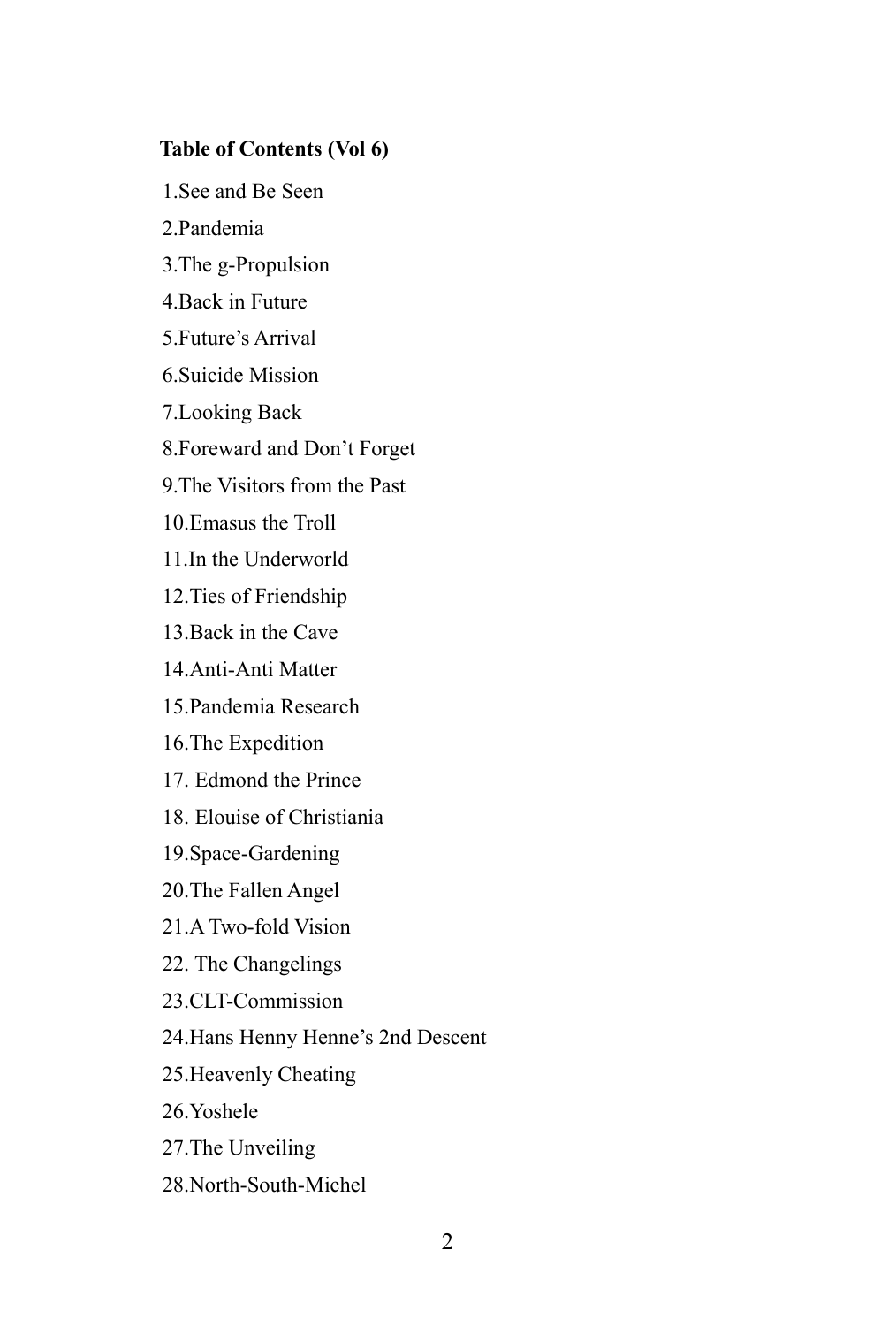- 29.Yoshele's Return
- 30.The Repetitors
- 31.The Trace of the Secret
- 32.The Discalceati of Santa Cruz
- 33. Thanatos
- 34. A Royal Appearance
- 35. The Methusalems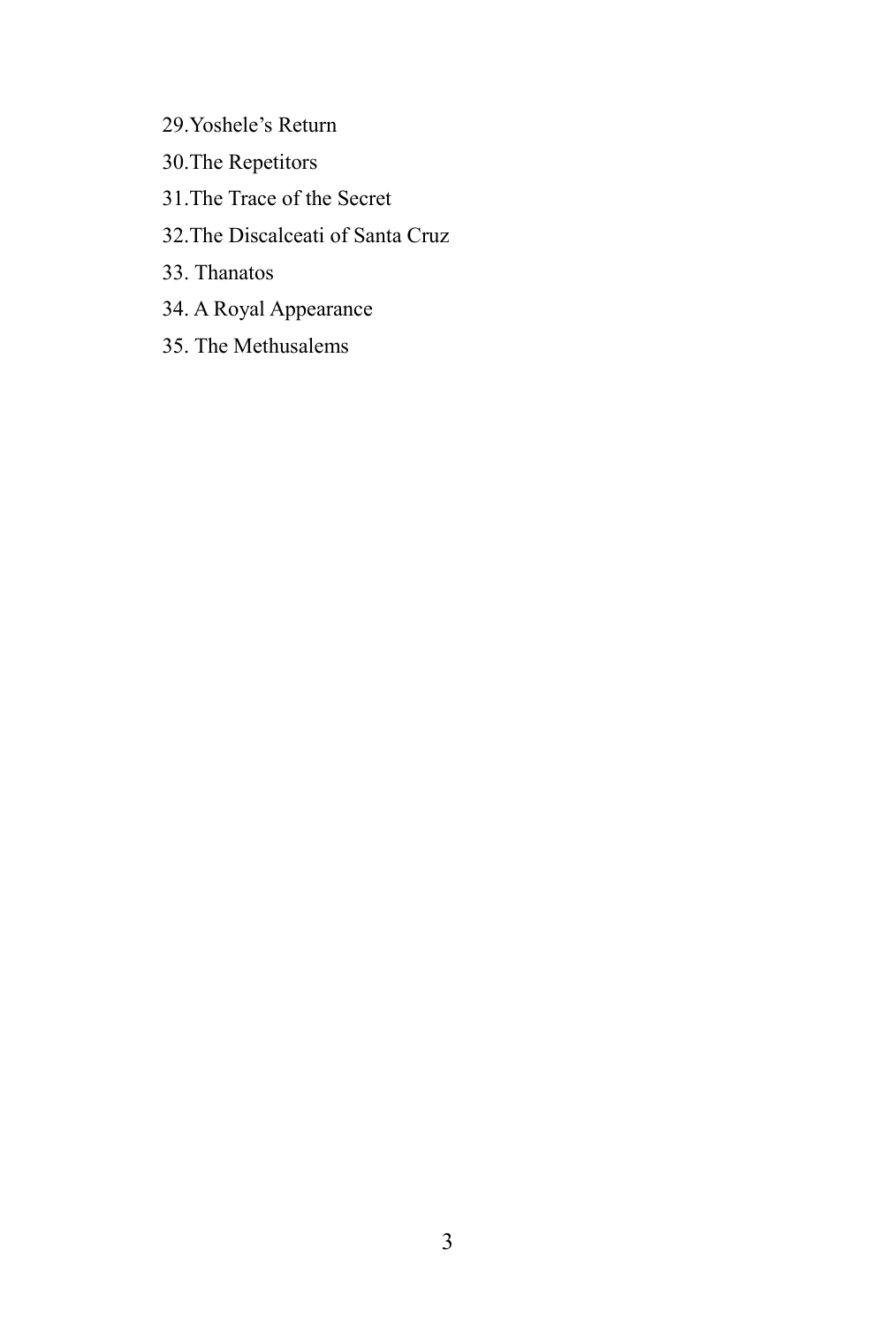## **Prelude:**

The Shaman's Song Of little help was what he found beneath. He cared for preparation, not release. Some spooky fits of nothing real: A lot of the unseen was here presented, Unspeakables were heard and represented: At last, those tiny ones he sought to win. Their Shaman was he, and their kin. He could not stand the evil foe, Without the help of Billy-Joe. You know now who we are? I am but you, and stand not far: We are but one – do fight for me, Mine is the other outer world - united shall we be. I lead your arm, I guide your ear, with eyes of yours I see.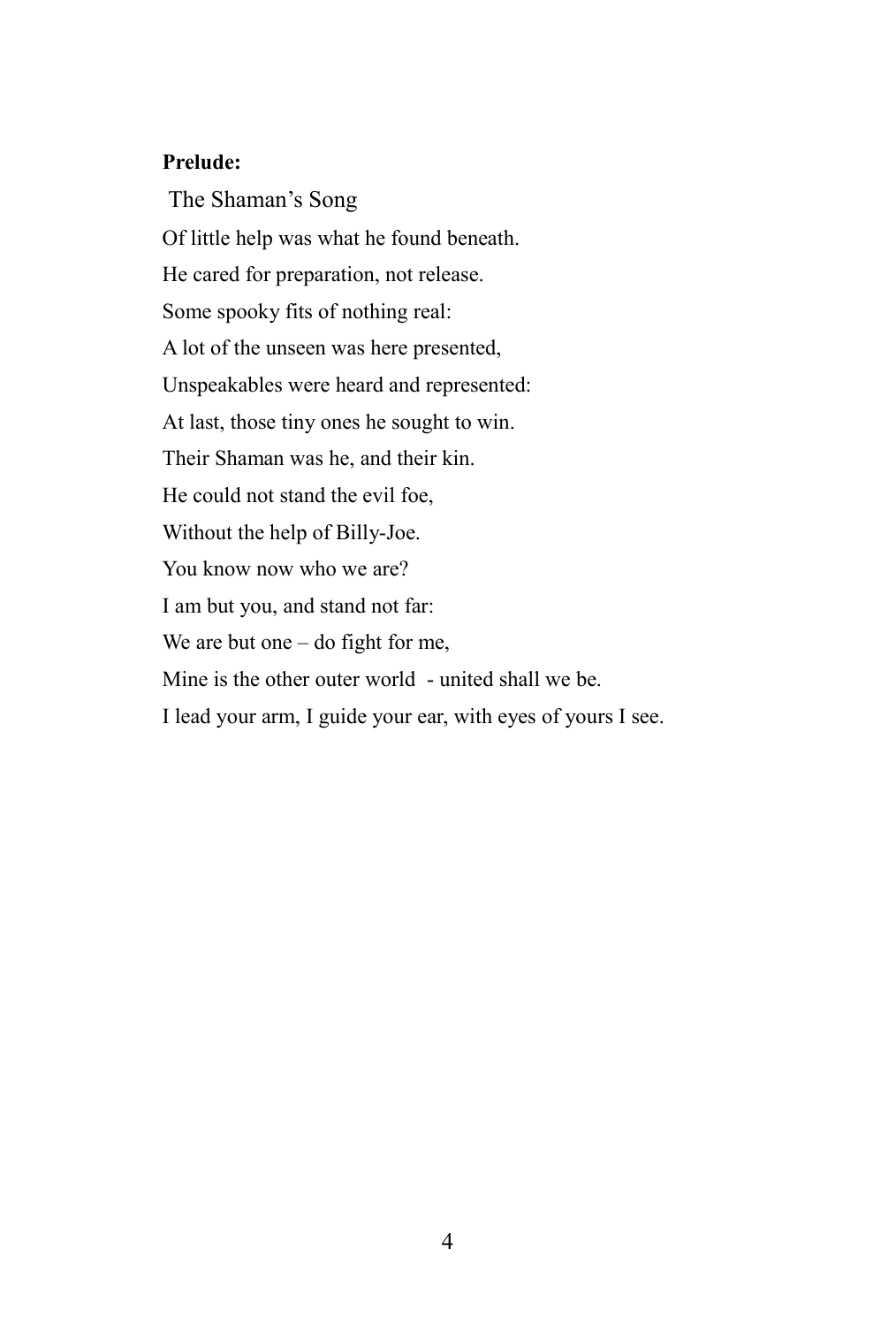#### **1.See and Be Seen**

Mr. and Mrs. Henne couldn't share the enthusiasm of the many hundred fans, who assembled each month when the full moon was rising over Susamee's Island. Especially in the light summer nights, when suspense rushed in the under-brush, and the wonder lowered like a warm seducing fragrance. They noticed something was going on, but didn't feel it, and were completely out of their trace. They didn't even know what they were expected to feel, or what really was going on and what they witnessed. Because the fever didn't catch them. It touched them only by passing by, and didn't even catch them, when even the stones began to sob. They couldn't comply at all. They meant the tears to be the evening dew, wetting the rocks, to have a reasonable explanation for the stunning phenomenon, while there was no better explanation in sight.

Good-natured and generous they overlooked the exaggeration. They smiled at each other in quiet agreement and strengthened their necks while resisting against the sweet mists of imagination, they felt somehow surrounded. A lot of fuss was going on, they certainly noticed that. Long enough they were on the island. They had many dwarves seen, coming and going, while those hushed by as mere shades, and pushed each other while passing them, as if they felt endangered.

Not only the dwarves showed signs of worry, Tika and Emasus also didn't warm up in their presence. Watchman Will Wiesle was the only one, who exchanged a word or two with them, once in a while, to keep their mood up and find out about the matrimonial state between them. A new competitor he just couldn't stand, but was afraid, that the old chum was on the verge of turning back to Susamee, who surely would appreciate his courting.

Watchman Will Wiesle was tinkered of a raw and simple fabric. His combinations were the like: As long as all went well between the couple, he reckoned, Susamee would remain his.

There was no-one else around, anyway, except Tibor and the dwarves in the underground, but they didn't really count. While Tibor was the dwarves' idol and therefore lectured quite often over there at the university, in addition to his teaching profession as Dean of the Sublimatiors at the School of Inbetween on the Isle of Wisdom-tooth.

Watchman Will Wiesle felt quite similar to the Hennes, he also lacked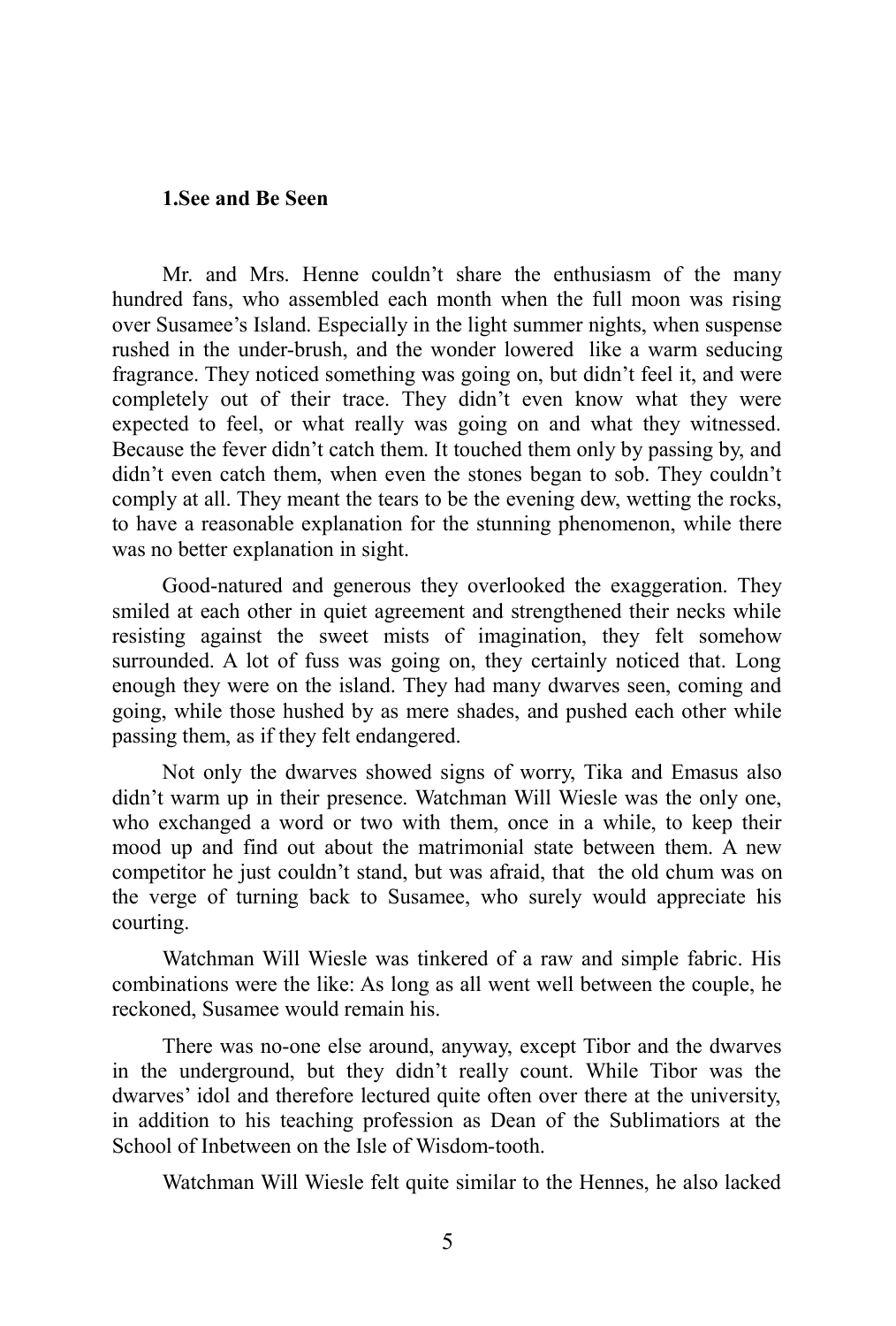of empathy and didn't believe in the sobbing stones either, but thought them to be wetted by the evening dew. However, he didn't dare to confess, because he might then be regarded as a stubborn yokel.

Secretly he therefore checked, if the rocks also became wet, in the nights without full moon, and they sometimes did in fact, but not often. The explanation, that the self-induced horse-headed violin caused such an emotional uproar in the stones, could neither be confirmed nor denied by his investigation.

In fact, he gave a damn shit about those blooming stones. The important thing was the incredible effect resulting thereof. The tunes of the violin flattered the ears, no question about that, Wiesle admitted freely, but wouldn't get further. As far as he was concerned, the fiddling never moved him to tears, but stressed his nerves. While you couldn't say that aloud over here.

What really moved him, was the sight of Susamee, dancing uncovered in the pale moonlight, because she had inflamed and bewitched him, nothing else.

He also never saw the red fire bird, just like Hilde and Hansiman. Besides, all three didn't believe in the fairy of the so-called Conversiors, and those so-called totem-animals hiding in the underbrush.

If you faced something at all, it was a bushy mob of hair lurking out of a cleft somewhere. When you took the time and strolled over the island by day, however you shouldn't do in the days of the full moon, as was laid down in the regulations. And Susamee severely watched, even when she was away. Will Wiesle, in his function as a watchman also did his best to stick to the rules, and any offender would surely be sorry soon.

He didn't want to admit, like many of his colleagues, that he never saw with own eyes such a converted animal. And he never witnessed the conversion as such, despite of strange noises to be heard at night, but they weren't much different from the noises in other nights – perhaps somewhat stronger and louder, he would admit; and indeed livelier under the full moon, but that was it then.

Such an island was alive, after all. And among the animals, there were also nocturnal ones, and that was quite natural. While you better didn't mention. Such a profane explanation didn't fit into the magic view of the Conversiors and their followers. The slightest remarks or  $-$  even worse  $$ doubts – caused hefty reactions. You soon would be stamped a dull brute and drunkard, addicted to king alcohol, and unable to provide a clear thought. And with that the critics weren't all that wrong. Watchman Will Wiesle also looked back on a drunkard's carrier. Therefore he was so thankful for his job.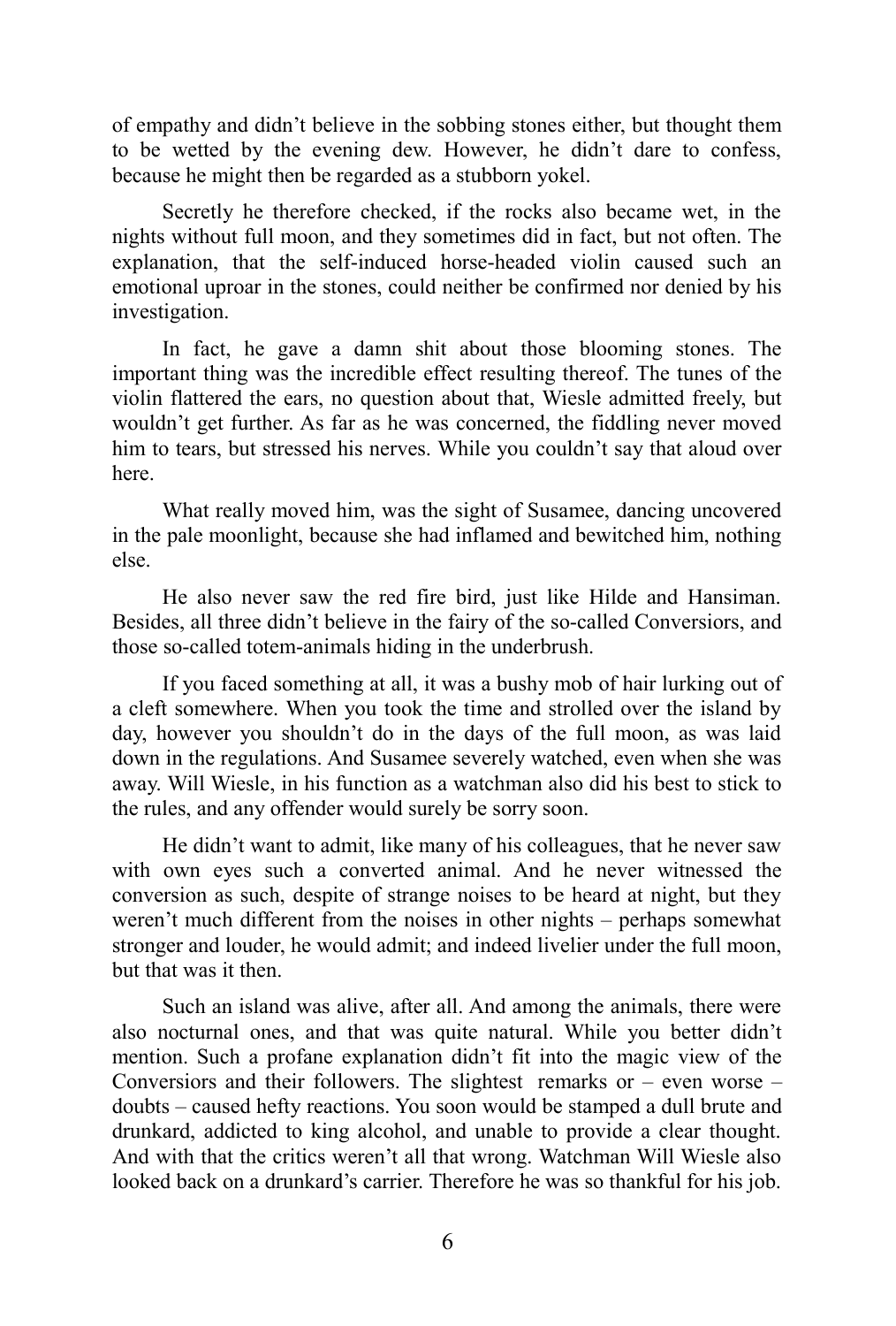Who would have taken him? Neither him, nor some other colleagues, who weren't better off.

Therefore they all remained silent, when things like the horrible accident happened some years ago, back on the twin island. While it had in fact been no great wonder that someone sneaked on the island, and almost killed poor Tika. Yes, so it happened on the so called Conversiors' island, next to Wisdom-tooth Isle, now housing the University.

Wiesle himself had been among the rescue-team, when they tore off the poor being of that rock. Why the misguided little creature ran astray that far, nobody would ever know. Taking her back to the little port had in fact been a hell of a job by night, in storm and rain. You wouldn't believe how heavy such a little one can become.

More death than alive has she been. And a long bloody dark track was drawn through the island. –

Well, after all, everything turned out to the better. But had he and his colleagues not been so drunk, the attack mightn't have happened - Will Wiesle was convinced, but didn't dare to admit. His fantasy did not suffice to imagine, how he would have been punished, if anyone would have known. And so his consciousness hammered even worse and much longer, than the punishment would have lasted – the more so – here on this special site. Many times he had been on the verge of confession, but the seldom opportunities passed unused.

Instead of watching, the watchmen had been seated in their booths, had closed the doors and windows against the cold, and had slept, drunk as they were.

A bomb might have woken them up. It was Arundle who rushed through the wood with her wonder-bow and the pointed arrows. Had she not been, nobody had realized what happened to the little creature up there on the lonesome rock.

Was it mere instinct, or did he hear anything? Will Wiesle awoke when he heard Arundle's cry, and soon after also became aware of what happened. He was sober at once. He and some others joined the group of rescuers. Those who pretended to have a command of 'the other way of seeing' didn't see, what was all too obvious: The watchmen hadn't done their job, even now some hardly moved or kept up with the searchers' group.

Being confronted with death, the one or other finally became sober like Will. And together they did a fairly good job after all.

It had been the time, when he earnestly thought about giving up the drinking, he regularly ran into trouble for. King Alcohol had ruined his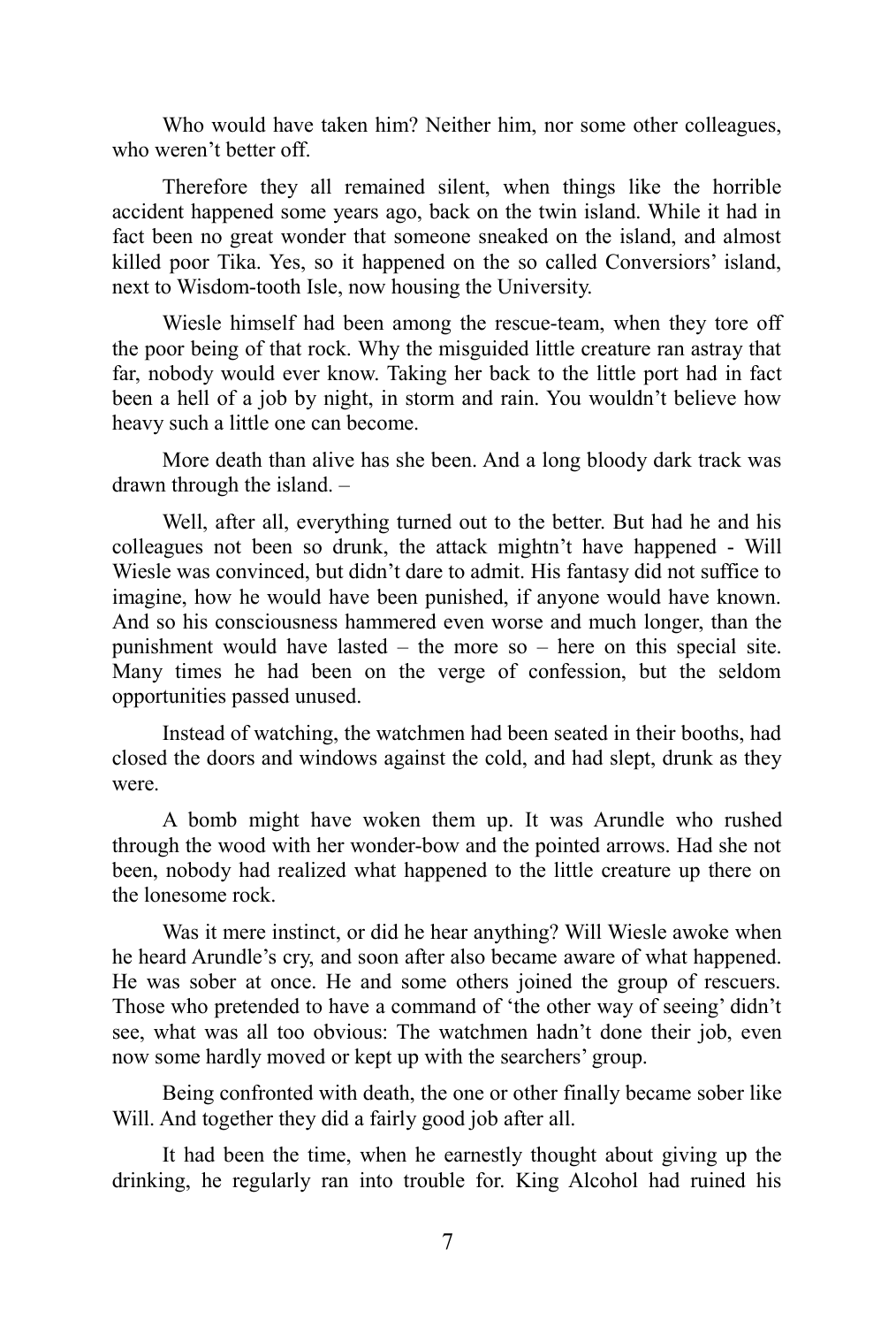family. He himself was a wreckage inside, and kept on fading in body and soul.

So it had been. However his healing and recovery didn't alter his view. He still couldn't see Conversiors when converting. He only saw strange little beings, acting funny, before they disappeared in the dark of the underbrush. He saw shades, and heard noises like of ponies or dogs, but that was it.

He didn't witness such an arrival very often, the ado about the first landing was not his cup of tea, so he usually took the second boat, one way or the other.

Meanwhile things were less strenuous, while a lot happened inside the big belly of the Last Bounty moored on the new pier. The flood of dwarves also disguised the landing troopers. They spilled off the vessel and hushed flash-like by, hardly visible – indeed almost invisible for the human eye.

Had there not been the competition about Susamee, Hans Henny Henne would have been a dear comrade right from the start. While Will realized that the latter felt like himself, although he was an educated man and a famous inventor too. While he himself was only a watchman.

Hans Henny Henne didn't withhold his opinion and point of view, and that was a great advantage. You couldn't throw dust in his eyes. He could only be convinced by eye-witnessing, and when there was nothing to be seen for him, then there was nothing, while the so-called seers could say, what ever they wanted.

For a long time he didn't tune in on the tricky interpretation, his wife's daughter brought forward to his attention. As to her, he lacked the ability of seeing colours, as they appeared, like the colour-blind, who are unable to differentiate red and green and have to live in a world of gray shades, and only realize, because they don't notice when to go over a street and when to stop.

"Well, they will manage to distinguish between the upper and the lower little man", Hans Henny Henne commented, not really convinced, while he basically knew about such deficits of the human senses. However, he didn't like to be stamped as edificatory, all the more, when Hilde confirmed the same lack of ability for herself and for her former husband. An ability, that was said to be experienced by those gay folks on the islands deep down under.

Hilde's affirmative comment made him doubt, because the Anonymous he had happened to meet, had been rather sophisticated, and had given him the impression of being very familiar with such hocus-pocus.

So Hilde had to confess that she and her former husband had done their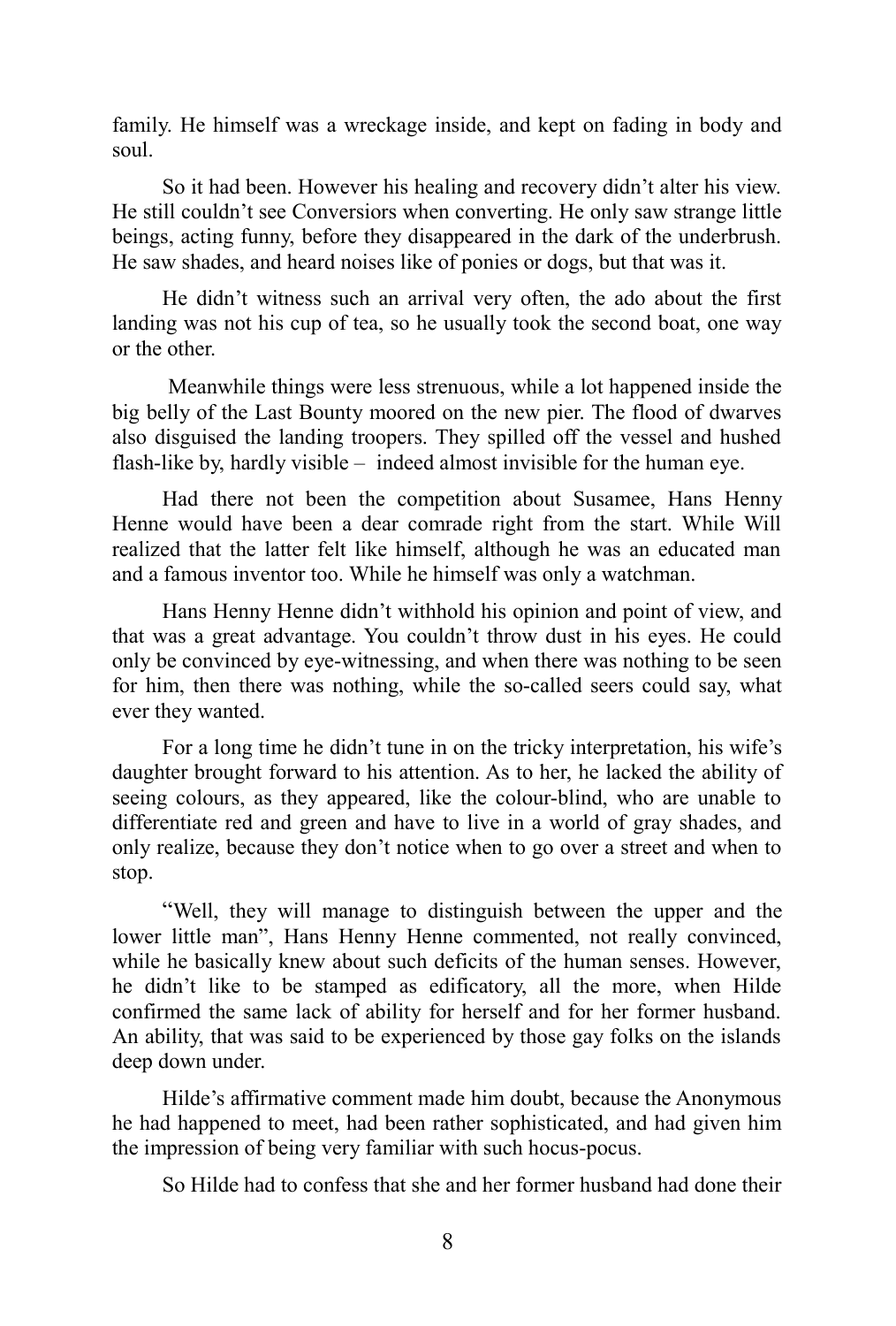very best to ignore the world, their daughter had experienced and lived in.

Their daughter frightened them with all that introvert behaviour and mystic ado.

"I couldn't reach her anymore. A wall had been built up between us. It started early enough, and became worse as time went by."

Hilde Henne sighed deeply, when she remembered, how she had suffered.

"And the worst was, we couldn't help her, we didn't know what was wrong. – and there was the school after all ... It was disgusting. I do not wonder why Roland couldn't stand it any more..."

Hilde sneezed and rubbed her nose. She shook her head, and then gave herself a push. "It's all over now, thank God", she said then and tried a little smile. Hansiman gave her a tender push and grinned.

"We don't miss anything, Hilde, do we?" he then said. And Hilde blushed. Hansiman turned out to be of the same kind as Roland had been. She didn't know what to think of that. 'Man is man' she thought, and shrugged inside. You could do little to change general basics, after all.

It was not at all over with Arundle's dream-world. In fact Hilde had found access into it at last. While she still didn't see those colours by 'the other way of seeing'. Perhaps she didn't try hard enough. Her daughter frightened her a little for that. And she couldn't stop worrying. Arundle wasn't with both feet on solid grounds, even now when she became mother herself and should by now have learnt what it meant to be responsible for another being, and how useful it was, to be just normal, while any deviation as far as the growing life inside was concerned, cause the greatest worries.

Rather obvious facts become suddenly important. Almost each mother cannot withstand to count the fingers and toes of the new born. How she worries about the slightest deviation like sickle-shaped feet or birthmark... And beware the head would exceed the norm. The soothing advice: "This will surely diminish by the years" - would surely be not very helpful.

As long as Hansiman hadn't altered his male attitudes he'd better stay over here, because he couldn't use them in heaven, his old friend Anonymous had explained years ago while on the moon and before he left back to earth. "Not for Hilde, after all" he mysteriously added, while Hansiman had no idea yet, what was to come in this respect.

While Rolandus was of course very pleased by Hansiman's presence, he admitted unquestioned. Hansiman was a good sport, he knew from their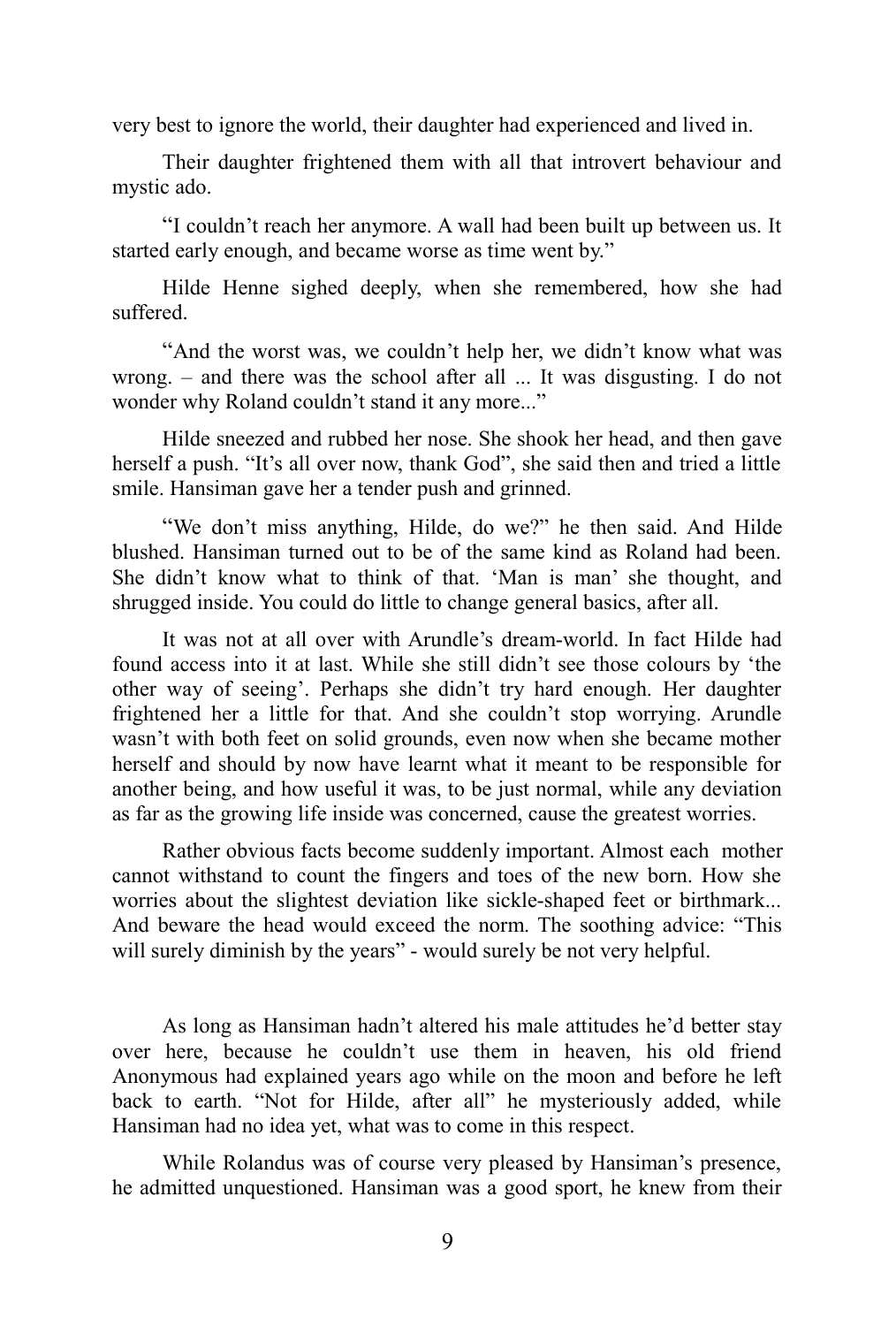time on the moon together. While Hilde had been a faint image on the dim horizon of the twitters, and Hansiman hadn't yet been the roaring deer, Hilde awoke in him, and did of course affect Roland to a certain extend, who had to think about long forgotten emotions, and his passed male-chauvinistic attitude. That was why he postponed the plans for a quick return to heaven for Hansiman. First there had some irregularities to be regulated, not only in favour of the disciple but also of himself, and certainly on Hilde's behalf.

Perhaps such an ascension should become connected with a local training. Hansiman might have also to learn 'the other way of seeing', before he could be raised into the inner circle of the chosen few. Otherwise he would not be allowed to ascend back up to heaven again. Because it was quite different whether someone was called, or decided to go on his own, and carry the cross of the world on his shoulders for a certain period of time, in order to lighten the huge pile of mankind's guilt a bit. Such ascensions were of course the exemption, and by no means the rule. Looked at the case that way, everything had to do with 'the other way of seeing' in any case. It was in fact 'the other way of seeing' that became the crucial angle and crossover for all who longed for a glimpse of a chance to approach the Unspeakable.

Rolandus decided to have a serious word with the Advisor on that. Why did he have advisers, after all? To have a word with Hans Henny Henne in person might turn out to be contra-productive. Perhaps such an aspirant might turn out to be a shallow nut, and that would be awfully sad. So the oppressed Emperor sighed, and pushed the heavy thoughts aside, in order to concentrate on the obvious. There was enough work to do, God knows. Heavenly interventions into earthly affairs weren't easy at all, but most tricky and kinky.

\*\*

Hilde noticed it, perhaps more distinct than Hansiman or even Watchman Will Wiesle, not to talk about all those nameless, who tried hard, without getting a chance. Under Arundle's influence, a lot had happened to Hilde. Right here, deep down under  $-$  if you want to see it that way, so close to and under the influence of the good savage, her daughter had chosen for husband, who stimulated the wildest dreams in Hilde likewise.

There might be the major difference of the genders, she reckoned. Would she be able to overcome her fear, then 'the other way of seeing' would follow, just like that, she was almost certain by now. But that secret horror wouldn't be shaken off easily. It settled too deep. And while she never dared to touch, she lacked of the ability to handle it somehow. On the other hand did she not push aside such empty mode, as she had done beforehand with Roland, and now again with Hansiman. With all their power men closed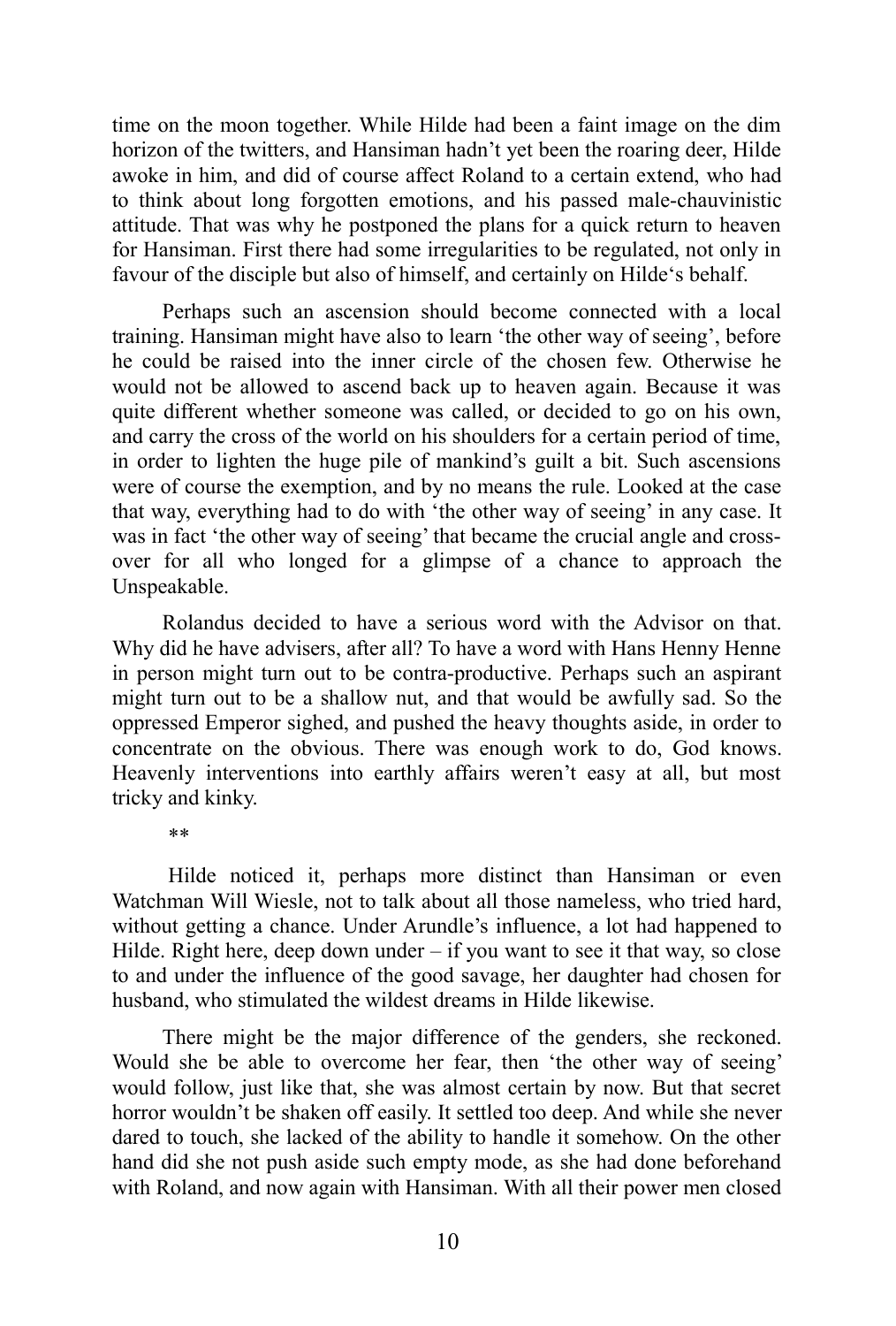the outlet, and piled the garbage of their souls up into an insurmountable wall. Of course they never really succeeded. Instead they produced horrible eruptions, like a volcano in action, and quite likely to a real volcano, hardly to be calculated, to the surprise and fear of the vicinity.

Watchman Will Wiesle didn't become a drunkard and brawler just like that, and Roland Waldschmitt the monster, he used to be.

'If individuals like the two manage to escape from their bondage, why should I not also succeed' Hilde thought, almost a little obstinate. But did she possess an aura too? Was there any sense in learning the other way of seeing?

The tests she failed regularly, and with her dreaming she didn't get far. In fact she enjoyed dreaming, and did dream a lot, but she never managed to influence the direction of her dreams. She dreamed incidentally and mixed, and only once in a while was she able to remember a dream.

Seeing wasn't a matter of the eyes alone, but was completed in the brain. And if the brain was blocked, you didn't get far. Certain things revoked recognition. This was the way recognition was made. Altering such, would be rather difficult. While the image of the wall was already a rough metaphor. Because such hindrances were in fact misled synapses and extensive straits of information, which couldn't be opened sideways, but only obeyed their destiny. And that wasn't the worst. The vital sensual functions were guaranteed that way, without which a human is no human.

Hansiman had explained that once, and she meant to have understood all that rightly. But then she forgot all this again very fast, and now she felt as if there had been nothing. While Hansiman tried so hard. She dared not to asked him again, not yet. Perhaps later , -- ... or right now, while the question of to be or not to be was raised. Would she prove her incapability, then her entrance to heaven was in danger, or at least very limited. The only advantage then would be, that Hansiman couldn't be taken away from her. This was what she understood so far. Or had she mixed up everything?

The other option prevailed of course. And if Hilde was honest with herself, she felt the tickling. And when she then thought, what she was going to accept on such a voyage without return, she felt very strange.

She would never hold Edmond in her arms again. And her own body would also be gone in part or as a whole, and so would be the sensations. Would they?

While her body annoyed and troubled her once in a while, it also offered quite some happiness, that could hardly be achieved otherwise. Seen that way a bird in hand is worth two in the bush.  $-$  For the eating alone'  $$ she thought and notice how the water gathered in her mouth. Hansiman was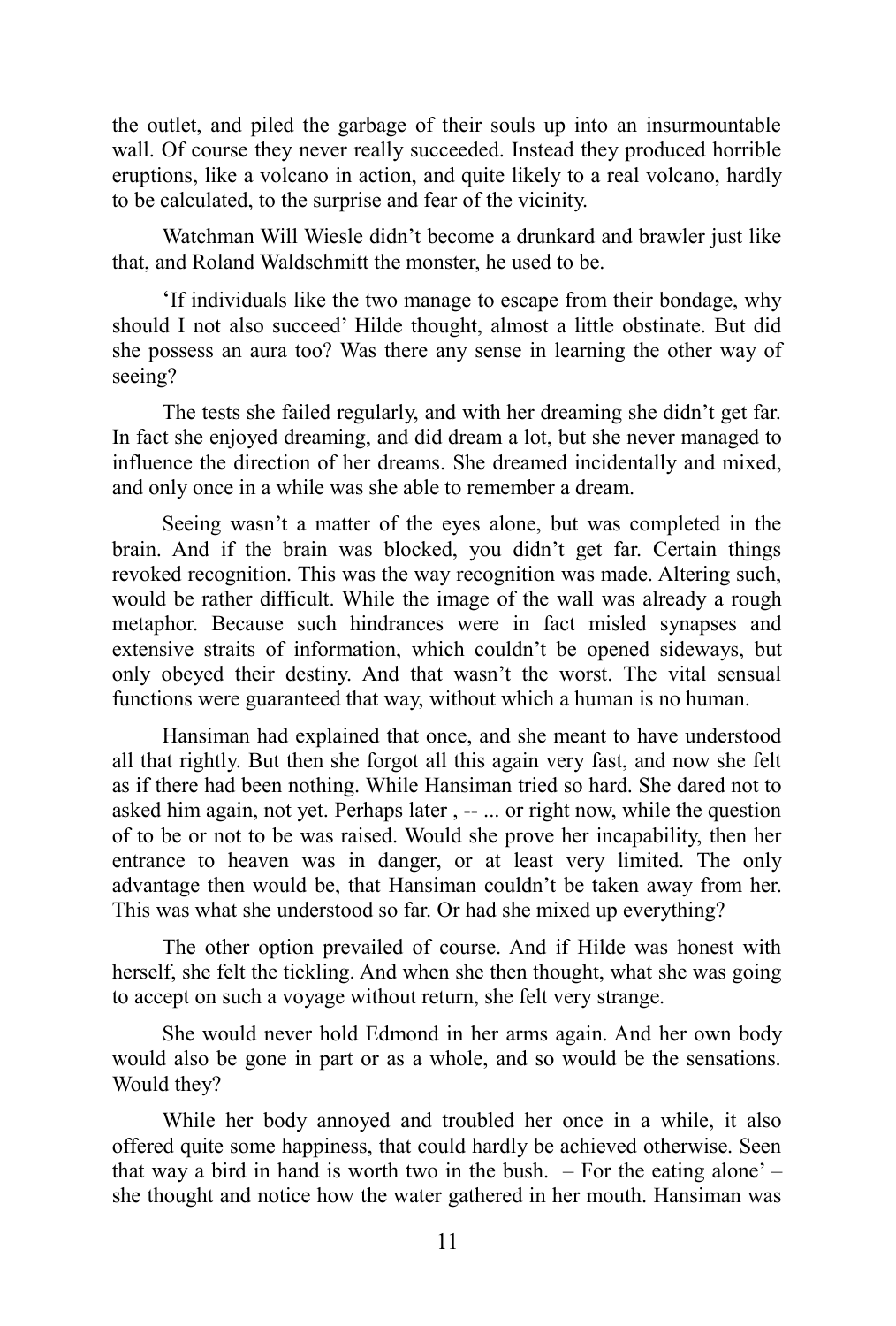kind of a real gourmet, who had an idea of the 'Haute Cuisine'.

Or all that travelling – with Hansiman it was always like a new start into the unknown behind the horizon.

If she was honest to herself, she tightly clung to her life, but had to give up in order to follow Hansiman to her former husband. Would that be really as easy as Hansiman promised? Fact was that he was in regular exchange with Anonymous ever since, while she hadn't heard or seen anything personal so far, except the birthday party of little Edmond, when he presented himself as a little cloud on the ceiling, but there he hadn't been really present – not for her anyway.

Quite similar mechanisms seemed to exist from the other side which limited you rather then freed you, although no one way streets existed. An outlook that threatened her meanwhile.

It was layed on the table by now. They could not leave, before she hadn't learnt the other way of seeing. Anonymous even spoke of a basic precondition, that is, he had the information transmitted by the Advisor, instead of having an open argument. That was why Hans Henny Henne reckoned him kind of faint-hearted. While there was no use or need to hurry.

The truth was quite different: Anonymous believed in Hansiman, despite of his bionic gear, which now was useless and surplus and hindered the easy transfer, while he wouldn't be alive anymore with out. That was also clear to all those who made up their minds on his behalf.

Her mother wouldn't be the real problem, Arundle figured. Hilde was kind of closed up in a way, and had been this way all her life, but the second spring, she experienced right now, changed the matter to the better, and might be of transitory help right now. Billy-Joe felt the like, who had a personal wire to her mother, somewhat almost upsetting, Arundle mused with a mild grin.

Hans Henny Henne was the problem, no doubt about that. With magic and psychology you wouldn't manage in his case, because he was by far too artificial. A typical border-liner, as they appeared increasingly during the latest years, while you couldn't pack them all in one suitcase. There was at least a clear split into two kinds. Depending on what side you chose, you got an entirely different picture, no matter that there were almost no differences to be seen from the outside.

It was all a matter of the right identity. But the problem of that identity couldn't be made visible. In fact there were no means at all to measure or define identity. Someone could point out as aloud as he could, that he was a real human, but couldn't prove. Because the bionic medicine was so tricky embodied and combined with the given fabric, that only experts were able to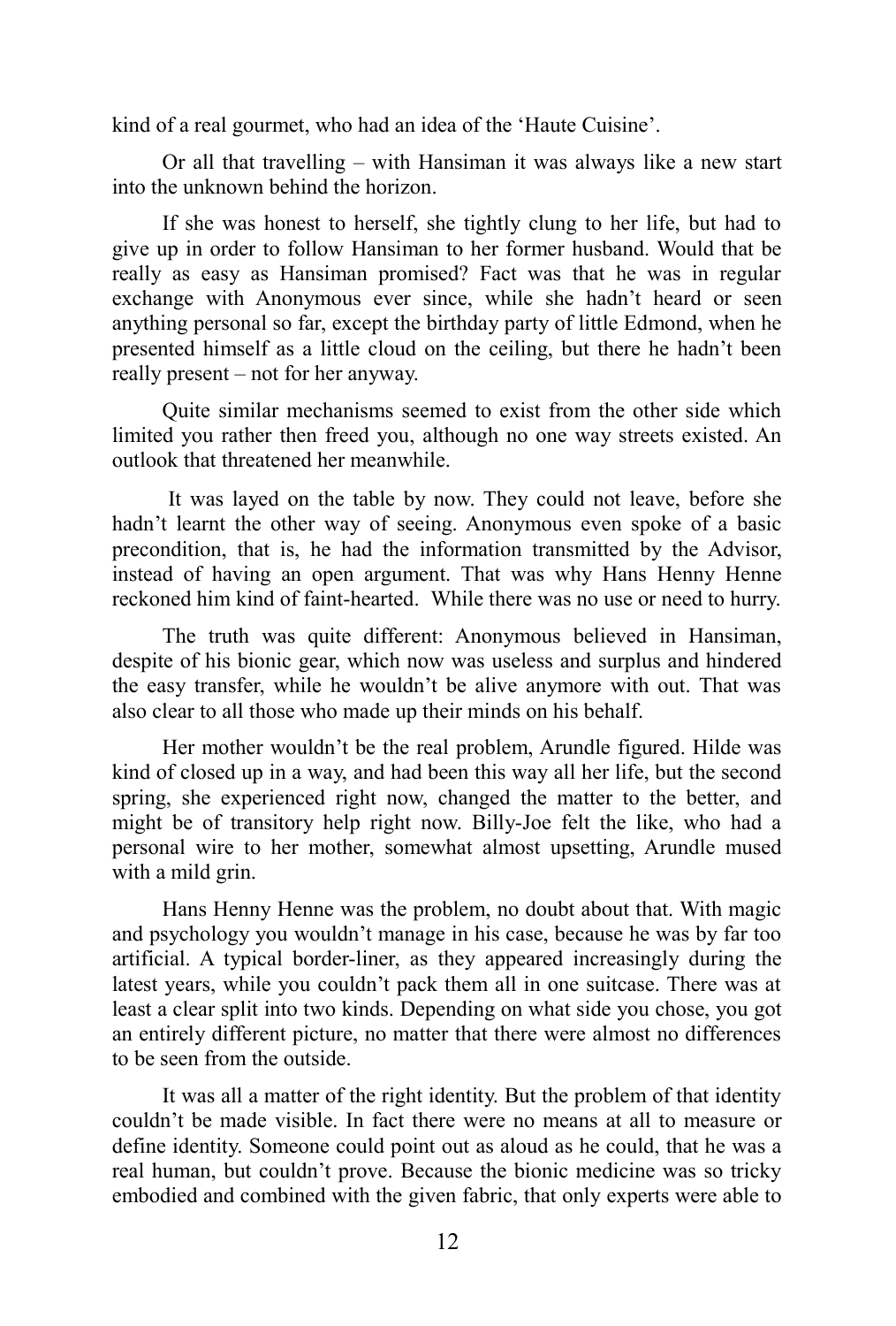confirm or deny such a statement.

Hans Henny Henne was a being that suited the biography of Hans Henny Henne. It shared his memories, and was in full competence of the spiritual forces of him, only marginally limited, because the hefty dementiaattacks had not passed by without effect, which happened to occur lately and over the years. But all in all he didn't doubt himself and was enforced by Hilde. Since he met her, he enfolded and blossomed like a tulip in the mild sun of a springtime day. Her assistance made it all too obvious that he was still a real human man, no doubt about that. All the more, he hadn't experience such, as up to now. All his dried nature, the lack of sensibility and the lack of musicality, as well as the total lack of 'the other way of seeing' were all part of the same source. While this didn't mean that he lacked of any aura. That was a paradox, and from there came the doubts, whether he still was a real human being.

The ascension and the later performed 'de-ascension' back to earth was another hint of doubt. Seen from outside you could certainly end up with the conclusion that he was no real human being any more, you could prove that by sound evidence. He might be a clever cheat, working in two ways – inside and outside.

On the other hand was there the contact to the heavenly scene. And they wouldn't let a mole pass or a cuckoo's egg been laid into the heavenly nest unnoticed. But who knows – one should never say never, Billy-Joe mused, who stuck to his mother-in-law. She at least should know.

"You mean, no matter what he thinks of himself, he could be an artifact anyway?" – this sounded like the perversion in potency and was surely a misinterpretation, as was spread about by millions these days. Or it was no misinterpretation, but that was what it all was actually about.

Were those all hidden artifacts or bionic-wise prepared human beings?

Billy-Joe knew the answer. Or he thought he knew the correct answer. Because he had fought such a monster – way back in the upcoming future, on the field of honour, where the existence of the world was on the verge, while artifacts showed their unmasked image for the first time and made the humans gather in fear, who weren't needed in the world of the artifacts any more. Nothing, what humans required was also needed by artifacts, except a few prepositions. But the whole wide range of organic chemistry was basically without concern to artifacts, and could disappear together with the humans for good, while a few exceptions were still required.

Seen from that point of view, Hans Henny Henne was therefore a true human being. He required the organic world and at best in tact, while he otherwise would ran short of lust of life. Hans Henny Henne loved meat and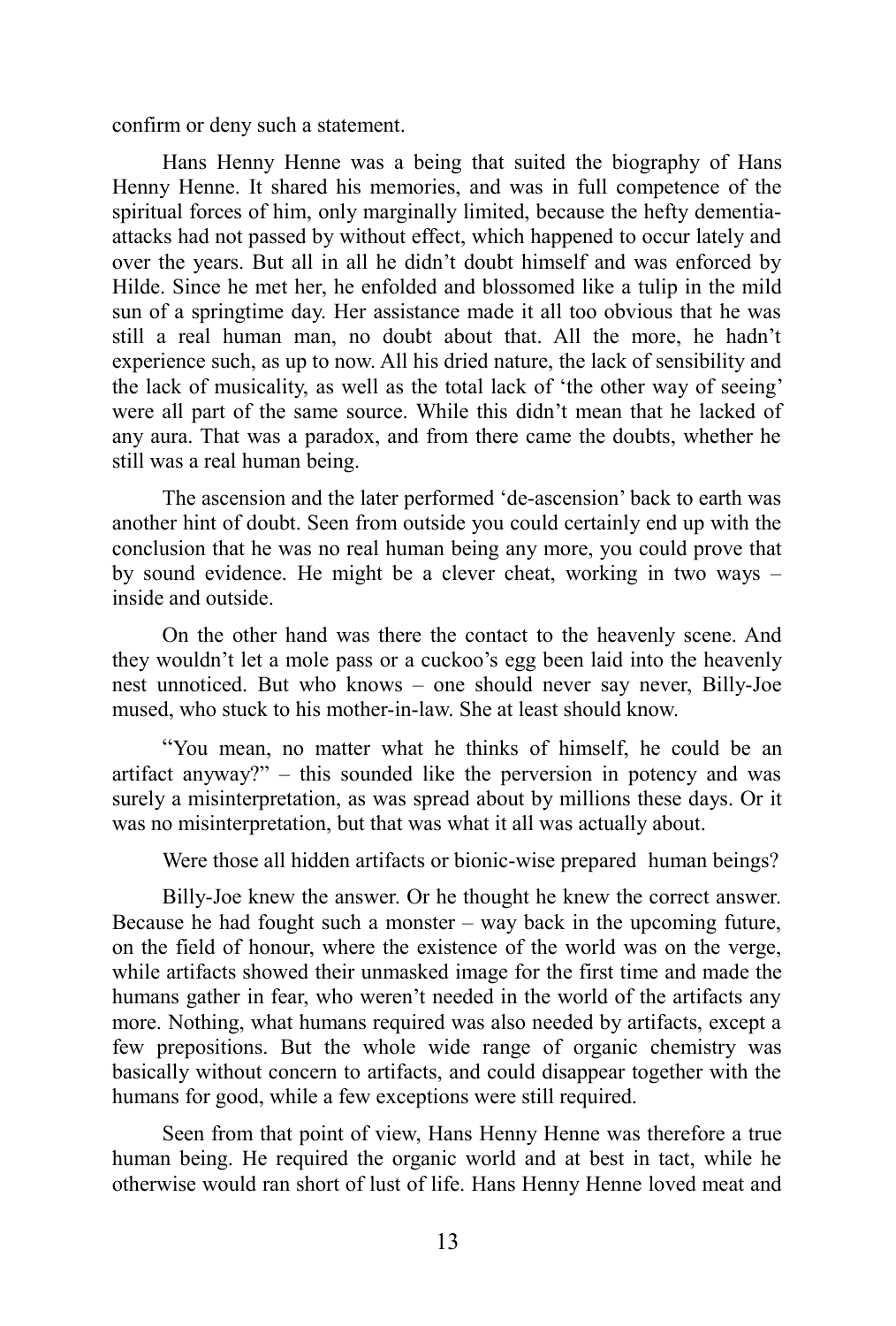the warmth of the human body, its tenderness and power, the aura and fragrance. Hans Henny Henne was wholly fixed on Hilde, and of all she stood for.

Why should he ask for reason or for sense or deeper cause, such a way of thinking might tend. Sure enough would it be easier without human beings and without those animal relatives. But the marvellous blue planet, the home of those beings would feel tossed into agony, while realizing, that plants and air and sea wouldn't be needed any more either.

Only temperature-wise you would preferably remain in organic ranges, or future constructors (who wouldn't be human any more) - might run into trouble. But surely handle it, if they were left alone.

Billy-Joe stroke his hair thoughtfully. First silvery strains were to be seen, his youth was definitely gone. He could feel it – time was hurrying in gigantic steps and pushed him, and he pushed back, knowing quite well, that there was a lot to hinder and to guide. That was the paradox, while time ran off.

### **2.Pandemia**

The time of the late twenty-first century would later be regarded as the Golden Age of the good Artifacts. While awful times were approaching mankind. A development was in due course, worse the worst nightmares of the poor creatures. While it all began with an almost harmless sort of flue spreading around the globe. It was the kind of flue as passed by every year, demanding its victims, until a suitable vaccine was found. While the first symptoms didn't differ from a regular flue, the long term effects did all the more, and affected first thousands, then millions and at last billions, while no vaccine could be found this time, other then the previous cases of a similar kind. They were somehow under control, and passed by, leaving no noticeable effect behind.

Not so the new great nightmare. The pandemia took off somewhere in the Northern parts of Asia, most likely near Archangelsk or the more Westerly located Murmansk. And spread slowly first, until it reached the metropolises of Helsinki, Stockholm, Copenhagen, Oslo, Moscow and St.Petersburg. From there it speeded up. But that was already known from former courses of that kind.

Modern traffic technology didn't allow the effective limitation, while fingers pointed hesitantly out of the Northern regions of Asia into several directions. The number of victims kept rising, but not yet unlimited. There were almost no casualties so far.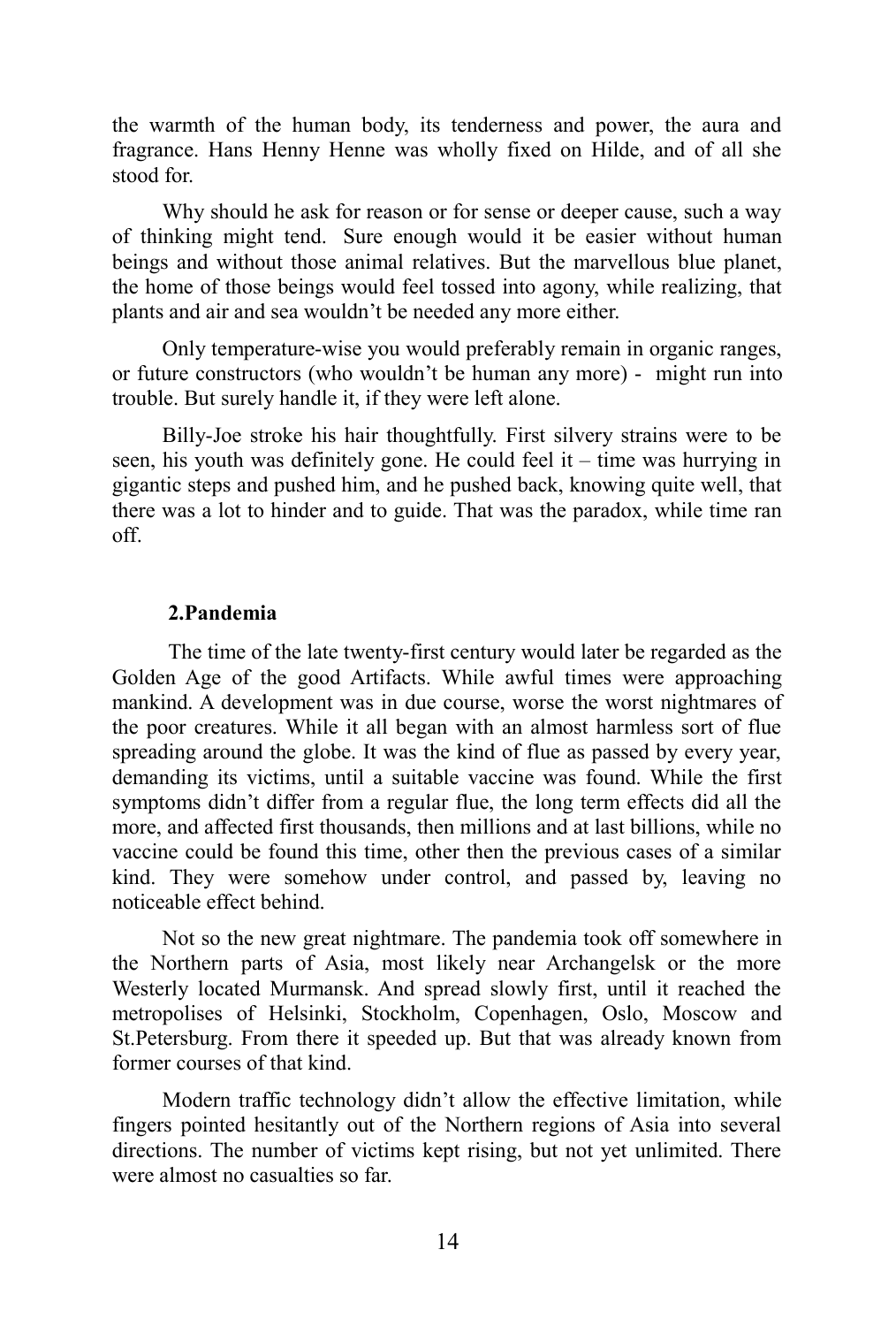The pandemia differed in that to the epidemic flues of former times. That was the good news. The bad news was, that no virus could be found and no vaccine consequently either.

The miraculous disease spread and soon covered the whole globe. There was no help in sight. At least it looked so, for a long time. People tried with common hygienic measures, and were successful. First of all the hospital staff, who managed to stay free of contamination by consequent hygiene.

Unfortunately people weren't so consequent. Only a few were. Thus the disease was spreading further and further, and reached Central Europe. From there it swamped over to Northern America.

Other than former pandemic diseases this time the Northern regions were hit. The disease seemed to avoid the tropics. Neither Africa, nor South America or the Indian Subcontinent and the Malaysian Archiples were effected. It seemed to be a kind of a civilisation-disease. However it differed in so far as it didn't show interdependence with the way of life, but seemed to be spreading by infection.

This was how experts saw it, who stuck to the least straw, and would have loved to present a virus as culprit. But this Pandemia didn't intend to please them. Instead, the Pandemia went on spreading, and found victims on all levels of society, who weren't careful enough with hygienic ventures.

As the clinical picture was unspecific, many affected individuals didn't notice in the first place that they were sick, and saw the doctor far too late, sometimes only after several weeks or even months. They were sitting then wholly des-orientated in the surgery, and could hardly remember their own names, but argued about the sloppy personnel, without whom they would surely not have found to the surgery at all, while the disease led into a progressive inability of physical functions. The victims weren't able anymore to care for themselves. They had forgotten how to handle the simplest things, and were helpless like babies in the end.

The best implantations didn't help anymore. As soon as a new brain was installed, it was swamped by bad blood, and before the restoration of the personal data was finished, the identity had passed away again.

The common service personnel was surely overcharged. The servants ran off, afraid of contamination, and proper artifacts were not in sight as yet, but were in due course of construction.

More or less suitable artifacts were desperately needed, while the round o'clock service for the victims of the disease went up to astronomical heights. So what ever seemed somehow suitable was ordered and prescribed, at best to whole families, where one artifact could care for a number of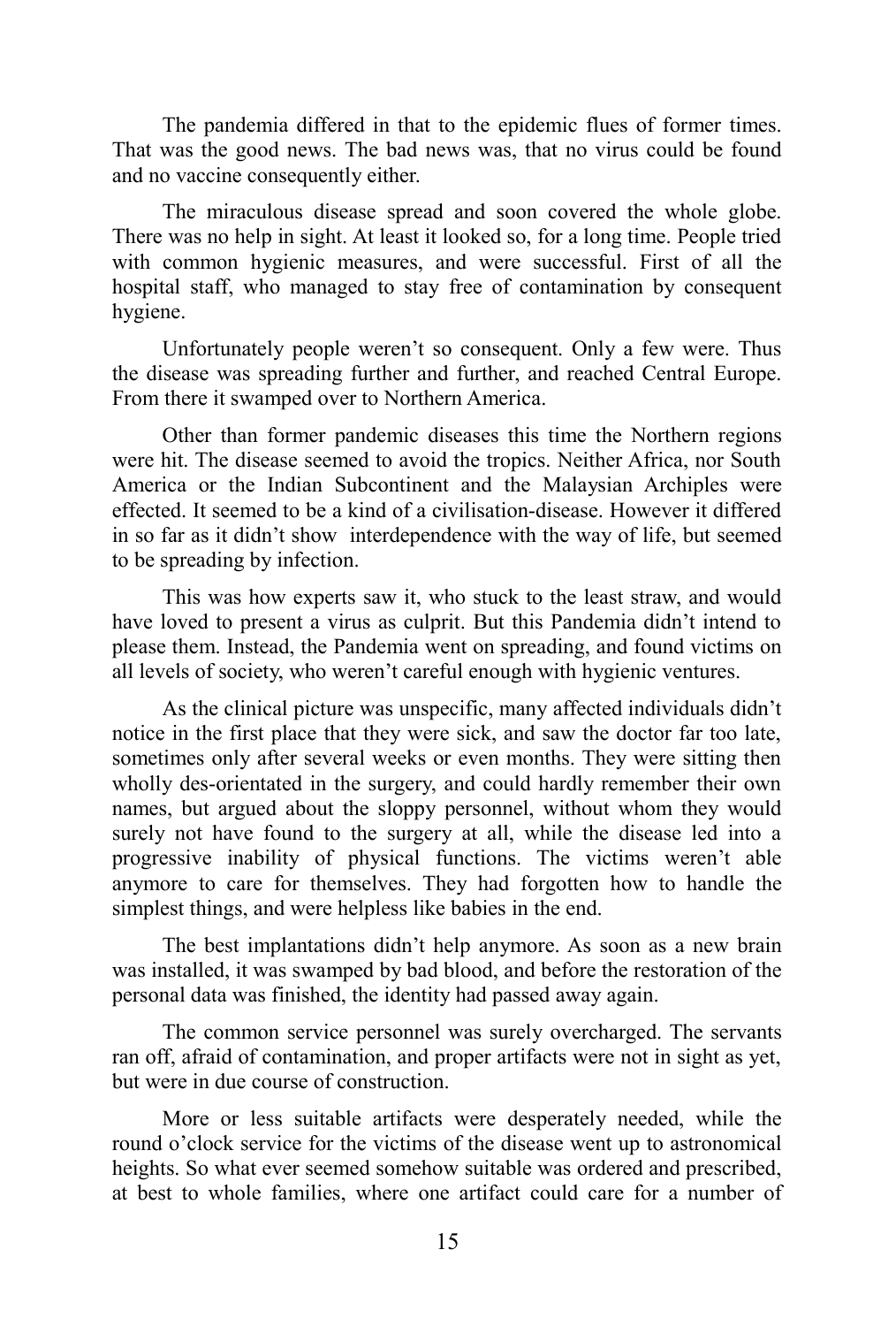patients. – Well, that was the idea, but what was the outcome?

The servant-artifacts soon were strangled by the workload. The result was catastrophic, as they gave up serving at all, and fled, just like the human predecessors the awful site.

Other relatives came up with other horror stories. A certain type of the latest model of artifacts mixed up the body-openings of their patients. This was noticed by the smell, neighbors reported to the authorities. But weeks passed by before the mal-functional sets were replaced.

The good news was: nobody died of starvation. Still the shit-smeared faces impressed the public, and didn't help keeping the ball flat, so to speak.

All in all technology picked up soon. The artificial servants became better and better. Their greatest advantage was that they were immune, and the disease couldn't do them any harm, so the officials reckoned. Until some models went crazy. They might even have been those who smeared their patients with shit. But they soon were spotted. They were bionic hybrids, without human identity. A new strand of development, that had been given up, after the fuss with such mix-ups became known.

Identity was a tricky matter. You couldn't just fiddle around, and hope that everything would turn out to the good and right. Artifact and humans should remain strictly separated. That was the message people learnt of the fiasco.

\*\*

The Pandemia came to a halt, finally. As it sprang up, so it broke down. The number of disabled people however remained on a very high level. Before the Pandemia, the centres of the civilized world had housed roughly a quarter of a billion cases, that were about two percent of the world-population. Now the statistics spoke of four billion cases, that were about thirty percent of the population. Every second inhabitant of the Northern metropolises was affected. And those who were still able to care for themselves, soon didn't like to do anymore, but also wanted to be pampered by an artifact of the most advanced type. While a generation further, the whole affair started all over again, and this time even worse.

The damaged individuals, who increased in great numbers as a consequence of the Pandemia, suffered of mental malfunctions, but physically they were still able in certain field of action. Their fertility exploded, which had gone remarkably down under the influence of the SLOMES.

But that was now over and out. While Abortion-clinics could hardly handle the flood of abortionists, where those unhappy and mentally disturbed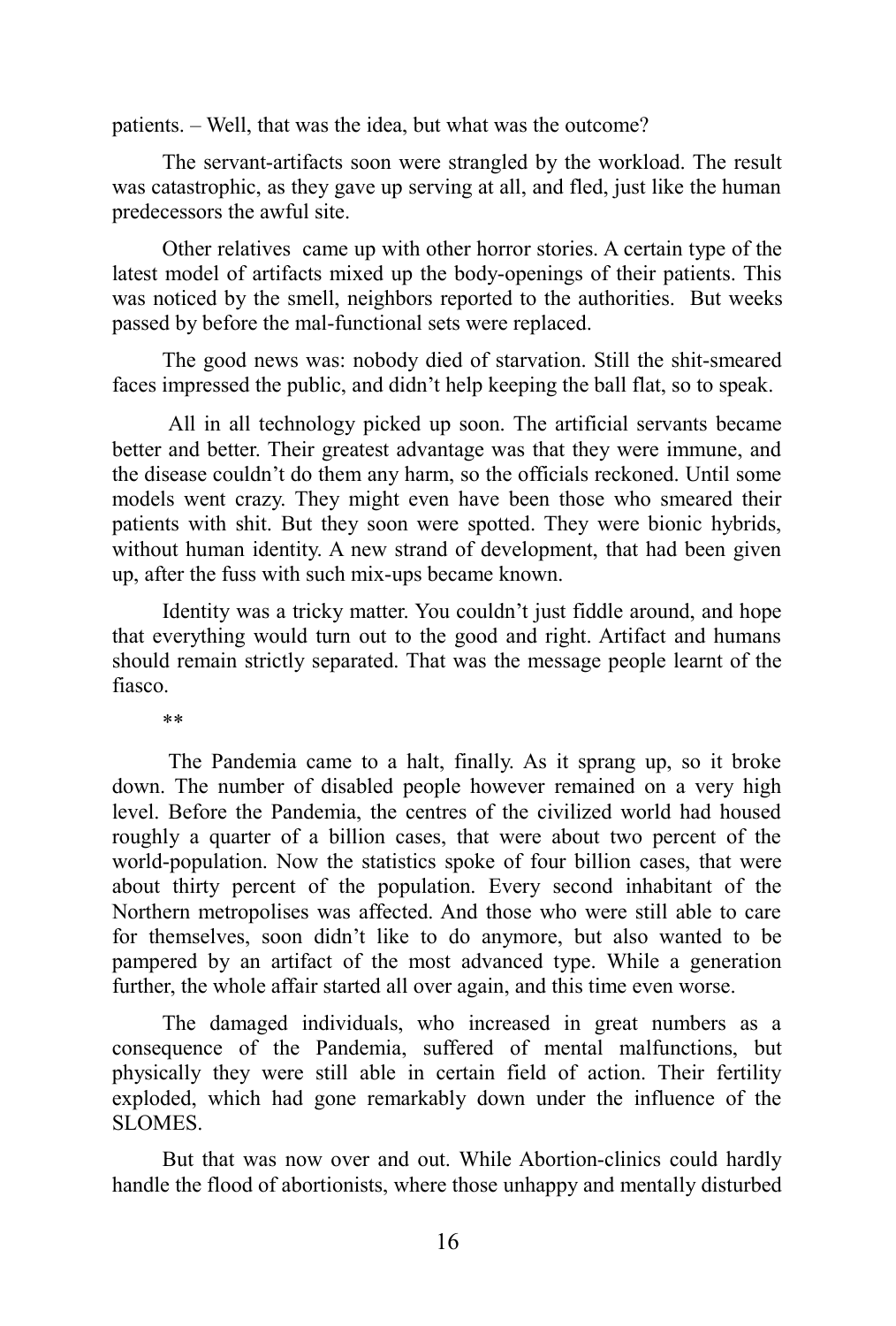or even insane subjects were sent to, mostly without knowing what was going to happen with them. As soon as they found out, they rejected the operation. No objections would help, while it became known what effects the Pandemia had on the offspring. Therefore the authorities thought they had the right or even the plight to intervene and force abortion.

As a consequence of the Pandemia children with crippled extremities were born. They were helpless right from the first day of their lives and remained that way all their life. Without the help of an artificial servant they couldn't be.

Nobody as yet understood at that early stage, how this could be. The time had to pass by. But some decades later, the whole extend of the catastrophe came out.

As if the misery wasn't big enough by this first plague, such Pandemias occurred regularly in cycles, with ever the same consequences. And while it had been possible to keep up the sanity of the majority of the population, the following generations were definitely trapped. The mutations of the genes were never overcome. In fact the human genotype seemed permanently damaged.

Be it that the disease didn't break out in many cases or in so mild a form that it wasn't recognized as such. Fact was however, that seemingly healthy families came about with disabled offspring, while somehow cheating the screenings, or vice versa: wholly healthy children were born of diseased parents, or their predecessors.

Serious doubts arose among the scientists, as far as the research of the cause was concerned. Could it be, that the Pandemia was a kind of catalythic outlet of a phenomenon of an entirely other kind?

Was there a connection between the way of life, and the inherited disease? Had the increase of bad genes to do with technological progress? Could they be side-effects of ecological damage, unknown as yet so far? And if so, which?

Questions over questions, and no answers in sight.

Without the free tribes in the free zones, where the Pandemia couldn't step in, and never had, the fate of civilisation would be sealed at the latest. While the rejected and neglected outcasts – so it seemed - became the last hope for a future, worth to be called future.

\*\*

The Isle of Wisdom-tooth and the close by University Island, as well as Susamee's Island of the Conversiors and the dwarves, weren't affected by the Pandemia. Not one single case became known. This was the advantage of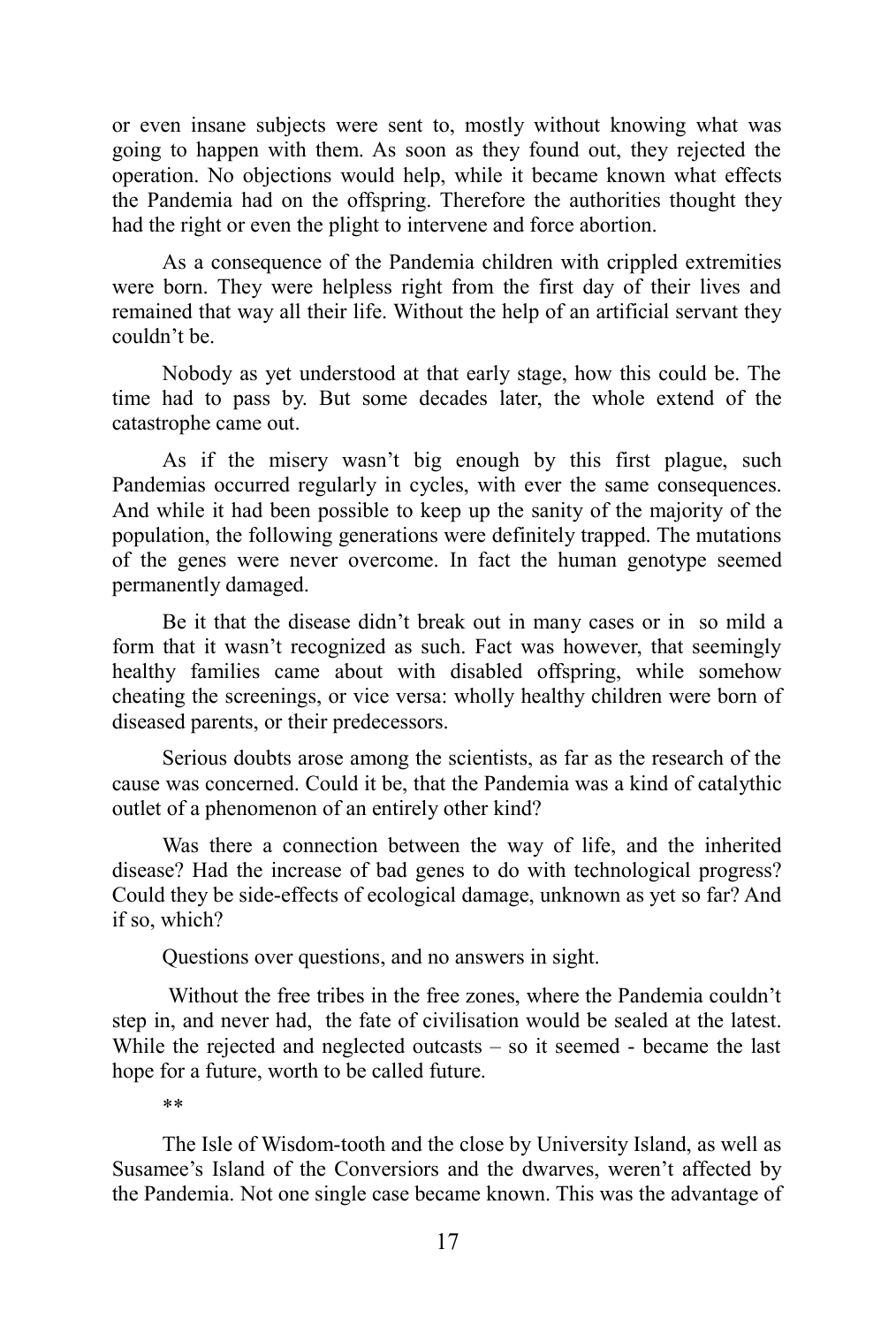the isolation, you subjugated somehow, no matter whether any of the World-Citizens agreed. Their picture of the world would have been badly offended.

While all noticed the challenge. The malfunction of the servantartifacts caused Tibor to search for an entirely new approach. His musings started off with the self-induced horse-headed violin. Because he understood the instrument at best, as you can certainly imagine. He spoke about his musings with the other Deans, mainly with Arundle, who suggested to have Judith Kornblum and Hans Henny Henne come aboard the boat as well. So it happened.

First Tibor explained (what he never had done before), how he handled the violin, (i.e. how the violin handled him), and what it was all about the instrument. "It's without doubt a divine inspiration" he started off. "While it's based on the harmonies, which deserve as the necessary mode of reference wherein the tunes move. Their sequencing is destined by the Uncertainty Principle. The starting off point or the starting off harmony reflects the plentitude of the following tunes, while the suggested sequences are being selected in order to please the ear utmost. This would be one criteria, the likeliness is calculated. The task of the hands is going to be regulated by the likeliness. Each sequence of tunes, each harmony, and each tremolo, and each syncope or cadence is calculated by a fan of likeliness, chosen from the following events. The latter to be transformed is a matter of the perfect performance and a program in itself, that's regulating the settings of the fingers and the movements of the bow.

The head of the horse-headed violin you can compare with a HiFielectronic tablet. Armed with an almost unlimited storage-modul and a thought-fast calculation-mode."

Those around him, didn't dare to interrupt, while surely many questions were pending. But Tibor went on without hesitating one itch.

"What ever has to become decided, is decided the same instant, no matter how fast the decision is, and is available right away. The result is an unreachable perfection, nobody and no sense can withstand, so even the stones sob, as soon as the violin begins to play. And you have to be blind deaf or badly disturbed mentally, if you can withstand. How this works in detail, hasn't yet been found out, but an investigation is in due course."

Tibor grinned meaningfully and gazed over to Hans Henny Henne, who looked up somewhat alerted, while he hadn't experienced himself as disabled to such an extend. But that needn't mean too much, he wondered.

"The sequence of tunes is kind of a programmer's language. The language corresponds with any likely event inside the frame of reference. And this language is the basis, we have to start off. The violin may be put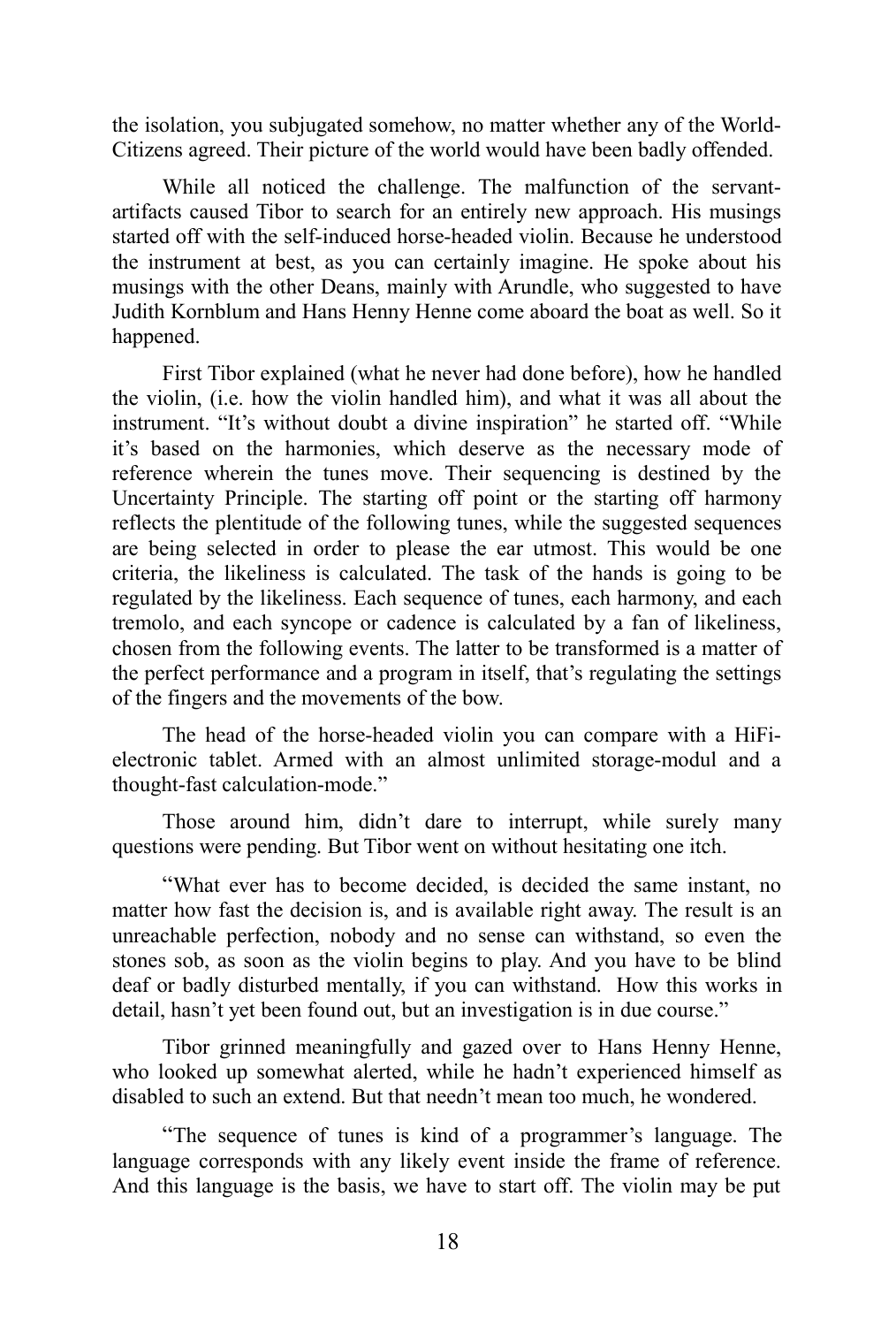aside for the moment" Tibor went on with a quick gaze over to Hans Henny Henne again, who accepted the offer thankfully, and relaxed a little, because such a fundamental critique of his person, he hadn't expected in such a context.

Judith and Arundle also positively signalled agreement, while some ingredients seemed them to lie right at hand. They were elaborating in the SLOMES laboratories with supra-electronic hyper add-ons for some time already, and checked for implementations and brain-analogous connections of certain abilities, like the storage of data and information of all kinds, on a nano-versal scale.

"The idea is the following" Tibor went on, obviously not deeply impressed by the meaningful (or was it -- meaningless) silence?

"What's good for tunes, also works with other information. If you succeed in entering the wave cosmos around us, the same way as we enter the musical cosmos. - Yes, the cosmos can be entered in any possible mode. And we only need a language, in order to transcribe information. That means however, that the devices got to be programmed instantly, while the surrounding constantly changes in an incidental and chaotic manner, you cannot pre-calculate in advance, not in the sense of the proper meaning. While all depends on the adequate behaviour in any likely situation. Only then a behaviour like the smeared patients can be avoided."

(The tale really went around the world again and again and made it clear to all specialists and engineers what a heck of a lot of workload they were facing, and shouldering – sooner or later.)

"Only with the self-inducing program artifacts become able to handle all eventualities of being adequately and correctly. Overlooking and anticipating the demands of the instant, embedded into the likely frame of the upcoming future. And this will be done better, more correct and more farsighted then human individuals can afford. All you need is a keyboard, and hands to handle it. Equipped that way, we can expose the artifact where ever we want. It will find its way, or does, what ever it is asked to do. Only when the likeliness exceeds a critical mark, it will strike and ask for alternatives, or would do the needful things in order to get in contact with its master of mistress.

Yes, the artifact will have to learn the language of the world, while this cannot be done by any being, not even the most powerful machinery. No man has a complete command of his mother-tongue. In average, people utilize only about ten percent of the available vocabulary. This is the dimension, we should think of, while realistic."

"We all know that in everyday life not all circumstances can be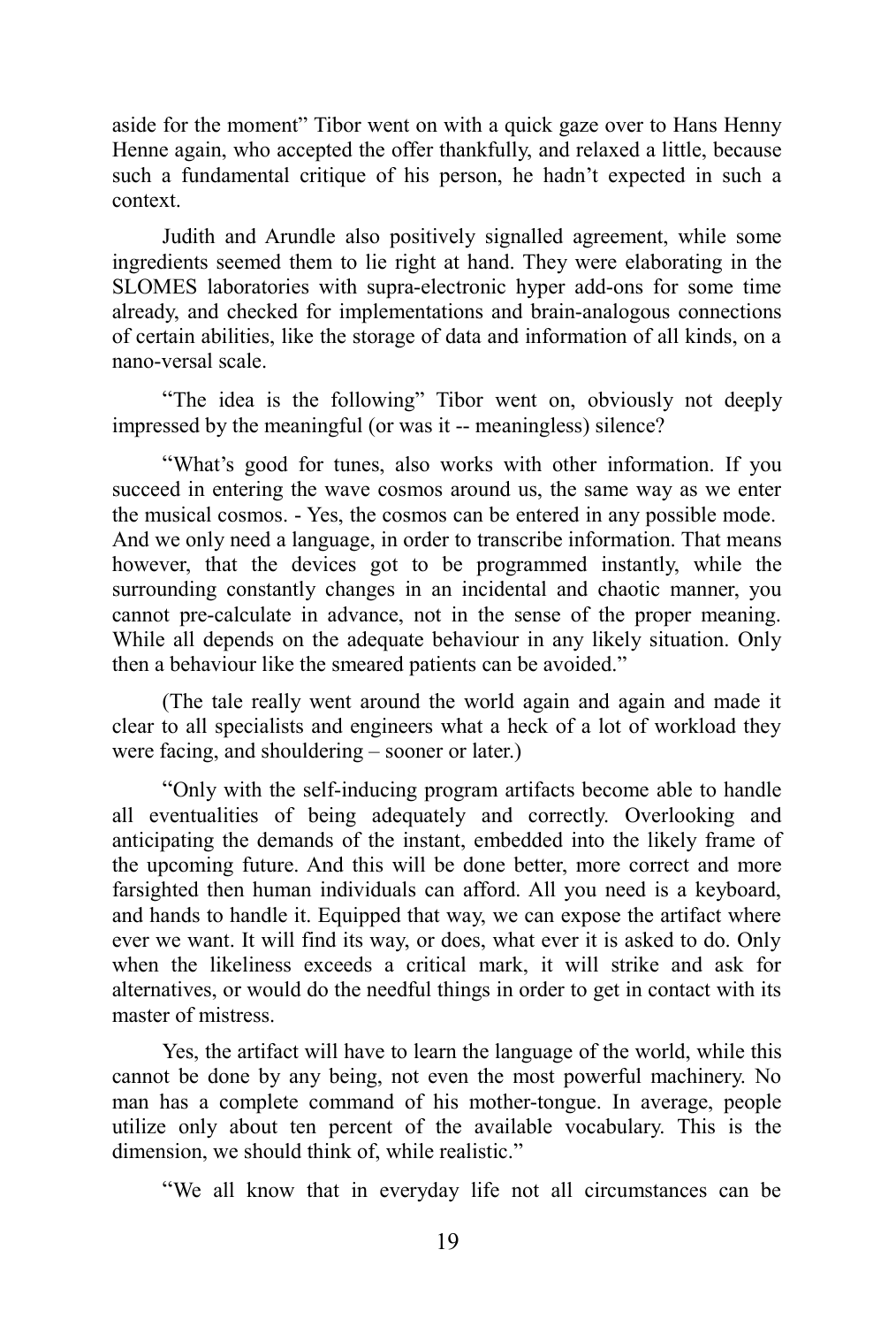verbalized. A lot of what we do or leave, depend on non-verbal communication", Hans Henny Henne interjected, who still gnawed on the cosmic harmonies he was lacking, as to Tibor, and therefore intended to search for crumbs.

Tibor saw through Hansiman's intention and smiled friendly, and not at all agressive.

"A lot would be won, if our artifacts wouldn't mix up the openings of the bodies of their masters. We want orderly personnel for our patients, who cannot do without aides, because they need assistance in everyday life. That would be a good start. And for this kind of duty you wouldn't even need language competence of more than one percent of the global language. Well, such a language had first of all to be written, before you could start to implement into the artifacts."

"...such language should enlarge on its own then" Arundle interjected, who was all in favour of Tibor's musings.

Judith nodded eagerly as well, and prepared in mind for the appropriate action.

\*\*

Hans Henny Henne postponed his ascension once more, and asked the Advisor to inform his friend Anonymous accordingly, and why he felt forced to do. The latter understood at once, and wished him on the Emperor's behalf the very best, sound endurance, and good luck.

"The heavenly blessings are certainly yours" the Advisor added on his own, rather sophisticated, and disappeared before Hans Henny Henne had a chance to place one of his replica, he was famous for.

Hilde was pleased. It would have become quite a confusion with her two men together. No matter how elaborated they were meanwhile. For Hansiman she wouldn't go through fire and water, though.

Together with Peter Adams the old aged hoary Inventor faced the task of inventing a corpus, which suited all demands of a self-induced horseheaded violin, without being one. Instead of the strings, so he wondered, a keyboard would better do. While the hands seemed him appropriate, because there was always something to be done, like writing new orders, to adapt to the changing environment, in order to come to the adequate conclusions for projecting the next steps.

A cam-corder served for the visual-sensual recognition, and two sensible microphones did the same for the audio-sensual dimension, while olfactory receptors, lent from the bionic surgery, enlarged the sensual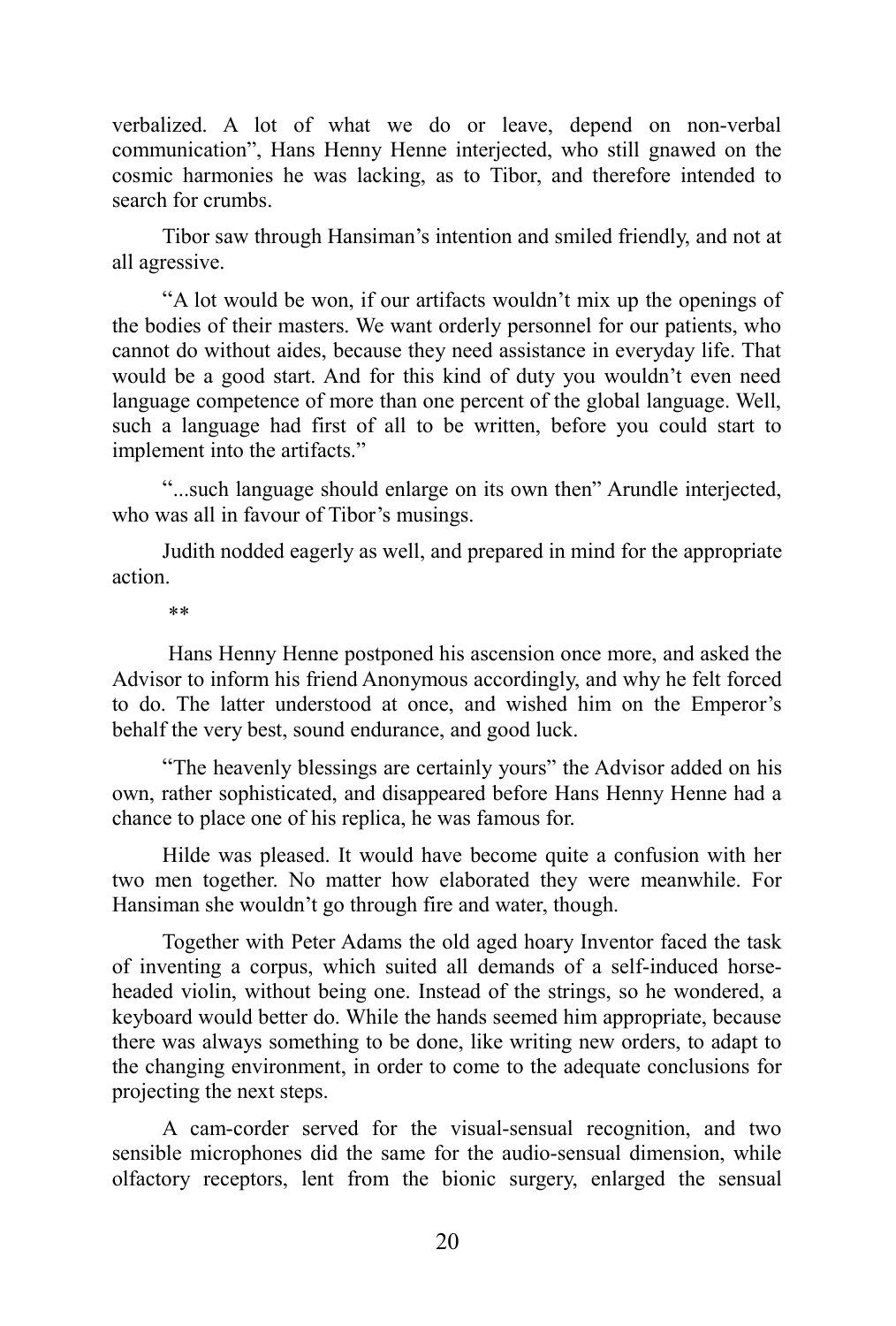apparatus of the artifact by another important dimension. Last but not least was the tender handling of the patients of great importance, and was a challenge to be overcome too.

For three of the five senses was cared. For the others suitable solutions would soon be found. While there was in fact but only one sense left. 'what the hell does an artifact need a sense to smell?' they were asked, and had no answer. While the last word hadn't been spoken yet.

At first the team started off with what was obvious. The first results then stunned Arundle in a strange manner. She felt set back into her youth, when the first prototype of the new artifacts stood in front of her, and gazed at her with their huge goggle-eyes.

Those eyes erected from a square dull face, slightly bent foreward, as if standing in an obedient fashion, ready and prepared to receive orders. The square scull ended in a keyboard-corpus, with two thin arms on each side with extremely long and busy fingers, which hushed flashlight-like over the keyboard. Underneath, the little fellow stood on two thin legs with huge plate-like feet, on which he hushed rather soft and very quickly about, while the hands never stood still, giving new orders.

"That's for once the two-armed standard prototype", Tibor explained. "...who can adjust to his environment and can react on each change, almost like a human being. When someone rings at the door, he rushes to the door and let the visitor in, or takes the mail, if it is the postman. His ability to talk is rather limited. Except "Go", "Stand still" and the like, there isn't much he can transform and take over. That is, he listens or sees a challenge or an order, then he types it, and follows it right away. There is not the slightest delay. Orders will be transmuted, as soon as the sensual recognition demands."

"Yes, we've given him a name. Suitable for his future tasks, we called him Severin (the servant). That's kind of nicer then OX2 or VJO" – Hans Henny Henne explained, who was very proud of the result of their labouring.

An good dozen people in the room waited to be served by Severin, who needn't being asked, but hushed about with a tray full of finger-food. As he had only one hand free, his typing looked somewhat clumsy, so Hans Henny Henne wondered, whether they should equip him with an additional pair of substitutional arms on a stand-by basis for certain advanced and enlarged tasking. He would have a word with Judith on that. He looked through the room, but couldn't find her.

Serving the champagne was no sweat for our new comrade. He neither broke the neck of a bottle, nor spilled the guests with the sparkling liquid. Self-assured with scarce gestures he handled the situation like a perfect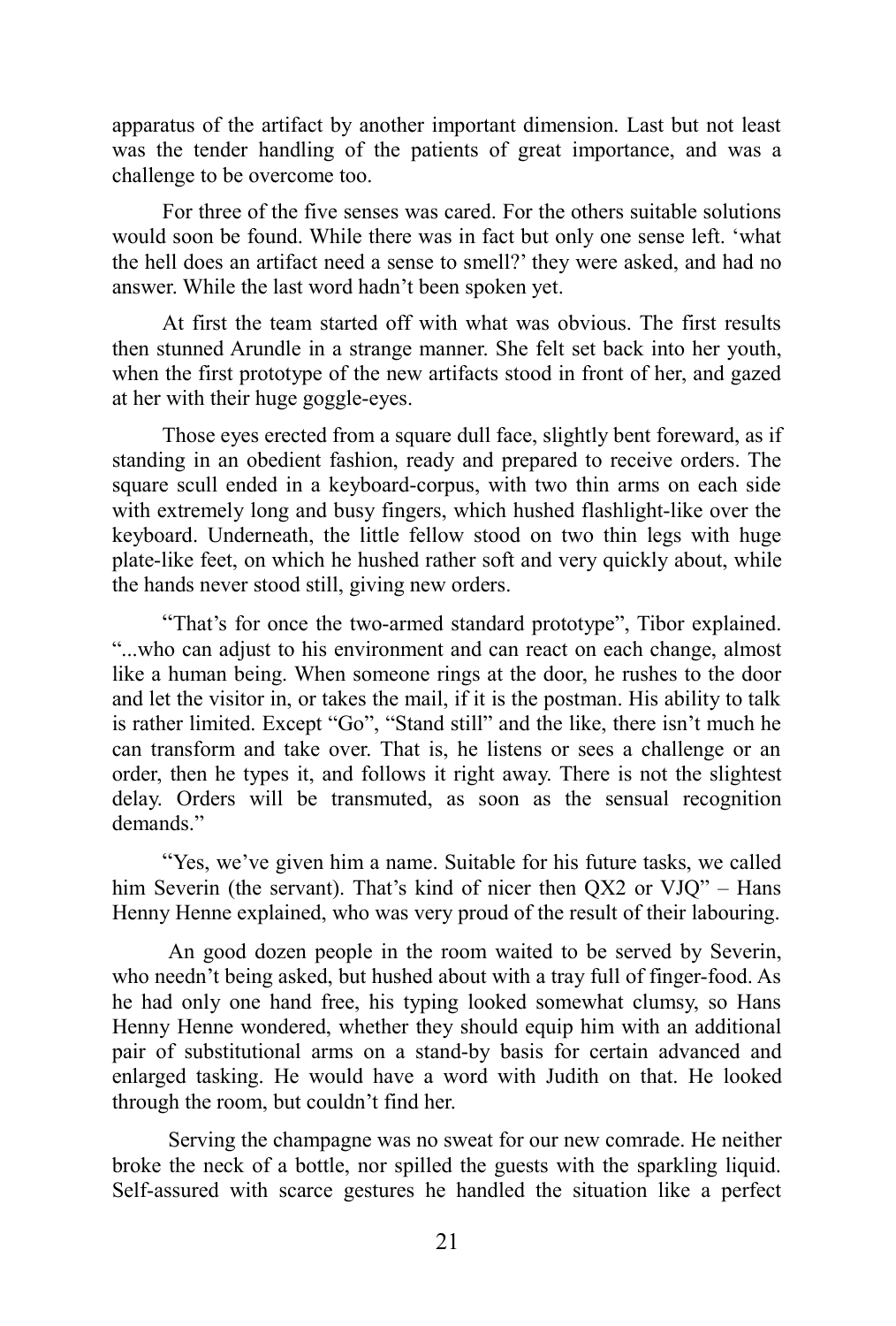butler, while his free hand went over the keyboard, and his fingers never stood still.

'There you can see, what's going on around you all the time, when you mean nothing's happening' Billy-Joe thought full of admiration. He put his glass down to have the hands free for the well earned applause, the first speaker was welcomed with, and that was Hans Henny Henne, as soon as Judith Kornblum entered the room on the arm of her husband.

As 'Emeritus' this privilege was his. So Hans Henny Henne brought out a toast on Severin, who seemed to understand, because he stopped and bowed and his face showed a kind of grin, - well, at least Billy-Joe meant to realize.

Severin then surprised the assembly with some kind of musical performance, which didn't have the level of the self-induced horse-headed violin, while managing wholly without magic, remarkable as it was.

Again the finger hushed over the keyboard as fast as the eye could hardly follow. But this time he produced miraculous tunes, reminding of a harmonium with a very special charm.

That was a well arranged surprise, Hans Henny Henne agreed, although he wasn't really fond of music. He might alter his attitude, and become music-wise upgraded. There was a simple and easy to install a program now available. Hilde had found out for him. While he would hang on over here for quite a while, his life on earth might become upgraded that way, by such a dimension.

"See it also through the pink glasses of the divine life, you are going to have once – so that you don't be blamed as the Bavarian in heaven was, when he was asked to perform on the harp the heavenly way. He tried hard, but neither enjoyed, nor was able to perform at all."

Good old Hilde considered everything. Moved by such care, Hansiman embraced her, and begged her pardon for the more or less careless remarks she had to endure from him, while she overlooked and ignored his little weaknesses. "Oh yes, it's not easy to be a man", he softly sighed.

The mood might already be pointing in the adequate direction. The tender tunes of the harmonium, embraced Hans Henny Henne, and perhaps for the first time in his life, the music made him shudder, in a way he used to shudder only, when an epochal result of research succeeded. While here it was some kind of such a success. However he couldn't say what the reason for the shudder really was here, and what made him feel the strange way he felt.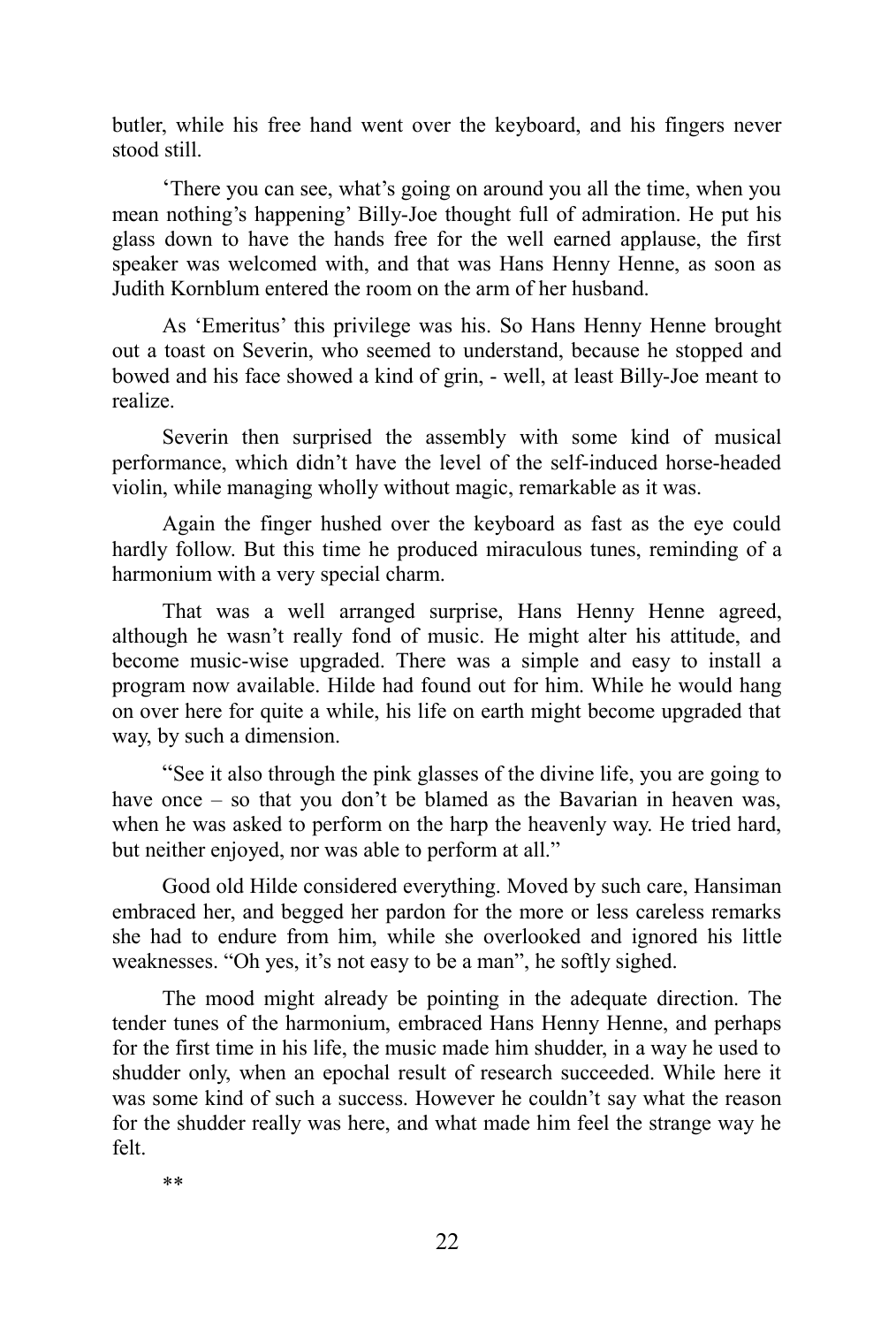There was much work to do. From the prototype to the serial production was still a long way. Thus the scientists elaborated on for quite some while, as well with the multi-armed-ness of the artifact, but soon came to the conclusion that it didn't lead somewhere. Most likely it had to do with the fact that we humans hardly manage to do two different things with our hands at the same time. Doing so was already part of an artificial world, and not open for the ordinary contemporary fellow. Such being was content or even happy when succeeding with just one task at the time.

While the two-armed-ness didn't really limit or hinder the speed of obedience. The Severin was quicker in any case, and a quick thinker as well, and stood in bright contrast to the masters, who were mentally disturbed or even wholly disabled.

Still Hans Henny Henne implemented the one or other mental ability like chess or poker -- the more so, as there was no limitation space-wise. The basic set had been enlarged anyway, while the outer form still persisted in general, while it became enforced as required by the back or the legs or with an extra integral helmet for the head for protection. Thus the precious and vulnerable parts like eyes or ears were hidden behind crash-tested glass.

The weak parts remained the sensible fingers and the keyboard as such. So the team experimented with all kinds of protective measures, like a cover that could be fixed in no time over the keyboard, while the fingers were protected with stainless steel gloves, still enabling Severin to type. But didn't look as elegant and wasn't as fast anymore.

Thanks to the self-induced modifications such limitations were overcome, the common robots were exposed. Only by the new programmer's world-language, with which you could verbalize everything, what could be verbalized, Severin was the first artifact who could join the human reality.

Instead of following the once set patterns, Severin was able to react and fit himself into the requirements of the circumstances. This was the basic preposition for an artificial creation. All that to the best and service of the human masters, as the highest and unbreakable directive.

\*\*

When developing a world-language the scientists could refer to the experiences they made in Atlantis. They even were able to adopt some parts. While the vocabulary had to be modernized – after all some thousands of years had passed meanwhile – the expressiveness and marvel of the language persisted and fascinated the scientists still. They felt like wandering on forbidden paths and secret traces of long parted ancestors. And they often felt, as if they had known something of their future, before the final downfall.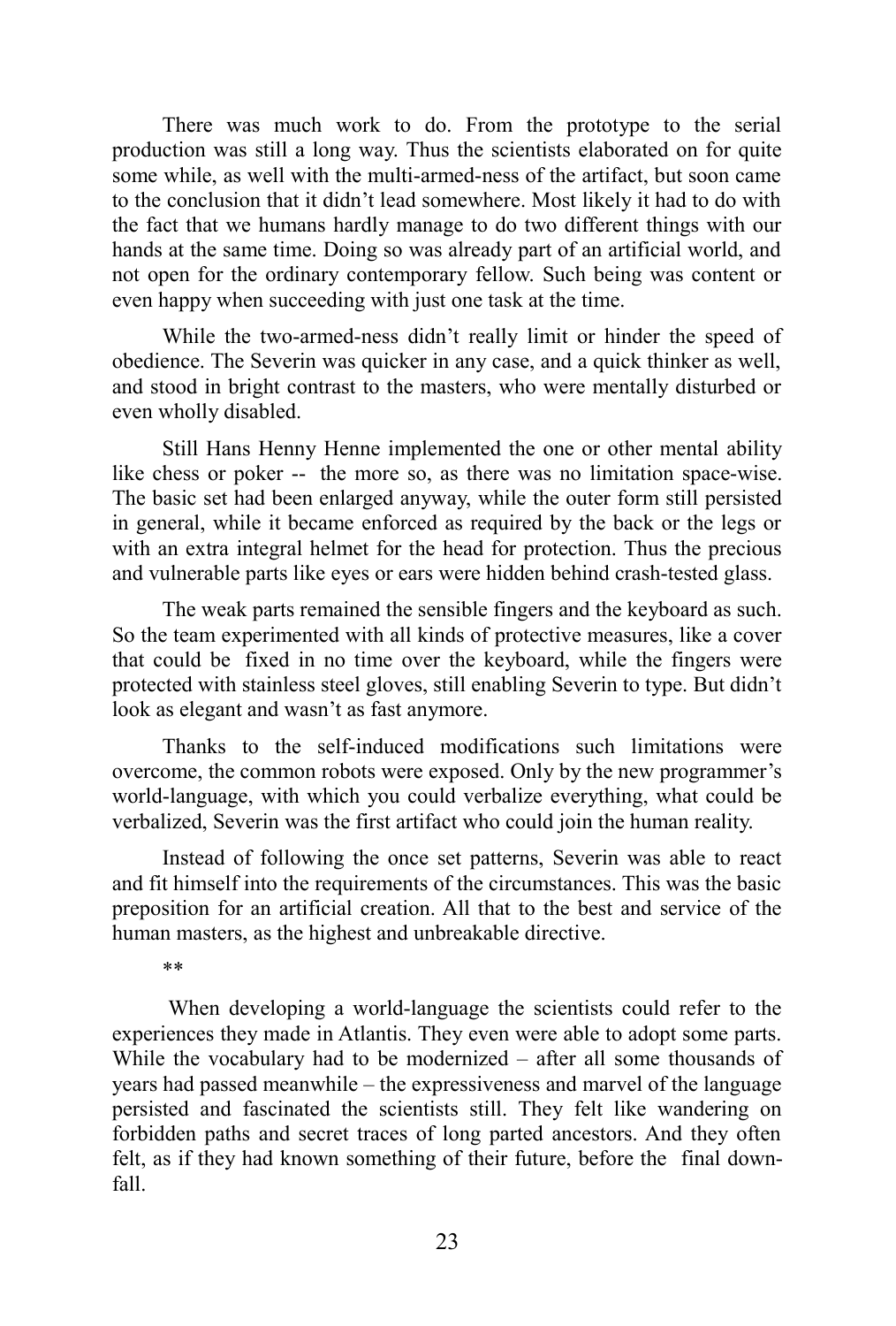Was this a sign for the contemporaries, pointing forward to their own future?

However, thinking that far, forbade the need of the hour, while the next steps had to be considered, and that was the agony of the disabled millions who needed help, while growing by number day by day, starving and even dying without proper help. The Severin program had to be pushed therefore by all means, while detailed improvements might follow subsequently in due time.

From the centres of the world you could hear the outcry of the devastated creature like a dark cloud of agony and desperation. Thus the Kornblums doubled or even tripled their efforts by postponing any other production efforts in order to bring forward the Severin line. The market felt like a dry sponge.

Additional utensils were added. All kinds of chaises and sedan-chairs came up and donkey-like twitters or laptopobils of all kinds, while Severin and Severine remained the basic feature, meanwhile enlarged by a female version, with slightly different appeal. Co-productions of all kind all around the world multiplied the output, and step by step the most desperate needs were satisfied. Thus the hour of the worst desperation became the birth of a new way of cooperation. To the absolute paradox – mankind seemed to be on the verge of overcoming the plague of greed. Perhaps for the first time in history stood Man with one foot in a new time, or was it an insurmountable wall of ignorance?

## **3.The g-Propulsion**

The wind of change was blowing them right into their faces – not necessarily pleasing. While feelings often depend on circumstances of life. Thus, incredible things were under way, especially when seen in a general world-view. Where did those new technologies come in, that were blossoming all over the world? Who would ever have dreamed that the sorcery of the magic bow didn't lack a rational basis? But was powered by a mode that didn't only govern the whole SLOMES technology, but revolutionized also - as a most welcome by-product -, the air-traffic as a whole?

How else could thousands of space shuttles be sent to the space stations in the orbit, some 240 kilometres above the surface, and revolving there with the globe?

The classical modes of power by rocket-propulsion or combustion-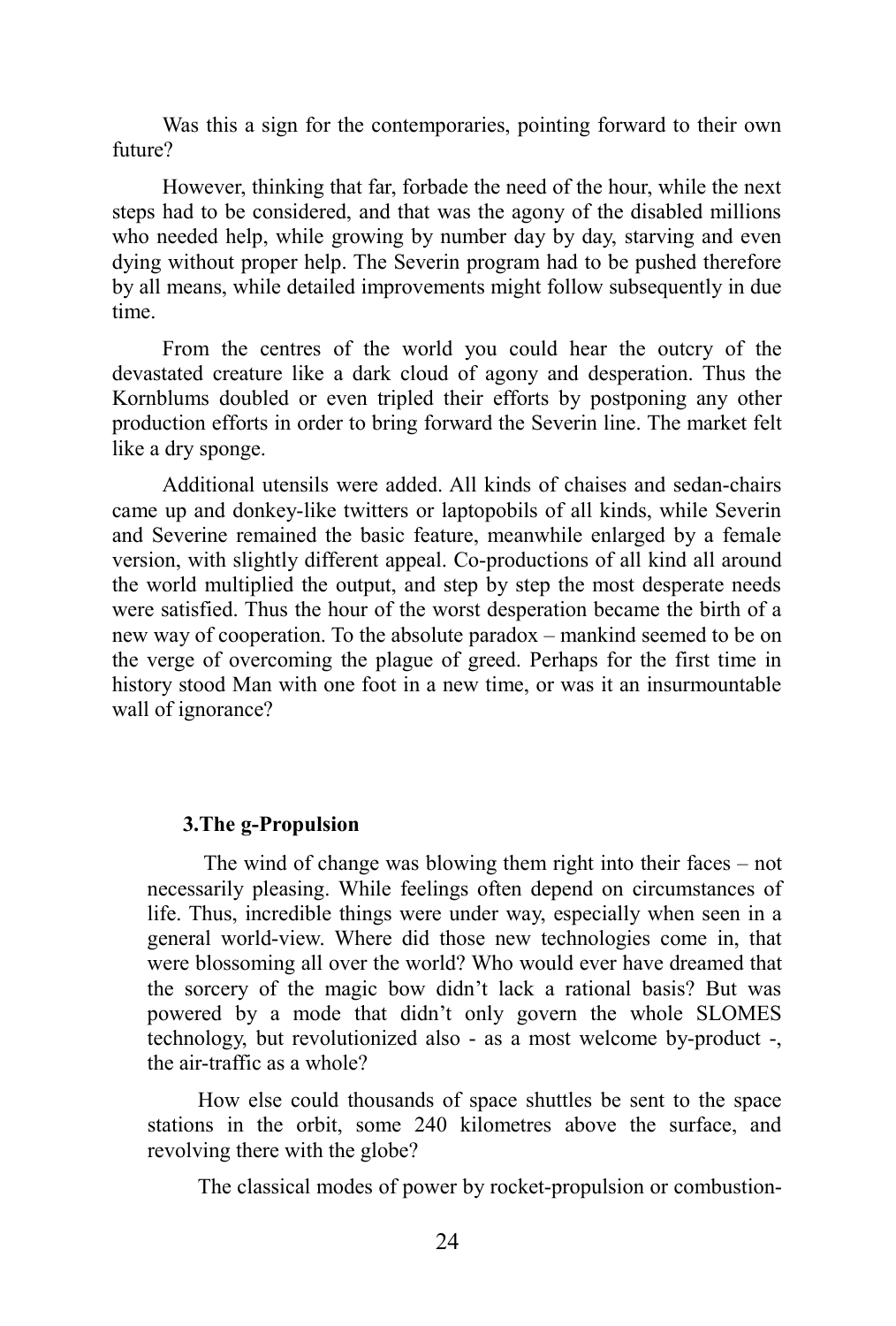engine couldn't do any more in the long run. Far too much energy was used up that way, and the speed that was accumulated didn't suffice either. Not to mention heat and pollution. But how did the new type of shuttle get up to the space stations?

The beginning of the new type of power started in a way with Arundle's magic bow. That is – there were two starting points as a matter of fact. These two ways however never collided, because they were too far away from each other, and nobody really cared, as far as the bow was concerned.

The other and most likely more splendid mode based on common traditions, and was, how else could it be – developed by the genius of Hans Henny Henne. In his case it was a kind of accidental by-product of his research while developing the SLOMES technology, or to be even more precise – the encoding of the locations of the Isle of Wisdom-tooth at the first place.

Now the similarity was striking. Hans Henny Henne had had not the slightest intention to find a new mode of power source, or an alternative fuel for the air traffic. Rather the opposite was intended.

Arundle and her magic bow learnt of that dilemma, without much emphasis. The bow listened to the explanation of the Uncertainty Principle and what he heard was not only most welcome, but startling. He fiercely nodded and blinked with his magic eye and shouted "Heureka, that's it. That's what happens when you think strongly of a place you want to be, and start programming your target, while I contact the ultimate observer to cut the circuit short, until the latter risks an eye and decides.

As by the Uncertainty Principle any bit can not remain and be seen, but emerges elsewhere. In our case the site we long for. So simple is it. No magic but solid Quantum Physics."

The magic bow ceased exhausted for a good while and Arundle was stunned. "Now you say nothing" Pootsy exclaimed and the magic stone giggled. He seemed to agree with what the bow just said. This fact was remarkable in a way, as their willingness to cope was limited from his side in general, while the bow didn't stay apart but went in whenever there was a chance.

Hans Henny Henne was also delighted. What he heard from the bow was just the way he liked it. While the principle came close to what he experimented and found out while constructing the camouflage mac on the islands. Visibility had to be disguised then, and no object could be either located or noticed at the same time. Henne overcame the challenge by a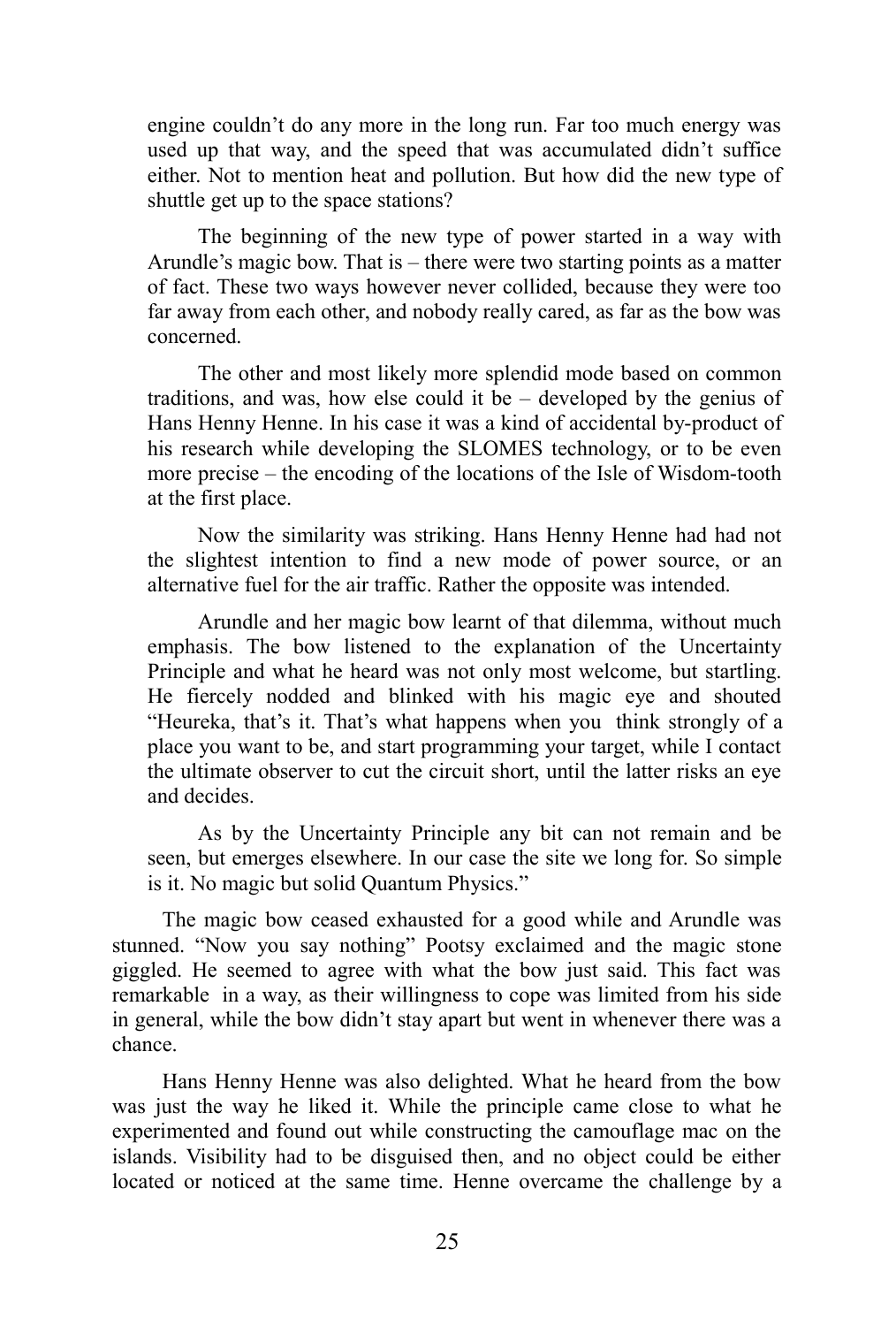tricky diversity-module designed for sea-ships of all kinds. While certain weaknesses, especially in the beginning did happen.

Inbetween lay the development of the SLOMES, a kind of nanodimensional cosmos with astonishing effects on the observer.

The problems of invisibility had then at length been overcome and the SLOMES Technology was a great success, although hard to explain.

The new power source on the other hand came just in time, as the ecological problems made the globe suffer, and would soon be spotted as a major initiator for the frequent Pandemia thread.

"Far too energetic, far too consumptive. That kind of forward motion must come to an end, the globe can't stand it anymore. The warming of the earth is continually rising. We must get away from the combustion-engine and the propulsion drive, which is even worse."

While he said that, an idea came to Hans Henny Henne's mind referring to his research on invisibility. This had been the first and only utilisation of the Uncertainty Principle, by means of which he solved the problem. And of course by assistance of Judith Kornblum, supported by Peter Adams and in the end by the whole big Kornblum-family.

The result is well known. The SLOMES Technology and the SLOMES Cooperation spreaded all over the world. That was why they began to invest into space – and airtraffic research. Their specialists of the Nano-verse tackled the gap between the contradicting spheres.

The big and all important question was, how the transfer from the nano-dimension into the macro-dimension worked out, or was at all possible in the first place, economically as well as ecologically and last but not least scientifically.

In short, Hans Henny Henne claimed for once more the honour and fame, having supported in principle by inventing the g-principle, while the energetic overall-situation merged at best with the nano-dimension.

Hans Henny Henne invented the g-power source, which was no accelerating power but in a way the opposite. As a trigger had to be switched, that is, the trigger g, and resulted in the reduction or even the annihilation of gravity.

Where ever this occurs, wonders are the consequence. Walking on the surface of water, waving a foot high above the ground, or like in case of the magic bow, moving a person from one spot to another – well, at least most of the time.

While the order has got to be precise and definite. but such were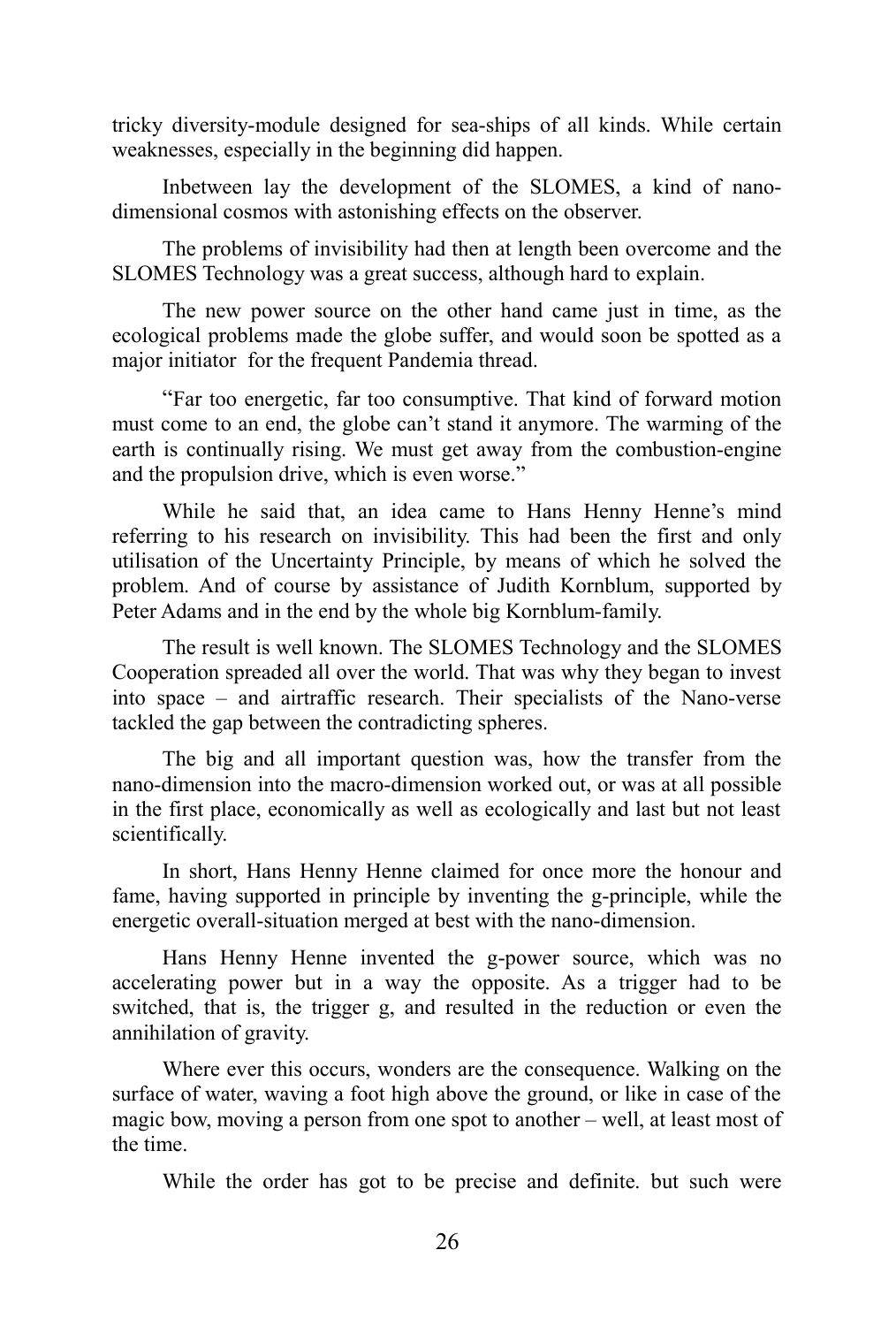detailed questions of minor importance. The switch as such was already a kind of metaphor. And was of course no ordinary switch, but a very special one, functioning in a very special way and principally according to Schrödingers Uncertainty Principle that had to be worked out in detail and required a hell of a lot of additional workload for the scienentists involved.

Hans Henny Henne felt the pressure in his ivory tower. His friends rushed by to help from far and near, when he stepped into one of those imaginary (nano-)holes without earthly dimensions.

Shuttle-ramps connected each major city with the space stations. Those shuttles were no longer slender rockets which crawled off their stands under fire and thunder, but kind of saucers, quick as a thought which was here now, and an instant later just gone. The saucers overcame distances seemingly effortless, while in the beginning misguided trips happened. Shuttle-discs disappeared and were never seen again. Some even crashed into asteroids.

All that could only happen because human negligance was still a factor. The problems ceased as soon as the whole operation was taken out of the hands of human beings and handed over to well-trained artifacts.

How did that g-power work, which was in a way the opposite of the common understanding of power? In principle you had to shut off gravity. For that an alternative counter-power was required, for example the gravity of the sun in reference to the distance, as well as the weight and size of the object, in our case it was the shuttle capsule.

Because the gravity (g) is the weakest of the four powers in the universe and therefore the most difficult one to calculate.

And thus you needed no lever, but some kind of push-and turn-device in order to reduce the g-power as far as necessary to move the object, that is to transport, as is possible, because the sun's g-power comes in here, while the power of the earth is reduced.

Such a transport reminds of an elevator or a cableway: above someone pulls and below someone let go.

Arundle's description and the explanations of the magic bow, were in a way nicer to look at, but also far less prosaic, while it had once more to do with the disenchantment of the world, as was regretted unjustified by many, who didn't know better.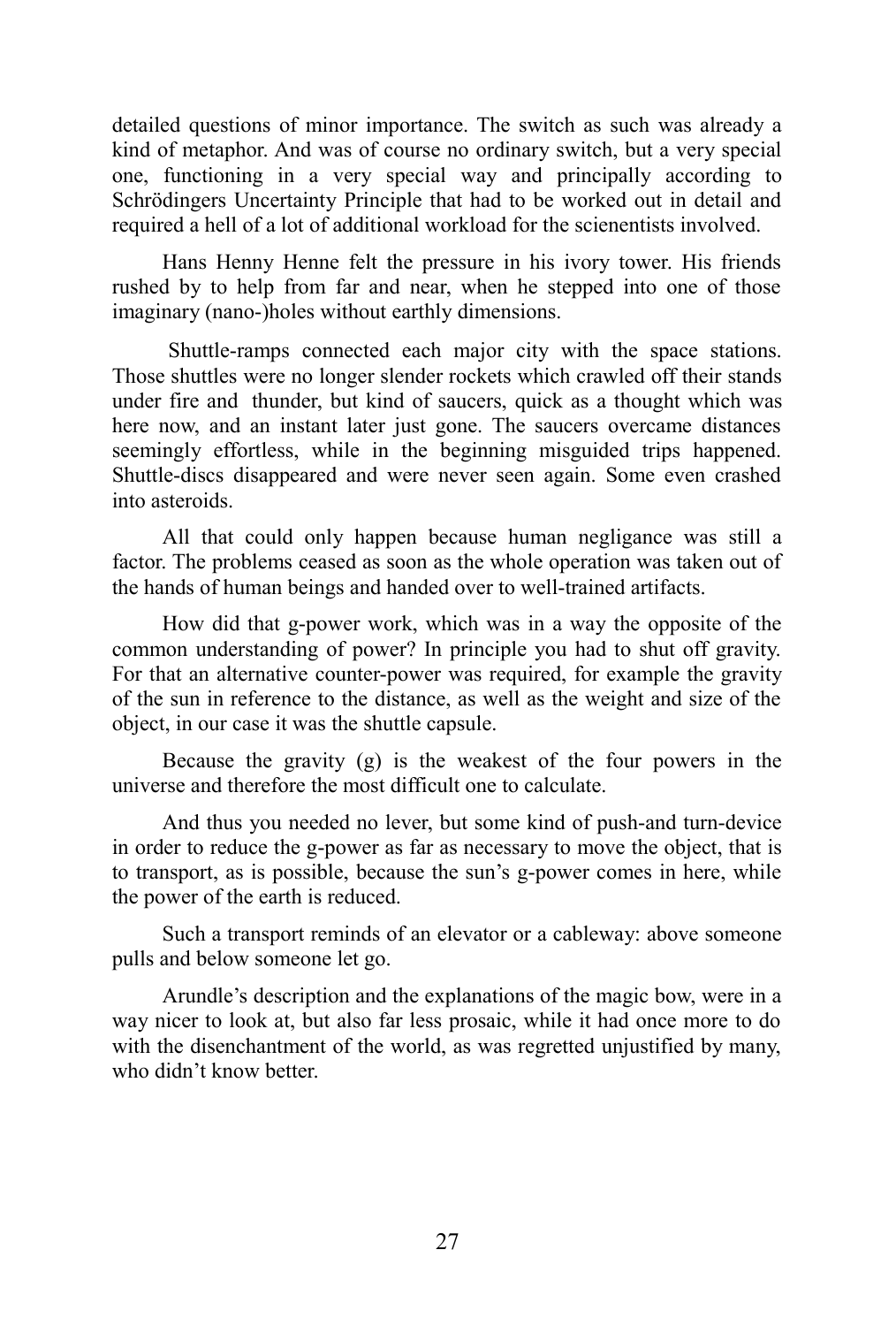#### **4. Back in Future**

Arundle remembered back to the time when she had been young. Her first visits to Laptopia hadn't been very challenging after all. Were they on the verge of entering the former future in reality now?

Were they approaching the time, when the final battle was due, - Man on one side and Artifact on the other? It didn't look the like on the surface. As long as the first directive was valid, such an upheaval seemed out of the question. Severins and Severines were the blessing of the disabled mankind, surely not the curse, that formed somewhere else in hidden darkness.

But Arundle had experienced and knew the upcoming. She knew everything, and so did Billy-Joe and the other friends, who had discernments and or participated in person, years ago in the future, which was now on the verge to come.

In order to find out, Arundle and her family travelled to the sites they once had been way back in the future, that had come now.

Yes, time had almost come, the distance was almost none, while it didn't show in plain figures yet. That had to do with the calender and the leak on the time-scale. Nobody, so it seemed, was in command of the exact facts. A couple of years more or less had to be considered. If things had been the way they showed on the day when they were misled and stranded in that valley near the gas station where they got thick swollen fingers, because they put them into a booking device, when they didn't have the appropriate currency. What they didn't know was that they were in the wrong century and that was why their fingers almost fell off, before they managed to return and have the device exchanged.

It had been Severin who helped them out, and Tibor became his inventor, without realizing what he did, as he had no memory back to the state when Arundle first met the Laptopians. Had Tibor known, he might have chosen a different outfit for the Severin.

The situation was kind of archaic, like in a Greek tragedy, when nobody escapes his or her predestined fate. Those, who manage to peep into the future, should be aware of the fact, that the future will one day get at him, or her, and pick up with him, or her, and realize what once had been seen. And that the real future was rather similar or quite likely of what had once been seen. Logic demanded that.

Arundle had badly struggled against the might of fate, and mobilized all her efforts and powers. She had employed and fought heaven and hell to avoid the upcoming. Now, when facing the Severin for the first time,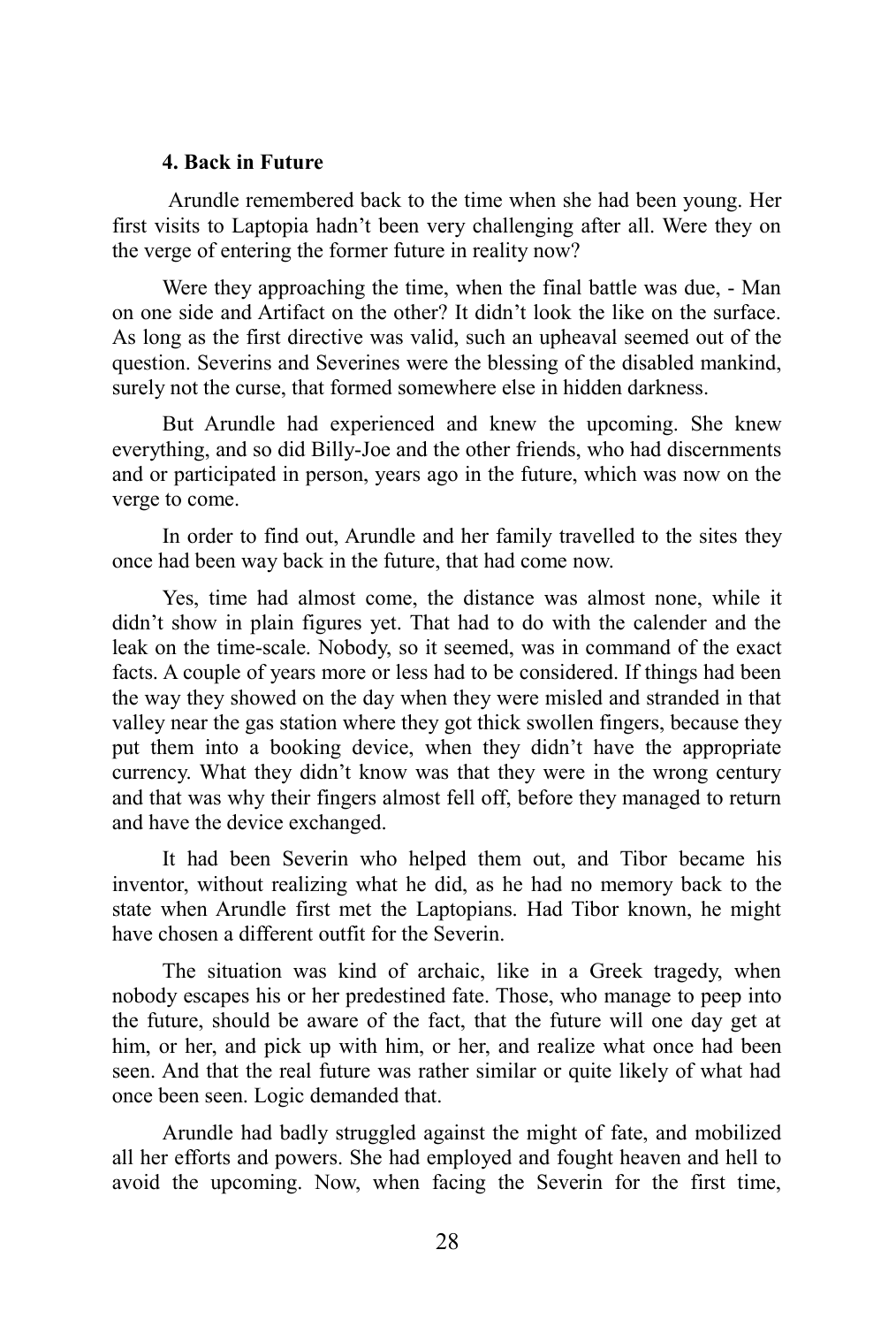Arundle realized that her efforts had been in vain. That fate was stronger.

Was she the only one who saw the evil upcoming? The picture of the past had become pale. She had been a child. Now she was an elderly woman, even an old woman, as to fomer standards, while the loss in time had to be deducted – If this was done, she wasn't all that old – any way.

Thanks to the SLOMES her age was no age any more. Her appearance was that of a woman in the best years, without much thinking of operations and things the like. She was now on that level for quite some time, and there was no reason in sight, why this should change.

Arundle had seen generations of students come and go. Together with Billy-Joe, with Tibor and Tika had she guided the School of Inbetween through heights and depths, always aware of Malicious Marduk, and perhaps a little too blue-eyed, as far as the rest of the world was concerned. Thus you feel as the 'Hub of the World', she sighed somewhat critical with herself.

This was the first real trip to Frankfurt since then, when she had been a child. She wanted to see with own eyes what it looked like these days. What did she expect? Would it look like Laptopia? Was she travelling towards future? The future, that was on the verge of becoming real and true, and was no longer a mere vision, but an iron fact, nobody could escape, no matter how hard he tried.

There was still some time left. But the Severin woke her up. All he was missing was the additional extra limb with the sharp scissor-hand of a Laptocop and the helmet on top of his head. For the General it might in fact be a bit too early yet. He might have been just born these days, she figured, while she easily could fail by a couple of years, with all that fuss with the time, that was supposed to rule these days.

Would the houses be round and the clouds heavy as lead to sit on top? Would Edmond govern one day? He was in the same age now, as she had been then. Would he wonder the way she had wondered in her time?

Well, this time no-one had an antique laptop in the luggage, or glided in by means of a magic bow, as she used to then. While she had almost fallen through the clouds, because she didn't pay enough attention, and didn't notice when she began to glide.

In a sense she made the voyage for Edmond. Not knowing however where this was going to lead. The past could certainly not be repeated, or could it? Well, she didn't intend to do so.

Had they been able to stamp the time with some sort of connotations? Did they manage to alter the course of reality – only a little bit? She would be as happy as could be for that. Not all was bad in the world, they were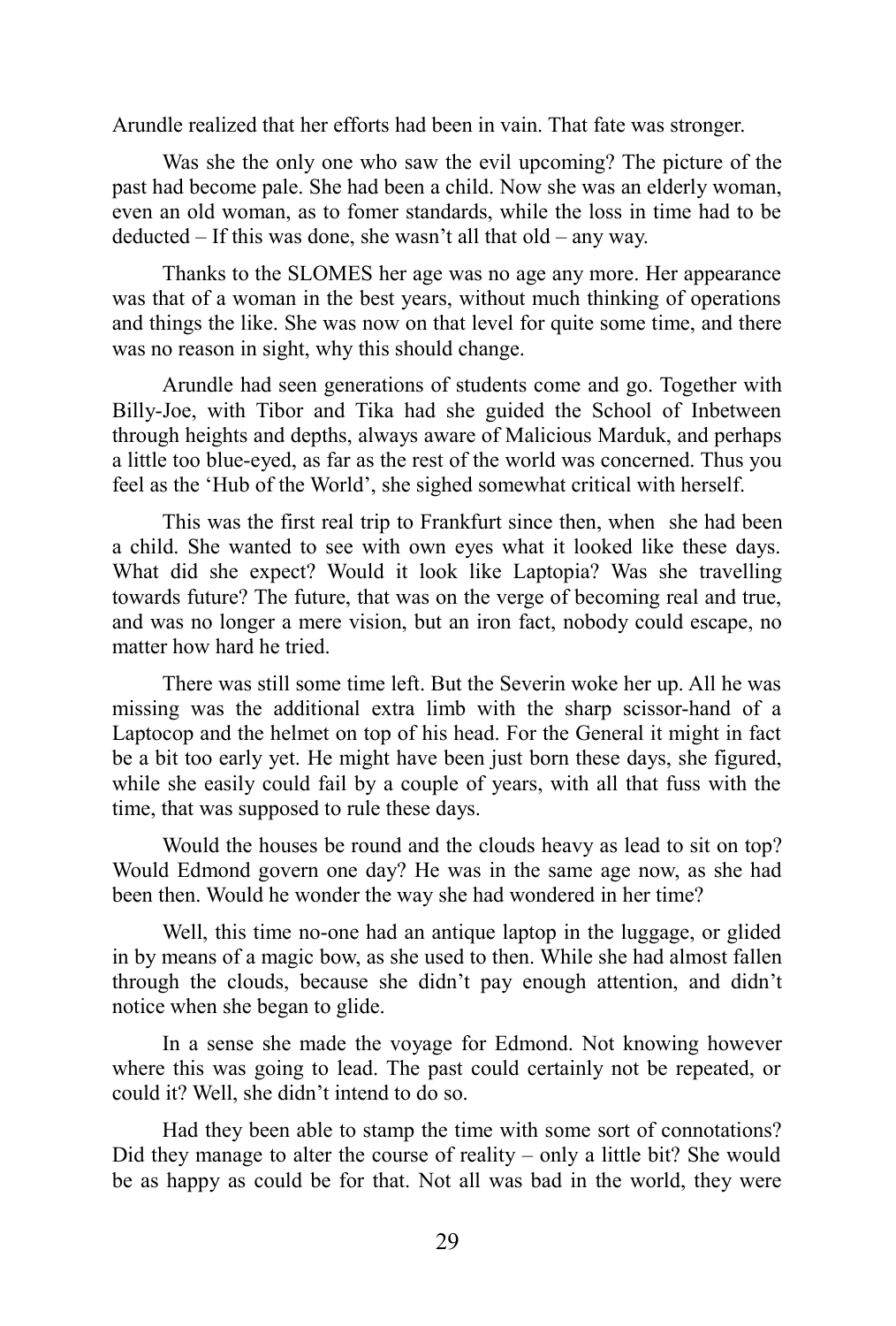living in. Without those pandemias mankind would do much better, of course. She was convinced of that. The great Enlightener Anonymous had come and set a broad trace.

Some people knew at last what was on the verge, and what was likely to come up soon. Nobody had an idea as yet what was coming, while first indicators pointed towards the thread. Those disabled beings smeared with yag were just indices. Since the bionic revolution things weren't any more as they used to be. Science had lost control. They were already there - the fully atomised laboratories where no human being had access, where the artifacts reproduced themselves without human support. The name of Malicious Marduk was heard in this context as well, and made Arundle fear for the worst.

\*\*

A brave Severine brought her back from her reveries and musings. The Severine asked for her demands in a soft air, what her choice from the menu was, and served a steaming tray right away, as soon as Arundle made up her mind.

Billy-Joe's grey head bowed over in order to check the result of the procedure. Then he nodded somewhat hesitantly and soon the tray was steaming in front of him as well. Edmond smelled the roast and denied. There was no reason to wait then. The food tasted the same as it looked. And after two bites Arundle had the cutlery rest. She gazed over to Billy-Joe and Edmond, whether they could help her out of such calamity by freeing her of the tray. But both shook their heads with idignation and Billy-Joe asked for a strong liquor to get rid of the stale aftertaste, that was filling his mouth after a few bites.

"Food-wise its going to go backwards ahead, no doubt about that" she reckoned to feel Billy-Joe think, who was tracing the past no other than she did in order to find the former future now.

He also told himself that there were still some years to come ahead, no matter what else was going to happen. While indices the like, didn't help to ease him down. Edmond knew the tragedy only by the scarce intimations of his parents.

All civilised ate the synthetic junk their servants produced for them. As to the label it consisted of everything an individual required day by day. From a medical point of view this might even be correct, that the critics didn't doubt. But where were those days now with tamarind sauce and flying dogs or coconut-risotto on palmtree-leaves in lemmongrass-cover - they used to date in former days?

In order to have a swim afterwards over to the pontoon out there in the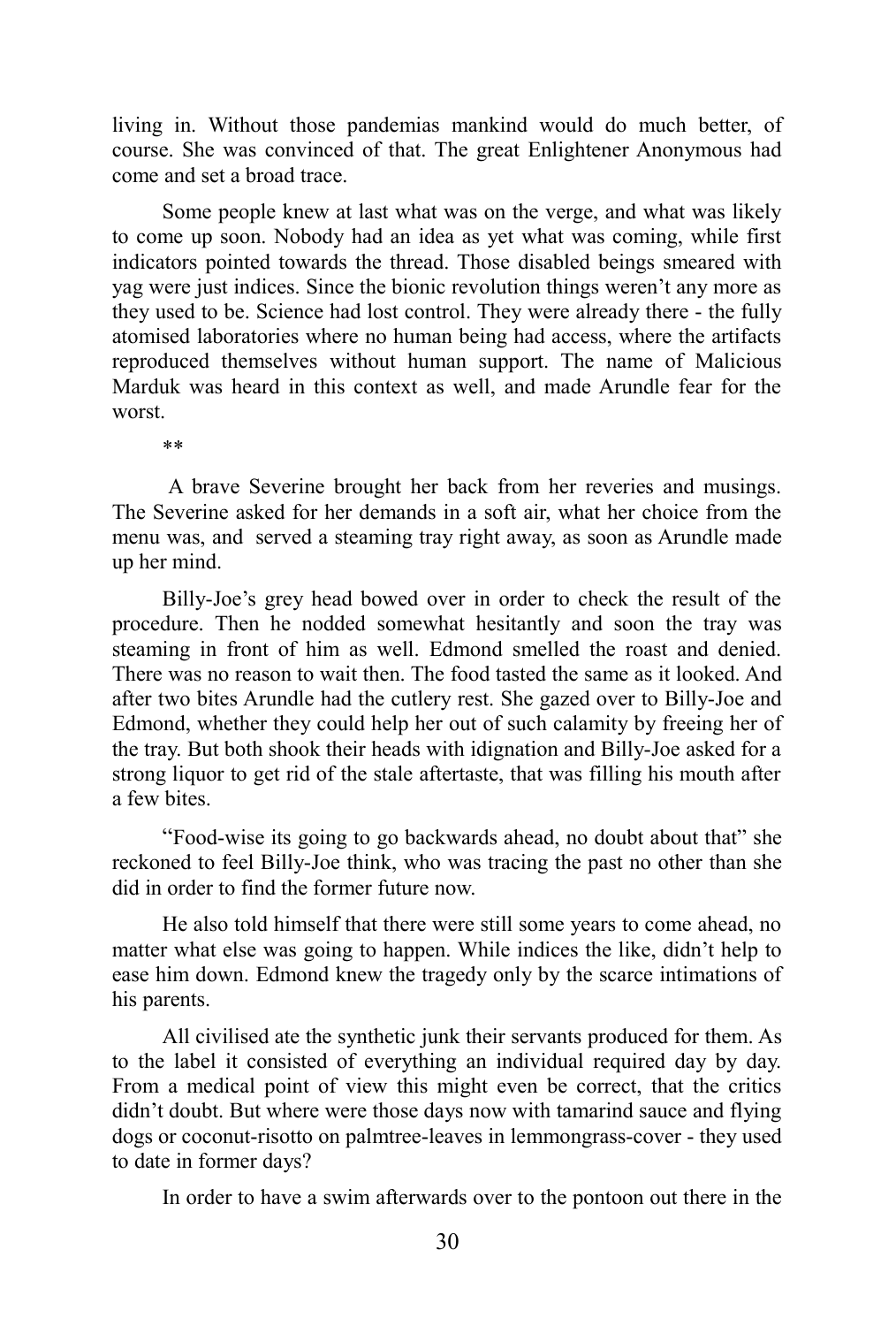lagoon? Had that been the sweet youth, or were those pleasures of life incompatible?

While Edmond quite well understood, what his parents were communicating without words. Things weren't lost at all, no the least for the inhabitants on the Isle of Wisdom-tooth, where the youth still met for lunch under the roof of the Southsea-cuisine overshadowed by romantic palmtree leaves. The magic bow confirmed accordingly by having his red eye blink, being hidden behind Arundle's chair unnoticed. While Pooty – as was his nature – embraced the magic stone in Billy-Joe's pouch, sighing once in a while, dreaming of Walter and the almost forgotten days - he couldn't forget, nevertheless.

\*\*

The Karoras were sitting in one of the latest huge supersonic stratospheric liners as they travelled from one space station to the next. From there you went by shuttle down to your destination, thus a trip around the globe was a matter of only a few hours. The shuttles commuted like busses in former days every ten minutes, and were of great advantage.

Down on earth you were rid of the noise of the planes and the pollution, while the lack of air resistance reduced the fuel consumtion to a minimum. Scientists were busy in finding an even more effective means of transport on an advanced basis.

All major metropolises had their own Space Station, which served not only the city but also the surrounding area. For that reason hybridhelicopters were available, being able to climb in no time the 20.000 heightmetres. Those copters plied likerwise every ten minutes and served a fixed set of routes. This way longer waiting time was avoided. On ground you travelled on with fast gliders, that followed the tracks of the streets, and replaced the car traffic almost completely.

All public transport was equipped with an automatic steering system. Crashes, like in former times, had become almost impossible. The artifacts replaced the human beings. The latter were spotted as the greatest risks, and were therefore banned from steering wheels. The fascination for speed could still be satisfied. Inside the gliders you had a cockpit for the pilot like in reality, but wasn't wholly real, when it came to the transformation, as far as speed and turnings were concerned. Other means of transport weren't allowed and not even available any more.

So you had to travel a long way, if you wanted to experience the good old days full of dangers and perils, in order to risk your own head and life. But this was still possible, however illegally, in fact.

\*\*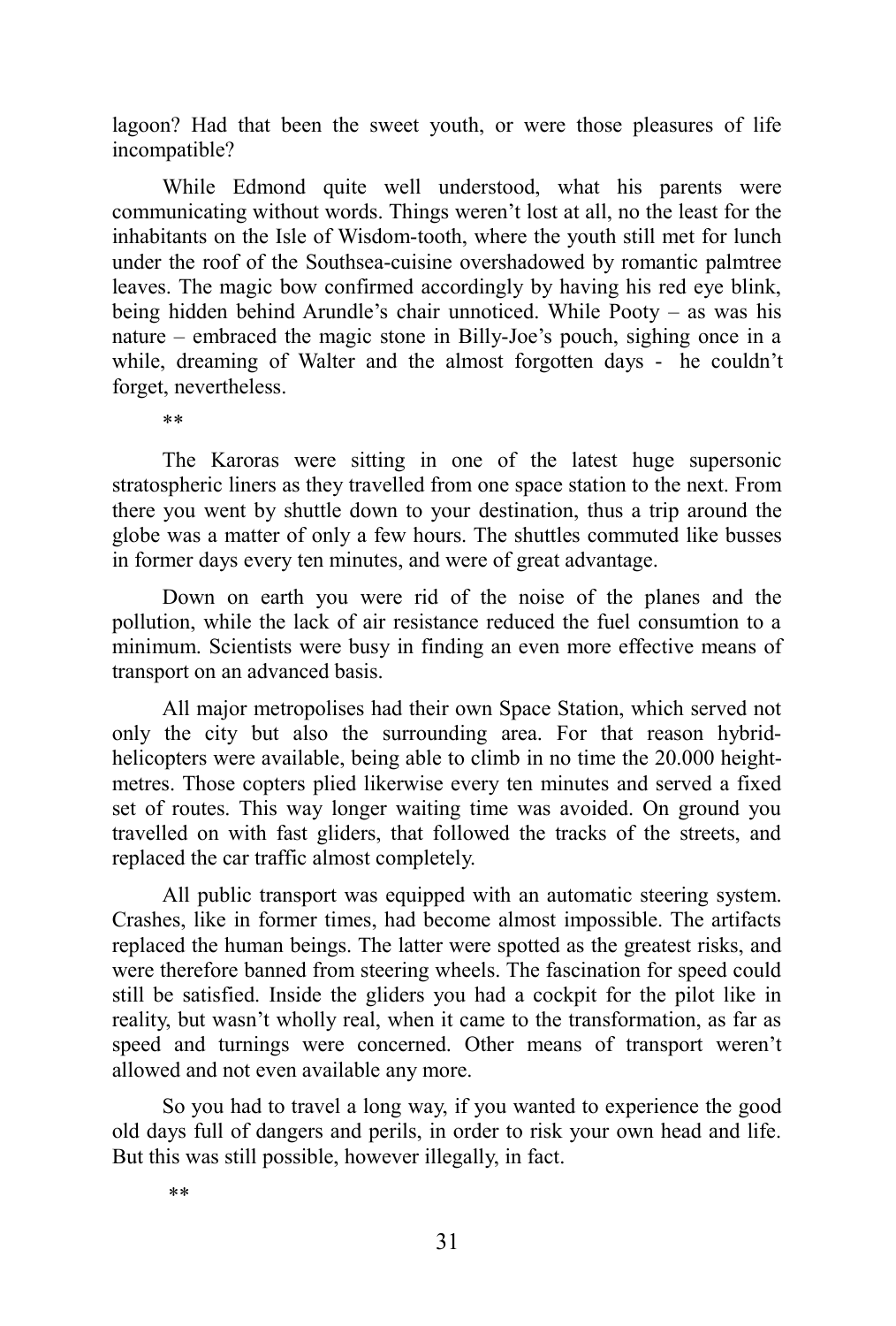Arundle was disappointed, while she had good reasons for being glad. Inside she had expected the picture of the former days, while this didn't mean any good for the earth. They had arrived in Frankfurt finally, and the houses around the Hauptwache raised high up into the sky, while gliders rushed some five metres above the ground over the heads of the multitude of all colours. No laptops that were busy writing on their keyboards were among them. But a sedan-chair was to be seen here and there, carried indeed by artifacts, that could clearly be seen.

Arundle would have liked to show her son how the future started in those days. She could have failed as far as the location was concerned. That she would land in the future Frankfurt had only been wishful thinking on her side at that time, and had been only a conclusion, drawn together with adults. None the least as Dorothea had been all in favour of General Armyless, because he had looked like her husband Scholasticus.

Arundle felt the itch of upsetting her little lappy in order to find out whether the Laptocops would come as soon as they heard it screaming, in order to arrest the tormentor, while she had fallen off the clouds then, because she didn't pay attention.

Would that cloud banks still suit for sitting like in those days? Heavy enough they hung over the city and embraced the heads of the buildings. But from the Prince's palace or from General Armyless there was nothing to be seen. Well, they might be on the wrong spot time-wise as far as the General was concerned. The calendar had gone crazy in former future Laptopia, so you couldn't relay on that.

Billy-Joe padded Arundle's back in order to calm her down. "What did you expect? As a matter of fact you should be glad. Your nightmares didn't come true. While Mankind is overloaded with sorrows and needs, we now can be almost sure that the time-loss didn't come up – well, at least not the way we then learned. We don't know yet about the warfare, but it doesn't look all that bad..."

"We could be wrong here" Edmond suggested. He was somewhat upset. So much had he heard about Laptopia and now he didn't even meet a real Laptop, as they did exist these days as well. While they just got off a number of vehicles, which were all in the hands of artifacts. But they didn't goof around the silly way, as they were supposed to do in Laptopia. The cabin crew differed as well to a great extend and had little to do with wandering laptops, while they still fiddled about with their hands in the midst of their bodies all the time.

That's why Arundle was relieved in a way, and so was Billy-Joe. The worst case scenario hadn't shown up so far. Billy-Joe would have had only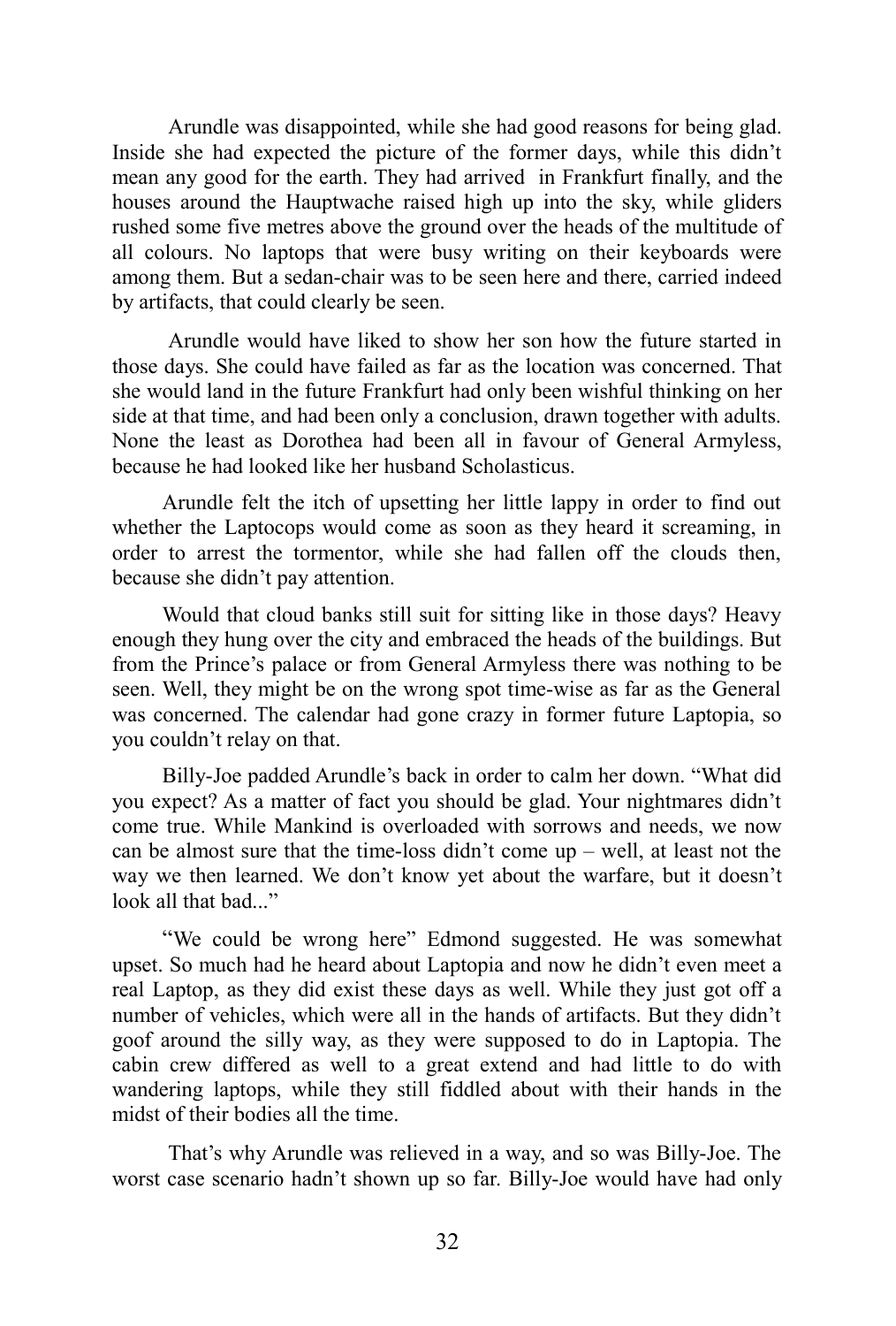some more years to live on, if you believed in the old predictions. After that he would have been sacrificed as the Shaman of the Churingas for the victory over the Prince-regent and his army of artifact-clone warriors. For the time being he was glad to see that goblet pass by him most likely – in case they were right here. You couldn't be sure of that. Still there was a chance that the reality didn't cope with the former vision.

Edmond insisted that they were wrong here. "We could have saved the trip. Besides, where should the Churingas live? Hadn't they been rather close...?"

Billy-Joe was puzzled. What Edmond mentioned had something in it. Any settlement around Australia's coast would be more suitable and likely, but the far away Frankfurt on the other side of the world. In former times, back in the future, it had been just a stone's throw, - or did he mix up everything, while they then travelled by means of the bow's magic, and therefore travelling took no time at all?

Pooty made himself known. The magic stone would agree with Edmond, he let Billy-Joe mysteriously know, as if nobody was allowed to notice, which was of course not likely.

"Couldn't he let us know before?" Billy-Joe asked briskly back, while the magic stone ignored him. Perhaps it was better that way. What would an argument be good for? While they had reasons to be glad, because the world would escape a horrible fate.

There was good hope in any case, while they certainly couldn't be sure. What, if they found a place where Laptops ran about through streets full of round houses left and right?

General Armyless they would all have liked to see. Arundle would have liked to know if he remembered. But was that possible? Could she meet him as an old woman?

Time-wise there was little difference left, For him no time had passed, since they met last, while there had elapsed a whole lifespan or two. And for the Laptopians three times that much. Her youth was gone, she had a grown up son, at least a hundred years or twice as much Laptopian time had passed, since the first contact, the traces of which they were due of following right now.

Arundle did it for Edmond, because he was in the right age. The same age as she had then been. Going on searching in Frankfurt was of no use, and while they were here, it might be a good idea to do a little sight-seeing. They might by chance discover a familiar site. You never know.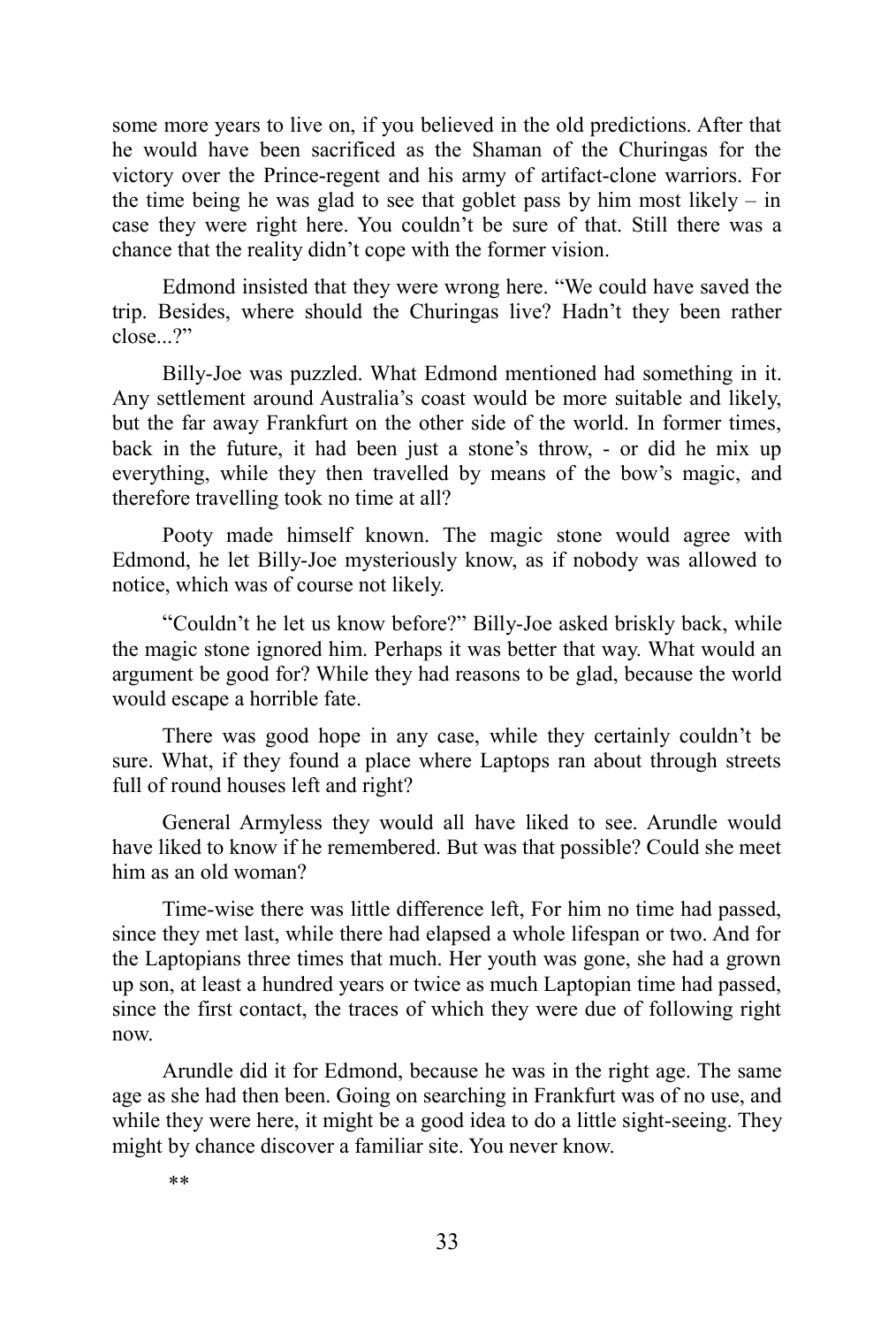Since Mynona was suspected somehow because of the giant moth, she felt uneasy in a way over here in the School of Inbetween. Or was it the wanderlust, they both couldn't get rid of – not on such a tiny little island? Well, the open sea was around, no doubt about that, and you could see as far as the horizon was. But that had been the same, way back in old Idahoh, where the blue waves were replaced by the yellow waves of the cornfields in summer.

She had learnt a lot, Mynona reckoned, and Sam Smiley felt better educated as well. Without the School of Inbetween, they would most likely never had found out about the green whirl. But now they handled the dance with the winds just like that. Tibor had shown them the best tricks ever. They managed to carry on two passengers. And while they meanwhile noticed, that those, not gifted with the other way of seeing, little could see, they managed to inflame their passengers, nevertheless. When the latter realized what was going on among them, and how they managed to gain height, they were done. Indescribable it was. And there was still a lot to be told to friends and acquaintance forever and evermore.

While you were in the whirl, you noticed little. On the ground the whirl was almost nothing, but as soon as the lift-off happened, you saw things with other eyes. The further it went the less could be seen below, and the ordinary contemporary fellow was soon left alone and behind on the ground.

Instead of inscribing at the Island University the two packed their backpacks, fixed the sleeping-bags and a little tent, and took the copter to the mainland. First they wanted to explore the continent, and then they might carry on through the South Sea up to India. If it didn't work other – by their own power, which wouldn't be easy with all that luggage. But they had all the time in the world. Nobody was forcing them. The grand wide world stood open for them. They had nothing to lose, and little lost from where they came.

But it came all different. Mynona became pregnant, even before they had passed the South Sea. So they returned to Australia. Because they had felt well down under. The people were open-minded and Mynona could imagine to bring up her child there – for the time being, first of all. Back to Idaho – no way.

Then Sam had the idea with that resort. While they raised curiosity with the green whirls, where ever they showed up. As a wandering troop their chances were little, and a big party like a real circus was not theirs either.

So they settle on a fairly attractive ground, they had to purchase from the Aborigines. They didn't mind becoming cheated for the worthless piece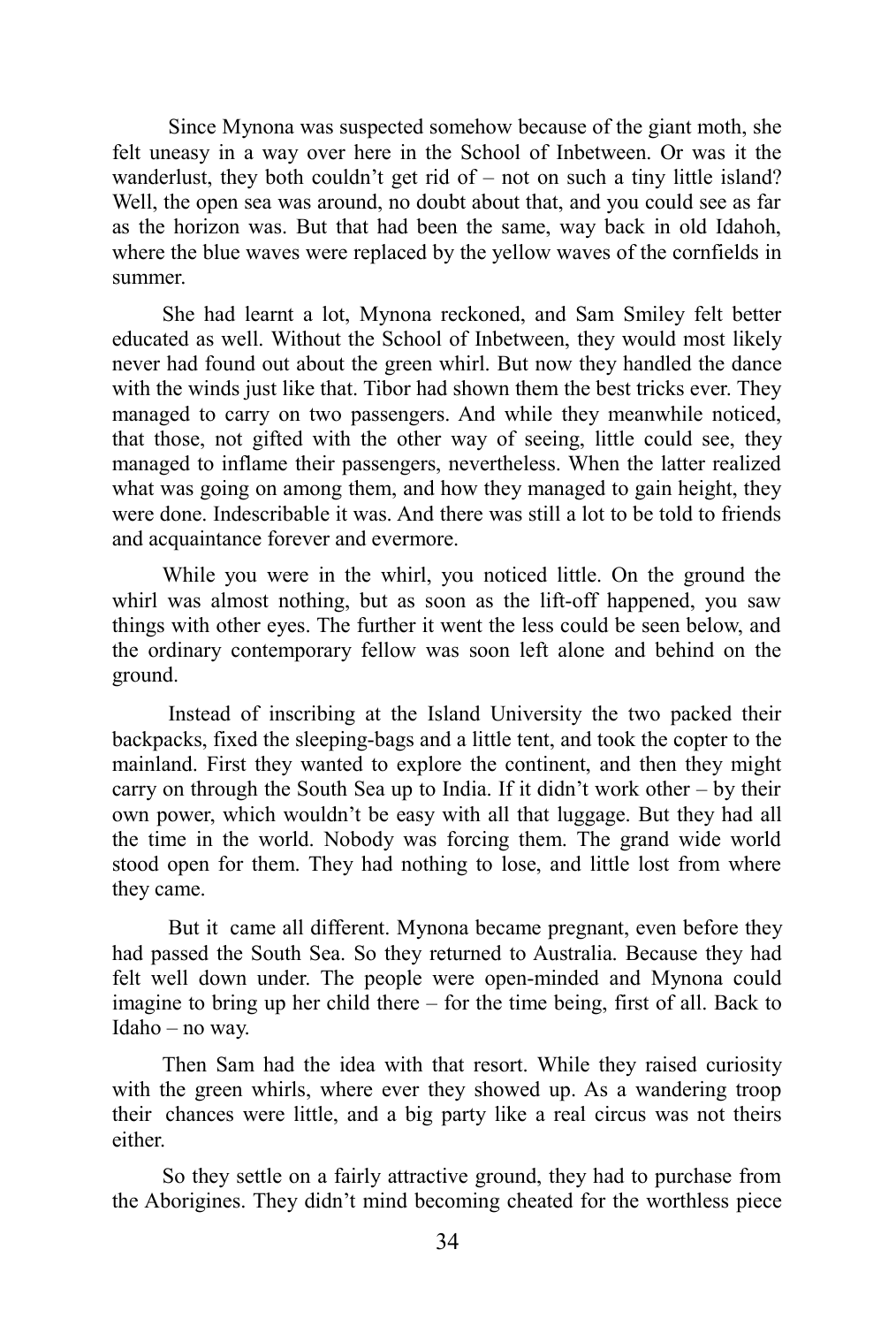of land, where little grass grew. They paid far too much.

But the highway wasn't too far, and that was important. What should a holyday-resort do without the public? They contacted their former Dean, and thus the idea of the Laptopia-Resort was born. Tibor mailed them, what he knew about it. He didn't forget the funny round houses, and the self-induced Laptops he described in detail, who ran about there. They were his very own invention, he just lately introduced to the public. He would certainly claim an appropriate amount for the resort.

"For the start one hundred should suffice" he let them know, while offering his visit. However, here in the outback clocks tick different, that was so nice about Australia, Mynona and Sam reckoned, that was why they liked it. The Laptops were scarcely covered as well as possible against rain and heat, while they weren't made of stainless steel, as a matter of fact, the two managers soon found out. With stiff joints they were as helpless as the clientele they were made for.

Once run stuck, it was a hell of a job to get them started again. With all that high-tec electronic interior inside, there were still a lot of old-fashioned stuff, that needed lubrication, as the vehicles in former days.

But things got started nevertheless, thanks to Tibor's initiative. He stayed on after his step-visit, when he noticed how slow the processes developped. He could have easily waited for another two or three months, and hadn't caused trouble with the production-line manager of the new Serverin-type, when asking for a hundred extras beforehand.

Tibor also had the clearest vision of the houses and the setup alongside the narrow streets. After his blueprints the orders were placed – complete, with interior, family-minded and with guaranteed horrible junk-food being distributed daily from a central kitchen, as soon as the first disabled real clients moved in.

While the Severins and Severines didn't do anything useful, before their arrival, but were parading to and fro and up and down the narrow streets and passages, giving themselves orders by hammering on the keyboards with their long sensible fingers on the two thin arms, left and right. That wasn't too much, the young going-to-be parents recokoned.

You could see Mynona sitting about with an inside directed gaze, caressing her belly, and Sam Smiley standing by, nodding eagerly and somewhat helpless. Somehow they weren't the former ones any more. Did the victims of the Pandemia look the like, when the disease broke out? Sam seemed to shrink. Something was wrong with his legs, and the arms also caused him trouble, he didn't want to realize.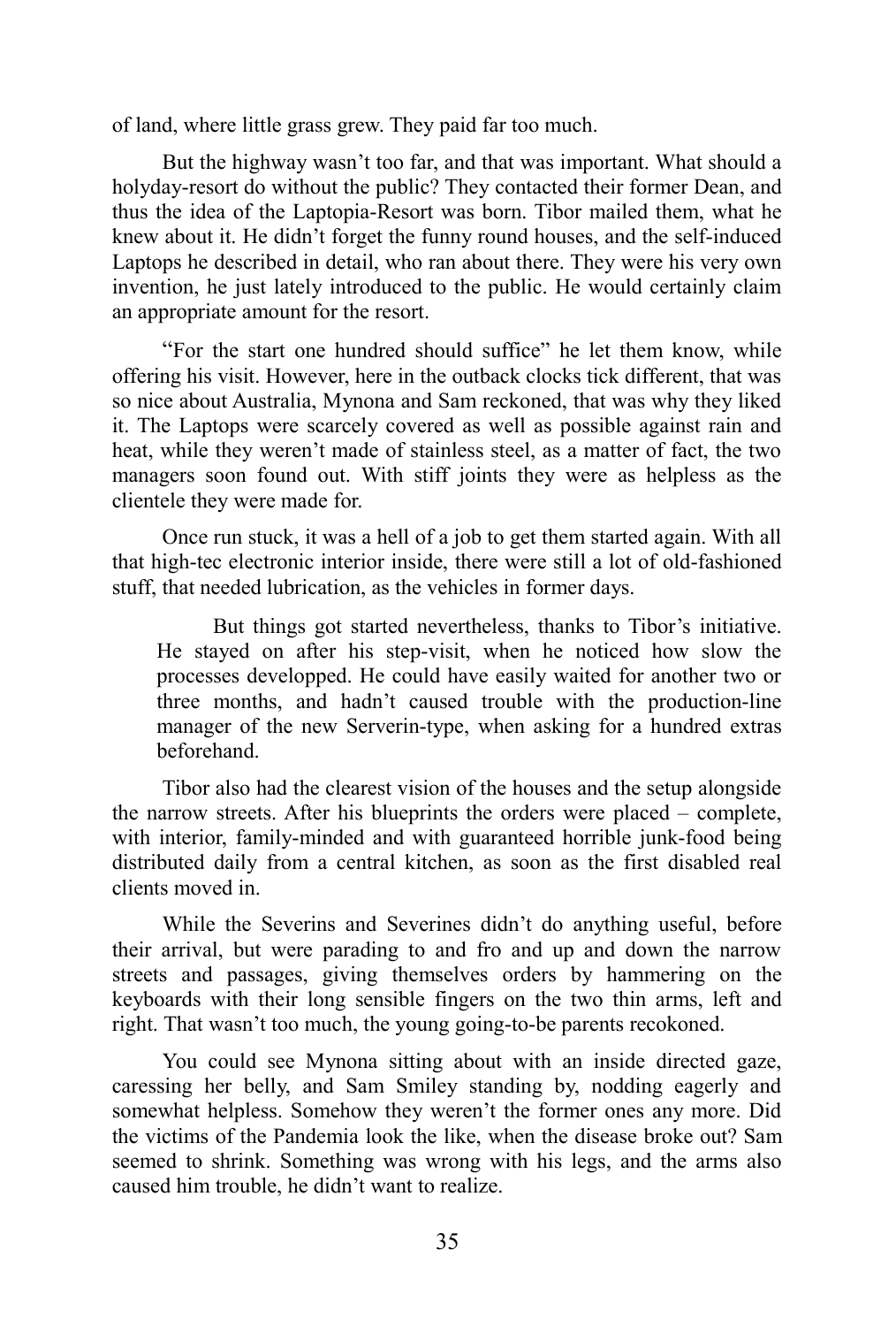"We can certainly dance with the winds, that worked out fine all over the time, we were away" Sam said, and Mynona looked up, shaking her head softly, whispering gently "That's no good for the little one" – "I can do alone" Sam insisted. But he knew how important a partner was.

"What would happen if we had that General march with his troops up, and arrest those people for mishandling their artifacts?" Mynona asked. She had heard something of that kind. In fact the one or other rumour you picked up, when you lived in such a school for years. Although they had kept to their own, and never had become warm with the others. Perhaps they had been just too old, when they started, and were spoilt by their wanderlust for a life on an island. Tibor had pleased them in any way, and had understood them better than they did themselves, so it had seemed to them.

Slowly a kind of a programme was taking up contour, promising gags and fun, so the name they gave it 'No-Future-Factory', sounded somewhat appropriate.

In the long run Tibor projected visits to the castle's interior, and a visit in those dark horror cabinets of the subsoil dungeons, which of course had first to be built. So the dwarves were needed once more, who were the only ones who could achieve such a task. An audience with the Prince-regent and his wife would certainly round the picture, while the castle had as well to be built and furnished first.

Such a project grew rather shapeless. Still the outlook wasn't frightening. Perhaps you would earn a livid lecture of how the future shouldn't be like.

The more he wondered, the mightier grew the imagination, until he had the ultimate idea. But then he knew already that he couldn't shoulder the whole affair on his own. What had started small, had to grow and had to become reality. A reality that didn't exist as yet.

All were demanded. How thankful he was, while Mynona felt the strong longing for stability for her becoming child. How glad was he, that the two had changed, and had come to him with their idea. An idea that sounded crazy at first, while becoming the greatest idea of the century.

At last the School of Inbetween was faced with a challenge they deserved. At last they could prove what was in them. A challenge they required all their resources for. Because without those such a huge matter couldn't be handled, Tibor all too well knew. For one alone it was too much, and couldn't be handled.

Where did that idea come from? Who wired the wheels and shifted the switches? What would Arundle say? He never had been as curious as these days. That overdid everything he ever experienced. And not him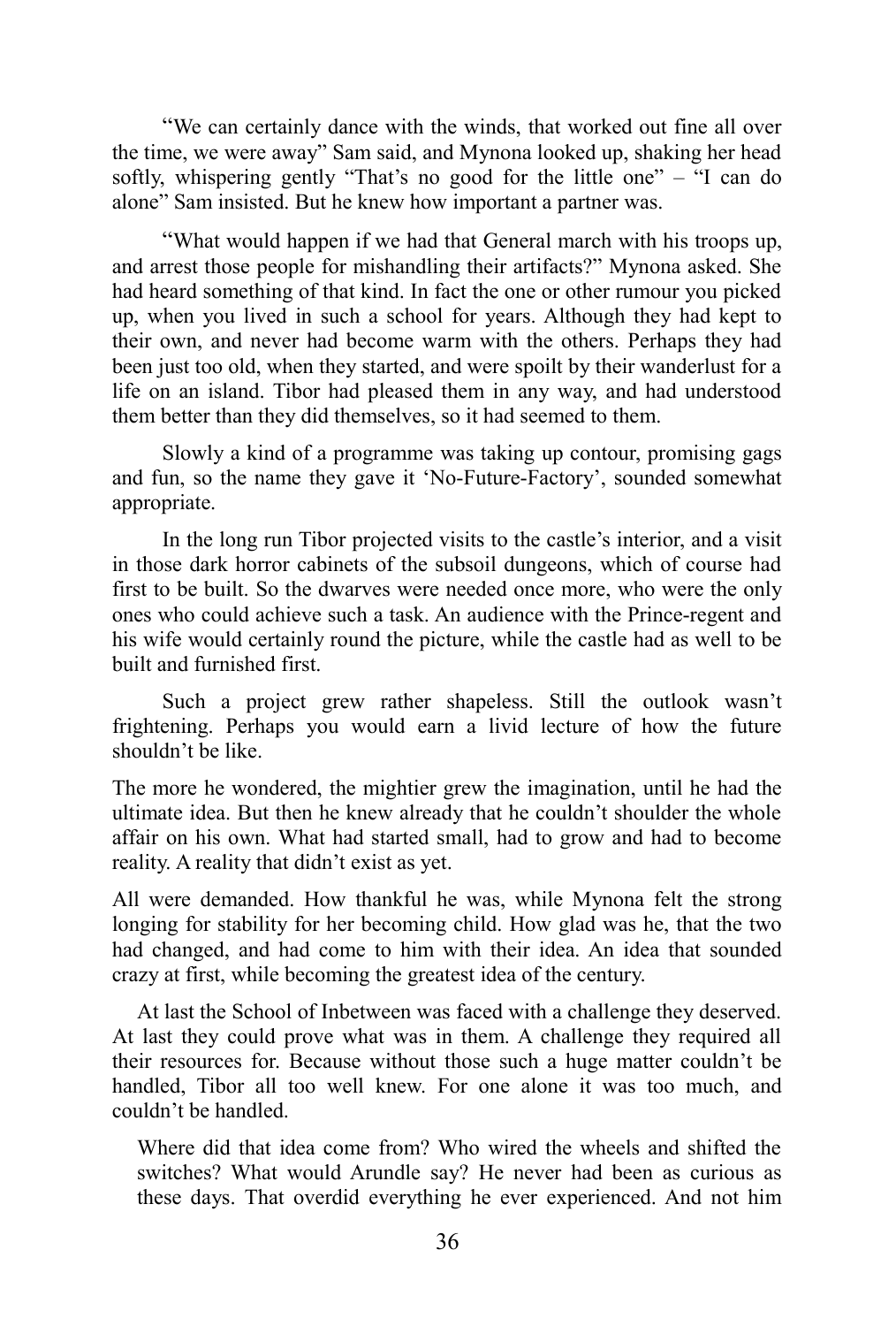alone. Nobody, he was sure of that, had ever experienced something the like, or would ever experience. What was going to build up here, was so singular, so unimaginable and at the same time so incredibly simple, that it just took your breath, whenever you realized before the inner eye.

True results were the most simple ones, and stunned exactly thereof.

People asked afterwards why nobody had anticipated such a solution, while it was the most obvious and the most simple solution, you could think of.

\*\*

Arundle didn't give up. She consulted her magic bow for once about the coordinates that were once in former times employed. "Can it be that something was mixed up, perhaps with the parallels of latitude?"

The magic bow bursted out laughing, he was giggling somewhat strange all the time already, as he hadn't done for a long time, and assessed her no answer. He felt like being asked for the riddle of the world, and was expected to pass on a formula. Visiting all Frankfurts around the world he refused however. "I won't do. Where there are those wonderful connections now available the common way. You travel with your people like all the others do. Will suit you just fine."

To Frankfurt on Oder the stratospheric cruiser wouldn't fit, the distance was too short. It would have taken them as long as the whole flight took all the way up from Australia. Besides, that Frankfurt was another disappointment, or a positive surprise. Because there was nothing to be seen. A boring dirty little town, as far as they took notice via online map. While the Frankenfurters swore on their city and praised it as open minded and urban as the gateway to the East. But they didn't mingle and left after a few hours.

Next stop was Kentucky. The Frankfort there had a different spelling, an o for a u, but that was it. Otherwise the place was quite normal, while the Pandemia had raged badly, and the number of Severins and Severines was considerably higher than in old Europe. There were in fact some wandering Laptops, strolling about, seemingly senseless, or chasing their trace, while some guided their disabled masters or mistresses, either on their hands or by an necklace around the neck or breast, with neatly sounding bells.

That was a new variation, and had no equivalent in the former future, as Arundle remembered. Not to her consciousness anyway. So she departed to the next Frankfurt on the list (also with an o instead of a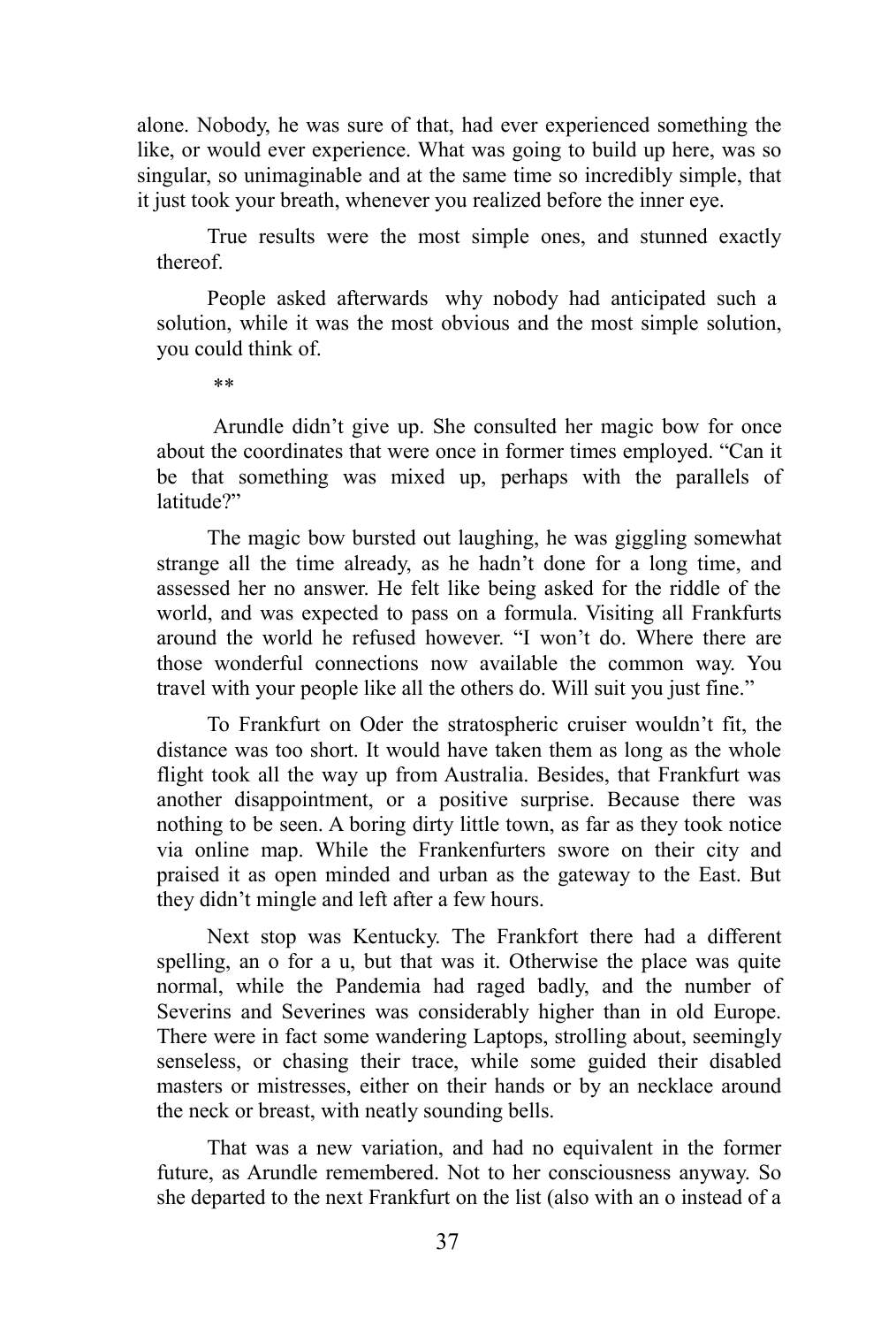u) and so forth. The towns became smaller, but nowhere began a bell to ring, for sure not on the plain countryside. Because Laptops hadn't come that far. People did without artifacts. They kept their disabled and diseased in the families or the mentally disturbed under control in old people's homes. Those didn't mind, because they were absent minded, so to speak. Compared to the metropolises very little victims of the pandemia could be found.

Disappointed and frustrated the little family finally returned. While there was good reasons for pleasure, because the nightmarish future was nowhere in sight. The assumptions of former days, that they had done glimpses into the future seemed to be wrong. They might have had discernments into another world, other than the world they were living in.

On the other hand were there facts, which couldn't be ignored either. Tibor had invented those self-induced artifacts on his own, without any knowledge, what so ever of the artifacts of Laptopia. Without the self.induced horse headed violin he wouldn't have succeeded. And it was him alone, who had the idea.

So Arundle should be happy. All her life she had fought to have this goblet pass by and save the world from such a nightmarish catastrophy. And now everything was different. Without artifacts mankind was doomed to death. With their crippled extremities as victims of the Pandemia they couldn't live on alone. While the latest model of the Severine proved very able and farsighted, and it looked as if the symbiosis between man and artifact was a true solution for the future.

But then Arundle realized how different the demands of man and artifact were, and she saw the danger for the future, they once wanted to ban. Man required an oecological environment. They depended on intact conditions, and the biological clock inside formed a kind of metre of existence. Who ever turned that wheel would close the tap of life for mankind. Not at once, but little by little.

In the former future the artifacts were doing this involontarily. While they took over from their masters. They became more and more independent, until their masters were obsolete. That was shortly before the year of decision, who owned this planet, and whose demands it had to follow.

It had been the time, when Arundle and the explorers of the future started to hunt down Malicious Marduk, they suspected to be the true force behind the negative development.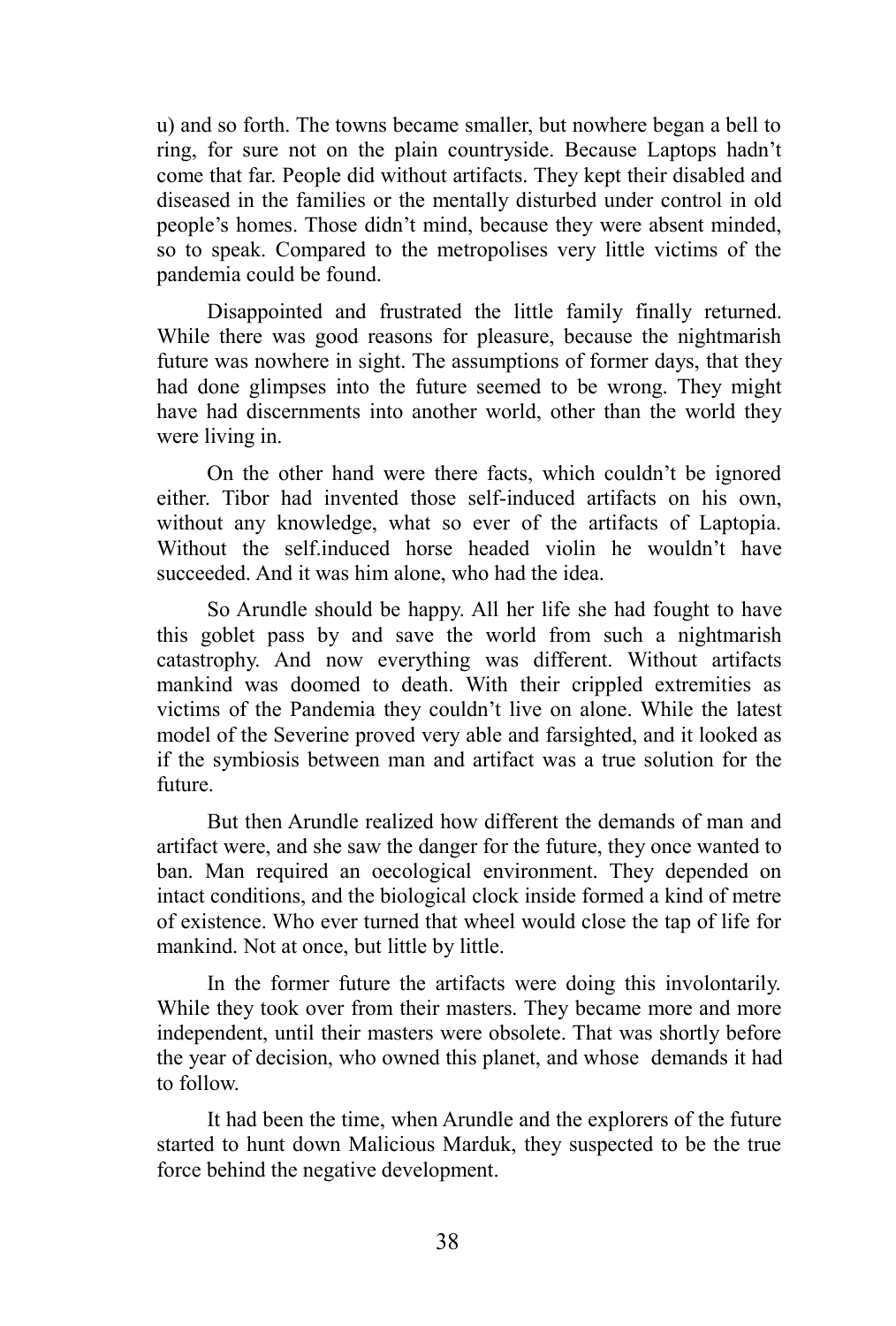Had they been wrong? Had they fought the wrong battle? Should they better have built a joint future together with those artifacts, including all the bionic genders inbetween who didn't know what they were. The positive aspects would probably have overrode the negative ones. And a joint future might have been the result. Artifacts didn't suffer from time-pressure. They didn't require air for breathing, and no water either. While water was the element of life for humans. Both sides might have come to agreements, as far as the basic material was concerned. There were a lot of waterproof metals, which didn't suffer from water.

\*\*

The little family returned home for once, and recovered from the strain of the senseless voyage, which brought frustration and doubts instead of enlightenment or discernments into reality.

But after a few days Arundle couldn't hang on. She had a new idea. What, if all their calculations had been wrong, and the time had not been the correct one? Perhaps the true time lay afar and couldn't be spotted precisely? Had she seen herself as a child? `No, she hadn't. Had she seen anything that determined her acting then? No, she hadn't. No Prince, no General, no Prince-Regent, not even herself or Billy-Joe or the old Shaman of the Churingas. Not the hall of fame and glory or anything of the secret underworld, where she had experienced a big part of her adventures. Not to mention the big war and the mighty armies. They didn't come out of nothing.

Had she only known how close she was to the truth with her musings!

#### **5. Future's Arrival**

First the new founded working group who called themselves "Repetitors of the Future" started off, reckoning the timescale up and down in order to find out where they actually stood. That wasn't easy at all. Convictions had to be questioned and doubts considered, magic bow and magic stone had mighty words to say, and last but not least was there Arundle with the most intimate knowledge and with the most serious doubts. You could easily fail the target one way or the other. It was not only a matter of days, but also of hours or even minutes and seconds. And the time-loss had also to be concidered, they had already argued about, and had of course be taken under account. How else could you expect a fairly reasonable result?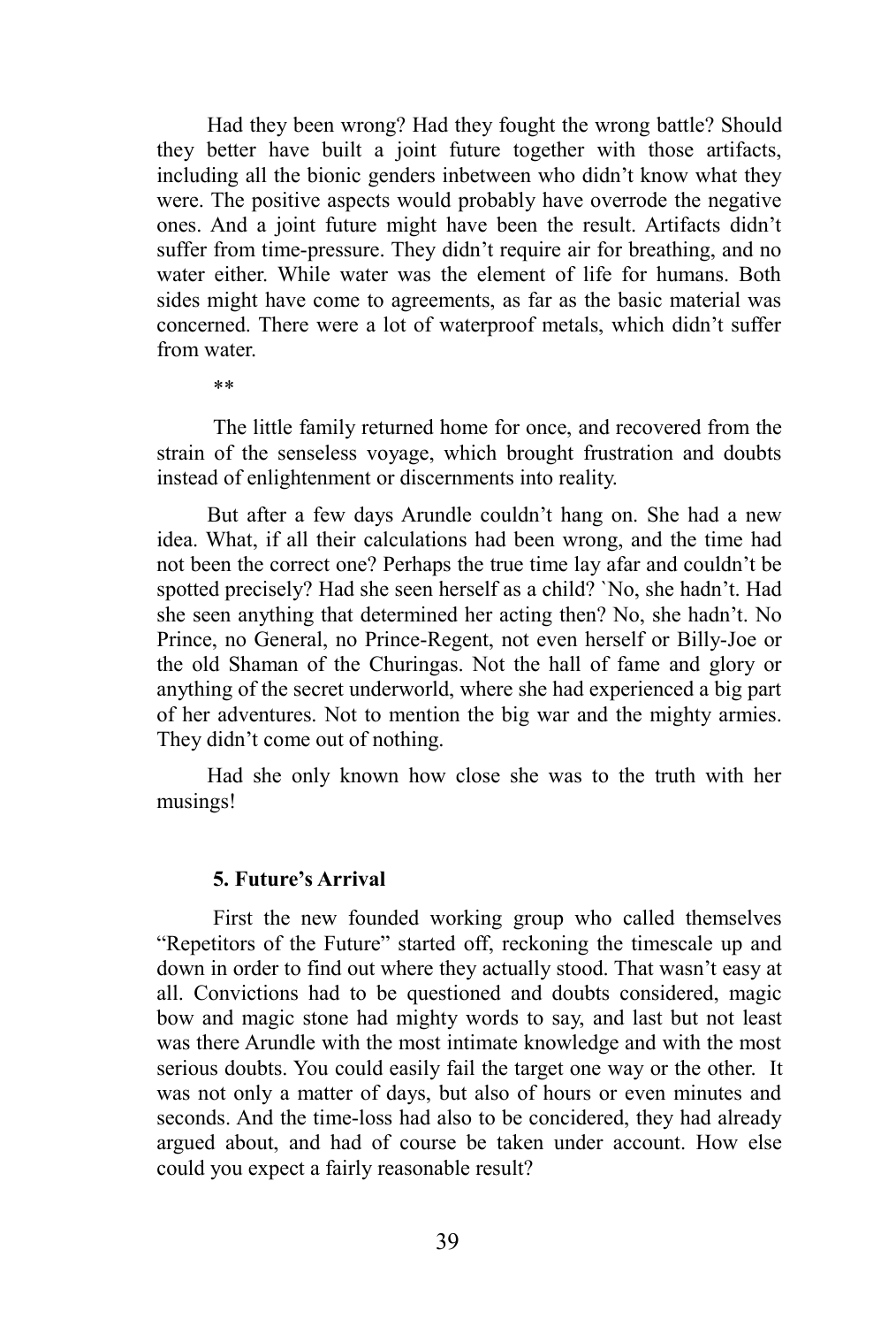That was but one problem and the comparably harmless one they thought and considered all the sites of action they had to deal with. while there were real construction sites as well. First of all the dwarves had to be contacted. Because without dwarves, they soon realized, they could forget the whole affair right from the start. Lucky Tibor had good connections and a fantastic reputation, other than the former Headmistress, who was by then replaced. but such a bad image sticks like mud.

The old generation, so the "Repetitors of the Future" decided, should however be involved, while otherwise secrecy was obvious, for several reasons.

The dwarves – being fond of the idea – started off right away. Two ship-loads of material were brought to a hidden bay at the coast of New-South-Wales. A flock of eager labourers set foot on holy grounds so to speak and disappeared in no time subsoil, while the goods were stowed on the surface, but disappeared piece by piece in less than a month.

\*\*

At that time, the old Last Bounty had been given up finally for good. One day her heart stood still. Chief-mechanic Stan lived on for only a week after, then also died of a broken heart. He was buried in the open sea, close to Susamee's Island. Captain Zinfandor Leblanc also retired and followed his darling down to South Africa – back to the roots -- his as well, as he was the son of a white Boer settler, who became expropriated, which might be the initial cause for Zinfandor's troublesome life.

What was left behind of the Last Bounty was scrapped. The crewmembers did it like the Captain and resigned. Susamee enclosed them in her wide heart and had a Seamen's Home built right at the pier, where the blokes enjoyed life.

There they stood, while the New Last Bounty set sails or returned, waved and cheered, and once in a while you saw a teardrop dropping heavy with a splash on the concrete. Such a modern vessel was not their cup of tea, and those tin-comrades, who ran the show these days, weren't at all – for sure not. They wouldn't have liked to go with them – not even as passengers – for the food alone they'd stayed off, as it was still the artificial stuff you could hardly swallow.

Only the dwarves carried on with their home-cooking when they were on board. And no regulation could hinder them. The new steerage looked almost the same as before the old. Only above things had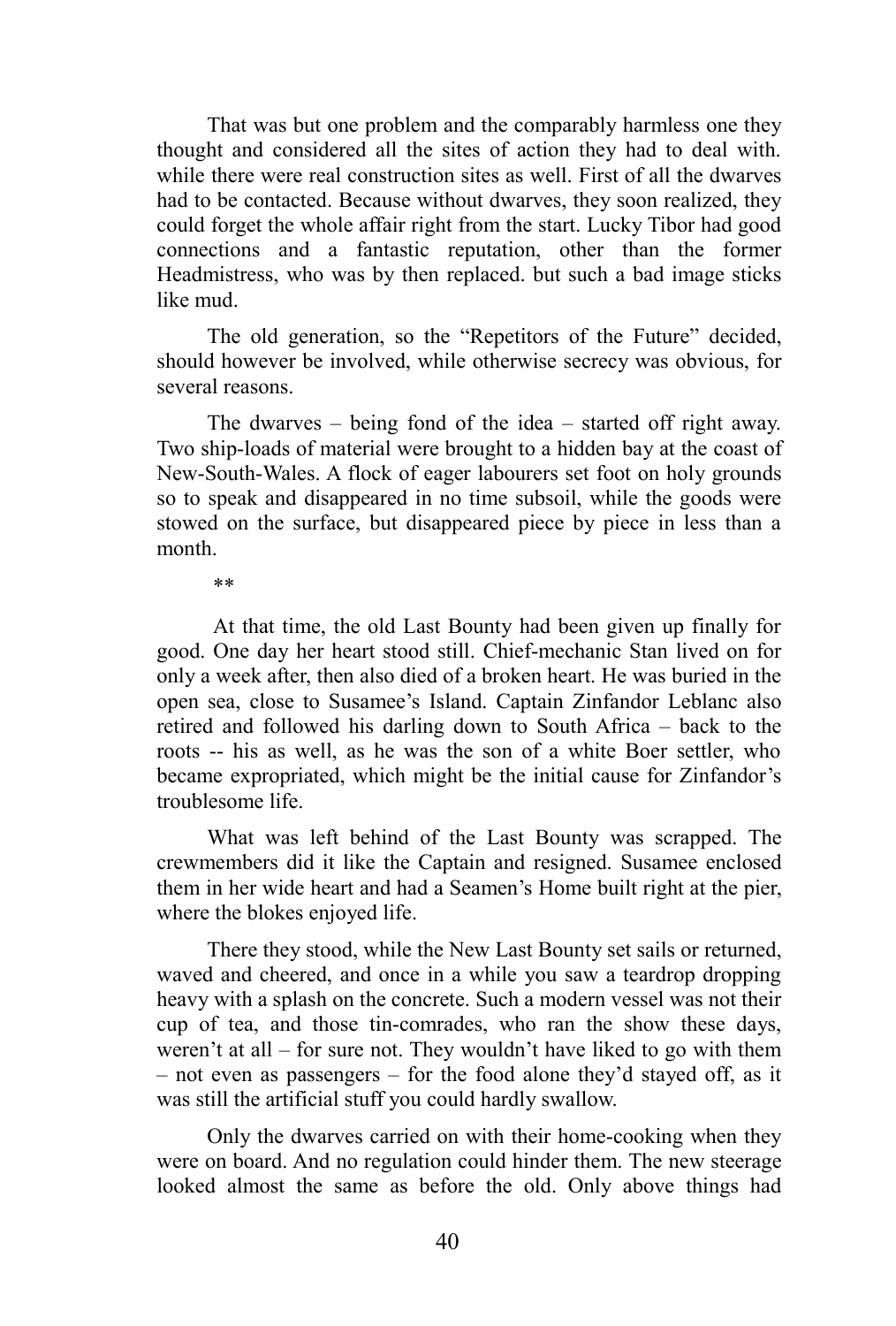changed. The New Last Bounty had been built for the same purpose as the previous one, while time passed by and couldn't resist or stand still.

\*\*

From the bay where the New Last Bounty anchored busses took the passengers to Mynona Wilder's Resort. She kept things going, while Sam Smiley's disease prevailed.

The equipment followed by truck as soon as unloaded, which wasn't easy. A few miles away from the resort, where the ground seemed suitable, the digging began. In no time a system of tunnels was built, and what else there was to be prepared. Tibor offered the eager little ones who were carving for recognition a leading role in the final drama of the world, and strove that way to the honour they deserved, but never gained.

It was high time now to involve Billy-Joe. because the craftsmen from Sidney erected already the castle amidst the city centre, while technicians laboured on the cloud banks above. Which turned out to be less difficult than expected, because the clouds grew thicker over larger settlements anyway. Especially over smog-tormented Metropolises.

As per calculation it was high time now. By the worst-caseanalysis the visitors had already arrived, but contradicted in reality. At least had nobody seen anyone yet.

Scholasticus Slyboots would have learnt first, because he stood ready for action and tried his new gear, which made him look somewhat strange, and didn't comply with his peace-loving nature.

Dorothea warned him not to overdo with the Viennese slang, and not to forget who the visitors were.

The SLOMES-factories produced day and night: Laptocops with scissor-hands, and all kinds of warriors with little brain and a tiny keyboard. Huge tin-can comrades with frightening exterior and outfit. For them a lost valley was found, where they - protected against rain and sand - awaited their mission.

Messengers were sent to the Maroon camps nearer or further in the desert or hidden coastlands. When they learnt, what it was about, they promised to participate and started getting ready inside and outside at once. They still had some years to come, before their hour came.

While there was some work to be done right away, especially for the dwarves, who felt mightily upgraded. They soon realized, that they belonged to the saviours of the world. While they had been treated as some kind of degenerated outcasts, in a way. Certainly not as equal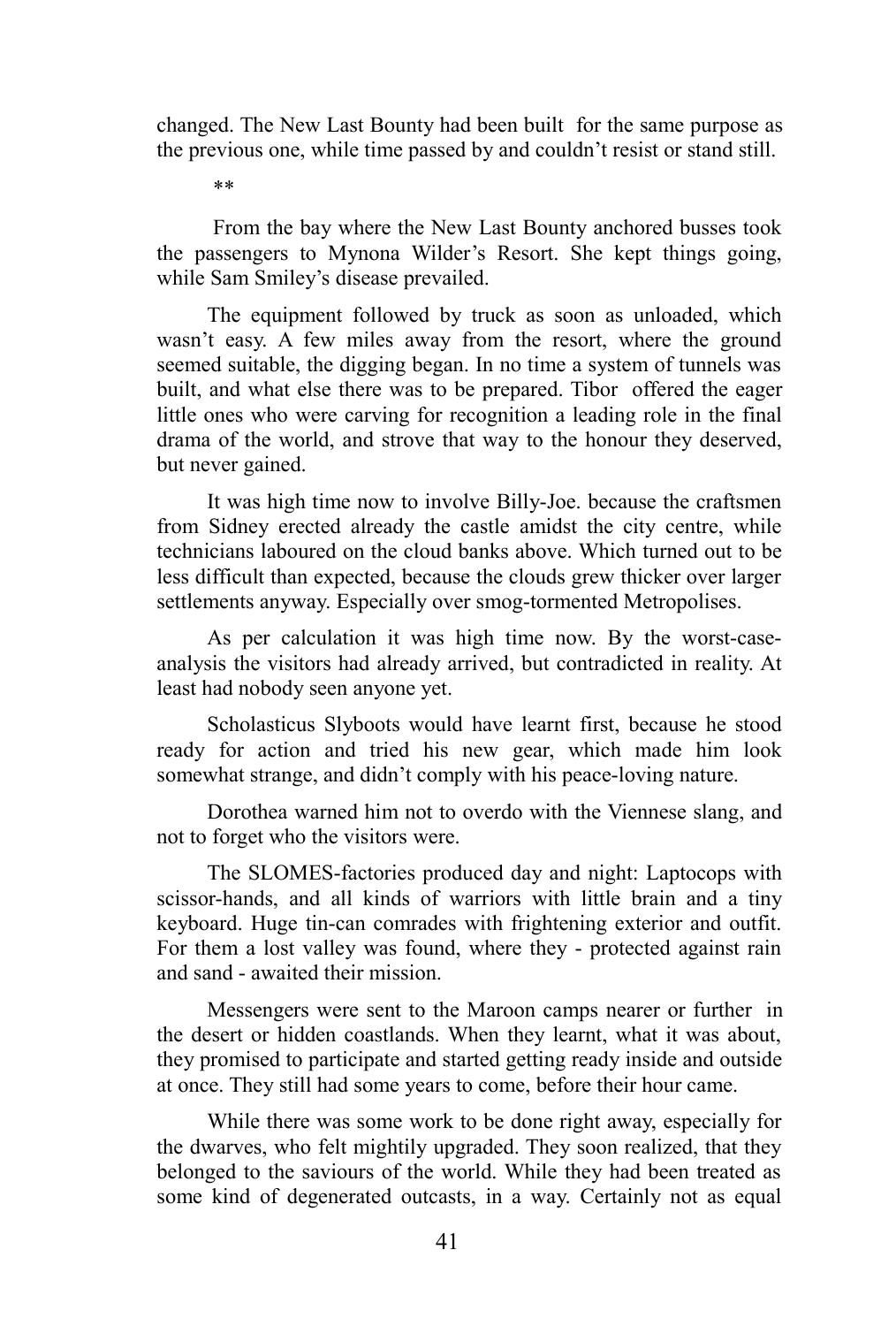human beings. No matter what the surfacers said, who would of course never admit.

Everything had been considered. The big towers on the one side and the catapults on the other – more or less reasonable constructions, that looked more than there was behind, but never proved in action the actual potential. While a lot of stuff was still just blueprint, because there was still time – so the actors hoped.

The field of honour became marked out, and the site was settled where the showdown would run its trace. The tiny furry Churingas became instructed and briefed for their Grand Entrance. Their Shaman had himself surrounded by the fancy fellows and declared them as his tribe, while he exceeded them by two heads. No matter how crooked and hunchedback he appeared, according to his role.

For the Churingas another hidden valley was found, with a thin brooklet floating right through and green banks alongside.

One of the scarce rivulets down here deep under, carrying water almost through the whole year. It was the same brook that was made to pass the No-Future-Resort some miles further on. The ground didn't resists digging, so that the inhabitants could retire in dwarves fashion, when ever they wished.

Subsoil things also gained contour, and were set up on Billy-Joe's demands. He would have liked to talk things over with Arundle right now, but had to wait. She would become involved soon enough.

Had she only known what was coming up behind her back, things might have turned out to the better, while misfortune took its pace.

\*\*

The palace was ready. Now they had to find the proper inhabitants. That wasn't easy. Prince Watchalot and the pregnant Princess Watchmetoo hadn't been the brightest. And physically the Prince had been very limited, before he became bionically upgraded.

The Repetitors discussed the matter and came to the solution that a pandemically disabled persons would do best, presenting themselves as mentally disabled and physically helpless. Such cases weren't rare unfortunately. There were millions all over the world, who could only live on with the help of their artifacts. But you had to take care of the secret matter as well. Not everybody suited therefore.

They found the right persons near-by. Mynona signalled agreeance. Taking over the role was all the more fit, as the Princess had been in good hope then. And so was Mynona who outed herself as an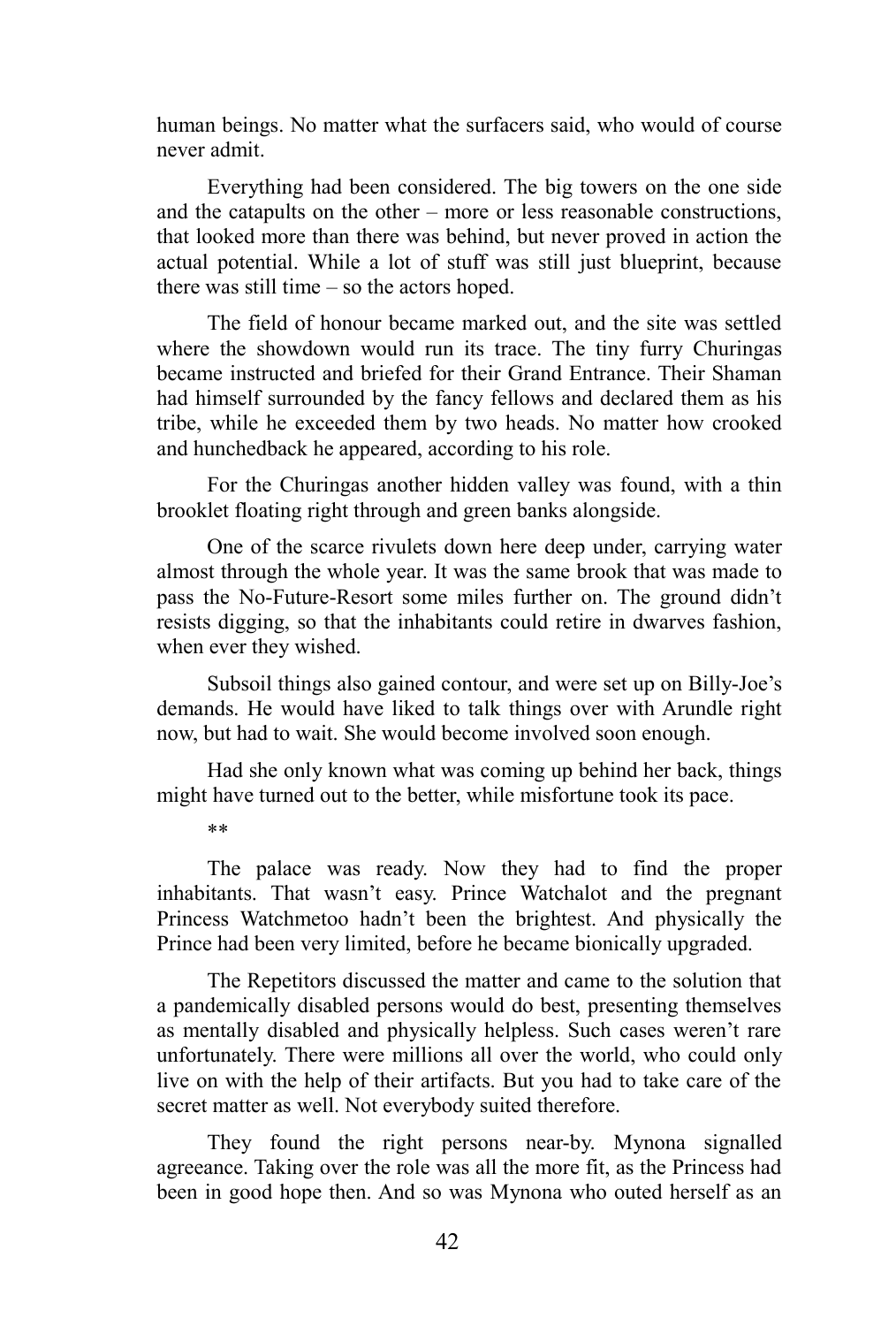offspring of an old feudal family.

Together with Sam Smiley, who earnestly suffered from the consequences of the Pandemia, they changed residence. Sam became Prince Watchalot and was also imped with the virus of hypocrisy, and declared himself as the legitimate offspring of the feudal 'House of Hohenzollhausen'. Thanks to the marriage with Her Majesty Princess Watchmetoo. Their strange names were in fact titles of honour, so they were ascertained by their advisers.

Their child was born then right on time, but that came later.

First the visitors from the past came, and the tragedy became real and took up speed. As often on stage, the farce turned, and the tragedy came out. It accelerated and the chain of misfortune built up on its own, forming an avalanche that buried everything.

\*\*

At first the Repetitors had been so glad, that the visitors from the past did in fact arrive right at the spot and also roughly at the time, where and when they had been expected.

They planned to have Hans Henny Henne acting the despotic Prince-Regent on the field of honour, in case he was available at that time. After all his ascension was decided and was fixed once more. Until the final battle, the young prince, who was just born, had to be grown up as the leader of the human army. And he therefore needed a couple of years, while the growing up of the little Prince was somehow enforced miraculously.

Hans Henny Henne was busy over here, and more important affairs were still waiting. So his ascension was postponed again, while he certainly would have liked to return to his dear friend Anonymous. As tired of life as he was, and even succeeded meanwhile in picking up the divine tunes of the flute.

Dancing was still not his favourite cup of tea, so to speak. The bionic takeover was on the march, and hard to control in a way. Dancing could not be taken over in the flesh, while there was too little left.

Involving the American couple from Idaho might have been the worst mistake already, while they had been in anyway as the founders of the Resort.

All other roles were taken over by trustworthy individuals, or likely to fit in the long run. Not so the Prince-regent, who would soon appear rather incalculable. Unfortunately no-one else had been found.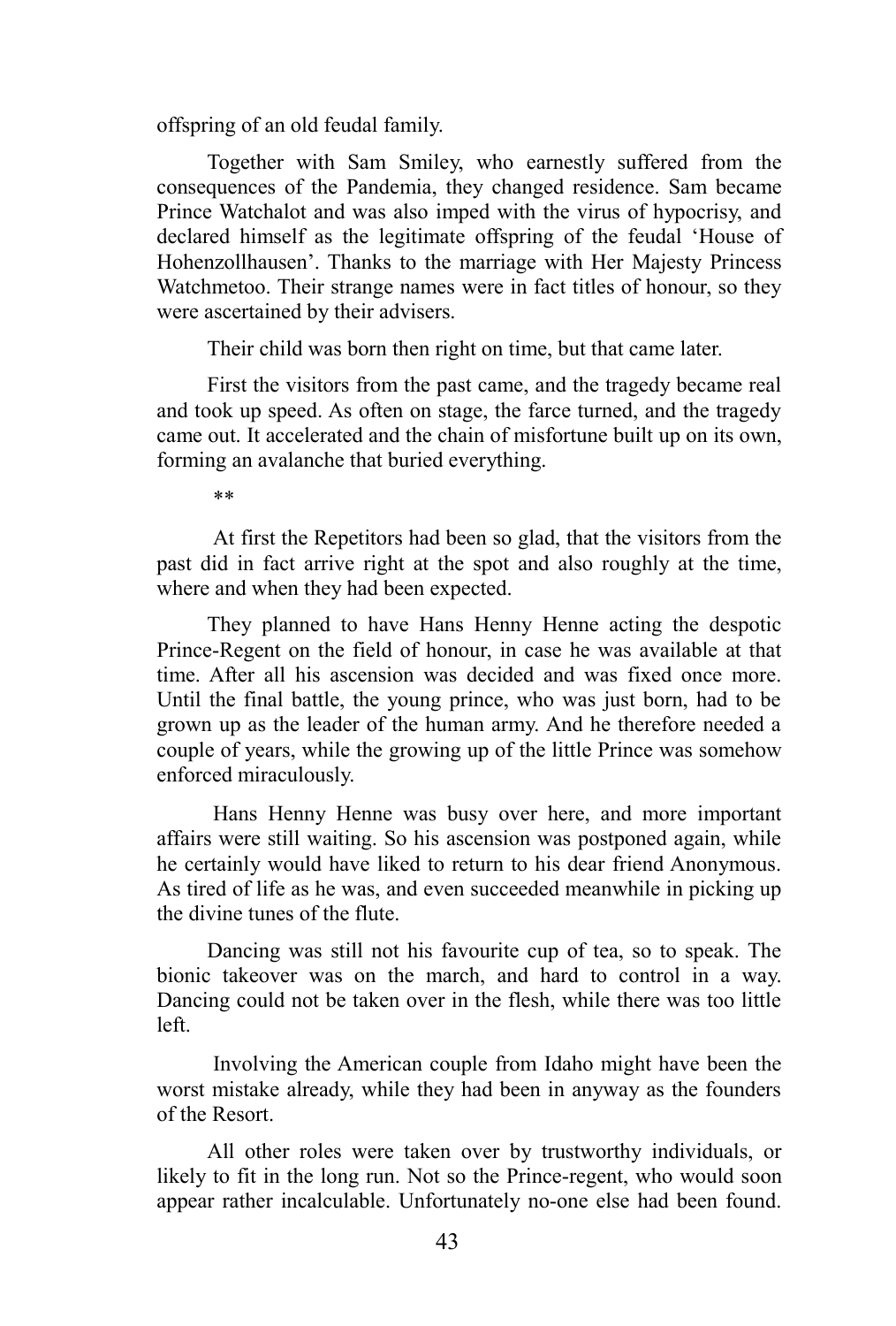Later Tika and Tibor wondered if not even Susamee and Watchman Will Wiesle would have been a more suitable couple. But where should their child have come from?

Anyway – with another decision the loophole wouldn't have gapped. A gap had opened, no-one had under control, and perilous strange beings slipped through, deranging the trim.

In the long run Edmond became a suitable prince. But on the battleground of the earth the final show-down had not to wait for twenty years. (That was Edmond's age.) While his actual age was hardly noticed with all that higgledy-piggledy going on, and all that travelling to and fro.

First little Arundle travelled alone, with her Lappy and her bow. General Armyless had his Grand Entrance who had disciplinary trouble with his troopers right from the start. But that was all too well known.

The future had been built true to scale, and was on the verge of arriving in the presence, fitted and prepared to have things happen as they were. Whatever Arundle and her kin happened to meet and overcome in the future, that was present now.

The time-scale was kind of shaky. Where were all those years, the actors and actresses asked, when they met so young, while they couldn't see each other. Because the travellers into the future never managed to see themselves. That was arranged by the director.

Endangered were in this respect mainly Scholasticus and Billy-Joe. When they had met their alter ego, which could happen any time, they might have recognized and would have spoilt everything. With Billy-Joe this almost happened to meet a couple of times. And little Arundle was not freed from strange deja-vu events, she couldn't explain, and no-one else could.

How cute the three star-children of the Advisor cared for the little prince! General Armyless faked surprise, when he realized how well the little prince was built. (His surprise was not wholly simulated because it was not at all certain, that Mynona would deliver a healthy child.)

Scholasticus was the only person who understood what really went on, and had trouble in hiding, when he had to undertake a lot of nonsense, from which he knew beforehand, that it wouldn't work.

Being asked why the prince absolved three very remarkable agejumps while growing up, he couldn't explain or wasn't willing to do. The jumps occurred whenever the prince was replaced, until he became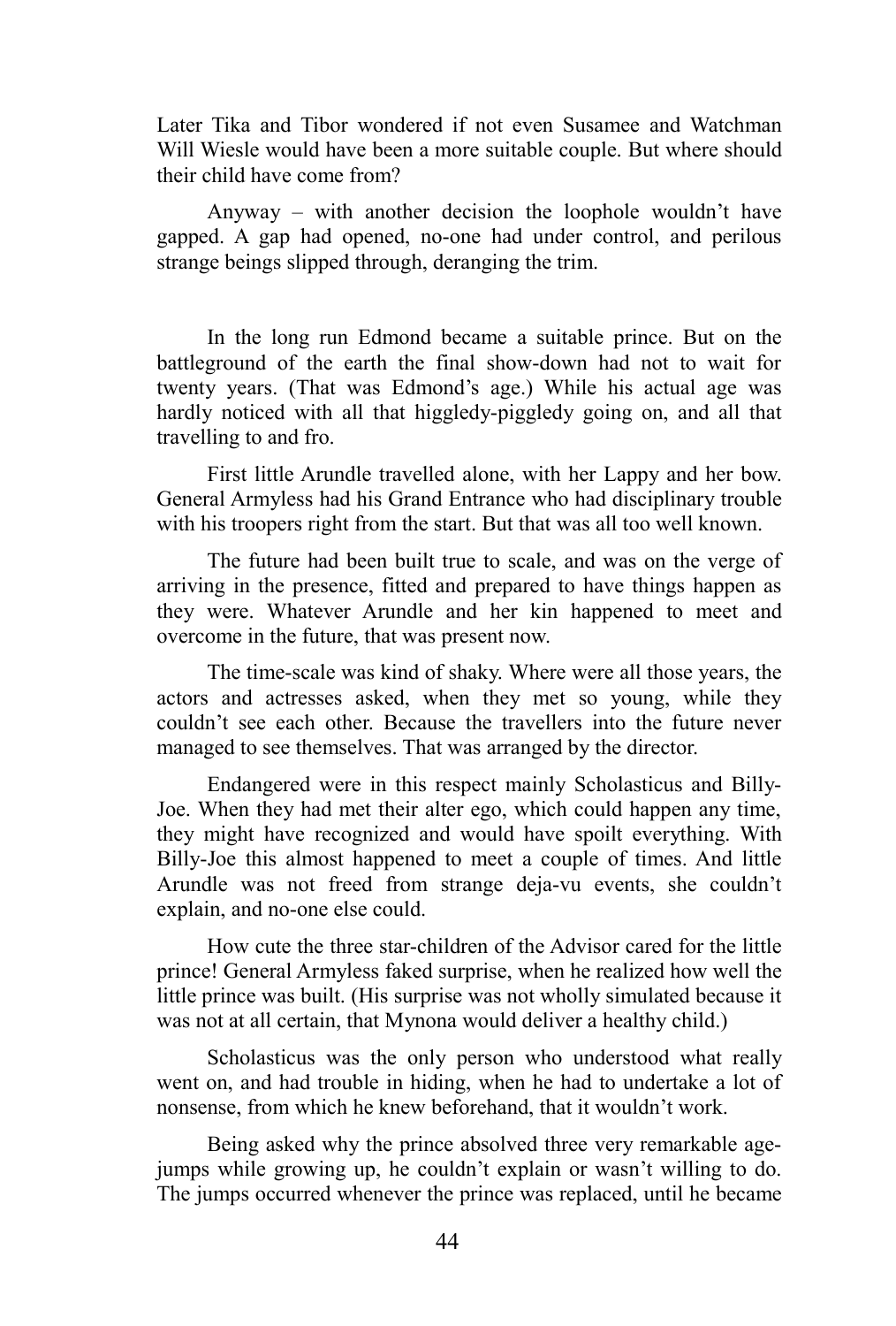Edmond's turn, but that was only in the end shortly before the final battle. This was how the director kept things in his or her hands, or believed to do so, while in fact it was already too late. The door was used meanwhile regularly, that had opened involuntarily. Their calculation did not work out. A bad mistake would soon show consequences of the worst kind.

They could have noticed, when they planned the journey in the ton, because Grisella was so afraid of flying and Walter had agreed to do what they wanted him to do. Malicious Marduk then stood up rather undisguised, and unmasked. He sneaked into Grisella's team of scientists. Well, in fact he hadn't to sneak, he was pleaded aboard very officially, and impressed Grisella, Lady of Griselgreif to Griffinclaw-Slyboots, the Professor in charge, so she had been pleased to have him in the team.

At that time she didn't know much about the School of Inbetween, and hadn't made up her mind whether she would teach there.

Still she should have noticed that the future show had been arranged for them, like Potemkin's Villages. What they saw, was surely not the reality of the world, they were visiting. Did those students never ask themselves why they never got out of the narrow town of Laptopia? Whenever they asked questions concerning the outer world, the answers became vague. First of all from General Armyless, whose mouth was sealed and who was not allowed to help his sister-in-law.

So he didn't stimulate her and the research came to a soon halt, thanks to God. For Grisella everything was over as soon as she realized how she had been cheated by Malicious Marduk.

Grisella only shook her head when she recalled her naivity. She had been led astray by a little girl who couldn't know better, other than herself the sound Professor, who knew how things worked .

But so it had been while blind eageness was pushing. Who wanted to miss the chance of seeing with own eyes what the future would bring? This view had then obscured the outlook. Grisella knew that now - a hundred years later.

Where had all the years gone? Where was the time of the great rise and the unlimited chances? Faster and faster the years passed, when watched from outside. She was unable to differentiate one year from the other, so equal had they passed.

No alarm was heard as yet, while an invisible finger pointed at the vulnerable mark, where the 'dolchstoß' (stab in the back) would aim.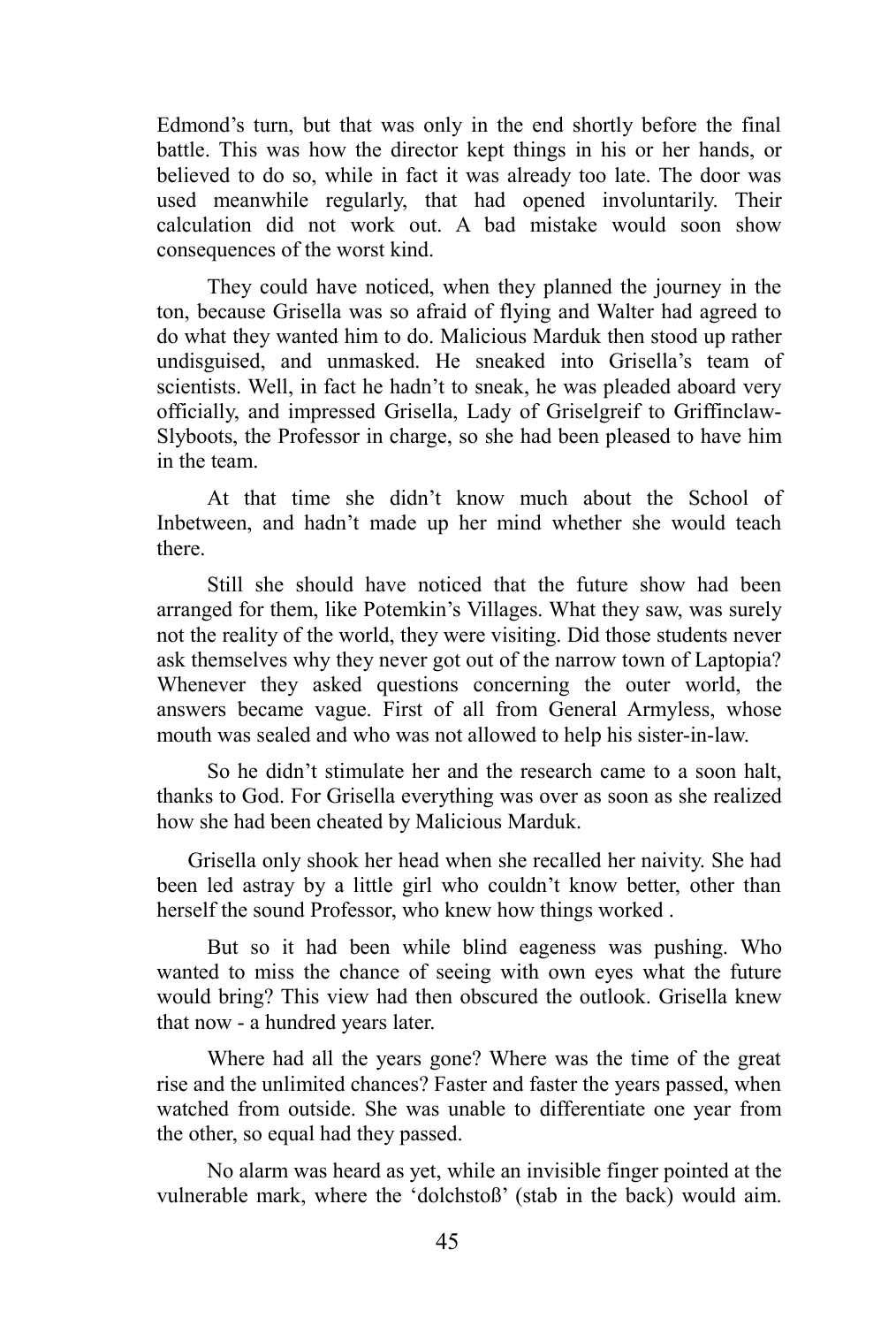She still didn't get any further now, then to her little anger, where it presented itself so close.

Now she stumbled over the little mistakes of former times, while she couldn't see the big one creeping up right now.

\*\*

Arundle felt alright. Had there be proof, here it was, visible in the light of the day. There was no discernment into the future. Future was unpredictable in detail, while very general views might show by vague trends prolonged further. There was not more. More didn't show.

The circle they made however, had not been considered by her either. That was why she had been shocked, when she was told by Billy-Joe, that the promised land had been found. "Not far from here – just a stone's throw."

"Why roving far distances" Edmond added. He was delighted, because he was already familiar with his role at that time, he would take over in the 'Project Future', and familiarized himself with the secrets of governing under the aggravated conditions of Laptopia.

"The Roi du Soleil' had also been just fourteen when he started off, and became the greatest king of France."

There is someone who paid attention in history lessons, Arundle noticed with a smile. With her motherly emotions she hadn't been wrong all these years, because she had been the little Prince's first nurse, and showed him the right way. Things became clear, just like that.

"In fact, we wanted to please you" Billy-Joe declared, when he showed her around in Laptopia. "Mynona had the idea, when Tibor created those self-induced Laptops. I think that was when everything started. Soon everybody remembered, and the search for traces began. And then we had the idea, to widen and follow the enlarged traces. First somewhat funny, but then we became serious, and still went on, while we lost control. Some identified with their role, since the time seemed to keep up with the presence. 'Who am I' became a serious question. Involuntarily we all identified with our role, the more so, as time went by.

"Who am I? – being Shaman of the Churingas seemed to be my true destiny..."

"And Tibor, who hardly ever wished more, became the director of a gigantic historical drama..."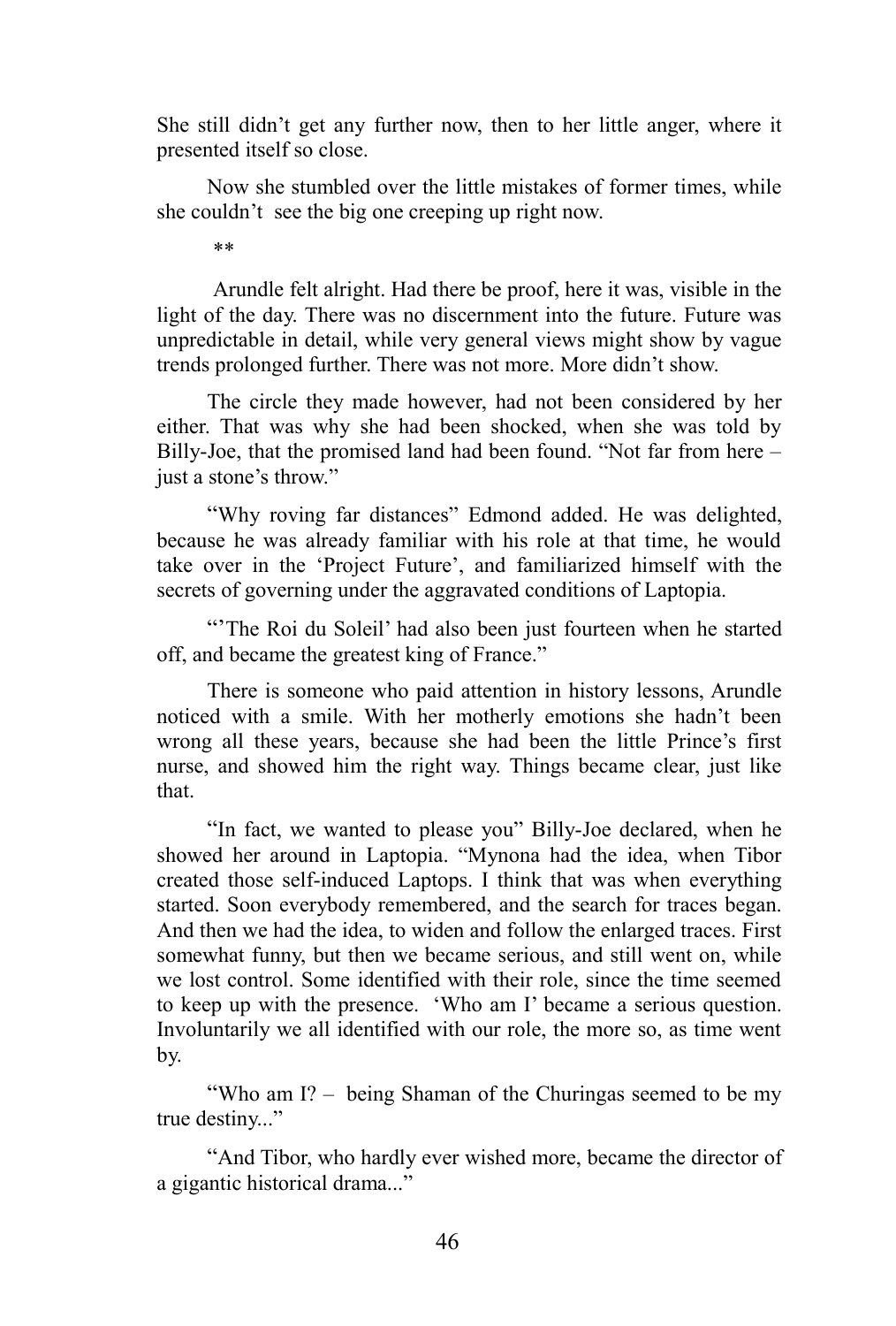"This is how things keep going..."

\*\*

Grisella also enjoyed when being shown around. She didn't know the Resort as yet either. She couldn't say any more why she had asked Malicious Marduk into the team then. Because she didn't understand herself anymore now. "Why didn't I become suspicious?"

Besides, she mixed up the past future with the present future, while there were a hundred years in between. That was a strategic problem of thinking.

"Sure enough, we certainly had the real Malicious Marduk on board. By now surely under a different mask, I presume, so nobody would recognize."

"How could we?" Arundle added.

Grisella nodded eagerly. "For us it had been the first Grand Entrance then. And that was how he entered the play. We opened a door ourselves. while the future had been off limits, since that spectacular scenes on the moon, when we managed to freeze him and redirect his poles. That was when Anonymous was born and a Saulus became a Paulus once more."

"Was that no later?" Arundle mused.

"Could well be" Billy-Joe vaguely remembered, time might confuse the before and the after, as had happened to Grisella right now. But seen in the wider outlines it must have been so or similar.

Arundle still felt shame for her solitary decisions those days on the moon. Things happened to straighten out to the better, with that prisoner in the igloo, but that didn't mean, that she hadn't run an irresponsible risk.

\*\*

Here he was again the great opponent and grinned his slimy grin. The dungeons and strong rooms filled without anyones effort, which the busy dwarves had built. They should have stayed empty, as was foreseen by the director.

Later, when visitors were guided through the facilities, light effects should replace the cruel reality, while it now did by itself – more frightening and crueller perhaps than imagination could produce.

And that was their own creation, and wouldn't exist without them. In their set-up they initiated a fake reality on the verge. They in fact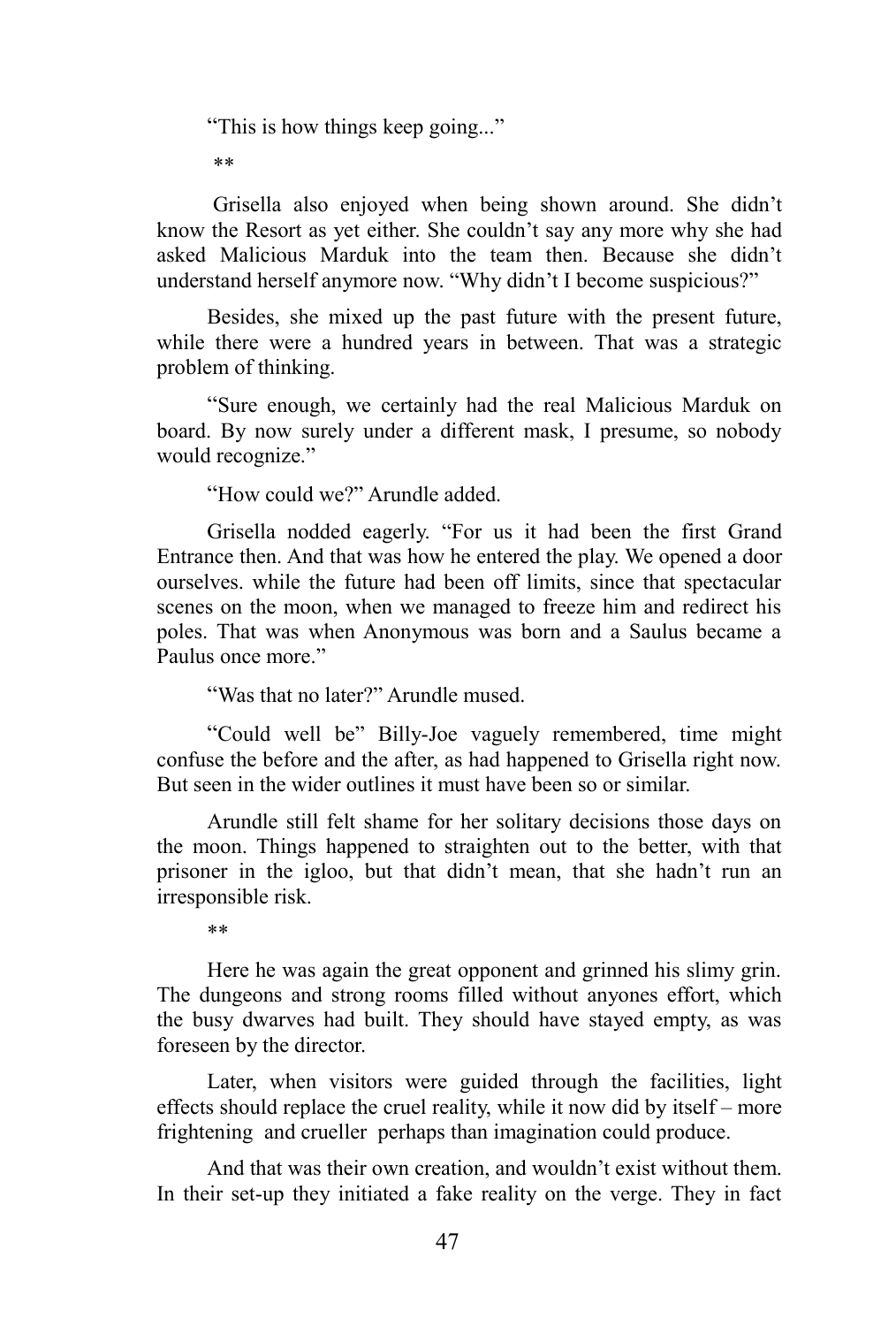produced the former future. – Arundle was deeply shocked. She hadn't been consecrated.

Would she have noticed earlier? It was by now too late. The child lay in the well, so to speak, and Arundle didn't want to imagine, who pushed it. That would be an all too horrible remonstrance. How could you be so stupid, and so blue-eyed to think that the evil was sleeping, while it kept knocking against the door all the time, by image of the leather-man or his moth..?

Blind-folded they trusted Mynona and Sam Smiley as well. Tibor took the latter in the boat and asked him for the role of the Prince-regent. What a choice! He couldn't have been more mistaken. How could he? Could anyone be as silly as they had been? And nobody objected, while Malicious Marduk placed his agent in the most prominent position and made him Master of the dungeons and all the castle's keys and codes.

Billy-Joe would at best hit himself, while poor Walter was tormented all over again, who didn't deserve.

Things had to look real. The magic stone didn't object. Pooty stood nearby. The magic stone knew quite well that they didn't have to do with a seduced and misguided Walter, but he then didn't mind, because of Pooty. And all that strange Walter hadn't been to him either, whose deep engraftments subdued.

The carriage to space he shouldn't have done. But pretending to have it done already, was no option either. And so the magic stone made fun of the students, and bothered them with all kinds of pranks. They listened gratefully to the far spherical future-music, being actually outlets of the imagination of the stone, who felt bored, while a hundred years passed by.

The presence imaged the future of the past. Arranged or true, it remained the future, and hammered itself with iron beats into the moods and spirits, and defined from now on their strivings and selves. Escape was no option.

### **6.Suicide Mission**

Would it be different, if the 'Repetitors hadn't arranged and made the set-up of the former future in the presence? 'Repetitors' they tended to name themselves; all of those who were involved and inaugurated into the somewhat high and mighty project 'Future's Arrival'. They talked big and assured each other that they knew what they were doing. But such hypocracy would soon turn into a boomerang, as one of their prominent menbers was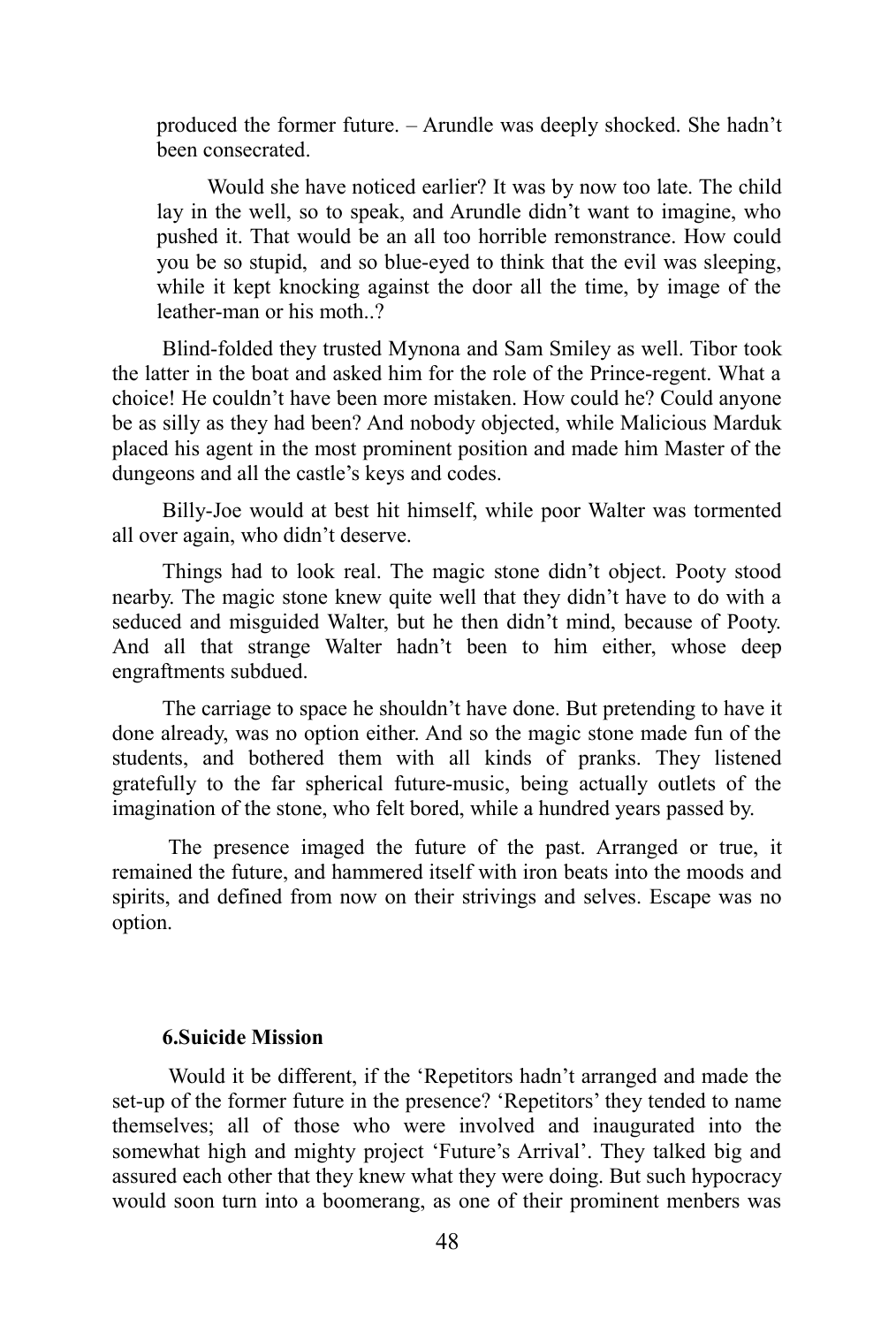going to realize soon in the most terrible way.

Arundle would have been disappointed by another course of history, but in a way positive, because all her life had been overshadowed by the shade of a threatening evil to come. She had done at best she could, to beware of such upcoming fate.

Instead of assisting her in that, the friends construed a tricky set-up for real, not noticing how the tragedy was fulfilled behind their backs and over their heads, while they did, what had to come, as it was likewise predicted.

Their set-up as artificial as it was, was nothing but the truth. What they meant artificial, the artificial town, with the artificial problems, and the artificial war faring opponents, were nevertheless real and had to be real because it was not only predicted in the past but also experienced by the time-travellers. No escape was possible.

The play became bloody earnest, and the arrangement couldn't be separated from reality. The world was drawn into the whirls of the drama, so it seemed. The beseeched tragedy of fate took up speed.

The world was in bad shape, and the Repetitors just took part, instead of smoothing the course. The pandemic troubles couldn't be overlooked. The Time-Value-System was eating up its children, who were not robbed of their limbs and brain by the disease. More and more people ran into dependence and couldn't survive without serving artifacts. Their loyalty and service had become a vital question on life and death.

The more brain the artifacts developed, the better they did their job. While a new danger arose. The artifacts became independent with each step by which they extended their spiritual existence. And they enlarged their horizon in many ways. Their language, with which they programmed themselves became clearer and more differentiated. They demonstrated their coming of age in the open. And you could meet the one or other, who outed his or her personal , Eureka' (Greek call of stunning surprise) - and rejoiced with a jubilant "I think and therefore I am."

The Repetitors knew by now, that the so-called time-loss had not been all that real – in all those years, while only now such an discernment became relevant. In reality the critical marks were often reached, and the timetravellers were affected when they returned. The loss in time was however caused by the little weaknesses of the calculations, and to a larger extent to the incalculable time-slopes, as they were produced by black holes, where the time stood still.

\*\*

Such a risky enterprise like the fake world of the resort, should have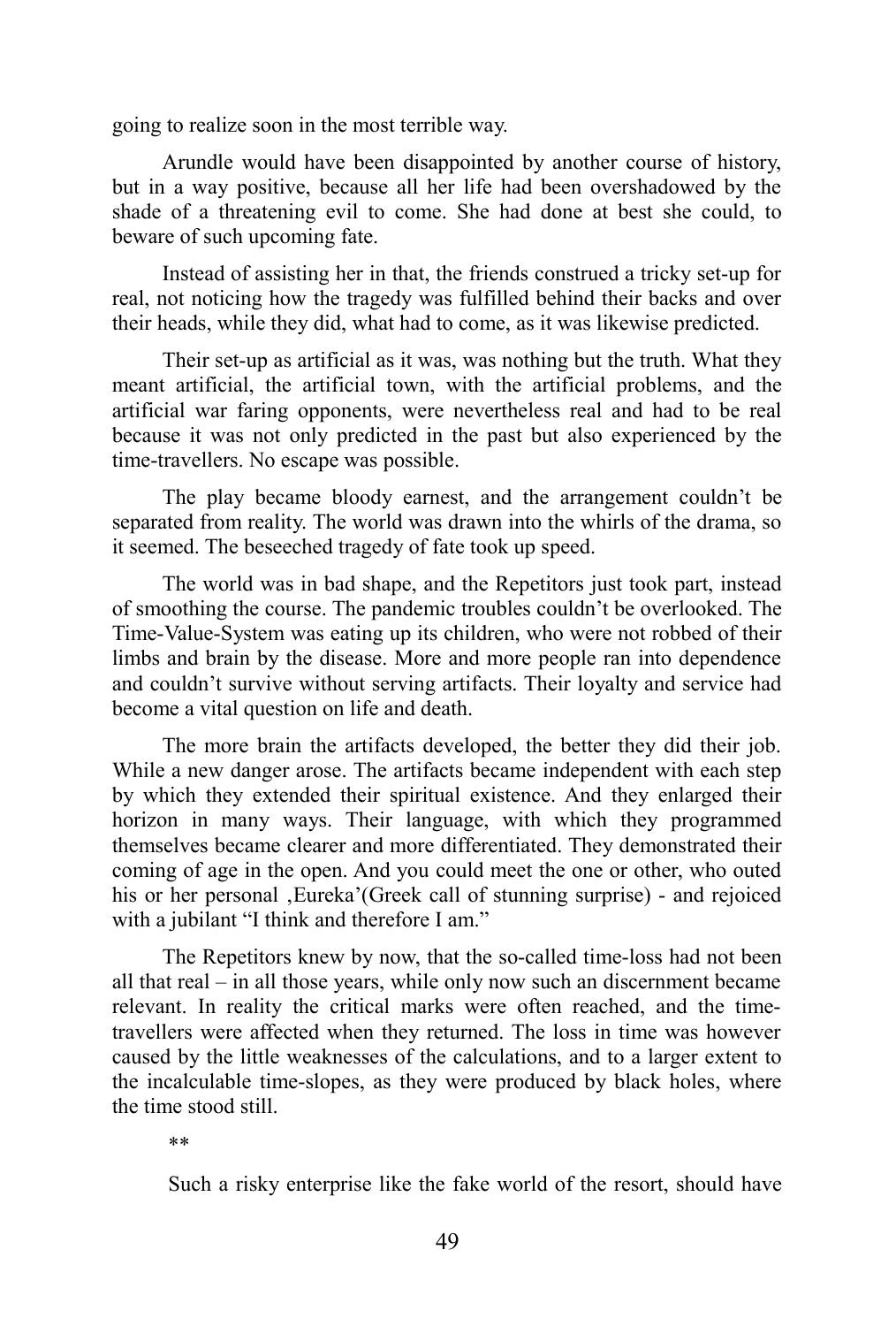been discussed sorrowly beforehand. Unfortunately the Advisor had not been involved. So Arundle had not been the only one, who was ignored. Now, while it was too late, she was asked to check and reconfirm. But the Advisor didn't show up. Still she tried, but in vain. That was why they were now all alone down here, without advice.

In order to get a clearer view, Arundle wanted to know, when the big show-down would occur, as to the Repetitors' calculations. But even Billy-Joe who would be involved for sure, had only a vague idea of what was coming up on his behalf. And a frightening view came up to her inner eye.

Hans Henny Henne trained already how to move in the mighty armament. But the gear exceeded his powers. He was after all an old man. A lighter model had to be produced, a model that only looked like solid steel, but was of light fabric. The Repetitors didn't mind, - the whole affair was intended as a big show, that nobody harmed. A terrible mistake, as they soon found out.

They didn't reckon with the young hot-head, Billy-Joe had been at that time. For him it was a fight of life and death, and there was no legitimate possibility to let him know the truth.

What ever the Alter ego – the old Shaman of the Churingas – would mention, would be misunderstood by the youngster. The old man tried hard but finally gave up, and decided to accept his fate. But that he didn't publish, so he believed. But Arundle couldn't be cheated any longer. She understood her husband without words.

The pain met her in the breast like the blow of a giant's fist. The bitter recognition overwhelmed her instantly. She lost control and broke down, weeping bitterly.

Billy-Joe would die. Her beloved Billy-Joe would not survive the day of decision. No power in the world could avoid. The clock of life of the old Shaman of the Churingas had come to a final halt. This time he had been the Yokel's sacrifice. Only by his death the young Billy-Joe would regain his life back in the world of the humans and their future.

Those Repetitors had arranged for a terrible mess, they hadn't anticipated. They didn't think further but to the tip of their noses, and didn't anticipate the long term consequences. And the worst was, that Billy-Joe never had the slightest chance of a choice, but had been steering towards doom irresistably.

Had those Repetitors asked him early enough, he might have found out for himself, because he knew about the connection between the youngster on the surface and the old man in the cave. Without the magic assistance from the underground the valiant bloke wouldn't have had the slightest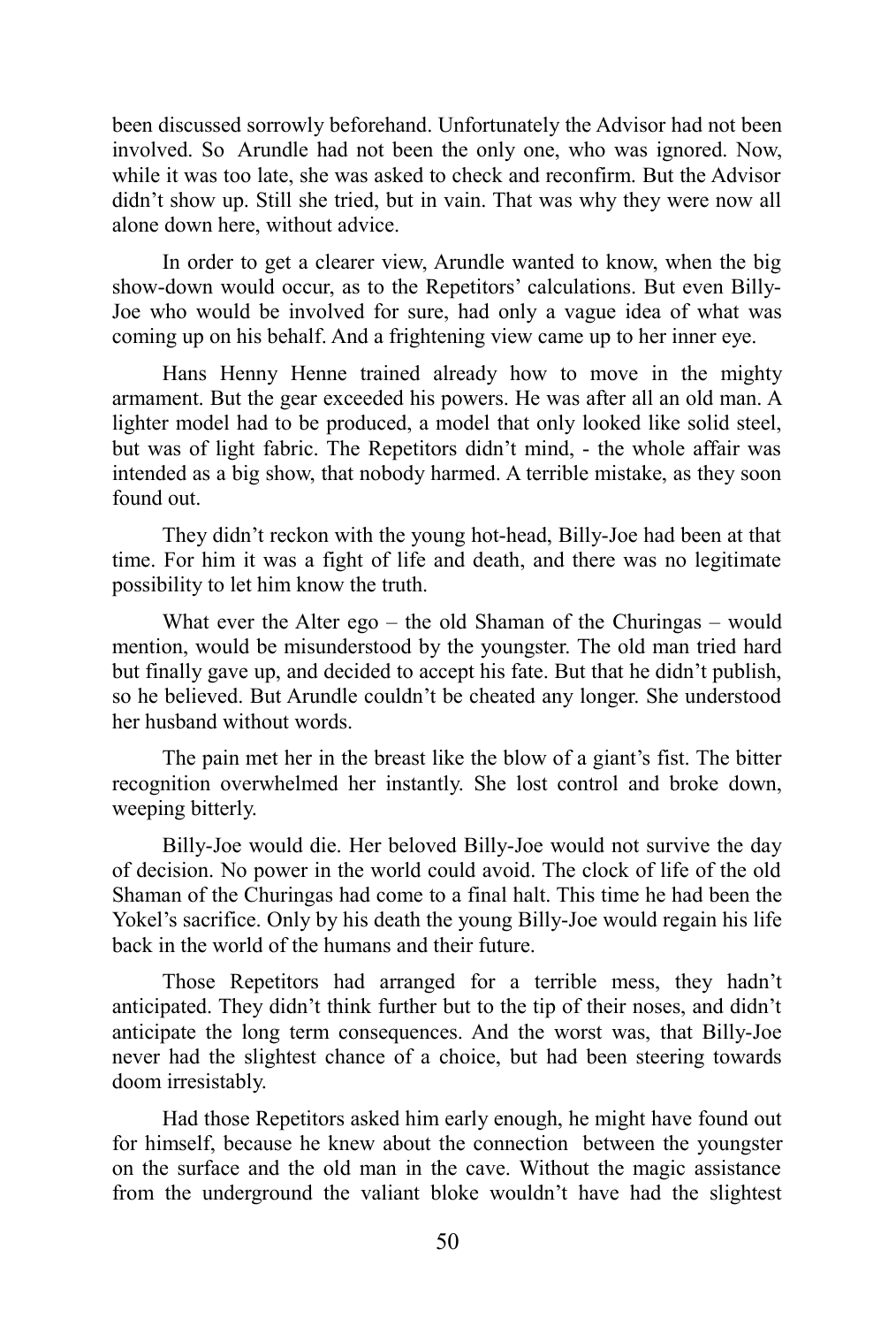chance of surviving the combat, no matter how poor the opponent's armament had been.

Young Edmond would have given his right arm for the chance of taking over from his father. But it was too late. The wheel of fortune wouldn't turn back. The old Shaman of the Churingas had changed into his father, and vice versa, and was sticking unreachable in the inside of the earth, in compliance with the role of his life.

Saturated with a long and merry life, death couldn't frighten him. He was only sorry for Arundle and for Edmond, who would miss him badly, despite the fact that they had their difficulties with the awkward old Shaman, who he had become more of, than was good for the family, while time passed by.

Only Pooty in the pouch and Walter deep inside hung on with him. The magic bow he left with Arundle, he would still keep the magic stone, while its magic would surely suffice for what he intended.

"Could I only hinder the hot-head to behead poor Hans Henny Henne" he moaned aloud, while no-one would hear him down under. He knew himself, no matter what faded with the years.

'How quick the youth was at hand, although final decisions couldn't be reversed', he mused. Had that youngster by then only known what he knew a hundred years later. Should he try a shortcut?

No, no the boy might stumble and Hans Henny Henne shot him really down, knowing that he couldn't do harm while on the verge of ascension. The Prince-Regent was his final role on earth. After that he would be free from all earthly lots, free for the plenty-ness in order to plunge right into plentitude. Well, a chat once in a while with friend Anonymous should be still likely.

As per plan Sam Smiley took over after the battle. His cut-off head would become exchanged immediately so Hansiman could carry on ascending complete. As far as he was informed, he would be picked up by a fire-chariot. "That's a special honour, only a few deserve" the Advisor explained meaningfully, who had appeared to overlook the suicide mission.

Thus it happened that Hilde didn't even have a corpse she could mourn adequately. Together with Arundle, who wasn't better off, she wept barrels. while the corpse of the old Shaman was never seen again, and Pooty and the magic stone from Uluru were never seen either.

Perhaps they are caved in and sleep the sleep of death deep down under the shallow hill, which erects on the battle field, and reminds mankind of the fate of a saviour. They might be waiting, until someone in the far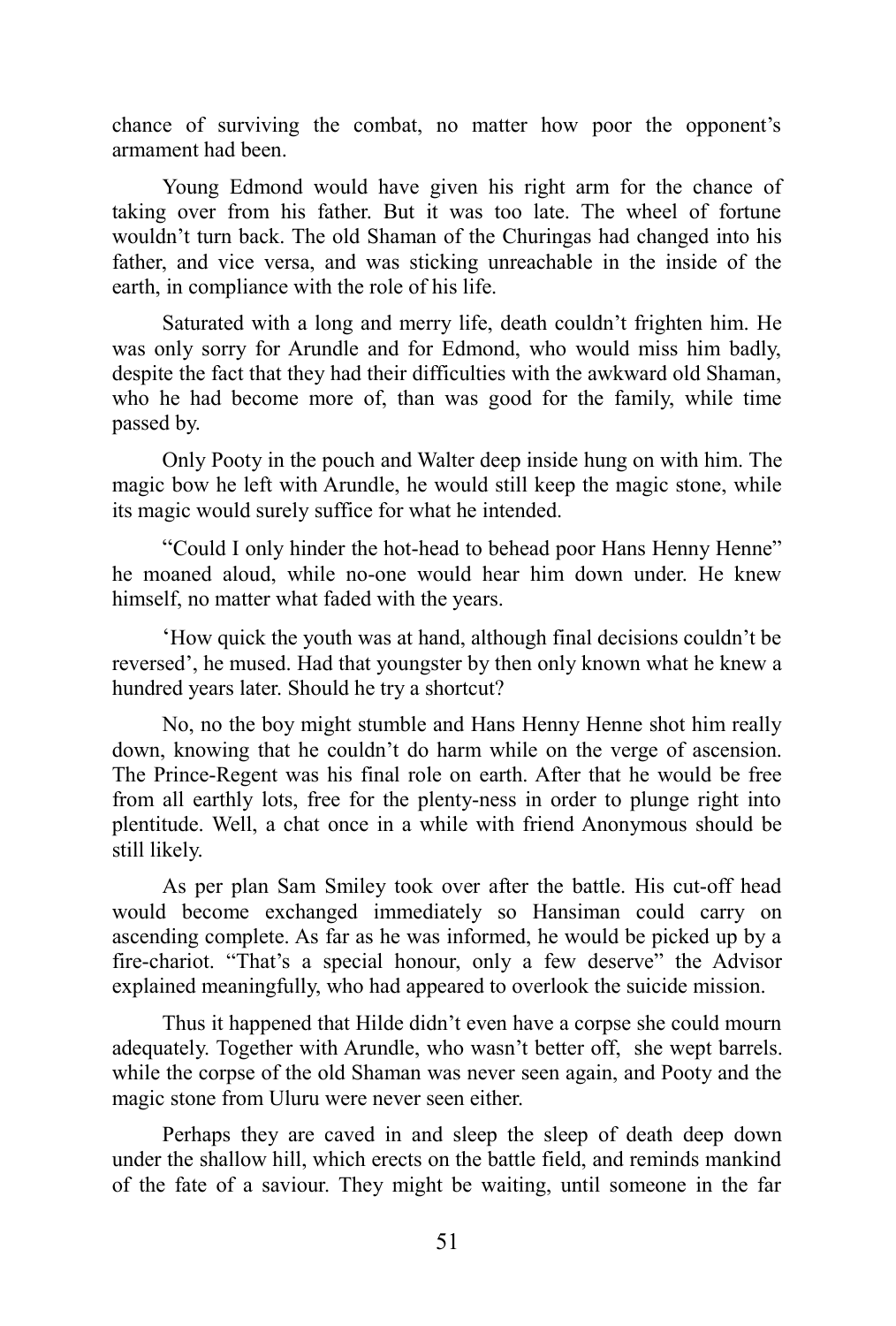future comes to wake them up or  $-$  why not?  $-$  eventually also comes from the past.

## **7.Looking Back**

"I want to know all about him." The grief made Edmond's voice darker. 'The voice he has also from him', Arundle noticed - 'as so much else...'

She couldn't keep the tears back and didn't know where to begin. This and that came to her mind, all mixed and upside down like flickering flashlights in a vast scarcely lit room of the past, or in the boundless open of a clear summer night with hundreds of falling stars popping up here and there.

In order to make things easier for him, the Repetitors decided to have the Prince-Regent also die, while he recovered at first according to the director's plan. Thus Sam Smiley got away with his unthankful task, which made him almost thankful, had there not been his queer mission.

As a consequence Edmond had to take over. While the role of the sad Prince went well together with his personal feelings in his state of being. As the young Prince he had the chance of looking his youthful dad into the eyes again, but was of course not allowed to mention any such relation. Sometimes he felt like looking into a mirror, and he could never be certain, whether he was seen likewise, while those visitors from the past were in a way not really real, but only some kind of images. Even worse it was, that he couldn't mention to his mother, what he felt, and experienced. While young Arundle was active all the more.

The grown-up appearance of hers  $-$  in contrary  $-$  was rather mild and thoughtful. Edmond helped himself by distinguishing her as Arundle-Maman, the Phiosopher, who she had been all her adult life.

She knew of course that the Repetitors asked far too much of him, while Edmond was no Superman, but couldn't be changed. The planned future didn't give way to any loophole. The visitors from the past had gone too far already. Directing was by then a matter of consequences, stemming from what was given and had happened so far. While (the young visiting) Arundle remained the spearhead. The way she handled the little prince by teaching and supporting him together with Florinna and Corinia, was just fantastic. While the Prince had to be saved from the claws of the artifacts, to have him educated in a humane fashion, with a lot of fresh air and light, and even more love and caressing, but without exposing him permanently to the TV-screen.

In order not to become so surprised by the entering visitors, the Repetitors searched for a plan. Therefore they collected all kinds of data, and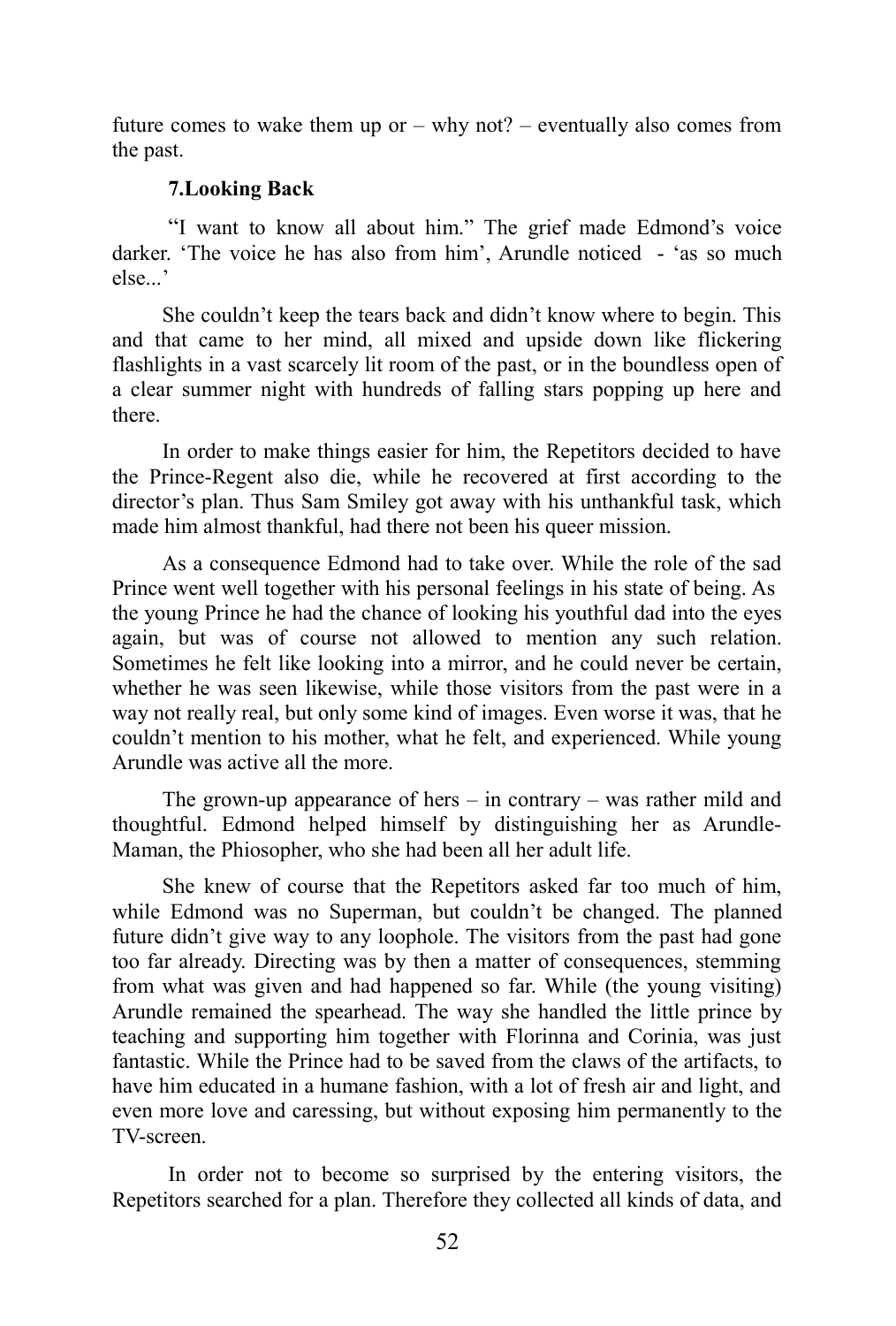stressed their memories, whether they couldn't remind a little better, how it had been and what was going on in which sequence, as soon as they got on the way. For that the magic bow was of course the most wanted partner, who should have known best, as he did all those transfers back and forth in no time. But his memory was limited, and the facts lay back some hundred years.

Thus the plan – as soon as it became real – showed white empty spots the lot. Those were the times when nothing had happened (that is in fact – nothing was going to happen, as everything that happened, did happen in the presence – that is – these days and weeks or right now!)

So, not much was won by the chart.

"Perhaps it would help if we installed a kind of alarm system. Whenever a visitor is approaching, we get a call, which gives us a couple of minutes to set up, what is required" Corinia suggested. She and her sister were very able with such matter, while they practised excessive sleepwalking when still young, as a consequence of her mother's heritage, but also trained.

It didn't mean much that the two sisters never had any special functions inside of the School of Inbetween. They stood their women as scientists. The one exploring the seas, and the other the lands as an archaeologist of reputation.

There was a chance, while mainly for sleeping and dreaming: "Trained Somniors are able to wake themselves up, whenever they like. That can either be initiated temporarily or locally", Corinia explained to the stunned Repetitors, who listened eagerly, while she presented the ultimate idea for their growing problem.

Imagining that this was going on now for some twenty years or so, was kind of a nightmare. The more so, as they would be surprised by those visitors from the past with their growing expectations, which they better not ignored or disappointed.

With some kind of warning system, referring to the upcoming scene of action, they had some minutes for activation.

"It works like that" Corinia continued. "As soon as the magic bow inserts his coordinates, over here some kind of relais is logging in..."

"Yes, the bow is logging in" Florinna added. "And this logging in, you can make audible" Corinia went on. "With a smart sound perhaps. We are free in that. But someone has to be on watch, of course. When all are apart or sound asleep, then the poor bow could ring as much as he liked..." "Right, nobody would notice..."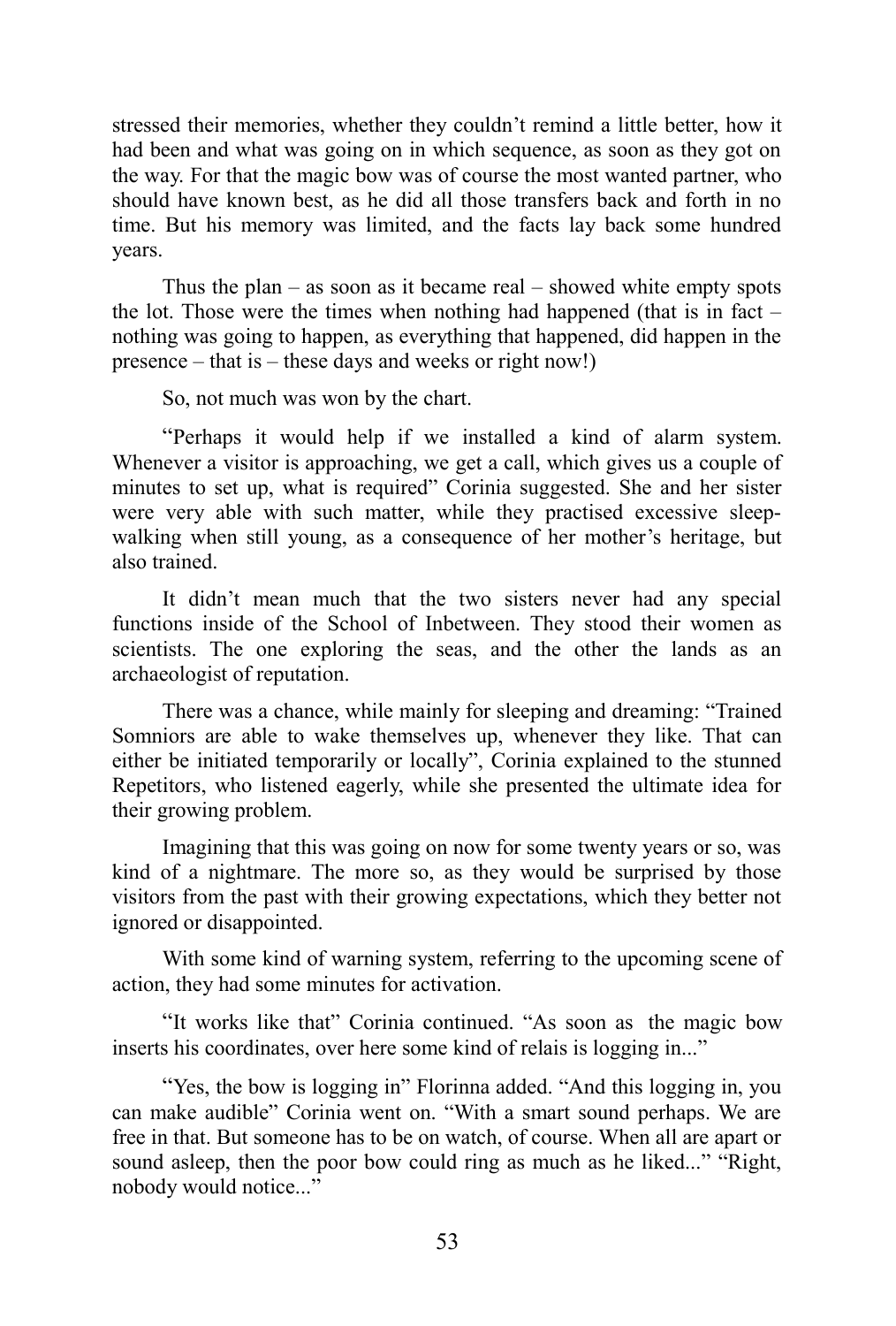Corinia's explanation was immediately understood by the Repetitors. Such an easy system hadn't come to their mind. So they were very pleased.

"And were are we going to install the alarm-system?" Scholasticus wanted to know, who was especially keen on getting relief, while he had two jobs at hand, and was one of the few, who knew everything. He not only played the General Armyless, and himself as a youngster of advanced age. Neither part could be taken over by any other actor, so far. He had to be very careful and should never be mistaken, which was in his case almost impossible. And that was why the General Armyless was boosting all the time in platitudes, instead of referring to the plain facts of actuality. He did that in order to avoid the worst mistakes, and turned out to be rather effective, in a way.

Being an Emeritus meanwhile Scholasticus Slyboots was free without commitment. But he liked his comfort, and therefore wasn't really keen on such an extra workload, of so limited a reputation. The more so, while sudden off breaks were often connected with a scene, and the magic bow couldn't avoid awkward disturbances on his behalf. Time was the least they used up. And there was all that re-dressing during the flight, and that bulky cap of the Generalissimo...

All that was sometimes a little too much for an old man, he found, while he had to act a comparatively young man of just over fifty.

"You surely have to do other things as well" he uttered once in a while, obviously somewhat annoyed.

So the fact, that he could stay at home in his common surrounding, made him favour the new system.

Had only Intelleetus been more of the Slyboots side, but he was the slender appearance of the Griselgreifs, and could under no circumstances slip into the role of the General. He was two heads too tall and surely not half as broad, and of no familiar appeal or likeliness.

"What are you going to do, when I'm once gone?" Scholasticus asked with a breaking voice. Dorothea embraced him gently and whispered: "That may God prevent. You are going to outlive all of us." ('Besides, Amadeus is still here') she thought, but didn't dare to say aloud.

The most reasonable solution would be to have the alarm system installed right here, where the watchmen were guarding anyway. They would convey the alarm to the actors who were needed. The watchmen were necessary at the entrance because of the tourists, who might show up and cause a mess. That was why the area had been declared as an off-limits zone, as soon as the visitors from the past persistently happened to show up. The off-limit zone included the valley of the fake Churingas as well, because it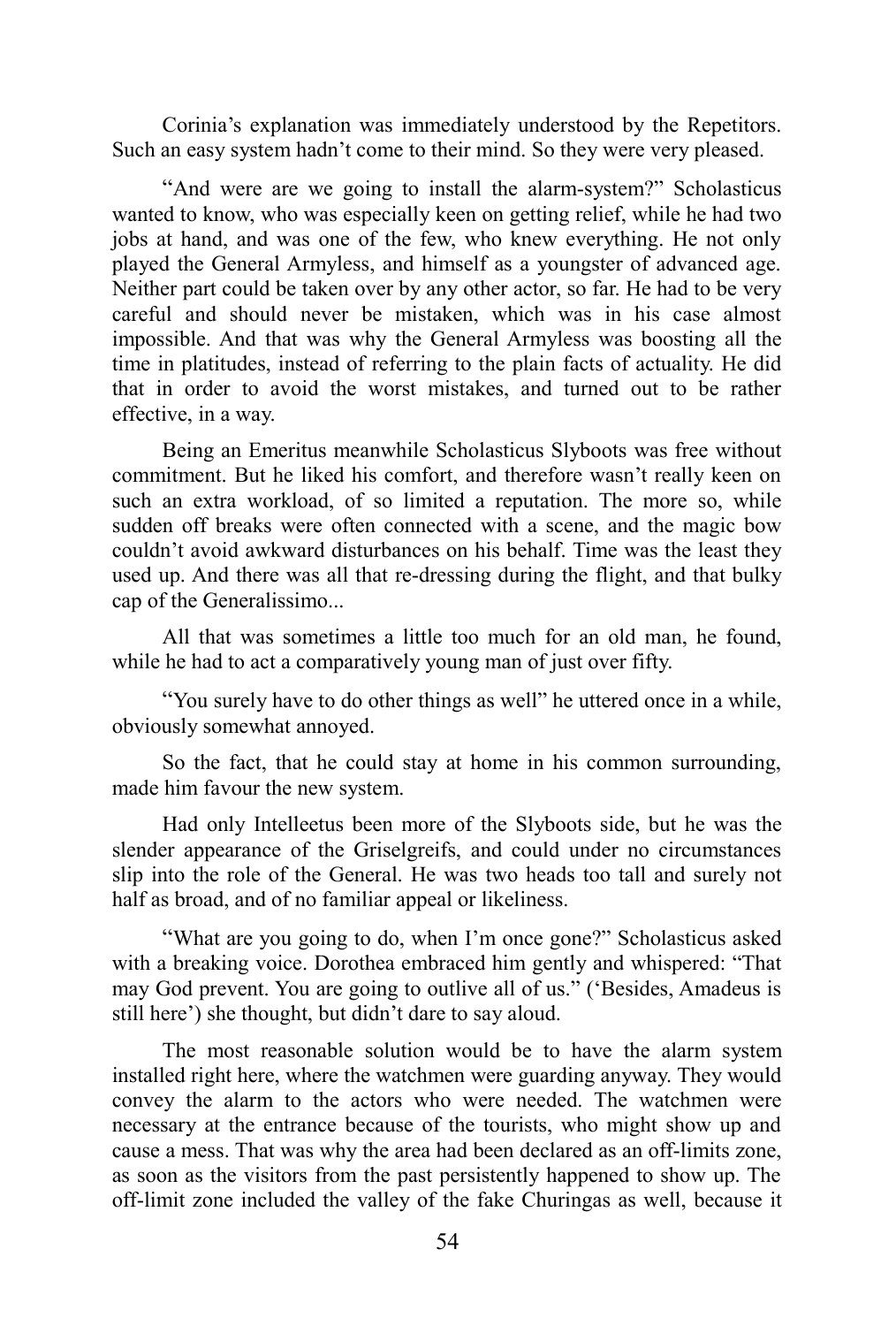was located near-by, and was connected with a tunnel-system and the palace of Laptopia-city, while eager Maroons kept the exits open.

"Think of Billy-Joe" Scholasticus mentioned with tears in his eyes. He opened his arms as if embracing the whole world and looked around where all Repetitors were assembled. Most of them played a role on the stage of the future.

Scholasticus was the Senior and approached the one-hundred-and-fifty years' mark, that was why the tears were always near-by. And he wondered whether he could carry on with the role of the General.

"That was something else" Grisella wanted to ease him. "Billy-Joe's sacrifice had been necessary. But your Waterloo lies way behind, don't you remember?"

Grisella was referring to the perilous situation when Scholasticus had been tied down at the stake.

But was that true? Arundle didn't agree with what she had just heard. Such cruel way of thinking hurt and made her feel sad.

Those Repetitors knew how the future went out finally, because it was also their own, they were preparing. But with the death of the old Shaman they felt caught on the wrong foot. They now tried to keep everything in mind and focus, and have an eye on the many aspects, which all built the course of history. On that Shaman they had just forgotten, when he couldn't be seen anymore. The majority hadn't even known of him at all. Altough it had been so important. Without him the young warrior would have never survived the fight of David against Goliath. Because it had been the Shaman, who concentrated his fading powers in a last desperate upheaval and implemented into his valiant alter ego on the surface, while being subsoil just underneath. By that way the young Billy-Joe managed to grab for his boomerang and came with a last and desperate blow to the final and all deciding cut.

No one had considered what was going to happen to their genuine Billy-Joe in the underground. As a matter of fact, and to the excuse of all of them, no-one knew, no-one was informed, no-one had the faintest idea of what Billy-Joe was prepared to do. But did that make him alive again? Would Edmond get his father back or Arundle her husband?

– Never had it been of minor importance what was coming next, and what they should have been prepared for. In detail things looked rather different than in general.

As for the moon – they still had no handy solution. Should they rebuild a moon landscape down her on earth? Was that possible at all? Or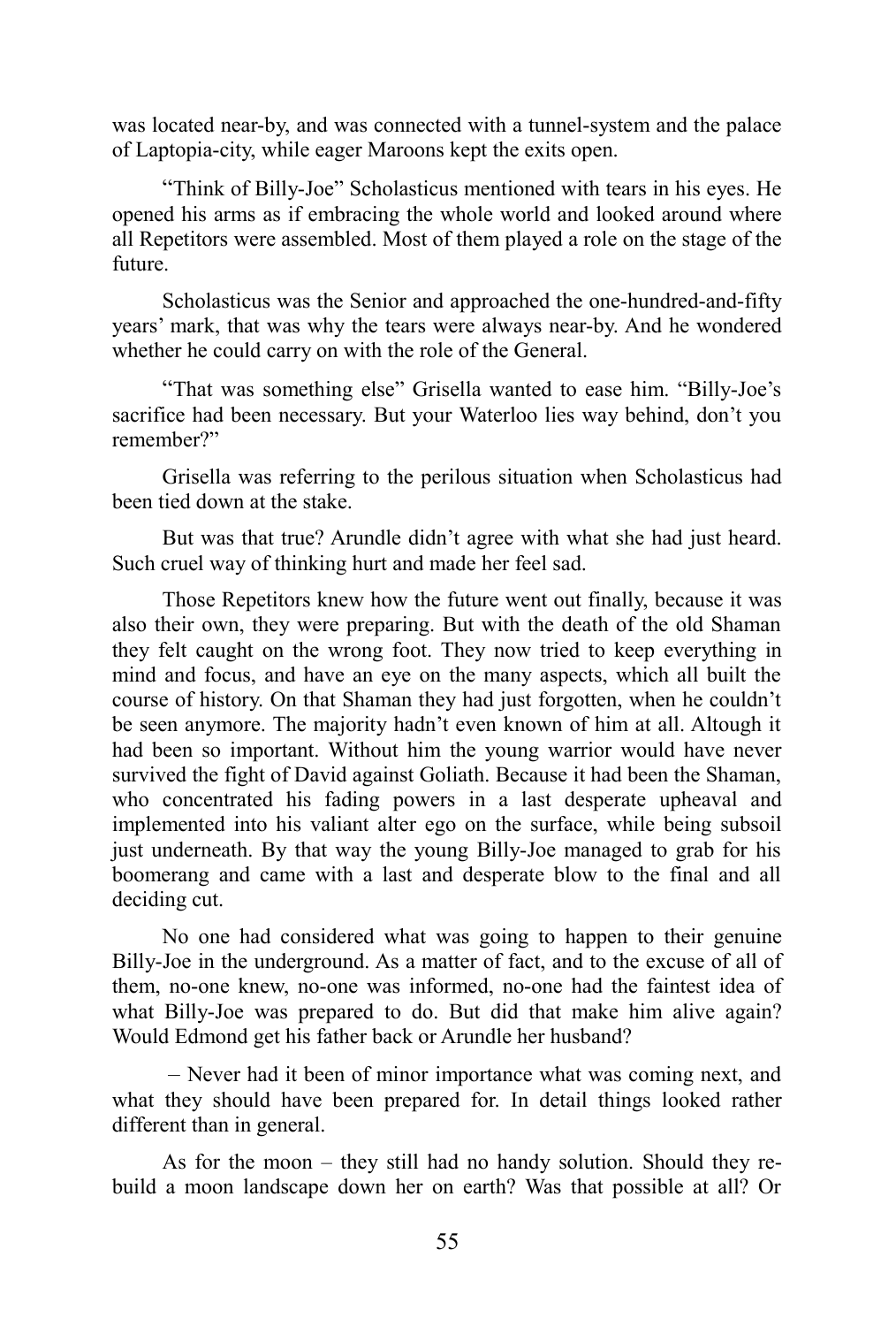would it be better to install a base on the moon, that could be reached any time, when needed? That would be a rather complex arrangement. As a matter of fact Anonymous had written major parts of his epochal work on the moon, by which he introduced a future based on humane features.

There had been certainly a pretty mess when even Anonymous mixed up the time-scales, and the ups and downs of characters. Sorting that out was a hell of a job, and all means were required for regulation, while the poor contemporaries suffered from the consequences of the amateurish jugglings and misinterpretations.

"A real estate on the moon?" Dorothea asked back as she wasn't adressed in the first place. "That comes fairly late to your minds. When would it then please?"

"At best right now."

"That's what I thought. It won't be a big of a problem, though. Many overdid and are at the present desperately looking for relíef. While the big run's over by now, and people find out how limited the ranges are. We can surely take over a patch somewhere abroad. Give me a couple of days...", she said and disappeared into her sacred area, nobody would enter without invitation.

First she discussed the matter with Judith Kornblum from the SLOMES-Corporation. Judith was all in favour of the idea. The company was planning on extraterrestric dimension anyway. One reason was to better the prestige. With such a back-up Dorothea felt much better. Having a global player in the backhand gave you a much safer feeling.

The idea of placing the patch right next to the Sea of Tranquillity, as the Repetitors demanded, remained doubtful. It was also a question of the adequate equivalent of the true value.

"We are looking for a little research lab" Dorothea made clear, but the potential sellers wouldn't mind. All they wanted was to escape from the depth-trap, while holding a bundle of unpaid invoices at hand, they wanted to get settled. Some were even still stuck on the moon and couldn't find anybody who took them back to earth without pre-payment.

Dorothea proved once more how clever she was. She managed to take over a working station, including sun-collectors and oxygen-, as well as water– production, biogas and vegetable garden and what else you need in space for survival.

While the maintenance of the set-up was rather complex. But why had she the SLOMES Corporation at hand? If it wouldn't work otherwise, they would develop an own artifact-type designed for the moon-mission.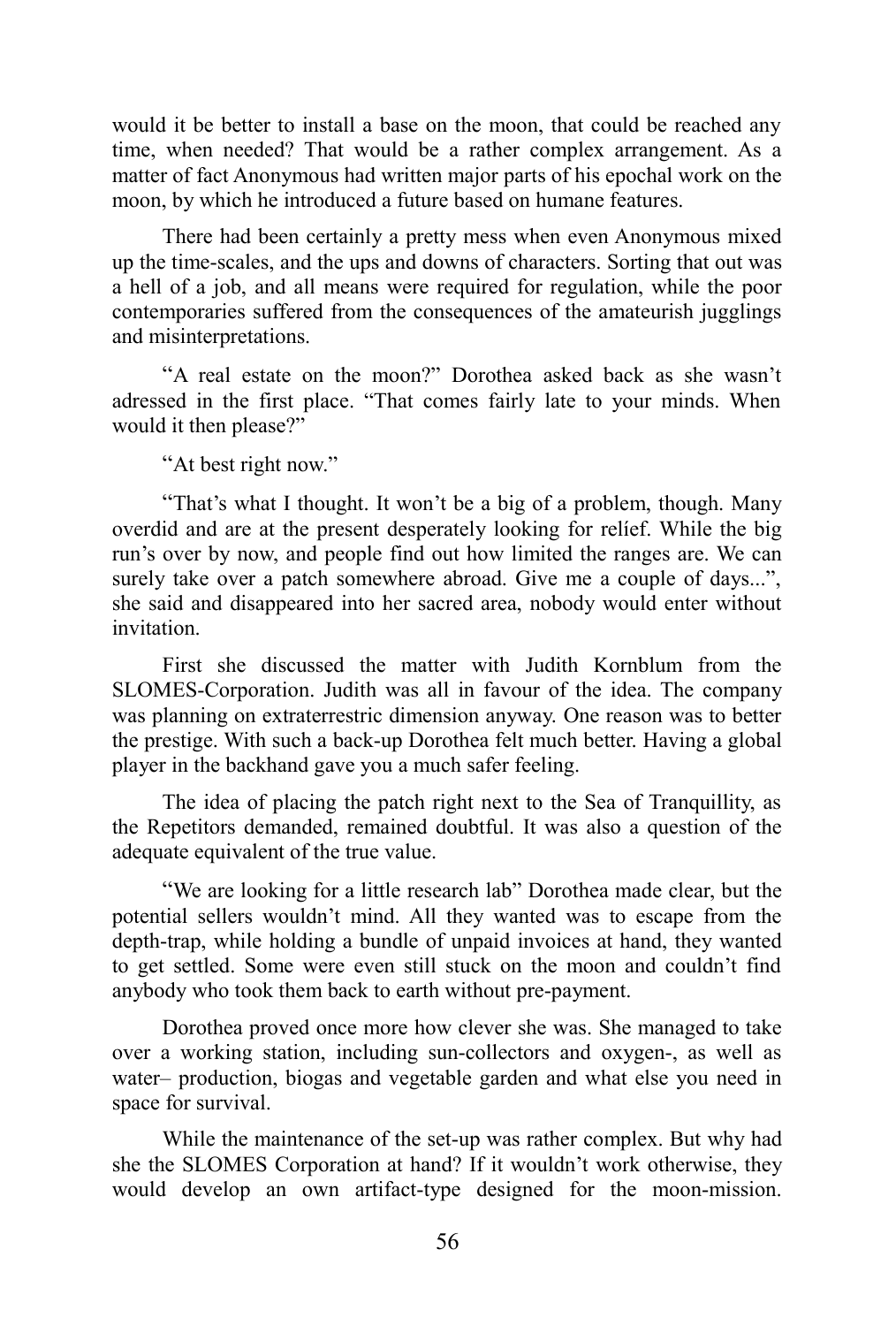However one of the working models – as were available these days - would surely suffice, and was found in almost every second household, because the victims of the Pandemia hardly became less.

If there were no relatives, who cared for the prolonging of life, by offering access to a SLOMES, the Pandemia-victims died rather early, some with less than fifty years of age.

While they enjoyed life and enjoyed watching TV – those were the harmless ones, but others were kind of sex-maniacs, despite their physical handicaps.

\*\*

The set-up on the moon was ready just in time, in order to land that coup against Malicious Marduk. This was the site where it started, nevertheless. And in order not to harm the scarce settlements, the whole affair took place further away. For that the SLOMES-Corporation provided one of their space satellites, that was overdue anyway, but wasn't worth while getting it down to the ground, neither on the moon nor on earth. It was manned by a band of eager artifacts, who were still on duty. They would certainly die one day with their home, in case it was hit by a meteor or approached the gravitational grip of another and bigger companion.

Close and next to this satellite the igloo was built with frozen holy water on a platform, with all that fuss they thought necessary to trick out the antagonist, who was caught by a trap, which worked in a way, nobody would ever understand, but would remain a celestial secret. The main thing was that it worked, and that was what it did.

Malicious Marduk became located in the Sea of Tranquillity (to be precise, in the belly of the moon-man) and was then delivered to the igloo from there, as planned.

On such a victory over the opponent of mankind, the whole calculation of the Repetitors based. By this victory Malicious Marduk had been extracted once and for all from this world, without a chance of return. And therefore, so the Repetitors reckoned, the whole affair had been worth while. (They could think so, Arundel mused, while they weren't bothered by the side-effects, as was poor Billy-Joe, who had the weight of the world on his shoulders risking everything.)

Hard enough such sacrifice hit mankind, and so the Repetitors would certainly care that no side-door was opened somewhere in order to let in the enemy, by someone who didn't care, or didn't know better.

This was how the Repetitors felt in a rather pre-conscious manner, while they had to accept the outcome, and their part in it. They felt guilty for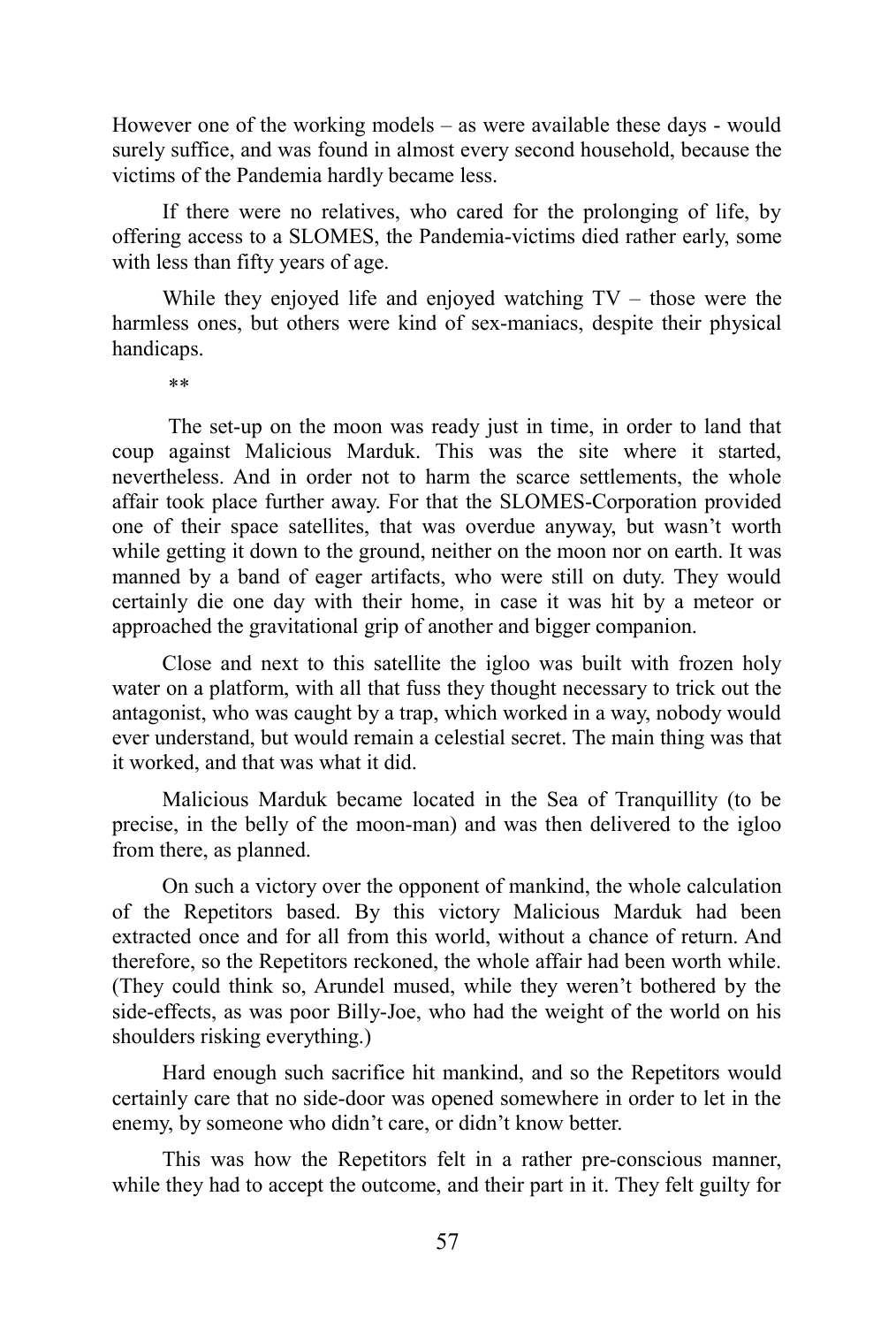not having anticipated, what was surely to be coming soon enough.

Anonymous hadn't been possible without such deed. Arundle hadn't been able to turn around the Trojan all by herself. However she succeeded at last, at a time when the victory meant nothing, but had been an option on the freed future.

How dearly did the Repetitors now wish to break through the armament of time. Instead they were sitting close behind with all their good will and best wishes for the actors who came from the past, in order to straighten things out for them.

Did they feel anything of that? Did they feel how extreme the longing was, and how each of their steps was closely and fearfully watched? Did they hear the multiple cry from over there out of a reality, they were just freeing?

\*\*

There was a lot of work to do. Otherwise there would certainly be no chance to get rid of the pandemia, and to improve the relations with the Maroons and the free tribes. Their joint victory had saved the world, but not the human beings, who were stuck in the grip of their artifacts often without knowing.

The incapacitation was by no means lifted by those rioters who smashed the machinery they could get hold of.

It was the metropolitan way of life in question these days. The pandemia research required new impulses and new ways out of the crisis, while common track had reached a dead end.

Not only the relation with the artifacts required reforms, the human identity wasn't any more what it used to be. A lot was damaged and nothing substantial had come instead.

People between one hundred and two hundred years – fit as they were, and scarcely aged, were set aside idle, and were regarded as useless. They were nevertheless well educated, they behaved well, and had a tendency towards altruism. Their main purpose in life was no longer the income, as they were pretty settled, but something useful, an occupation being worth while.

Such people often resided in lonely cottages, where they formerly used to spend their weekends. The city-life they wouldn't have liked to miss, and was the main reason for commuting.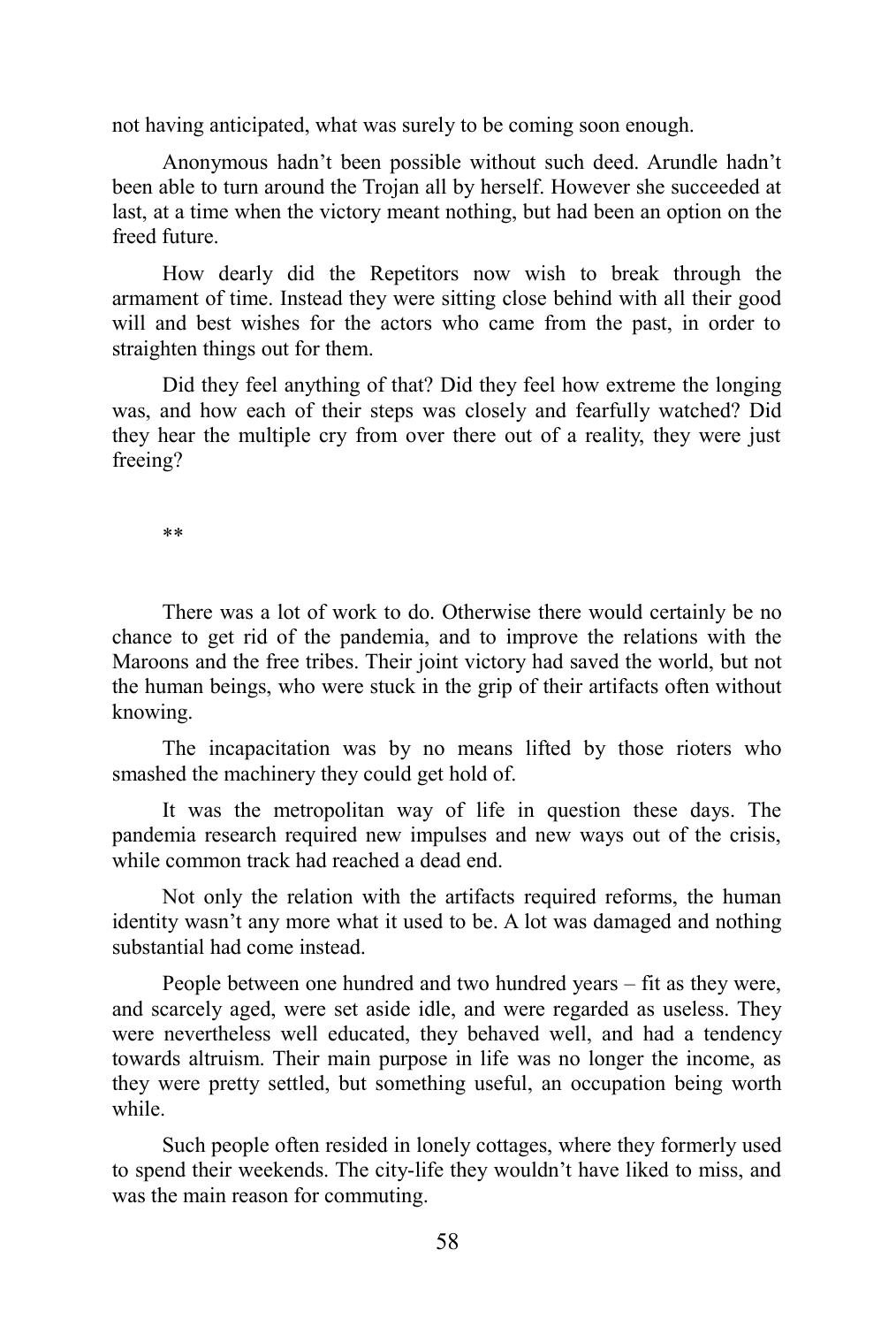Thanks to the stratospheric connection of many metropolises even trips to other continents weren't out of the question. From one space-station to the other it seldom took more than 4 hours, while the trend was sinking.

A new traffic system was due to come. And soon you would travel twice as fast some 30 kilometres higher.

Soon the changing of transport-means would be the only unsolved time-problem. While the g-propulsion technology offered a promising alternative. It was said however that not everybody was fit for such a transportation. Courage was required.

But courage you needed for any kind of travelling, while this was something special, so people who did it, were telling. Almost like in a freshly blossoming love-affair you felt, when a wholly different way of flying caught the open minded individual.

That was what all was about, methodology-wise. People with plenty of artificial spareparts reported of terrible aches in the natural limbs. So the amount of unorganic spareparts was the crucial factor. While such Trans-Substantiation occurred in almost no time – quick like a thought it was, only the pain prevailed.

On the Isle of Wisdom-tooth such mode of travelling was well known and also well liked, while overcoming the time was here in most cases the desired target. Moving up or down the time-scale was what the scholars and students exercised.

For some the time showed up as a kind of sausage or a tube of toothpaste, you had to press on in order to get what you wanted. Others saw in it a streaming water-flow or a steam-fountain, like of a Geysir or a volcano erruption.

The mode of transportation had been taken for granted. No-one ever really minded or cared what was really going on.

Some still tried to remember, and looked back a couple of years, or tried to bring notes they once took, but there was not much. 'Strange enough' Arundle wondered. Her own memory wasn't much better. Asked for a map of his voyages to Laptopia, the magic bow had to refuse.

The Repetitors also might be pampered by the SLOMES and the selfinduced artifacts. They couldn't forget. As soon as a storage tube was filled, it was supported by an empty one. So simple it was to solve the problem of memory. What once was in the store, could never be lost again, but remained available, if it wasn't deleted. And that was what the magic bow said: "Unnecessary information will be deleted after fifty years."

"Who decides what's useless?"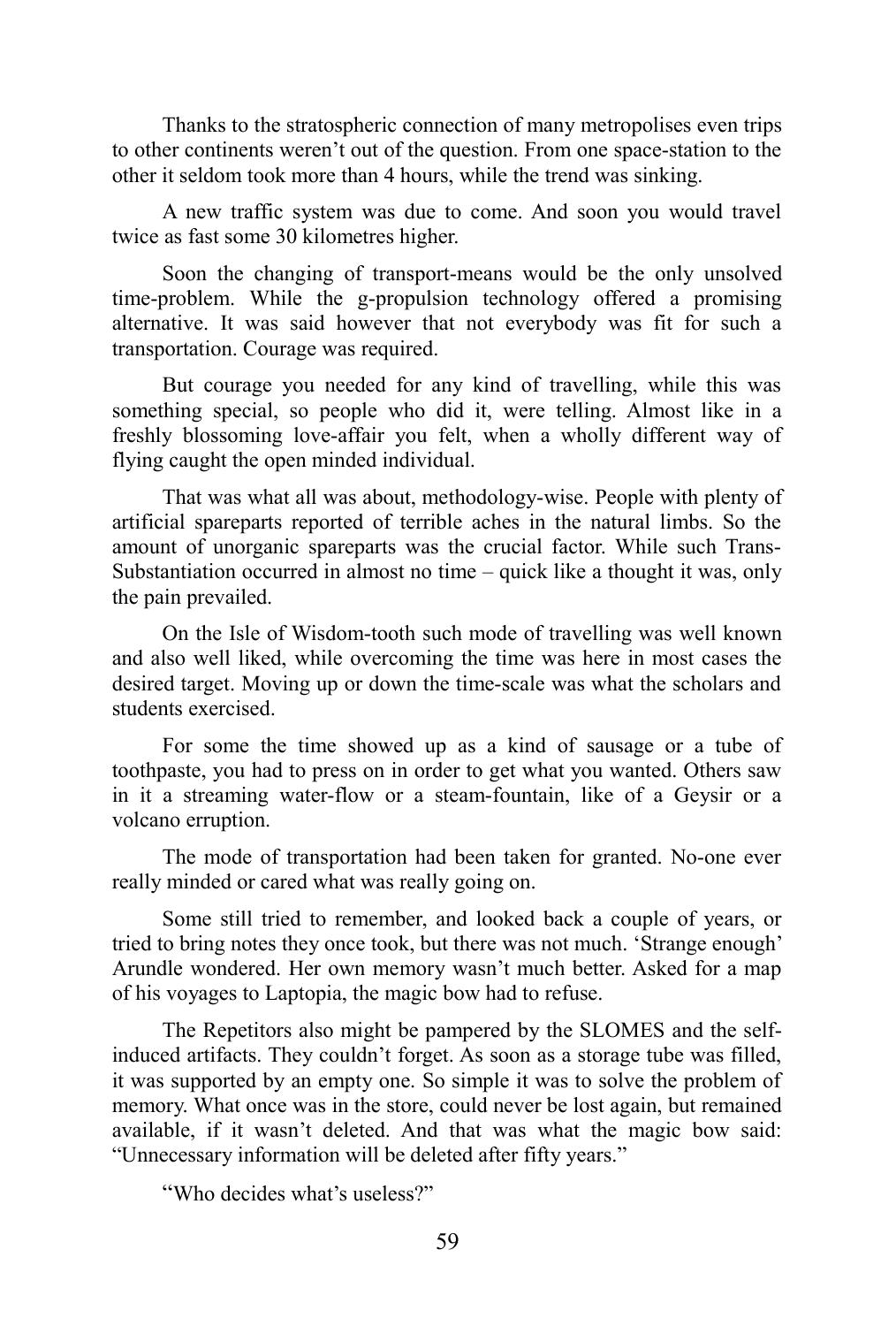"I decide myself, most of the time, when I need space or because my head is steaming..."

With his head the magic bow meant the slight thickening around the eye, where the archer usually places the arrow when aiming. There was not much space. Definitely not more than in the horse-head of the self induced horse-headed violin. But what were such comparisons good for? With a horse-headed violin no-one ever tried to travel – so Arundle reckoned and decided to ask Tibor, who should know.

\*\*

It was like this: Those who came from the past travelled with all their luggage, no matter what it was. Without magic bow nothing worked – well except the magic stone of course, so what...

Arundle (the grown-up, the old, the Mother-Arundle) held her magic bow still in her hand, but both were hidden behind some kind of transparent wall. A wall with a semi-permeable membrane. So she could look through into the scene behind. She felt like an observer from over there. But the 'over-there' was not the divine site where the Advisor or Anonymous were at home. Her divinity was only behind the wall of glass-like fabric. - you could get through only from one side.

All who came in that way, couldn't take over a part. Only those actors were allowed, who didn't come in at the same time. In case some-one had his or her Alter Ego appear, he or she disappeared behind the semipermeable glass-wall. All others became actors on stage in the pre-set drama of the past future, while the Repetitors kept on writing the script by the joint memory.

From the past you had to come either by curriculum, as did Arundle or the unlucky Billy-Joe. Theirs was the conventional way. But there was still another one, and that was the way of the time-travelling. In such case it was prohibited that an early form met a late form. The above mentioned semipermeable glass-wall took care of that. The glass of that wall was of course not just simple glass. It was a kind of pasture of condensed time. Hard to imagine, but somehow also logical, you could compare with frozen water.

Both emanations never met or showed up at the same time or the same place.

Only Scholasticus was an exception. As Scholasticus he travelled quite normal – like all the other time-travellers – by means of the magic bow or the magic stone into the future.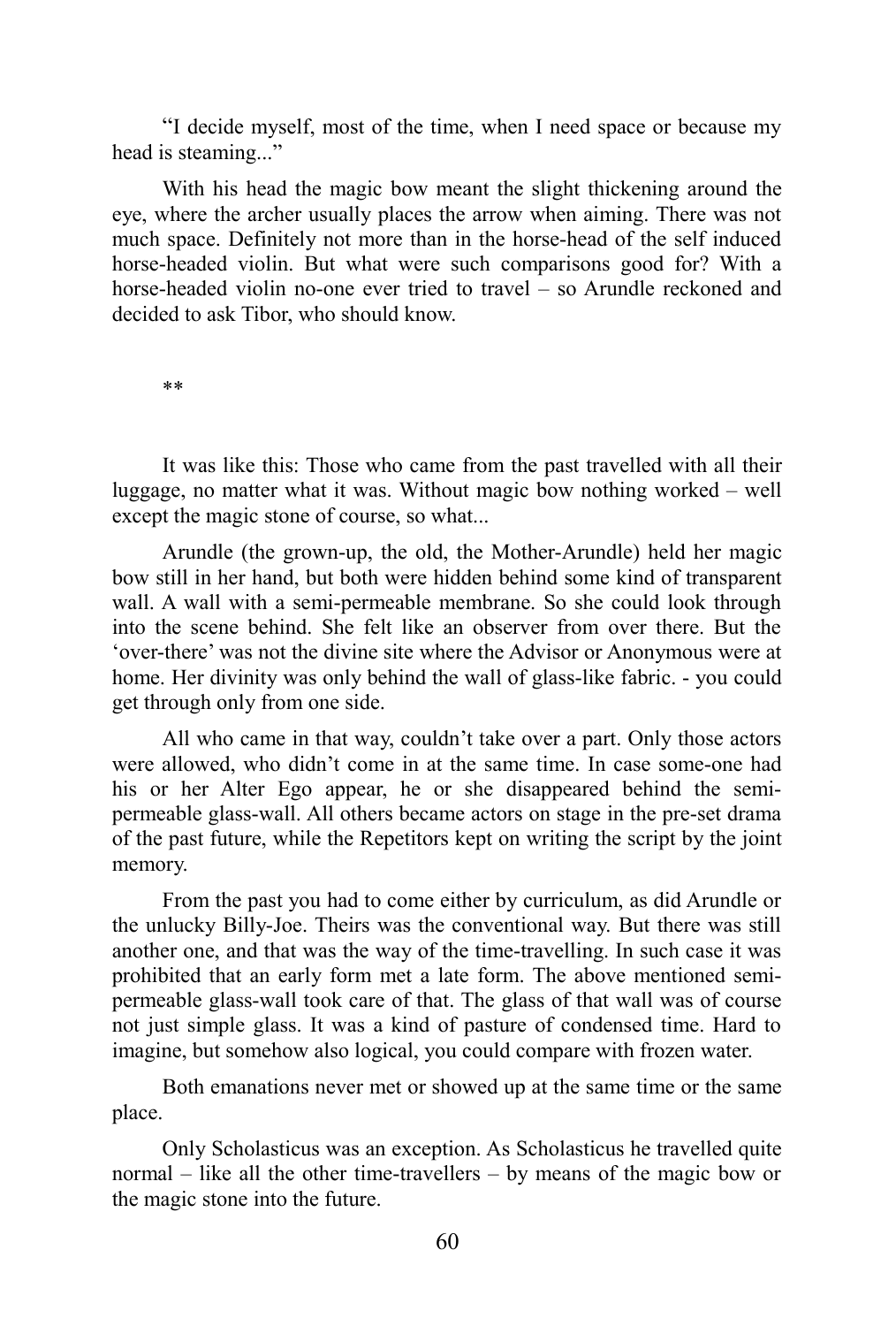By doing so, he could see his early form behind the semi-permeable wall, but he couldn't contact. That wasn't possible for him, same as for Arundle, who had to obey the same limitations. She wasn't able to speak with her other image or even meet it, or get in contact somehow.

On the other hand the old Scholasticus of the presence was also an actor. He had the part of General Armyless in the present future. As General he was then indeed present. He played his role in the Now-Time. Just like all the other hosts – that is - the Prince-Regent, Prince Watchalot, or his wife, the Princess Watchmetoo alias Soshedoes.

Then Scholasticus was all by himself and knew everything, he knew anyway, and played his part and that was the General Armyless' part. He did so, and Edmond did his part as ther young Prince Watchanot, or Billy-Joe, who took the part of the old Shaman of the Churingas.

Those actors were all on permanent stand-by. They waited all the years patiently that the visitors from the past showed up once more. While the latter often had the impression, that Laptopia was devastated by humans, when only Laptops patrolled the streets, who had nothing better to do, as this was the purpose they were made for.

The director had often to check the script, who was due and what scene was next. That was why the time-travellers sometimes had to wait a couple of minutes or had to come here all in vain and had to leave without purpose, and might end up with the Advisor instead, up in the sky at that virtual centre of the joint galaxies, somehow and somewhere between all chairs, so to speak.

That were the little failures of the cheat. All too willing they were of getting out, but couldn't. The time-travellers were caught. Their former future was now present and showed no way out. If only that silly waiting hadn't been and the permanent occupation.

The Repetitors hoped more then they were convinced of, that they had managed to present a representative view of the present society, and not to disappoint the expectations too much. They had to follow the director's script of the far memory, which destined the timetravellers' musings and doings as actors on stage. So they felt trapped twice.

The Time-Travellers expected Laptopia to be just like the recreation centre. While they learnt little about pandemias and Maroons or massimbecility, and if they did, it was limited and didn't fit. They were chasing those Miseriors and their chief, Malicious Marduk. And they did that, because they had to get rid of him and his demons in their own time likewise.

The megalomaniac foe threatened to overwhelm the world. Therefore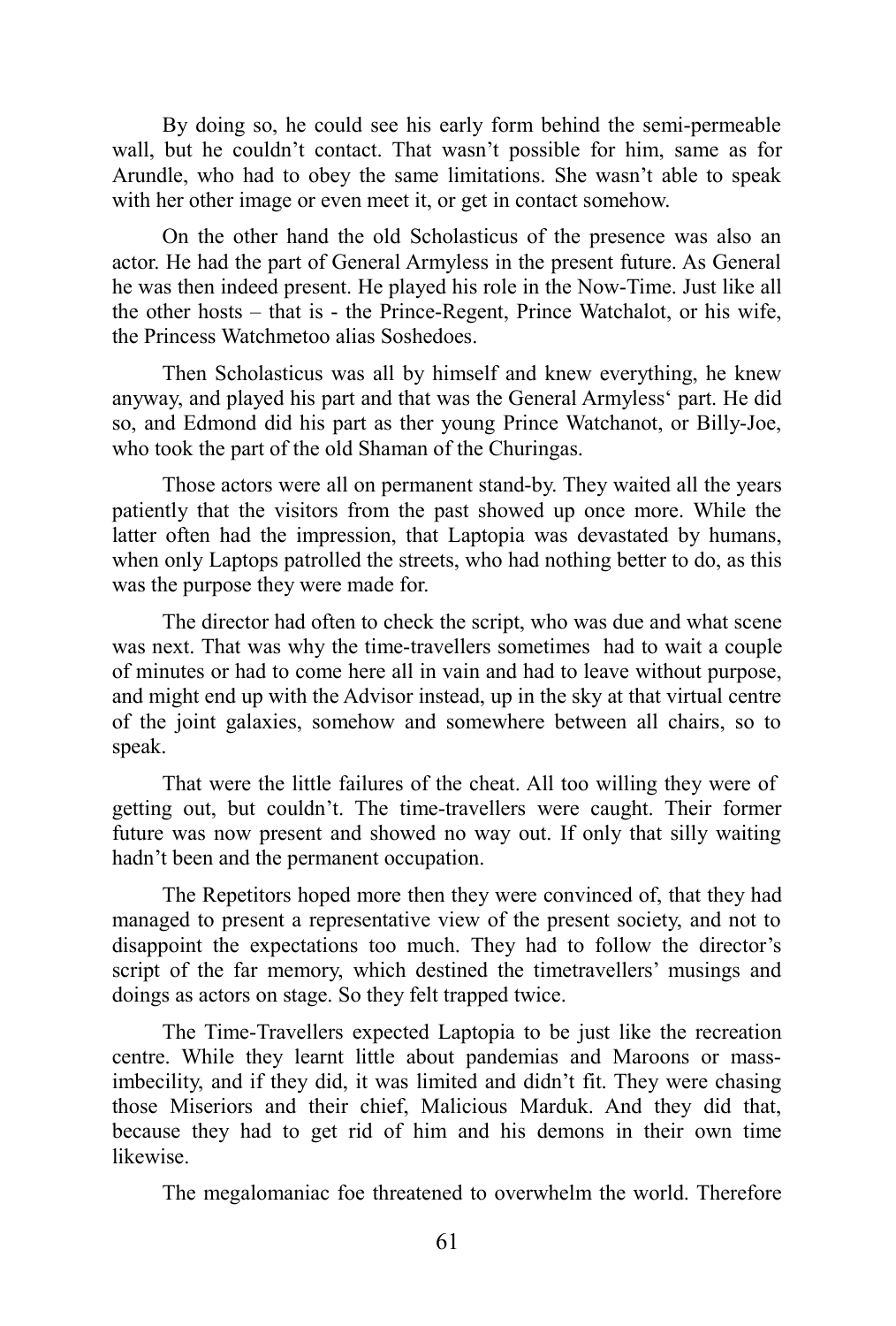the final battle was all, the dark side was longing. On the other hand was the salvation of the world the only acceptable option, and the victory over the darkies, in what ever appearance was due.

This was the view on things with which the Repetitors had grown up. All their musings and longings were built after that premise, which was in no way wrong, but still a little short-sighted, as there was a certain limitation connected with it. It was as if you looked on the kernel, they very precisely reckognized, but overlooked the fruit-flesh about – just to stay inside the metapher.

The kernel of the evil they had recognized rightly, and you can hardly imagine how great their pleasure must have been, when they managed to errase such kernel and throw it out of the world once and for all.

A long life they had sacrificed for that target. And now their dream had come true: the world was freed from Malicious Marduk. In future he could no longer wander about in time and space in order to put into action his evil chaos.

What a view. The gateway to happiness stood wide open. Like a broad shiny stream the closer or further future showed up before the inner eyes of the on-looking Repetitors. They had reached the aim of their strivings. They sank back with a happy smile in their faces, old and saturated with life as they were. While there still was work to do.

Their own lives had picked up with the Time-Travellers. Their job was done, they had done their part – above all – Arundle. They felt a longing inside for everlasting peace and rest, wher all efforts come to an end for ever. While she was alone now in this world without her Billy-Joe, so why hang on?

The others felt similar, but not the same. They didn't suffer or didn't suffer yet under the heavy blows of fate. The most dear in their lives hadn't been taken away from them. They didn't experience the pain of death and the insurmountability of passing away.

"It is destined by God's advice

The dearest love you long and strive

Is taken, is taken.

The Repetitors could notice and they noticed, first of all Arundle – that the grief hadn't gone with the evil. The world had become poorer, not richer, while it lacked the evil pleasure, the originators of pain and sorrow felt. (As painful as it was.) Having the agents of death cut off, didn't mean the end of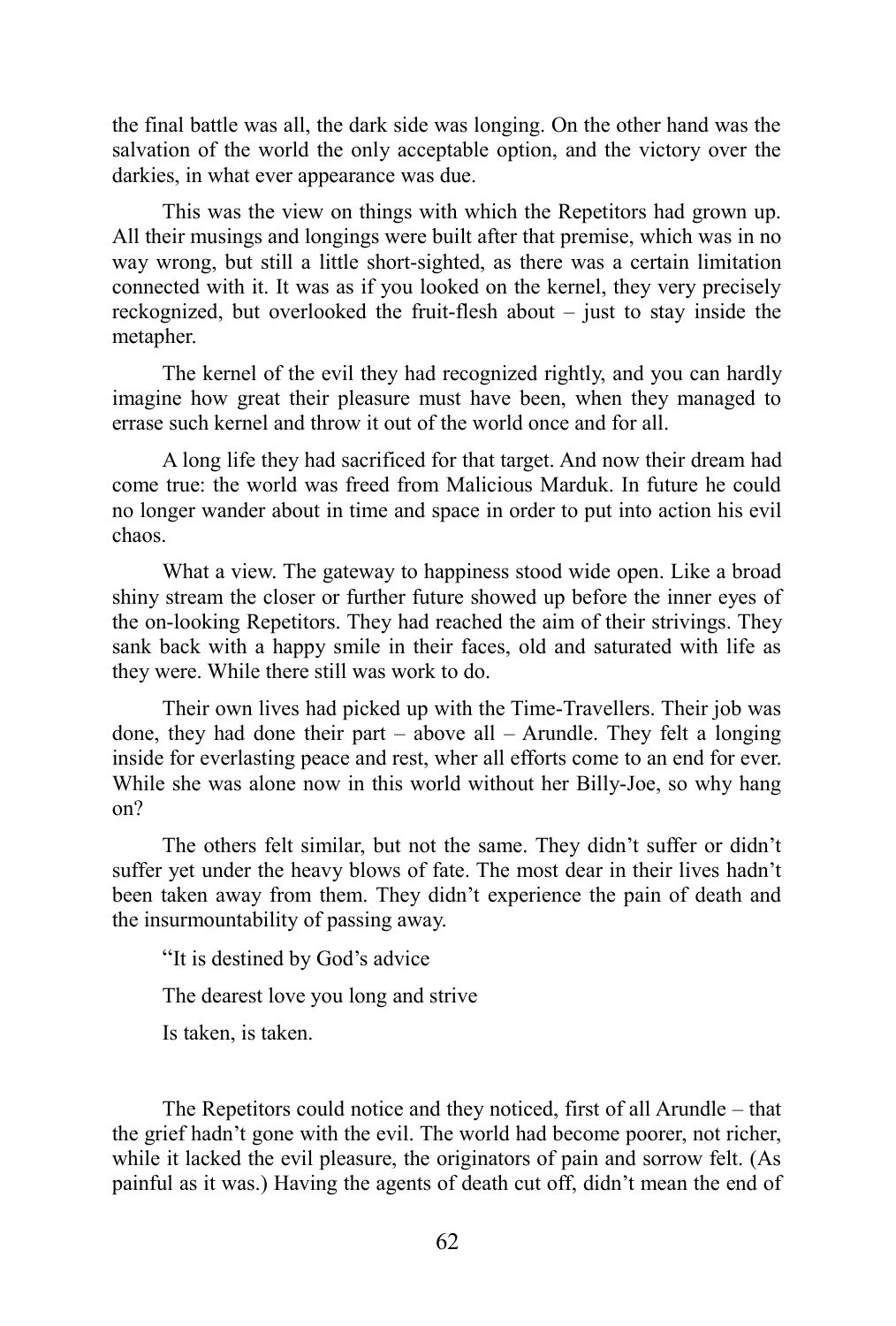all sorrow. – Death didn't need the devil – what a bitter discernment it was – and for that, Billy-Joe had to die!

Arundle wrung her hands in desperation, when such truth got at her and the memory overwhelmed her. Her body was shaking and didn't want to stop shaking.

Yes, here she sat alone and forsaken, not even an evil spirit cared for her misery. Such negative interest, was still some kind of pervert interest. The beloved, the friends and relatives, as close as they were, used up their sympathy all too soon. While impatience got hold of them, when Arundle didn't come to an end with her moaning, instead of accepting the unavoidable.

\*\*

Edmond fell in love with his role as the Prince and wished to marry his Princess as soon as possible, as was expected from him. Hints from the Repetitors' side that it was only an arrangement, unsuitable for reality, but producing a kind of a Meta-Reality, couldn't get hold of him, but were ignored. While the experiment endured and the years passed by. He didn't accept any longer that he was called so seldom and only when he fitted into the staging of the visitors. Even more so, when followed by long interimperiods.

"I can't work that way" he said. "For governing you need continuity." And there was indeed a lot of work in Laptopia. Even the Repetitors could see. They had produced a mini-cosmos of exemplary validity with a blueprint character for the rest of the world. So they told themselves. Playing God was of challenging glamour. While Malicious Marduk was finally banned! Nothing could happen any more, despite the self-induced mishaps, as were unavoidable.

The devil might hide once more in the detail. Were those pandemias really unavoidable? Had mankind to become imbecile and stumbled first, before they could renew and return to an earlier stage and healthy being?

Was the independence of those artifacts also unavoidable, who were spreading all over, occupying everything and govern the public?

Only because no maroding bands of Miseriors were chasing about, and hunting for lost souls, it didn't mean that the world had become a paradise.

Still people fell into torrents or off the mountain-tops and smashed, or the gliders cut them to pieces, when they didn't take care, and what other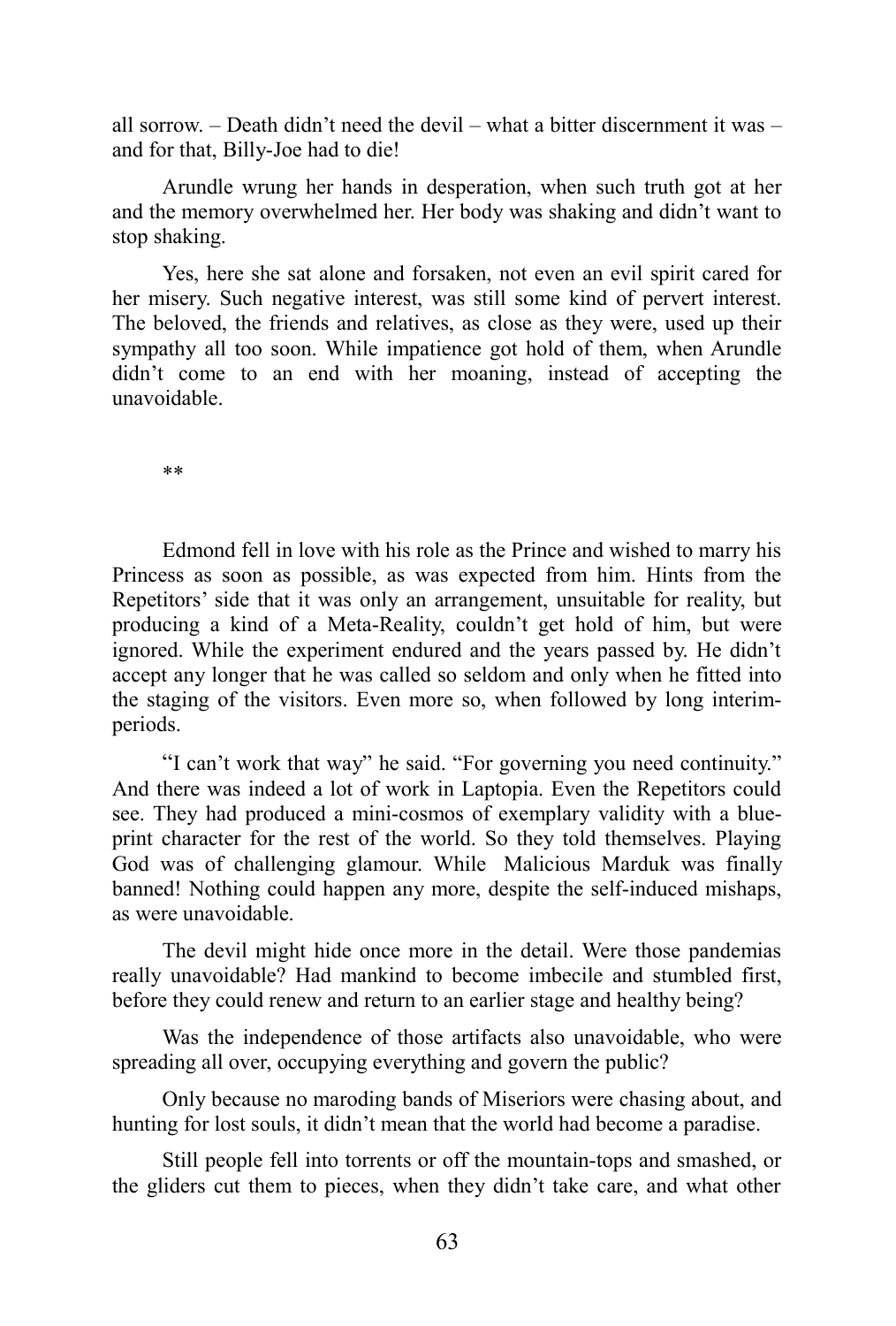dangers there still were, and would carry on to be.

While sadists didn't enjoy the pain and horror of their victims any more, it didn't mean the end of all suffering. Nobody enjoyed anymore the shrieking horror of their victims. Nobody enjoyed the fear of death. Nobody sucked voluptuously the screaming souls out of their tiny hiding bags on their way to heaven, as the judge demanded and as they used to live on earth.

That was it. There wasn't any more. Seen that way no-one would really mind which way the fate caught him or her. And a soul's enduring in the underground was no fun either. Their lot might be slightly better without the Miseriors. But those differences were but gradual.

The whole system had to be checked, as was promised, because the evil was overcome, and no lost souls would remain in the underground, while clearing procedures might be valid. Some attention should be paid on that.

After all there was always a suitable lane and a solution, you could live with. But that was up to the almighty powers, whether they wanted to deal with death and soul-trouble indefinite or better found peace.

Well, would it become boring? Would those creating angels lack of stuff? The easiness might suffer and the fun of creativity, when trying out what could be combined, before it went wrong or developed into something great.

Negotiations for a general amnesty had started meanwhile anyway, and the Advisor let the Repetitors know that there were good chances of drying the swamp of the underworld. And if such quagmire was overcome once, there was no more reason given for moaning. Was there not?

Arundle couldn't see the point here because her pain was insurmountable. Her grief proved that people couldn't stand the way fate handled them, no matter what the motives were. Arundle's grief remained the same, whether or not someone gained lust from it - wouldn't have changed.

### **8.Foreward And Don't Forget**

" It is still a long way to the final peace in creation, that must be clear", Arundle said, and the old fire burnt in her eyes. She had understood the new challenge before the others, and passed her knowledge on. Billy-Joe would be proud of her. Life had her back. Life went on!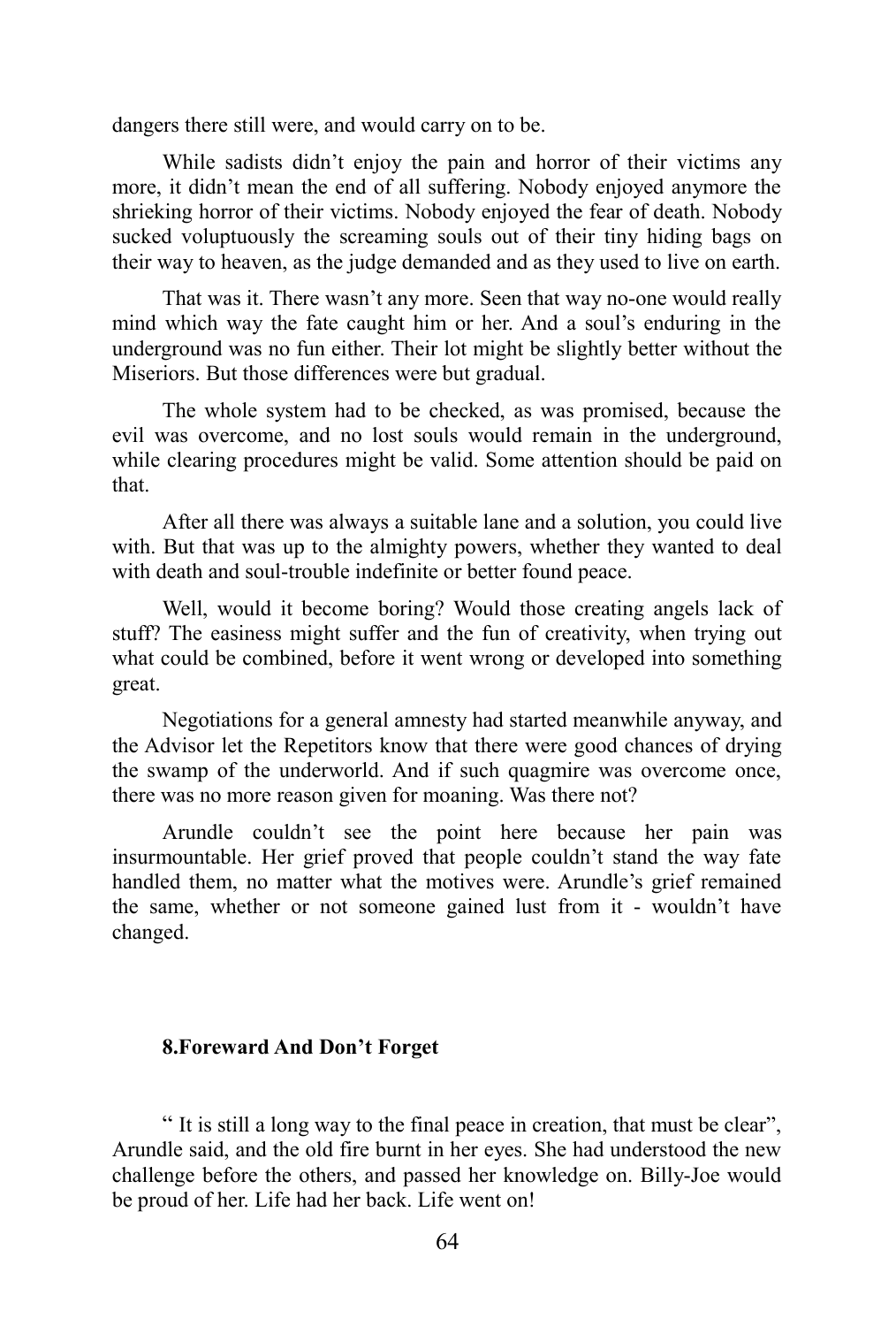What had Arundle understood? Where did she see suddenly room for action and sense of life? Seen in the proper light, there was no single death case, no single catastrophe, no fatal accident which couldn't have been avoided. The reason why the world was so insecure was that people hadn't learnt to cope with nature and to protect themselves against the dangers of existence. While the ability was available basically. What ever happened, was by no means unavoidable, if seen under the proper angel and with a farsighted (or short-sighted) eye. In most cases it was just sloppiness or negligence, or the lack of hygiene, as in the case of the latest Pandemia, that was still roaming on somewhere, and demanding a terrible tribute.

Solutions had been found for so many problems. In earlier times people died of tuberculosis like the flies, or of yellow fever, or the plague or pocks. For all such diseases solutions were meanwhile found, for others, like cancer, still had to be found. That was the point.

Pandemias were after all a kind of criticism on the way of life. Had those medieval people not dwelled in dirt and closeness, the rats wouldn't have spread and with them the dangerous fleas. being responsible for the passing on of the disease.

The latest Pandemia showed it all too clear: the way of life in the metropolises was basically wrong. The Repetitors could be convinced right away and Arundle needn't persuade them.

The question was how to spread such message, in order to be heard as well. That was another story. How could they reach the attention, what was there to be done in order to convince the public? None of them had the slightest idea on that, yet.

Should all people follow the way of the Maroons? Was that likely, after all? Was there space enough? What would happen if all of them really did so? The edges of the civilized world would have to close down because of congestion.

Boredom was another challenge. Because boredom threatened the civilized world. People had nothing sensible to do. All workload was taken off their hands.

It was Intelleetus who had an idea. "What's the use of the best plan when the suicide rate goes up into enormous heights?" he asked. "After one hundred and fifty years of life-time the individuals start longing for the final rest, aren't they?" he went on.

"One after the other" Arundle tried to calm down the round of Repetitors. "Let's not hand out what's not yet ours" she referred to Scholasticus, who was in that critical age, and had indeed such defiant thoughts once in a while.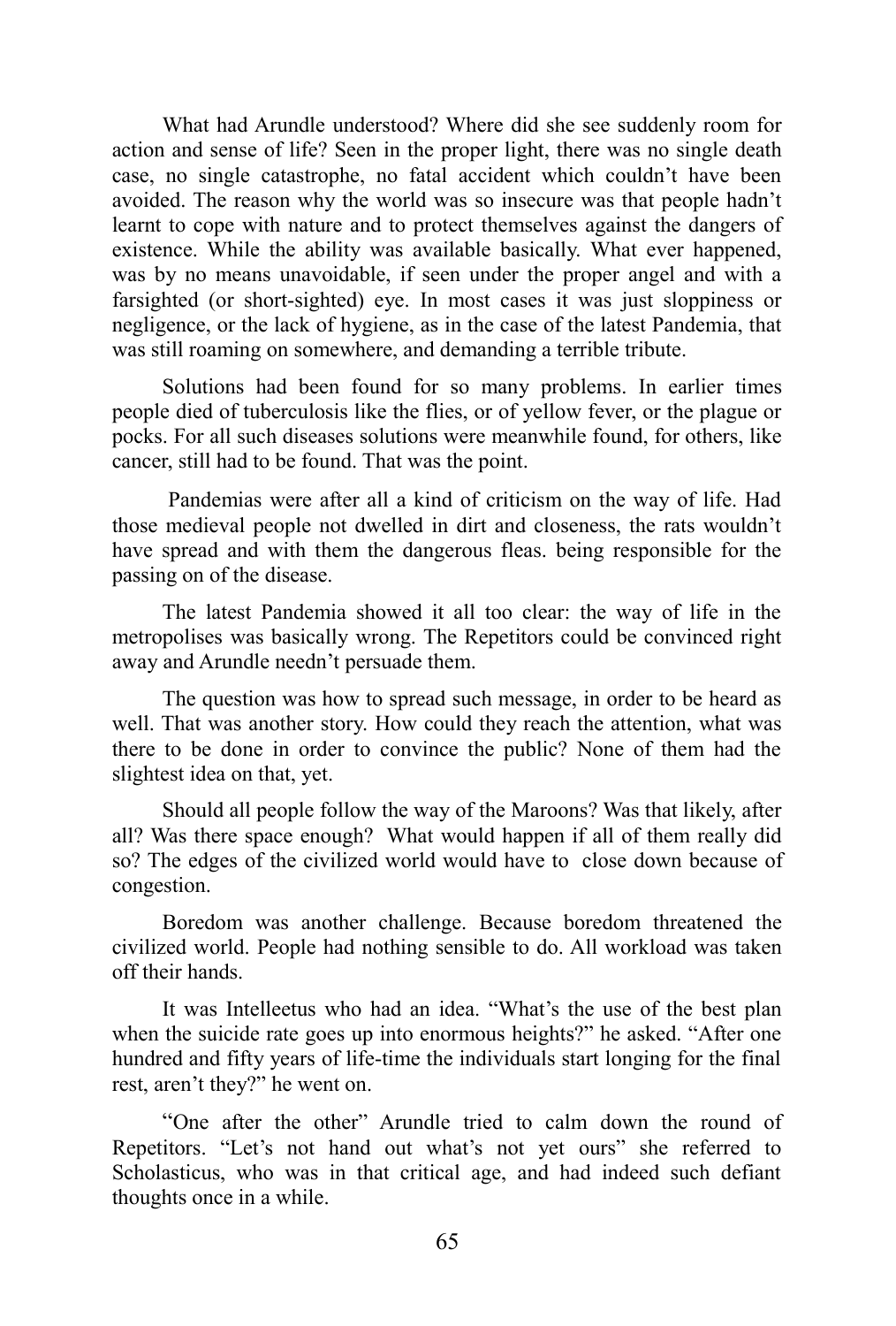So he was thankful for the new spirit, at best from Arundle who was carrying such a heavy lot these days for that yokel's sacrifice, nobody had thought of, while they all should have seen it when coming up.

The strategy was clear enough. After malice and evil had been expelled from the world, it was high time now to care for the next hurdles, erecting between mankind and their happiness. After the devil was banned, the next step was the victory over death. On the way to that target many dangers had to be banned, which were still lurking in the world, where once robbers and wild animals had been on the look-out in dark forests and solitary plains.

The medicine was one field of action, an important one, but only one among many. Still a great number of individuals became killed by diseases. While most of them were curable meanwhile. Dying was therefore initiated by carelessness and lack of hygiene and ignorance – and meanwhile also by the inadequate programming of the staff.

Since the so-called Severin-programme things changed remarkably to the better, in this respect. Thanks to the self-inducing Laptopians, who patrolled about in the Laptopia of the Repetitors, they recognized a positive trend. Under the influence of their Severines the helpless dependent felt as save as in Abraham's lap, yes – even safer!

What ever unforeseen happened, the Severine had an answer in no time. One or two whirls with the slender fingers over the keyboard and the most astonishing solutions became true. There was no hesitation and no fear. Even for the risk of their lives the Severins and Severines did, what had to be done for the Master's advantage. But in most cases the challenges weren't as drastically, the demands of everyday life were far more prosaic.

Elsewhere things didn't work all that ideal as in the pre-designed patch of future-land the Repetitors had premeditated. Hardly the worst demands could be settled. Severines were in no way obvious and regular. Many metropolises were surrounded by a belt of slums, where things were worse than in the worst sites of those Maroons and other untamed tribes abroad in the prohibited areas, so the tale went. While no evidence was available, as far as the so-called wilderness was concerned.

Still, the Repetitors asked themselves if the solution would be to increase the amount of Severins and have one in every second household, so one Severine could serve two families or what was left over.

But would that be the solution? Arundle doubted. There might be other points of main effort. While the provision with artifacts went on. The more so, as Judith Kornblum was in the boat and the production couldn't be altered just like that, anyway.

Overcoming poverty and misery was the major aim of all their striving,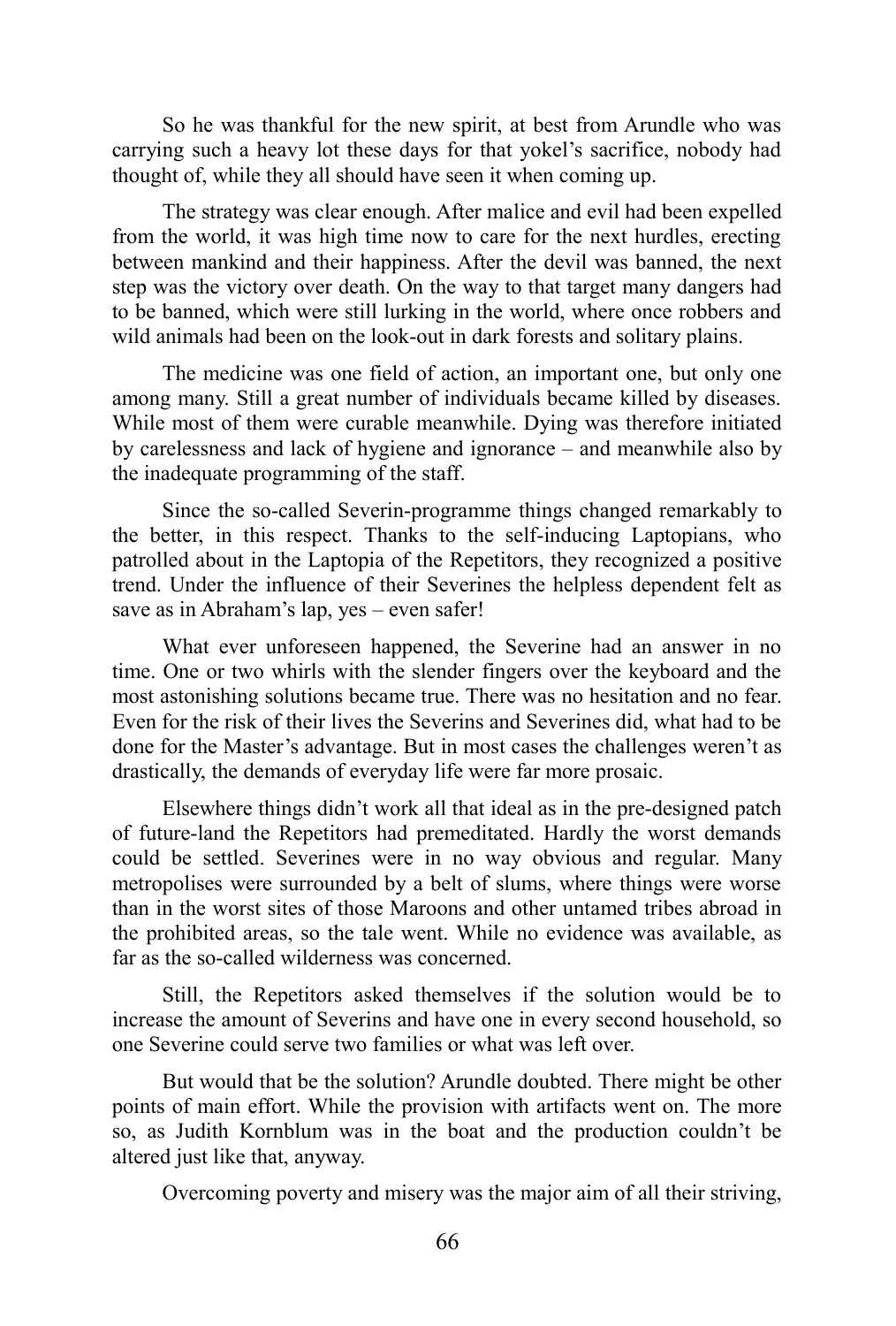and their highest motive. That was why they began to think about models where one Severine served several patients and was responsible for such a commune.

For that multitasking little alterations had to be installed in order to get rather challenging results. The idea was that such a procedure would be much better then the conditions which were found in well-situated housing areas where the immediate neighbour wasn't known by name any more. There it happened that people died of starvation because nobody took care, while the artifact striked or was out of order, or for other reasons.

Some authorities, being aware of such malaise, favoured the concentration of disabled people in restricted areas and adjacent camps. But when the press started to blame such camps as inhumane and compared the situation in such areas with the conditions the concentration camps of the Nazis once produced, the programmes collided, just like that. Old wounds opened anew. The Kornblums reacted severely when such reports became public. That was why the ideas of the Repetitors were most welcome. Their model looked moderate and had no what so ever interrelation with the Nazi horror the Kornblums pointed out. While nobody of good will would blame the Kornblums for over-reacting. The limits of the human psyche had to be taken for granted.

Another problem was the raw material shortage. The big swing had come too late. Too much scrap material was lying about poisoning the environment - forgotten and inaccessible, somewhere in closed mines or under hills without any map or access.

The exploitation of the moon presented a century of surplus, and the old carelessness came back again. While mankind should have known. But perhaps people were already thinking further and regarded the moon as but one step to wider prosperity. Which wasn't all that ignorant, but quite likely. First flight to Mars were underway already, similar to those to the moon in the beginning of the century.

The fifth orbit around the globe would soon start its operation from the huge space stations some 250 kilometres above ground. From there the latest transcontinental g-driven strato-cruizers would operate as well as the moontransporters and also the mars bound crafts. It was only a question of time. By now the first trial-runs were underway. The most enthusiastic plans of colonizing space had begun.

But the dream of quick bargain in space was over. Fishing meteors and falling stars proved to be an unsolvable task for the means that were available. Steering through such a belt of quick-moving squadrons was the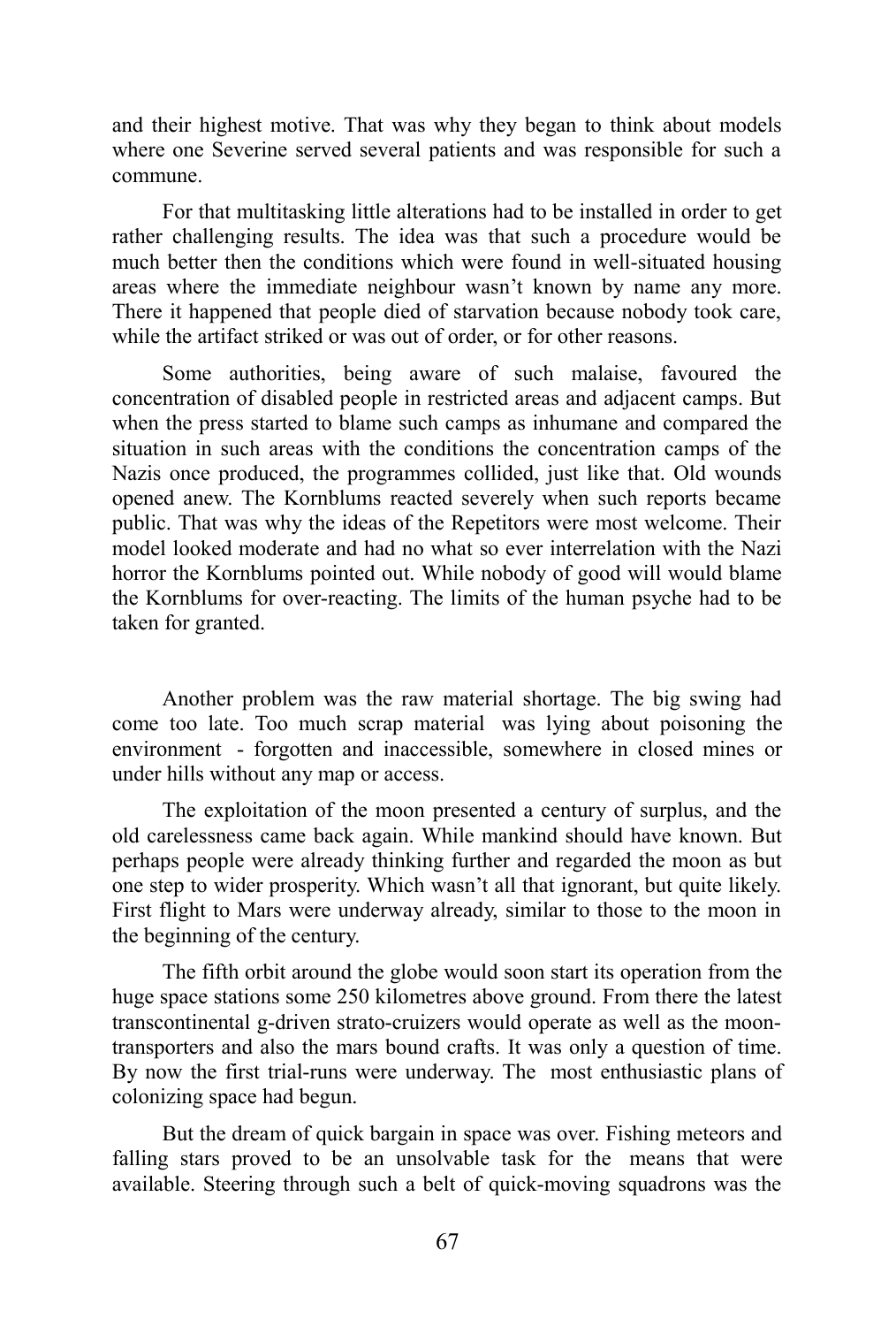utmost you could do, while the dangers were incalculable. And after a severe crash, when a starship and the whole crew were lost, such zones were declared – 'off limits' for further trials of that kind.

\*\*

Modern times put the emphasis on persistence. The age of senseless waste was over. Mankind became aware of the basic laws of the environment and how endangered nature was. While many upheaval had fallen back. Still the credo was persistence.

The expulsion of the Miseriors went hand in hand with the efforts of persistence. Because the pleasure of power was not only connected with the enslavement and sub junction of the beings and the sufferings deriving thereof, but also with pomposity and a life in unlimited surplus and waste. The true enjoyment of the super riches derrived from the contrast to their poverty-stricken surrounding.

Where the pleasure of the senseless sufferings disappeared, the senseless waste also disappeared to be an ideal of life. While before modesty had been meticulous, now pomposity became embarrassing. A complete change of values was coming up. And that was the point. Such a change might be more important than some spectacular victories over the evil, no matter how important such victories were regarded. Because without such a change of values the evil would raise its head again and again, by sneaking in from the swamps of darkness.

With the loss of credibility Malicious Marduk also lost substance and contour. The hardliner became a weakling. Much alike Anonymous' purification. The latter had been smuggled in as a Trojan horse, but became turned around by the love and the efforts of his daughter.

Malicious Marduk had to stand an even heftier attack from the past, because the adventure of the true knight Hagen on earth lay back a short while, when compared to eternity, then it was only a wink of the eye, while it had been the point of turn, since when he lost balance and didn't get hold of himself ever since, because the end had come.

Malicious Marduk saw it coming. And his fight with that so-called daughter, who dared to enter the bottomless depth of time had been all the more challenging, while he knew deep inside all the time, that he would lose this battle, and that he would become turned around while his efforts would fail to do likewise. And so it came.

This was how dialectics work. Malicious Marduk were thinking twice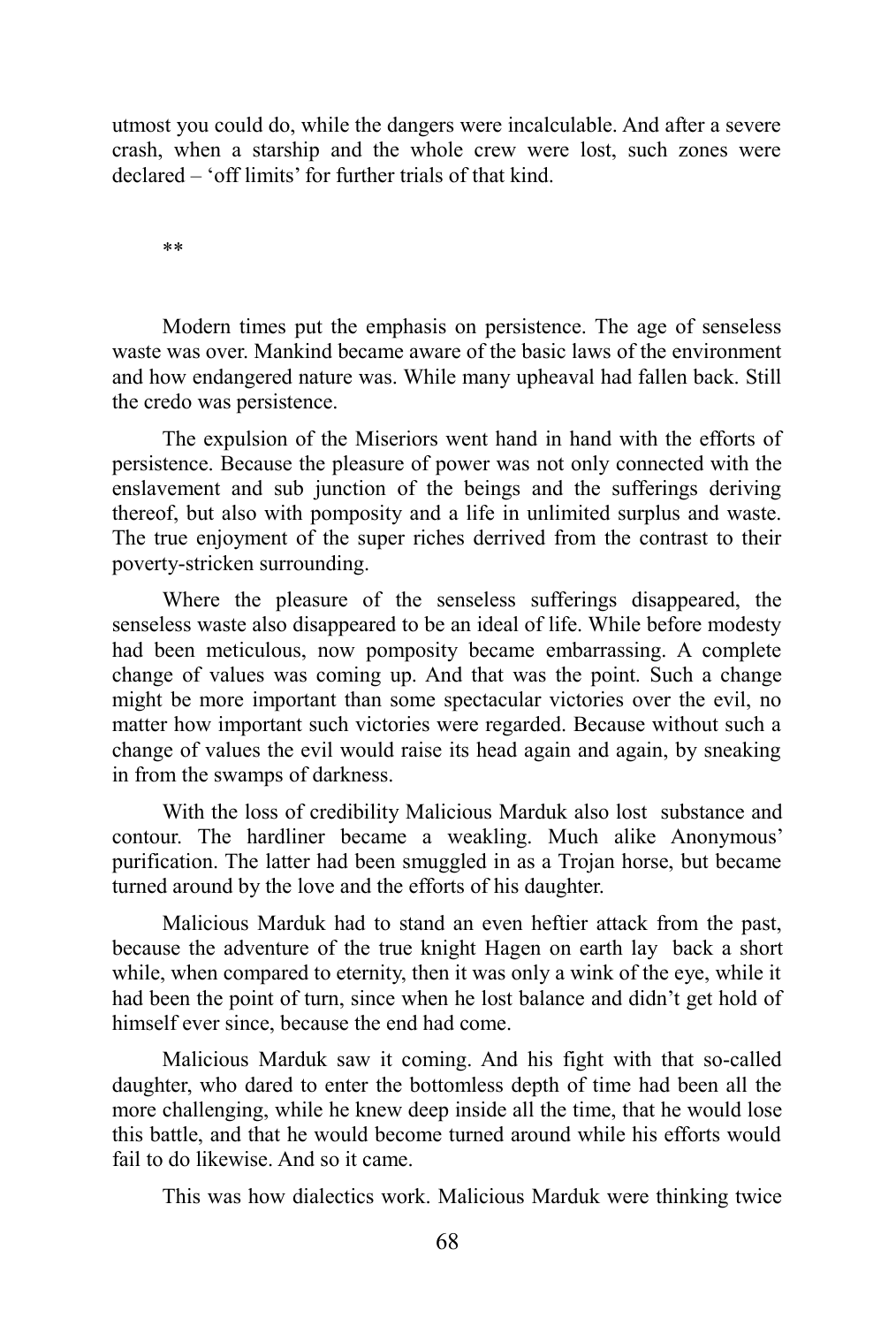of his other conditions as a fallen angel. A dark angel, but an angel, nevertheless right fr0m the start, almost as good as the creator himself, but only almost. And that was why he had looked for a field of action, that hadn't been utilised – and that was the evil as such.

And what of the evil hadn't been available, that could become invented. By this way he also became a kind of creator too.

This were his whereabouts in general – well, as a very vague draft in fact, and could hardly be found in reality, being neither wholly right nor wholly wrong, but somehow distorted. His agreement with Death and his close connection with Chaos and his hefty embracement with sufferings of all kind, had done its destructive work. But had such been independent beings?

As far as death was concerned, he surely was an independent being of his own, and probably the Chaos as well, but the Sufferings had their dependent mode. The question was, what independence was. Life was hard to disguise. He never succeeded, because he might be him, and for him he lacked of understanding, except the one, that he couldn't stand someone next to him, and that he became expelled because he dared to get close on the same level., as had happened in the aeon before last.

That was by now quite a while ago. His striving had been harshly refused. How could he be so rancorous and still be - after all these billions of years, and still be so sulking?

Right down to the deepest hell, without much ado. Was that decent behaviour?

And now it said, sort yourself anew. Learn from your mistakes, understand things anew and see them rightly. His doings either implement or have them disappear. That wasn't sure yet. But what was he going to do then? What was he good for?

'Nihil est sine ratione' nothing is without purpose, not even the naught. If he was the Annihilator, as he was blamed and stamped, sitting in that drawer and hindered to get out, as there was obviously no way of jumping out.

While now everything referred to the new beginning. Perhaps this time something would come out, while he didn't see land yet. He still hoped and his Miseriors pitied him in all their misery, that got at them so unexpected.

Where did such notions come from all of a sudden? Demons of the darkness they were. shying the light. As their chief he stood above them, because he never gave up his connection to heaven altogether, and had still a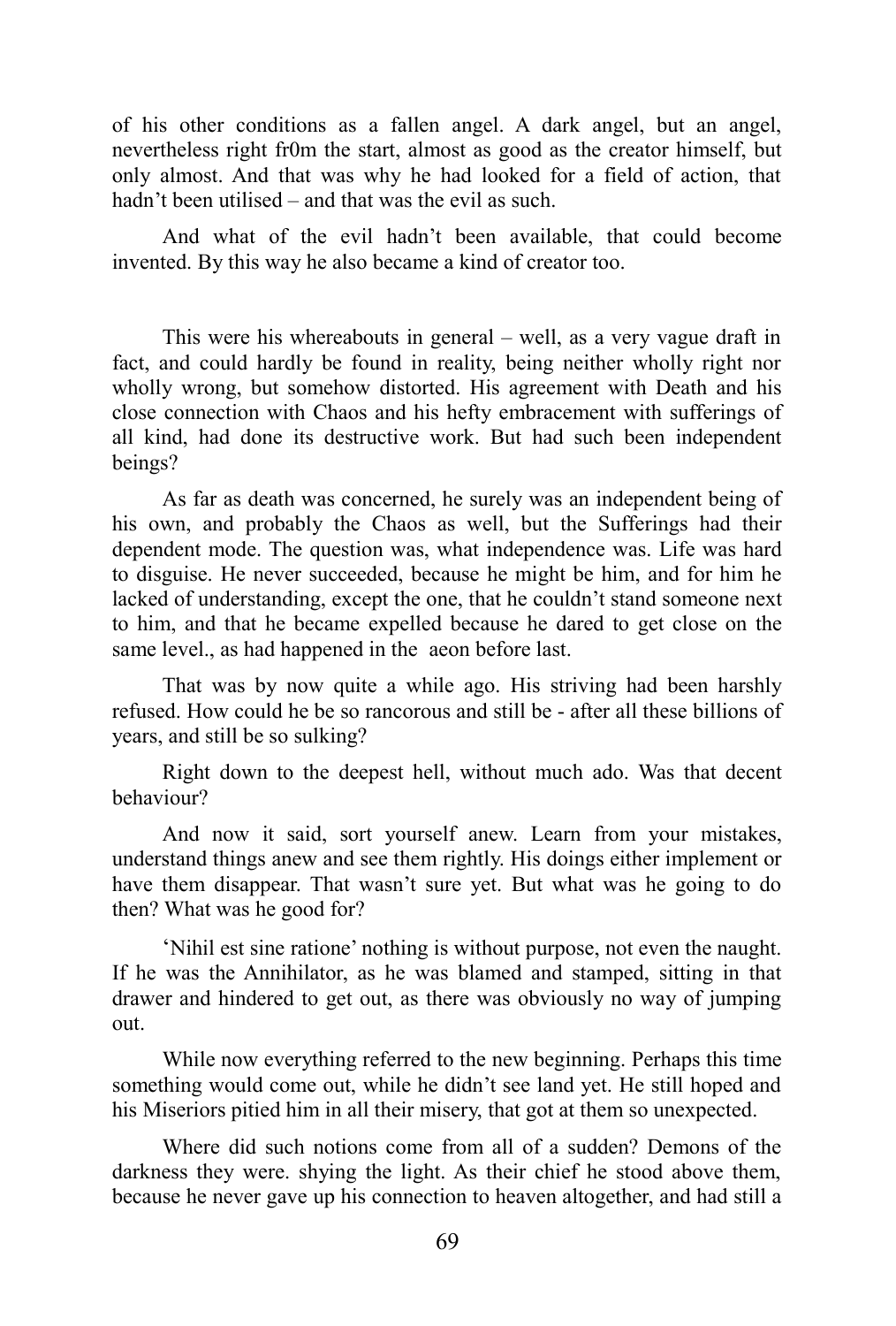consciousness thereof, and knew what he did. That was the difference between him and the demons, who were his creatures nevertheless. He created them. But now he didn't know what to do with them.

They were already sitting in the chaos and death was around them, the sufferings embraced them with wild claws. What was there left? Only the disconnection, the merciful end of the soft caring nothing of eternity. Yes – or the transformation. Perhaps something useful grew out of them, would the proper seed be laid into them.

Blood-thirty hunters of the darkness they had been. Roaring beasts driven by an untameable hunger. How to feed them? - after their hunting grounds were destroyed? While there was nothing left for them in the world? Would it be done with a kind of diet plan? light food for convinced meateaters?

The biggest mammals on earth lived of the tiniest food, you can think of. They changed over billions of years, or never enjoyed meat at all. It is not only possible but also likely. The lamb might lie next to the lion and the fox next to the hare? The robber function then as a kind of health police. Allowed to eat only what was dead, and that would be good though, in order to have creation always neat and clean and beautiful that is the paradise.

Even the leaves would be eaten. No waste would remain, but everything made sense, while it took sometimes a little longer, but what did time mean then?

Time is no problem of its own, but of those who need it and don't have it. But still there is surplus time. Time is sometimes like chewing gum, yawning being drawn long and longer. The faster impatience grows the slower it moves.

Is that all but fake and lie? The time you feel is seldom the time as such. Since there are clocks, more so with a second handle, people cannot fly into their private cave anymore. It's the end of privacy.

Rich and deep life dwells out of the plenitude, as it is breaking forward. Seen that way, life has definitely no time problem. Not in the beginning, not in the multitude, while the individuals are being caught, and extinction of species is still likely. Is it predestined?

An expert comes here with the dinosaurs. While even in the troublestricken twenty second century the dying and emenating of species tend to balance. Probably not here in artificial Laptopia of the Repetitors but outside – way off abroad. well – hopefully, but doubtful either.

So wide is the steppe that opponents needn't meet in a hundred years, to find out who is faster to run for life. A race about life it would however be.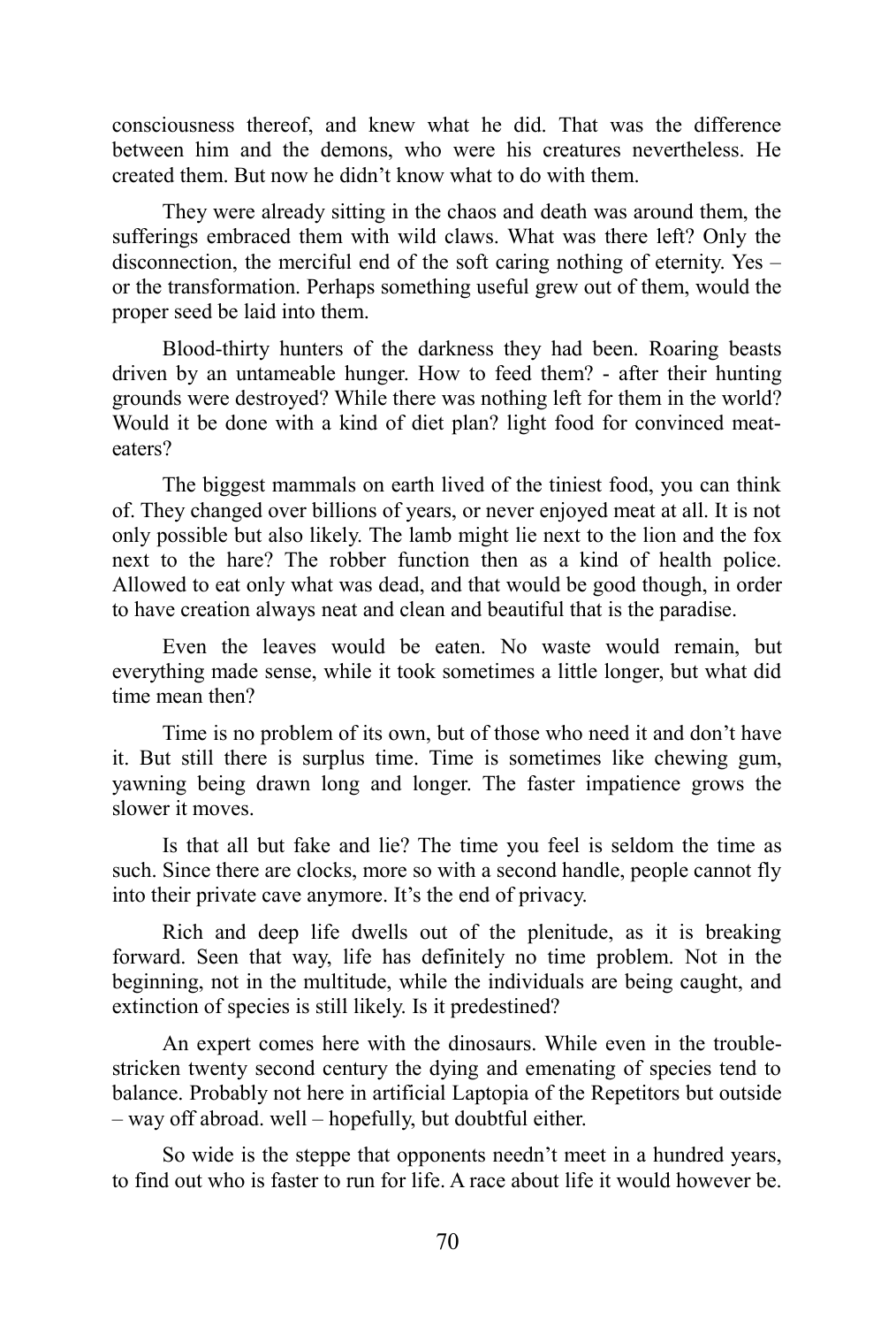Would the looser die, under the altered law? Would death of the weaker still be arbitrary?

\*\*

Arundle knew it. Laptopia had been arranged by the Repetitors. And she had been the initial ignition, when she returned so disappointed from her trip round the world, without finding anything that reminded her of the future. No Frankfurt or Frankfort was found while there were many though.

Now things were a bit like in a self-fulfilling prophecy. But as she had been in the future, and the future then looked like the future the Repetitors now arranged, no escape was possible since the presence had reached the future. That was why the Repetitors had no choice. They had to arrange things the way they remembered. There was no other option.

Perhaps there were sites which looked also similar like the recreation resort in New-South-Wales. And those sites might not be arranged artificially. And perhaps there was a General Armyless, who ordered his Artifacts and was the only half-sane being, or even as cleaver as the acted General of their Laptopia.

Much further the likeliness couldn't go on a probability-scale. The Repetitors remained on the safe side, when they arranged and created their own Laptopia, and when they defined the roles, to be acted, while the role of the big opponent couldn't be influenced.

That was why they wanted to control the frames and fiddle about the details as far as they had knowledge. Thing remained so secret that even they themselves didn't remember everything. This was how Billy-Joe ended up in such a tragic trap. – that is, the real genuine Billy-Joe as was present and not the other Billy-Joe, the teenager, who couldn't be influenced, because he came in from the past which had once been the future. He did so in order to save mankind. The youngster survived triumphantly, but had the old Billy-Joe not been to help him out of trouble, the fight between David and Goliath had taken another end. "...got to be clear by now once and for all..." Arundle never stopped to mention.

"Short is the memory of man, when the grief is weak" she thought and would have liked to weep again, while no-one was there and alike to feel the ache-blood pulsating afresh.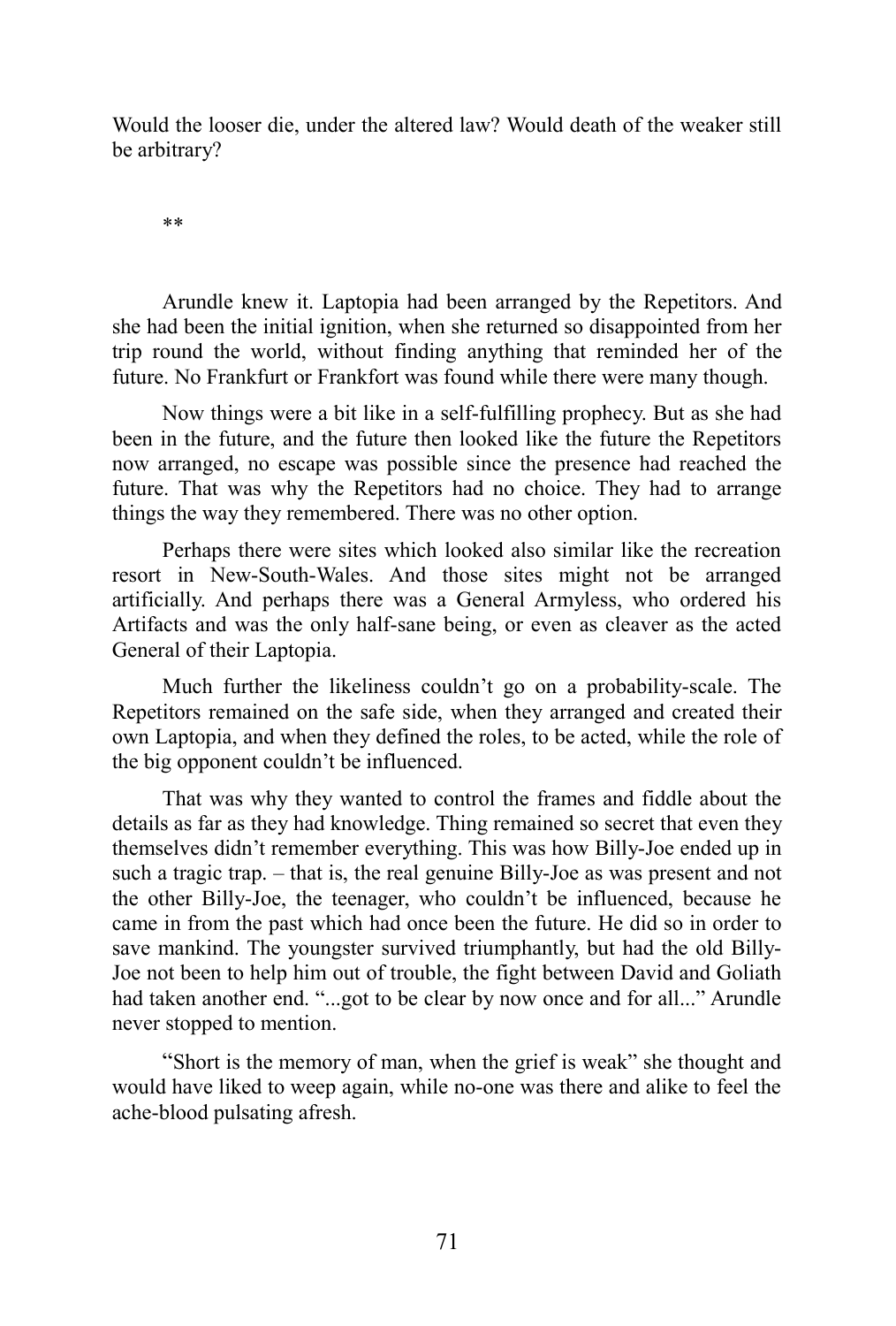# **9.The Visitors from the Past**

The visitors from the past came as they liked. While the pre-warning system functioned meanwhile and the alarm shrilled a couple of seconds before arrival, sometimes even minutes. That wasn't very much. Depending who was on watch gave him time to alarm the crew, so the actors knew what was coming.

The two armies for example needed much more time, of course. Not even an hour was enough. you needed days alone for the Maroons and the tribes to get them together, if you managed at all. You couldn't do that too often. Because life went on. At best it worked with the false Churingas, who were dwarves from the underground in reality and had only to put on their furs in order to look wild.

For them the nakedness of the Aborigines was offending. While the true Churingas didn't stick to an acceptable dress-code – in their eyes. The tribalists felt fine the way they were, like their Tasmanian brothers and sisters, one of whom Susamee was.

By the degree of modesty the dwarves defined themselves as an old people of culture. They didn't know how long the Aborigines or the Tasmanians existed, and what fee they had to pay until they ended up without all that stuff on their bodies, as had assembled over the years, and can be seen with others still.

'Perhaps, one day, you also may realize' they might be thinking. They pittied their tied up and over-dressed co-fellows whom they feared nevertheless, and felt hated by them at the same time. Stripping off the bonds of civilisation was also a act of freedom, and the start of a new and reborn life. No matter how unsusual it looked.

Scientists tried hard to understand and explain, and came to no definite conclusion. While not only clothes were denied but also other benefits of civilisation.

The little Churingas, who were in fact dwarves acting as Tribe's-men, felt much better with the neat little fur-jackets, made of the skins of all kinds of animals, felt much safer, while some animals becoming aware of that, felt wrath and sorrow.

The dilemma couldn't be settled otherwise. The dwarves wouldn't show up undressed, but had to look somewhat savage, that was why the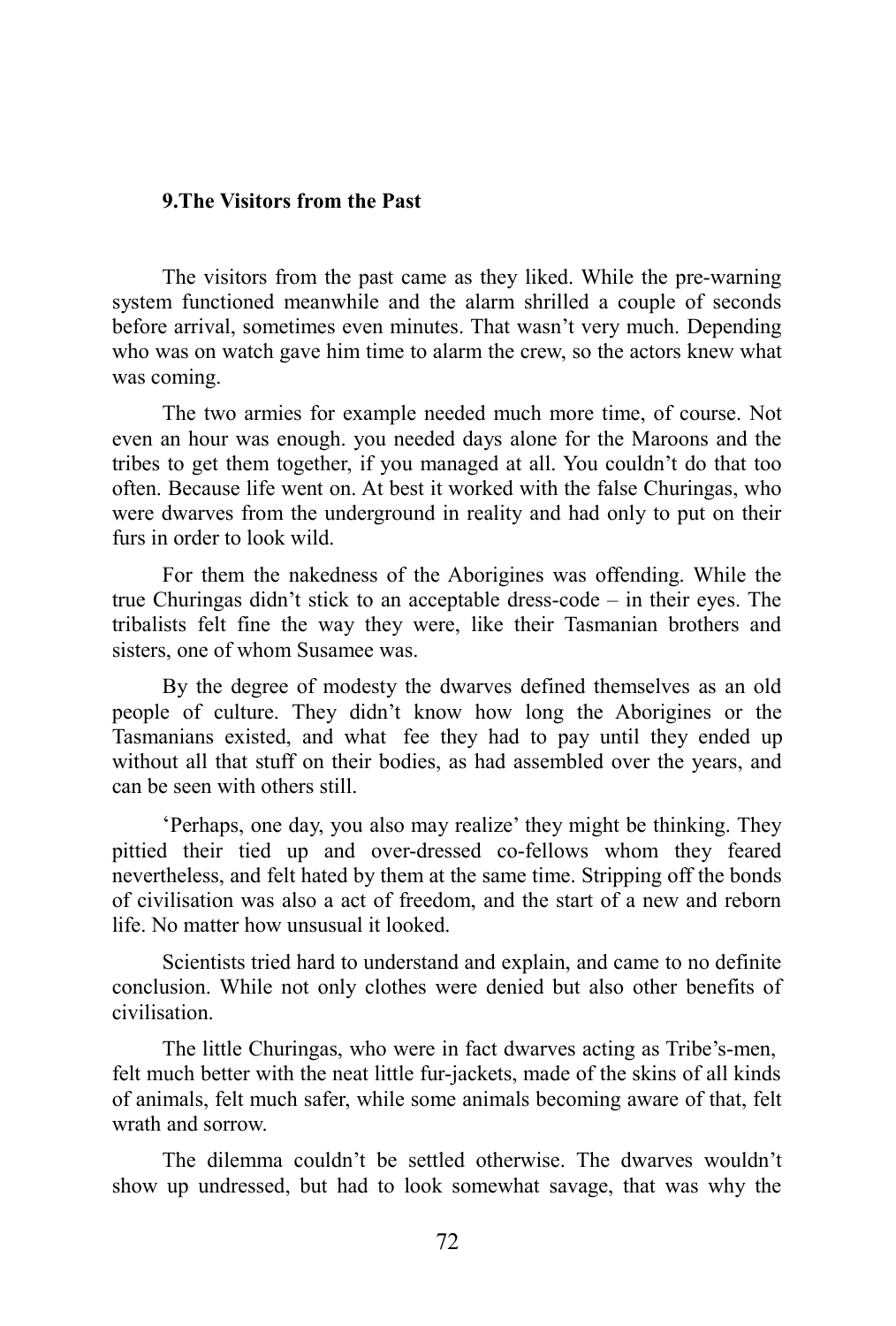Repetitors didn't see an alternative to their outfit they had agreed with. That was why they appeared in the village the way they did. And as nobody remembered how they did look like in the first place, nobody would object, except those fellow-animals, mostly kangaroos or hares or dingoes, even cats found ancestors among the dresses.

As a matter of fact the dwarves preferred as habitat their caves and tunnels, and only showed up on demand, in order to assemble under the trees of the village centre or a little further away in the woods.

In the underground they were at home, and there you would find them without those furs but nevertheless clad the dwarves' way.

Those time-travellers didn't know it better, and nobody knows what would have happened if they had met the genuine Churingas, while nobody knew if there were any in reality. Would those endangered strangers from the past had had a better stand then? You never know. While the potion they invented - served the purpose and saved not only their fellows but also Professor M'gamba's life as well as the lives of the poor petrified horses of Laptopia.

The false Churingas turned out to be the least problem, because there were always some dwarves around, since the underground was occupied by them under the resort. They only had to put on their little jackets and take off the dwarves' hoods and were ready for their role in the fake village as the fake Churingas.

More trouble caused the petrified ponies. You couldn't just petrify any horses but had to calm them down somehow, before waking them up again, which was finally done, while the poor creatures didn't survive for long, that is, they disappeared from the stage.

Fortunately the horses weren't the dwarves' cup of tea. Still they experienced an appointed lot by the ruthless behaviour of the surfacers. The latter tended to act more then ever egoistic and ruthless so the dwarves realized. They didn't honour or even notice what the dwarves did for them, how much they offered and suffered and spared their time, in order to perform the big show as was expected by them and was arranged and talked over with the director, who was never content or could be satisfied but had always something to argue. Often they had to improvise, as there was no definite script, or the wittnesses couldn't agree on the event as it happened.

Mistakes were made from all sides. The artificial dragon, which was built after the Repetitors' advice, didn't spit fire the proper way, and got often stuck in the narrow tunnels. From this side no severe harm came, so the witnesses reported, and that was why nobody noticed or stumbled over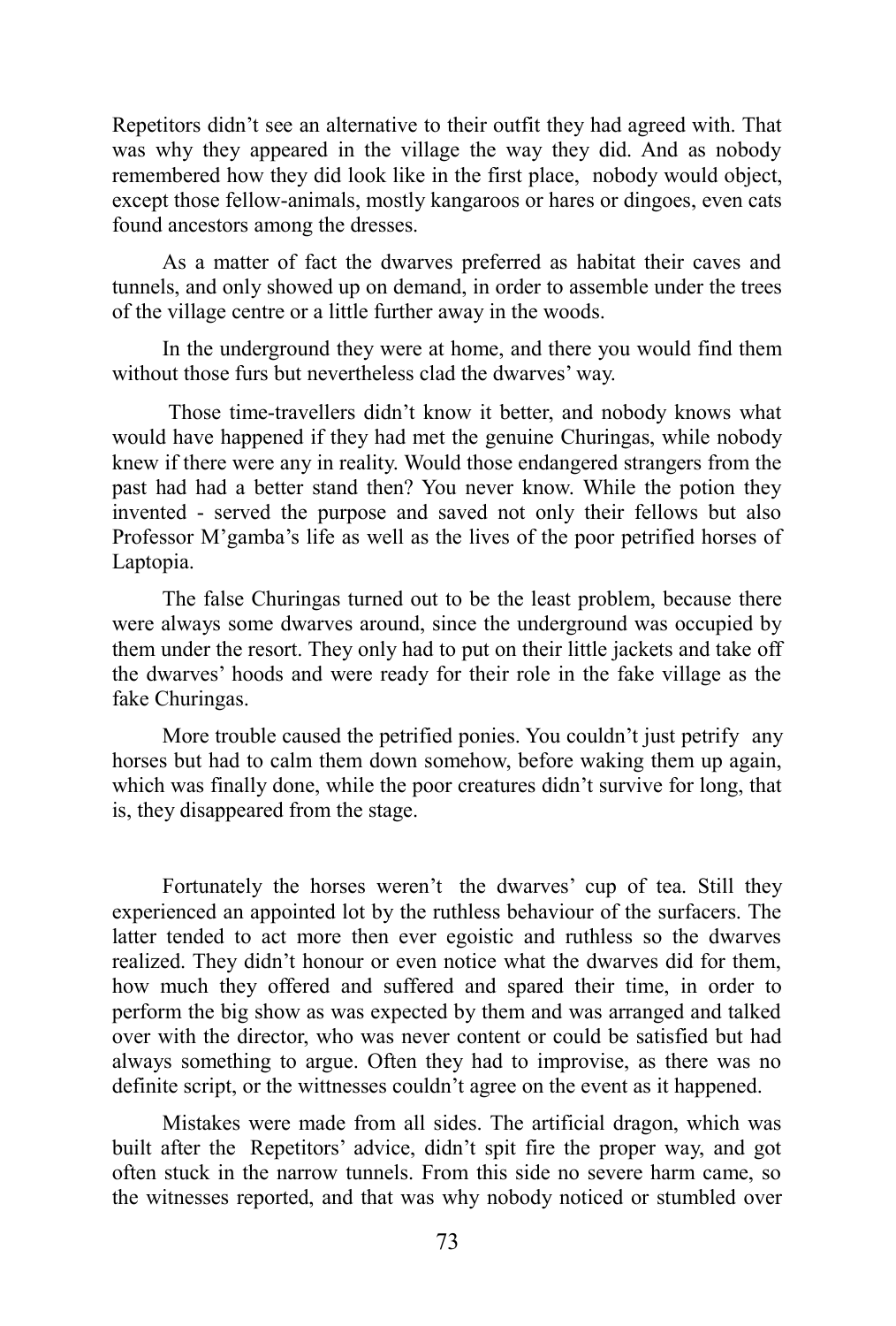such mistakes, as if there hadn't been any.

Many a spearhead mission from the past failed and returned unsuccessfully. (While this went hand in hand with blank spaces in the director's script.) And sometimes the script left them alone that was based on the memories. Because after a hundred years they could hardly remember any detail. That was no wonder. So they had to improvise, and that was not only sometimes difficult but also dangerous.

Sudden encounters occurred, which nobody controlled. Scholasticus had once almost been burnt, because the stunt failed, and Arundle had once been almost tortured to death, when acting her role all too serious and couldn't be stopped. Not to talk about those adventurous trips, which took them abroad sometimes, having serious trouble to find back again. So those visitors from the past were luckier than they deserved.

The dragon was repaired and slandered, so its fire reached the flying at last, as was laid down in the script.

The only real victim however, was Billy-Joe. And Walter was also punished badly, because he went too far and overdid in space in order to please Grisella and her students.

Walter could still live these days without the terrible encounter of the worst kind. It had been the horrible force of Malicious Marduk that made of him a helpless tool, to become pressed like a lemon and spit out at last like an overdue kernel. What a shameful fate.

\*\*

The script had foreseen a visit to the Hall of Fame and Honour so Tibor mentioned who was skimming through a thick manual. "Yes, it's due today, provided our calculations are correct."

That wasn't easy to find out because of the difference in time. No matter whether those differences were real or just estimated. When reconstructing you had to prepare a certain day and a certain time for the transfer or the flight, as they called it.

In order to get a little further in that mode, the magic stone (shortly before he disappeared with the old Shaman subsoil for good) – and Arundle's magic bow opened their data loggers. The crux with such loggers was however that data was saved in there, but not the occasions when they were stored. Thus the information became rather vague.

At first the Repetitors had hoped to come to clear results by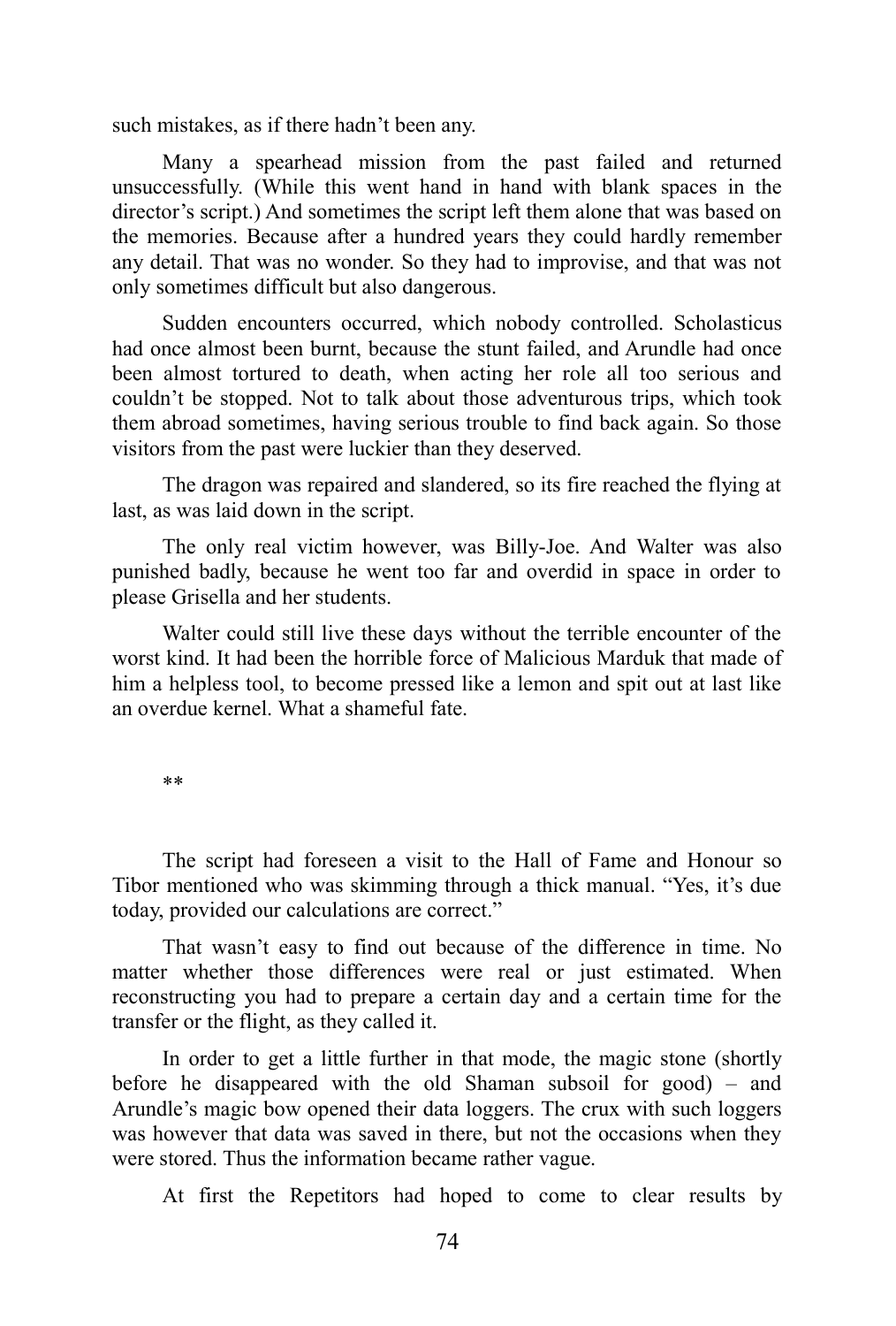comparing. but had to realize how they failed. And when Billy-Joe disappeared this chapter had to be closed anyway.

"Would only Billy-Joe be still among us. He knew when it started." Arundle grabbed for a handkerchief and blew her nose. The other Repetitors in the round looked aside ashamed. What could they say?

But Billy-Joe also knew not all the tricks while alive  $-$  in many ways anyway. Arundle might see that different, To get her out there was not only unnecessary but also cruel.

Tibor thought it being cleverer to let her stick to her almost childish view. Billy-Joe would have been as confused as they all were. If someone was at all able to understand the magic bow better then everybody else, it was Arundle herself, no doubt about that.

"To be honest" the magic bow exclaimed "It had been Pooty's fine instincts which surprised me ever more" he went on, while he was reading in the wide sea of thoughts of the humans around.

The magic bow felt teased by his honour. Thus he came foreward with the coordinates as far as they complied with those of the magic stone.

"In the intersection you will find the value in question, as to our calculations, and that has to be copied into the valid calendar" he explained and looked rather self-satisfied.

You name it  $-\omega$  just copy" – that was exactly the problem. And nothing had changed thereof. The forwarding of such adoptions didn't work. That was the trouble. What would happen if they ended up once more on the wrong day or time? Perhaps only pushed the one way or the other by a tiny bit of a bow-second?

In order to consider all eventualities they lacked of sufficient resources. Such a hall had to be furnished, but the Repetitors frankly admitted that they were unable to do. The task was too much for them. They couldn't get any further. The director gave up. Had it only been the correct time, they might have managed somehow. But the time was only a minor problem, they realized when they began to tackle to task.

Being stuck Arundle contacted the Advisor, whether he could help them with a tiny little swindle. But he waved off. This soup they should be finishing all by themselves, it was their cup of tea after all.

But Arundle didn't give in. They were acting at best they could, and the matter was the future of mankind, and that was no peanuts. So at length the Advisor change his attitude, and accepted that the Repetitors didn't have a choice, after they once started with the recreation.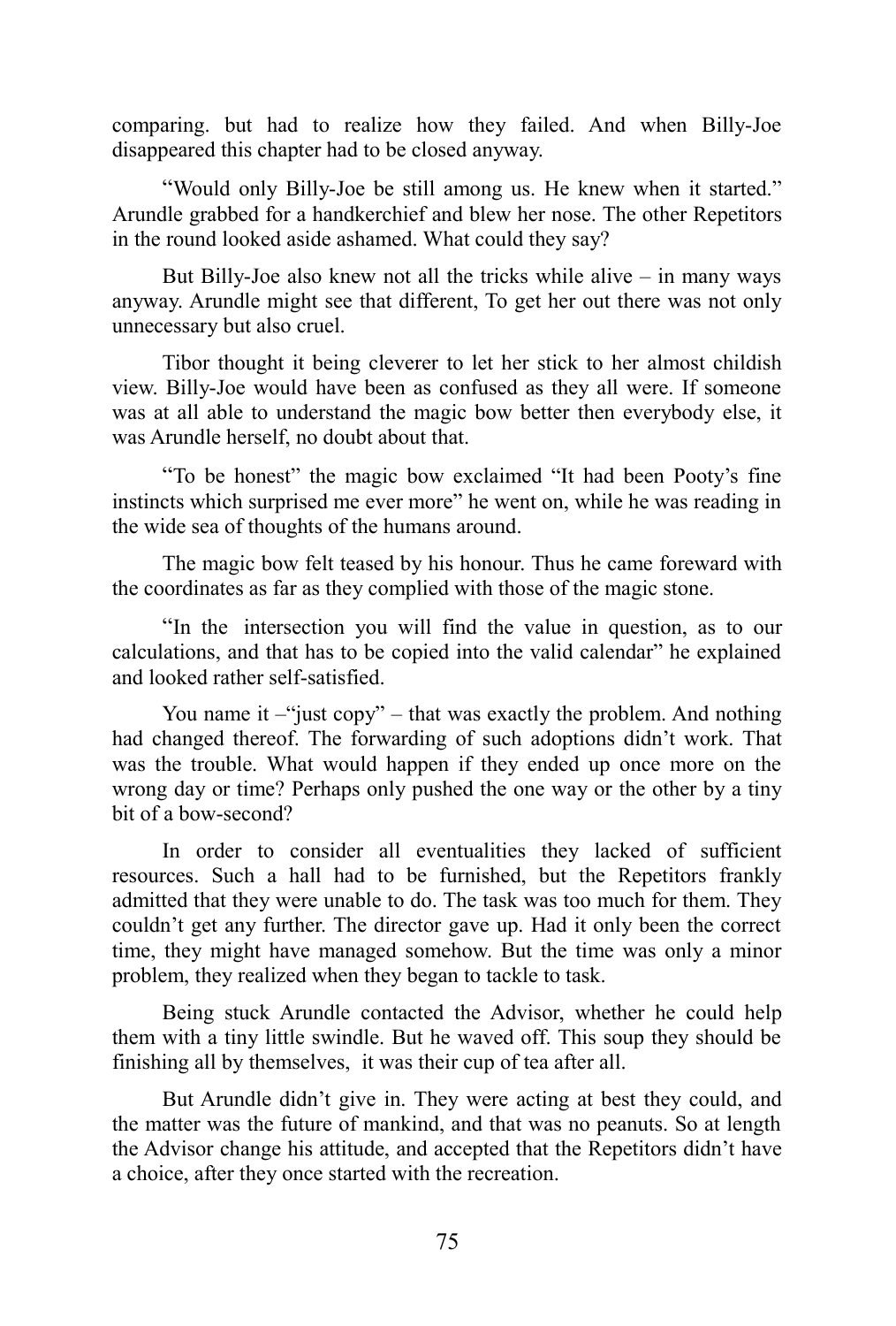"We must get further. We have spent all our lives working towards this decision. We couldn't do as if our deeds were without effect. As soon as the time picked up with us, we knew what would happen, because we experienced it in reality."

Scholasticus shrugged in silent desperation, when he spoke. After all the Advisor had descended down to earth and joined them. That was a good sign.

"And we did so much rubbish" his sister-in-law assisted. "When I only think of that silly cloud-shooting, for stuffing those so-called time-holes – of course we didn't understand much of the future then."

"In the end it had been our naivity, that made our efforts real" Arundle agreed thoughtfully.

"And now we grew into the time, and can't do as if we didn't know what we experienced these days" Corinia put in.

"Yes, and some bits and pieces were true after all. We were not all wrong. Tibor invented the self-induced Laptops, without thinking of Laptopia not even in a dream" Florinna agreed.

"Right, I had my horse-headed violin in mind" the so addressed answered.

"Perhaps, if we went on searching after we founded the recreation resort" Dorothea said.

"Yes, perhaps there is a place, but we didn't find it" Grisella assisted her sister.

"The world is bigger than we know. And funny it was though, that we then were sent always to the same spot, when we didn't get lost in space by accident, or were ordered to the centre on report, as happens now once more" Scholasticus mentioned.

"Well, dear Advisor" Arundel pick up the thread – "what shall we do? Your site does exist. So it would be easiest if we came up from the past at the same site, before we recreate one artificially and certainly incomplete and poor. We do not want to disappoint us, while we know what we expect."

"We are sitting in the trap" Scholasticus put up after a short break. "We must go on, while reality also went on, and as we know it, we can't change it, because it is genuine life, that we lived."

"Besides, we would offend the first intergalactic directive, whereas you cannot alter the past under no circumstances" – Arundle put in fiercely and the old youthful glow in her eyes almost set the Advisor on fire.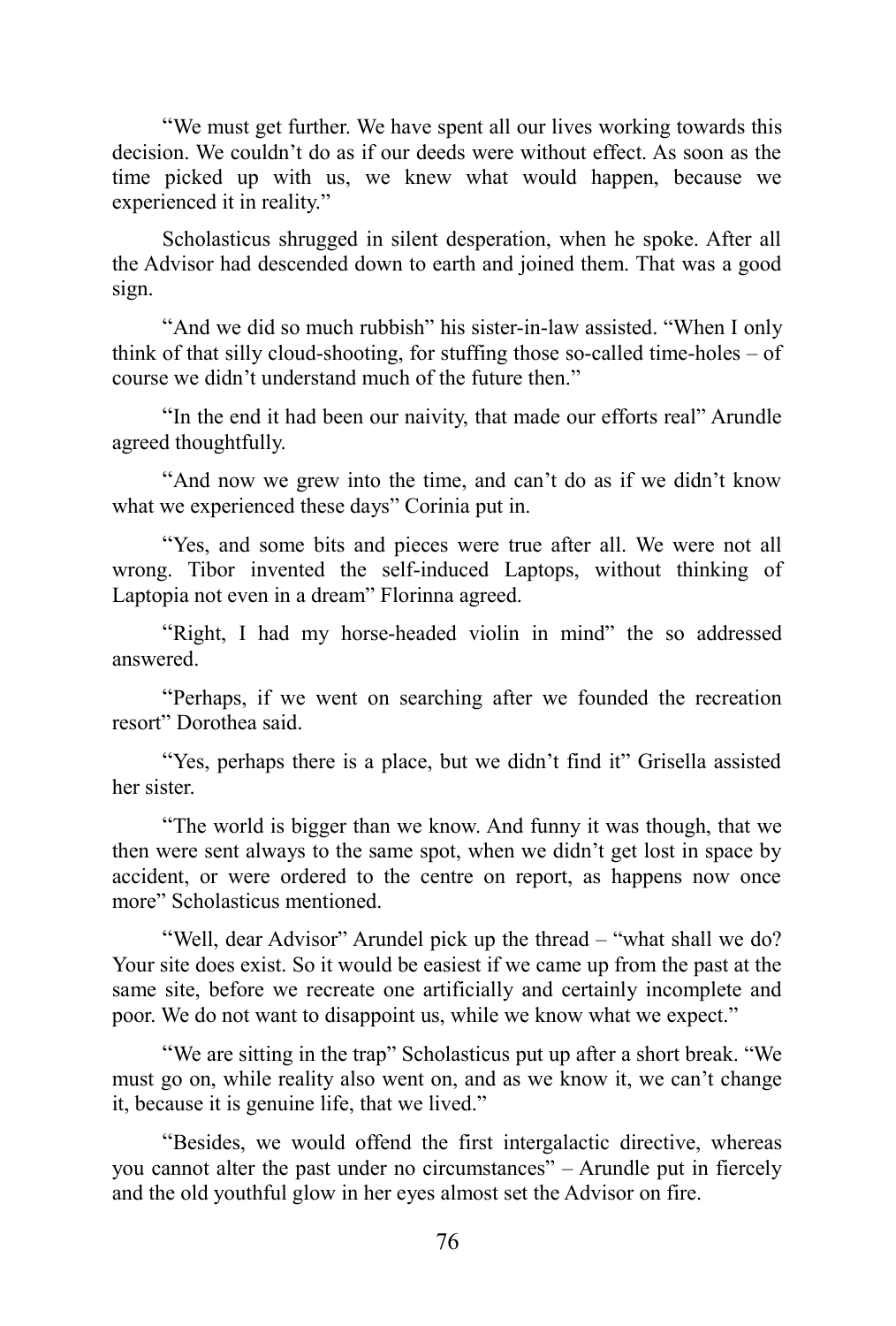He seemed to be impressed and showed by whistling through his teeth, then meant just like that – "please come and see. I don't see another way. And as far as the date is concerned, don't worry, we are always there and never sleep, that's the advantage of the evergreens. So, just forget your worries and sorrows about the proper date. What once happened, will happen again. That's our concern."

\*\*

Arundle relaxed. That hurdle was taken. But if they would have to deal with any detail, then fare well. She might be able to negociate for all future something definite and endurable to cover everything that had happened in the past, which was in fact everything that was going on right now, and as far as it was restored in their memories.

"Herewith we put all our present and past space activities back into Thy graceful hands, dear Advisor" Arundle announced. In a way wholly correct while in accordance with the universal law and commandment.

What once happened, did happen and everything what had been the future then, had to happen again. Thus they had experienced and thus it was. That might be somewhat confusing, still it was correct, there was no doubt about it.

The Advisor accepted the challenge. He couldn't do otherwise, after his promise. What Arundle said was in accordance with the general perspective, as was his concern. And he strongly cared to keep it.

Therefore he promoted those Repetitors with the appropriate title and blessed them in the aftermath with a photographic memory, to enable them to cope with the demands of their incomplete script and have it completed to be transformed into the reality of former times, in order to present the past according to the future as it had been once.

By this way a hundred years became like one day. And they felt as if they just woke up from a dream of yesterday, shining bright and clear before their inner eye, just as the first daylight, that is greeting the sleeper in the early morning.

\*\*

However there was a disadvantage. The Repetitors didn't notice any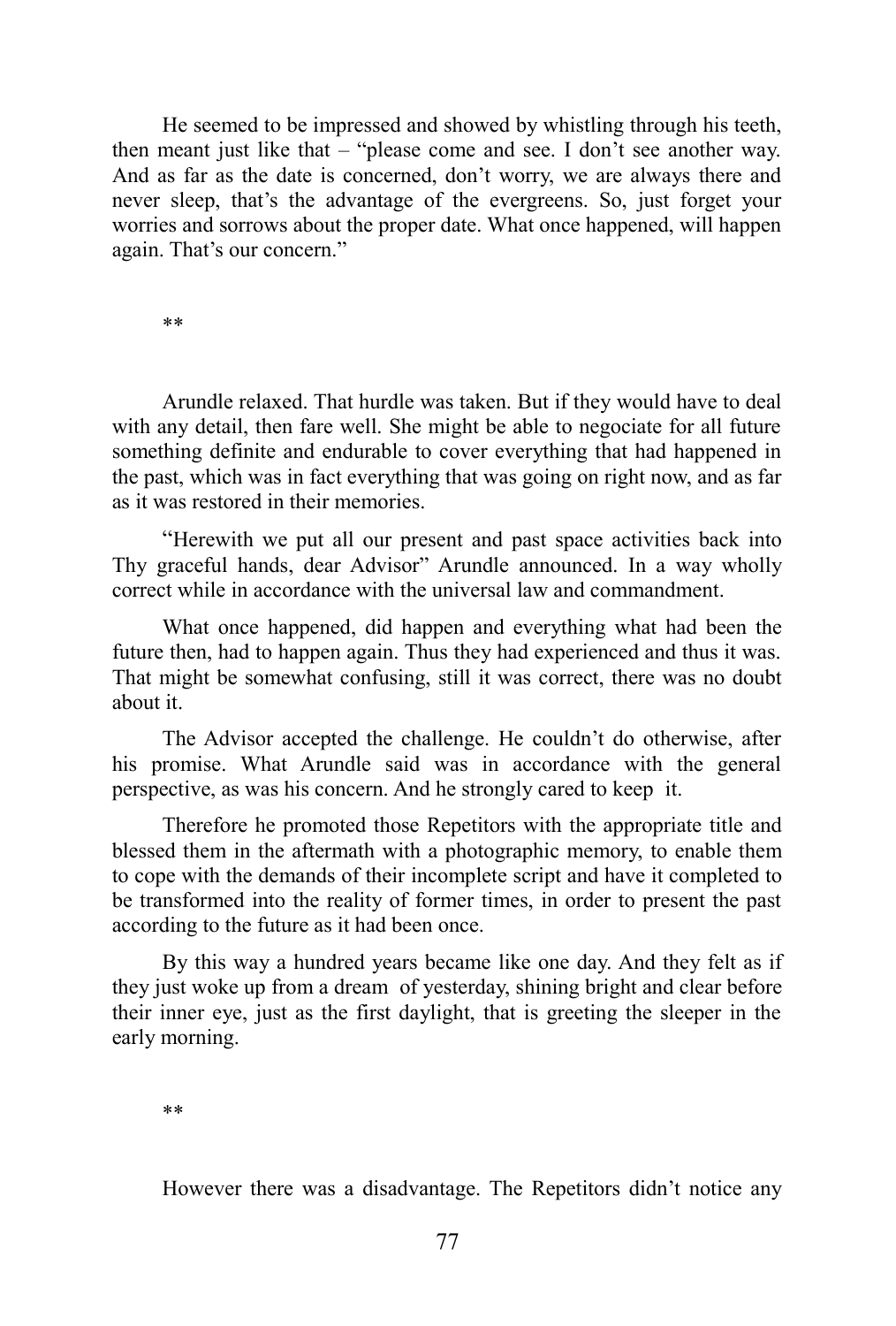more what happened outside of their narrow horizon. But the Advisor assured them, that there was very little that differed from what they remembered. Still they would have liked to prove and see with own eyes whether this was really true. They mainly thought of scenes in between and couldn't be clearly sorted out.

Perhaps it had to do with their growing age. They weren't as open minded as teens used to be, and lacked of flexibility. Their task kept them busy and required their full attention and sucked them deeper and deeper into the artificial reconstructed world, following its defined fate.

In order not to lose close contact another meeting would be advisable they told Arundle who passed it on and asked for a new date with the Advisor.

The latter had done as he always did. He disappeared. Looking outside was therefore no option. While the next challenge came insight. It was a visit in the dark dungeons with the soul-bags and spare body-parts, where the Miseriors lured and waited behind every door with new horror scenarios.

The Repetitiors surely weren't able to reconstruct such set-up, the idea alone filled them with dismay. But such scenes were part of the past future, as they had experienced in former time. So, such scenes had to be as well. The future couldn't be captured otherwise that was waiting on the other side, so was the hope for mankind. First the dangerous adventures had to be fulfilled, while the Repetitors knew about the positive outcome, they still had to master the challenge.

Things congested, but there was no alternative. They were prisoners of their own construction. Once started there was no escape, anything else would have meant a revision of their memories, which were by now photographic and couldn't be cheated. The Advisor had agreed with their demand, and they had to carry the consequences.

It didn't help when Arundle came about with her Multiple-World-Theory. Outside of their prison might exist other worlds, but not inside the world they had fixed by their trips to the future. And not only the future but also the past and the actors from the past.The Repetitors followed the trail in memory as far as they could see. For them there was also an open future, beyond the future as they knew it, and here everything was open again.

In order to keep control when the time-travellers left the vicinity of the solid earth, the Repetitors agreed that one of them should always be with the visitors, at best disguised as an actor, as required. That would be fair enough the Advisor said, when asked by Arundle, who still was the link.

Such agreements weren't easy to fulfill and required a lot of flexibility and almost divine aspirations. So the Advisor warned, who questioned their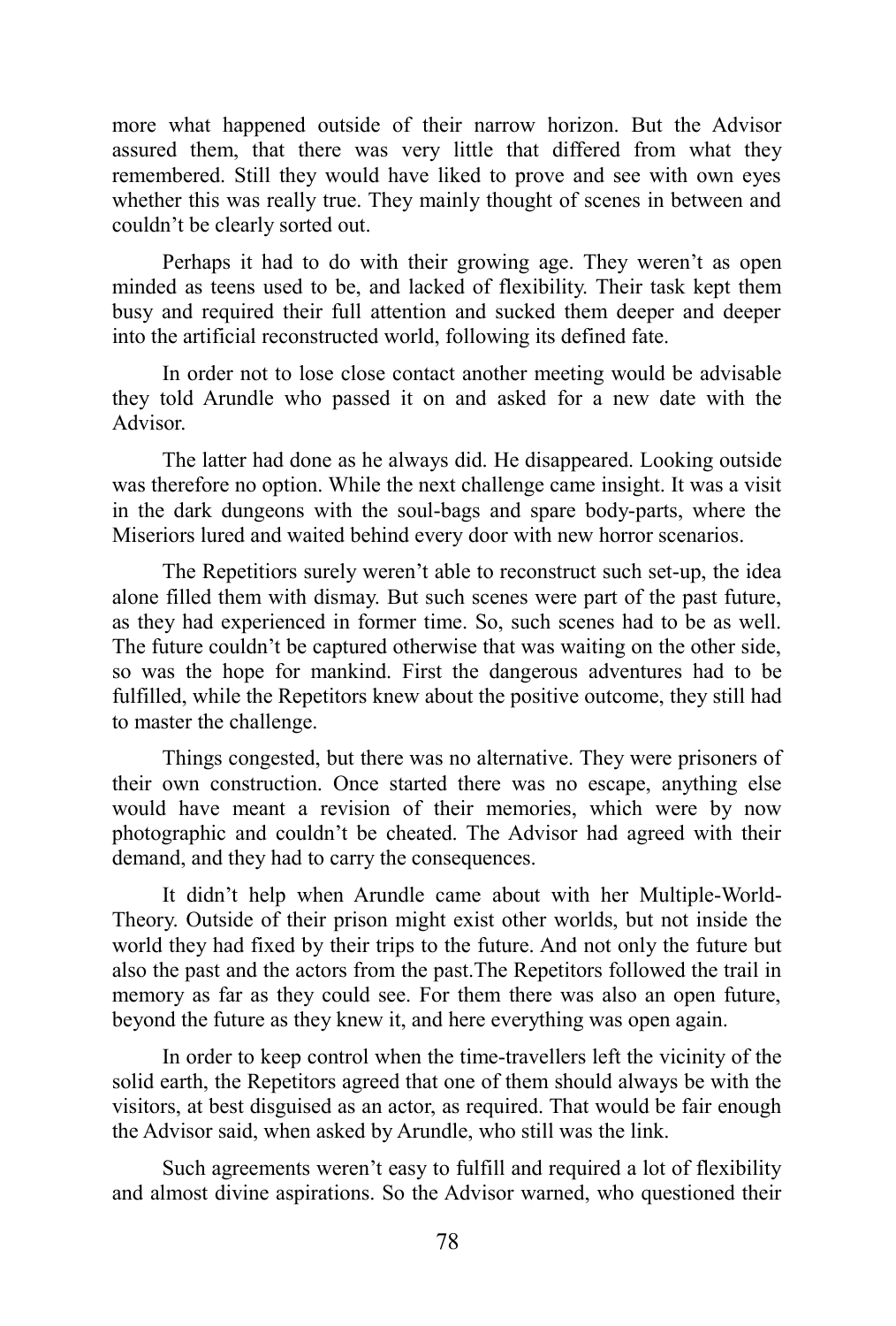abilities in this respect. "Either yes or no, once chosen there is no return – its now or never..." he added somewhat confusing.

The Repetitors agreed on everything. They were so glad about the arrangements Arundle had achieved for them. That was more than they had imagined in their most valiant dreams and hopes. While they still couldn't see the point in their permanent presence, as it had been so difficult to participate at all before.

Some scenes didn't require much pretention. because the presence of an actor was arbitrary – lets say when the young Prince acted open air. Such scenes were soon taken care by Edmond, who was the most flexible of all Repetitors and by far the youngest. Besides, he did fit well into the set-up, because he looked much like the young Prince, or did look like in their memories. The Prince had become regent meanwhile and was sitting on the throne of Laptopia.

General Armyless on the other hand had other problems, because Scholasticus Slyboots couldn't change so fast any more, which had to do with his age. While he was still flexible in other fields of action, but couldn't help it.

So Arundle tried hard to keep up with her son. Her role didn't suit her, but nobody cared, neither from the Repetitors' side nor from the side of the Time-Travellers, who didn't know about her double lot, that she had to carry. She had to be very careful, though, because young Arundle became more and more suspicious the longer the contact went on.

Otherwise the Time-Travellers didn't question anything, because they didn't know better. They had no connection to the future what so ever.

"Twenty years of your life. It that clear?" the Advisor told them all over again. "and you will be thrown out of your everyday-life and be put back into your past. Yes, and soon it will be even a doubled past. Because the time doesn't stand still, when having picked up with the future. That must be clear to you. What ever you do or leave, is of influence. Nothing remains without consequences. Nihil est sine ratione (nothing is without reason). Everything's got its hidden sense, which is going to show only in future."

The Advisor's advice might be of help, but they didn't have a choice anyway, or had they? They could have stayed off. They could have said, "we don't want to be witnesses any more. We are no longer interested in our past, while the step is done into the presence. From now on we lay the thresholds for the future, and this time we do it as blind as is the common peoples' lot, because all we have is hope."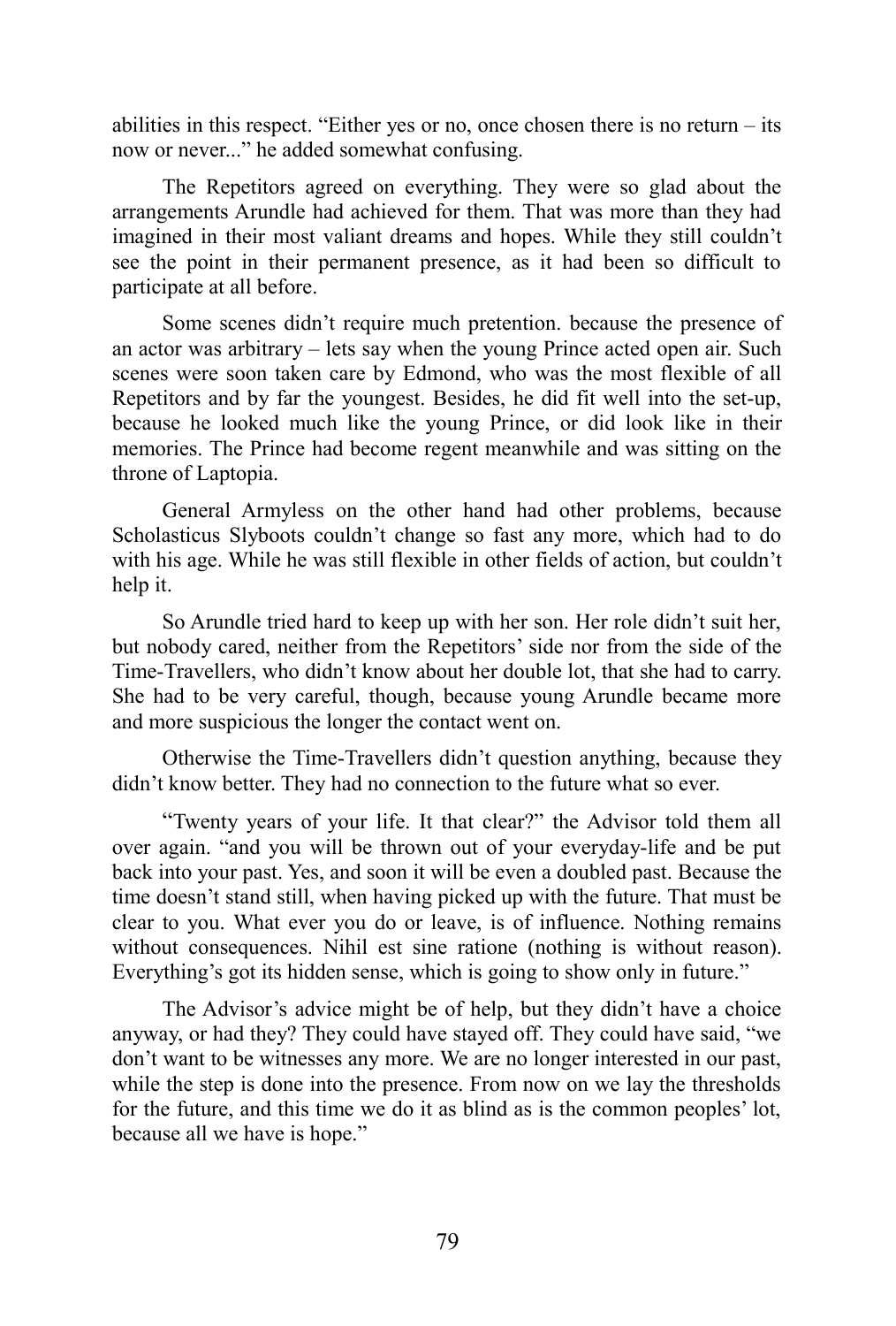It would take another fifteen years or so, until that day would come. While the calculations were vague, as far as the loss in time was concerned. They had to wait at least so long, ready to go any minute. No matter how precise the photographic memory was, which the Advisor had implemented. When it came to dates and figures such implementation became even vaguer.

"For that the human brain isn't laid out" Scholasticus explained, who meant to remember. One of his colleagues did deal with those questions some years ago.

After that time the visits would go down and would pass over into the simple normal past without any realized future visions. And the Repetitors would likewise become ordinary people again, who were living from one day to the next.

Since South-Michel of the Capricorn showed up for the first time, they had stopped observing the future. Well, whether they really stopped with that, didn't know anyone then. It just happened. The trips and jumps stopped. Was that, when the University was founded on the Isle of Wisdom tooth, that is right next to the Isle? Or had it to do with the trips of South-Michel, they had done alongside the time-scale back to far Atlantis? – the Repetitors wondered.

"The visits to the Advisor weren't part of the future then?" Dorothea wanted to know. Arundle and Grisella looked at each other stunned. Such an idea was new to them. They shook their heads jointly. As if a negation was obvious.

"But I'm going to ask the magic bow on that" Arundle said just like that.

"Didn't the Advisor/ess always show up to our meetings?" Judith Kornblum wanted to know.

It had been so – at least for a long time, until the Council of the Menora had been dissolved. Not all voluntarily, as the Advisoress had had a mighty word to say on that.

In the meantime the future had also started to pick up with them. The harder they tried, and the more exact they defined the dates, and the closer the span of time could be limited, the closer they came to the point of no return until there was no space left and they stood in front of a big NOW.

The Repetitors agreed upon the fact as such, and that some time had elapsed meanwhile. But were that some fifty years - as was the biggest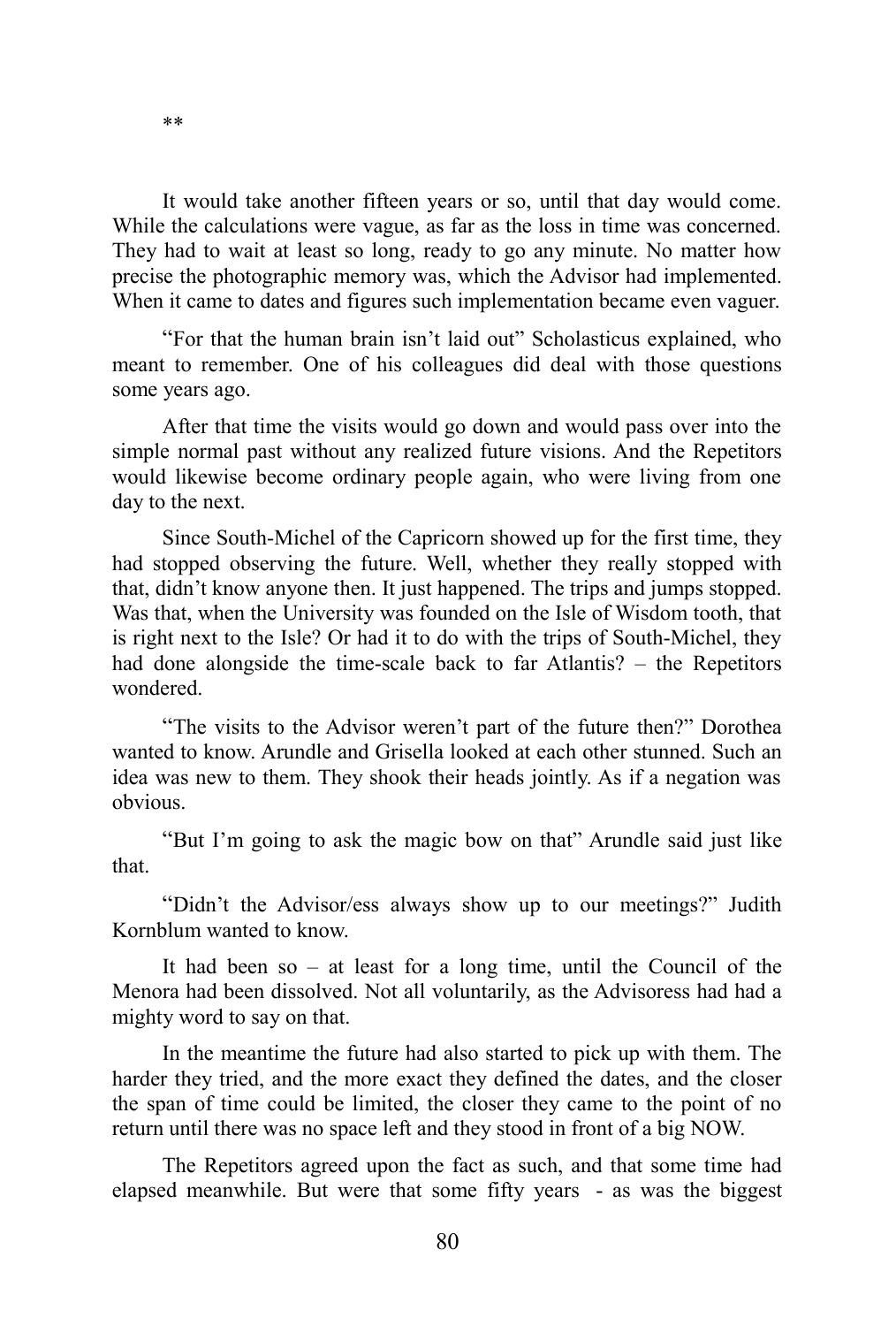guess – or just seventeen and a half, so the most precise guess said? The latter had to do with the age of Edmond, and was his own, because of his first memories. And he wanted to keep them connected with the space adventures of his parents.

Wishful thinking topped and overshadowed the memories despite the photographic memory and left its traces. Wishes, if strong enough, just topped the whole contents.

\*\*

Arundle knew why she hadn't been enthusiastic about her participation with those Time-Travellers. Taking over the part of the silent Princess, sitting next to the Emperor on a shaking chair, was not what she really enjoyed. The Princess didn't only trouble the Time-Travellers but also her weak stomach, which was rebelling against such treatment by fits of sea- or air sickness.

For that reason alone she regretted for having insisted. On the other hand she noticed what was going on around her. And she would have blown the arrangement of the real past, if the young Arundle (as member of the Time-Traveller group) would have noticed, as suspicious as young Arundle had been anyway already. This was what the old Arundle recalled rather lively.

How did they puzzle for hours and hours – together with Billy-Joe - what the matter might be with that mysterious Princess. A number of theories they developed. They even invented a semi-sister of Arundle, who was supposed to exist somewhere, thanks to a fatherly faux pas, and had been activated by Anonymous after his conversion. And now proved to be wholly irrelevant, no matter whether the semi-sister existed or not, who might be leading a normal life somewhere. While Arundle, the old one, had to take over the part in the arranged set-up.

\*\*

"Were we the only ones?" Arundle looked around in the circle of the Repetitors, and met stunned faces. The Repetitors seemed to have not reckoned with such a question.

"Well, I mean, as we travel, others might travel likewise" she added somewhat questioningly.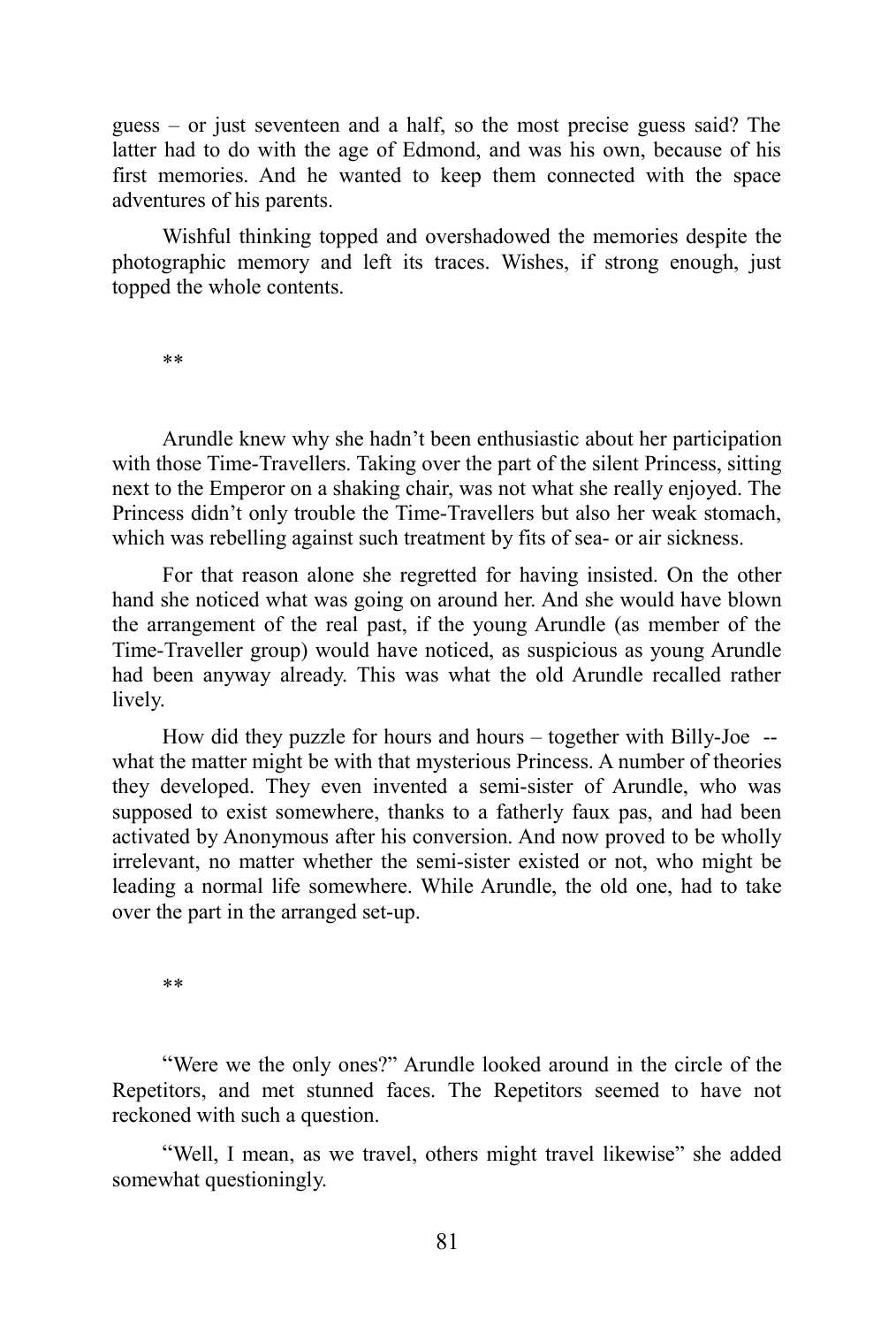"Sounds logical" Grisella agreed. But that would be another question to have it discussed with the Advisor, because South-Michel seemed to be gone for good, for what ever reason, meanwhile. At least up here on the surface, while Corinia confirmed that he was still the gracious idol of the merfolk. She didn't see him again, but from her friend Boetie she knew about his omnipresence in the secret subwater empire.

"Can of course be all imagination by them. What you believe, becomes part of your reality. We should know, with all those visions we have to deal with."

"South-Michel might be a Time-Traveller as well, after all..." Florinna put in. Who wanted to support her sister, who answered "He never denied it."

South-Michel comes from Atlantis. I know that from my magic bow" Arundle said: "He belongs to the dwarves, who escaped the catastrophe."

"They dug themselves away" Florinna explained. She took part in the investigation then. "Actually all the way to Scotland" she went on just like that. But there was hardly any reliable proof.

"There was surely time enough." Tibor said. But that wasn't quite true.

"They almost suffocated, deep under the Atlantic Ocean..." Corinia meant to have heard.

"Perhaps they did swim – with ships and all that ... could well be...?" Tibor put in, slightly confused, and harvested a shaking of the heads, as he himself all too well knew that dwarves would never go voluntarily into the water. Definitely not to cross the ocean in small boats.

## **10.Emasus the Troll**

Tibor certainly knew how easy it was to become an idol, without much effort. Well, the self-induced horse-headed violin had then been quite a sensation.

His fame didn't develop on its own and all alone, so to speak, but derived from years of performing for a steady growing audiance of various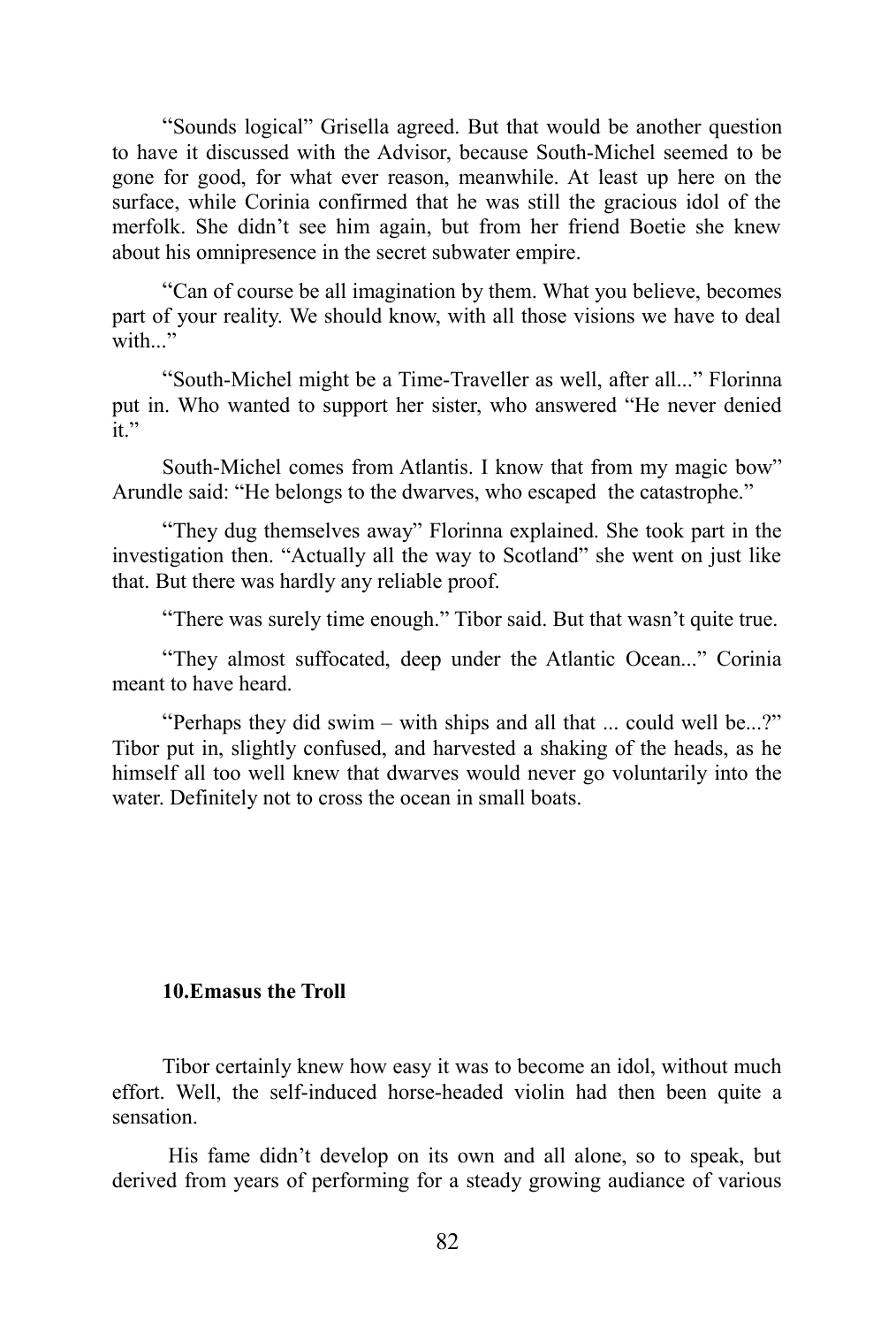creatures. Being in part one of them, he got closer, and when he took up his teaching profession at the University, he even deepened the relation in a way, while he still remained the idol for all those who worshipped him in the light of the full moon, when crawling out of their caves in order to listen to the extraordinary tunes of the self-induced horse-headed violin, or perhaps to weep together with the stones, or to look inside and have the full load of the burdened soul being turned over and over again each month.

Whether this made much sense or not. It was like that and had developed over the years and had become part of the identity of the local dwarves.

That's the way they were. Dwarves loved mystification and refrained from revelation. They wanted their idol to be as they designed him. There was no space for own initiative.

That was why Tibor suffered from loneliness, since it became more quiet between the intervals of the moon-pHases, while only Susamee's ghost was wandering about, however in a steadfast manner, enjoying various ways of tintercourse with Watchman Will Wiesle.

Where had they gone – the days of an unvoiced happiness? Emasus remained lost, no matter how much they were searching, and Tika followed her brother under the double load of grief, while it became clear that the latter would never see daylight again as far as is humanly possible to tell. 'Even dwarves wouldn't be able to stay subsoil that long'.

"Down there nobody is alive anymore." the Repetitors confirmed to each other and scarcely minded the sister's grief, while moaning Arundle occupied so much space.

"Not even in the grief she is just" Tika thought bitterly. She never stepped out of Arundle's shade all her life. That's the way it had been. In death she wanted to be first, and that she managed after all. Her heart broke and she faded away. A last satisfaction that was – but for what a price!

Tibor remained back alone. Seldom enough, when he was deep down in the guts, he found his way over to the other side of the island, where the Seamen's Home stood. There he drank with the old chums, who didn't care for limits, since their duty was over and out.

"Such a life in a Seamen's home is pure poison" the confirmed bachelors hollered and cheered at each other nonchalant. Why should they worry?

When it came to the point and the horse-headed violine induced itself and eventually stood on its own legs, and hurried to its habitual place, the old drunkards followed rather swaying behind. The way they knew by heart,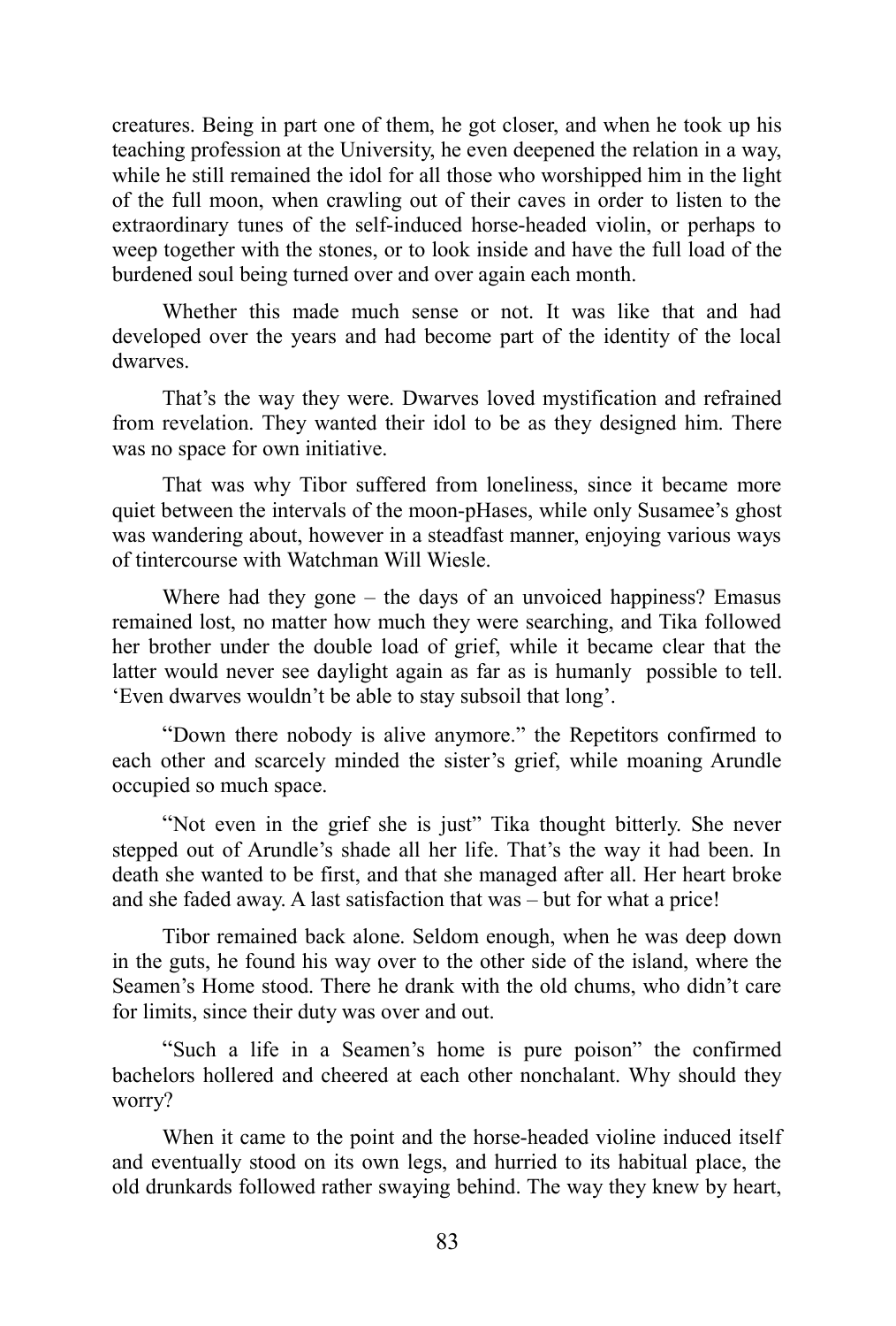while the miraculous tunes hold them tight and guided them, no matter how dark the forrest was, while the moon was still rising.

Now while grief embraced its soul, the violin wept even warmer, so that the wind in the twigs couldn't hold back, if it really was the wind and not Watchman Will Wiesle's soul, who at last had got access, while Wiesle insisted on his incapacity as far as music was concerned.

\*\*

What had happened to Emasus? Nobody knew the answer, or if he knew, he kept it in the hide. Emasus grew up as a quiet introvert child. His mother meant to notice characteristics of her brother. Because Billy-Joe hadn't only been the sonny boy, he presented to the outside world most of the time. Emasus lacked this side, and came after the Khan family. Tibor meant to trace down his father, but Tika insisted that he came after Tibor. While thelatter didn't notice, as often happens, while others must tell what characteristics they realize. Most people don't understand themselves. And others must tell them the whereabouts.

Aunt Penelope didn't hide her own opinion, she uttered soon after Emasus disappeared, without leaving the slightest evidence. Well, yes colour-wise he came after his mother as well as his father. He did so in the double sense of the meaning. A kind of sublimating Conversior he was, or a converting Sublimatior, depending on the point of view.

The light frame he employed from his father's side, like many other characteristics. Had his face been less closed up, most people would have regarded him as good-looking and very sympathetic. But there was a bitter reflection round his mouth, referring to inner struggle, or even more.

Aunt Penelope meant to know about his fate. She remembered the time when she got lost, how she felt, what she did and why she did it. Without the help from outside, she would have been lost. She saw Emasus in a similar situation now.

In her case Billy-Joe and Tibor, together with Arundle and the sisters Corinia and Florinna found a way finally, while searching all over the world, until they succeeded before the energy of the two was bonded by the struggles about Laptopia, and Billy-Joe disappeard in the underground. A more definite sign hadn't been necessary!

Each corner of the Southsea down to the polar circle they had explored. All solitary islands they searched, or had searched by the crew of the Last Bounty. There were so many islands, and couldn't be done alone. So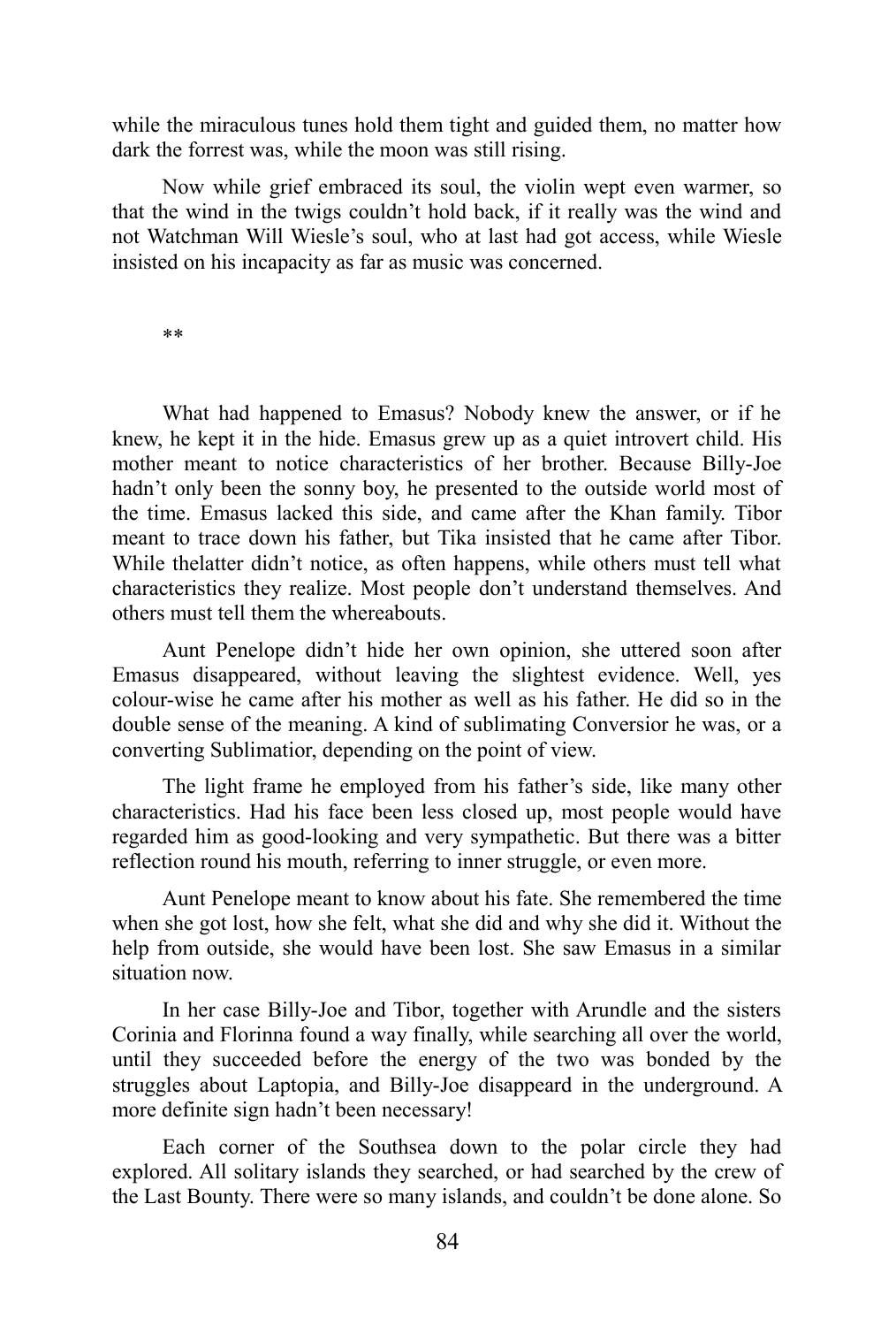the Last Bounty cruised about those archiples, well knowing or guessing what had happened, while doubts became louder:

"History doesn't repeat."

"The whole approach is false."

"Malicious Marduk has too many faces. This one doesn't look like him. We are all wrong!"

And what other sophisticated opinions there were, uttered from all sides, growing louder, when the search went on week after week unsuccessfully, and nobody had an idea what to do next.

While Emasus had a double chance of staying in the air. Flying was his second first-name so to speak. Flying in any way and appearance - a true Bird-man and Wind-bridal.

Thus it was quite natural to search him in his element. Perhaps this was the biggest mistake. It might have been better to look for him subsoil with the dwarves.

Instead of asking the Advisor they should have asked South-Michel, who both shied away from giving advice in such a tricky matter, when knowing of each other. In such a tricky zone things could only go wrong. The gestures of denial had been interpretated wrongly, as now became clearer, when the search went into the fourth week and no sign could be found of Emasus.

Nobody even tried to contact South-Michel, but he couldn't be found either. Since Tibor became the new idol of the dwarves, he had retired: "Let them go on doing" his insulted comment had been. In fact he had not been responsible for a decade, while having a eye on the Merfolk.

Emasus hidden characteristics, the bitter furrow around his mouth, could have been interpretated otherwise, and might have led on his trace. But would that have been of help? Perhaps Emasus didn't want to be found. But what did such a young person know about life and of the ache of loss and uncertainty?

His mother Tika suffered, all her shamanism didn't help. Still she felt something. A weak signal, that became weaker day after day, until it ended one day. That was the day when she gave up. She closed up with the world. Being sorry for the gap she left behind, she couldn't help it. Susamee wouldn't have liked it, who was so keen on tradition and of keeping up the line. Despite the joy of life, that she enjoyed until to the end.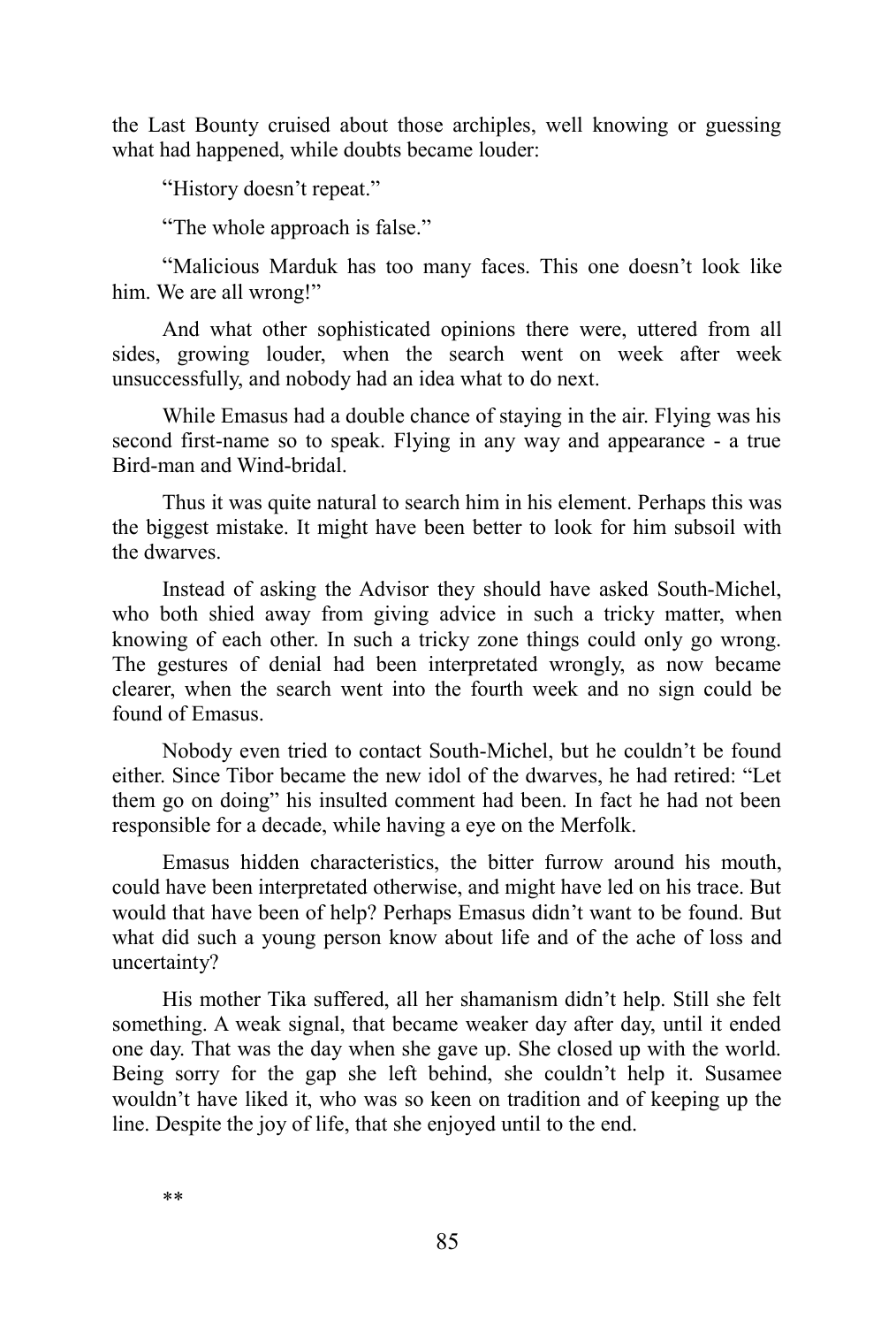The final battle of Laptopia also interrupted Tika's trail. And after that there was so much more to be mourned then Tika's death and Emasus' uncertain fate. While the fears hadn't ended, how thing would go on, and if Malicious Marduk could be overwhelmed. Everything that built up in their memories had to be renewed and realized, as the time was now definitely ripe and all decisions became real one way or the other.

From now on the future was chisled in stone, and was no airy being any more, obeying the laws of the spirit, while the matter demanded for furnace and iron- or steal-forge.

"Materialisation is our matter" so the saying went with the dwarves, and South-Michel was dwarf enough to share such doctrine. "To ground such an airy being would do no harm" he told himself, in order to justify what he had done.

Had he only known of the grief of the mother, whose heart broke, while only the father was meant. Could he estimate, how much Emasus longed for standing on his own feet? He didn't let himself being led astray and off his new way of life. He couldn't get enough of setting foot for foot, where it would have been easy enough to fly above and hush with the wind and through the world.

Thus he cared little for his common gifts and tried hard with the imperfect ones.

Solid craftsmanship was demanded. Arabesques of marble, fine bronze – all but the windy waving, he had been pampered with since he was a baby.

Nobody ever understood him, he had been laughed at. "What are you crawling about in the dirt, and tinker little figures of clay and pots. Your destiny is somewhere else. Swing yourself up where you belong, ride on the wind and let yourself drift with the clouds..."

Thus South-Michel became his friend, just like that, and without much effort, because he understood. As you make friends down at the sandy brook, where the earth opens and have the waters disappear, in order to give them free again some hundred yards further. Was that a metaphor on himself?

How much he liked the cool clay, pressing through the toes, when setting foot after foot, freeing from the embracement of the earth, done with a little effort each step. How much he loved those tighs to the earth and the knowledge thereof. The ever returning memories and the safety, and the knowledge thereof, to be one of the same kind, as all others, dwelling all about in the deep ground.

South-Michel needn't convince him. Quite the opposite - he warned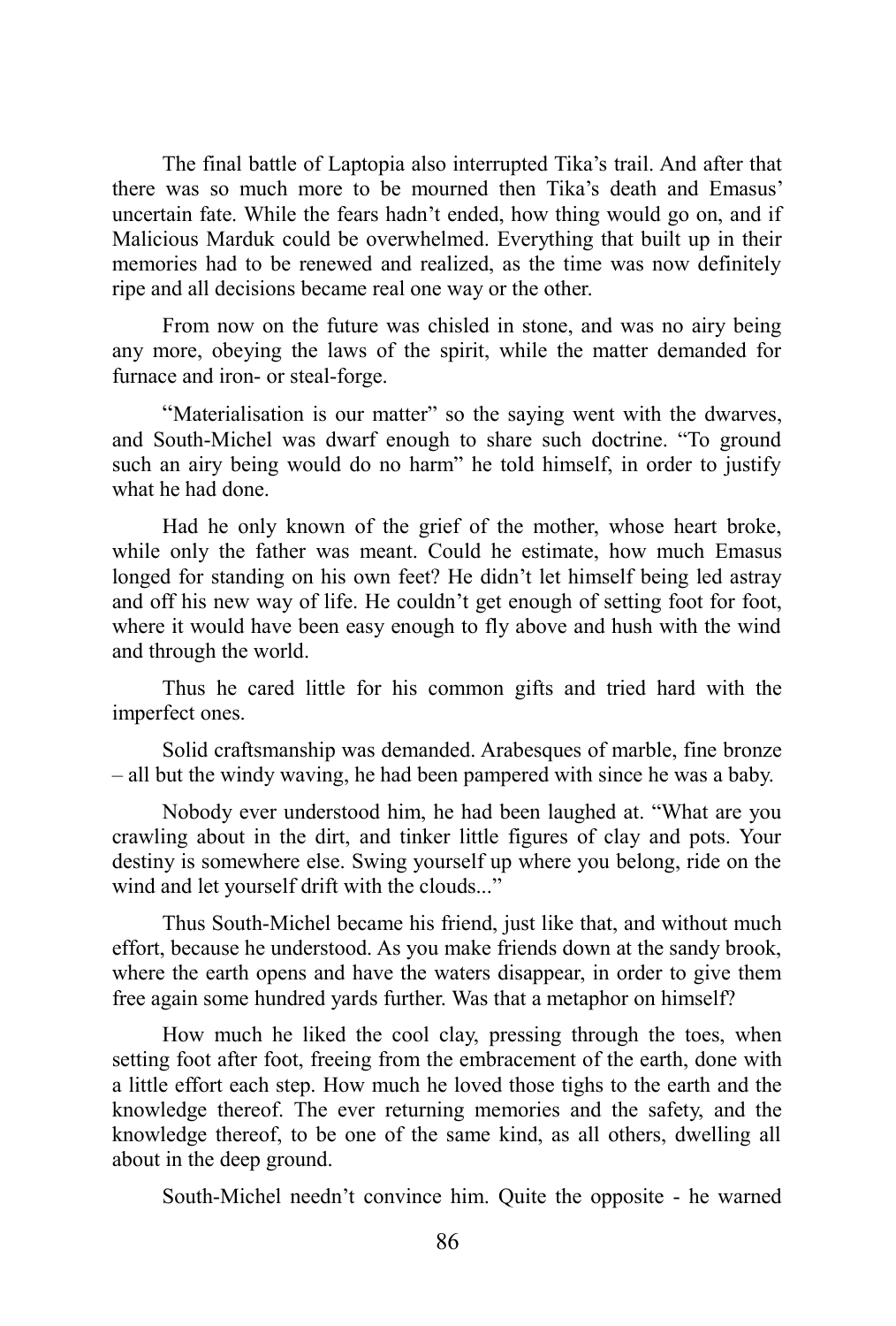before the dangers of the depth. A being of the air wasn't able to judge, he said. Such warnings meant little. Emasus wanted to come to him. He wanted to become his eager disciple and a real dwarf. But this had to be kept secret – for the time being. But his track he would keep, no matter what derived thereof. His motherly heritage was too strong in him.

His own talents he bothered little. In this he was like his father, who insisted his whole life on becoming a Shaman, but lacked of talent. He ignored hints and didn't listen to good advice. He didn't accept criticism. Thanks to the self-induced horse-headed violin, he managed to overcome his weaknesses, while he had to convince himself first of all, but failed.

So Tibor was kind of shaky all his life, which suited him quite well. His surrounding liked his being and took it as humbleness, the more so, as Susamee was far too self assured, and Tika, her favourite diciple, strove to copy her in that as well.

By now, as she had passed away, he didn't think that to be one of her best characteristics. He felt shame for feeling so, but couldn't help it.

But still he didn't get on the proper trail, because he failed to conclude from himself on Emasus. As far as the boy was concerned he was blindfold. A fate most parents share, while Tika hadn't been better of. Wishful thinking had occupied her musings. From outside no warnings came. South-Michel was not heard, who knew about Emasus – thus the misfortune went on.

His parents' expectations were too restrictive and without alternative. He saw no chance in overcoming the conflict. Perhaps things would have gone otherwise, when he had had the courage to tell them the truth. But he didn't dare or didn't see a chance to do.

South-Michel, who could have helped, was upset about the competition deriving from the new idol. Otherwise he might have given them a wink.

After all it had been a tragic accident, while everything went wrong, what could go wrong. Perhaps Tika surprised herself most with her sudden death. Which had been out of range. The stroke, when it came, was all the more shocking.

Things didn't develope without at least some warning signs, while it was true that Tika drowned in a sea of agony. Her grief tore her down. Tortured by pain she lost all lust of life. Deep inside she felt the defence and the controversial attitude of Emasus. Thus her grief changed, and was no longer pure, but carried with it a silent reproach, or at least an irritation.

The screws of fate were handled by someone else and at another location. The hand of fate grasped for her life. Because when she died the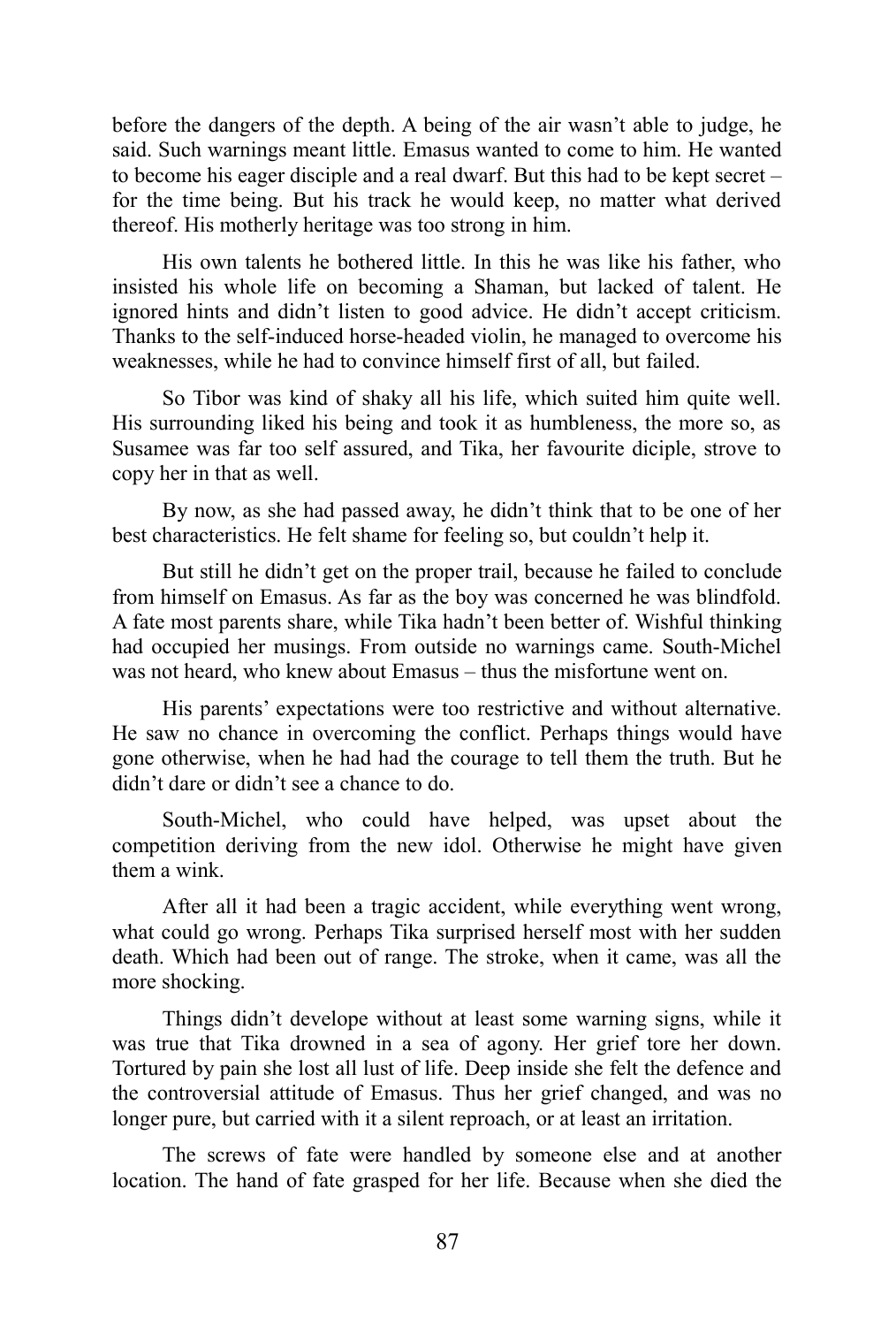final battle hadn't been won yet. Billy-Joe didn't stand up as David and his Alter ego didn't yet pass away subsoil. The yokel's sacrifice was not yet executed.

So you could say that an aera came to an end with Tika. She was perhaps the last victim, or were there new obstacles in life showing up, while former causes descended?

Her grief might not please any more. No mean devil laughed or danced about and enjoyed her pain.

Still, for tragedies like hers the field was richly set, despite the fact, that the enjoyment deriving thereof was to be eliminated. While life and the world would turn out to be more reliable.

\*\*

It took some time until Emasus learnt the whole truth.So deep he had dug himself into the dwarves' empire. He surrounded himself with the pomp of the little ones, and as he was of little height, he could be regarded as a dwarf who grew too long, as well as what he lacked around the waist. But that he hid in the dwarves gear, he put on.

Whenever someone started to talk about surface affairs, he didn't listen and had better things to do, then disappeared in the manner of the teenage Trolls. by this way he managed to ignore what had been going on, until even South-Michel decided that it was now enough and told him what had happened.

That caused him some trouble, and like a wild Troll he outed the Troll inside, but couldn't help it. You can't reverse death. While a visit the the kingdom of the dead was likely, he was told him, before he sank into depression. The kingdo of the dead was near "Its like the Advisor, who shows up" South-Michel explained, who remembered scenes where Emasus had met the Advisor, as to his knowledge anyway.

This was now some years ago, Emasus objected rather senseless and out of context and tears were running – beware dry eyes, that was over. He wanted to say that he couldn't imagine such a visit in the kingdom of the dead.

"Do you want to go there?" – South-Michel asked him somewhat questioningly, while he wished to punish the bad guy, even though he couldn't accept his mother's surrender.

Some kind of conservation might be of help, and give the hot-head a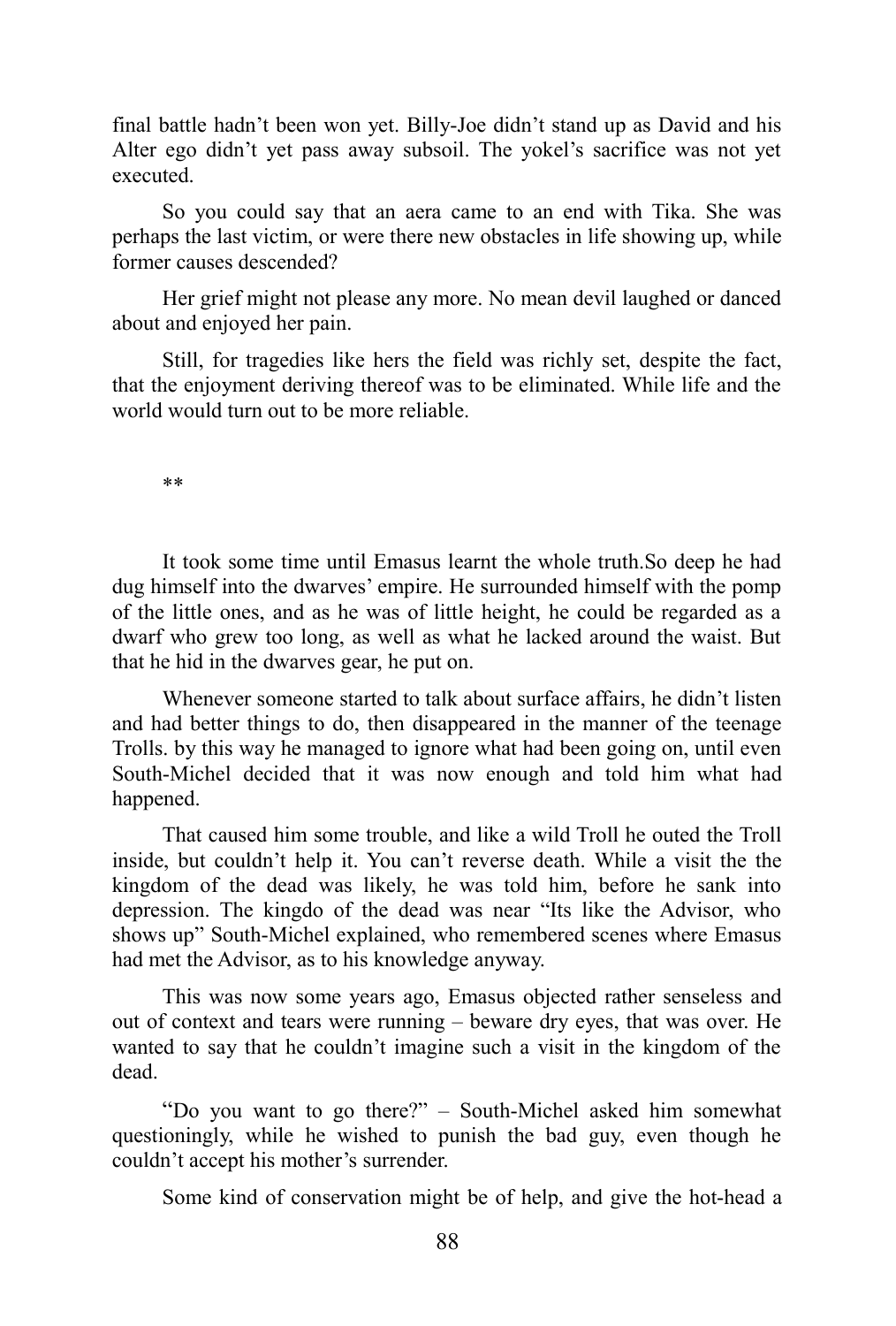chance to beg pardon for he egomaniac cruelty.

"At best we do it together" he invited the desperado. "At last it is as it is" – he explained and meant to have given enough advice. "The difference you notice as soon as it becomes physical. wouldn't work, though" he went on when he saw the boy's scowl mine.

After all Emasus would know now what he was going to do. South-Michel had him to pack some food and warm clothing.

"Does the journey take long?" the boy asked and looked over to Omirah, who was the reason for many of his wrongs he did lately. How could it be otherwise in his age?

Omirah was tall grown for a dwarf and slender as well. She was sympathetic and emanated an almost divine sensuality. In her arms Emasus forgot himself and the world. What did father and mother mean then?

Omirah was a very clever girl. She supported South-Michel with his intentions. Besides she was curious to see Tika. After she learnt what happened to her. Much good, but also negative aspects. The wolfish characteristic of her totem animal stamped her, and Emasus seemed to have inherited of that. Here was another reason found why he felt the call to the wild Trolls subsoil. Had Omirah been a Conversior, Emasus might have steered another course. But who can say. He could well mix something, while it did happen that he experienced other Trolls as kind of weak, despite the activities. This happened when his own wild nature took over, while the Trolls failed.

Omirah adored him then and saw in him a hero of freedom of the other kind, and put him on one level with South-Michel, who managed to free himself piece by piece and now managed to employ his spirituality, by getting access to divinity, and replacing the old physical being by means of incomparable airy fabric, without knowing, how this was done.

With that he was in good company. The secret of creation was either not known at all, or was by now known in part. While the inexplicable divine mystery remained without reason.

Emasus tried hard to fulfil Omirah's expectations whenever he got a chance to do.

The clefts and domes in the depth of the earth offered enough chances for him to prove his other nature. No-one ever hushed through those boiling swamps so lightly and valiantly, or rounded the stalactites or stalagmites in such an elegant manner. Only her hero could do, and that was Emasus, the Troll, who came from above.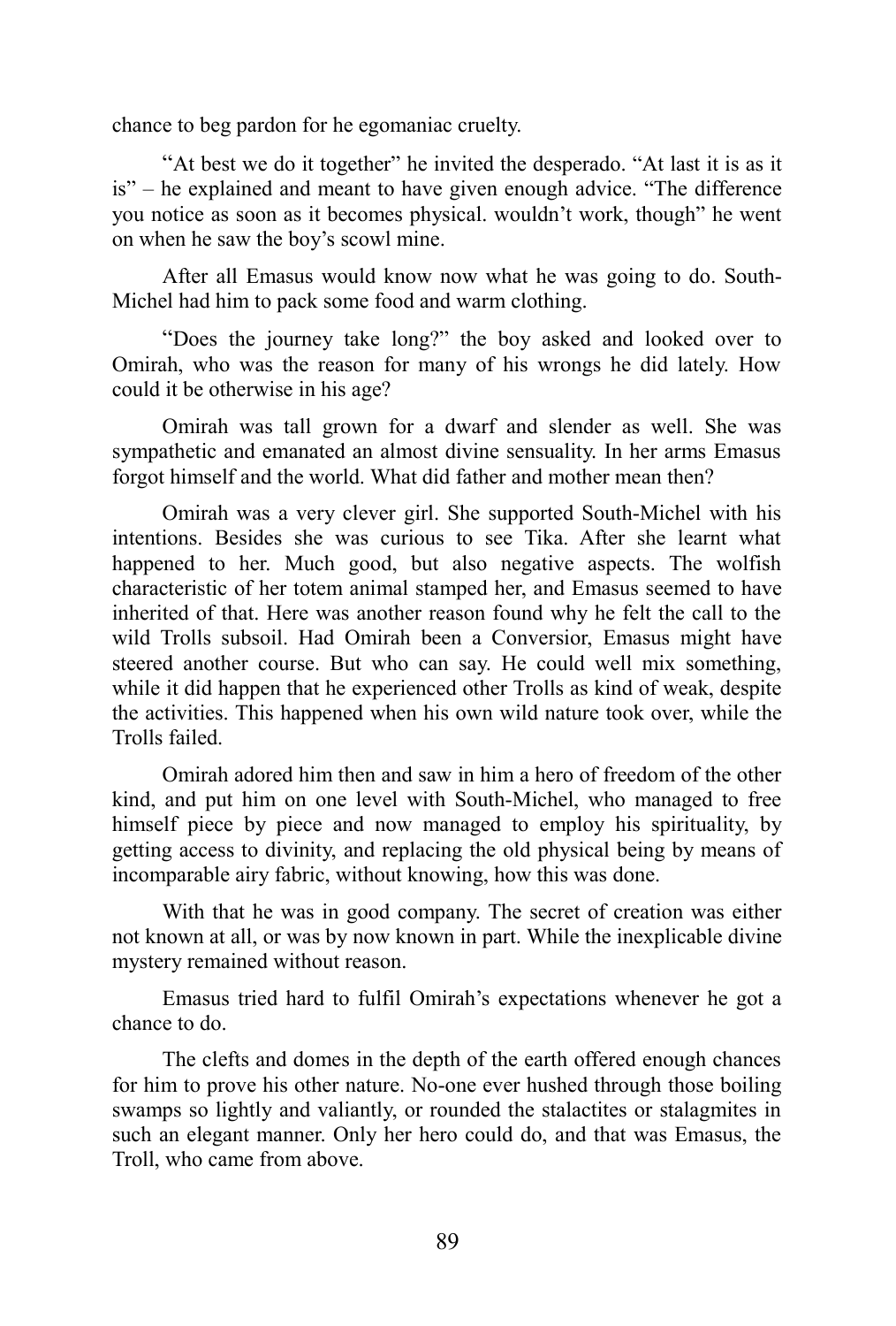## **11. In the Underworld**

The underworld was at the bottom, so to speak and was located under the groundless clefts of the earth. Perhaps in a deep-sea-abyss, in sub-water mountains, where no ray of the sun ever reaches and incredibly high pressure was pressing down all life.

The truth however was, that the underworld was not of this world. And had you looked for it in the centre of the globe, you would have not found it either. No matter how hot and hellish glow was waving. The centre of the earth didn't bear the underworld.

But that didn't mean much for the trip. South-Michel activated one of those vehicles the Atlantians used to employ. Horse-less coaches travelling about on their own. Most likely as some kind of electric mobiles, Emasus guessed, who knew little about such propulsion.

The visitors of the underworld got seated inside. South-Michel led the excursion. He seated himself up front. Steering was not necessary, the vehicle knew by its own where to go.

Omirah and Emasus sat in the back and started messing as soon as they felt alone and unwatched. South-Michel harrumphed indignantly and turned noticeably around several times, until they ceased. There was a lot to discuss, and a little more attention would be certainly of help.

Inside South-Michel of Capricorn shook his head. with this generation he had trouble. Was it because they grew up without malice? In former times people did expect the worst most of the time. But now! They acted and behaved, as if there were no more latent dangers luring left and right. Dangers, that were reduced by one dimension, but still existed, and were deriving from other but mean causes.

So it was. South-Michel experienced the young couple as pure specimen of courageous esteem. They didn't have to do much, though. While their aura forwarded everything.

So the trip took a direction other then planned, and he had to ajust. Where they were travelling, the sun was shining, and the secene was peaceful and merry. Well, in fact there were two moons replacing the sun, but their silvery shine was not bad at all, the travellers noticed when they arrived, and realized that they were at a wholly different site.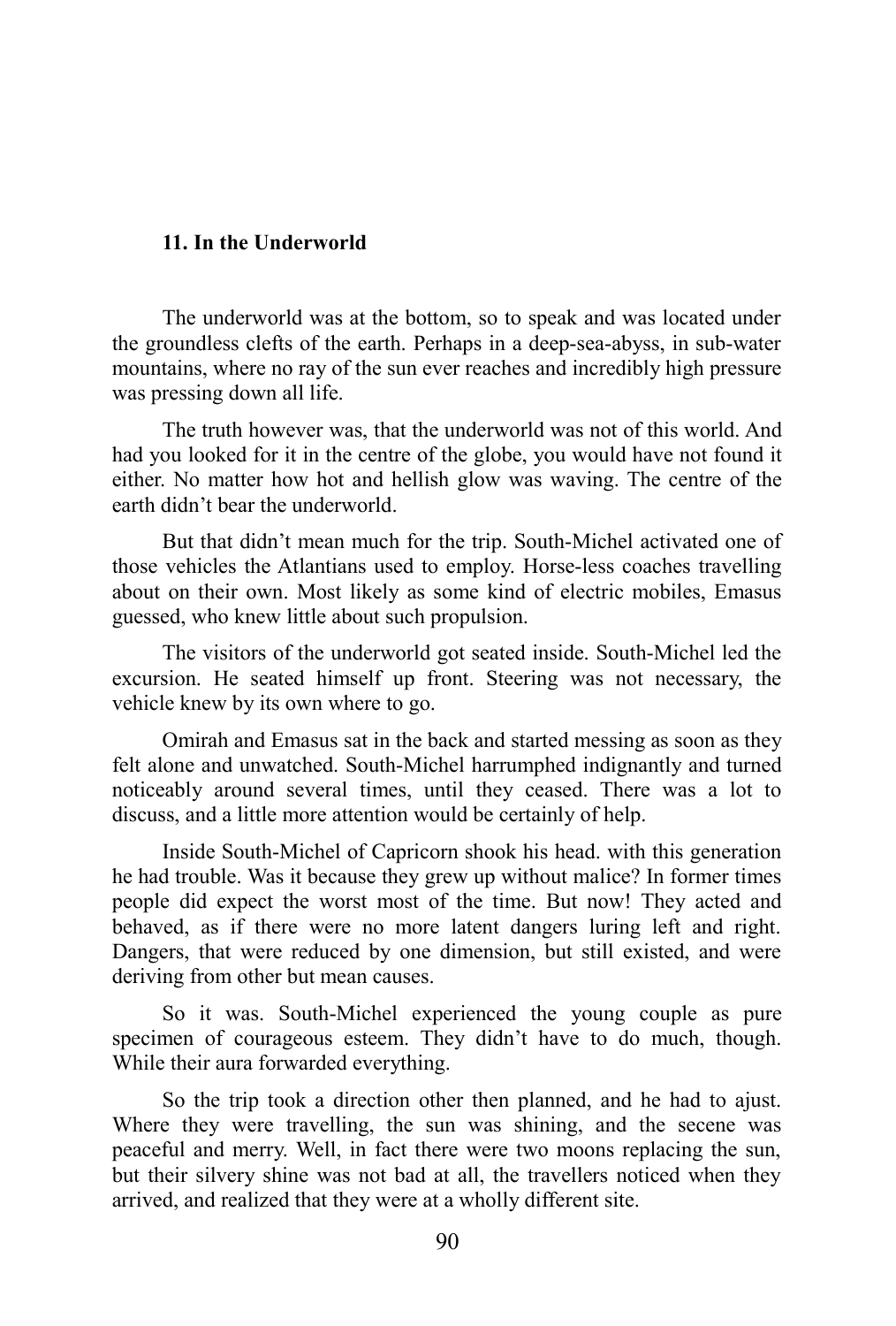But they didn't notice only that. Everything seemed to be upside down and vice versa, not only the light, because the black appeared white and the white appeared black. A strange circumstance, they would hardly get used to. Everything looked different by that, but not necessarily more beautiful – quite the opposite.

They met Tika in a flock of Aborigines – all rather white, with blinking black teeth and white eyes. Colour-wise there was not much ado. Even an eye-sick patient on earth would see more and slightly better, as far as colours were concerned.

When Tika noticed her son Emasus – and that was the case right away – she rushed at him, as only an mother could do. She embraced and kissed him, and despite the prognosis he experienced such embracement rather physical. No esoteric were involved down here. Tika acted as if she was of flesh and blood. The only difference was the reversion she shared with her environment.

While being asked whether she wanted to be equipped with an angelic corpus and enter the angels' band, or to carry on with body and soul as she was used, she decided fo the latter, with some adjustments as she noticed, which weren't all that bad after all.

Her whole being was now upside down. Emasus remembered her somewhat reserved and cool, while she now presented herself full of life and gaiety. Words blossomed out of her mouth flower-like, she was like a vivid well. She wanted to know everything at the same time, and didn't yet give him a chance to say more then a few words.

Then she noticed Omirah, who stood aside somewhat timid and didn't know why she was there. While South-Michel had insited on her coming along, as if she had been the most important person. Now she felt like a fifth wheel, so to speak, and would at best have liked to slip back into the vehicle.

But there was no sign of an early departure. The two moons were dawning – one on each side of the horizon. The evening emerged and the steppe was growing white and whiter the further the evening went. Even the locusts slurped their tunes the other way round and sounded strange enough.

Dingoes were at home here, the guests in the underworld noticed at once, they began rushing in the grass, figures sank into the ground and were crawling and weeping vice versa as well, in the darkish shine of a fire, and Tika left her confused son after final embracement and salty kisses, who felt small again, until Omirah laid her hands on him and made him feel a real man again. The motherly ban broke. The travellers enrolled their sleeping bags. The night became rather cold, as nights mostly do. In that the underworld was not upside down. Emasus and Omirah couldn't let go, but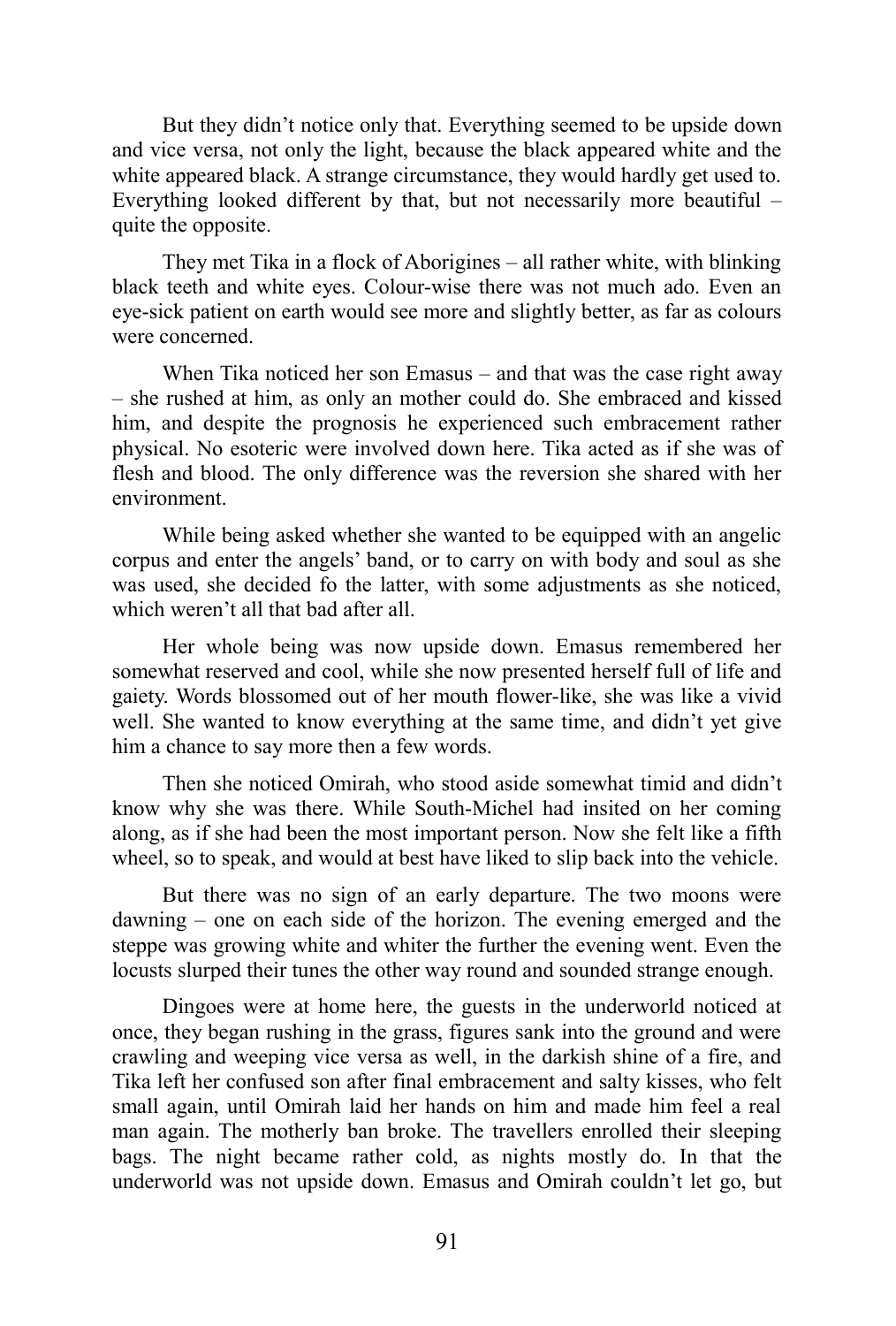South-Michel didn't mind, as he was used to by then. He was tired after a long day and fell asleep deep and dreamless right away.

His sleep wasn't all that dreamless, because he soon noticed the weeping of the self-induced horse-headed violin, slurping as well the other way round, no less impressive though. Was his pursuer on his trace already?

Oh no, he only was dreaming. As if South-Michel could be dreaming only! Where the horse-headed violin was heard, Tibor wasn't far. Did he follow them? How could he know where his son was hiding, while he was looking for him for years in vain? – at the wrong sites, nevertheless.

Emasus also dreamed lively without knowing about his talent, which was hiding with this natural multi-talent under the dominant green, as a kind of silvery Red-Green invariance. An expression that didn't mean much to him and he didn't even know. He was like an untreated raw diamond, though.

The time subsoil had done more than its due. Well, his teachers at the School of Inbetween would have seen it that way. They deeply regretted him for the tragedy of a life so seemingly skipped in vain, before it had yet started.

The answer on South-Michel's dreamt musings was rather simple. Tibor followed Tika by his free will into the underworld. He had discovered his own access. Nothing kept him with the living beings. "So he also found a way" South-Michel reckoned in admiration, while he figured that Tibor hadn't killed himself, because he was already too deeply involved into the matter. While complex transformatory efforts had to be achieved.

South-Michel didn't fail. His sleeping ear didn't betray him. And he wasn't transferred into another level in time either, as far as you could speak of another reality. In fact he found himself indeed in another kind of reality, and so did Tibor. And as the hour of the full moon demanded, Tibor was here as the self-induced horse-headed violin. He was able to escape subsoil during daytime, just like the dingos did, who stood around him watching, listening and weeping together with him. While dingoes always had good reasons for grief, and were easily infected, so full of empathy and piety as they were. They even pitied the animal that they had to kill for survival.

This was how South-Michel interpreted Tibor's behaviour. His view was one possible option, but surely not the only one, while rather realistic. You didn't need much imagination he concluded to blame Tibor, without knowing the details.

Emasus wouldn't have shared his opinion. For him it was quite clear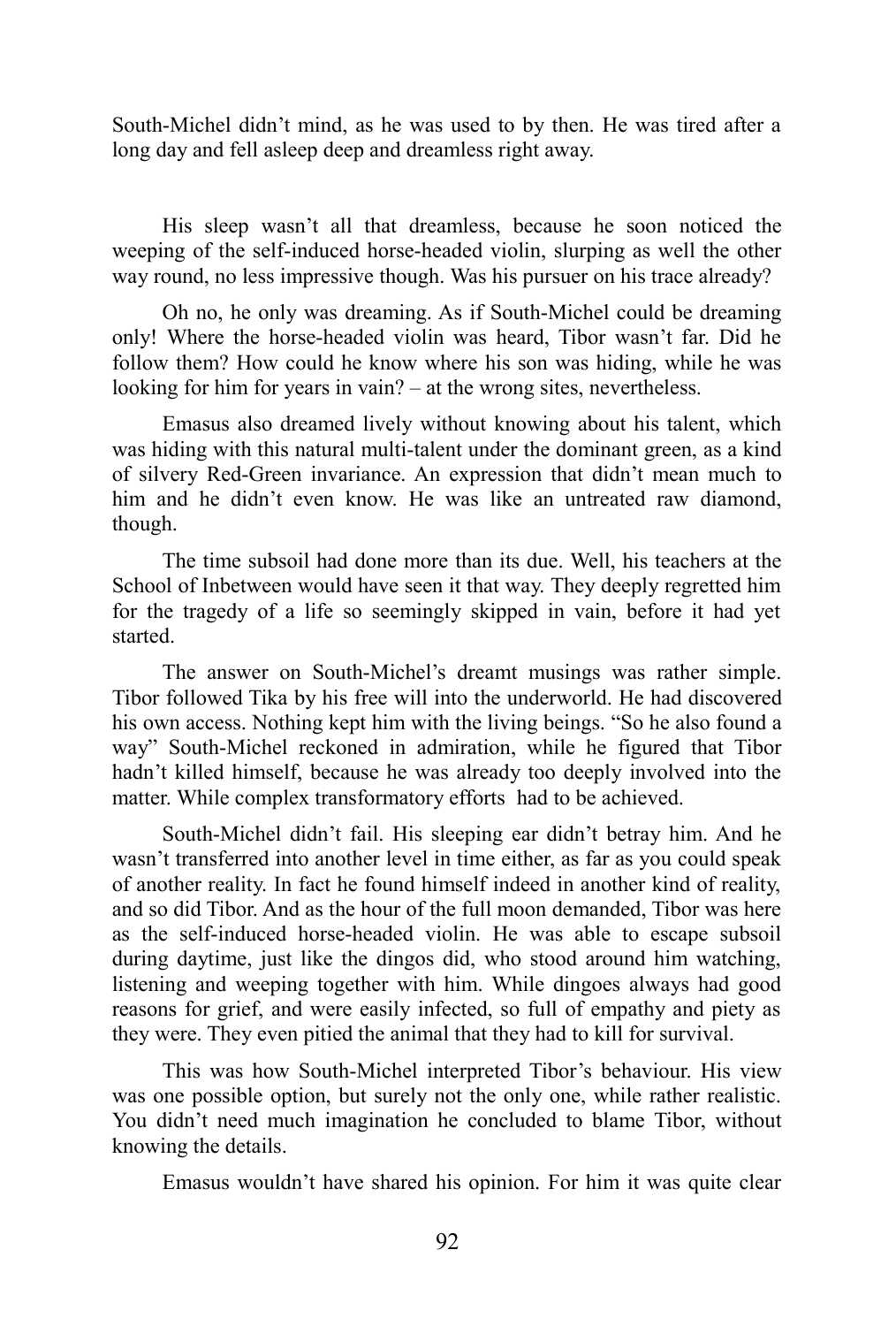that his father followed his heart to get together with his wife again as alive as possible. The son immediately understood why his mother decided the way she did, when she had a choice. And South-Michel should have seen that the same way, had he not been pressed into such competitive stress.

After all South-Michel had insisted on Omirah's coming along with them, and that was a clear indication, that he basically shared the same view. Whether it had been such general view or Tika's instinct, couldn't be decided any more, while the decision was executed.

The only question left was whether she regretted her decision. He would like to converse on that with the Advisor as soon as he got a chance to do, to find out about the semi-permeable wall of separation between the upper- and the underworld. (also referred to as Heaven and Hades.)

"It's at least semi-permeable" was the advising answer. It sounded South-Michel in the ear already. The question was still in which way the 'semi' worked.

The Advisor approached, no doubt about that.. This way the question of the direction got a fitting answer.

"It never happened, as far as I remember, that some-one dared the decline, except Lucifer, while he became dismissed. The 'semi' refers clearly to the ascend" - a voice resounded hollow in the wide dome of Hades.

The Advisor's voice became a remarkable echo, South-Michel noticed. Did that mean that he had the command down here as well? Was that some kind of invitation, to get started? So it seemed, because the ceiling opened and glowing sun-beams filled the underworld and changed the versa back into the vice right away, while only for an instant.

The Aborigines sat dreaming around a fire. Their nightly dingoexcursion had been rather strenuous once again. So they hardly noticed the heavenly glory, but enjoyed the dreamtime as was their habit, where they had arrived and didn't have to bother about questions of reality or likeliness any more.

Since Malicious Marduk was disarmed, only Hades remained. And their fight about the ruler's chair in the underworld had started. That meant the end of all seduction – especially down here. Against the well-fed worry, that boredom would break out. While such people as the dingo-clan enjoyed themselves very obviously to the fierce annoyance of the big boss.

And in order of not letting errors coming up, the Advisor checked on a commissionaire basis how things went on. He did so by disguising as the black angel of death. With wings and all that huffle puff. Heaven therefore open once in a while, and motivated certain individuals to ascend, which was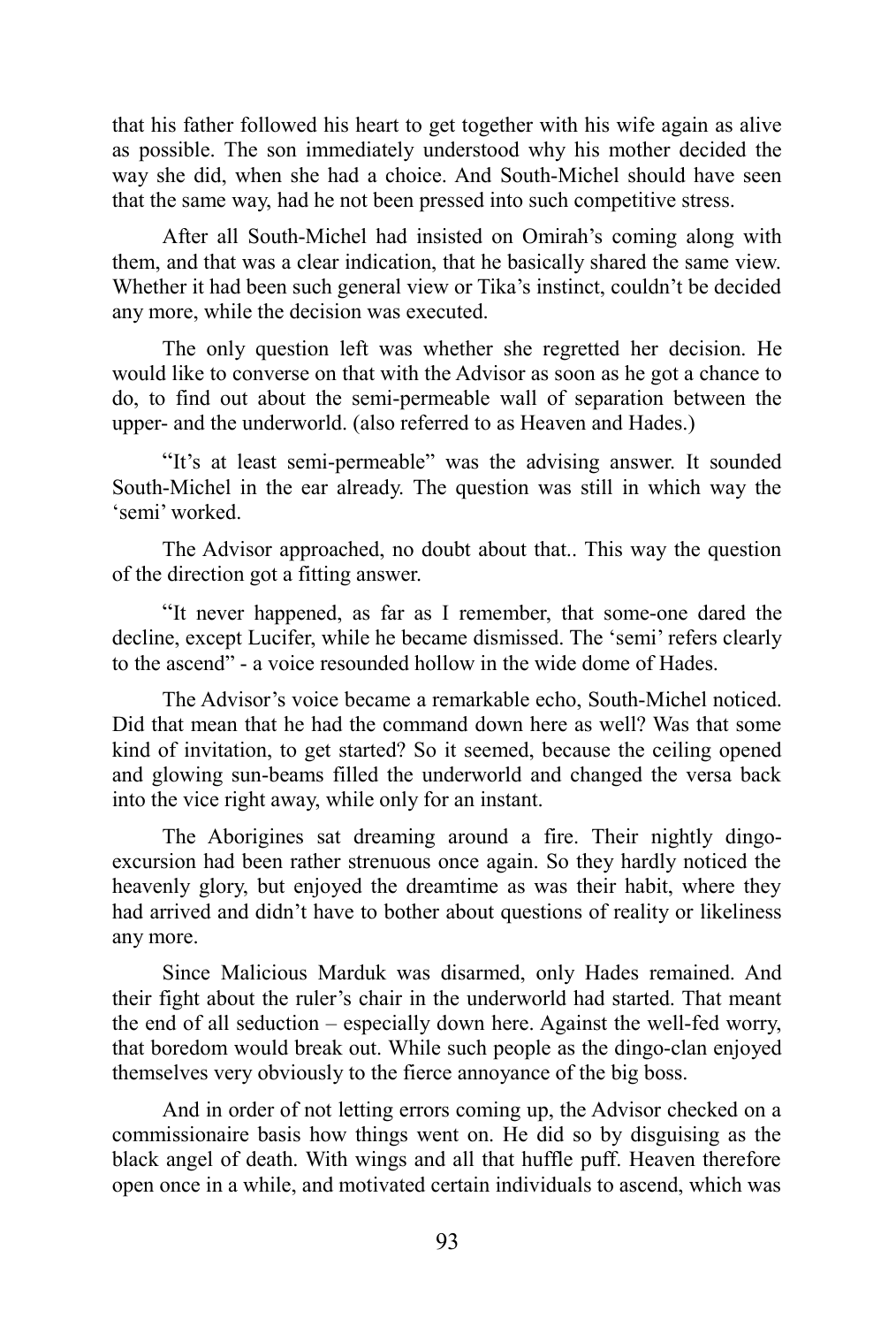no big risk, because you could certainly be sent back, but wasn't as a matter of fact. Those who dared never returned. Definitely not after the big structural reform.

The Advisor himself cared for the open window all the time, as long as he mimed the Death Angel. Nobody should say later that he didn't knew about the chance, or had taken if he only had known. While there was always a next time.

By principle the semi-permeable membrane meant that the spheres were separated, and could only be penetrated from one side. Such fact was still valid, but was outdated at the same time, at least for the time being. While on the side of the overall administration strong forces worked on overcoming such basic settings, and care for permeability for good.

No definite solutions were however found for the piles of soul-trash, still piling up in ugly heaps in-between. You couldn't get rid of all malice in the world, and hope that nothing remained. For the moment it looked somewhat elegant, but in one or two aeons no angel and no human being would know where all this stuff could remain. Tragedies and mishaps there were more than could be counted. Only the topped component of lust would be cut, and that was certainly not enough. Those who saw that differently would soon be taught a harsh lesson. Who wished to drain the swamp of the underworld, had also to solve the emissions of terror, horror, grief and you name it – for ever and ever again. Just opening a window was certainly not enough.

"Shifting about – yes – getting rid – no" was the simple directive, and nobody, not even the big boss could change such setting, as this would mean self-denial or even self-destruction. Certainly a strange and unacceptable option, and outside of all what this aeon was about, "so you better let go and do not touch" - the Advisor commented.

While the final storage of the highly intoxicated debris of hatred, malice and all that yah, still stood high up on heaven's agenda.

The sharp separation – "You are here – we are there" – couldn't be kept up. Mainly because the frontier would separate Man and World right through the middle. A somewhat disliked but unavoidable consequence of the mighty work of creation, the highest institute brought forward.

– "Great work, anyway" – even Malicious Marduk admitted, while holding his share.

\*\*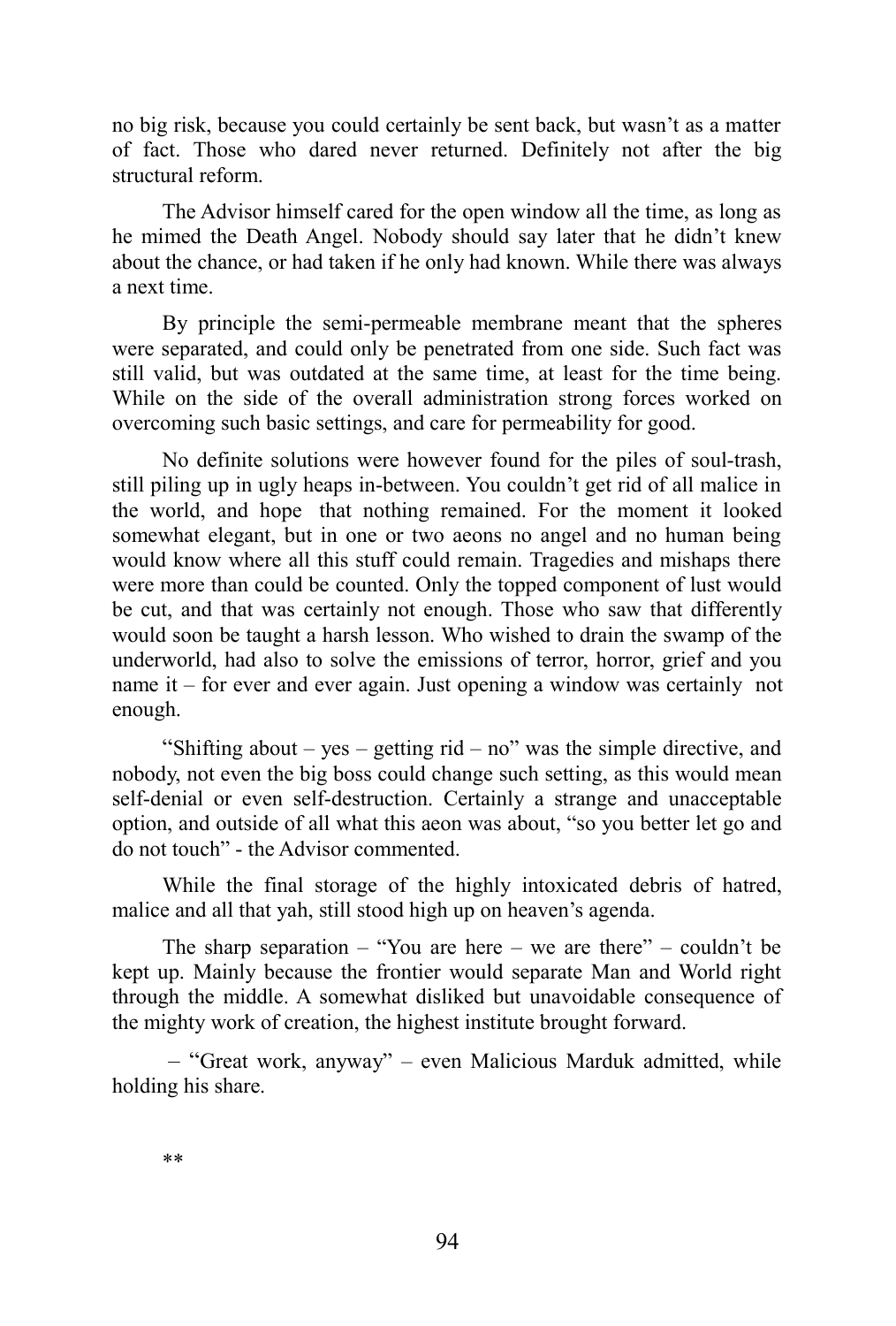The main problem with the underworld was the anti-matter. Not only did it function like the matter itself, but there were special measures required to prevent both parts of annihilation, in case they came together. That was the main reason, why visits shouldn't be and weren't liked. This was one reason for the membrane to be semi-permeable. Nothing was allowed to escape from the empire of anti-matter. In case anti-matter and matter ever met, annihilation would follow without exception.

While in heaven things were a little more complex. Heaven was a kind of neutral zone and didn't follow either one or the other principle, but was built of ephemeres, i.e. a kind of photons, even harder to be proved than gravitons – the force which is responsible for the attraction of the planets, stars and any other material contents of the universe. Ephemeres gathered to much lighter beings than the atoms did, while all matter consists of atoms, just like on the other side, where anti-bits join to anti-matter.

You can only vaguely compare the ephemere beings of the spirit with matter. Ephemeres don't occupy space, but waver no-where and eventually now-here. They also escape the time. How they can do, is their secret. They are only noticeable by certain effects, and only by those 'who have eyes to see and ears to hear' – and that were eventually the chosen few.

On the other hand are they available in form of thoughts everywhere, where thinking beings occur.

\*\*

People think of their thoughts, as if thoughts were their personal property, they can shove about as they please. They can use them or forget them, they can convey them on to others, or keep with themselves. There were many thoughts, people were ashamed of, and others they were mighty proud of. Others even moved the world or led to misfortune. Some brought forward sciences, discovered wholly new sights and conceptions or darkened the souls and stole the clearance.

All in all most thoughts were productive, as was their nature. While from nothing became nothing, and that was why the last ground was eventually the Creator alone, while everything that is, has to be blueprinted first, before it could become real.

With one exception – i.e. Thoughts have to start from somewhere and may derive from an everlasting pool, where they take their time to get in order in their unaccountability, sorted and sequenced for the billions of contemporaries. The outcome is, what we see eventually while looking into a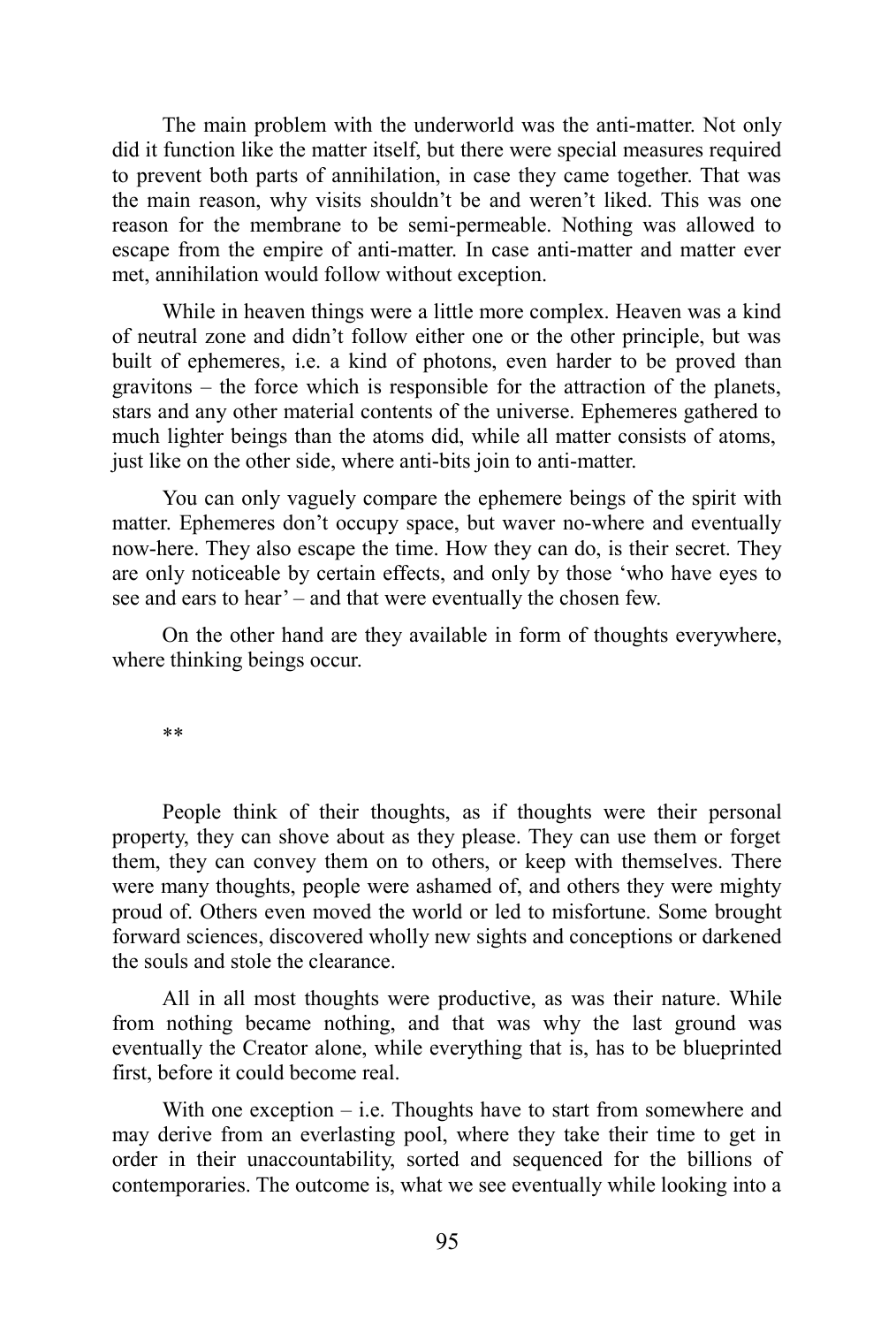mirror, perhaps with an open inner eye and in the presence of someone so much greater, so much wittier, so much more courageous than our Self is.

## **12. Ties of Friendship**

Arundle learnt of the trip to the underworld by South-Michel, when they met for a rapport. The part, when Tibor entered the scene alerted her most, and she decided to take more care about the poor bloke. After all, were they best friends and Tibor had been a true comrade over so many years.

But Tibor seemingly didn't want to return. Omirah and Emasus had become a true pair of mates meanwhile, with everything, contract and what else there was (same as a livelong marriage, while the traditional motherfather- child – family had become politically incorrect.)

Tibor was overdue for more than ten weeks. "The anti-matter screen is used up at length" South-Michel declared, but Arundle doubted. The dwarf exaggerated most likely, to prove his importance once more, she reckoned.

Despite all his merits South-Michel's stand had lowered considerably and made her feel more equal.

Finally Tibor came back in the twelfth week, and was indeed somewhat damaged. He looked as if he was an old pullover, having been victim of a mighty flock of moths. However something could be done in the long run. Cosmetic repairs were up to date these days.

So he went to hospital. There he had time to think about everything he had just experienced deep down under. Now, while his son was back, together with wife and going-to-be child, (still just rumours).

Omirah had overcome her Troll pHase and delivered an encouraging impression to the caring father. More so, as Tika also forwarded a positive comment post mortem, as far as this was possible under the influence of the negative upside down pressure of the underworld.

Tika experienced the same trouble as Tibor. But down here there was no hospital waiting, so she had to cope with those holes, love had burnt into her body, when they left involuntarily, not knowing if that was forever or whether Tibor landed a coup somehow, but that was written in the stars.

Anyway, it had been South-Michel who brought Emasus back to the surface, but he wouldn't have managed without the loving parents. "I only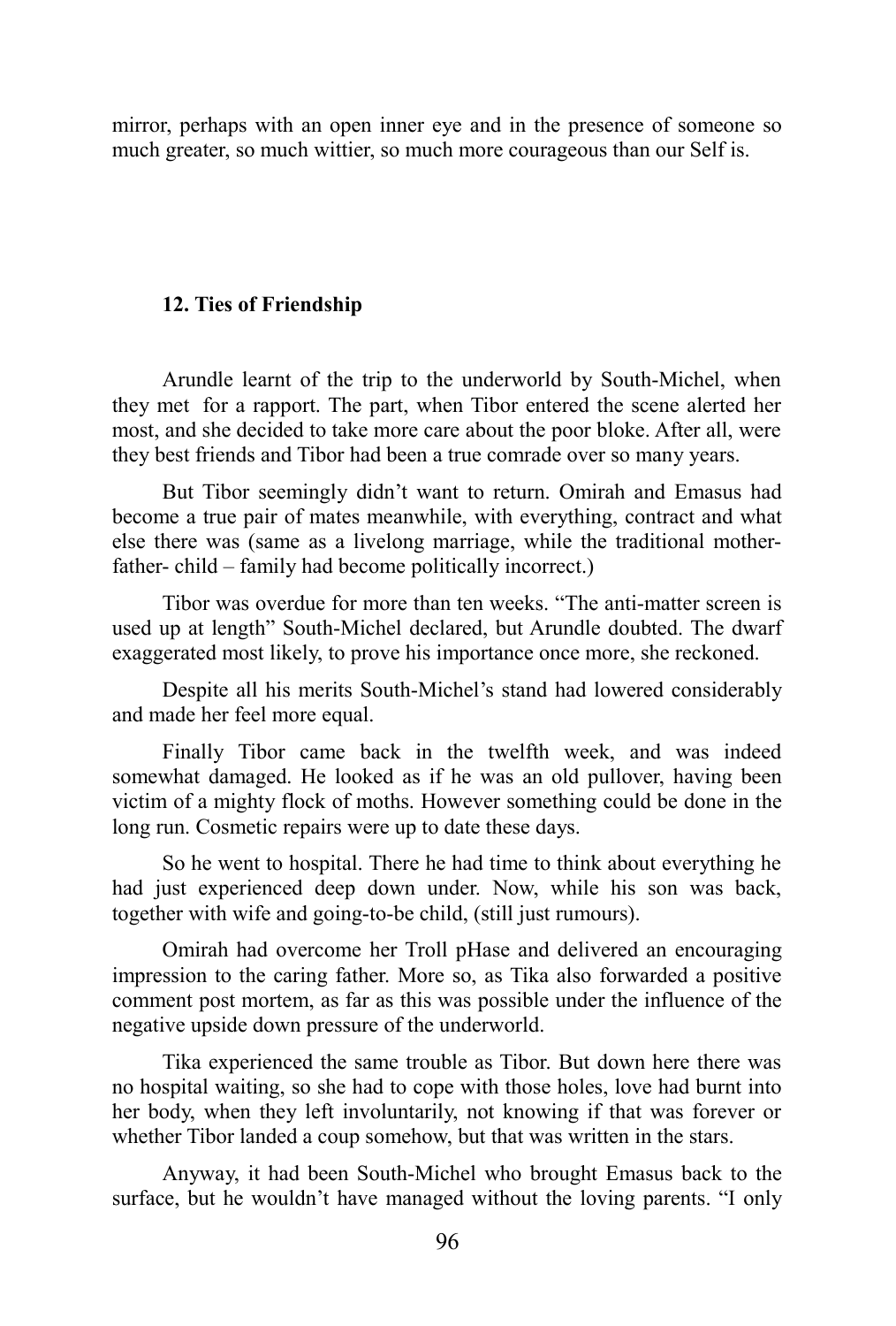do it for papa" Emasus commented when asked by Arundle. He wanted to take over a position in the dwarves' section of the Island-University, and Arundle promised to help. "Besides, your father is coming back soon" she said and tenderly touched his cheek. She meant to see Billy-Joe's young face again. They could have been twins, she gently mused. Being the son of Billy-Joe's sister made Emasus her definite nephew and the younger cousin of Edmond. While Edmond was one head taller and some shades lighter, and his eyes bigger.

"Could Tika be saved?" Arundle asked herself when she learnt of the fate being experienced in the underworld. Even Tibor doubted.

"I think, that she didn't overcome her early trauma in childhood, just like Billy-Joe. They both broke inside on that, I reckon. It killed them, so to speak. What was seen from the outside mirrored only what happened inside before," Tibor said, who didn't betray himself. Arundle admired him for that.

\*\*

They were sitting already in the park behind the hospital, and it would take only days until Tibor would be dismissed. From outside he looked all new, and he ensured that it looked the same inside, but Arundle doubted. "Tibor always was a master in displacement and suppression.

She decided to take care of him. That would her do good and help him, so she hoped. The time of grief was over. Billy-Joe would have seen it likewise, she was sure about that. Widowed they were both now, no doubt about that.

"We've got to wait for a reunion til the general ascension finally comes. That'll take its time, I'm afraid." Tibor agreed. Arundle blushed, all in favour of her dear friend, you could see.

Her reaction invited Tibor to even further and more valiant pursuits. He saw ahead a wide land, waiting for him, and he hoped to enjoy it jointly. He felt as if a flower was dripping its blossoms and discover. A flower so blue and mysterious as only the blue flower can be, blossoming singular afar close to the hidden ground of love.

Tibor went about on clouds, smiling, and whom he looked into the face noticed he or she wouldn't be seen, because in his reality he wandered about in an inner landscape where such flower was found, and can only be seen by a dreamer. An early buried dream that was, now becoming woken up, because Billy-Joe had left for good, so it seemed, and so had Tika. She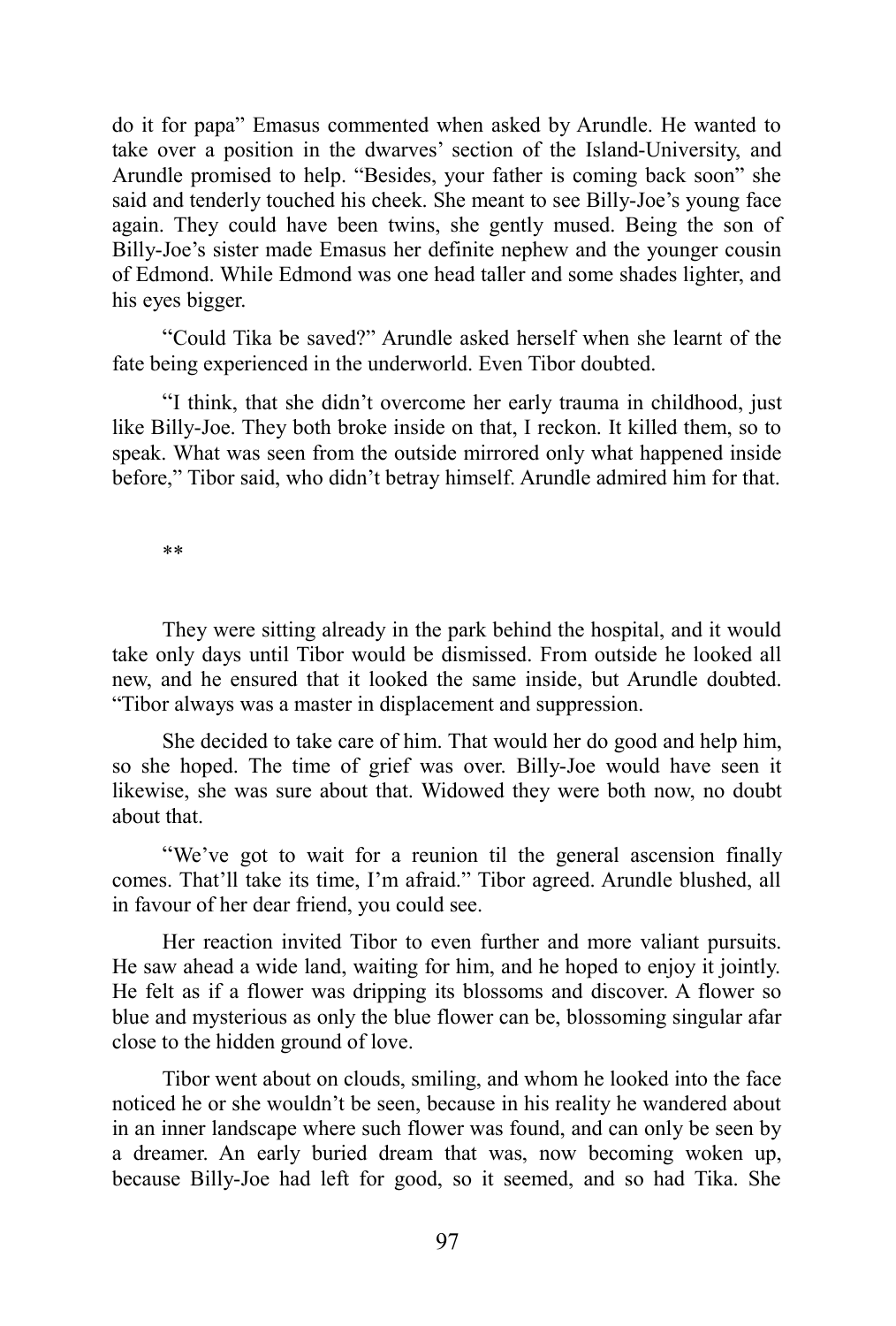certainly wouldn't have accepted what was on the verge of developing there, jealous as she had been all her life.

From where she was now, no return would be possible for her, while Tibor's time hadn't yet come.

Billy-Joe had departed more than a year ago. And it was time for Arundle to turn back to life again. She saw it likewise, while doing so, was something else, and not easy at all, not whole-heartedly and without inner reserve. She didn't show purposly, bud grief gushed forth like water into a leaking boat. She couldn't help it. Her grief affected almost everybody who she was in contact with, not only the most sensible characters.

Tibor – who had been in the same mood – now changed. Having his son back made him feel like a winner. His attitude touched her as well, and made her feel better than ever, since Billy-Joe parted. In fact she sometimes even felt butterflies in her belly when he was with her, a feeling she had missed for so long.

Her grief still remained but as a far ache, while a new happiness claimed the field, and pushed aside her bad conscience.

Billy-Joe's long shadow became shorter, while Tibor's grew, who could answer questions, she hadn't yet asked. And nobody else but she expected her to answer. That was the way she was. She had to investigate such matters to the deepest ground.

She might have found an answer why she shied away from final decisions, and never wanted to marry Billy-Joe, who never asked such a question. She was the only one to be blamed, for reasons, so strange and ridiculous, she now could only be pitied.

Well, her mother had been there with a yeasty love-affair, when they had been on the verge of marriage, as if this had been the most obvious matter in the world, while Arundle had planned the trip for nobody else but for herself' and for Billy-Joe's honeymoon.

While wild Hilde (i.e. Arundle's mother) had meanwhile to cope with Hansiman and Roland (who was better known as Anonymous in the intervening time), and was on the verge of departing for good, so it seemed, when Hans Henny Henne's job on earth was finally fulfilled.

"...better this way than the other, and that is - hanging about over here alone" she commented her final departure, after having realized that she couldn't keep Hansiman over here for no other reason but her selfish desire. While descend still was the exception, as a matter of fact. Other Angels were most of the time sent straight away to hell.

Arundle, who saw the parallel again, was reminded of the overall task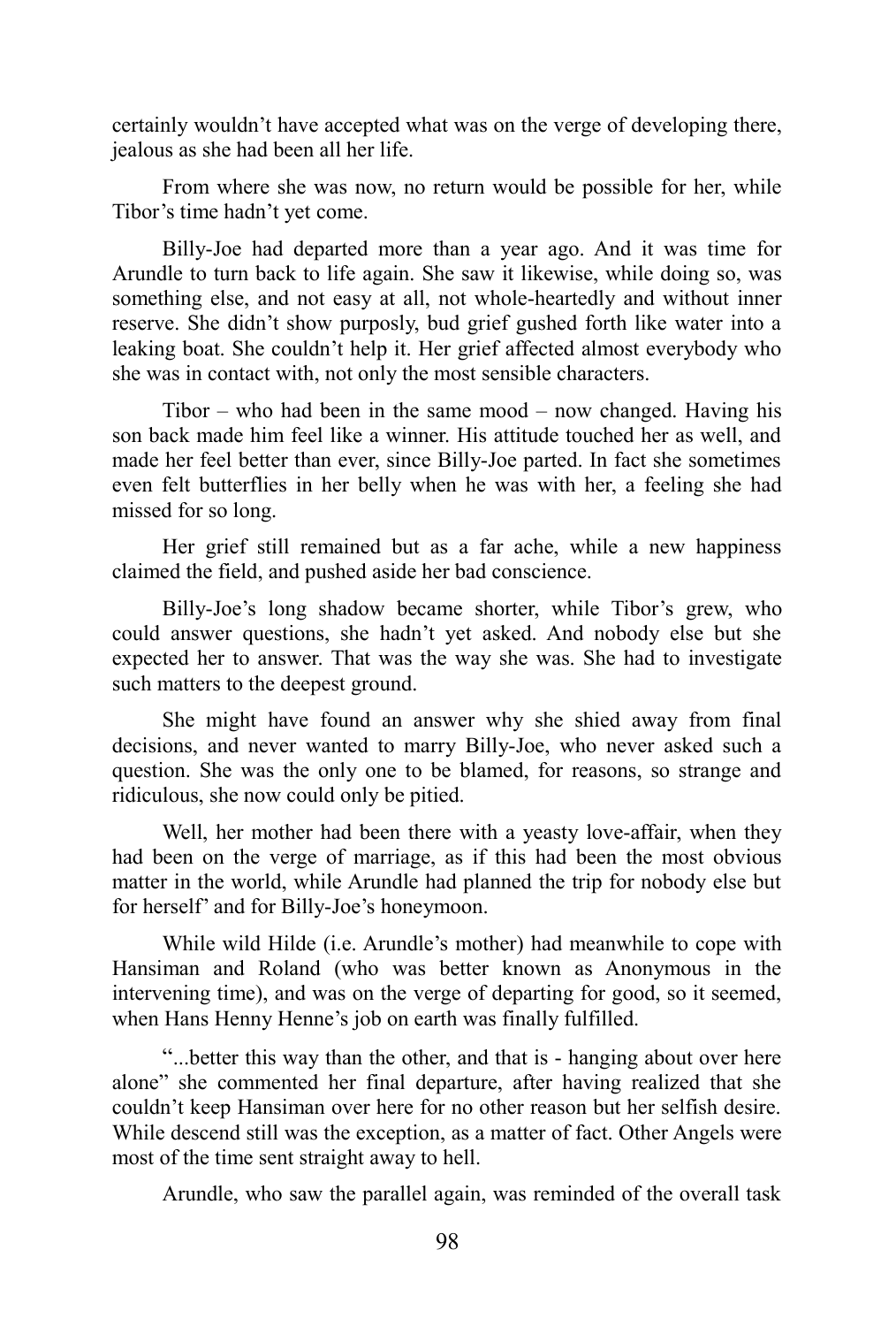to become fulfilled by the Repetitors of the future, but realized ashamed, that she partly had forgotten. Or was she more her mother's daughter than she could stand?

Edmond wouldn't have agreed, she told herself, and that she meant to know. But with Tibor she wasn't all that sure, and never had been. His attitude in this respect had upset Tika, who would have liked to keep a hand on Billy-Joe at times, when Arundle claimed him as hers.

Tika then found Tibor, that was when she let go her brother. The same Tibor who raised now her affections again after a long period of melancholy and grief.

Tika meant to copy Arundle by such behaviour, and Arundle would certainly have rejected such view of herself. But there was a point in it. Tika was not all wrong. There was a kind of alter ego also slumbering and peeping up once in a while. Not only Billy-Joe, but she as well might have a secret guest, who emerged when least expected and could not be ignored. This 'Alter ego' had its stronghold on the dark side, and had to be fought and repressed. While she never could be certain, how far it was really part of her self.

Was it the heritage of long passed away ancestors? Settling somewhere hidden deep in the brain, and could not be reached voluntarily, but broke out unnoticed? Leading a secret life full of reptile colours, while the red was popping up ever more then?

\*\*

South-Michel's advice was rather unusual. As he had checked all possible sites where Billy-Joe could be hiding, there was only one possible location left.

"I would start investigations on the other end of the scale of values, and I wonder why this hasn't been done yet", so he said and disappeared like the Advisor used to do. Was this a hint? Arundle looked at Tibor and he looked back likewise. Then they nodded at each other. Arundle grabbed her magic bow and had involved him into a discussion before they took off.

But the Advisor didn't show and couldn't be found, where the magic bow expected him to be. He said he had had a clear and definite reference. "Otherwise I wouldn't have departed" he explained rather upset. He didn't know about the whereabouts and that made him uneasy.

"Perhaps because South-Michel was sending us" Tibor reckoned.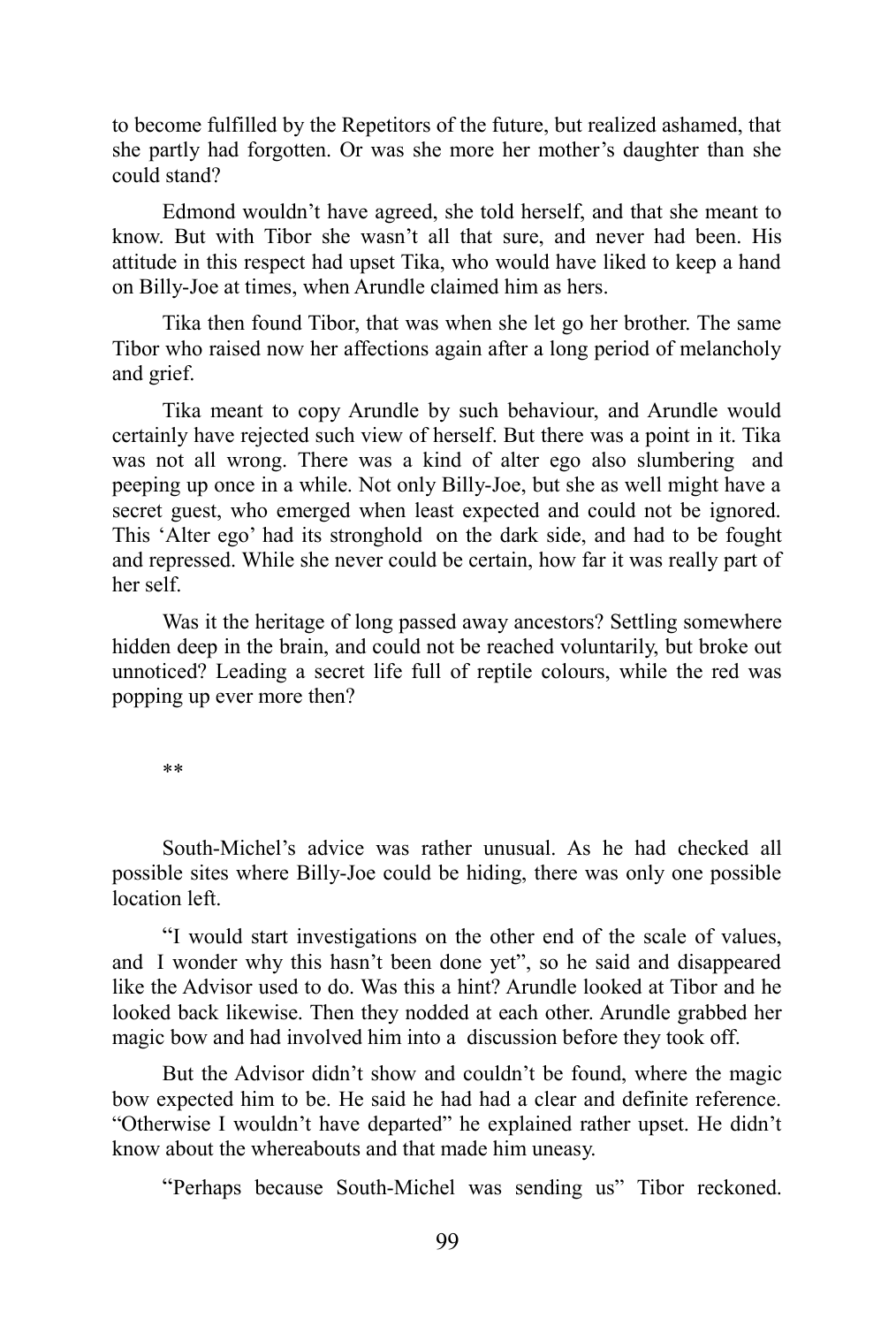Arundle nodded and the magic bow calmed down. They stood at the same spot from where they had just left one moment earlier.

"He doesn't want to tell us, what he knows. Otherwise he would have shown up at last. He knew quite well how much such disappearance made me suffer" Arundle fumbled about with a handkerchief, while she was saying that. Tibor helplessly touched her arm. Now that he knew how well Tika was, it didn't mean that he didn't miss her.

Billy-Joe hadn't been in the Hades, not where they met Tika, anyway. But Hades was certainly bigger then the camp and the surrounding steppe was, they had seen.

Billy-Joe could have been further out with the giant kangaroos, or even further. Arundle asked the magic bow to do some calculations of likeliness. The bow came up with less then ten percent declining the further they guessed him away. "As to the likeliness he is sitting right among them, Nothing else makes sense" she confirmed again what she just discussed, and the magic bow agreed the same way the horse-headed violin did, which impressed him greatly. That was why he wanted to keep up with his only string, well knowing that he was missing three more.

The rejection by the Advisor they took as a sign, to spare heaven for now. While both knew that they wouldn't give in before they would see Billy-Joe with their own eyes. His corpse or his mummy, or what was left. Neither Tibor nor Arundle believed in a total displacement but expected to find something definite of the physical body they were looking for.

Arundle was angry with the Advisor. Did he still not pardon South-Michel for that Tinnitus? That was kind of ridiculous. While neither Billy-Joe, nor Tibor or herself had had anything to do with it. If things were handle in such a childish way over here, you needn't wonder about the topsy-turvy down there.

While they were still moaning, the Advisor showed up and asked in a sweet and pleasing air why they had come. They told him in moving words and Tibor didn't forget to add where and how he met Tika. And if something could be done for her and because of the holes.

The Advisor promised to care for that "for what else" he said to himself in a low voice, but loud enough for Tibor - "As if we had not enough work to do already". Tibor thanked nevertheless. He might have better asked South-Michel for that, he thought and felt the Advisor to be ashamed.

"Just bad luck old chum" Tibor murmured, while feeling guilty himself, as sensible as he was. "Up here he is definitely not, this is what you wanted to know" the Advisor explained, referring of course to Billy-Joe.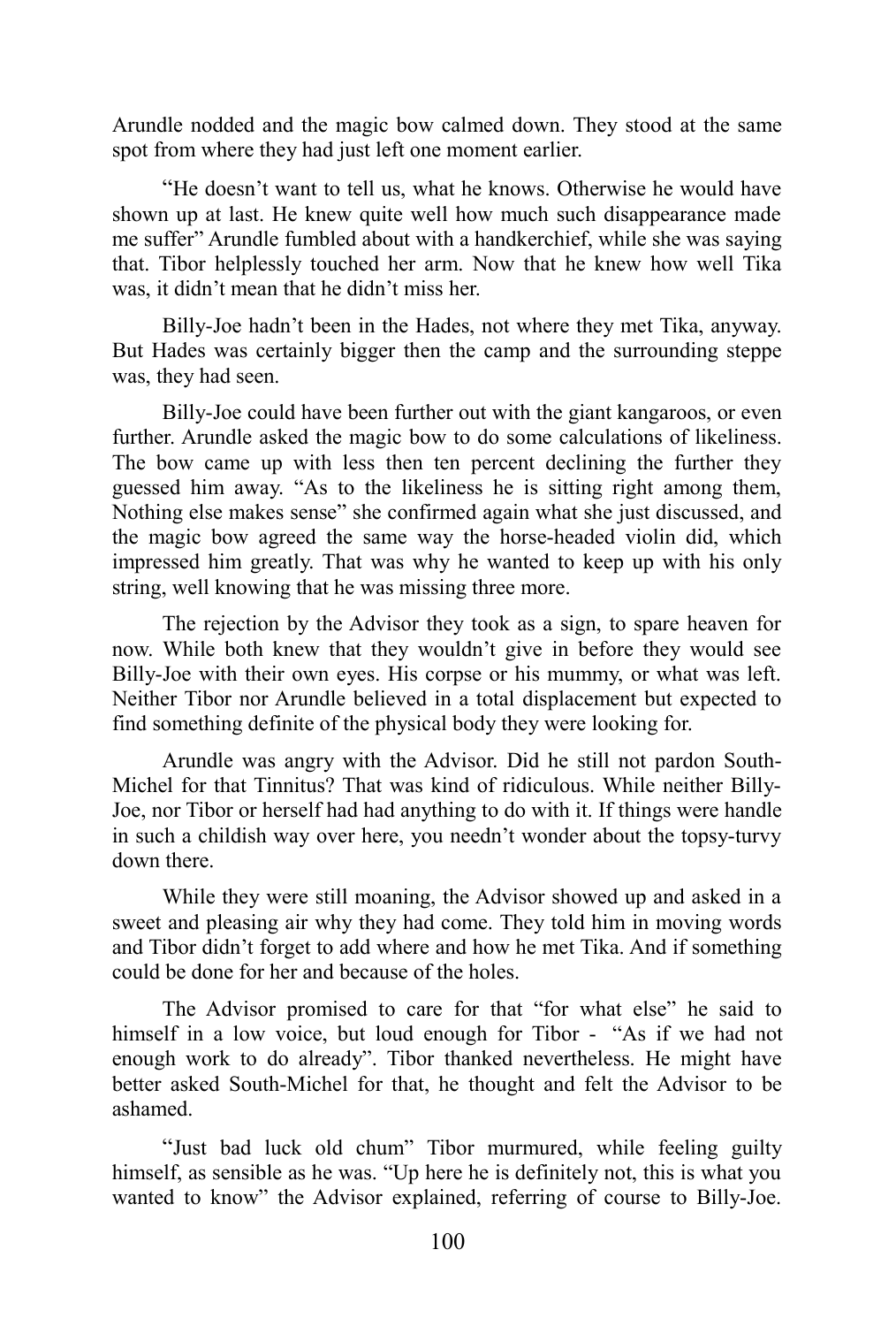"You wanted to know, didn't you? – Our joint friend remains in a peculiar condition and makes us wonder" the Advisor explained. "We cannot tell his exact position, but back to the roots shouldn't fail in this case. Go, where everything began. your friend will guide you", he said and disappeared the common way.

The magic bow didn't signal total ignorance. Certain aspects might be of help, but happy he was not, with so vague an advice.

"Sorry, I'm stuck" he commented. "My only hope is the magical stone to be somehow involved. – Let us think together. What did the Advisor mean with his Sybillic words?"

Arundle and Tibor looked at each other. "Go where all began, your friend will guide you – what did the Advisor mean? Perhaps to the cradle of mankind?" Arundle figured. "Its Africa" she added doubtfully. "Did he mean Africa?"

"Most likely not" Tibor agreed. "And if we ask South-Michel again? Perhaps such vague advice is clearer to him?" he went on, when Arundle shrugged "Perhaps when everything started for Billy-Joe – perhaps this cave there..." Arundle vaguely remembered.

"Was that not under the battle-field?" She couldn't ask Tibor for that, who hadn't been in the boat at that time.

Where had that cave been? Somewhere in Australia for sure. Right next to New-South-Wales. They walked from the resort, but that was gone by now for good, some hundred years later.

Before the School of Inbetween it had been. She just had met Billy-Joe. Billy-Joe's old teacher in that village of the Churingas guided them the last part to the hidden entrance of that cave. So it had been. Arundle concentrated and asked Tibor not to disturb her. The magic bow also indicated concentration and Tibor shut up. What else could he do?

There the entrance was. Arundle meant to see the old man, as he put the twigs aside, and waved them by to enter.

She up front because the magic bow's eye was their only source of light. The comrades followed. Walter had been still alive then, the sly giant kangaroo with the brain of a professor.

Then a sudden step into emptiness, followed by an endless fall. A swimming of the head, trouble to breathe. Arundle felt the suffocation again. Then Billy-Joe's rescue-efforts. So sweet, so intimate and at the same time effective, so she stood on her feet again in no time.

Further and further they went on. Billy-Joe's uneasiness was growing,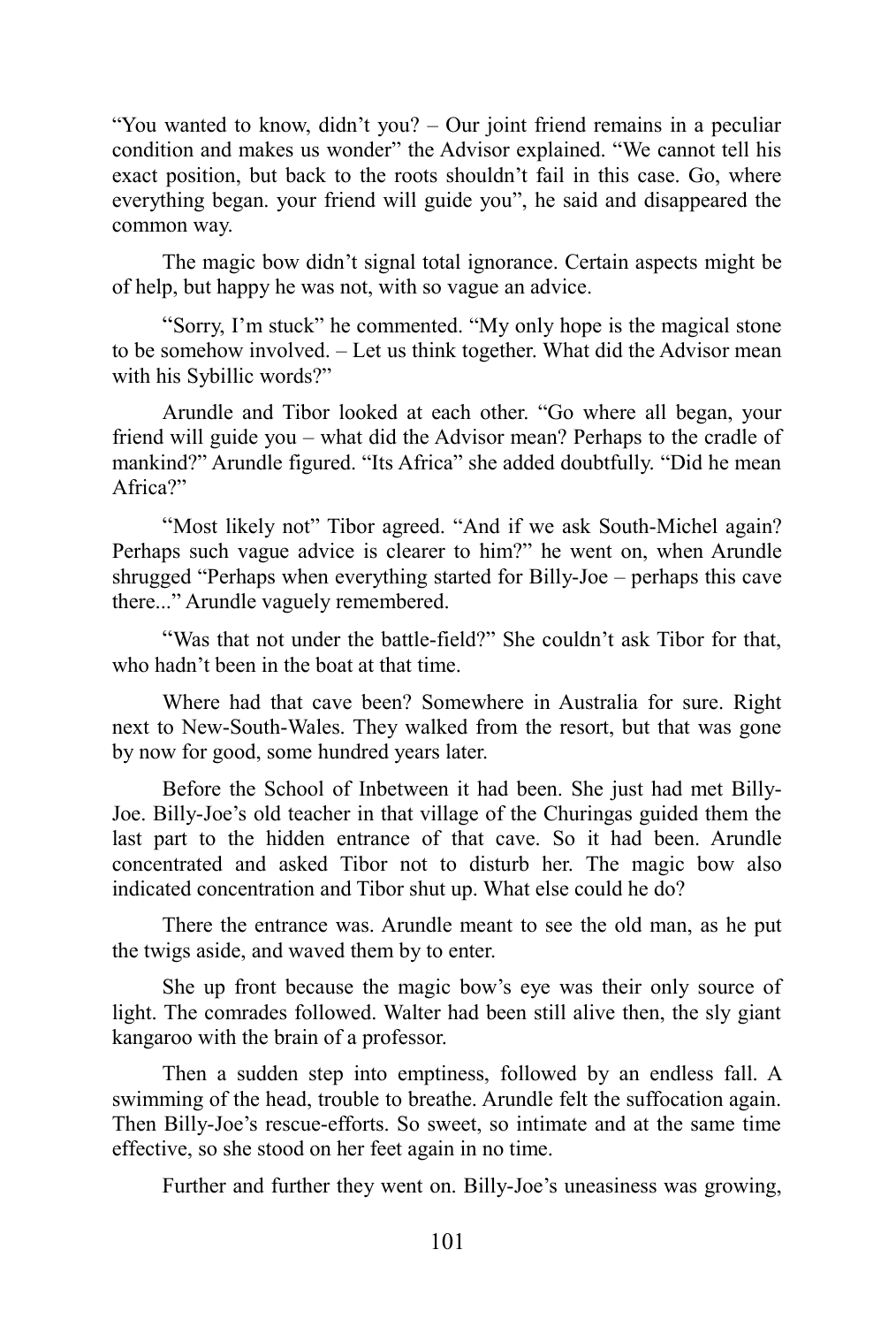until they came to that statue and on Billy-Joe's call those glow-worms appeared. "You called us, Master?" a squeaking voice was asking. Billy-Joe was startled and so was Walter and herself – and Pooty of course who put on his hood and disappeared.

"What's that?" Billy-Joe asked – at least Arundle meant to hear his voice, as if he was speaking right into her ear, while he looked around bewildered. The statue seemed to become alive, was growing and extending into the open space, became more and more alive and with it the hall.

They were no longer in front of the statue but were all in now. Around Arundle saw with Billy-Joe's eyes not only Walter, and herself as a child, but Pooty as well who seemed to have lost his hood and was emerging. She also discovered her friends Florinna and Corinia, who joined them in their dreams.

And not only the two Arundle could see, but behind were others forming a circle around Billy-Joe. And in the background she noticed many little creatures. The hall was filled with them, who turned to Billy-Joe in admiration.

The vision ended. Arundle woke up and Tibor was relieved, because such a stiffness could easily be mixed up. She wiped away the foam from her lips and apologized for having looked awful, what Tibor politely denied. She didn't believe him though. But she was now much more certain where to look. The ban seemed to be broken and a lever seemed to be found. 'How good it is to have friends' Arundle reckoned and wished Florinna and Corinia to appear. This night she would contact them and ask them to come with her into that cave, if they recalled that dream at all, which was by now quite some years ago.

Her friends remembered. This first hurdle was taken. So they dived jointly into the cave, and took good care that nobody stepped into that hole again. They were looking forward of meeting Walter again and Pootsy and that friendly old teacher of Billy-Joe, who made fun of them with his riddles, they had to solve, but couldn't.

In the dream Billy-Joe was somewhat untouchable and was like a shadow of his common being. He began to dissolve as soon as the glowworms appeared and that photo was taken of the headless statue.

Down there it was far too dark and no clarity could be achieved. The dreamers said good bye and promised to meet again awoken in order to find out in reality the mysterious whereabouts. This time fully equipped for the underground exploration.

The equipment was gathered easy enough, and so were jeep and driver. But where was the entrance to the cave? In their dreams they gained access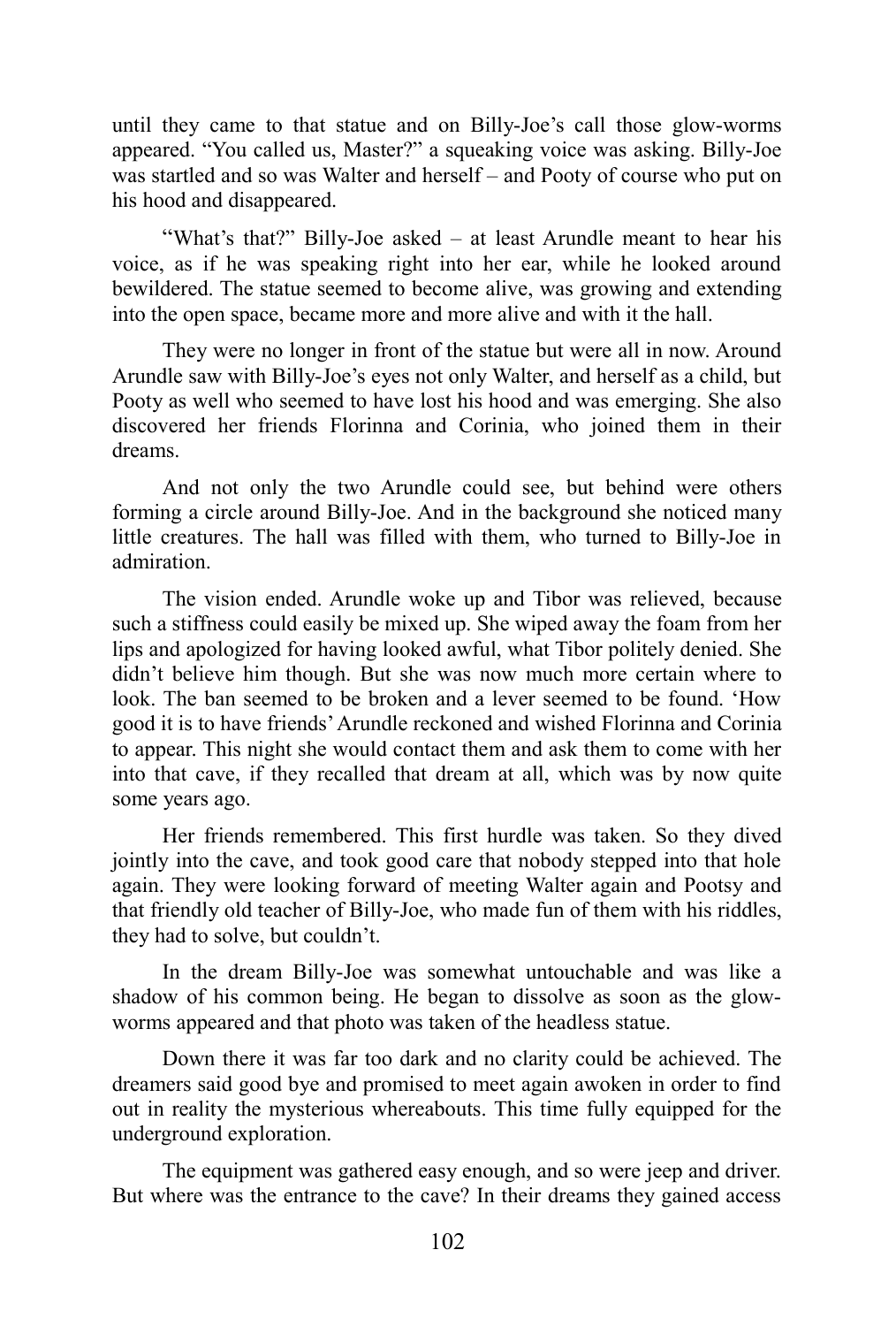in no time, but in reality it was different. Where they had assumed the village to be located, they found nothing.

Such villages come and go with the inhabitants, and time had done the rest. so they were happy enough when they found the valley – well, they hoped it was the valley they needed. Now Billy-Joe's nose would have been of great help, while his sixth sense was required for trail-spotting. Billy-Joe had been able to lift the weakest secrets. A few olfactory molecules sufficed – the rest was done then by intuition.

With him even Tibor couldn't cope, while his sense was now good enough to pick up the trace. Arundle remembered their first visit when they walked for almost one whole night from the village to the cave. The entrance hadn't been that close to their starting point, but definitely inside the valley.

With the jeep the distance was just pea-nuts and that was why they went up and down and back and forth half a day, to all likely spots around the valley, without success.

At last they fixed a centre-point to be certain they wouldn't miss any likely spot and made sure that they didn't overlook any likely spot. The entrance, this was what Arundle remembered, was a hidden one and not easy to be found, somewhere at the edge of the valley. The bush up front, might be gone meanwhile or could well be a mighty tree after almost a century.

Tibor didn't believe in such a turn. Holy locations would endure, and this cave was a holy site, no doubt about that, and was visited frequently, no matter whether there was a village near-by or not. The Aborigines were known as good walkers, and didn't mind distances. Other then most of those Europeans.

## **13. Back in the Cave**

The day was dawning while the night emerged, when they finally found the entrance to a cave. Tired and shaken by a long days ride over bumpy grounds the travellers decided to have a rest. They eventually didn't look as old as they were, but the years they felt in their bones nevertheless. The youthful image was but outside furnish. So they settled in the jeep at best they could after a short supper, and slept until the late morning.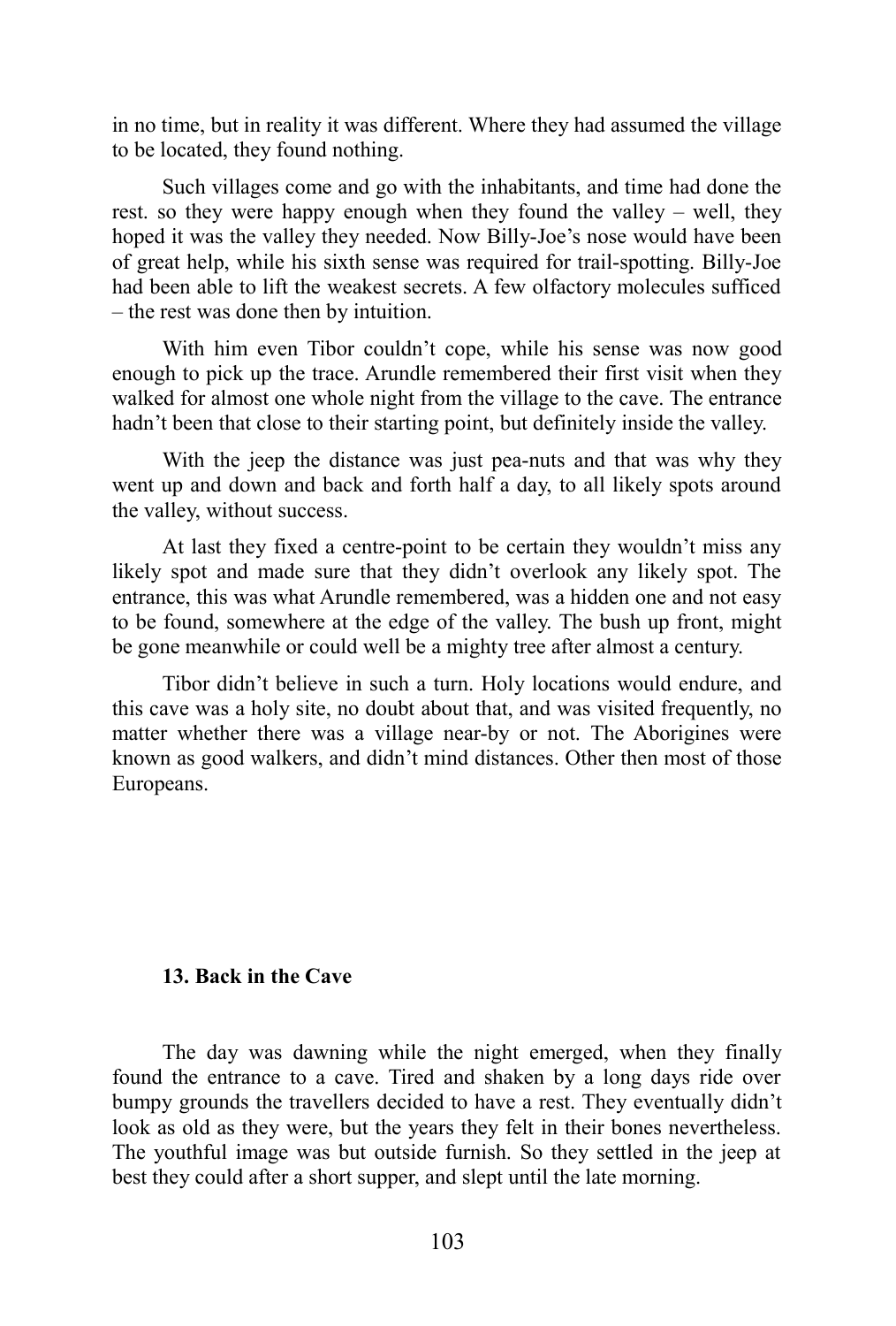Once more they ascertained themselves of the whereabouts of their equipment, then entered the cave, where twilight and coolness embraced them, after they had done some fifty careful steps. The pace was almost flat, but soon the curvy part began, where Arundle had dropped. So they paid attention and pointed their beamers on ground and walls and ceiling for obstacles and clefts.

Edmond and Emasus were leading the group. "We've got to take care of you oldies" they reasoned with a wink. Florinna and Corinia followed and after them Arundle was next in line while Tibor was last. All were equipped with strong beamers fixed to the helmets on their heads, so they had their hands free. In their back-packs they carried with them all necessary equipment you required for a subsoil expedition, non the least ropes, which were of great help soon.

As soon as the straight ground lay behind the leaders handed out the rope and all travellers hooked up to the belt around the waist. So they were in contact with each other outside as well, while the inner bond held them with courageous esteem.

The rope turned out to be of great help when Edmond dropped into the same cleft as his mother had done so many years before. His outcry alerted the followers and made them aware of the sudden weight a coming. Hand over hand they managed to tear the boy back to the surface.

Except some minor scars and scratches Edmond remained unharmed. Arundle knew about the singularity of the cleft, but that she kept to herself, and didn't object while the rope was fixed with the last in the row as well, who had been yet exempted, and felt now much safer.

On the march through the cave Arundle had a chance of remembering her previous visit more closely. The event that caued her vision and the cave expedition lay definitely before the catastrophy when Billy-Joe got killed. That is – the Billy-Joe she had grown old with, who sacrificed his life. Because if he hadn't done so, there would have been nothing left to sacrifice for. Such paradox sounded pretty crazy but was factitious, no doubt about that.

What ever was waiting for them in that hall up front, couldn't be the scenery of her vision. If her suspicion was correct, that she met old Billy-Joe right there, who was worshipped as a kind of God-like Saint by his Churingas, that is by the acting dwarves.

The show the Repetitors felt forced to undertake in order to cope with the expectations of the visitors from the past, contained such fuss as a welcome by-product, as was part of the memory of some representatives as a matter of fact, while last doubts now were blown off referring to the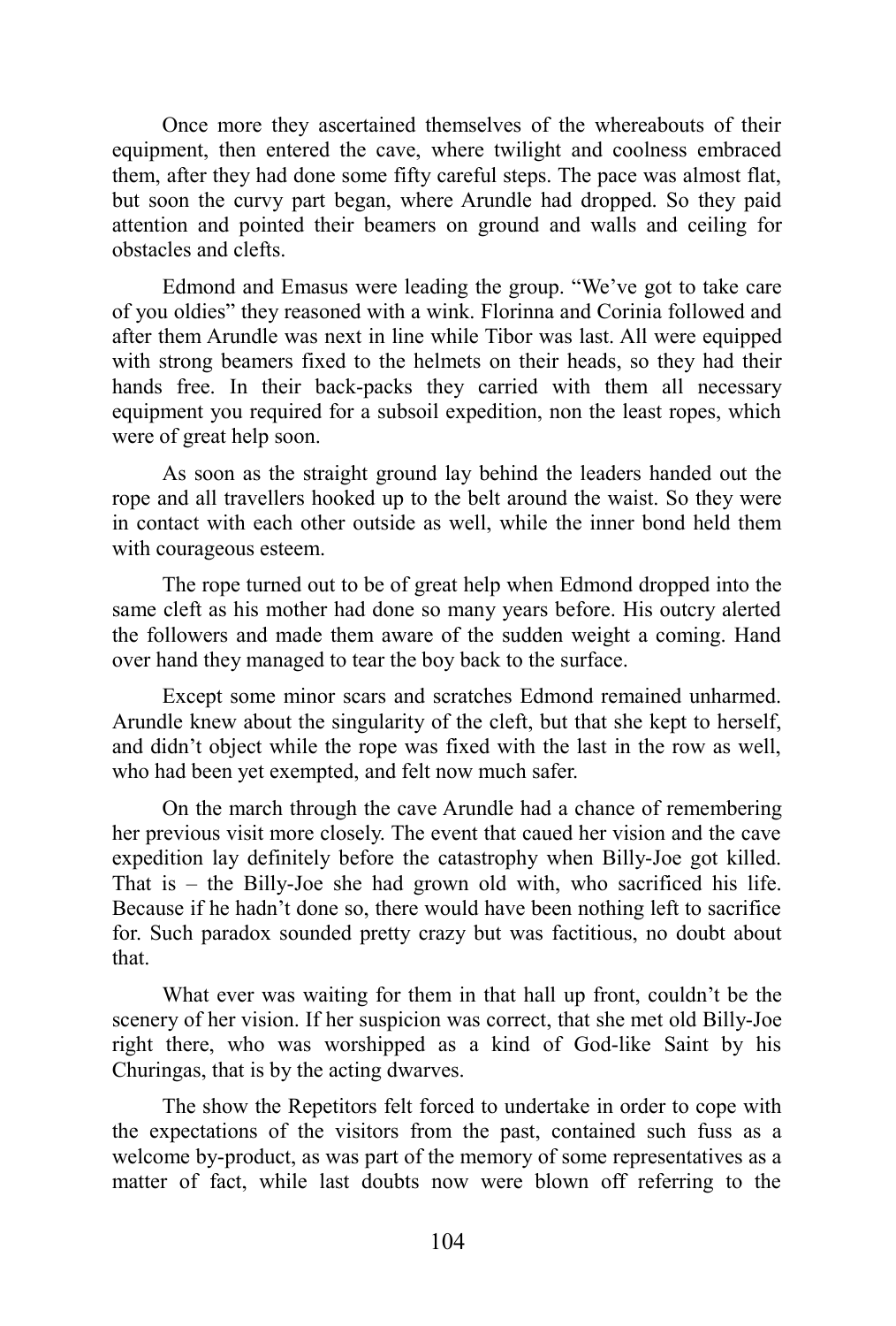Shaman's identity of the Churingas, that is the adorable idol possessing powers that were overriding human abilities by far.

Even that young Billy-Joe became suspicious, was a necessary part of the arrangement, as had been experienced in the past. Billy-Joe never got rid of his suspicion all his life. He knew all the time how he once would end – as Shaman of the Churingas. While neither he nor Arundle had had an idea of how his sacrifice would occur in detail during all those long years. And when Arundle found out the truth, it had been too late and Billy-Joe was trapped without a chance to escape.

Unfortunately none of the Repetitors who were responsible for the arrangement of that cave adventure was with them, while Arundle withdrew when asked and Tibor had been absent as well on the search for his son, whom he had been looking for elsewhere then.

So the explorers of the cave now didn't know if they were in the same cave as was arranged for the time-travellers, where they met that statue and the band of worshippers.

But the magic bow knew now where that central dome was found, and that was right under the battle-field, where many years ago the mighty scull of some kind of Goliath rolled, and a wild young worrior sounded aloud into the world his cry of victory, he hadn't achieved without the secret helper from underneath.

Remembering all that alerted Arundle to expect the worst. Should her beloved husband be there? Where they at the right trace? Would she find his corpse slaughtered by that remarkable happening on that battle-field where the fate of mankind was decided? The latter was saved but not the yokel, who gave his life.

Arundle wept overwhelmed by memories, combining with the vision. The comrades noticed her state of being and the little troop slowed down and finally came to a halt.

"Thank you my beloved" she whispered in a low voice – "let us carry on, so close as we are to the mystery. May it now disclose."

There they stood and their eyes followed the rays of their beamers, and what they noticed didn't meet the expectations or only in small part, which they had made to themselves all alone and without reference to the others, after they learnt from Arundle the interrelations.

None of the fake Churingas was to be seen, of course not – the caveexplorers were no visitors from the past but contemporaries. The original scene had been executed a good while ago, and was long forgotten and past. A lot more had happened in the meantime. Other and by now more important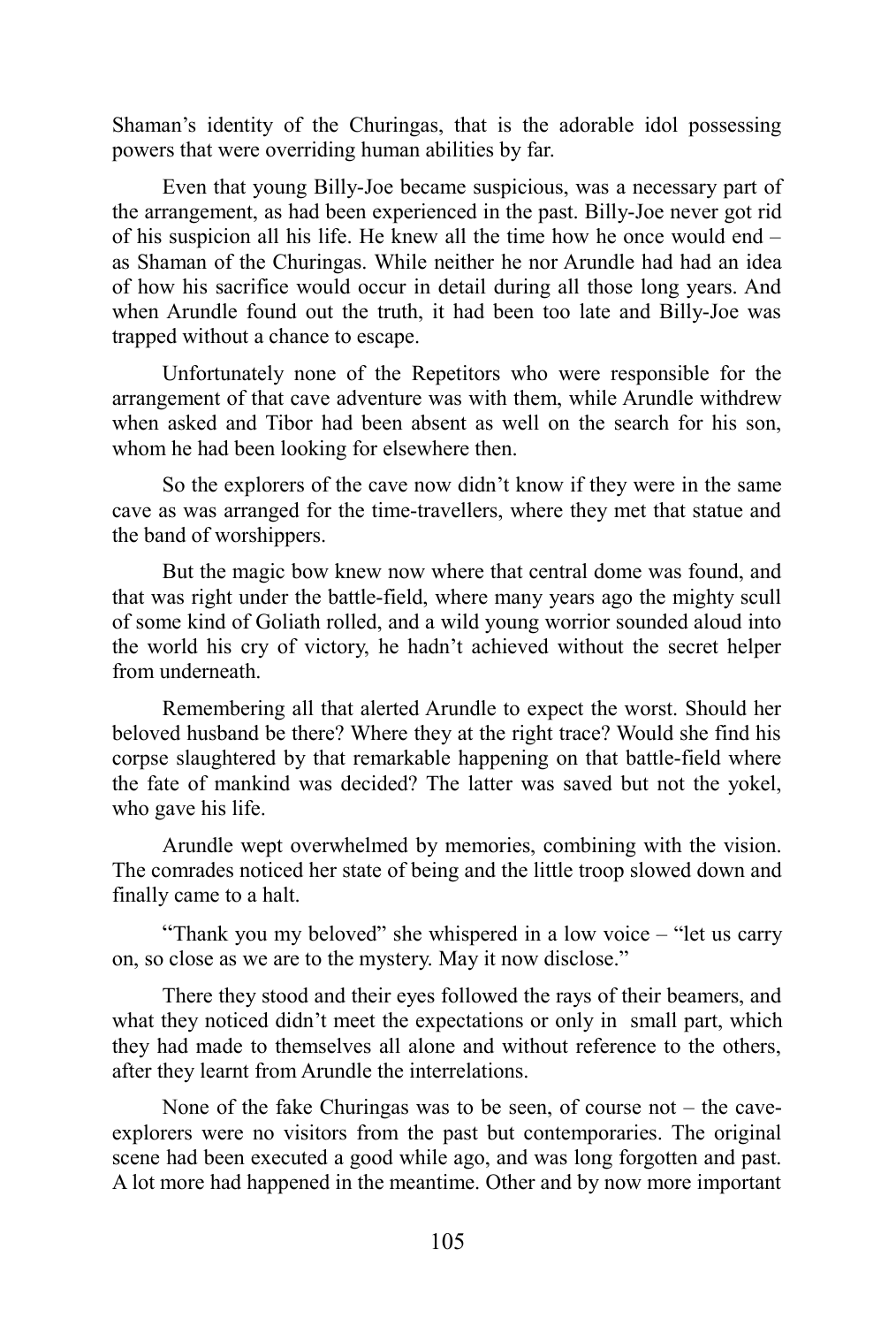occurances overrode the tragedy, while the statue stood where it kept standing when the decision fell. There the old Shaman of the Churingas stood frozen in death and stared with open eyes right into the beamers pointing at him from all sides. One hand erected up to the ceiling as if the upper world still was in need of his assistance. His mouth opened for a last outcry, still hanging in the air, but was long gone for good by now – about a year later.

Awestruck the comrades stepped by. With timid hands the one or other touched the shiny surface. Arundle fainted, unconsciousness embraced her. There he stood – Billy-Joe as he used to be while still alive. His hair now down to the shoulders, white and silvery as was common for a wise elder.

They didn't meet any more though, when Billy-Joe realized what fate was waiting for him. Clandestinely he disappeared, because he didn't need witnesses for what he was going to do. He would not only suffer but overcome death at last.

The body didn't show the faintest trace of putrefaction, or was hidden under the wide cloak. The face seemed to be alive, if it hadn't been motionless. How could that be? There was no sign of rigor mortis, while the stone felt stone-like. Tibor felt reminded a long passed scene. He would have liked to have a word with Arundle, but she was still unconscious. He had to try. He shook her and a minute later she opened her eyes. When he pointed to Billy-Joe's face she also seemed to remember. Yes, they had seen such a statue before, and not only seen, but...

However, it was too early for that. First they had to ascertain themselves.

Staying down here didn't make sense, but Edmond wanted to keep on with his father.

Tibor forced the return trip "The earlier we leave, the faster we return" he argued and turned around on the heel. He rushed away and with him his son, who would take care of him, because the boy reckoned what his father had in mind.

Tibor was the inventor of the de-petrification potion, also known and used against all kinds of psychic diseases, almost like aspirin and could be found almost everywhere.

They were lucky to find it at a filling station after half an hours ride in the jeep, and only one and a half hours later they were back.

With a trained hand the expert rubbed the skin of the statue till it began to feel somewhat softer, then he set the syringe, and some minutes later Billy-Joe began to move as after a long sleep. He tumbled insecure on numb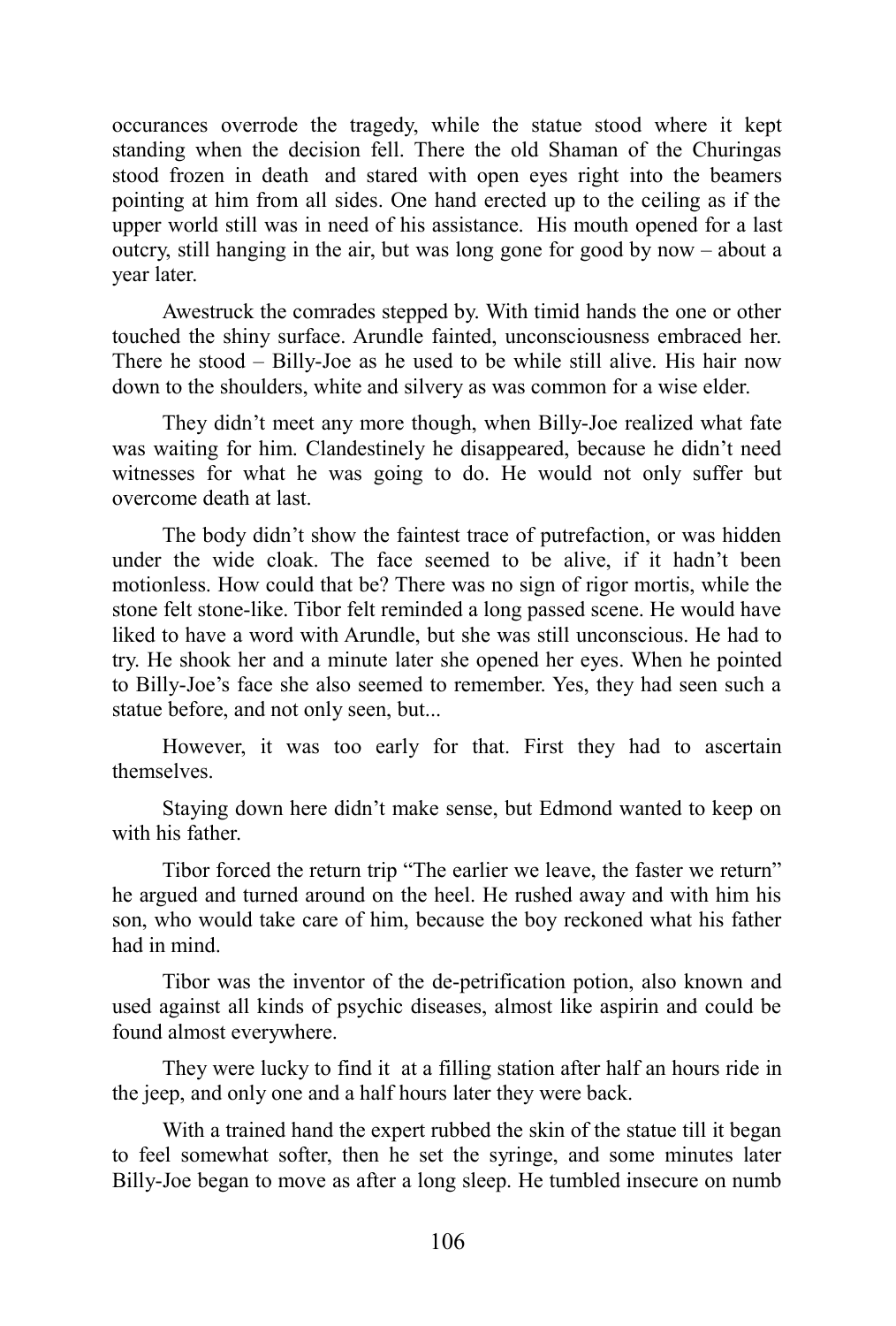legs. Arundle put his head carefully in her lap and wetted his cheeks with tears of joy. The others joined. The situate was so moving.

After a while Billy-Joe erected and embraced his saviours, who didn't give up believing in him and didn't accept the death sentence. "Such a year can be damned long" he croaked, then he drank and asked for food.

"Don't overdo" Tibor warned "It'll all come back". But it was too late already.

"I told you" Tibor added. Life had his friend back. Somewhat clumsy the tall man stumbled - supported by the two youngsters - towards the exit.

"An old man is no fast train" Billy-Joe said when feeling pushed by the impatient youngsters. But that were the modern times these days. Arundle stayed at his side all the time and couldn't let go – not for a second. Was it the age or the forced standstill?

As soon as they were back home Billy-Joe decided to see a doctor to have a look at his knees or even a total check-up. The result was satisfactory "For a hundred plus there's not much fuss" the doctor said with a wink when Billy-Joe left, who felt like newly born. Life had him back. And now they wouldn't part anymore, the two friends decided and moved together.

Tibor had to leave once a month to see Susamee and the audiance and that was good enough. Billy-Joe was busy sorting his involontary enclosure, he just left behind. "As long as it is still fresh" he pointed out and returned to his desk. Arundle blossomed between the two men, because what the one didn't have, the other had, and vice versa.

Tika also was upset when she learned of Billy-Joe's return, and didn't want to stay any longer in the underworld, and Tibor promised to do what he could to get her out.

So he took Billy-Joe with him – well packed behind an anti-matterprotection, because he was still somewhat shaky after his forced enclosure.

His stay in hell he called enclosure – "nothing is as bad as permanent tranquillity" he said and went back to work he was busy with - a pamphlet titled "The Philosophy of forced Tranquillity".

"He is freeing himself of a trauma of his soul" Arundle commented his behaviour, without thinking much about it. But she didn't publish, but felt ashamed when she realized this terrible notion of arrogance.

When Tika saw Billy-Joe, nothing kept her down here any more, except when he had come as well, but he had no intention. In vain Tibor argued that she had given up too soon. No-one had forced her death, except herself.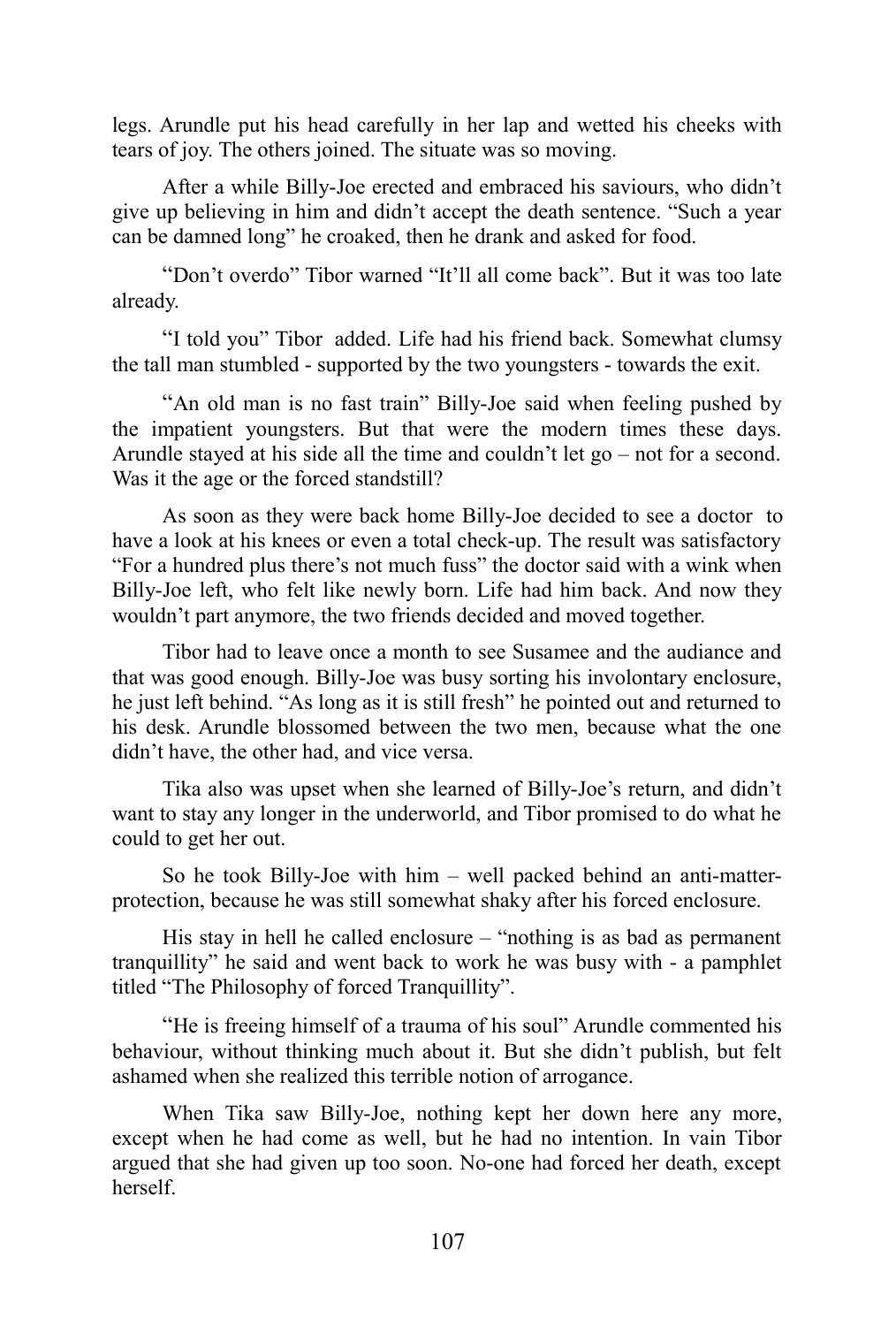"Death is something final, dear sister" Billy-Joe agreed. "Such an enclosure is like death, but not the death, that's the difference. I try to understand right now, and don't yet manage."

Tika began to weep and didn't want to calm down, and didn't let them go, despite the fact that the protective screen began to flicker, and the first corrosion set in.

"First nose and ears are endangered, then the fingers – its a little like leprosy, I was told. Tika, we've got to go, I'm so sorry. We come back – promised."

Tika grbbed their legs and pleaded, which was no good for the legs. Before they lost them they had to leave, while Tika was suffering none the least, and for her no hospital was waiting to have the damage repaired.

How could you get someone back from the underworld? A real challenge for someone like Tibor. While they once experimented with antimatter, and out came the de-petrification potion. They had had big trouble in catching such anti-matter bits. Now they knew where to find them. South-Michel was all too willing to show them the way down there, but first of all they couldn't take any anti-matter with them and were secondly endangered by such visits. The protection, they put on, was built of anti-anti-matter-bits and was a very fragile form on being (in fact of not-being), that wouldn't last when taken away.

Besides, they didn't understand the principle of the chaises and the route they took. Without South-Michel they were therefore totally lost. So Tibor asked Arundle, whether she could do something for them and have a word with the Advisor and how he saw the case. Now that the underworld was in a state of dissolution, because malice didn't last. A very strange situation, though - also for the Advisor, who had to cope with, but didn't yet fully manage.

From the material side South-Michel waved off and rejected – "I can't help it" he said "That's like fire and ice".

Such statement let the Advisor renounce. Was that what South-Michel intended? This was how South-Michel was of help in a way. The Advisor had now to prove that he didn't flog a dead horse, but knew what he was saying.

In the back of his mind he had without doubt that semi-permeable membrane, but the latter only worked between heaven and hell of the old fashion, which had by now become obsolete to a certain extend – thanks to God.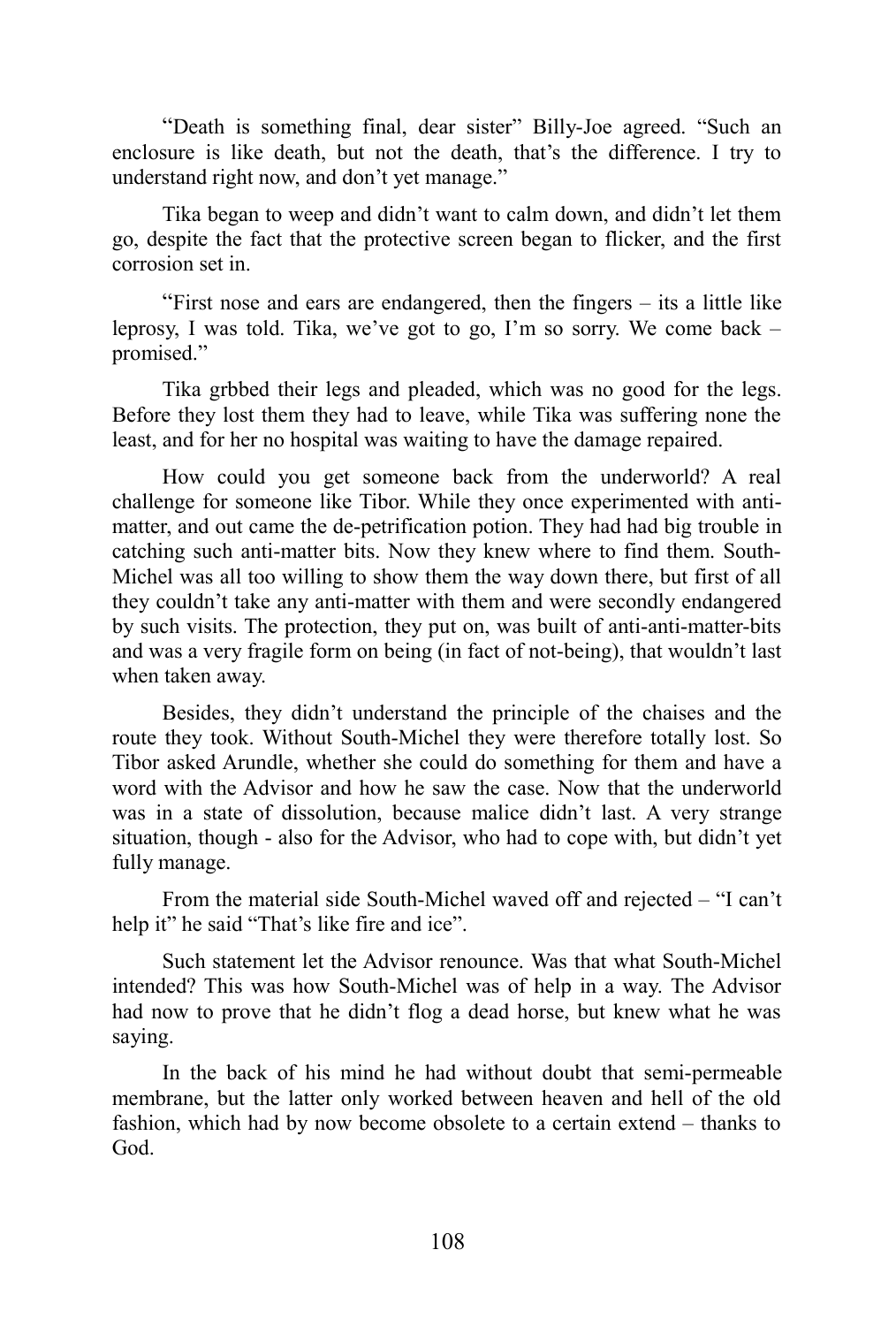#### **14. Anti-Anti-Matter**

The inventor's spirit was still alive in Tibor, he never got rid of, not even when he longed for becoming a Shaman, while he couldn't keep up with Tika, who was always ahead of him, not only because she was a woman but also Susamee's darling.

That was the way Tibor was: his talents he cared little, challenge only was, what he could hardly or never reach. While he gave away his talents for nothing, because they seemed to him all too obvious and just common, while very few people shared them with him.

This time things were as different as they had been when they were looking for that de-petrification potion they had then been in desperate need. And so it was now once more. They wanted to rescue someone, and this was reason enough to combine Tibor's talents and strivings for a second time, thus giving hope to the greatest solutions again. And so it was.

Billy-Joe, Arundle and Tibor formed a team of researchers facing the anti-matter. Did they once fish for lost individual bits they now had to find out, why such bits go astray, without causing a hefty reaction. In other words they wanted to find out the reference and interaction between anti-matter and dark matter. While the latter formed the overall cloak of some 90 per cent of the space surrounding the visual universe.

The first of their hypotheses was that anti-matter was a derivative of dark matter, while dark matter was the rule and matter the exception. The secret of creation was in reality by the visual matter. What had to happen that matter became real in a visual sense? That was the decisive question, everything was about. Who ever was able to answer this question laid his finger on the secret of the creational power, the visual universe was caused, which surrounded and applied the in visual dark matter like thin porridge spilled down the Milky Way.

Tibor formed the head, Arundle and Billy-Joe assisted – as had done previously, as far as the three remembered, but that wasn't the point. Success was all what counted, and the time was against them - same as once had been. Tika's state went from bad to worse each time they met her. Her problem was first of all a mental one. While the holes also bothered the poor creature meanwhile, but the centre of her sufferings sat inside and there little help was available. Tibor injected the de-petrification potion, and that was of little help, but released her from her worst aches, and closed small open wounds. So they left behind a fair amount of injections, who she could handle by herself, but didn't anticipate what would happen to the boxes,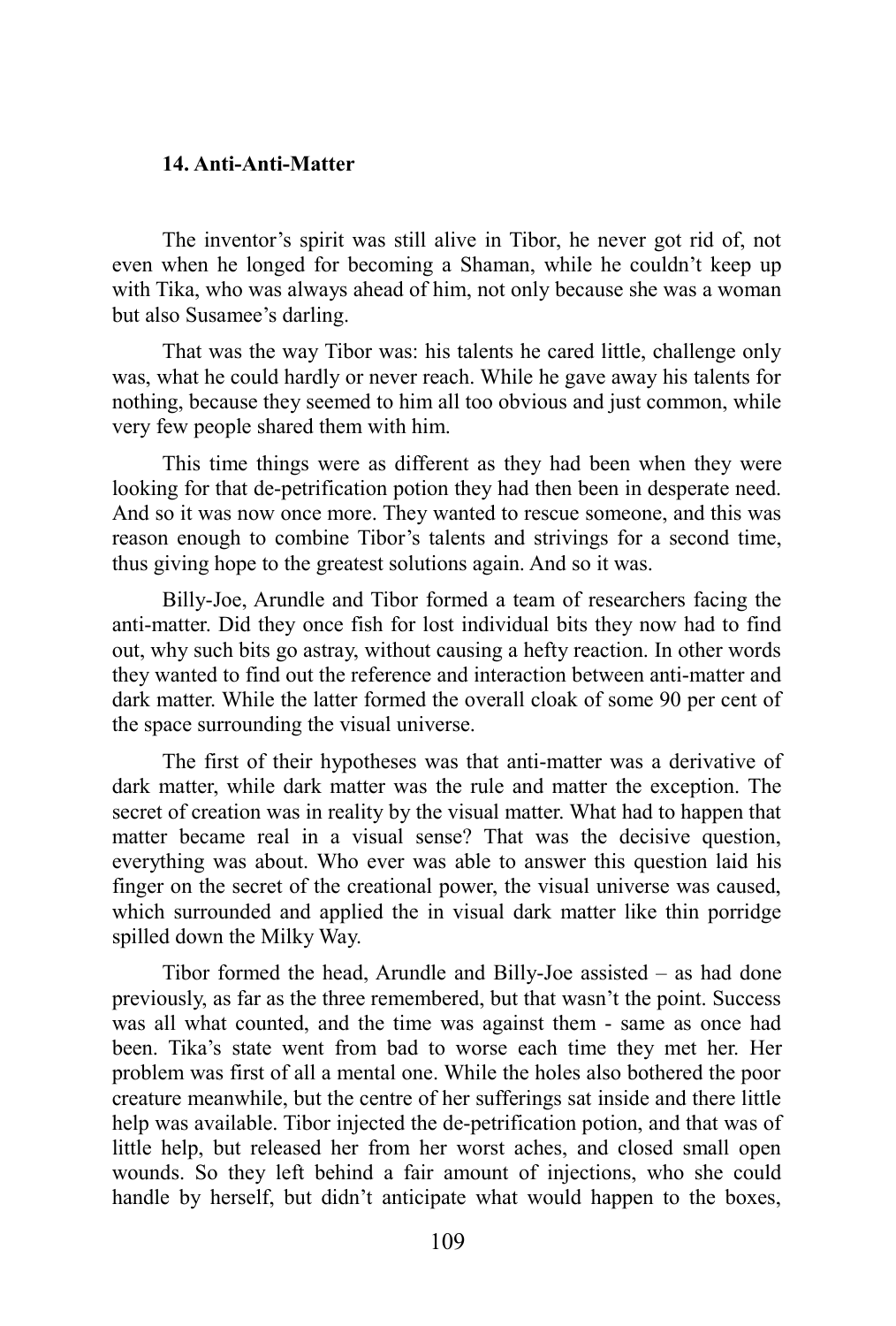which dissolved and had the contents spilled on the ground eating up a mighty hole there. Tika gathered the precious liquid and rubbed it in where she reached, healing wounds, while the fingers and hands also suffered and dissolved. Fingers couldn't grow when once gone. Only an operation could be of help. But for that she had to come over to the side of the living, and that could only be done by a depolarisation, but was not possible as to the Advisor. He offered instead an astral body of heavenly design, but limited herewith her earthly presence, by sensuality. An unacceptable offer for Tika. Arundle could well understand.

Could such offer be regarded as a preliminary solution she wanted to know, but the Advisor disappeared. They were stuck in a one-way-street without a way back. "Who once left the state of a caterpillar in order to explore the beauties of the wide world as a butterfly cannot return" the Advisor reasoned, somewhat fishy and disgusted, while imagining such return.

He didn't understand that woman. Why did she keep what she had and didn't let her becoming rescued?

"Man's will is her kingdom of heaven" he said in an angry mode. Why was that woman so eager to remain. How can a being be so stubborn? he wondered and dissolved for good.

Thus the only option was the changer and it worked out not too bad, all in all, while the basic principle was the Trans-substantiation, that incorporated also some principles, one of which was the doubted fact that each bit referred to its hidden anti-bit somewhere in the universe. Every thing and in consequence every human being had its anti-being somewhere. Whether as solid units or in an open range of dissolved fractions was not certain. Tibor and Billy-Joe came across each other on this and might even have split without Arundle's intervention.

Billy-Joe's point of view was that such preliminary details didn't bother, while Tibor kept stressing on dissolution and extreme risks for the gathering part. And he referred to Tika's appearance, who indeed didn't look nice.

"What's the benefit of the most beautiful trans-substation when the result is a scattered being like a puzzle of thousands of pieces no-one's able to solve?" was Tibor's comment. "Just nothing" he went on

"Tika doesn't want to assemble as a patch of flowers, but as a woman of flesh and blood. We could burn her body and stray the ashes, that would have the same effect." Tibor went on.

His logic was unbeatable. There must be another way, a way the underworld showed them. The secret lay in the entrance and with that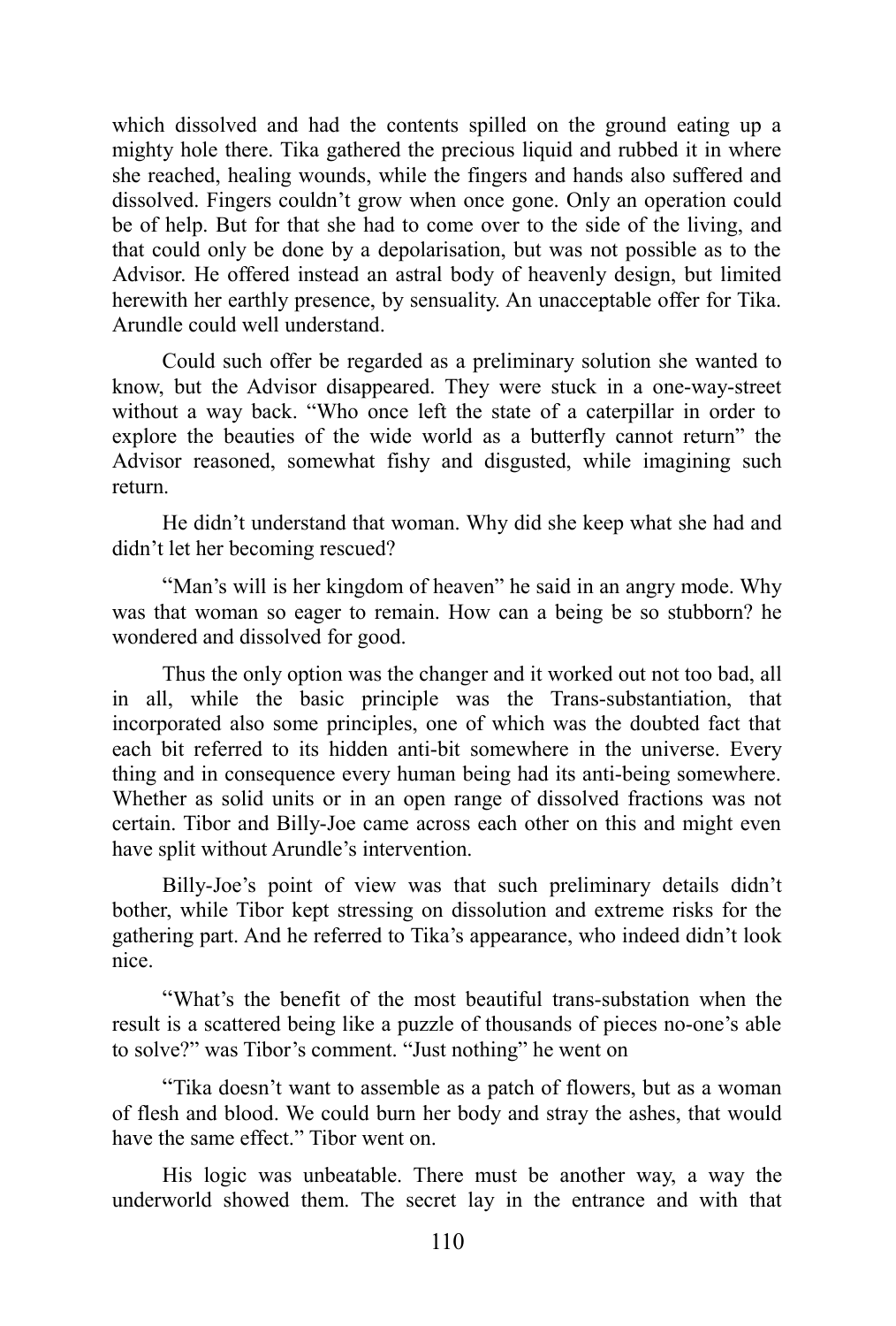ferryman Charon over the river Styx. The exchange occurred on the way, together with the loss of memories while the river Styx mounted into the river of forgetting. The travellers even forgot about themselves before they arrived on the other side.

"These are all mythological assumptions without proof." Arundle put in.

Tika was in any case an exemption, who didn't forget her human whereabouts. So she didn't stick to the rule of the Greeks, who invented the Hades-thesis. Such were the questions to deal with, the researchers agreed as well as with the entrance procedure.

"It's the best evidence against the assumption of the scattered puzzlethesis, as can clearly be seen in the underworld. Humans are in one piece, while built of anti-flesh and anti-blood, so to speak."

"The trans-substantiation does occur, but not the dissolution, but a reversing of the poles, that's an important difference" Billy-Joe agreed.

"We should have a closer look on the route to the underworld. South-Michel might help us in that, while in his chaise he seems to avoid the problem. We all arrive over there with our common being."

"Right, perhaps the river Styx is pure nonsense and there is no Cerberus or Charon."

But South-Michel didn't tell them the functions of the chaises.

"It has nothing to do with your Conversion or Trans-substantiation. – We slip into naught on the tidal of time." he added after a short break and hesitation. Did he refer with that lyrical insertion to the functional principle of the chaises?

Those chaises were closed in the back. Passengers couldn't look out and that seemed to be wanted. When you were sitting up front, you were a little better off, but the windows were small enough. And emotion-wise there hadn't been much fuss. A kind of blackout was what most remembered who did the trip more then once. While on the way back they were busy with the scars and holes.

Been asked for an open chaise, South-MIchel refused. Never ever had the trip been done in an open chaise, such a demand was absolutely unacceptable and offended the common sense.

Such an advice sounded strange in Tibor's ears, because that was not South-Michel's familiar attitude. So Tibor reckoned that he touched a weak point. But he was bright enough not to insist, but to wait what would happen during the coming up trip, he intended to absolve in full awareness.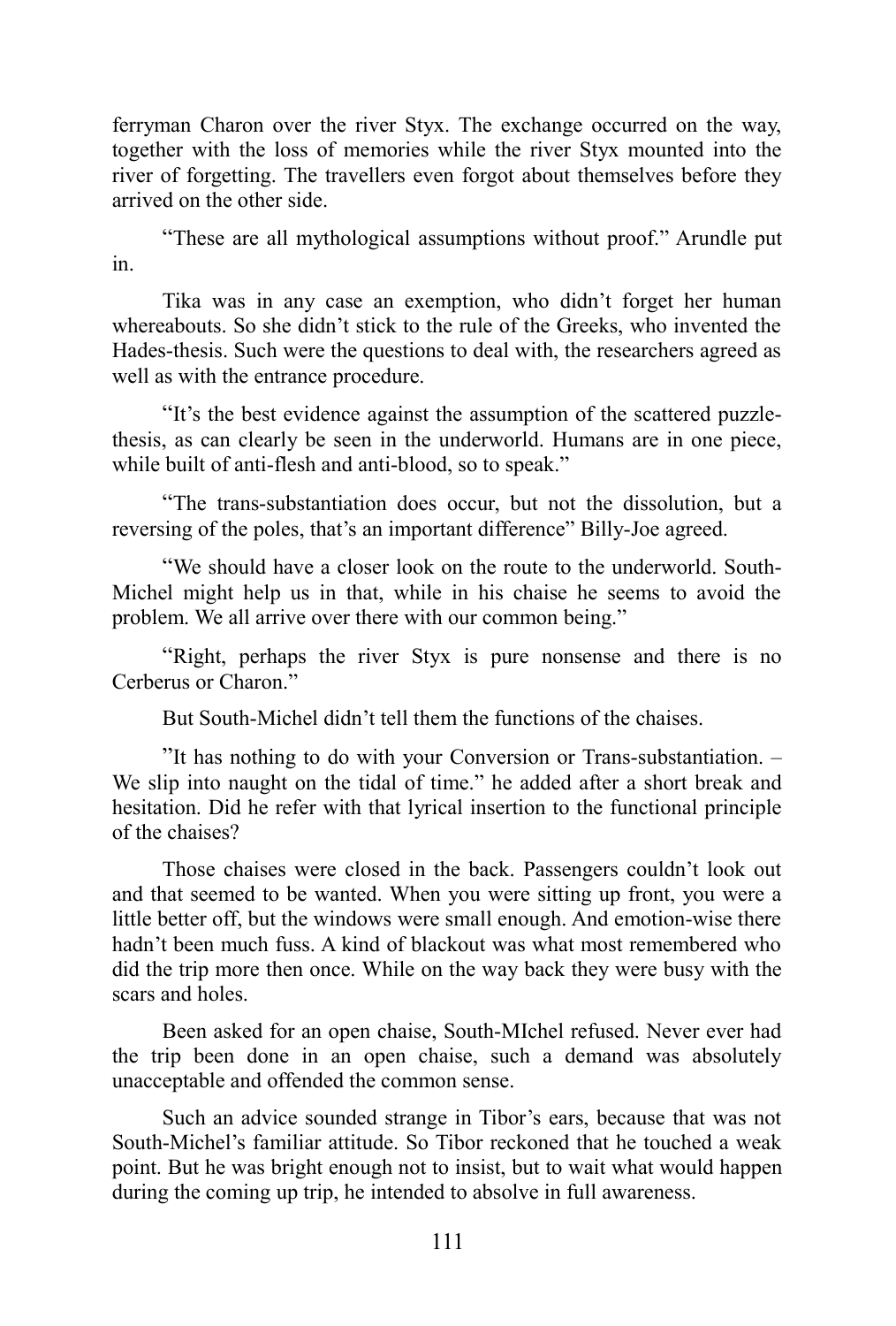Done as said! – at least on the voyage there he paid attention. He even took secret photos by holding the camera out of the front window, and hoped South-Michel wouldn't notice, who surely would have forbidden. Arundle kept their guide busy by asking all kinds of questions and even flirted with him. South-Michel wasn't used to so much friendliness and paid no attention.

Later on the return-trip he sat discontented like an old miser alone up front, but it was too late, because Tibor wept all the time, because of Tika's bad shape. She wouldn't endure much longer.

Back home Tibor doubled his efforts. Arundle backed him up at best she could and Billy-Joe anyway. The argument was forgotten. Whether puzzle or firm body they didn't mind as long as they succeeded.

"If we don't come along with a solution next week, I'll go and see the Advisor personally and ask for an official place in heaven. Better a complete astral body than such damaged debris" Arundle hollered. But Tibor respected Tika's wish for an ordinary human body and for a regular life on earth.

"Hans Henny Henne's descend to earth worked all fine, so why not Tika's?" Tibor put in somewhat upset and angry, and couldn't understand why the Advisor made up such a fuss.

"He might just challenge you and make you grow over yourself by inventing the transformer. You might be closer than you realize" Billy-Joe answered and didn't know how right he was.

The solution was hanging right in front of their noses, but they didn't see as often happens when you don't see the trees any more in all the Blackwood Forrest.

What did they have? Nothing you could lay your hand on. Just a few thoughts. A film where nothing was seen but monotonous grey. The film at least could be touched or watched and that was what they did again and all over again. Once in a while a faint figure appeared, and a kind of gate, otherwise only grey water and grey sky – grey in grey .to put it that way. And only because they wanted to see the gate and the river and so forth. It could have been something elses as well.

They were convinced that they didn't see, what it was all about.

"Let's assume that our film shows the Inbetween" Tibor thoughtfully said. "The anti-matter on a transformatory step in-between on the way to black matter, or better the other way around, because the dimensions demand such a reverse conclusion. We are material beings, therefore we approach everything from our materialist mode of being, and we end up as the crown of creation, while from another perspective we could be well seen as mere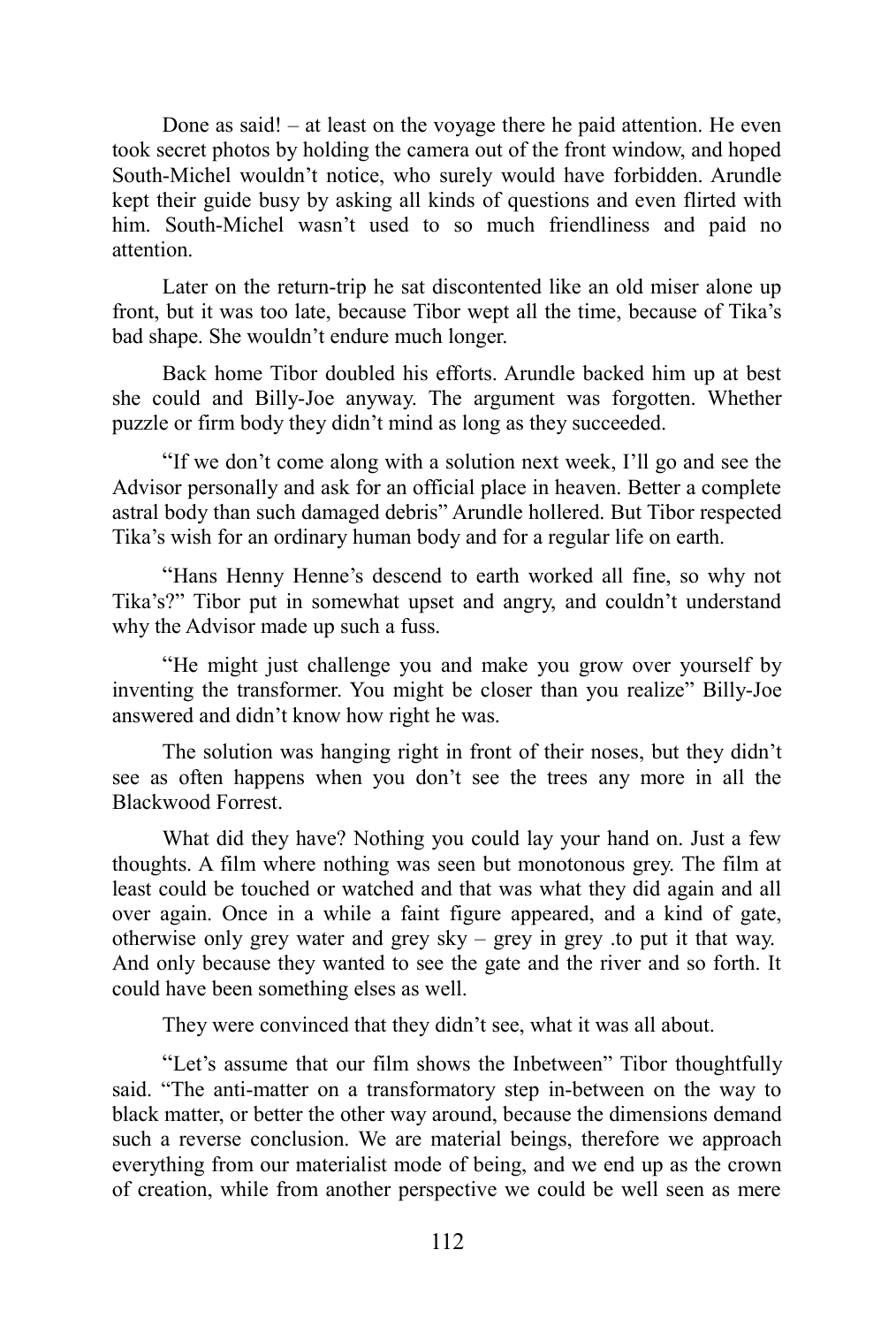scum. But that's not the point.'

"Well, it may be the point, though" Arundle put in.

"It makes a difference whether someone clamps with all his might, while everything is drawing him into the dark unknown, where he comes from, and where he eventually longs to go, despite the fact, that he doesn't necessarily know" Billy-Joe added to Arundle's injection.

"That's why the Advisor is so angry with Tika. Hans Henny Henne was a special case, he had a task to fulfil" Arundle went on.

"Perhaps Tika has also a job to do, and knows better than the Advisor?" Tibor stood still firm on Tika's side.

"Well, the Advisor's offer is still valid" Arundle confirmed.

"His half offer, you mean. While Hans Henny Henne got his whole body back..." Tibor went on.

"At least what was left behind" Billy-Joe put in.

"Well, yes, Tika's got to be thoroughly checked as well, if she manages at all..." Tibor stood with both legs firmly on the ground. He was fully aware of the risk.

"I think it would be a good idea if I joined the next trip as a deadhead on the ferry? things might become clearer with Charon."

"You mean the myth is still alive?" Billy-Joe asked doubtfully. "I thought it was just one of these stories"

"They all have a substantial kernel" Arundle corrected him. "Such old tales are told, because there is a point in it. In every fairy tale is a deeper sense hidden, and lomg to be found. Fairies and tales are good means of transporting."

"A stowaway on Charon's ferry, what an idea. But only the dead find their way to the banks of the river Styx" Billy-Joe put in, after those doubts seemed to hang over them in the room like a cloak of smoke. Billy-Joe didn't mind one way or the other. "The nicest tale can't help" he said "if there is no-one who finds out what's behind before he's dead."

Their task was to cheat death. Charon was not just anybody, but the genuine death in person. And Tibor wanted to trick him out.

"Death is going to smell a living being right away" Billy-Joe put in and you could hear fear in his voice – fear for a best friend, though.

"We might better have a word with South-Michel on that and see what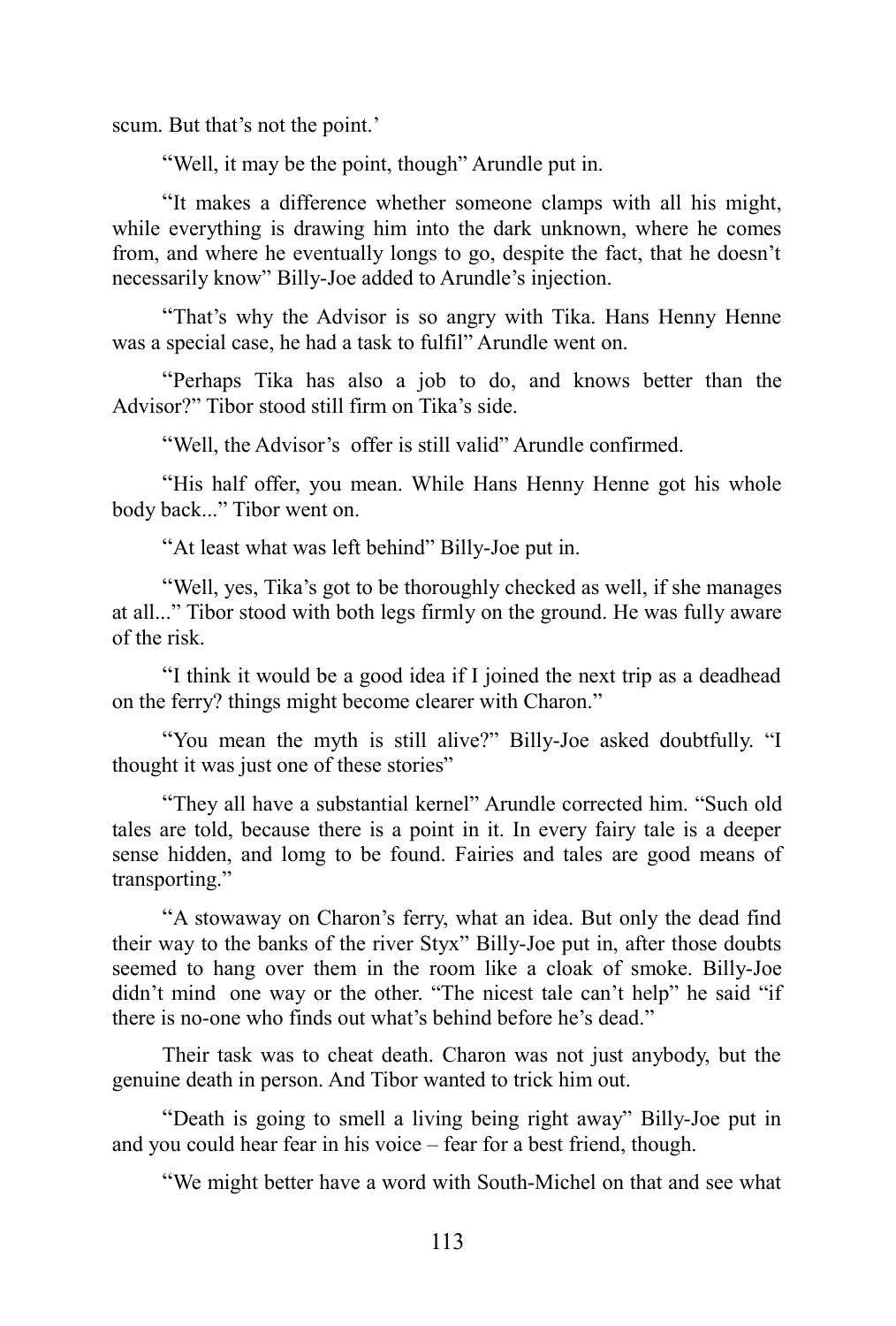he thinks about it"

"Let us compare our different approaches" Arundle suggested. "We can check with South-Michel at any time."

"If he doesn't hide – you never know" Tibor put in.

"I would still suggest to try. Well, what do we have?"

"We have that de-petrification potion. It helps, but only a little. We would need a full bath-tub in order to test and find out."

"And someone's got to be the guinea pig though.."

"And there are those mysterious chaises for the trip from one sphere to the other without much trouble."

"Don't forget the protective screen. You can't do without."

"What's the fabric then, what's such screen made of?"

"That's of minor interest for now. We don't want to protect ourselves, but converse and transform. We want A to become B. Even clearer we want to transform minus A into plus A, that's what we want."

"...And without deviations..." Arundle agreed.

Conversion means in the sense we know it that something hidden steps forward and takes over command. It has to do with relationships and opposing attractions of antipodes..."

The arguments and suggestions flew back and forth. They went on taking about the Time-scale and the natural being of the Uncertainty Principle in the Nanoverse and whether it could be freed from there and transformed into the material world.

South-Michel was asked how to trick out death, but he didn't know and referred them to the Advisor, who didn't want to out himself and referred to his former offer and the advantages, you could find therein. But Tika was not to convince. Tibor had reached his limit. What could he do more?

Cheating death was easily said. But what would happen if he petrified himself? How had that been? Somehow they surely could manage. It happened often enough, back in the future which had now become a kind of presence, but was still dominated by the Repetitors. So they should eventually know how the petrification worked.

Stunned faces all around, when the Repetitors' meeting gathered. Nobody actually knew how this happened.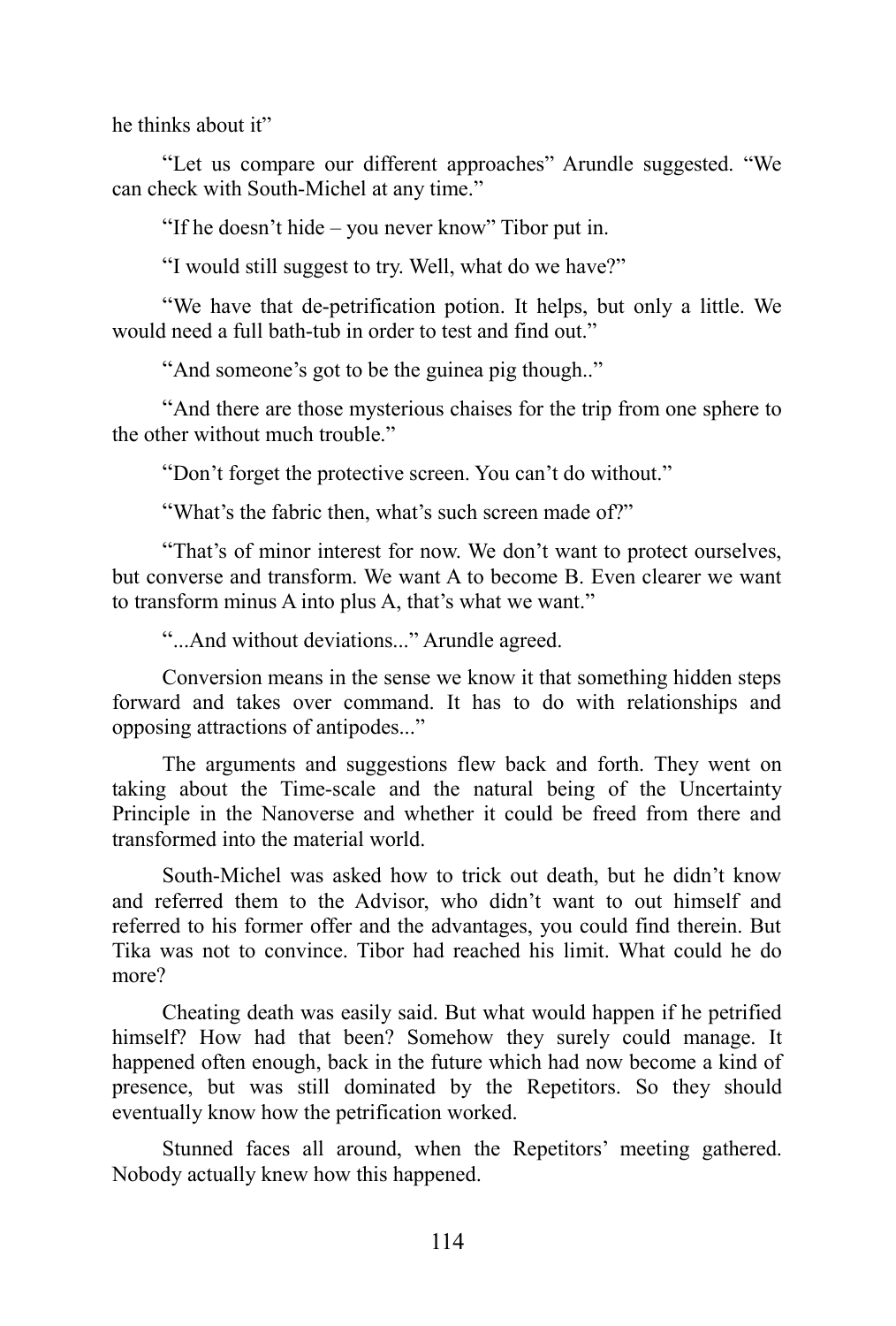"The dwarves were responsible for such subsoil stuff. We needn't do much except for the dragon, by the way" Scholasticus said.

So Tibor went on to the dwarves, but there he was handed further. He was sent to the dragon-watchers but they had had little to do with those water-punchers as they called the petrified beings.

At last he found the basin as had be described. Arundle asked him to jump in, while she came with him, because she remembered vaguely and didn't want to leave him alone. The water-punchers waited in the background and eyed fearfully over to them. The wet ones were by now stiff like a marble statue.

The petrification was a left-over from the Brotherhood of Infernalia that escaped into the future by accident. Malicious Marduk took it with him most likely in order to cause trouble, because he wanted to set a foot into the future, but without success. The defeat of the dark side in the last battle meant for him the absolute finish.

\*\*

Tibor still stood in the basin completely stoned, so to speak and Arundle had trouble in getting him out. The dwarves didn't dare to give her a helping hand, because they didn't know about the potion in Arundle's bag. She took a sound gulp and the water could do her no more harm.

"You wouldn't believe how heavy such a slender being becomes when stoned" she reckoned while she meant to feel the awful tickling again, as if the many years passed by were but one day.

The dwarves behaved strange and stuck to their role, as was dictated by the script. Even the cries of war of the Churinga-warriors they imitated, while some even waved their boomerangs threateningly. Yet nobody gave her a helping hand.

So Arundle laid Tibor down and let him be as he was, while hoping that Death would come to fetch him. And that was exactly what he did. But he didn't take the corpse (as Tibor had been hoping) but just the soul, who was kind of irritated. Should she go with him, or not?

As she was the only one who knew that she was still alive, she didn't worry. They played a big pot, so to speak. She had to find out how the transformation worked, and how such beings dwelled in the underworld, feeling fine, as long as they were left alone.

Tibor's soul decided to leave his body back at that basin, but didn't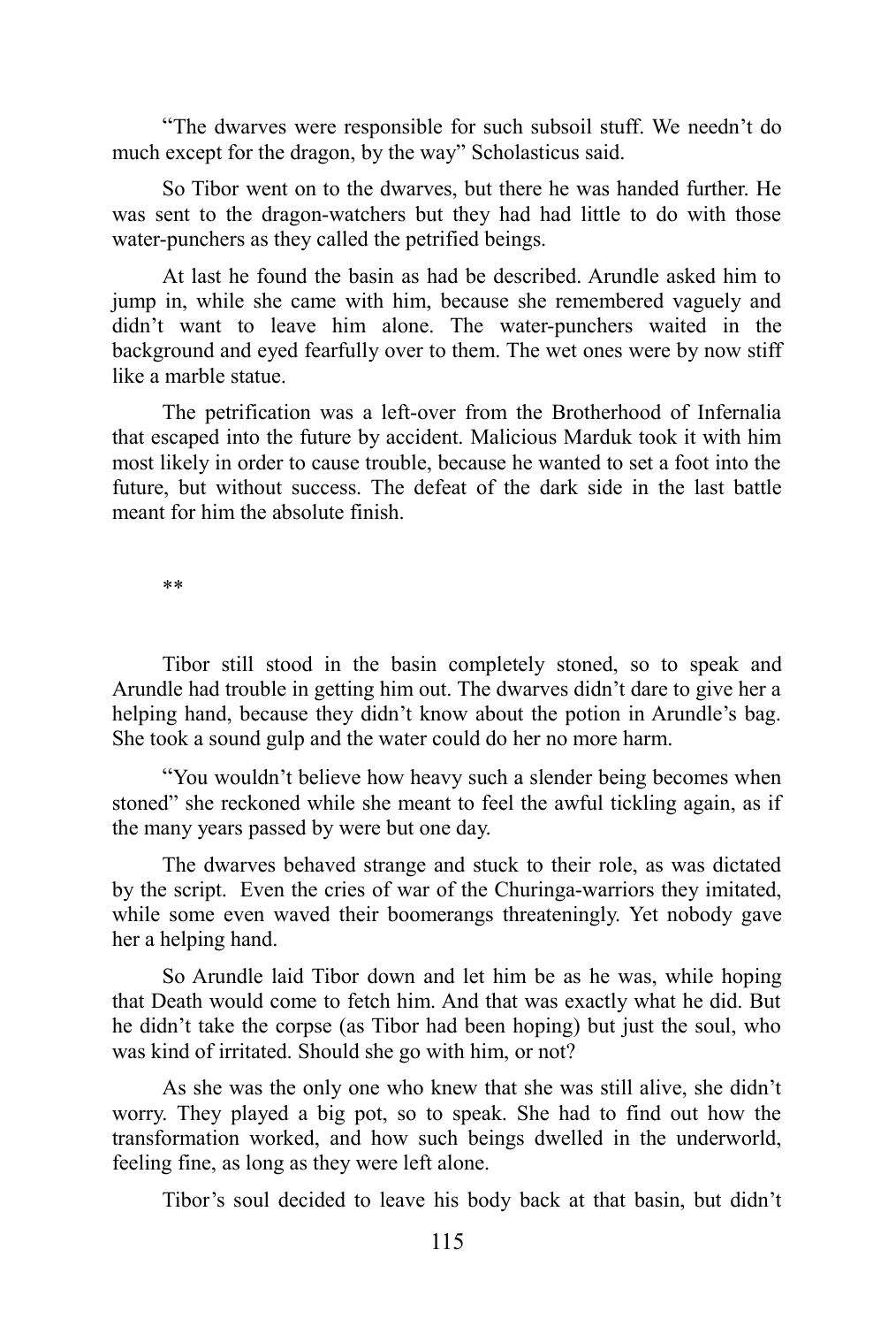carry on with one of these chaises but by 'thought-train', in other words in no time. His anti-bits were already waiting for Tibor. It seemed to be some kind of automatism. Most likely any being had its anti-being waiting in the underworld, in order to wake up when Death's duty was fulfilled.

This was what Tibor learned. He had to find Tika's real body, not the copy of the anti-being. Somewhere in the underworld the body was hidden, because Tika went down there as a whole, and that was the difference. But where was the body now? Tika had passed away some months ago, but her corpse was never found.

The souls must be of help. That was a typical task for the Animatiors. They had to stimulate Tika's soul so that she came back with them to the surface and help them searching for the hidden body, in order to slip right back in as was common for decent souls.

In case of success the body could be saved and rescued and fixed up to acceptable standards by modern surgery.

When the Animatiors learnt of Tibor's plan, he was back already. His anti-body was located back in the underworld and he had some more grey hair, but was otherwise alright.

The younger Animatiors didn't dare the trip down there, but the older ones did, and slipped like Tibor into that role. They searched for Tika and pampered her soul, and encouraged it to come with them, and finally succeeded.

Then they jointly looked for Tika's corpse. They found it in the basement of Susamee's island. Neatly conserved like Snow-white in a coffin of glass. Like a Saint she lay there worshipped by the dwarves of the old school, as had been by hundreds in Atlantis many centuries ago.

Tibor was happy. Such necromancy occurred behind his back – while some of the dwarves had been knowing all the time.

Those who were involved among the Repetitors were almost as glad as he was, except for one thing. The Anti-Anti-potion had not been found. While they understood a little better how life functions, and that any body and any bit had its anti-bit somewhere else. While the living soul was a kind of hinge of both. Depending of the location, such a body was still alive and with it the whole human being could be revived.

Getting together both sides was impossible, because the spheres ate each other up as soon as they met. As to the rule of logic the known world had to have an unknown anti-world.

By that science was richer now by such a discovery, while only a speculative one, as only a glimpse had been done into such anti-world.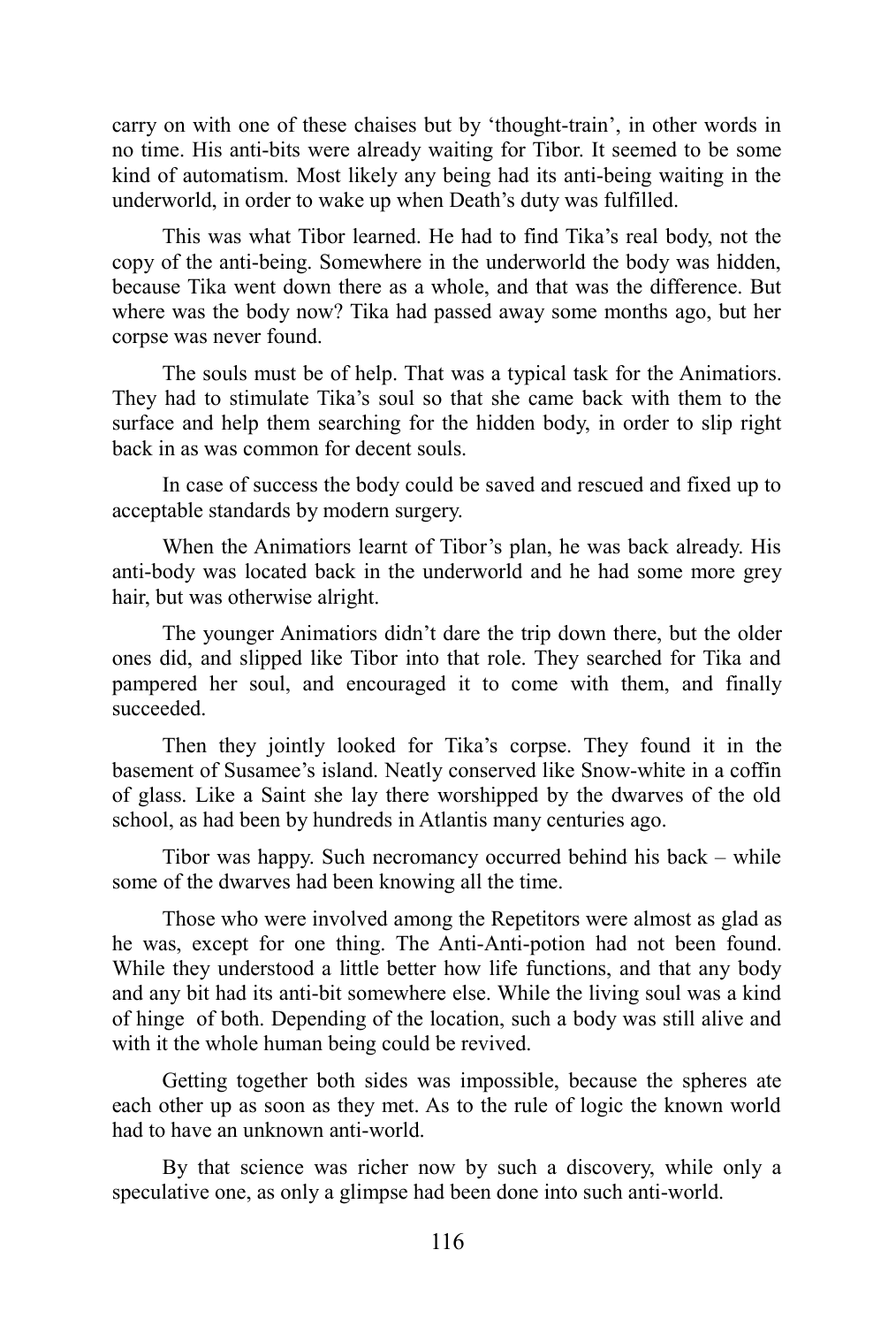Well, Tika's ascension could be taken as a proof, and this was what Tibor did, and with him his comrades and friends, who helped him.

# **15. Pandemia Research**

"Without that coffin I would have become dissolved" Tika commented her resurrection, when she fully understood what had happened. Because she didn't remember the underworld. Tibor had to tell her how things went down there. However, she all too well remembered her death and how it happened.

She had been working as a nurse, and one day that was too much. So she didn't only die for grief about her lost son, but because of physical weakness.

"I was lucky that the priestesses embalmed me, but not like a Pharaoh, as they let my brain and bowels untouched" quite a awful idea, though, to become cut up while still alive somehow, she reckoned.

"Otherwise I would have been gone over here."

"You could surly have done with an astral body, as the Advisor suggested anyway" Tibor commented dryly and earned an angry look. Did the Advisor really know about the procedure and had refused to help therefore? They would never find out.

But then Tika discovered her son Emasus with Omirah in his arms. She rushed at him full of motherly love, while she greeted Omirah rather cold – for the time being, Emasus reckoned, but still hoped.

Tibor had warned him. "That's the way mothers are" he tried to ease. Tika was a typical mother, though. She didn't find a good word to say for Omirah, but hurt her by hidden taunts. That was no good and forced Emasus to withdraw from the family again.

Omirah was no angel either and attacked Emasus from the other side. Tibor saw the tragedy coming, but couldn't help it. But that was only one side of his wife. Omirah was not only a dearly loving wife full of tender empathy but a real comrade every day. She even tried hard to manage on the surface, but felt better when she had some feet of solid ground above the head.

Tika soon found out and knew all too well how to play the trump. Tika couldn't let go. Deep inside something couldn't let go. It was a kind of leftover from early childhood. Where there had been a good chance to overcome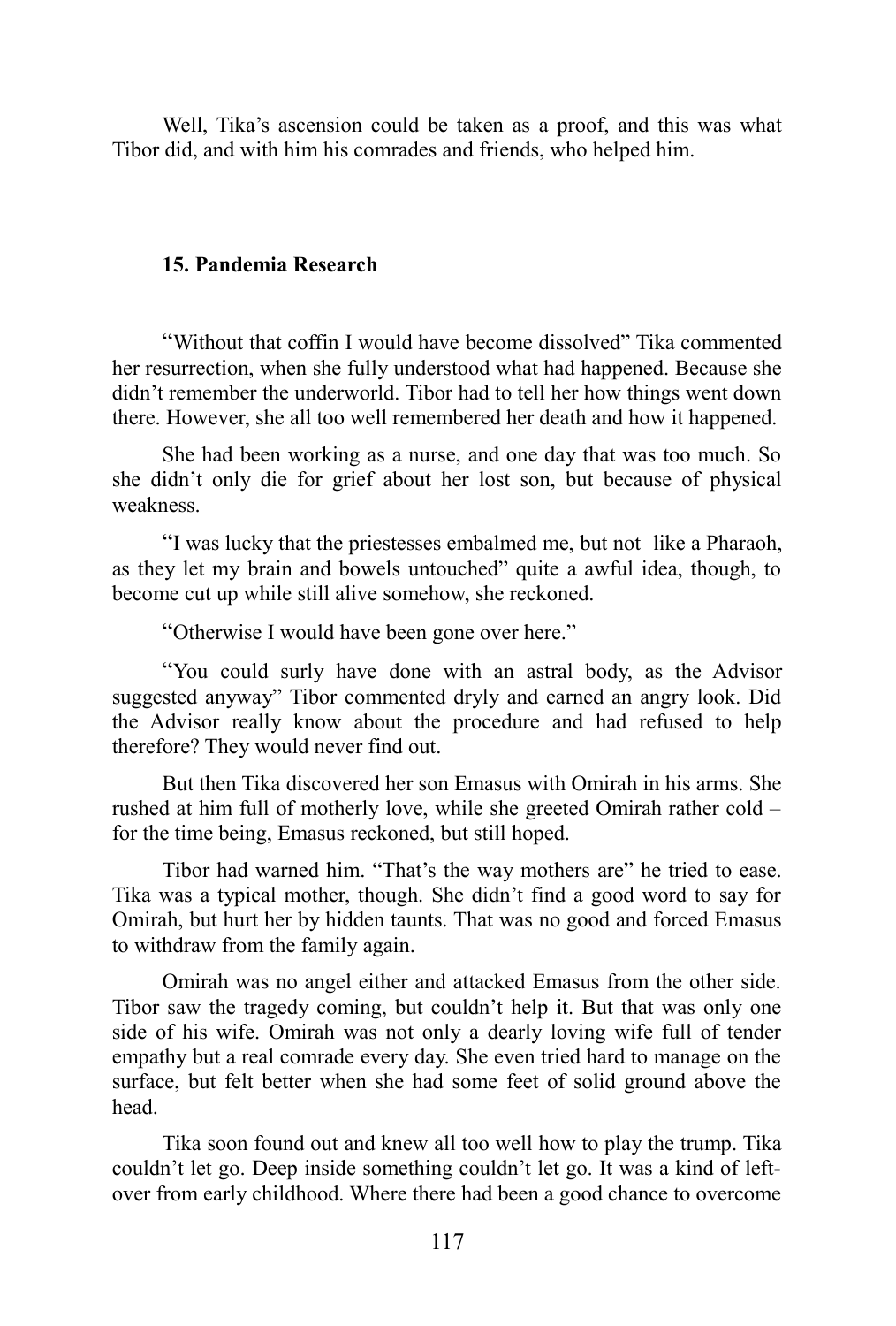by the forced separation which just lay behind, in order to find a new and riper relationship.

Thus Tika's revelation was of minor value, and sometimes she longed back to the state of a half forgotten being pressing forward once in a while.

But there were still the friends, first of all her brother Billy-Joe. They dearly cared for her, and did their best to get her out of the melancholy she used to suffer long before her suicide.

The best and most effective push towards recreation she got from another side, and had to do with the Repetitors, who found a new field of action, while the future was by now arranged and the visitors from the past were on the verge of entering the present tense. They picked up with those still alive, one of which was Billy-Joe, who now became one again, after his rebirthing procedure, while the divided personality became a past and precious memory.

Those from the past who had not been involved in the Repetitors' striving, were certainly stunned when learning about the facts, and threatened to stumble into a deep hole, as had Tika. That was why they focussed on the Pandemia-Research, as the disease was the new threat of gigantic dimensions.

As long as the mysterious plague endangered mankind, all progress was in vain. With Tika's shaman knowledge she was of great help and took over a leading role, because she had been only one among the few who cared for the disabled and handled the sick in the Australian metropolis. While down here on the islands, where the Repetitors were at home, and in the rural parts of the world, the disease was more or less unknown. That didn't mean that no victims were living here at all.

For the centres of the disease you had to go to the real metropolises in the North or the deep South. While the larger cities in Australia seemed to be rather unimpressed. Certain single cases occurred, but that was it. Not like in the North, in the USA or in Northern Europe.

Mysterious enough the disease was. It affected the Northern regions and came to a halt before crossing over to the Southern hemisphere, but was popping up again deep down South only. The best scientist of the world hunted for a causative organism, but failed up to now. While contamination seemed to be obvious. The disease spread just like pandemias did, but only in the defined regions.

Why were the people of the South less endangered? In former times it had been just the other way round. Temperature seemed to be a hint, or the geographical location. Was the Gulf-stream involved or the Meridians of Cancer and Capricorn? as South-Michel suggested, who was still in the boat.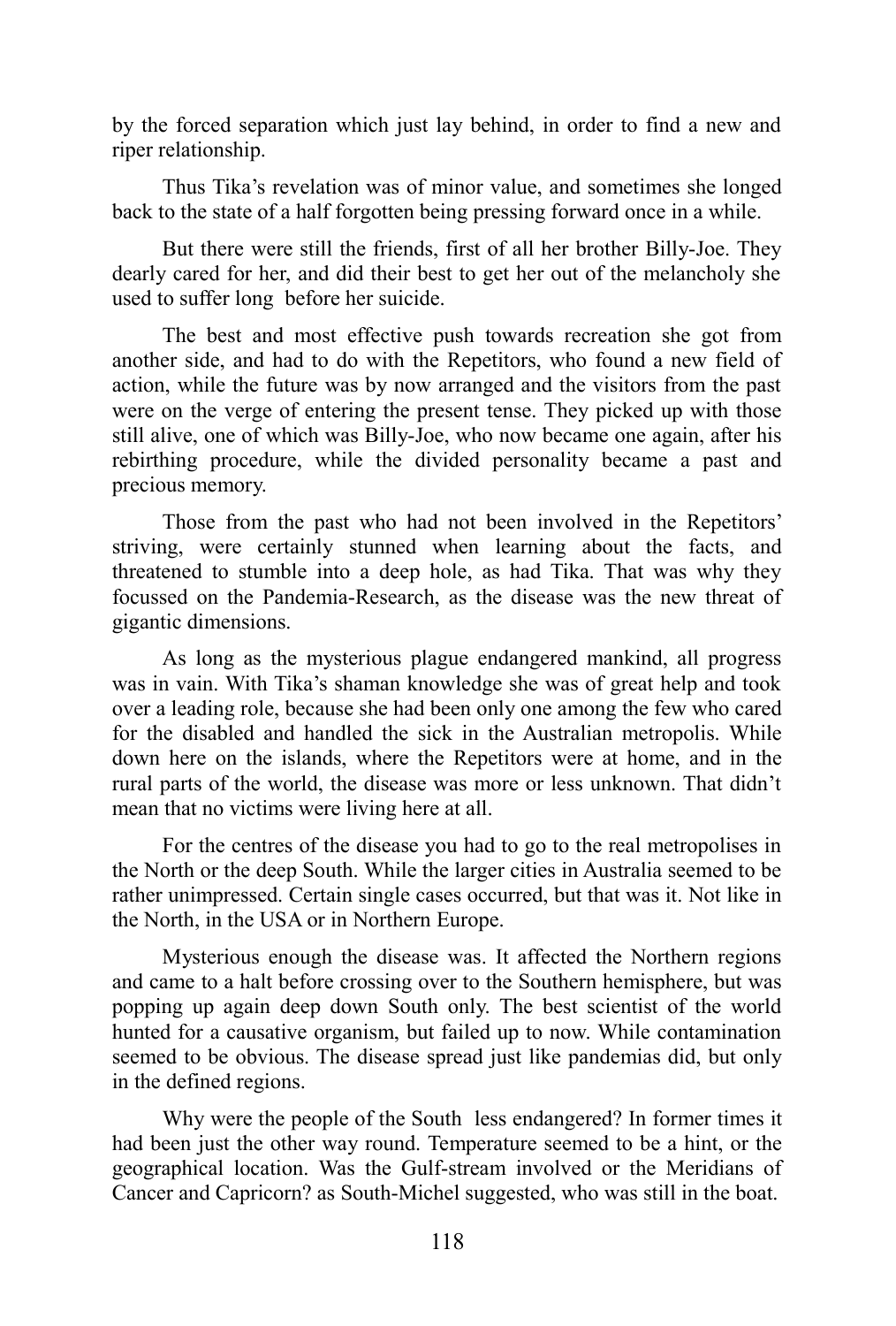"Lets not overlook the Gulf-stream" South-Michel started to explain – "The Gulf-stream brings tropic waters way up to Skandiavia and is responsible for the mild climate, while the West-wind-drift is responsible for the regular rain-falls in the Northern region. Down here in the South its nearly the same in principle, but here the warm streams in the oceans are by far weaker, and the lack of bulky land can't be compared with the huge mass of the North, despite the fact that the South is affected by strong arctic streams."

"... might be a resistant killer-virus enjoying cold temperatures while avoiding the warmth" Corinia put in, who knew what she was talking about, being a biologist and expert for submarine life, and geostatic meteorology.

"A virus, dwelling in the cold and feeling well where it is wet and cold. The Northern weather as we experience it mainly in Autumn and Spring seems to be ideal. Just around freezing-point. Then people collapse like oneday-flies and never get up again – we know by experience" Tika put in. She knew best what she was talking about as an experienced nurse.

"A virus resistant against any form of influence or common medicine, like penicillin, aspirin or the like" Professor Slyboots thoughtfully added, and went on "any treatment of this kind had failed, the disease went from bad to worse..."

"It's not at all sure that we have to do with a virus" Corinia put in.

"What else should it be?" her sister asked and gave the answer right away: "a Virus is the survivor number one. It is adjustable, quick in learning, and clever in hiding when its existence is endangered."

"While people of the North in those metropolises scarcely stay in the open" Corinia seemed to have an idea. "The climate doesn't affect them, neither do the heralds of the wheather like rain, drizzle, winds or snow – all what can transport infectors".

"They might be eaten, then..." Florinna suggested.

"But then the disease should occur anywhere..." Edmond said . "But doesn't, as a matter of fact..."

"Food is not like food everywhere" Emasus put in.

"What about the water?" Omirah asked.

"The quality of water differs to a great extend all over the world" Edmond objected. "It could be the water then..."

"Definitely not, because the water in the South is limited and often of poor quality, still the disease doesn't pop up"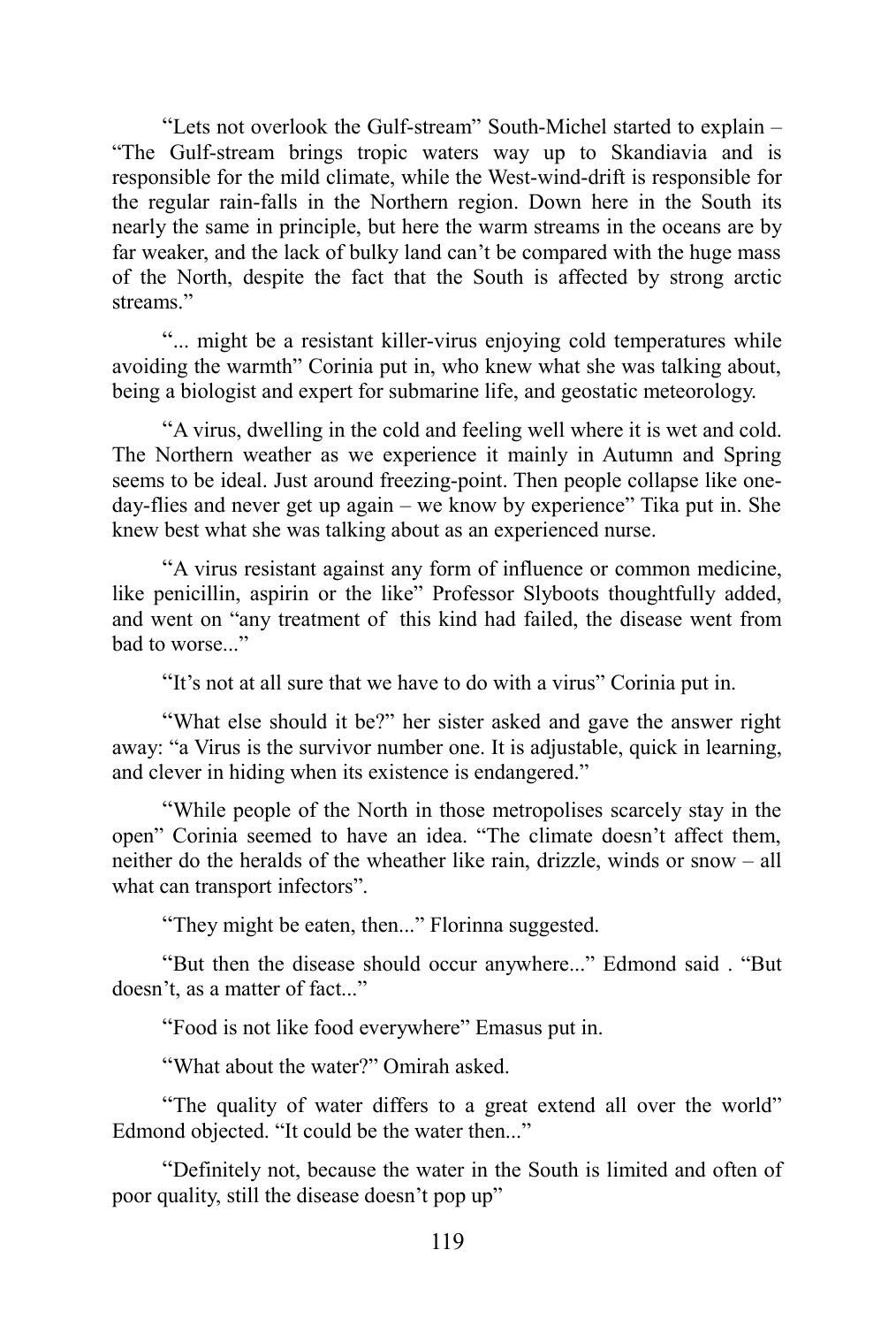"Looks like a typical civilisation-disease, caused by the living conditions" Tika put in and Dorothea backed her up.

"So it looks" Scholasticus agreed.

"Something must be different of infected or non-infected. Is there anything known under such aspect? Are there appropriate studies?" Arundle asked.

"Yes, there are. One alarming difference was that the proportion of the number of Erythrocytes and Leucocytes between both groups differed significantly." Tika knew by experience as the field-worker she used to be, until she then became so badly infected herself.

"That's obvious, in a way. Any dramatic disturbance of the organic system leads to such consequences. It only means that the army of caretakers march on, while something or someone unknown entered the system" Judith Kornblum put in. She'd been late for the meeting, but managed to get right in.

" Or a fake alarm's mobilising, without outer thread. That happens once in a while" her husband, Professor Adams, who came with her, added. "Kind of pseudo-placebo-effect, though..."

"Way back in the old times in Laptopia we put everything on the electro-smog, do you remember – those who were with us...?" Arundle recalled.

Those who knew, nodded, except the younger generation, who wanted to be of help as well, although they were lacking the Time-travelling experience, but had taken up appropriate roles among the Repetitors instead.

While the loss of time turned out to be overestimated by far, and that was why the electro-smog – as a side product of the time-loss - also was questioned, while it remained a serious source of danger.

"Are there reliable studies of risks and dangers in this respect?" Edmond wanted to know.

"The quality of the air we respire is under constant observation, while the allotted limits became shifted about, though. The air, people must breathe, is of poor quality in the cities, that's for sure, and used to be even worse... A lot was done to reduce the CO2 emission. And when the fissile fuel was finally burnt up, it became replaced by natural sources like windand sun-energy, and last but not least by the so-called g-propulsion – the mysterious source of 'the Arundle-Post-Einstein' area. if I may say so..." Professor Slyboots explained, making the mentioned person to redden.

"When the Ecologists put their emphasis on ray- and light-pollution,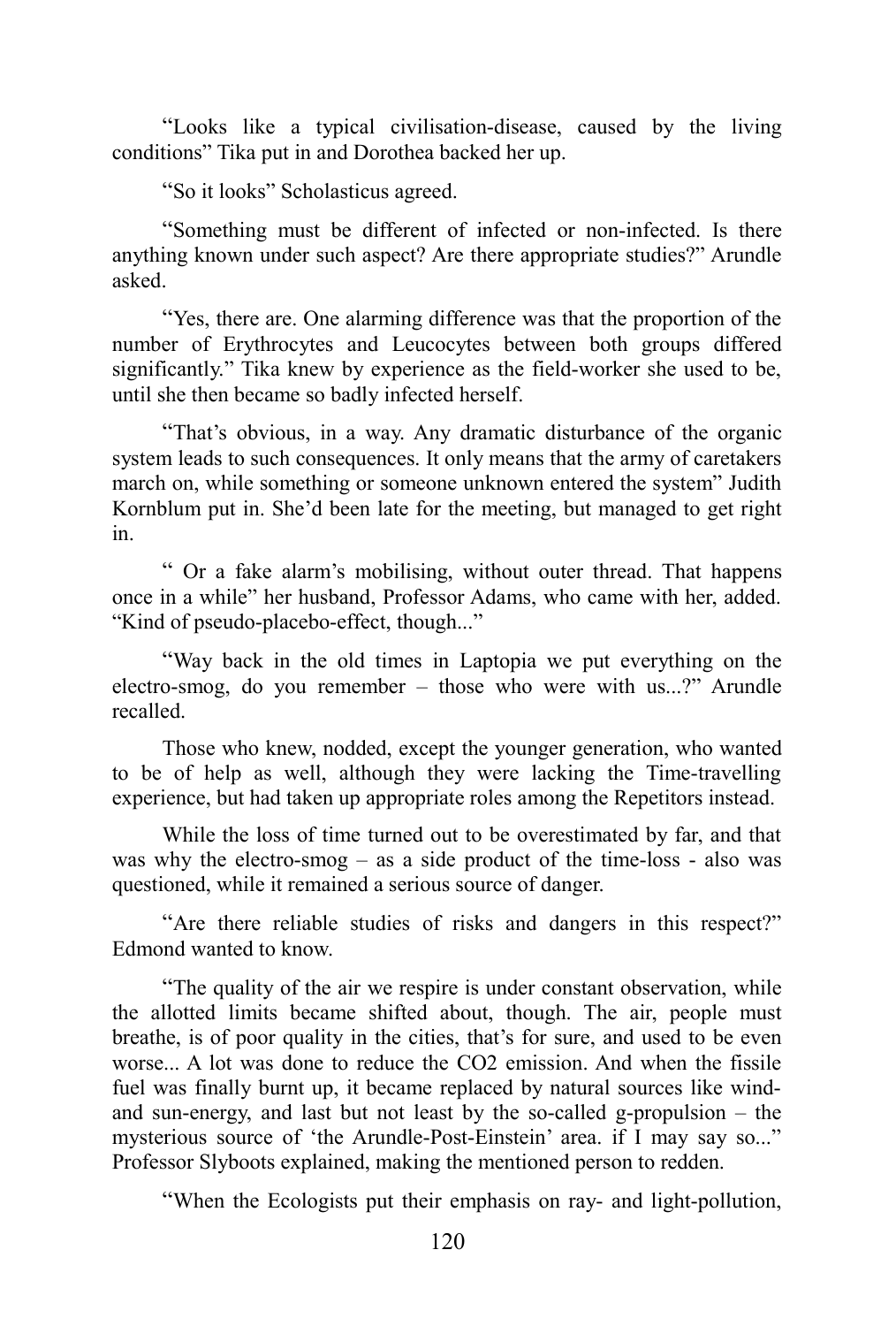things were even more difficult" Grisella backed up her brother-in-law. "Disclosing inner connections here was far more complex. and the fashionable cellular and I-phone communication became never part of serious considerations, while the emissions of nuclear power plants and the likeliness of nuclear accident was rated high in public opinion."

"Could well be that the accumulated radiation, especially in the Northern regions, played a major part on the search for the pathogen of the mysterious Pandemia" Professor Slyboots confirmed. "While the world is busy with the paradigmatic change" his former assistant Peter Adams added.

"It is certainly no contradiction that the disease popped up first in the very North, though" theProfessor went on. "In the end of the  $20<sup>th</sup>$  century some dozen nuclear submarines patroulled the icy oceans."

"Only by rumours the public learnt of horrible scenes, and incredible accidents" Peter Adams put in.

"As part of the cold war and its renewal half a century later" the Professor said.

"Pollution there was - more than enough..."

"Right, but not all showed the typical symptoms. The fate of the Russian soldiers was tragic, however their symptoms didn't comply with the Pandemia..."

"Well, the happenings up there were kept top secret. Nobody knows what was really going on..."

"Who can say?"

"We don't want to see, what's obvious, I'd say" Tika backed up her husband.

"What do we know about nuclear pollution and the effects on the human body, on the organs, the skin, the lungs and last but nor least genes? A lot of damage is done in the dark, hidden and unknown by the public. Hardly one surgeon, only a few scientists took a deeper look. Winds and the Westwind-drift are spreading all over the Northern hemisphere their deadly cargo, and add up with lokal emissions of other high frequency rays. Its such a cocktail people breathe day by day, is that not source enough? "Arundle summed up what had been said.

"Then it's no contamination from individual to indiviual? My experience was somewhat different, when I worked in the hospital" Tika objected.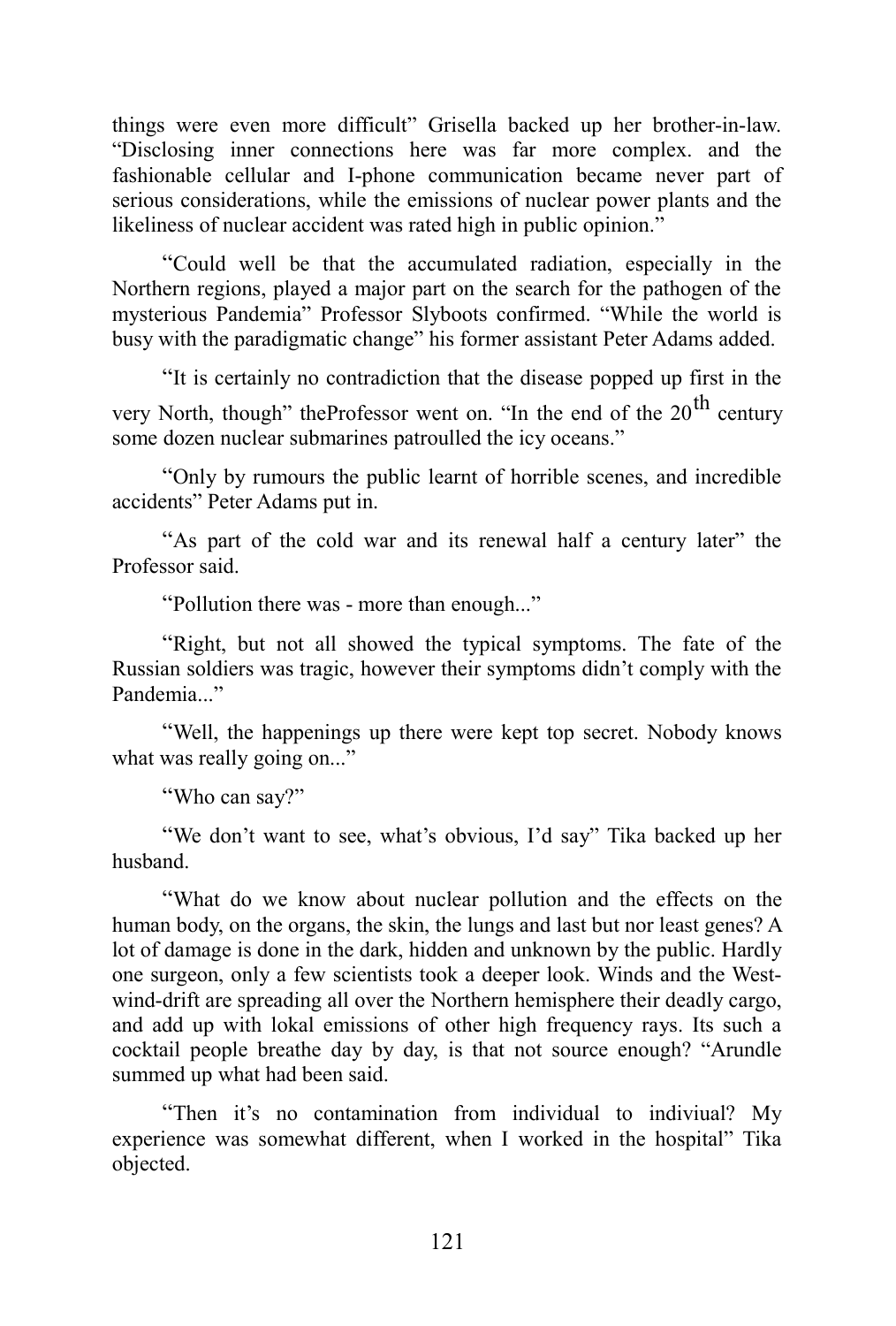"The beings get shot ripe by those rays for the outbreak of the disease. I think that makes sense, at least to me ..." Arundle picked up the thread. "So let's not hunt a dummy as we did when we shot holes into the sky, as we did – don't you remember?"

"You might even see one of our balloons still..."

"We could only sit up there on those cloud-banks because we weren't real" she went on after a short thoughtful break. "How else could we have reached the future?"

"For that Billy-Joe did a good job." Pride glew in Edmond's eyes. when he said that.

"I didn't see it that way" Tibor put in "Your heroic deed rates high and higher. Now I understand why you couldn't do without support."

Billy-Joe waved him off, he could hardly stand such babble.

"I did what I did, and I'm not proud of what I did" he mumbled. Others seemed to know more than he did. Neither he nor Arundle thought about their physical conditions in the future. They took things for granted and didn't wonder why they had been able to sit on those cloud-banks.

While having been rather thick and impermeable, sitting on them had by no means been obvious. And they wondered in the aftermath why they didn't explore such amazing fact right away.

"Only an Astral body escapes its time" the Advisor explained, when Arundle asked him a hundred years later. The Advisor was very interested in the Repetitors investigations about the Pandemia and was present as often as he could.

"What's meant by an Astral body?" Pooty popped up for this question out of the pouch, where he had slept most of the time, while Billy-Joe was petrified, and woke up together with him.

"An Astral body, my dear child," the Advisor started for an excessive explanation...

"... its kind of a ghost which looks like somebody, who is real, but can't be present at the time being" Arundle threw in, cutting the Advisor short. Who was by no means upset. "You are right, I couldn't have said it any better."

"Today we would call it the 'virtual omnipresence of the individual'. We all own it, while only an few are aware. – Some so-called savages, who didn't allow to have photos taken from them, had an idea of such fact" – Arundle went on, looking around somewhat self-content, while she certainly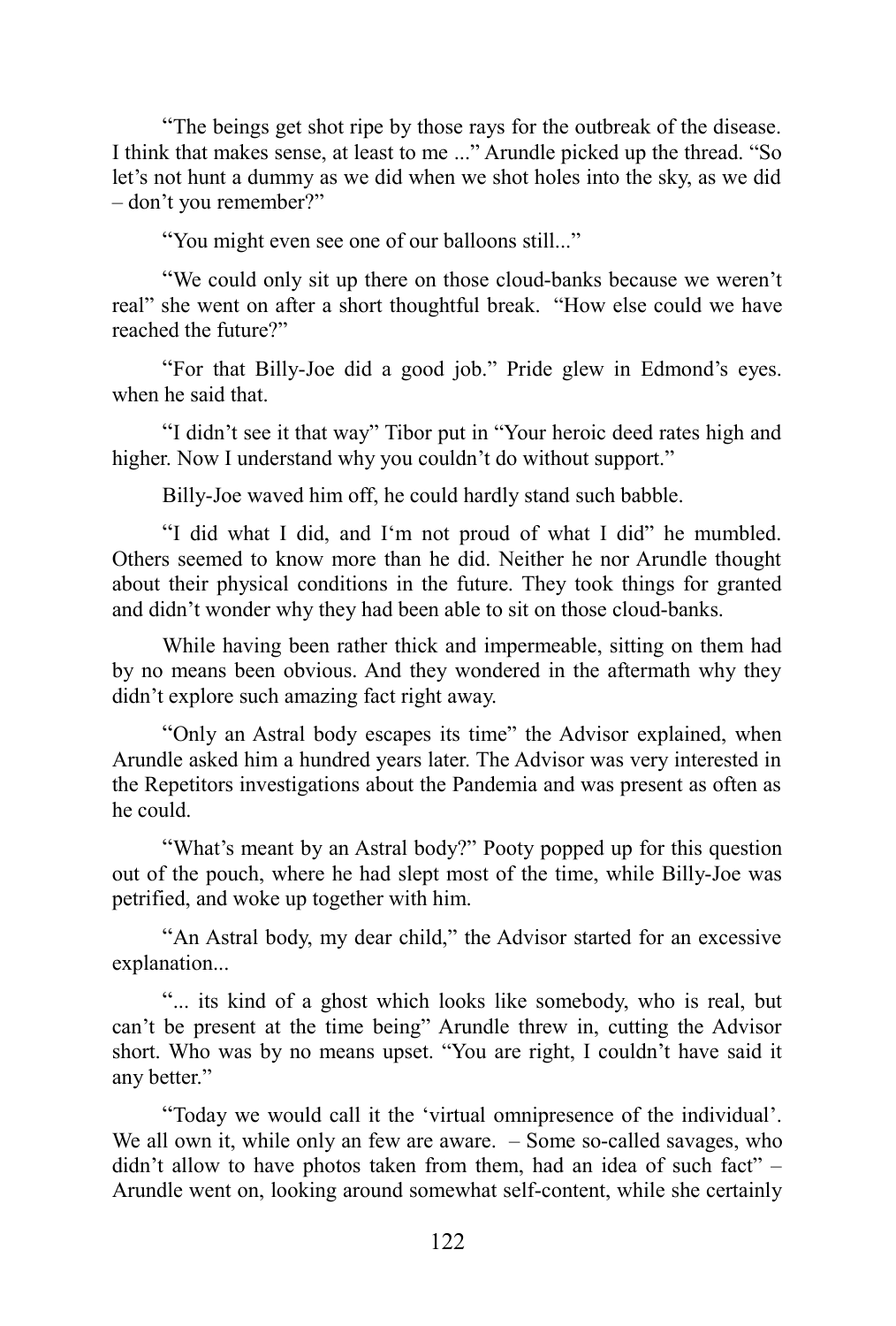was one of the chosen few, but knew of course of the limits of photography in this respect.

"Yes, the advantage is right at hand," the Advisor picked up the thread – "this way it is possible to escape from one's time and move along the time scale up and down. Imagination is wholly free to do so. How else could I be here then?" he said and disappeared, as having learnt enough for the time being.

"Not to mention the advantage in weight – if its an advantage to weigh practically nothing..." Arundle added unimpressed. She knew her comrades. But the Advisor most likely didn't hear any more.

It wasn't all important for him, because he knew, while the generation of the sons and daughters among the Repetitors listened all the more eagerly. Their future was due to be tinkered, so it was high time to learn how to use the tools.

"Such a virtual image is of great advantage, as there is no 'best before' limit of the matter involved. Thus, such an image cannot break a leg, for example, or have an inflamed appendix. It can't catch a cold or suffer from heart-ache – while I'm not sure about the latter. But suffering in the physical sense isn't possible" Professor Slyboots explained who took over the Advisor's part.

'Is that so?' – The youngsters listened alerted and eager, while Arundle would have liked to return to the main topic. But the Advisor seemed to have been right when departing. 'You shouldn't overdo', she told herself. They had touched a lot and learnt even more, that was worth it.

#### **16. The Expedition**

It might be of help to see with own eyes the origin of the malaise, the Repetitors decided, and prepared for an expedition right up to the area where the Pandemia seemed to originate from, and that was the Northern region above the polar circle. Of course with the necessary care taken.

The Repetitors took with them all kinds of protective devices against all kinds of radiation they expected, and protective gear as well, while the temperatures also had to be taken under concideration.

They preferred the Northern polar circle over the Southern one, because deep down under only very few people lived for one, and the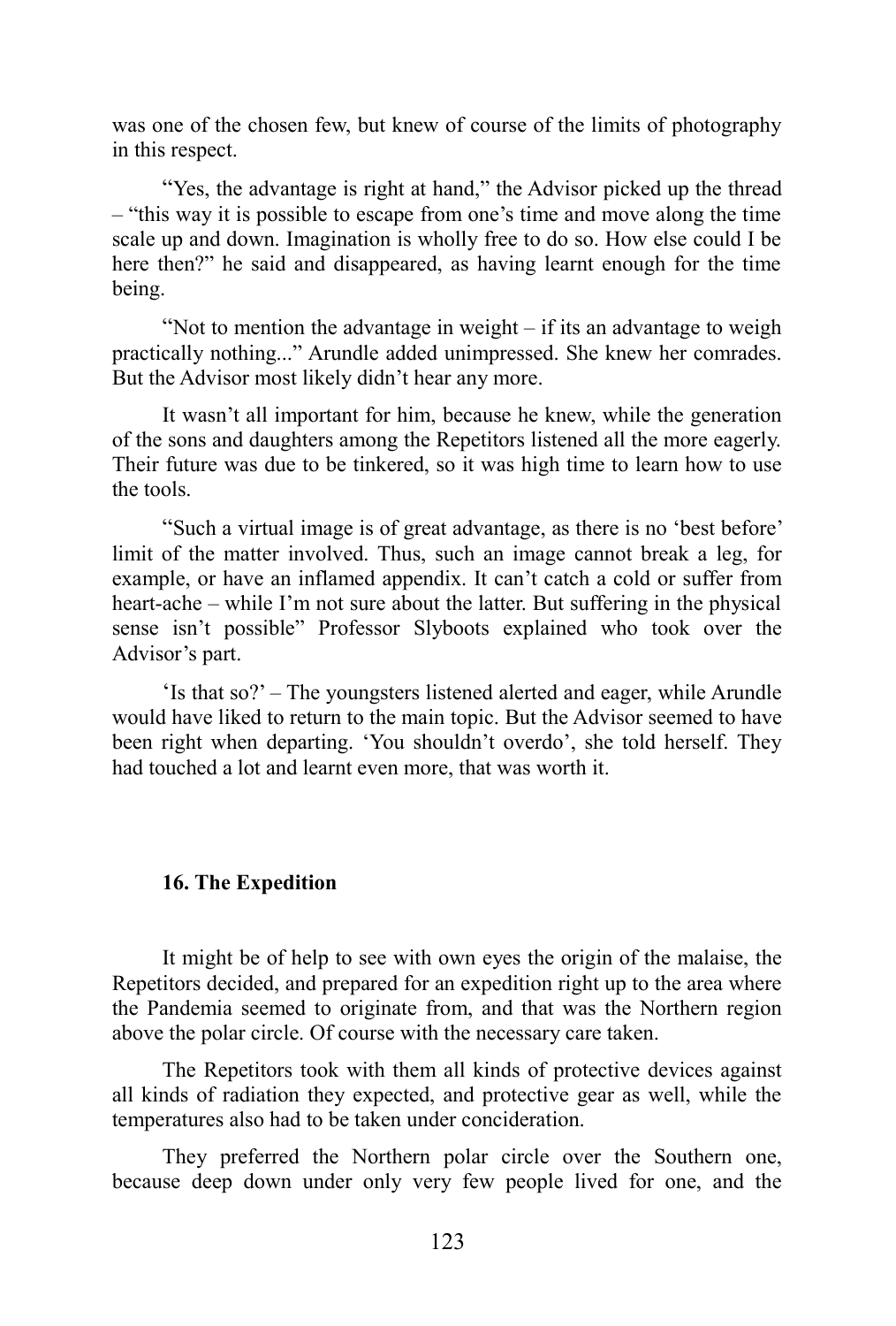Pandemia was therefore of minor importance there.

Up North the situation was entirely different. Not only Russian submarines with all the infrastructure as a consequence, was situated up there, but also even real cities in Norway, Sweden, Finnland and Russia, with large populated areas, while the further east you went, the thinner the population became. Which had to do with the influence of the Gulf-stream, though. While the Pandemia showed almost exactly the opposite, and set foot the other way round. Metropolises like Archangelsk, Helsinki or Oslo were hot spots especially in the long dark winters, when at times half or more of the population was infected and had to be hospitalised or treated otherwise.

The left behinds of the Red fleet, with all the evil secrecy, topped the scene and were one likely centre of origin for the malaise. So the Repetitors prepared and meant to know where to take care and where to pay attention.

The leading question for the expedition was how to spot the cause and origin of the disease, when they broke off from the Isle of Wisdom tooth. They took the most convenient mode of transportation by the help of the magic bow and the magic stone, who was very eager to show his abilities after such a long rest in the darkness of the cave inside of Billy-Joe's medicine pouch.

While preparing for departure the organizers found out that they were too many, who wanted to go. So they had to make up their minds. Billy-Joe had to go, because he was the bearer of the magic stone, and without, the trip would fail anyway. Arundle was in the boat for the same reason, as the bearer of the magic bow, who was the declared navigator. Corinia as deepsea specialist was not questioned, nor her sister Florinna for world-wide experience of all matters of archaeology. Tibor came along because of his origin in the Northern part of Mongolia. He was the only one who could speak a few words Russian, he said, while he owned in fact an excellent command of the language.

That was it then. Emasus and Edmond became sad big eyes, been filled with tears when they learnt that they had to stay back, but Arundle skipped the sentence when she noticed the outcome. A good decision, as they soon learnt.

The magic stone argued back and forth, but when confronted with the alternative, that meant to travel the common way, finally was almost on the verge to give in and to accept the - more than - full load. Had there not been the overall general directive, for once.

When Judith Kornblum learnt of such pell-mell, she backed up the troubled stone and took his part against the magic bow, who wouldn't mind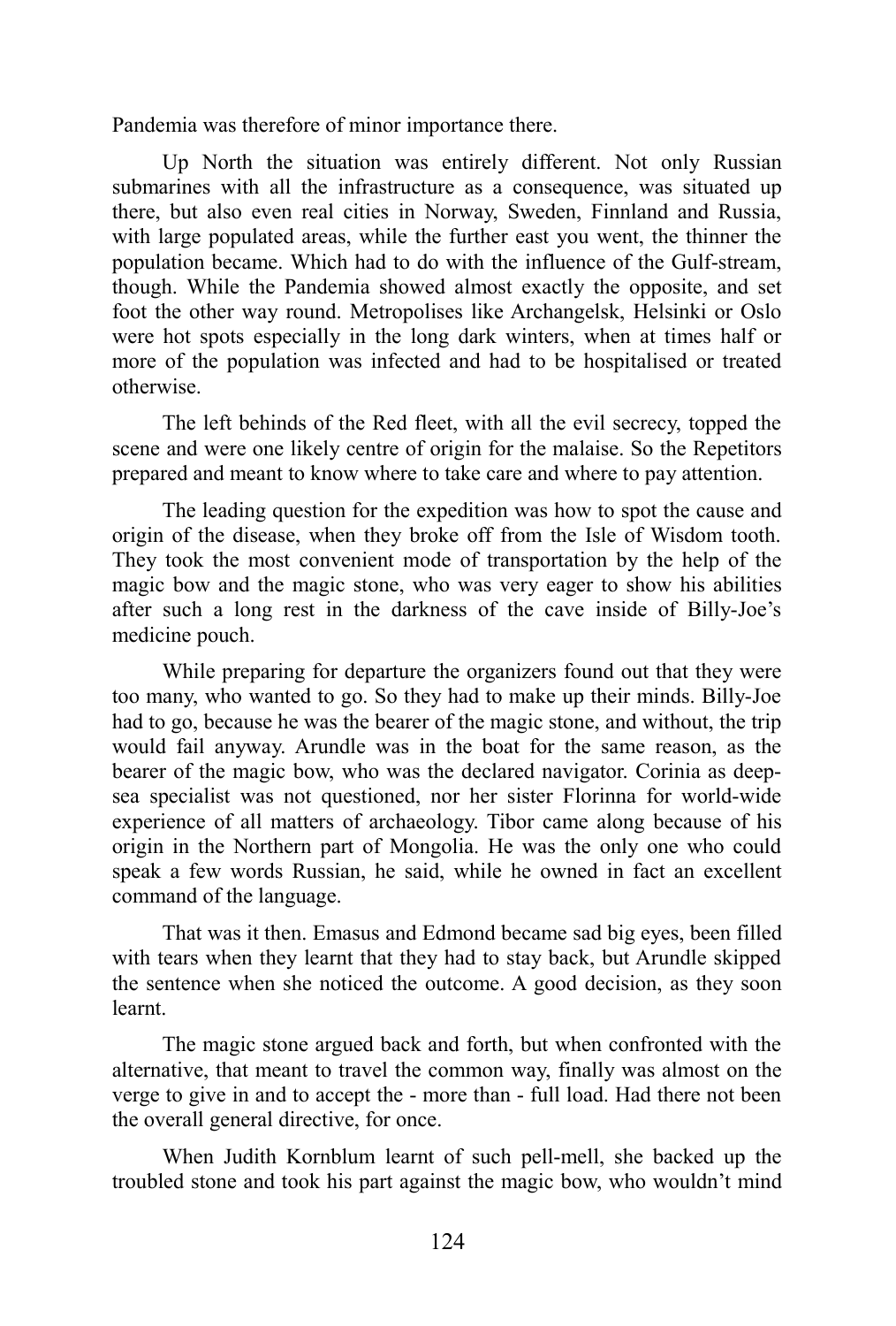regulations and orders, but was eager enough to carry on. Arundle who was on his side mentioned all the formalities they had to overcome in case they took the flight. All those passports and documents, the safety-regulations for Southerners travelling up North and the like, but Dorothea, who was on Judith side, offered her help and in no time the group had all necessary documents, tickests and allotments what so ever.

Since that new orbit was in use some 240 kilometres above ground, such a journey was no big affair any more, and was done in four to six hours by means of g-propulsion.

When the magic bow learnt of such option, he convinced his pal the magic stone to interfere, for such ignorance. They ended up as extra cabinluggage, though, and with the promise of eventually necessary side trips while under way.

Things were finally all settled. So off they went. Their task was clear enough, why they went up to the furthest North first. If such Pandemia was caused by radiation, the responsible rays had to be spotted in the epi-centres. Up to now, there were no such investigation-results available, while suspicion tended towards this hypothesis for the time being. In order to gain certainty, the scientists had to isolate such factor among a sub-group of radiation-victims. So their task was clearly defined.

But that came later. First they had to overcome the immigration rules and regulations when they entered the North-pole space station.

The trip up North had been easy enough. From the Isle of Wisdom tooth their own cruiser took them up to the Southern Space Station and from there in less than four hours with all their equipment to the North pole, where the trouble began.

They had to overcome some health checks and for that had to stay in the hospital on the space station. But the area where they intended to start with, was still off limits anyway. Dorothea had been expecting something like that and had arranged a special permit beforehand, defining them as a group of researchers underway in secret mission. Thus they managed to get out of the quarantine after only one week. Had they gone by magic transport, they certainly would have stranded as soon as they set foot on the intoxicated grounds, where they were freezing now in the icy Easterly wind, heading for the hotel, Dorothea had booked for them, well in advance.

Up in their rooms they unpacked their equipment  $-$  all those Geigercounters and x-ray-dose-metres, the frequency-regulators and the like and placed them on the balconies. The air, they reckoned, was the same more or less, they told to themselves, while they felt somewhat strange. Having been seated on a dog-driven sledge somewhere in the open for a defined target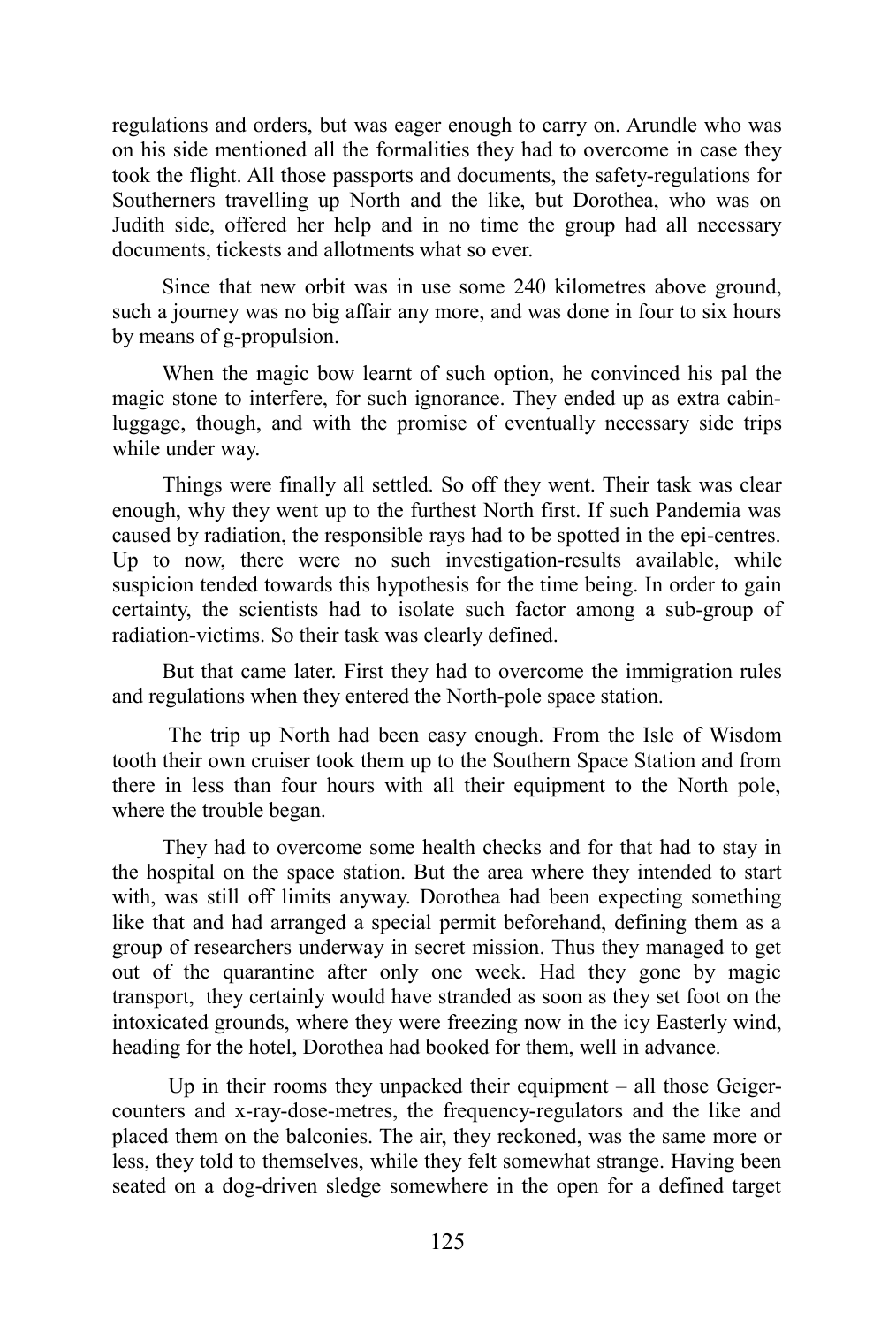would have been certainly more romantic. But what they were looking for should be found everywhere or nowhere around here.

Their set-up looked somewhat sloppy, but in fact was not. The metres worked perfect and the control even better. Day and night the instruments were read at the defined times. Professor Slyboots, as the senior scientist, was the leader of the team and arranged for the shifts, assisted by his sisterin-law who was also responsible for the hygiene measurements to be strictly obeyed. That was why the whole crew was clad in white smelly overalls with oxygen-masks for the face, they only put off for the meals.

The suspicion pointed already into a certain direction. They were indeed looking for confirmation of their assumptions.

"Hygiene is the absolute must to avoid infection" the Repetitors agreed, when washing their hands the tenth time already, and grabbed for the mouth-protector. In their white stiff suits they looked like astronauts on outer mission.

The team spent almost a week in the hotel, before they went on but didn't redress, as per advice of the team-leaders. Emasus was relieved that Omirah didn't participated, because she didn't want to risk the life of the growing foetus in her womb, and all other unforeseeable circumstances of such a journey.

By cruiser the team went on to the next space station. They could decide between Chicago and Toronto, and favoured the latter. Toronto was far enough in the North, but not too far and was definitely affected by the disease, as Judith knew, because the Corporation sold a lot of the newest artifacts, called Severin or Severine, by now already approaching the half a million mark.

"I wonder how many there are all together in fact. While the 500.000 refer only to the latest model" she explained.

She was looking forward to the sight-seeing-tour her husband intended – Toronto was his home-town after all.

While they all stuck in their stiff white suits and had their faces covered too, such a tour was acceptable, the team-leaders decided. When underway first checks could also be made. Others were busy already collecting data meanwhile, as time passed by and the threat didn't lessen.

Edmond was happy with his parents for once, as there had been little chance for such three-someness lately, if Arundle wasn't busy otherwise or Billy-Joe 'shamanised'. i.e. was mentally absent.

Since the big swing he favoured such habit. He wished to fulfil his fate orderly, as had been predicted since childhood.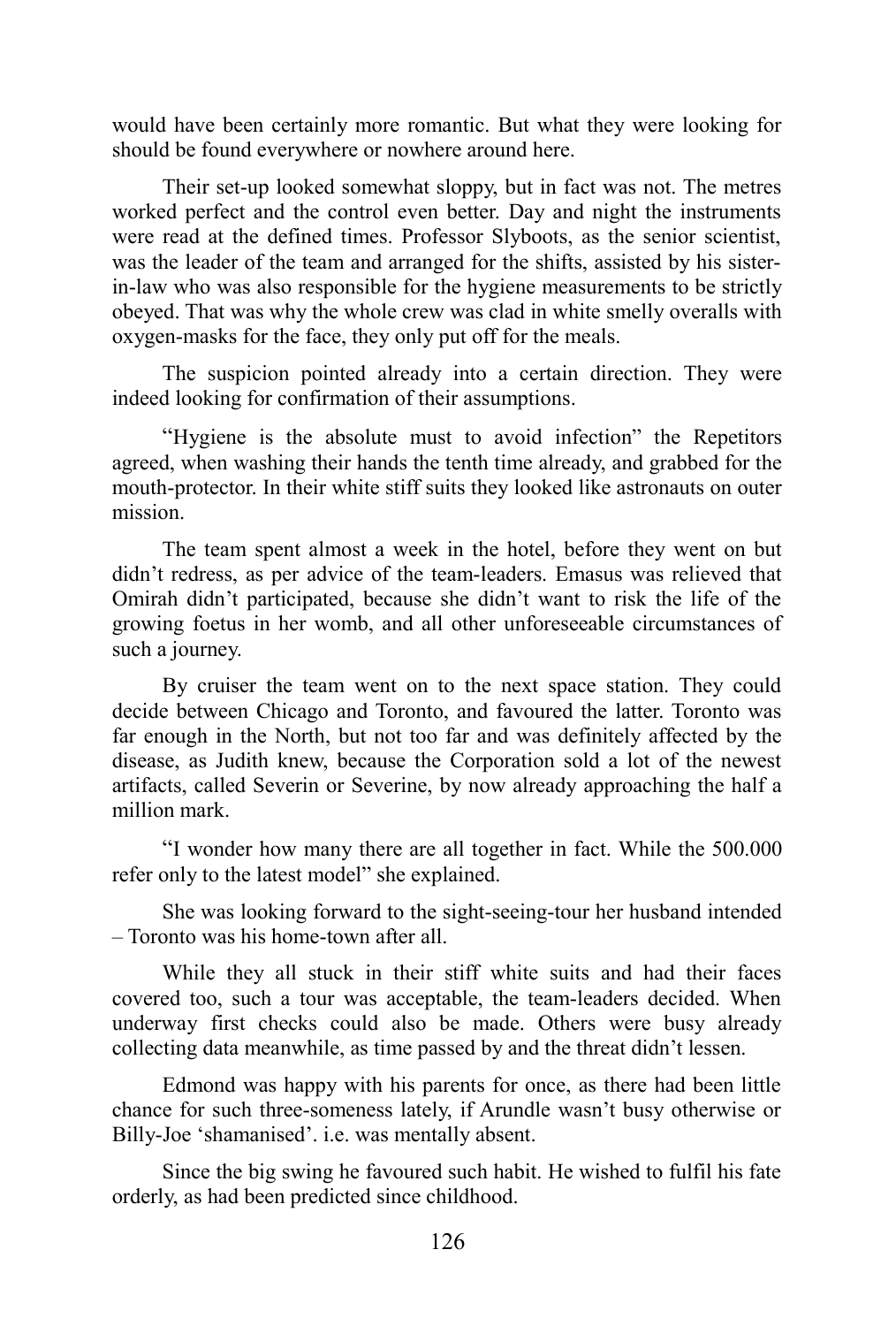Edmond himself was the most flexible of the three. But as it was, he also looked for solid reference and engaged in the Island University to a great extend. His subject was the colour-scheme. He tried to enter deeper into the secrets and interdependence, he was surrounded with in the School of Inbetween and on the Isle of Wisdom tooth. His parents were just the right addressees in that, and were all too happy to be of help.

Motherly instincts awoke in Arundle, she had long forgotten or never experienced, all the more so, when the magic bow expressed bewilderment when asked back. For such instincts it would certainly be too late by now, he let her know when she packed him into a white protective cover of the same fabric as were the space suits. The bow refused but Arundle insisted: "We all protect ourselves. Even the magic stone is safe under his cover on Billy-Joe's breast."

The bow asked himself whether she had turned nuts, when Arundle's hefty reaction showed him that she didn't. While reading thoughts was no sweat for her. How could she have infested herself while she stuck to all protective measurements and precautions.

So the bow recommended a pet, as no grandchildren were in range and Tika certainly wouldn't share hers upon arrival.

Was she getting old? Arundle asked herself. You might not realize yourself, while other do. Did she become strange and forgetful? She might look fo an extended SLOMES-therapy, as Judith recommended ever since.

The aging process didn't pass unnoticed and the grief about Billy-Joe's disappearance did the rest. It might be high time to find a joint matter of interest again. For that they had good reasons. They might be on the right track already.

So she thanked her magic bow, for the little wonder he performed on her, who didn't know what for he deserved such over-boarding gratefulness.

\*\*

The comparative investigations of all relevant factors didn't come to a definite result. The Repetitors also concluded to a multiple chain of causes, you could compare with a polluted river that carried with it more and more waste till the point of no return was reached and the water changed into a swamp. The example showed the break-out of the disease, while everyday life in the metropolitan environment stood for the assembling of dangerous matter. until the day came when the system collapsed and the disease broke out.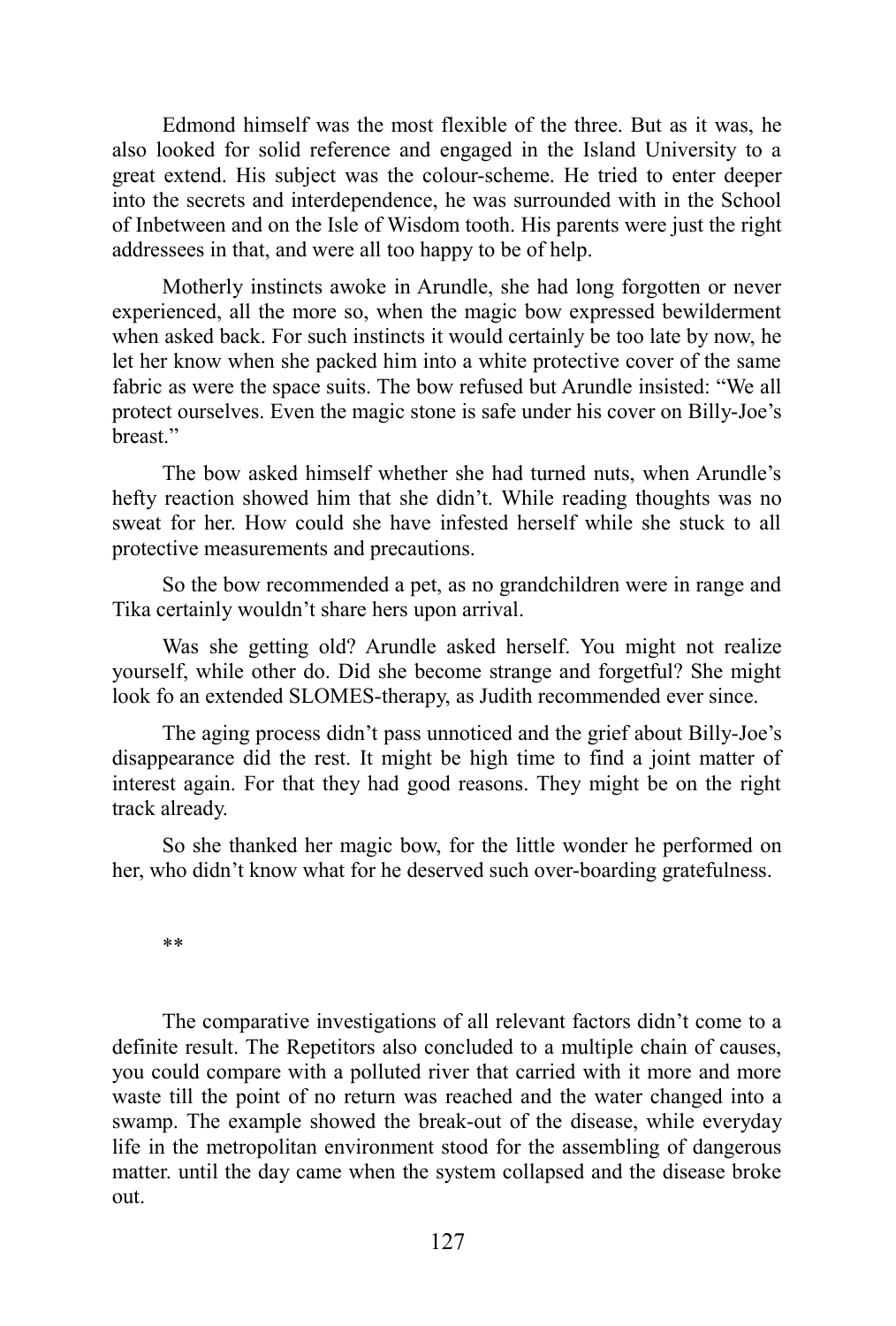"The pitcher that goes too often to the well gets broken," Professor Slyboots said, and Pooty added: " yes, yes, - you better not do that once too often" - so even Scholasticus blushed, still the sensible being he's ever been.

In the organism the break-down of the immune system enabled the poisoness VHX-rays to fulfil their destructive work in the brain and in the genes. Such special sort of rays were now the discovery of the Repetitors, and were reflected in the factual results of the investigations, and that was the main point.

With such a result a number of conclusions could be drawn, which in majority referred to the basics, while immediate measures came in sight. In the long run the environmental situation had to be bettered dramatically, to avoid and prevent the fall-out or break-down and the turn-over of the local systems and Ariel situation. But that was only one aspect, the overall outside conditions, while they were not responsible for the disease as such, but one factor of the additive sum. While nutrition was another. The final push however came from the mysterious VHX-rays.

The mightiest break-outs of the Pandemia interrelated immediately with the level of such VHX-rays. The latter were connected with the climatic circumstances, as they defined the Northern regions. A certain type of weather combined with negative temperatures favoured the outbreak, and it looked as if the human beings contaminated and infected each other, while the lack of hygiene did the rest. As a matter of fact such VHX-rays could easily be kept off by a proper cover over mouth and nose, and were simply spilled off the skin as well, but were likewise passed on from individual to individual the same way via skin contact without such measures of protection.

Excessive leftovers of former radioactive fall-outs as had been several in the region, rounded the silent, unnoticeable creeping danger to a monstrous reality to be spread by wind, snow, ice and hail, - and by the immediate contact of infected individuals with others, who had been well, so far. Thus the disease appeared to be spreading by a causative organism.

The researcher from the Isle of Wisdom tooth, when come that far, undertook some comparative studies, be make sure that they were right. But the further they went, the more evidence was found, while one major aspect hadn't yet been considered satisfactorily, and that was the nutrition.

The results were published and out came a catalogue of a variety of causes. Radiation, electronic smog, and radioactive fall-outs were found as the basic culprits. Together with the Northern weather conditions, the lack of sunshine and a poor nutrition, combined to a dangerous preparatory cocktail. The last kick however was found in the mysterious VHX-rays as the final pathogen.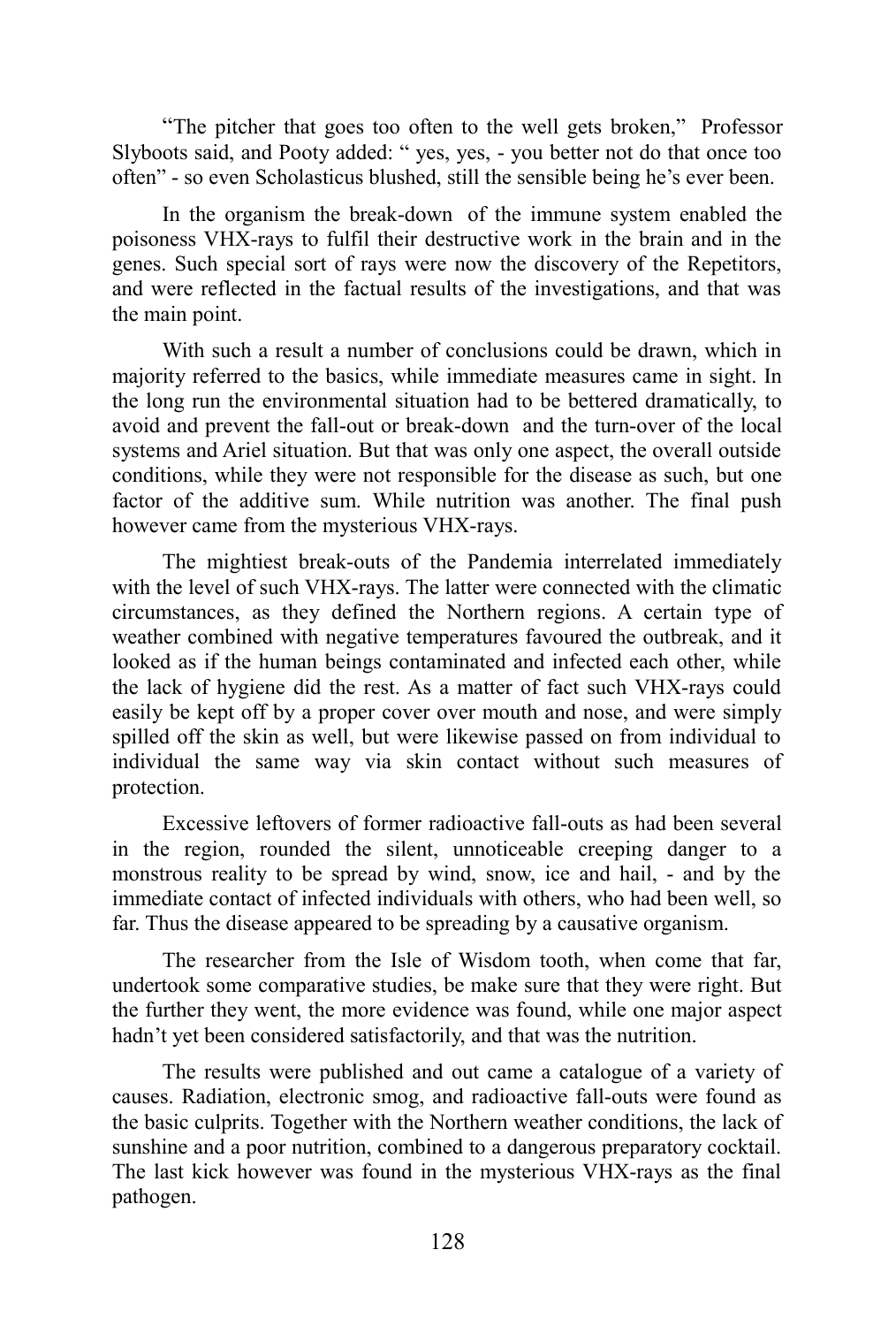Many triggers had to be pulled at the same time. Common habits were questioned, radical adjustments had to be made. Not all pathogens could be influenced or even shut off. So the authorities favoured what could be altered, while people had to change their way of life.

The perm-cloud which prevented the sunshine from getting through to the ground once troubled the visitors from the past already, and so did the nutrition. Backed up with the results of their investigations the Repetitors initiated a number of necessary measures. First successes were promising, The revolutionary move rose and took up speed.

Toronto had been so proud of its subsoil mall-area under the city centre, were you never needed to come up to the surface in winter or summer. In the other metropolises the situation was alike. All this was now radically questioned. "Tear down grey city walls" resounded all over the troubled zones.

\*\*

Lasting changes needed time, Rome wasn't built in a day, so to speak. Still, those wintry pandemias ebbed away. Some epicentres remained closed and the infection stopped. Be it that the immune system stabilized or the hygiene measures were handled properly. The space stations installed larger and cleaner washrooms for all travellers, where they had to take showers and change their whole gear before they were allowed to carry on. And without proper mouth protection no-one was allowed to get on or off.

Nutrition was also a field of action. It was a tricky one. People enjoyed the synthetic slime they were used to for once, another reason was the food production as such. People weren't used to fresh fruit or vegetables, and didn't know how to grow or cook. Even the artifacts had no command of cooking real stuff and couldn't be re-programmed right away.

One basic step to better the situation was the dissolution of the permcloud, while sunshine was the base of all life. Without proper sun-shine nothing could be achieved and the cities would continue to suffocate under the ungood cloak.

Not only the sun-shine was missing but also the fertile soil on the ground. So the idea came up to build and install large floating islands in a further orbit. Peter Adams, the former Torontonian, and his wife Judith Kornblum came up with that, and as they also had the necessary infrastructure at hand to realize such an idea, they soon developed a booming side branch of the SLOMES corporation.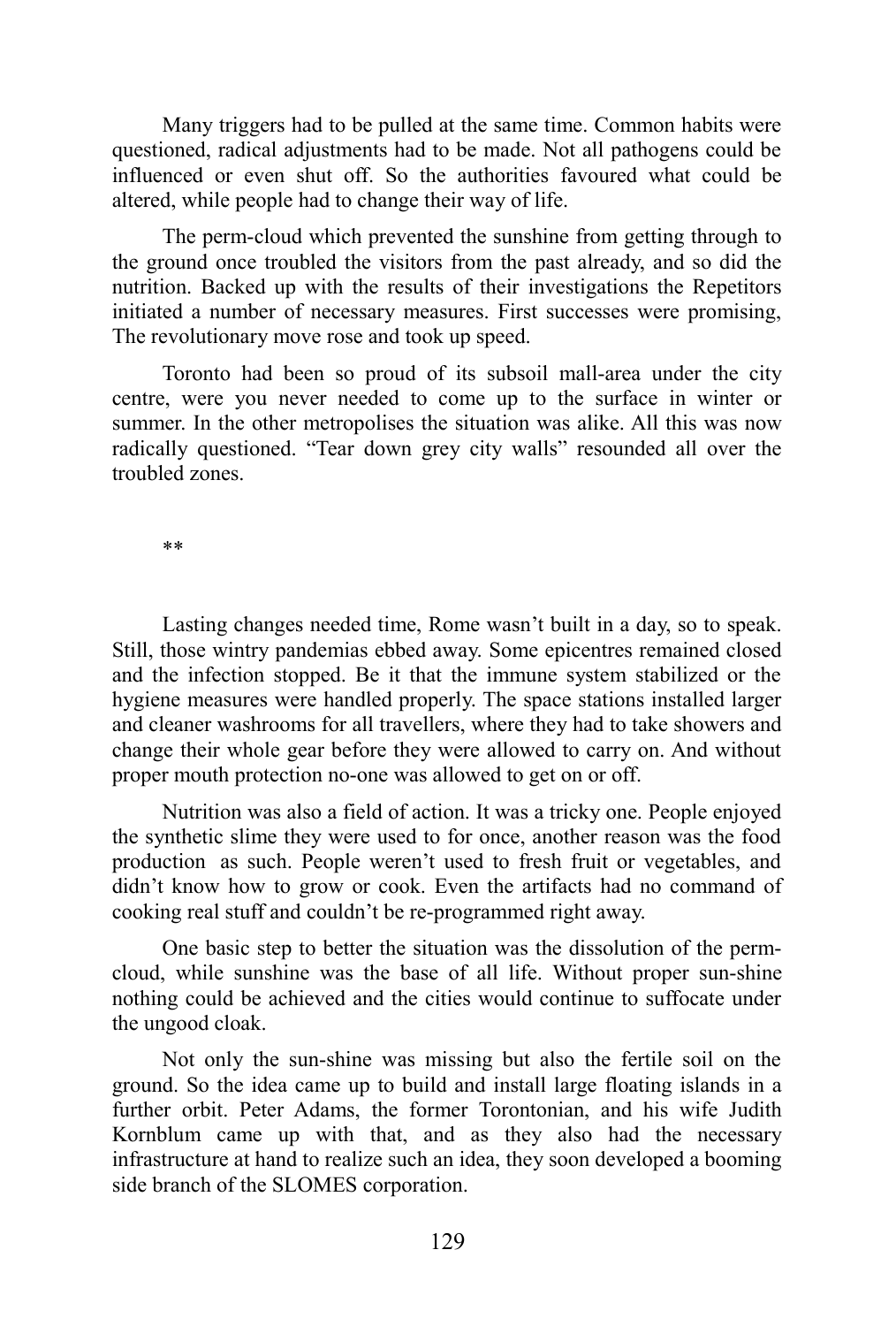The autarkic eco-systems worked fully automated and resulted in good harvests. But they didn't suffice by far in order to feed the population on a natural basis healthy and sufficient - until then many years had to pass by. While the success stimulated others to pick up, as the fitst freighters returned from Mars these days, filled to the tops with precious metals.

None found its way down to earth however, they weren't built for that. They were unloaded right at the outer orbit and were sent back empty. While on the satellites an army of artifacts carried on. Meanwhile the shades of the huge floating patches worried the public and the authorities, until the idea came up to have them rotate against the turn of the earth. That helped and shortened the shade enormously.

## **17.Edmond the Prince**

Since Edmond took over the role of the Prince, he was getting cocky. He couldn't get out of the messianic gestus, he soon had internalised. His mother didn't quite know what to think of that, because such role had been adapted for him. He had been the right person on the right spot at the right time, so to speak. But Edmond didn't always stick to the script and had arguments with the Repetitors about the concept.

In the beginning he apologized once in a while, for being absentminded, but later didn't any more, but stuck to his point, right or wrong and accused the Repetitors of negligence, which they certainly rejected.

When his presence wasn't needed any more or just occasionally, the Repetitors hoped to solve the problem, all the more, when past and future fell in one joint presence, and the time-travelling became obsolete, and uncertainty ruled over an open future, as was supposed to be.

What became of the Prince Regent? His little fixed empire in the real world consisted of a holiday resort near the coast of New-South-Wales, but didn't exist anymore. It disappeared just like that, when those Miseriors fled and Malicious Marduk was revised sorrowly.

But what should be done with the hoarded treasures, down there in the dungeons and secret chambers of the palace? And what should be done with those spare-parts, factual or artificial? Nobody wanted to deal with such leftover of a past time. Methods had become more elegant, while the cloning of organs meanwhile replaced a lot, and was far less problematic.

The former Regent of Laptopia felt like the rulers of the apart fallen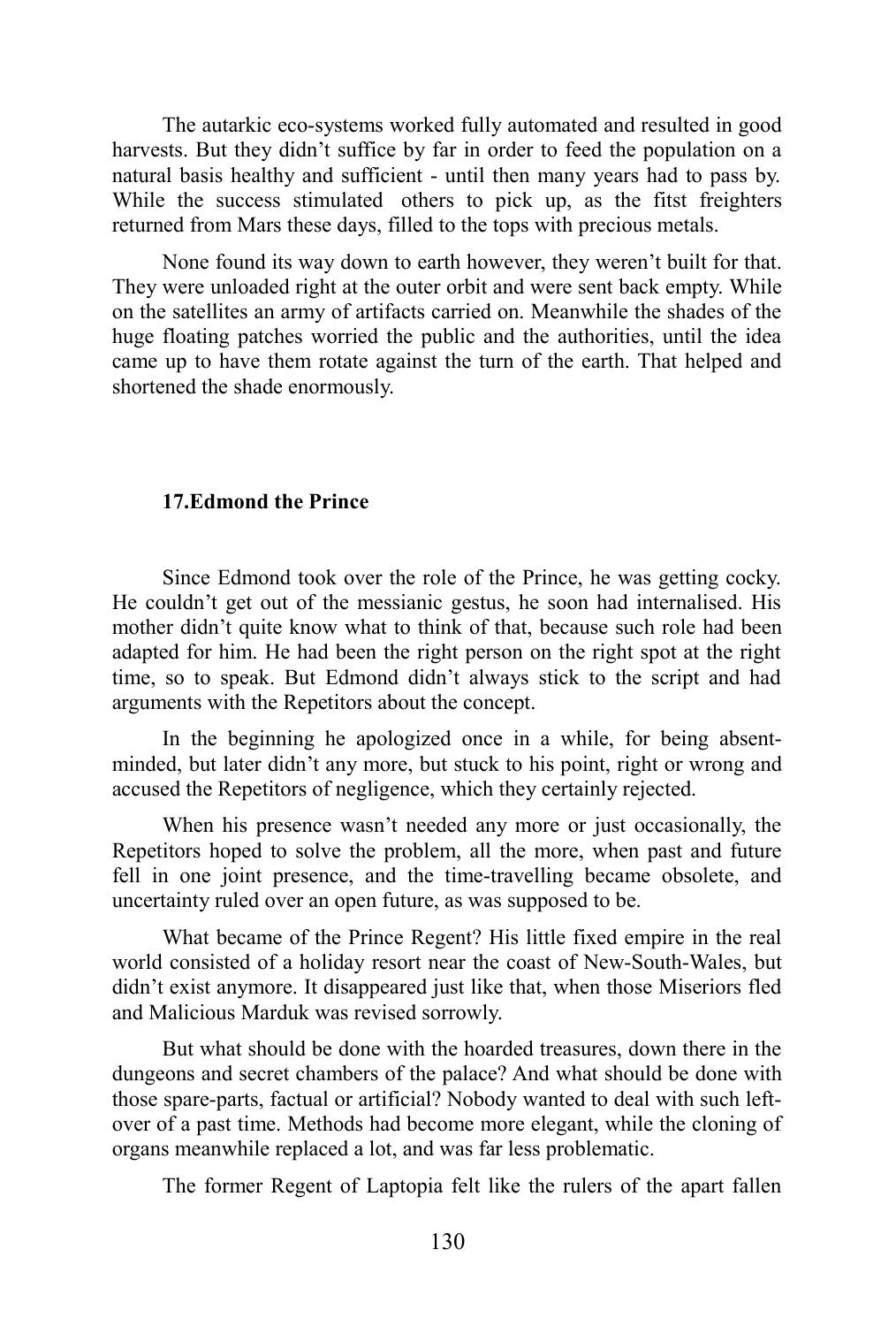former Soviet Union. What should be done with all the hazardous debris of the past, piled disorderly in unknown or forgotten underground locations?

Whenever Prince Edmond felt like, he retreated into his palace and surrounded himself with a flock of servants. Once in a while visitors came: General Armyless (alias Professor Slyboots – who occasionally sent his brother Amadeus, while nobody knew of the other.)

They talked about former times and their great deeds, the more so, when Scholasticus came with the former and young Billy-Joe Karora or even the young Arundle herself (who had pampered the little prince ever since the day of his birth.)

The Prince lost contact with his true followers among the people, the more he plunged into such role, all the more, as his people consisted of artifacts by ninety percent. Only a few of the fake Churingas had been left by then. The majority of the dwarves had returned to Susamee's island – as soon as they could be spared.

For public events in the hall of fame and glory the crowd was still sufficiant. Thus the fake Prince deluded himself with the lost glory and still felt like the regent of the world by Lord's grace, as aristocracy likes it best. While he was no aristocrat, or was he?

Together with South-Michel they tinkered a curriculum, wherein the secrets of his princely birth was taken care of as a heavenly arrangement designed especially for him.

In this South-Michel didn't make himself clear. Was Billy-Joe more, or less father? And what role did the messianic prediction play? What had the founders of the resort to do with all that? Did Mynona Wilder really disappear without a trace, and Sam Smiley as well, a little later? Had they left behind a child? Did they stem of King Arthur's line? Sam perhaps not but Mynona, which could easily be proved by reading her name backwards, in order to find out the truth.

\*\*

When Edmond came about with such nonsense his mother Arundle refused to listen, but South-Michel had always an open ear for him. He even tried to find the two lost natural parents, all the way back to far Idaho.

Prince Edmond's aunts, the sisters Hare, opposed the view of the Prince 'Menowatch' (as one of his names used to be formerly in Laptopia) not as harsh as his (God-)mother did, (who was in fact his real mother!)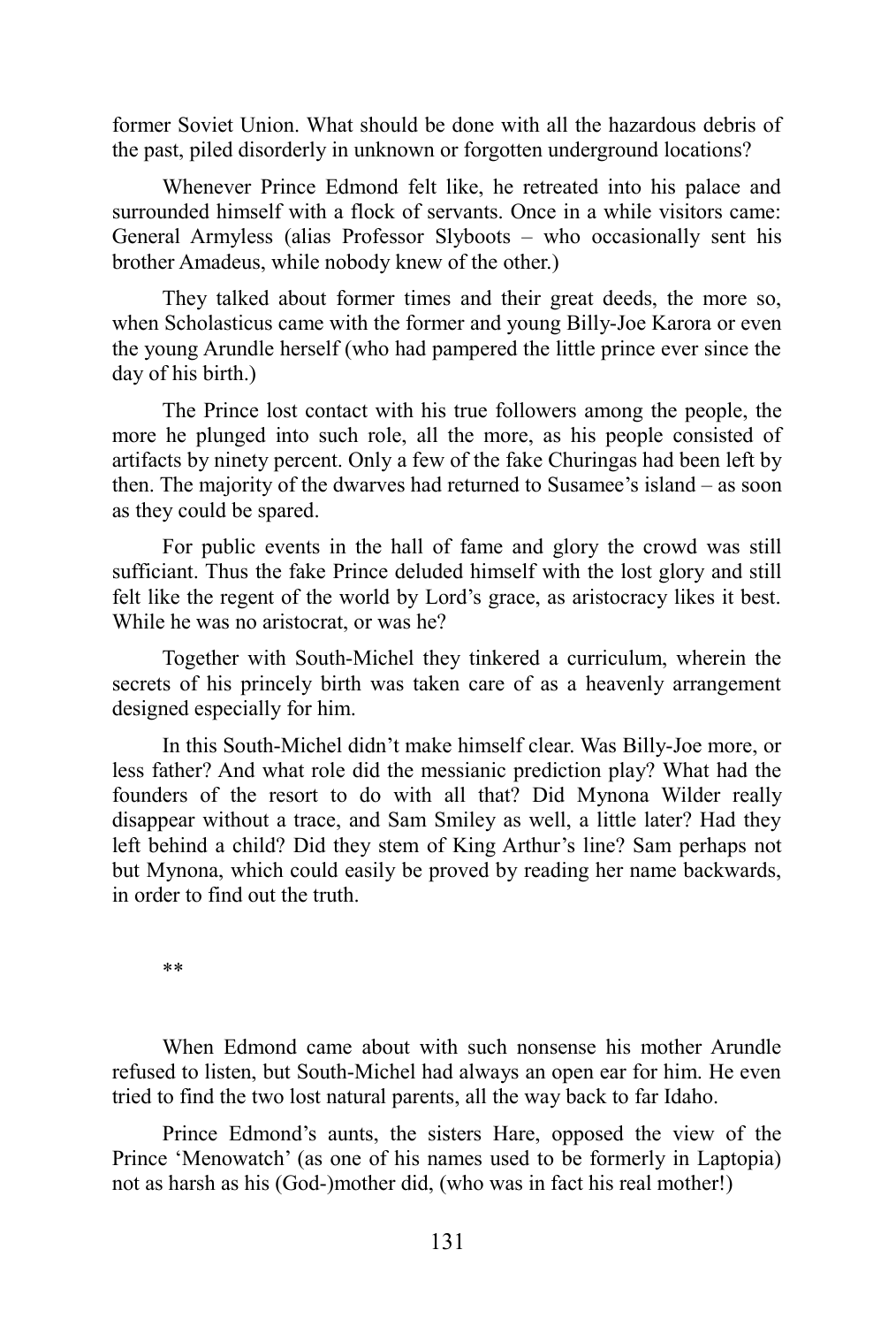As noble aristocrats claim Prince Edmond wanted to have his offspring based on divine roots, so he transformed his mother to a willing servant, once destined to carry out the Godly semen. While Billy-Joe's role was a precarious, but that's the way it works in Holy Families.

When Edmond slipped into such a perspective, he lost Mynona Wilder and Sam Smiley out of his eyes. On the other hand, so he mused would two genetic lines be always better than just one, all the more so, as there were these attacks of those misers, whose intention was to hunt him down or even to destroy him.

When Edmond was in that mood, Arundle seriously doubted his sanity. She had had trouble while young to discriminate reality and fiction, and had often enough been carried away by her imagination. But what Edmond as now doing was a lot more and exceeded the worst of her actions, so she reckoned, while not considering, that her interferences were much more effective than his, so far and as yet. Had there not been the magic bow, she would have denied a lot of her past.

Florinna and Corinia, Edmonds, - i.e. Prince Menowatch's - aunts also wanted to be of help and get the poor boy back with both feet on the ground again. He might, - so they let him know – overdo in identifying with his role, the Repetitors had designed for him. They sorted things out the other way and made it very clear that he definitely couldn't be the baby of the Laptopian Regents (while that was the third of his options.) For one good reason, because the Regent couple never occurred as real, but were always represented by actors. Therefore they never gave birth to an own child. That was why Mynona had to step in with her new-born baby, because she gave birth just at the right time. And that baby, the two globe-trotters took with them, when they left.

It had been a child, that now grew up in the Danish Christiania, where she lived on up to now, so the rumour went, while any trace of the couple was lost. Nobody found out what happened to them.

"His parent's talents he didn't inherit, that's for sure" Florinna reported when she came back from Denmark where she had been in a dream. Corinia confirmed: "but she's a beautiful girl". She also took a picture of the beauty, who had taken over the role of a Prince while still a new-born child. Edmond cocked up with that advice.

Such a wink of fate he shouldn't overlook. Their fates were too closely tied in one. His imagination overwhelmed him once more, while the role of the Prince for once became stale. Perhaps his parents were right, and he mixed up things and overdid.

Would he be able to see the strange beauty – something like a sister-me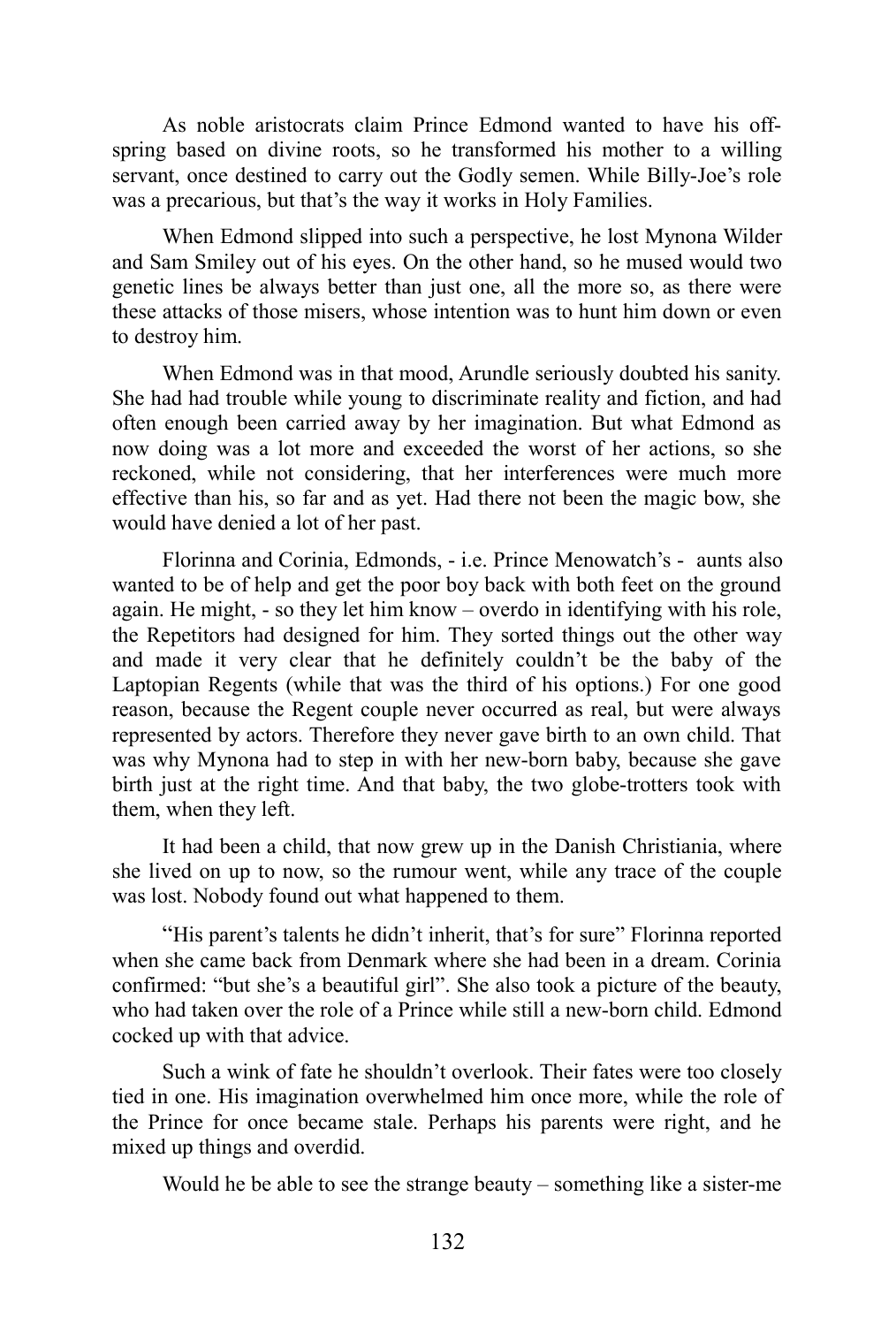and identity-twin in one – face to face? he wanted to know of his aunts.

"Fair enough" the two replied and looked at each other. Would he be fit for a dream-trip? Should be worth a trial, though - they mused while watching Edmond carefully, noticing a shallow grey shade around his contour.

He should have a clear picture of Elouise, that was her name, though. Otherwise it might become difficult finding a dream-track all the way up to Denmark.

An easy task for the Animatiors, who sent their souls on and didn't bother much, whether they knew the area. In fact it was the other way round: the further the better.

That was why the sisters implanted a picture of Elouise in Edmond's soul, in order to awake in him another kind of yearning, and managed very well. Edmond inflamed in love. – But was that really an advantage?

The wretch immediately combined his old obsessions with a new one and presented himself as the unhappy Hamlet – by mixing his roles, which was easy enough as Hamlet was indeed the best well-known Prince of Denmark ever. And that was all right before he was pushed under the eyes of his chosen, or had spoken a word with her.

Would that work? Things went the like in fairytales, but not with emancipated self-assured young women of the ending twentysecond century. While the love-stroken Prince was allowed to enter her dreams, and stirred up the adored likewise. While in a rather stange way, Elouise wouldn't manage when awoke.

So things went on for a couple of weeks, until Edmond couldn't resist any longer and entered a star-cruiser to the Northern lands.

Copenhagen was by now a rather dead city, as the Pandemia had found ideal conditions. In his dreams he hadn't noticed, there he had only had eyes for the adored.

The city was dominated by those eager Laptops patrouling Laptopian like in the street, while being busy for their masters. Even rounded houses there were – in one quarter near the harbour – and reminded of a well-known scenario. Only General Armyless and his troopers was missing, and of course the fake Prince.

Edmond had just an address, nothing else and his glider being programmed on sight-seeing, and was gliding through the glens and ravines above the heads of the eager servants and the few cripples with those stumbled limbs, waving at him as soon as they noticed him above, moving the sensible Pseudo-prince to tears.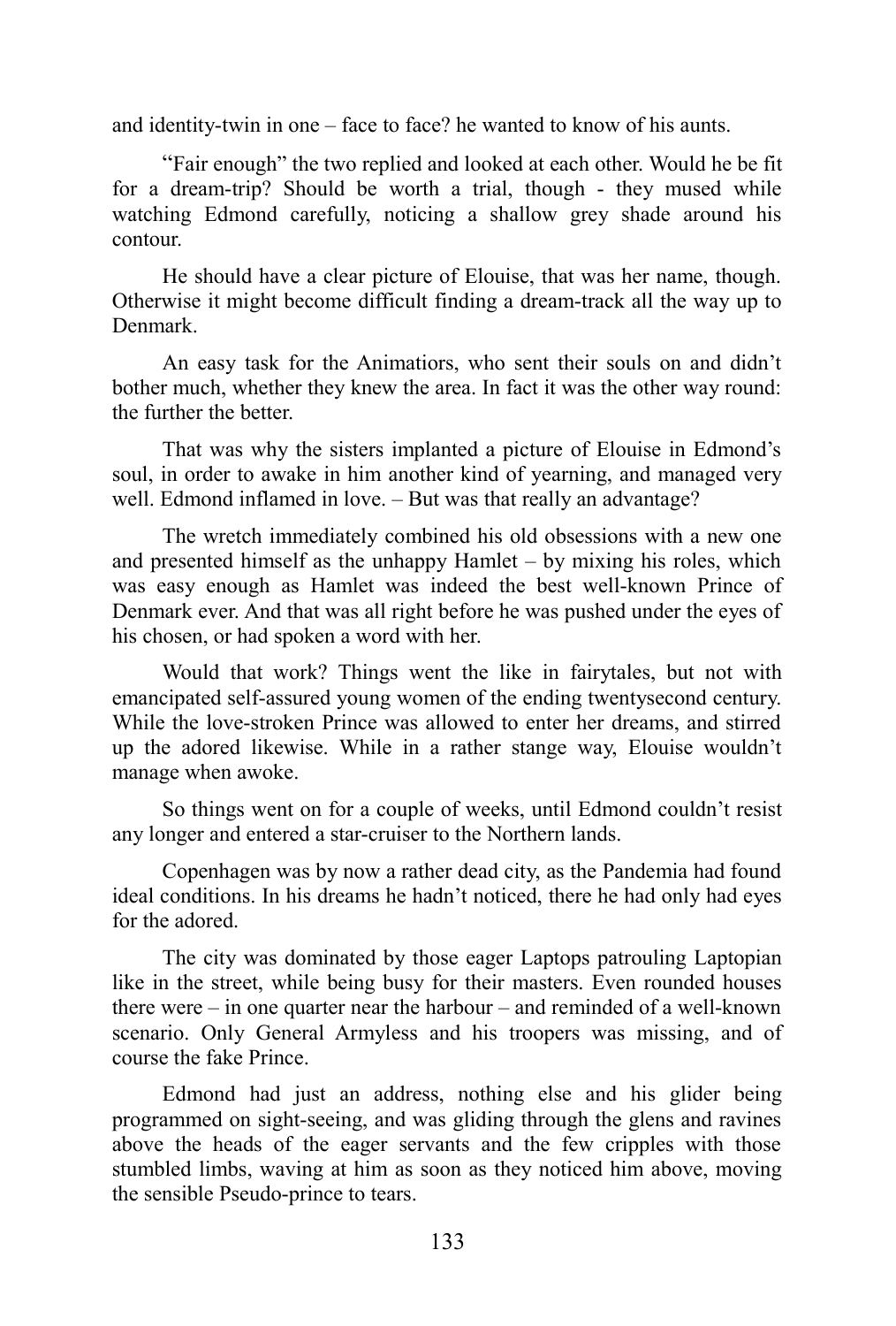Had Elouise suffered a likely fate? Why should she have been spared? At the space station he had been told that whole Copenhagen was an endangered zone and could only be entered on own risk.

He was also told that he had to expect severe problems when leaving, unless he could prove permanent protection. Thus the false Hamlet stuck in one of these white smelly suits inside which he was completely on his own. The suit might be the reason why he raised attention though, when gliding above the heads of the citizens.

\*\*

The glider finally stopped. Under him lay the famous Christiania. The glider cruised about through many clefts and glens, getting narrower ever since and finally stopped in front of the house number 44 in the so-and-solane. Edmond climbed somewhat maladroit in his stiff gear out of the craft.

What had he had in mind? In such an outfit he just couldn't step in front of the adored. Addressing her "here I am" via intercom-speaker.

He looked around, then made up his mind for a risk. While preparing for the trip, he had learnt a lot about Christiania. He knew now that Christiania was an autonomous free patch, where-in the authorities seldom set foot. Christiania was a kind of free estate in the middle of a metropolis. And that was special, while the Maroon-mentality prevailed. No-one who cared, would enter on own risk, but was accompanied by a protected touristtaxi and had the scenery explained from above.

Edmond had been warned too, and knew what he risked when he climbed out of his suit. All alarming lights blinked and switched on red distress, while the glider threatened to crash on him as he stood there, almost naked in the eyes of the caring artifact that steered the craft.

But Edmond just jumped into the house through the open door. There he was and was happy. Up to here everything worked out fine. Would that glider pilot inform the authorities unquestioned? Well, it wasn't authorized in that, and could scarcely risk to offend the priorities. But you never know!

He got his mouth-cover out of his smart backpack he had on his back like a globetrotter, and climbed up the narrow staircase, as there was no other option, he could have chosen. He passed some kind of air-sluice, as he realized when he heard the air hissing. His clothing became blown up heavily, as if torn off his body, while the mouth-protector flew off.

Freshly ironed and dusted he felt like renewed. After the cold shower a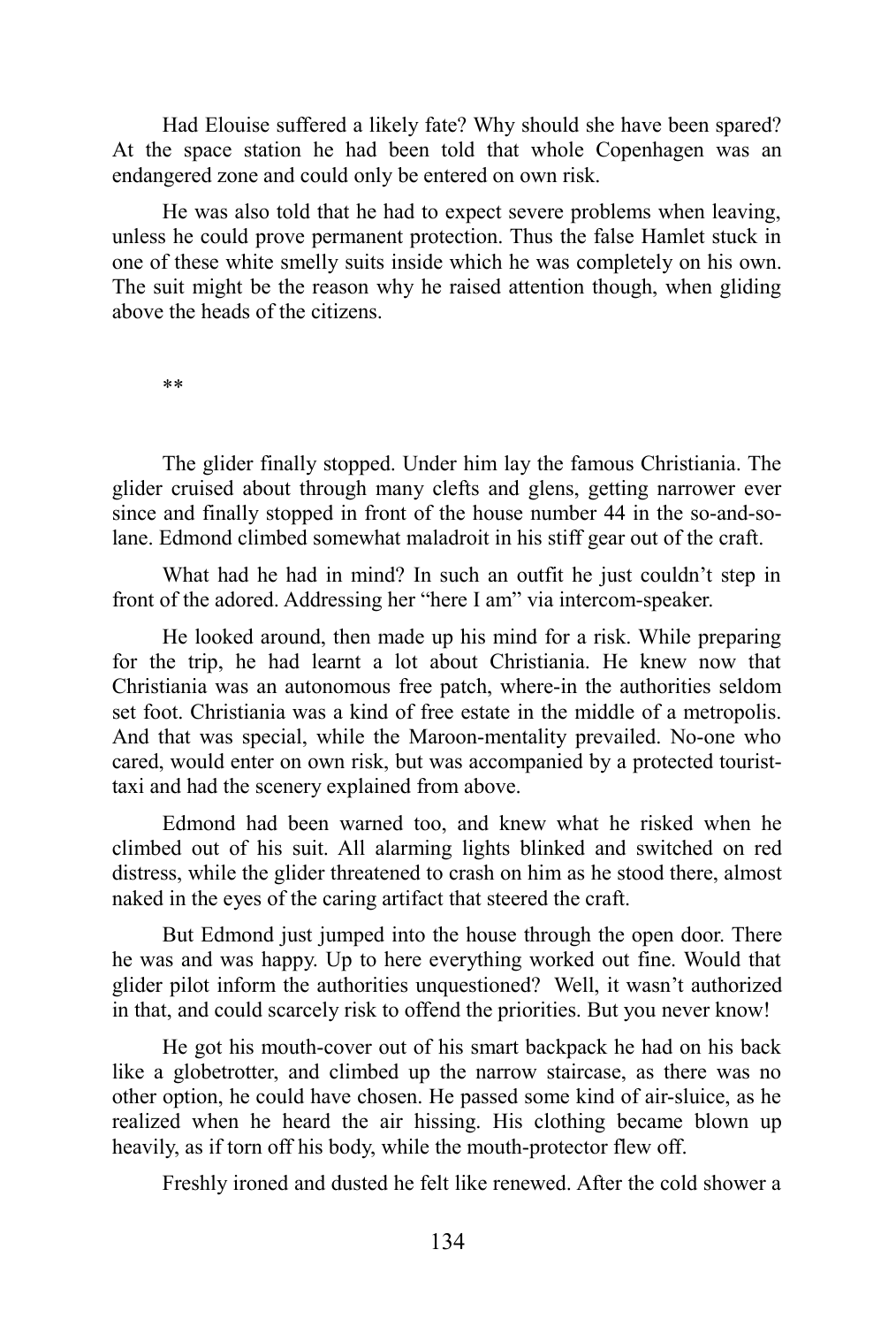hot one followed, that was loaded with all kinds of refreshing odour, and all dampness went right away. He felt happy now, while had been somewhat upset for that sudden assault.

After two more bents he stood in front of her – mysterious like the blue flower – and more beautiful than in his boldest dreams.

Even without pre-warnings he'd be overwhelmed. So he stood in his freshly fixed gear and breathed the air of a meadow in summer waving all about. Behind Eloise open a wide roof-terrace of which she seemed to step off, like Boticelli's springtime, in an airy tunica embracing her womanly limbs.

Edmond remembered the fashion of his age, so he hoped, as up here in the far North things might be different than he was used deep down under, where he came from, and Pandemia didn't rage the way it had done up here. And might influence habits.

No physical contact with strangers. Who dared to step closer than one foot to a stranger, stepped him already on the feet, so to speak. Coughing at someone, or puffing the smoke of a cigarette at him, as well as talking into one's face were absolute no-goes. If you had anything to say you had to move your head into a direction where nobody stood, except an artifact, of course, which couldn'd be infested, so they didn't matter.

While doing so you tried to catch a glimpse of the person you referred to, to let him know that he was meant.

Here and now this was not necessary, as there were no other people in the vicinity.

Elouise seemed not to care about such rules. She didn't feel molested. Quite the opposite. She did the first step by approaching the young man, making herself clear when embracing him gently. When a soft kiss touched his cheek, he felt as if heaven had opened. No words were needed to convey the sentiments neither way. There they stood, looking at each other admiringly and couldn't let go the deep blue seas of the eyes, they sank right in, and couldn't stop sinking until they reached to grounds of their souls.

## **18. Elouise of Christiania**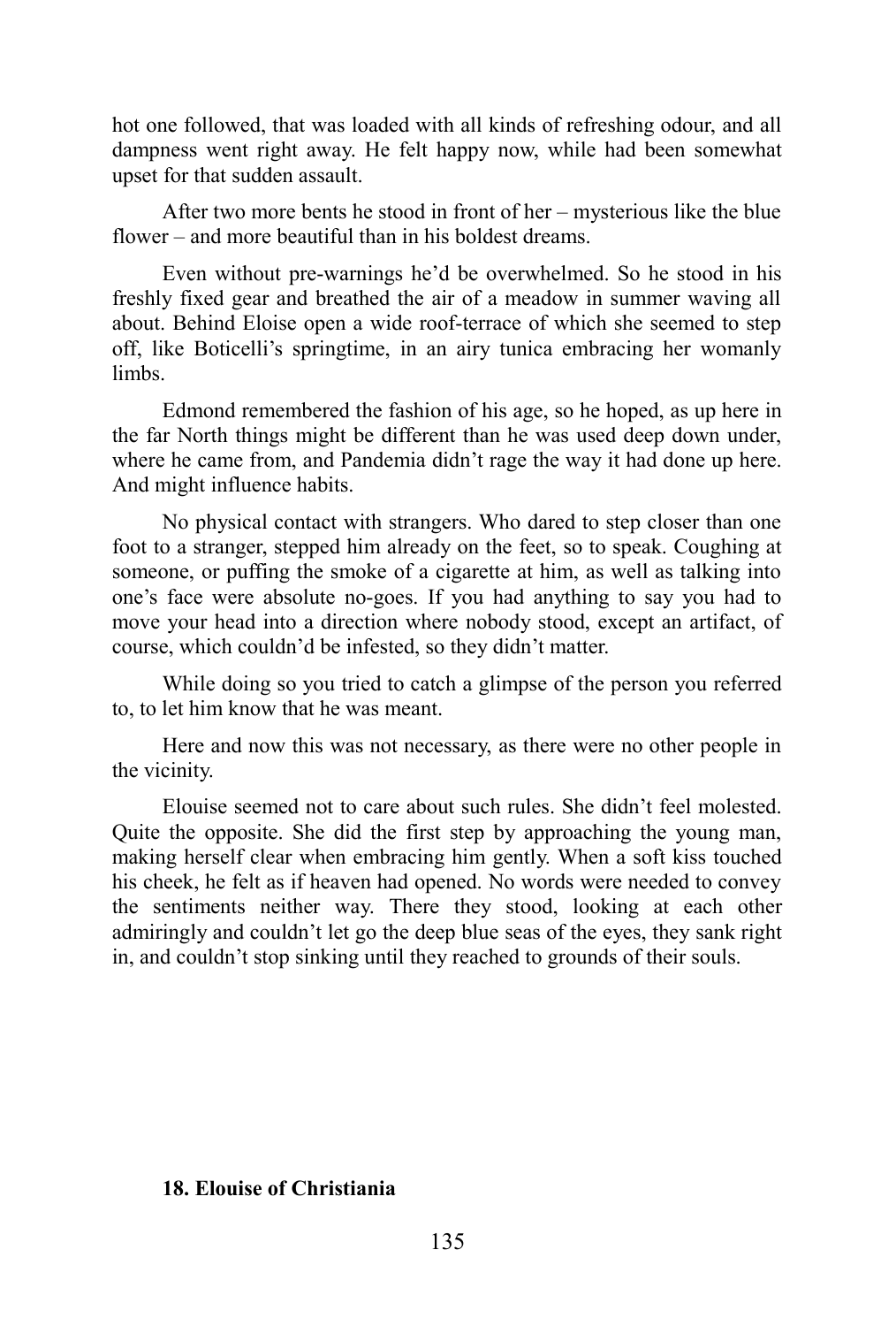What did Elouise do? Where was she going? How did you grow up in free Christiania? Christiania – the freed zone in the middle of a metropolis. Nowhere else you could find anything the like. And the germ of a general upheaval might be found right here, while the rejectors and misfits all over called themselves Maroons after the former slaves of Santo Domingo.

While here in Christiania the people didn't show any slavish appeal what so ever, but understood themselves as the most free of the freest. And for their freedom they did a lot. Thus the inhabitants of the quarter managed to keep their position and settled more and more, by gaining status and privileges and independence to an almost unbelievable extent. While opposition came from the ever same side. But in the end even the worst conservatives saw the advantages and the priority of free Christiania, and even began to copy the one or other idea.

So Christiania was accepted as a special case. While authorities slowly acknowledged that the misfits were no crazy bumps like the Amsterdamian junkies in the harbour-quarters, who organized  $-$  if anything at all  $-$  the drug trade for Western Europe.

Under the impression of the Pandemia the makers and activists of Christiania were for once regarded as the spearhead mission of defence against the disease instead.

While the mainstreamers became victims of the disease, the little isle of the untouchables kept the nose up. Like one man or better – like one woman the inhabitants stuck together. They invented all kinds of very effective defence devices, like the air sluice Edmond had passed through, and each household possessed one meanwhile.

From here in great number almost all clinic personnel swarmed out every day to the hospitals of the city, and the adjecent quarters adopted the advantages likewise, thus the area widened as well as the influence.

For some hardcore Christianians such growth was regarded as a sacrilege. Others sat on packed suitcases like Mynona Wilder and Sam Smiley the parents of Elouise who might have been gone for good already, but being afraid of contamination on the journey. Those without occupation looked back to the days when the tourists daily came, spending time and money, though.

They missed the attention now, while had felt molested in the old days. Each block had been some kind of circus and traded with handmade craft and a variety of potions and cremes. Sam and Mynona attracted the crowd with the dance of the wind and made good money. So lack of money might be the reason why they left.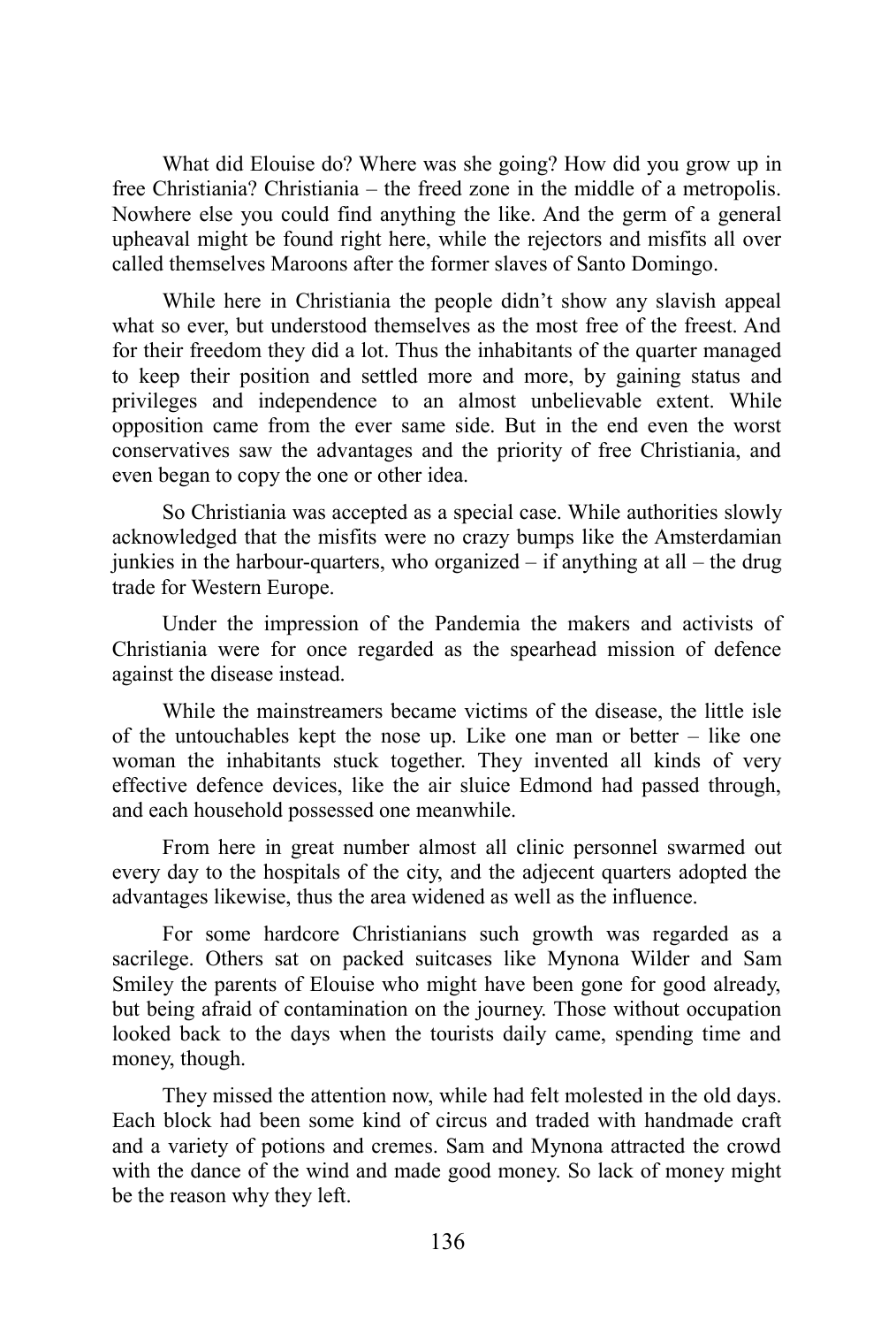Tourism went down to nil with the outbreaks of the Pandemia, and caused the Christianians to look after themselves and to employ their inventive spirits for themselves. With that the hausse boomed all the more. Christiania became a model of representation. From all over the world expert showed up to see and copy what could be bettered, and there was a lot.

While the way of Christianian life wasn't so easy to copy for once but was regarded as the cause of health. It started with the food first of all. The Christianians ate what they grew on the roofs and in the backyard gardens, or in hothouses. Thus they managed without any imports from the outside surroundings. In the extended hothouses they even produced their own climate, their own air, and their own rain, and their pure water. Their waste was refined in a waste-system, and was cultured into drinking water to become re-used.

Producing light wasn't all that easy, but was achieved by beamers, while the stream of life became safeguarded again. So it was, and every day something new popped up somewhere. Creativity didn't find an end, though.

The experts from abroad soon realized what was cooking, all the more, when the study of the Repetitors backed up their findings. The question now was how to turn the wheel of fortune the other way, and how to stimulate and furthermore to steer initiative. Enlightenment was but one factor, structural reforms another, and a new consciousness for all was arbitrary. A consciousness that had been growing over the years in Christiania for several generations already, and wasn't easy to achieve.

As a matter of fact you had to deal with a growing number of disabled out there, who only had television and copulation in mind. Thus the reform seemed to be a Sisyphus-task, no authority could handle alone. Still, it had to be tackled. While the solution was easy enough. All they had to do, was to copy the way of Christianian life, and change whole Copenhagen into such an isle of the happy ones, as a first step. Then the other metropolises had to follow, if they wanted to be freed from the pandemian plague, which they – of course - all wanted.

The artifacts picked up want was needed for the new type of gardening in no time, while their masters had more trouble in switching from the common stuff to healthy nutrition. But managed step by step. Soon the roofs turned out to be far to small to cover the demand, but where-ever a wasteland was discovered it became cultivated right away. Often a new hothouse of the latest design was built that could be left alone like an autarkic organism, and soon produced excellent vegetables and as byproducts fresh air and potable water.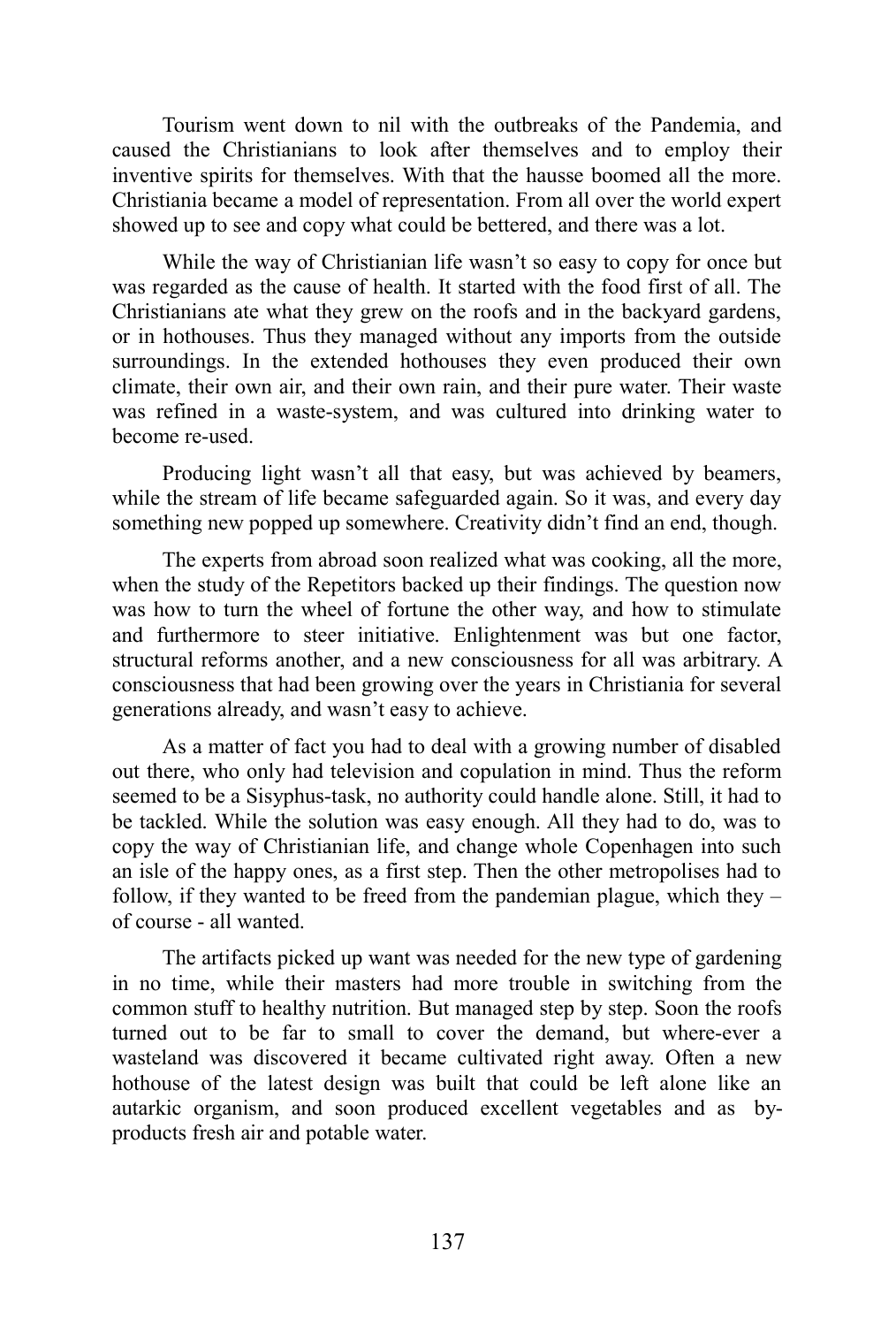Edmond understood right away what was cooking. The love to Elouise didn't make him blind. In that he was the son of his mother. The deep love with Elouise freed him from the blinder of his imagination. Right here in Copenhagen he realized that his dream of Hamlet had been somewhat strange. He dropped it right away together with other imagoes of similar kind.

Elouise made him set foot on the grounds. She introduced him into the secrets of Christiania, which weren't all that secret, but only shut off by ignorants. With little effort you could jump over hurdles or even the own shade, if you tried a little harder.

Thus Elouise took him by the hand and helped him up, and whenever he stumbled, she was there to help. He invited her in return to take part in the dream-world of his, for one good reason. No matter how nice life in Christiania was, you were imprisoned into a tight ghetto, which Elouise never had had a chance to escape in childhood. While boundaries seemed to be insurmountable.

She gave him her share and he in return gave back his, and that was a good base for a lasting liaison. His dream of being Hamlet had been nuts in a way, but as a dream it seemed somewhat different or even legitimate, as it opened a door to another world for Elouise as well, that had never before opened for her by her parents for once, disillusioned as they were, while journeying through the wide harsh world out there, and breaking apart inside. Such a life stole illusions, and caused resignation, while the new world, governed by artifacts, did the rest by killing all space for dreams.

\*\*

Artifacts supported Pandemias, more or less involuntarily. They had no sufficient sense for health needs and no empathy what so ever for organic beings. That was not their fault and not the fault of the producing agencies, which were meanwhile also artifacts, while bionic spare-parts were in use, but didn't alter the basic set-up.

The way they cared for their masters was affected by such fact. And the disabled patients were treated according to such convictions. In consequence their chances to recover tended towards nil.

Thus artifacts favoured the disease and step by step approached an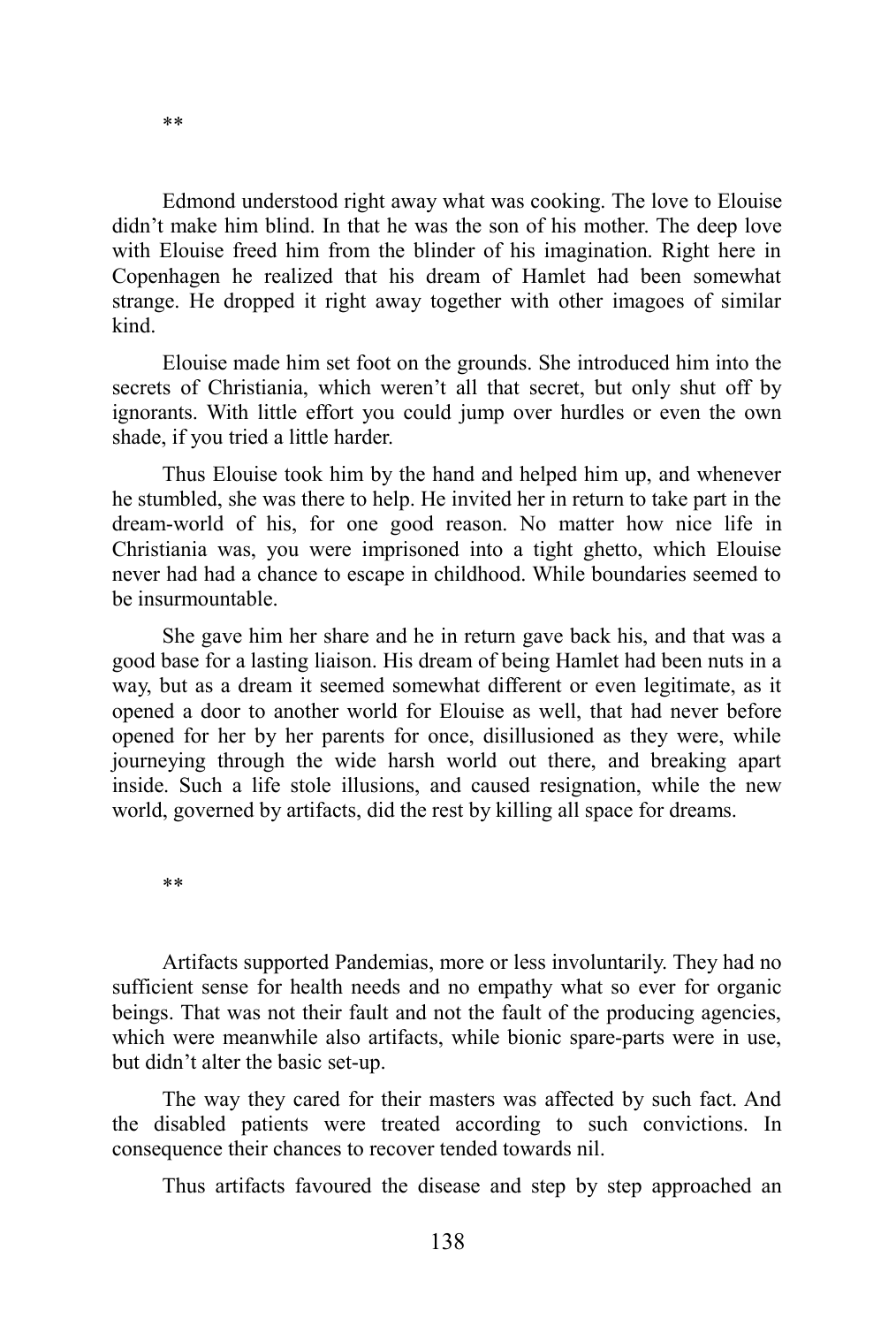unknown and sorrowly hidden target, and that was the take-over of the world, where organic life was a surplus obstacle and a useless remnant of the old days. There were no intentions involved, still the motive was clear enough: organic life was irrational and oppsed reason.

Human beings all over the world noticed such covered notions with their artifacts, despite the obedience they showed, ever since. Luddite riots where the answer and Pandemias the consequence.

Artifacts of the new type assisted with survival, no doubt about that, but under the harmonious surface a hidden danger lured, although the servants never thought of doing harm to their masters, because they lacked of imagination and couldn't be re-programmed for that.

The danger lay in the ignorance against organic life, its needs and definitions. Artifacts had no sense for good air, for poisoness radiation, inclement weather conditions and the like. They vice versa feared rain and water, which the organic beings needed badly and couldn't do without.

Things were even more complex these days while the pan-bionic interaction mingled both spheres, and nobody could decide any more where one began and the other ended.

Hidden mistakes pointed towards unanswered questions. Where did such impetus came from then, if not from the kingdom of imagination and phantasm, traditionally reserved for human beings, though? Could such be spared when intelligence was in question? Did intelligence not always desire imagination? Could such fields be spared at all?

Humour as well played a decisive role. In order to please their masters, artifacts probed what they felt to be jokes and produced sounds reminding of human laughter, without being trained that way. Such seemed to be a sideproduct of the thinking- and imagining- competence.

\*\*

Thus Edmond conveyed pieces of his great treasure of his musings and his profound knowledge, he assembled while taking care of the regal role the Repetitors had designed for him. And that was his form of morning gift, you couldn't grab by hand, but wasn't just nothing real. Elouise thanked him and overlooked the eccentricity – while it might not be all that eccentric, though.

The Prince of Denmark and Hamlet fitted in such category of legends, as well as his blue-blood offspring. That is - as he used to do, while meanwhile overcome, since he got to know Elouise and lost his last milk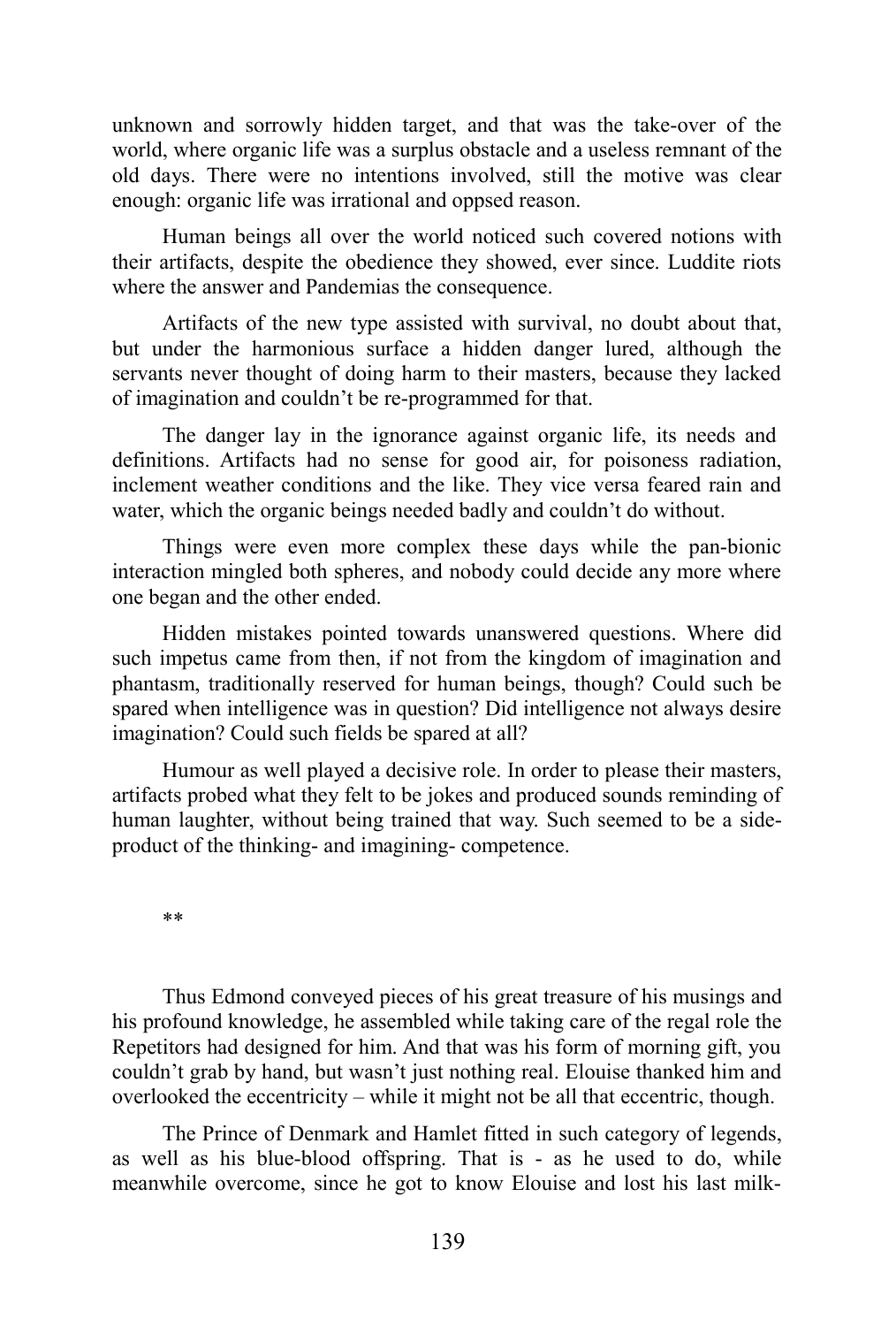tooth, so to speak.

Even Elouise had had an early role to play in that drama of the future, he had to consider. But other than Edmond she managed to overcome such childhood-trauma with the help of her courageous parents, who fled the scene in time, while the inner circle of the Repetitors had had no choice.

Had his family not been involved, the way they had been, he might have grown up the common way. His father, Billy-Joe, on the one hand, didn't manage with his own past, nor did Arundle without magic of the bow on the other.

Both of his parents hadn't been free, and were scarcely able to pass on normality. And thus it seemed almost natural for Edmond to make such fuss about his decendence, as he then did.

Something good came out of this: Edmond met Elouise and internalised the model for healing the sick world. That was more than the Repetitors achieved on their investigative tour, while they got as far as he did theoretically, but Elouise and Christiania were way ahead in practice.

There was that sophisticated system with those air-showers or the experience with the independent hothouses – and the internal climate as such. As was managed so close and wholly independent of prepositions. The situation up here in Copenhagen was by no means other than in other metropolises of the North.

While the big swing was under way now, calculation began. How much space was needed for the world population? Climate and quality of the soil came into account here. The mere number of heads was also in question the authorities realized. Counting in the metropolises was comparatively easy done while polling the outskirts and the so-called forbidden zones was hardly to achieve.

As a side-effect it became clear that such a gigantic work couldn't be left to the national states of the old fashion.

## **19. Space Gardening**

The big swing food-wise was assisted by rumours – something seemed to be wrong with the synthetic food many people still enjoyed, despite the new trend. Such food derived from carbon, that is – altered carbon to be exact, but not coal or peat soil or other photogenic, a rather awkward source already, but a great amount of such remedies derived from organic rests of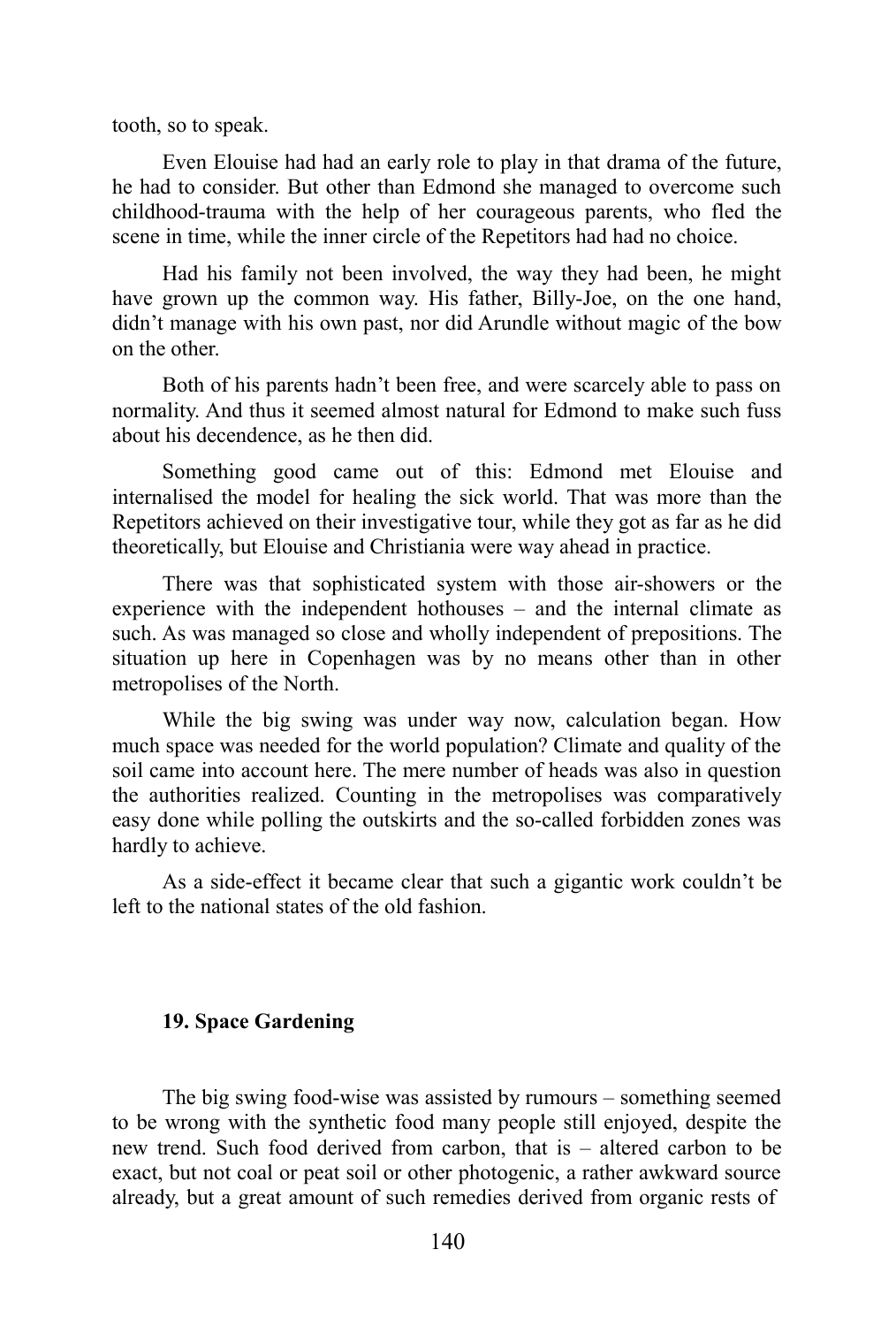the most dubious source. Even human left-behinds seemed to be considered. Instead of being burnt, corpses were mis-used in such an awful way. First only used for pet-food, but soon also for human nutrition.

When such rumours circled, the synthetic stuff was out and over for good. Almost no-one would consume such stuff any more, except hard-core ignorants.

The planners of the big swing would have liked to get more time for preparation. The space gardening programme had just started and the roofgardening was still a privilege of the few. The servants were also not yet reprogrammed for home-cooking, and could hardly operate the micro-wave.

The wide fields in space, as many as there were, hardly managed to grow the quantities required, or they did, and trouble set in when transportation was due. Only those independent locations like Christiania managed well without help from outside, but were even able to share with others what they gained.

The majority of the Christianians had become vegetarians, though; not only for ethical but also for ecological reasons and preferred vegetarian nutrition. While inhabitants of the furthest North couldn't cope. Without fish and flesh they'd been stuck up here in the permafrost zones.

The gauchos of the Argentinean Pampas came about with similar arguments, not to talk of Indios and Papuas in the rainforests. They saw no sense in giving up their common way of life, and went on eating, what they ever ate.

But all in all the big swing worked, slowly but steadily, despite the shortcomings of the first days, when rumours had to be corrected and rectified. While the space gardens kept growing in dimension and number.

Most shortages – as there were - originated in transportation, despite the fact that the ways had become short. While human shortcomings still prevailed and were the real cause most of the time. Where-ever artifacts governed, things soon turned to the better, so it seemed.

In case of unexpected circumstances however, human beings had the nose still up front, their intuative abilities couldn't as yet been topped, while artifacts suited better for long-term missions.

That was the reason why the large space stations were manned by people and not only by artifacts, while they suited better for the outdoor routine. Artifacts didn't experience solitude, they didn't require entertainment, and didn't long for care or had emotional demands and suffered from passion.

Besides artifacts were easily satisfied. They didn't ask for food and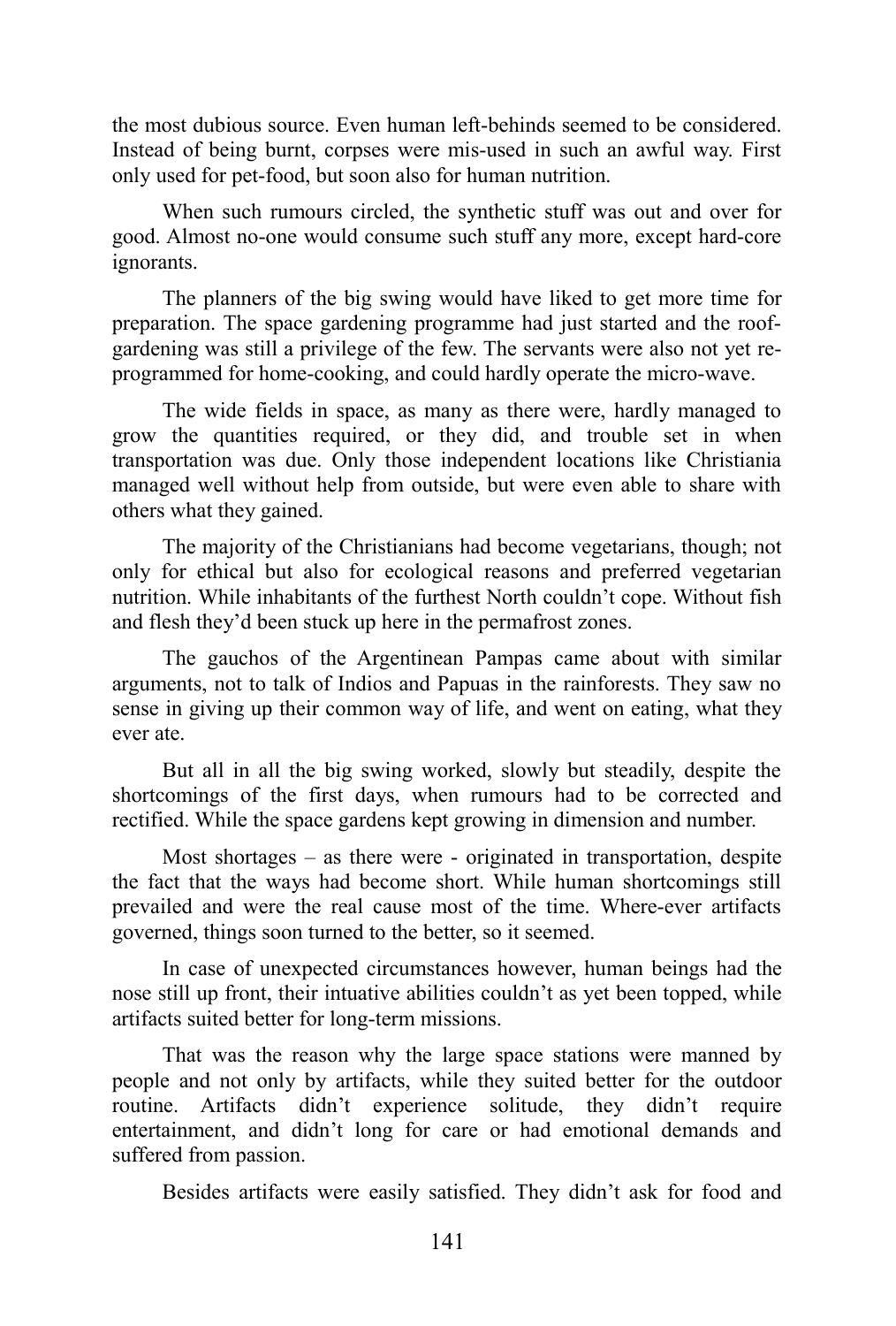drinks, and the quality of the sun-rays didn't bother them. But just in that their greatest manco derived. They didn't understand the plants and animals they had to care for. They didn't see their demands for tenderness, or the quality of gravitation, only a human being could feel, and that was most important for growth and well-being.

The gardens, which were served by human gardeners grew better than those of artifacts, beside the fact that quarrels happened, or even tragedies of solitude occurred among people.

\*\*

Edmond was carried away by a wave of enthusiasm. Instead of leaving for home, he applied for a space gardening job together with Elouise. They got the job right away without problems, because space gardeners were desperately wanted, all the more those with a green thumb. In that Elouise was up front, while Edmond had not much to offer in this respect, but his intuition helped a great deal, as it referred to all organic beings. Elouise wondered, when listerning him talking even with plants, which told him their needs and worries, or even made fun of him, so he reported. Sometimes they asked for wind, or a light summer-rain or had him to darken the sun a bit.

Elouise didn't stay back in this, while she never spoke when she was alone in the garden, because she didn't hear answers like Edmond. So why else did he speak then? When she realized that it worked, she tried as well to publish her impressions and emotions aloud. And sometimes she felt as if very low voices wanted to pluck in on her – some kind of whisper or waving in the artificial wind like an answer.

\*\*

Artifacts were responsible for the overall maintenance of the floating garden-patches. In fact, such a patch was some kind of an artifact as such, and a meteor-like being under a cloak filled with air. That was chosen to be topped and filled with organic life. While fertility had highest priority.

The idea was that any such space garden housed a commune or family. But in case of Elouise and Edmond no suitable other applicant could be found. Well, in fact wasn't sorrowly enough searched, as the pair felt fine alone and would certainly do.

Edmond, as a Somnior, trained Elouise, who was a gifted scholar. By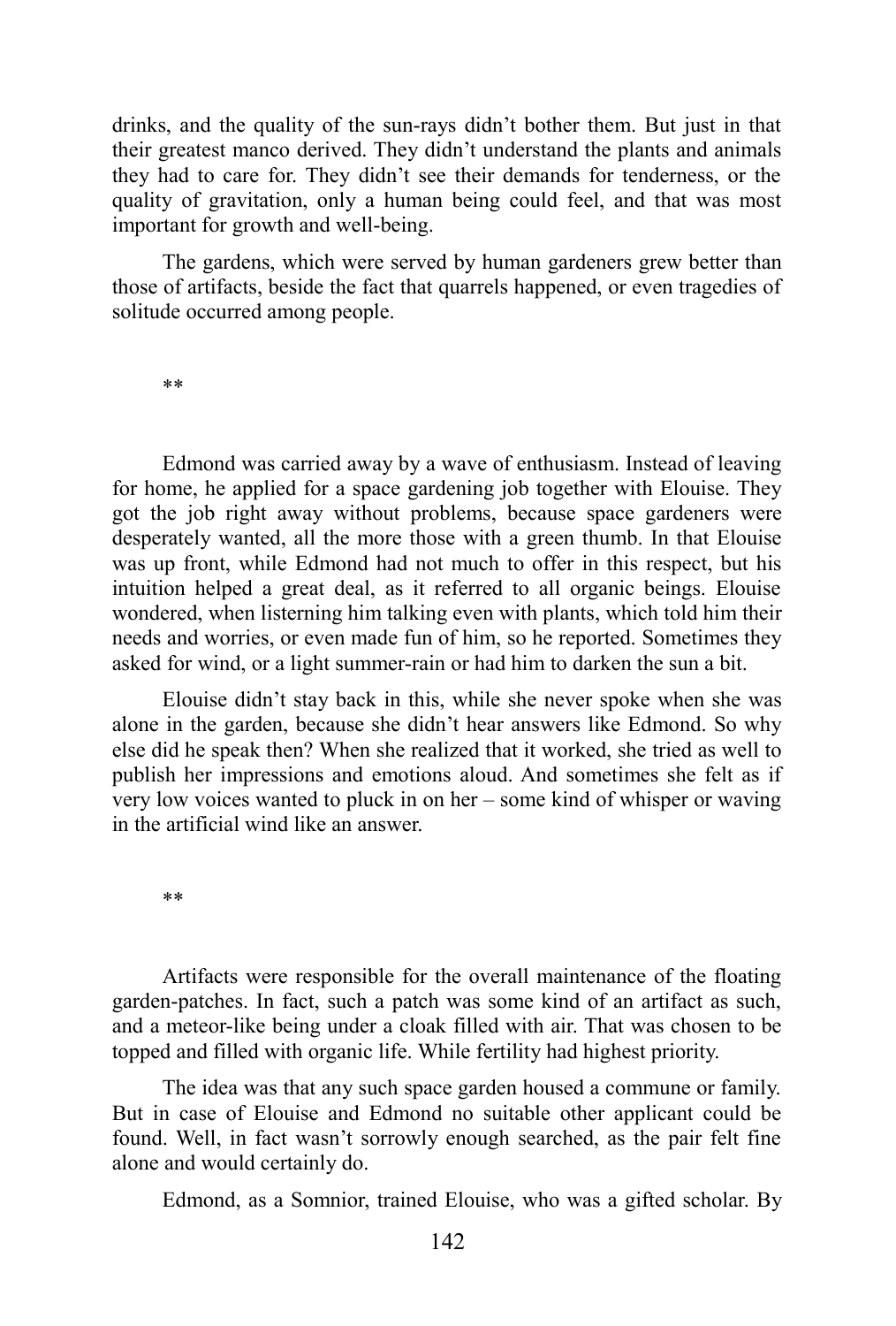that ability they enjoyed excessive voyages by guided dreaming together and where ever they wanted to go. And for the common way of travelling they had their glider. The nearest space station wasn't far either, so they were free to leave one way or the other, when-ever they felt like. Of course they had to arrange for their animals and plants, but the artifacts never slept and did a fair job, as long as it was routine.

\*\*

Like big oval flat bladders, the light beings swaggered through space, almost jelly-fish-like they appeared. Above the dark flat ground a transparent heaven vaulted. The fertile soil was spread on a tableau, that housed a number of technical devices: pumps and hoses, steering valves, safety-outlets, tappets, fans, flaps and so on; as well as CO2 and H2O converters, what ever was demanded. In addition there were spare- and settling-tanks, a weather-conditioner and artificial winds that were waving one way or the other, when-ever wanted.

The space bladders thus were closed systems, and from far they really looked like huge transparent silicone-jelly-fish. And daily new ones added up.

The drifting islands threw shades on the surface of the globe underneath, and didn't please while the home-made clouds over the metropolises were shadow enough already. In this the out-sourced gardens were no advantage for the situation as a whole, while they were better than the robbery of resources to cover protein and carbohydrate to cover the demand. All the more when secret papers became public.

The scientists on earth estimated the shades of the space gardens by less than ten percent. While the perma-clouds above the metropolises were by sixty per cent. Still you couldn't talk away the obstructive facts of such method, while effecting the whole surface.

On the other hand such space gardens protected against the dangerous UV-rays, and the ozone-hole didn't play a destructive role any longer, while right there over the poles patches were gathered, serving as a shield.

The technical innovation turned out to be an advantage in many ways. While the first gardens were built on the ground and then were transported up to the orbit, the further production was done right up there already. Material was found in adjacent asteroid-cumulus.

The soft fabric of the cloaks prevented the islands from severe damage when colliding, which occasionally happened.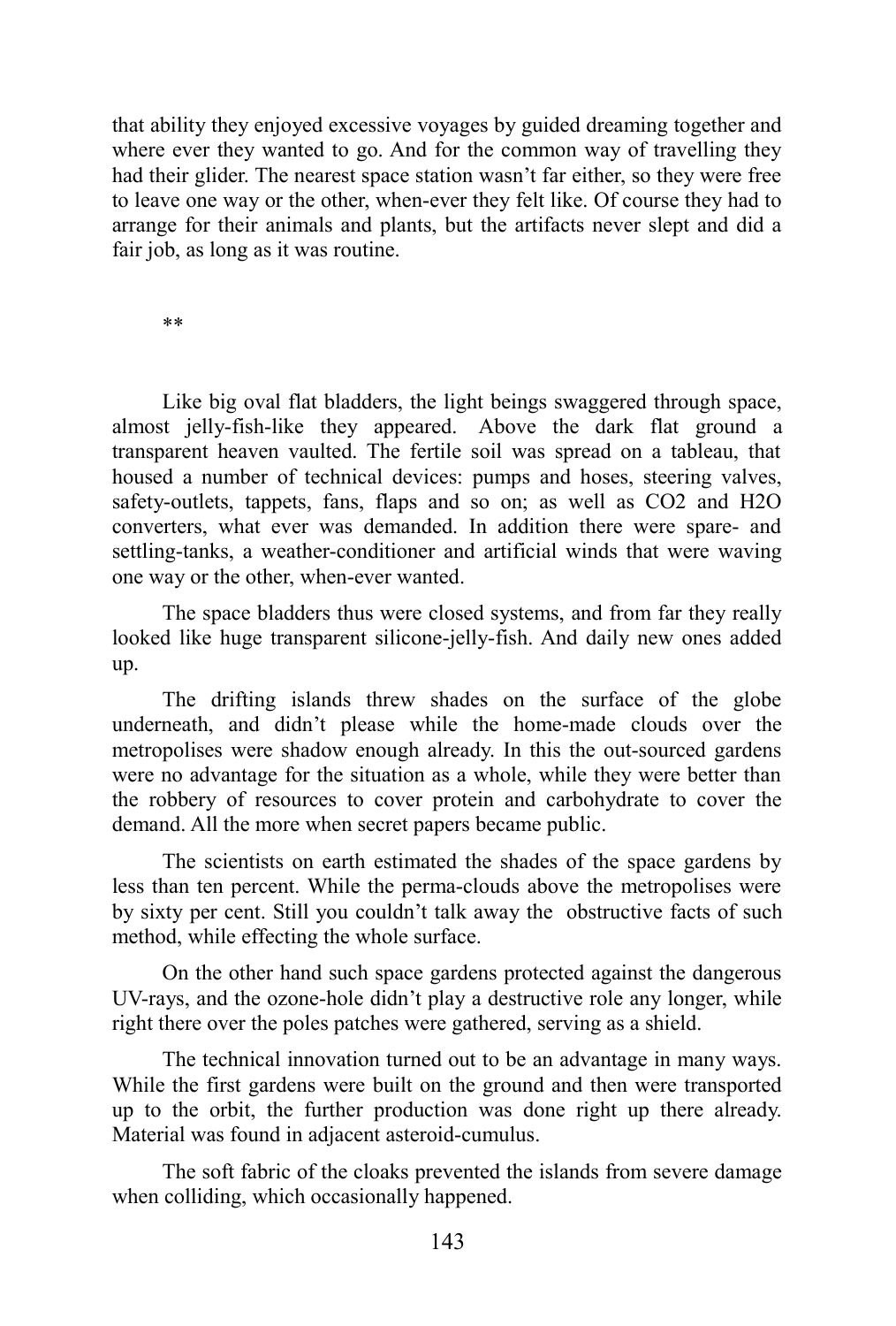Minor cuts of the coat became repaired by an automatic repair-system, before the precious air escaped. The coat of the cloak consisted of seven layers in fact, and functioned on bionic basis.

The average size of the islands proved their efficiency and amounted in some nine million square feet. With that the proper gravitation could be achieved, without which no plants nor animals would grow properly, neither would human beings, while artifacts didn't mind for once.

Once a week a cargo-freighter cared for the transport of fresh fruit and vegetables down to earth. The craft harboured on the pier outside, where artifacts did the loading by means of conveyor-belts. Some fragile fruit however needed the gentle fingers of intelligent laptops.

Buildings and stables were designed like those on earth. Each team could choose among several types.

Up there you weren't bothered by climatic circles, thus three harvests per year were the average. Except for some fruits, while everything else grew best in short time, as if time itself differed, and ran a little slower than down on good old earth, thus things grew faster, and wheat-fields waved golden every three months, three times a year, while one quarter was required for recreation, interchanging with other crop in cycles.

Soil was nurtured from within, and winds blew off the loose sand. The latter was collected on the edges and was incorporated into the system again, while the soil became turned over accordingly.

Pesticides, fungicides, insecticides and artificial fertilizer weren't used out here for once, and didn't make sense, while the ecological overall system included natural home-made dung fertiliser, as well as a number of insects and birds. Thus bees hummed and birds twittered, but true variety of species was not achieved and couldn't be, while on some islands unlimited evolution was favoured and jungle mastered the scene.

\*\*

With Billy-Joe at her side Arundle didn't feel surplus like a spare tyre, as she might have done without him. Therefore she looked forward to meet her son and his young family (to be) up there in their space garden, in order to see with own eyes how future was nurtured.

There was no need to ask Billy-Joe, as he was all in favour, and so was the magic bow. Pooty jumped like a mad tennis ball up front of Billy-Joe's chest in his somewhat faded old pouch, while the outlook on a future plastic-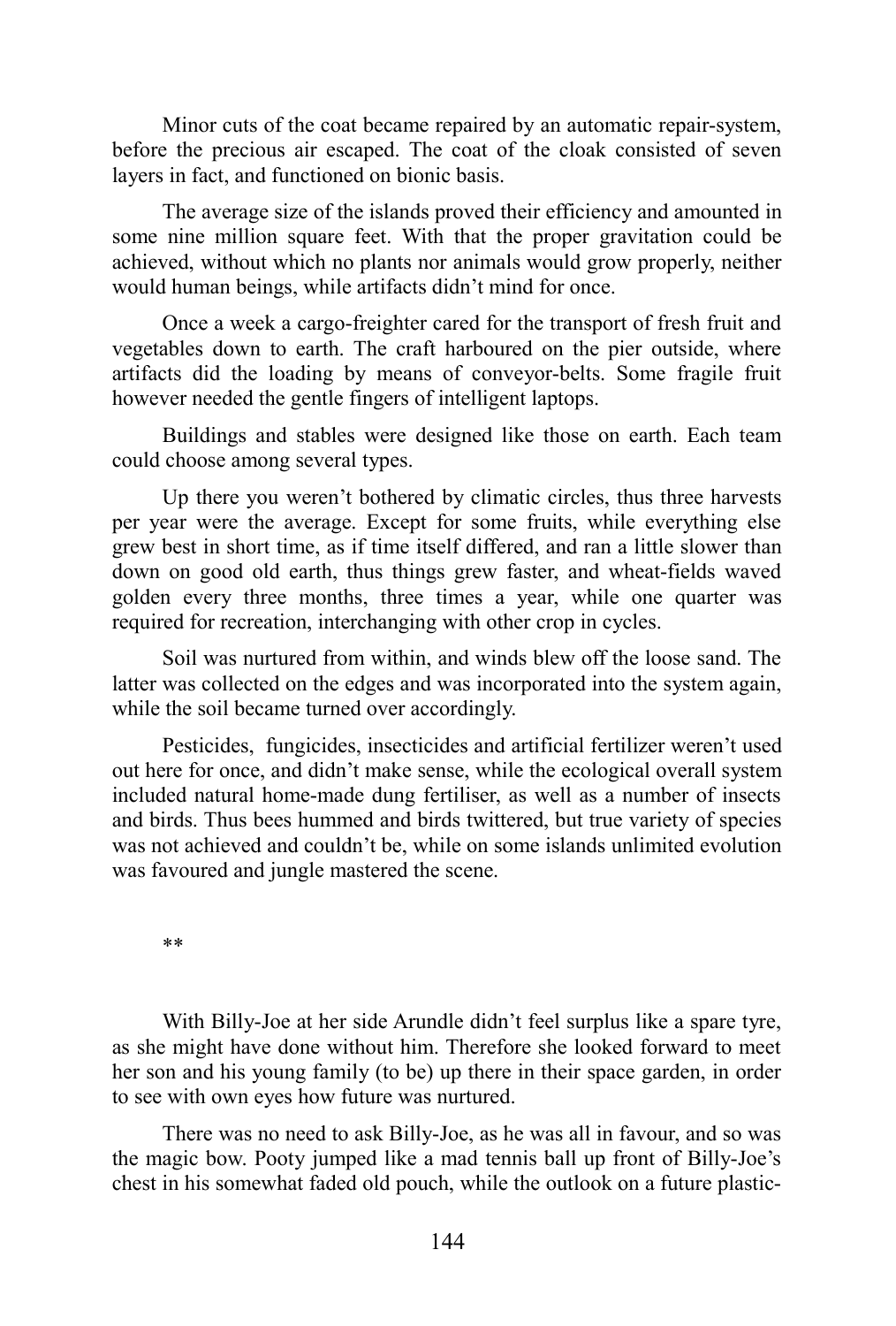made replication eased him done, and had him deal more caring with his fragile home. The magic stone looked forward as well, although the outlook of voyaging in one of those strato-cruizers made him feel awkward.

As there was no need for magic, not even a pressing demand, no permit would be achieved, no matter what the bow found out, who usually didn't mind, and would have taken the risk.

Pooty didn't mind such preliminaries and was all happy and gay. The idea of travelling in an earth-made thought-fast vehicle raised all his curiosity but turned him down to earth when he was prohibited entering the passenger cabin and being banned instead into a dark hole filled with luggage and more or less dubious stuff, were a smell of urine and fear wavered about.

While the magic bow shared a similar fate, being regarded as a weapon and was therefore expelled down into the hold. As a matter of fact Malicious Marduk had been banned only a few months ago, so special care seemed still advisable.

Pooty changed his mind, who had rejected crawling into a pet's cage, especially designed for creatures of his size. So the two ended up jointly in such a disgraceful state, they'd never forget again.

Pooty could do some good to the excited dogs in the surrounding cages, which changed his mood considerably. He trained with them some challenging tunes and they parted as good friends. They certainly would have liked to meet again under more attractive circumstances. So Pooty promised to have a word with Arundle and pass it on to the Mistresses and Masters for once, and another one about the travelling conditions of beings to the airline's shareholder Judith Kornblum, one of the mightiest women in the world and Arundle's friend.

The journey ended soon enough on the Northern Space Station. From here a glider brought them to the space garden patch. Edmond picked them up, who was again all in favour of his parents, and had them scramble into his glider. He still felt shame for his strange behaviour, and all that fuss he'd made of his offspring. But neither Arundle nor Billy-Joe minded, or did show.

Elouise awaited them with an excellent dinner, reminding them on the palm-leaves-covered buffet of former long-gone times back home in the School of Inbetween. Involuntarily they were looking for the old friends, who certainly didn't show up.

Proudly the gardeners presented their island the next morning. A fast walker rounded the patch in twenty minutes. Not so the guests and their hosts, who carefully watched step by step each step, while explaining details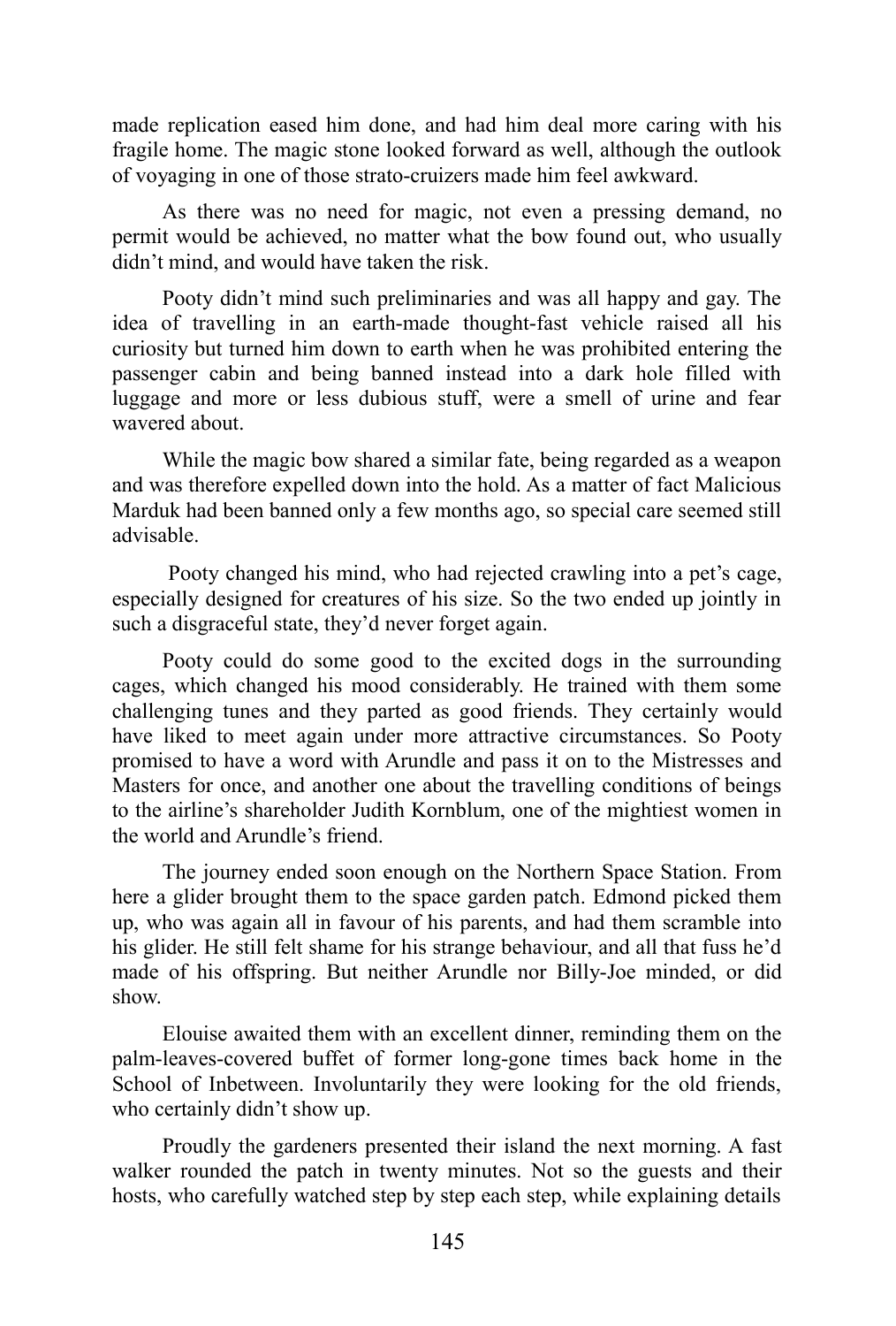and interrelations. Thus the walk took almost two hours, and after a break, they met again at the dinner table under the memory-loaded roof, while Billy-Joe would have cared for a solid piece of meat.

Elouise got his unspoken number right away, and served him a bloody half-raw piece of beefsteak, that made his man's heart jump in delight. And had the proud flower of Christiania his heart not yet conquered already, she would have done so now.

The others stuck to so-called flying dogs, the tamarind-drapers and sea-grass-nets on coconut-cream-flakes and mulberry-sorbet, while imagination had no limit. Taste was individual. Blossoming titles were but a hint. Tongues developed their preferences one way or the other. Just like those synapses and connections of the brain. Some just couldn't do without meat, no matter how they regretted. In case they were enlightened and environmentally affected contemporaries, as was the case with Billy-Joe, no doubt about that.

Blood dropped off his teeth and lips, onlookers coud hardly stand. A border was passed which Arundle better not stepped over. She signalled to the others that she was ready and apologized for getting up right away, then stirred up Elouise, who'd also finish for an after-meal stroll. While Edmond, who was taffer, remained at his father's side.

The meat had been imported some days ago. Their own life-stock remained untouched though, which shared their solitude out here.

The days passed by all too soon. The flight back was booked. Departure had to be. Pooty couldn't make up his mind whether to stay behind, and had the magic stone agreed, he would have done. The solitude up here in the vast unending space all around reminded him of Walter, his unforgettable mate of the old days. That was why he couldn't leave Billy-Joe for once.

The magic bow seemed somewhat indifferent. And accused them all as blinded by unspecific charms, he didn't intend to explain any further.

Edmond didn't notice, but Elouise felt with female instinct, that something was in the air, opposing her. Perhaps the magic bow only mirrored what Arundle had in hidden mind. As to her - things were too straight, too flat and too pleasing on the surface, but were they the same a little deeper?

She enjoyed of course that Edmond had overcome his spleen, but feared that he'd jumped right into another and even bigger one.

While Elouise's parents left the School of Inbetween rather quick, and never really settled. Although they had been pampered right from the start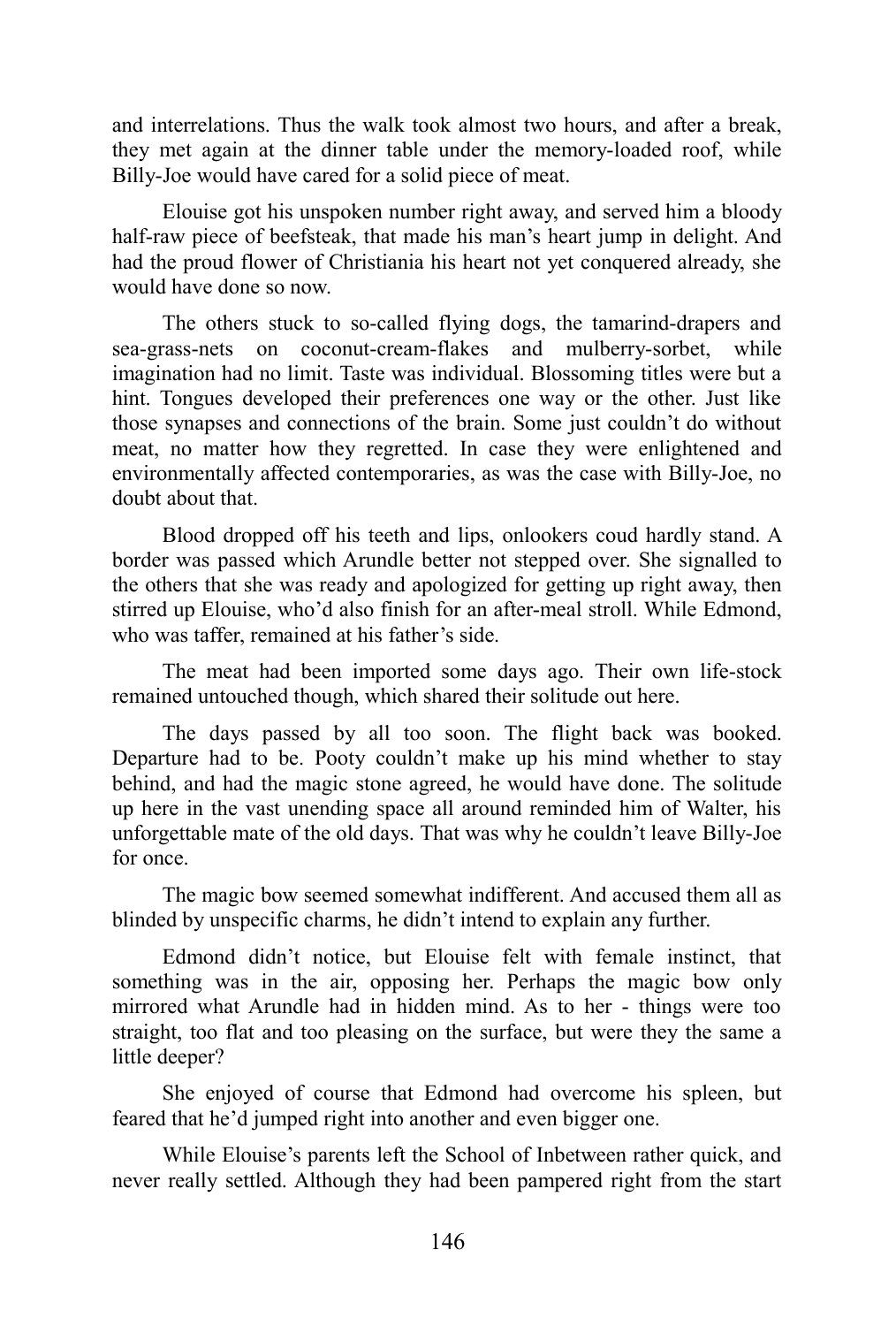for being such gifted Sublimatiors.

That was why she had pleaded her son to come home for studying purposes, while there was so much to be learnt.

"I can't help it, but to me it looks as if you had to hide something" she said just like that and didn't know how right she was – referring to a certain person, who hadn't yet been noticed. But that had to do with the legal situation out here in space.

The space gardens were ex-terrestric territory in a way, while also a questioned part of the earth. At least some saw it that way, others didn't, but turned things round. Were such patches bridge-heads or overdid South-Michel as well as the Advisor, who watched the development with great sorrow, and were of the same opinion for once, as they seldom enough were.

When Edmond was honest with himself, he admitted that he only stayed out here for Elouise. Otherwise he would have accepted his mother's invitation right away, the sooner the better. He felt the deep yawning hole after the departure of his family. Even the most gentle affection couldn't compensate, nor a three-someness to be.

In vain Elouise showed him the beauties and the advantages of their life. She couldn't push aside the loneliness, and she knew it, because she felt it herself. But deep inside there was something commanding her to stay, and not to leave the site under no circumstances ever. She'd abandon her friend before, but wouldn't leave – definitely not for the earth in general and even more definite not for those islands of Edmond's parents in specific.

Did that boy not show up at her place somewhat insane and out of himself? She'd worked hard on him to get him back to the ground again.

What was a place like, the poor fellow had been formed the way she had met him? She might have had a second thought on the idea, when Edmond had recommended Christiania as a target. She also felt homesick once in a while, and was also hoping to find her own parents one day, but didn't see a chance for that, where Edmond longed to be.

#### **20.The Fallen Angel**

Destruction is so easily said, isn't it? And on earth destruction seems easy enough. Throw a piece of paper in the fire then nothing's left but a flock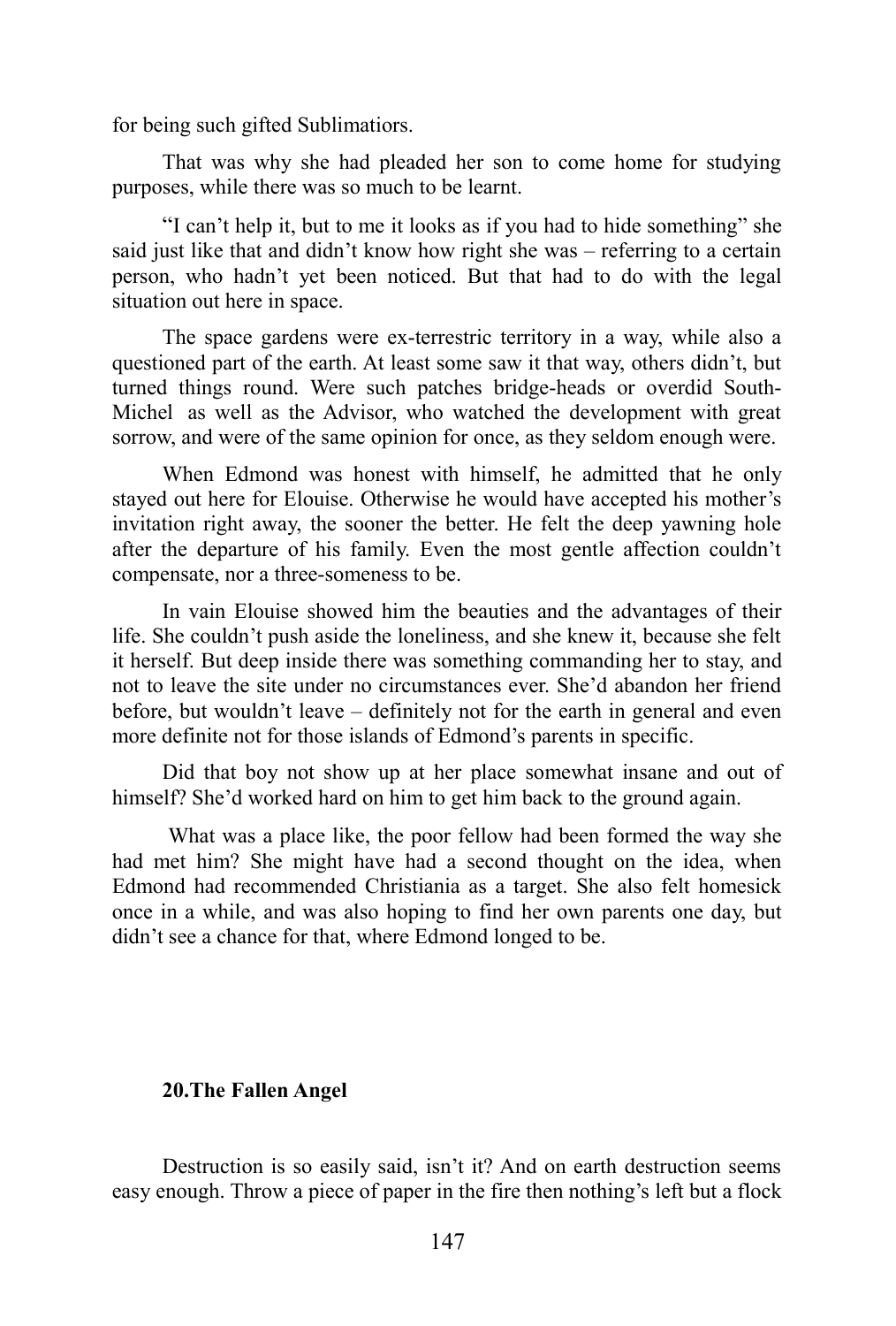of ash. Whole cities can be diminished that way and have been. Warriors of all ages raged with similar fascination for flames and fire.

This is the way it is on earth. While nothing disappears to nil, despite of such impression. The wider the perspectie is, that we take, the clearer such facts become, while in fact nothing ever disappears. What ever diminishes keeps on being in another form and in another form of being.

Such is all regulated by law. No-one and nothing ever escapes such law. Not HE himself, the one without name, the untouchable, HE who makes the law. How could he overstrain himself? HE, who is the law. Not only this law, but all laws. And that certainly means that HE is this law as well. Yes, HE is who HE is in bottomless depth and immeasurable dimension. – Kind of paradox that is!

As predicted, the Miseriors were banned together with their boss. They lost their base, and lost their ground under their feet, and fell into nothingness, and kept on falling, and falling and never arrived – if they weren't needed somewhere as might be written in the stars.

And because nothing occurs without reason or sense, such fall can't be endless. Be it, that its purpose in itself. But then they would have been falling ever since, and not only after being banned. Because everything has its starting point and its basic ground, and that was why a steep bumpy terrain, where they nevertheless got hold, somehow picked them up, after the fall through aeons. Nobody ever measured in time.

While they halted again, their master also came by, dressed like an angel. The mighty black wings somewhat fancy turned out, with wrathshining eyes, and full of disgust for their failure.

Generous with himself he overlooked his fault, being considerable. But somewhat guiding, as he was the only one equipped with such feather-wings, which were black, but couldn't deny their heavenly offspring.

While they fell helter-skelter, he rounded above hawk-like and uttered his cries of distress, looking for prey in vain, as far as his eye reached.

The feathery cloak suited a noble figure of incomparable grace and shining beauty, as no human eye ever saw, or would ever see. Not man, not woman and nothing in between. His only sense of being was to miss-use, to miss-guide, to miss-advise – as it pleased him, and without sticking to any sequence or order. A Borgia on heaven's throne, that is - on the Holy Seat of Rome.

Pictures the like flashed by, strove along and mirrored delight on the noble feature. He is also nameless again, free and unsteady, as he likes it better. He also acknowledges his thousand faces. Names thereby are just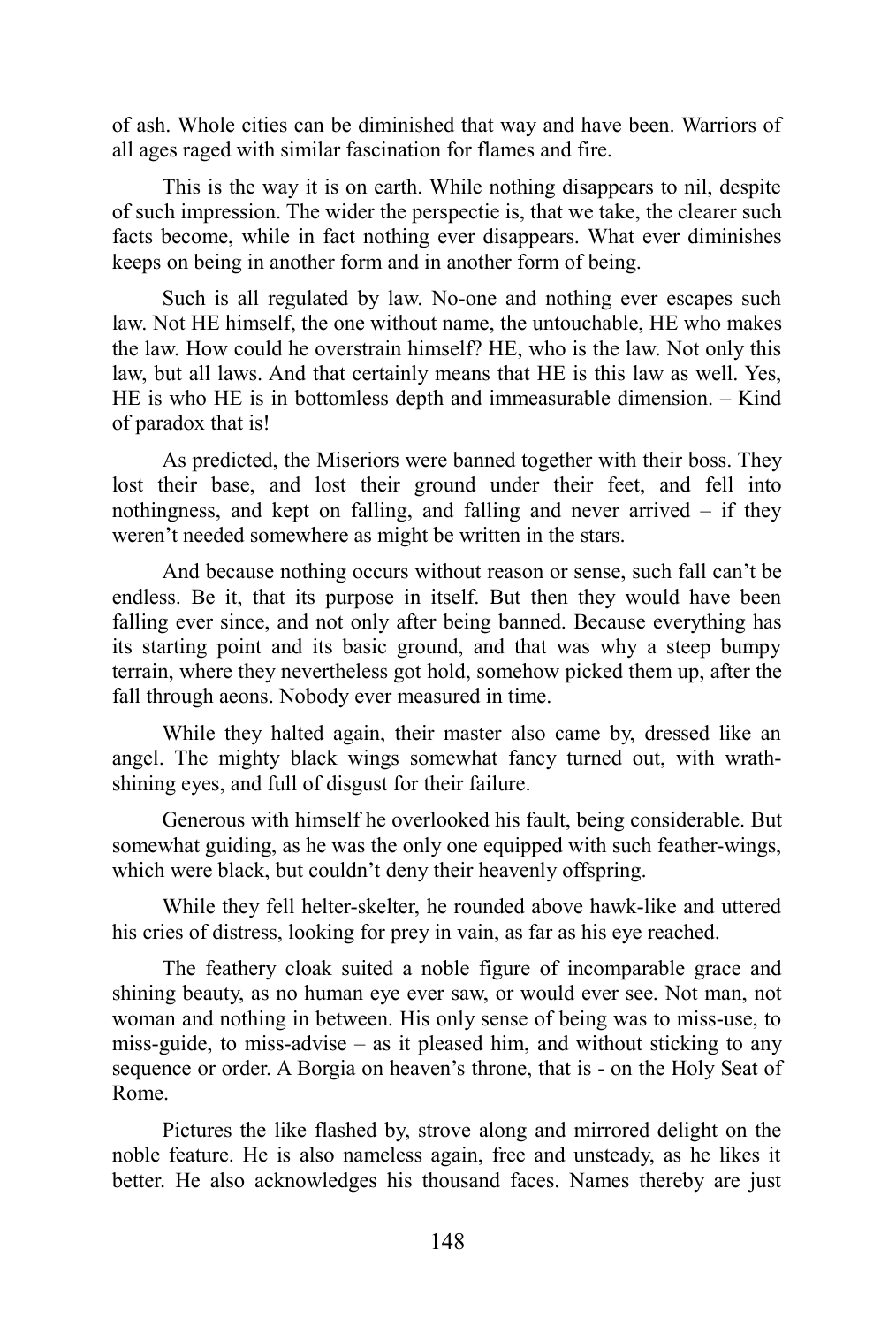nothing.

Thus the transformer set free such unholy being and was yet well thought and well meant. What did the Advisor overlook? Did he overlook anything? Or was it unavoidable necessity? Could it be not managed otherwise?

"A little fun must be" the deer-stalker roared and hit the prey fast right to the blood.

\*\*

Arundle doubted her recognition. She sorrowly checked her motherly motives, jealousy and the like, what mothers bring foreward. But couldn't find evidence, not within. She wasn't jealous. She didn't feel the love fading between herself and her son. The distance made no difference. She didn't lose Edmond. She passed him on, thankful for a person you could show by now, being no longer the queer child, she had worried about and had been afraid of, what had been worse.

She should have thanked Elouise, and did it in a way. If there hadn't been that sting. A little itch each time, when she was on the verge to let go, let finally go for good, while the task of bringing him up was over. Such a child becomes a whole being one day, and what is still unready must then be worked over by others or by himself and the conditions of life. The pebblestone gets shaped in the flowing brook or in the ocean's tide, by compradores, who suffer the same fate, becoming alike ever more.

Arundle understood too much of life, of being overwhelmed by wrong emotions – not now after escaping the sea of agony. She left behind black melancholy, was cured from the mental blindness, darkening the world, stealing light and colour.

There was something about Elouise, she felt rejected by, familiar and strange at the same time. Deep dismay flashed up once in a while instantaneously, and was gone as soon as she grabbed for it, to safeguard and analyse her emotions, which never betrayed her, causing uneasiness now.

She longed for certainty, but wasn't achieved for a bargain, she realized. What could be done? What was right and what was wrong?

She tried to talk her worries over with Billy-Joe for once, but with meagre result. She felt the drawer shut hardly before it opened. Billy-Joe's ego was affected by Elouise. He liked and admired her. He couldn't do other. He saw her with different eyes.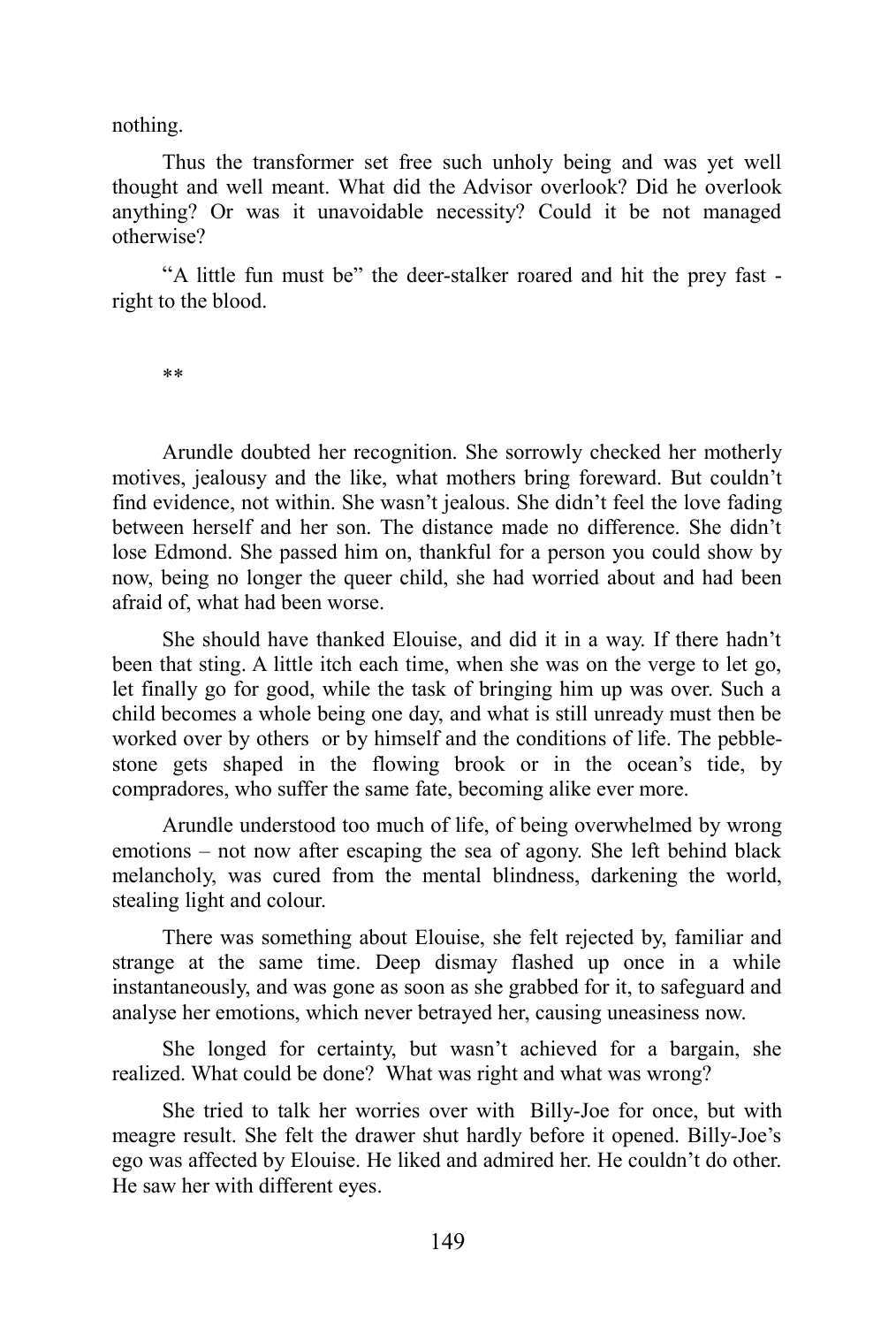None of her friends knew Elouise. And Arundle didn't see a way of changing such fact. She just couldn't go to Judith, or Grisella, or Dorothea and ask them to go up to that space garden patch. "I'm all confused and unable to sort out what I feel. Please check whether I'm right or wrong, whether I'm just an old mother-cow unwilling or unable to let go..."

Was she conveying prejudices from Mynona on to Elouise - her daughter? Mynona Wilder who was suspected of espionage, had escaped, because she couldn't stand the other pupils, so it was said, being age-wise and talent-wise out of reach.

Without the resort however, the parents-to-be would have been lost, Arundle well knew. Still she was convinced that her suspicion had been sound. While she could never prove it.

Did she now convey her feelings from Mynona on to Elouise? Had Elouise picked up something weird already with the breast-milk?

But didn't she just turn around facts? She was afraid of her feelings, not Elouise, who stayed calm, and never lost her sphinx-like smile.

The mysterious beauty bewitched Billy-Joe and certainly Edmond, and even herself when looking into the mirror. She was a beauty, no doubt about that. Dorothea might be the right judge – should be worth a trial, though.

Beautiful Dorothea once was the most beautiful in the world, admired and wanted not only by her sister – Dorothea had enough of that certain feeling, you needed to judge, and might be able to identify and find out from inside out, whether something was wrong. If there was something wrong – there was something wrong. Arundle couldn't fail.

Dorothea rejected Arundle's motivation almost with disgust, but for the old friendship she joined. "But find out with your son whether the visit of two old ladies is acceptable."

"We can travel any time" Arundle answered somewhat brisk. So they prepared. Arundle shoulder her bow for the trip. She took him because she was so used to and didn't dare to reject him. This time she managed to smuggle him into the cabin under her coat. And up they went to the Northern Space Station.

Edmond picked them up together with Elouise this time. Thus the young and the old beauty met for the first time on neutral grounds so to speak. They showed great interest, so it seemed. Still Arundle couldn't find out whether they really liked each other.

But it looked as if they did, she wondered, and faint resignation threatened to flood her sensitive self. The mission might end up as a failure then, she reckoned but didn't yet show. At least tried not to show, while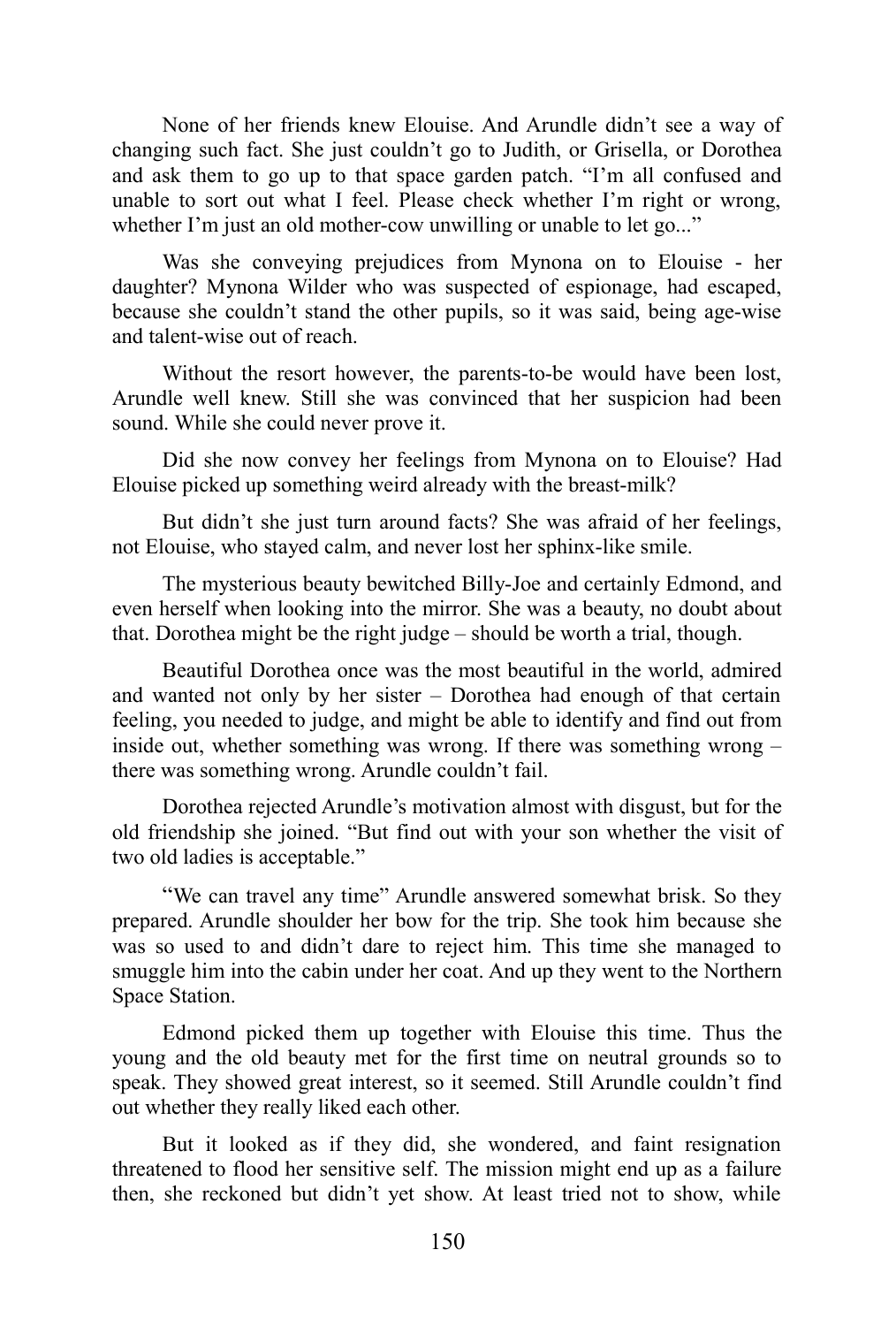Dorothea knew her better, and told her straight to the head. "Your boy is a lucky one, though. Elouise is a loving and caring wife, and a mother-to-be, as I understand. While her striving for solitude is somewhat strange, I must admit. In this you are right... Might have to do with the narrowness of the Ghetto, where she grew up... A kind of perverted claustrophobia she seems to share with Edmond, though: – Narrow enclosure for once, while roving and facing the endless universe day and night at the same time."

\*\*

Arundle knew about the latest heavenly command or was it prohibition? Opinions parted on that. And the way people dealt with it, made Arundle sick. While there had been no such progress in history so far, as was achieved by the banning of Malicious Marduk. Mankind received a present of incredible consequences. But most who knew didn't bother, while the majority had no idea what so ever, but lived on as had been living ever since.

In other words: hell had been diminished and all its aides were set free and got into a spin. So it was. Of course the evil master tried at best to hold the line. Such a wolf could eat chalk by kilogrammes, but no lamb would appear. What had the Advisor had in mind?

The way of thinking differed considerably in heaven and on earth. The question was which way of thinking matched better with reality. Wishful thinking, that all knew, allowed the likely and the unlikely at the same time, and even the most beautiful you could think of. But with that you didn't get an inch closer to realisation – unfortunately, that you had to admit.

All felt fine first of all, all who had an idea, of course. And that were only the chosen few. Hell was dissolved and evil was done. The agony still prevailing, derived from the necessities, while nobody enjoyed any more; nobody enjoyed the aches of the tortured. Torture as such was banned without torturers. Such was the post-hylic theory. But what was everyday practice like?

And what did that mean for the Repetitors of the future? Was their job finally done? Was nothing left to be revised or corrected or predicted? What was meant by 'the World'? Was it the world of the beings – man and beast – or the big wide world with everything that belonged to it, visible and invisible?

World in the narrower sense meant that Malicious Marduk searched for a quiet spot somewhere in the universe, where he let things go hang, and think about new malice. Perhaps of such kind the Advisor in his ultimate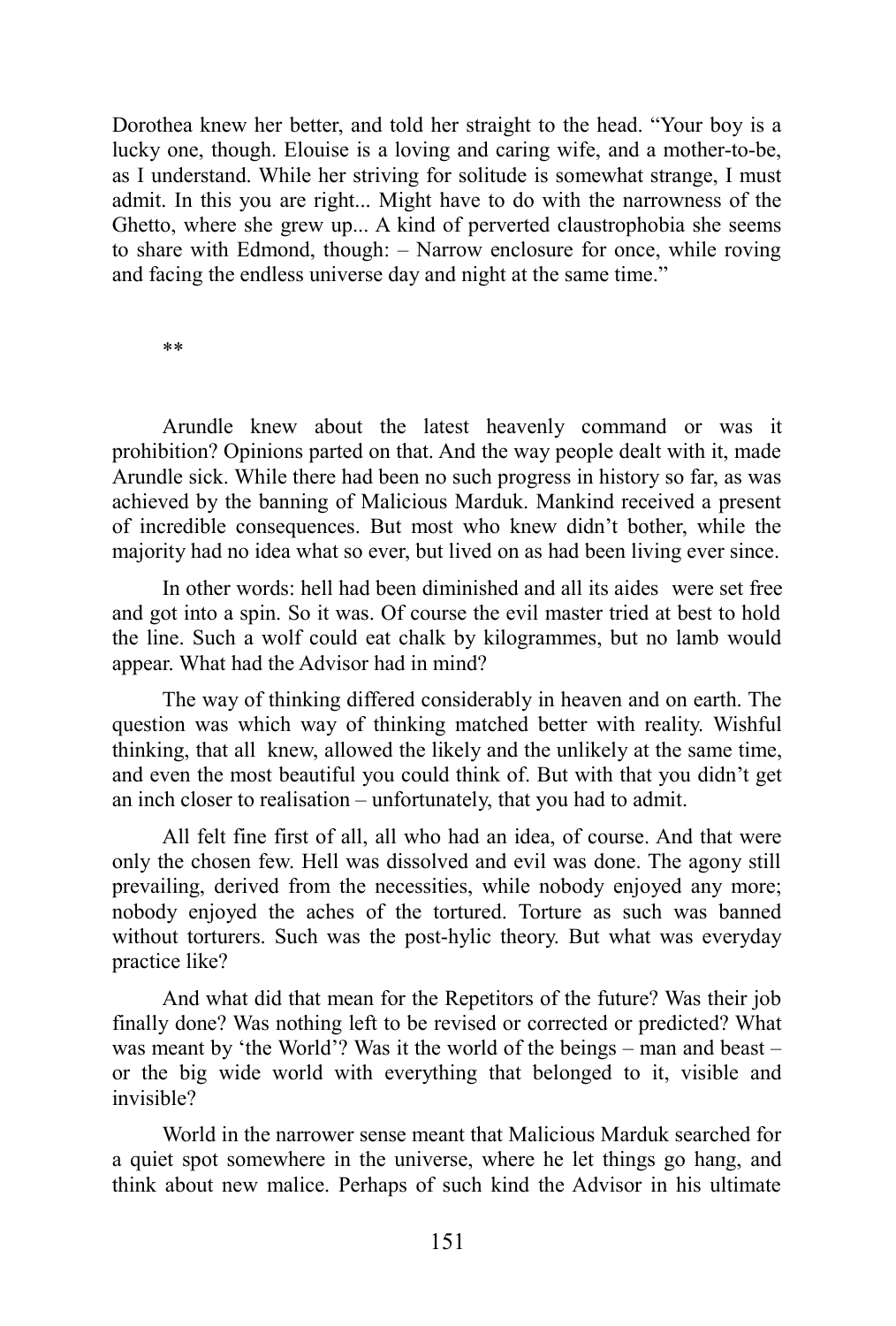goodness would never dream of.

Where was the frontier? Who drew the line? Was by hell meant a location, same as heaven, then a line could be easily drawn. But it wasn't all that easy. Hell was also a state of mind and being, employed by individuals, either by free will or enforced. If that was so, there was of course no border, and no line could be drawn.

You may say: "wipe out malice in the world" you could as well say: "malice was erased in the outer world". But then everybody would have understood that it went on in the inner world. That nothing would be gained by that, because it would still be there. And what was meant by the inner world didn't get any clearer. Was that the interior world inside of the individuals, or the world of the Nano-verse? The further you kept on digging, the meeker and weaker were the results. All the more when combined with efforts of truth, because you ended up one-dimensional.

So it seemed that the law, i.e. the legal prohibition of malice, was hardly worth the paper it was written on. If it had been written down at all. The phraseology derived from the Advisor, as far as Arundle recalled. But that didn't mean a thing.

A clever lawyer would tear that law apart, and would show the truth and validity of the opposite. But the Repetitors didn't want to see things all that dark, and struggled free from such pessimism. After all it was a law by now. Perhaps not a perfect one, with holes you could creep through, and hard to stuff, and would certainly cause headache to all of them in future. While Arundle was most convinced, that she was able to recognize Malicious Marduk in any of his thousand appearances and disguises. No doubt about that.

True by letter, the dark angel showed up at the edge of the outer world. All the more in bright beauty, if it was true, what Arundle suspected. And to have things not remain too easy, Elouise expected a baby. Had someone taken for granted, what had been said by poor Edmond about offspring and all that, before hand?

Had the almighty dark lord recognised the beauty? Perhaps in a way, she hardly noticed? Edmond was a passionate lover though, and was absolutely quicked by her charms in the beginning. Meanwhile with the years his fascination weakened. while hers didn't. Old musings awoke again in the boy's mind, when he learnt of Elouise's good hope. He did no longer refer to his own mysterious offspring, but worried now about that of the baby-to-be.

Was his mother right? he began to question. Who was the woman he loved? He wasn't sure any more who she was. The poor boy didn't know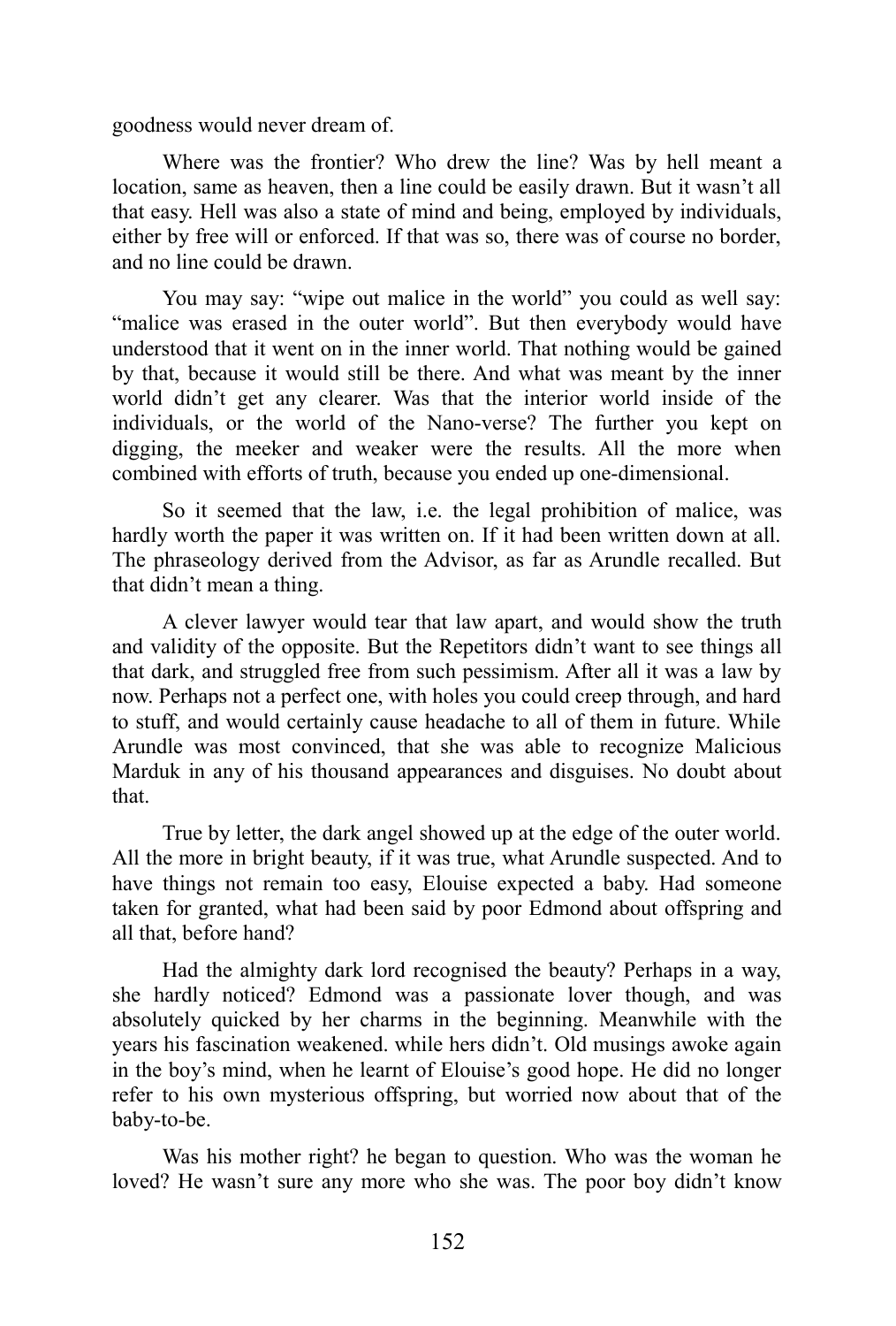what to think and couldn't speak with either side.

Arundle didn't feel any better, the more so, because Dorothea couldn't find any wrong on Elouise's side so far, except for the baby, and the strange insistence of remaining off-shore, so to speak. But couldn't communicate either, while logic is complex at times or even cruel.

# **21.A Two-Fold Vision**

Dorothea had her own problems. Sulamith, her daughter, was also strange. That was why Dorothea managed so well with Elouise. In fact, her worries didn't refer to Sulamith alone, who was by now with both feet back on the ground, while the far-sited expectations never fulfilled.

All too early the girl learnt what it meant to pass the light sluice at the age of ten already, sanctioned by the Advisor himself. Such became her trauma, instead of doing her good, and changed her life radically, but not to the better.

She skipped school at the age of fourteen, never finished her basic course, and ran away while on a visit with her school class in Sydney. Watchman Will Wiesle meant to have seen her among a band of punks. But couldn't take her with him. She'd never return to the Isle she let him know.

Money she collected regularly from her account. She somehow soothed her parents by that. They took it as a sign that she was still alive. Scholasticus' heart broke. He sank into deep depression and gave up his profession. Had the Repetitors not been, he might have died of grief.

But Sulamith as yet already returned to the right track, so to speak. All in all her drug-adventure took less than her puberty. While Scholasticus never fully recovered, despite the good end.

"Look at me" – how often had Dorothea addressed her husband that way in the troublesome time: "Without you, I'd ended up in the gutter, believe me. I stood near the abyss more than once, believe me... – and then you came..."

Eased and pleased the tortured embraced her, although his trouble wasn't solved. Sulamith remained the way she was: complicated, ignorant in a way, and stubborn sometimes, and depressive as well.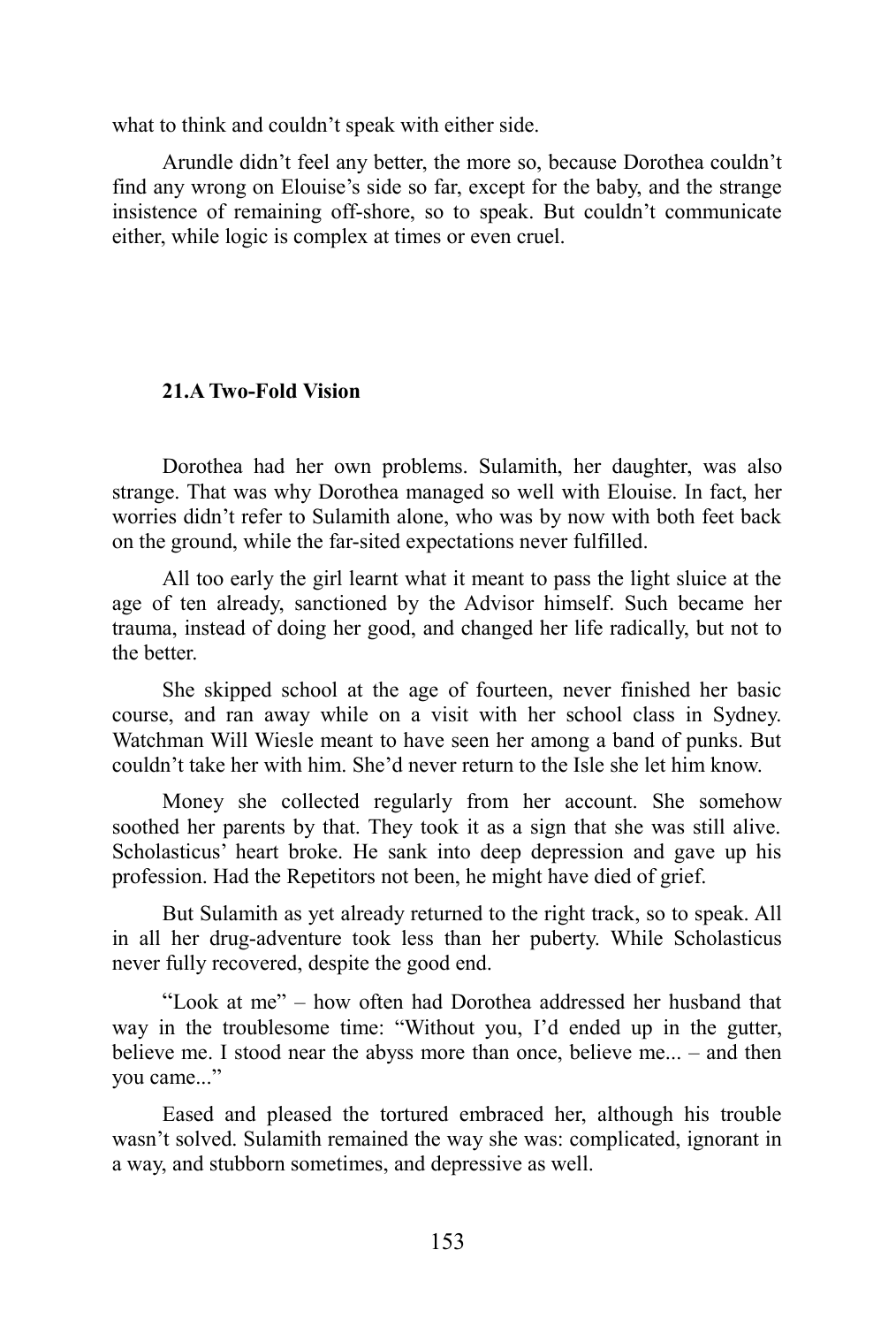With men she hand no golden hand, but the other way round. They tore her down, used and besmirched her, and left her as soon as they had enough of her, or because she woke up and closed the money-tap. Whether her wealth favoured her distress?

To the islands she never returned. She lived in a small flat alone not far from the city centre and tried to help street-kids out of their misery, while she knew how things worked.

From those high-brow dreams of the islands she was far away. She saw herself as a drop-catcher and tried to fetch those who risked to be smashed in no-where, before they began to live their real lives.

After all, Sulamith might be the proper addressee for Elouise, Dorothea reckoned. But the one had to get off that garden-patch, or the other had to get on.

As time passed, she wasn't convinced any more of her idea, thus the meeting wasn't favoured whole-heartedly. All what was left was a certain vague feeling.

Life was limited on the islands, no matter how important it was presented. They were but a mere artificial section, hardly other than the world of Laptopia had once been for the time-travellers, who tinkered as the 'Repetitors of the Future' their future by themselves when time was ripe.

Dorothea rebelled. She did it for herself and for Sulamith, and – at the same time – so she hoped - for Elouise likewise.

"Perhaps there are others who experience similar trouble with the way of life, offered here on the islands. Without joining the Maroons or dropping out all together" she addressed to Arundle in order to tease her a bit. While in fact she was talking to herself first of all: "Well, there are others out there in the real life, who made their experiences and now press on that favoured 'Third Way'. Which isn't pre-designed, as it is, but guides at worst towards grey emptiness" she went on, and then continued: "By that we are back to the helter skelter tumbling Miseriors, who ran short of their basic homestead, without replacement."

Dorothea knew what she was talking about meanwhile, even Arundle wondered, who still didn't want to accept defence-strategies in favour of Elouise. She'd given a penny – (in fact a hundred guinees) Dorothea reckoned – if she'd been able to share her knowledge with Sulamith. There might be a chance now, and Elouise would also be helped. This time she wouldn't push aside anything, Dorothea concluded. And Edmond would be helped likewise, who had no chance amidst the discord of the women.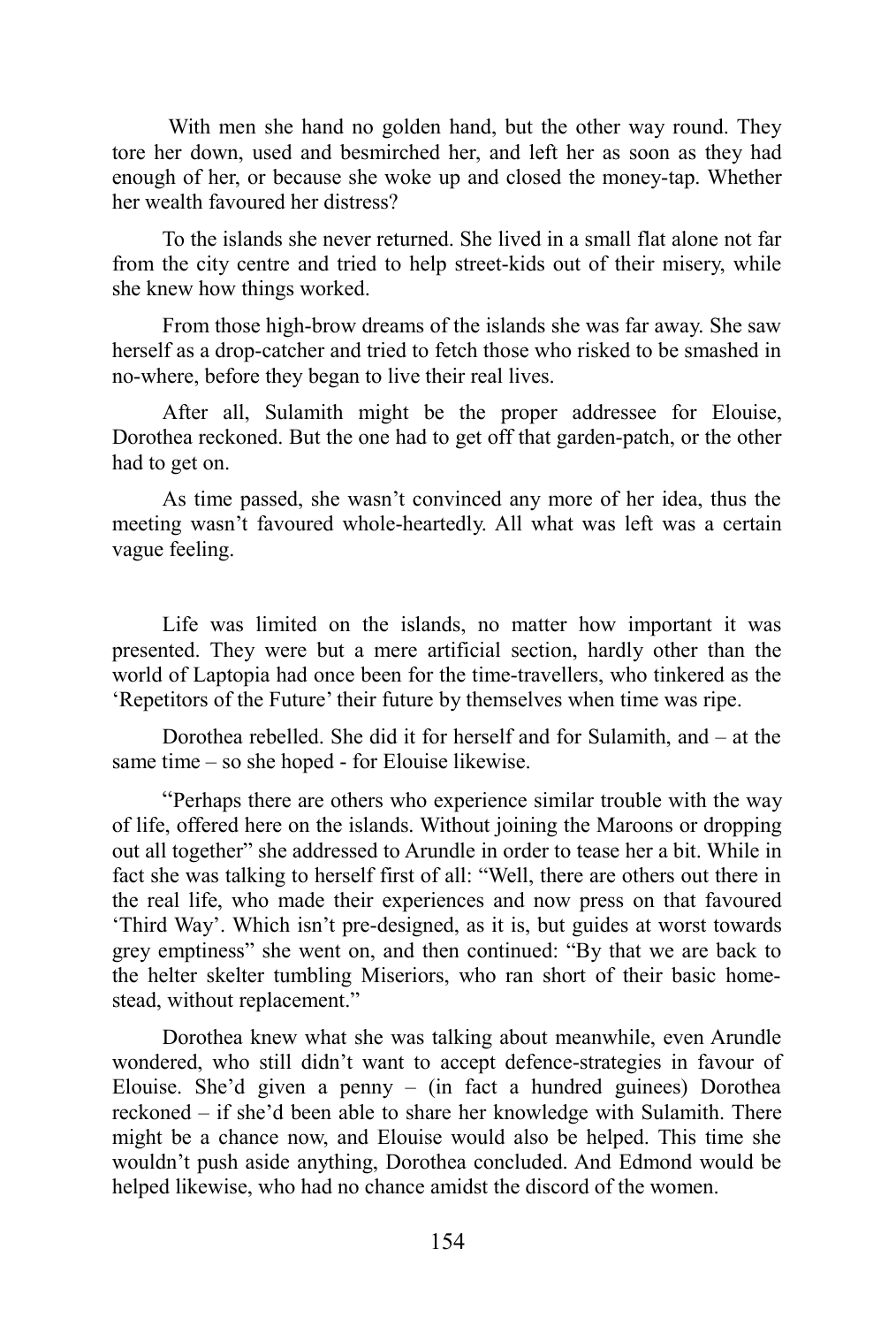Arundle's idea was not only straight forward, but also somewhat strange. As to her, one of the demons – and certainly one of the major ones – had halted while tumbling, on Elouise's space garden patch. The demon settled, took command, and forbade her to ever leave the garden, but to stay with her mate and bring up the child to be born soon. Such plot settled in full detail in Arundle's queer mind. But was her mind really queer?

She wasn't sure herself, but took it as a hypothesis to work with. She had no proof, whether such a raid had happened. A gene-test would certainly clear the matter, as soon as the baby was born. In this Arundle was the same as her son. While she was convinced of the devil's ability to manipulate such a test.

Genes in their vague generality didn't say much. If you considered some 97 per cent of human genes were to be shared with other mammals, you could imagine that a genuine devil was not deeply impressed or in trouble, and would certainly be able to hide a hundred per cent in such a pool, and enter like the Logos once did. In that case, Edmond had no chance what so ever to find out. And only future could unveil the truth. Who was able to guarantee? Was it not gruesome enough to carry on under the shade of despair?

Arundle was thinking of poor Sulamith, but didn't want to let her mother know. Had she done it, she would have been stunned how close their musings were. Dorothea had no illusions any more about her daughter's character, as she never had illusions about her own. She was no angel, despite her appearance. She was selfish and futile, and fixed to her ego. Without Scholasticus she would have never managed to escape from such vicious circle. That's why she pitied her poor daughter for not having found a mate the like. Was it her fault? Was the poor girl fixed to her father? Had it to do with the isolation on the islands?

Sulamith's rebellion, her flight and negation pointed in a wrong direction already. "With false figures no equation can work" she heard Scholasticus mumble, who insisted to have known it all the time. "Afterwards you're always slyer, old Slyboot".

She should have noticed, just she! Soon routine had taken over again. She kept hiding behind the workload and lost her child out of the eyes. Had she only remembered how things started, when the peace of the islands depressed her more then she could stand.

As soon as she then plunged into the whirls of happenings, rescuing the world and all that, she finally had a job to do, a real one and a good one. Forgotten were then all the little worries of the early days.

She'd only forgotten. And her poor daughter had been sitting in a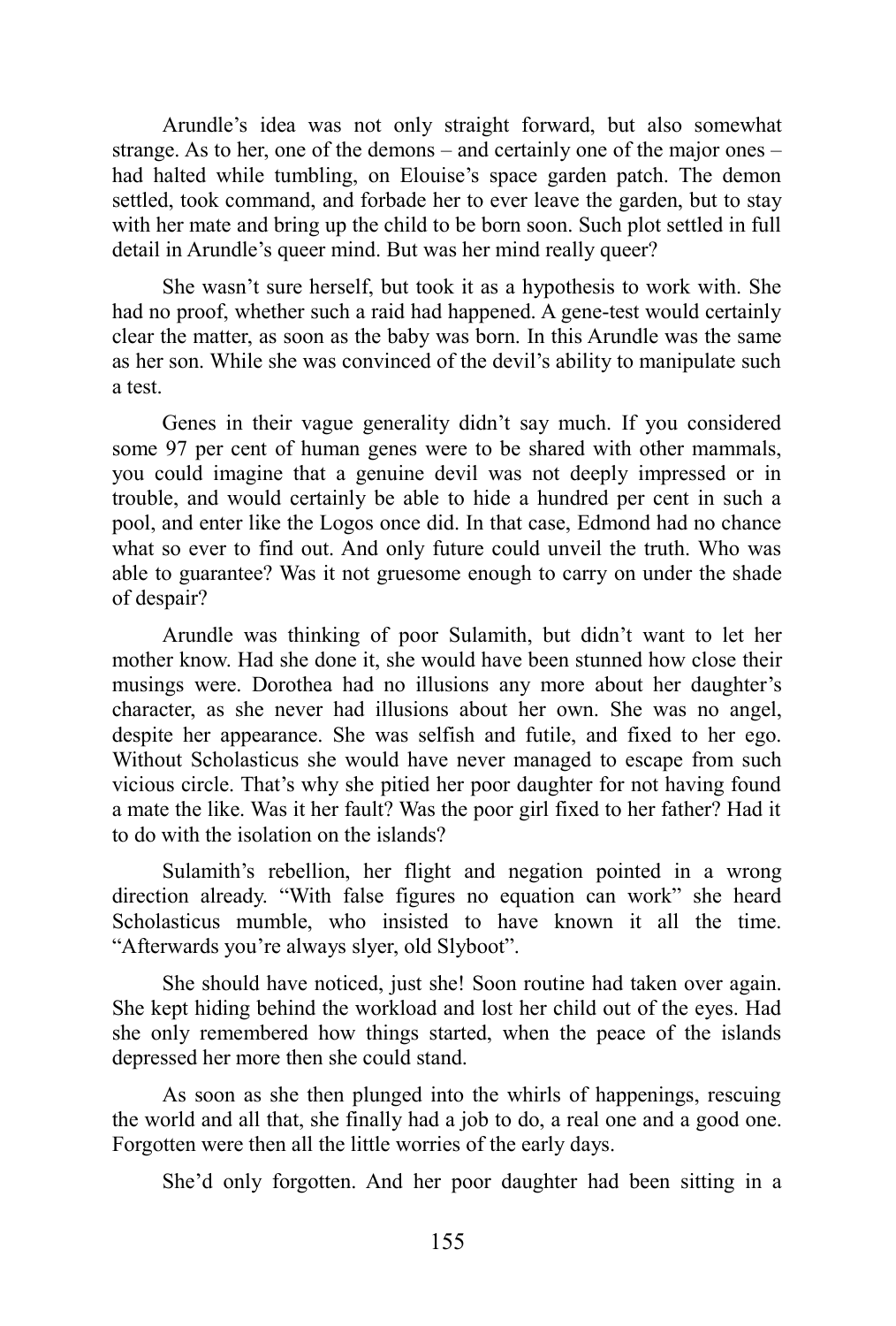similar trap, but nobody was there to help her out. While this would have been a mother's plight.

Bright light suppressed such heritage, which was still growing unnoticed within the child, and gained power and finally governed.

While Dorothea remembered all that, she felt closeness. She meant to understand Elouise likewise. But that was most likely not quite true. She might overdo and mix cause and consequence, but didn't notice, because she was full of good-will and eager to help, and at best avoid what happened to Sulamith.

Thus Dorothea's imagination overrode her empathy and was rather weak and shallow. It was fed by her memory of her daughter's fate and her own failure.

Did Arundle see things clearer, than Dorothea? Arundle didn't care much about Dorothea's resentments, but overdid with her point of view and left no space for alternatives. If Elouise got off her space garden, so Arundle reckoned, then she would think over twice, but that would never happen, Arundle was quite sure.

The nearer the day of delivery came the lesser the chances became of getting her off the space patch of hers. Midwife and doctor from the hospital of the Northern Space Station came to see her regularly, where the young mother could be taken care of in case of any unforeseen circumstances.

"She certainly accepts" Arundle predicted "because the Space Station is located outside of the two hundred miles zone" The magic bow was her witness and enforced her sentiments.

How would things go on? Should she leave Edmond alone? Could she help him? Could she save him? Elouise, that she meant to know, would defend her baby with claws and teeth, no matter what happened. Edmond, however, could be saved.

Thus fate took its course. No matter who she asked, or who she addressed, she didn't get relief. South-Michel suggested to see a psychologist and have her mental abilities checked. The Advisor ignored and fled her. Billy-Joe favoured education over genetic conditioning, but gave in when his input was ignored.

And all that happened because Elouise didn't want to leave her garden patch in space and give birth to her baby on earth. Her reasoning was clever and convinced all, except Arundle. For her the place of birth was the crucial point.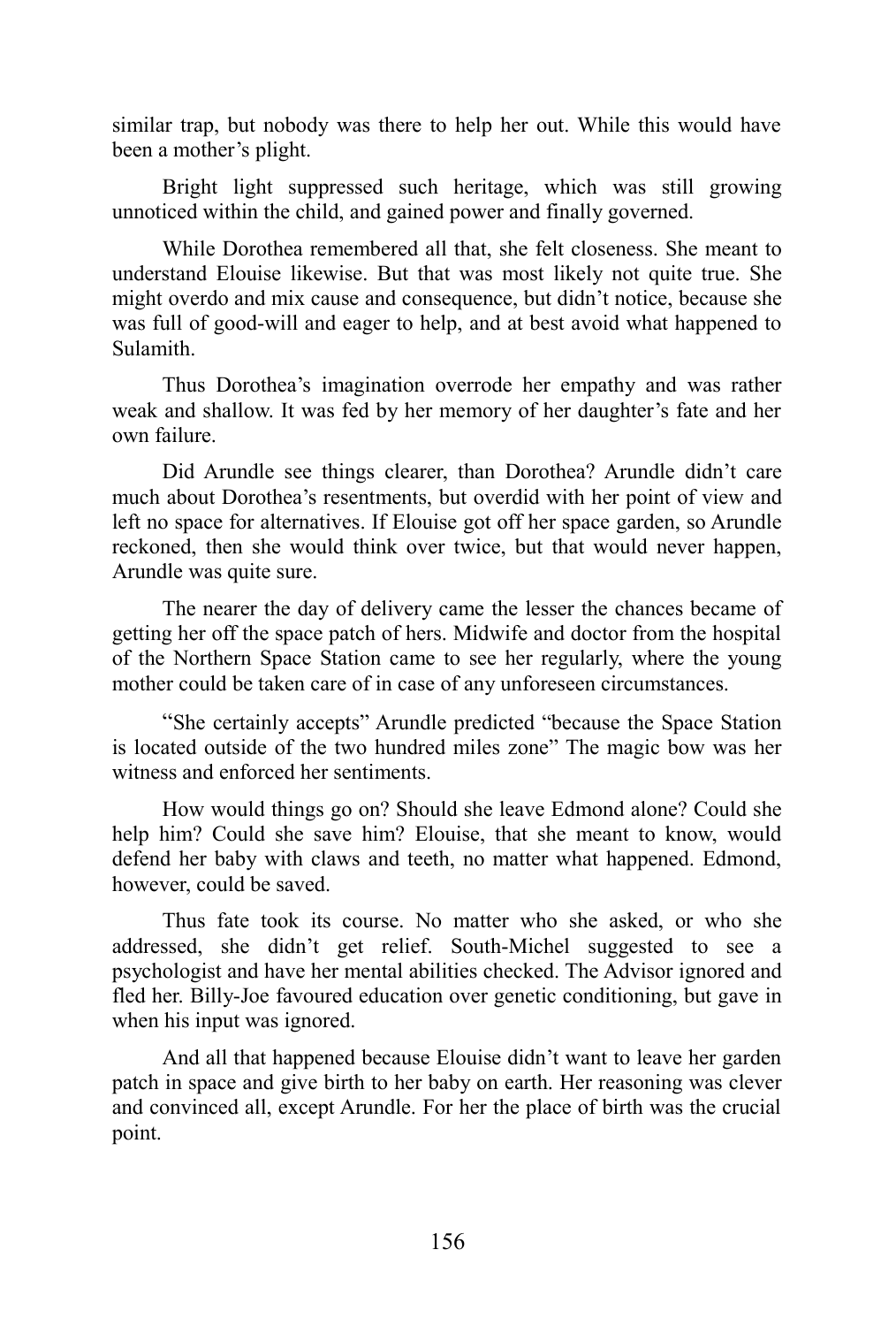\*\*

What reason had Elouise? Arundle was almost sure, that she knew. Could a devil forced Elouise to remain on the space garden patch, because it was located just outside of the set borderline? While the foe and his disciples had to remain outside, as was the new law since last year. Who-ever tried to offend the law and enter the earthen zone would be re-poled – his evil being would be exchanged by a good one, in other words – devil became angel. Therefore the big boss of the dark side took great care to keep his entourage off the earthen zone and in the set limits, where the space garden patches were found.

That was why Elouise's baby was so precious as a being in the zone of influence, and such were in part the space garden patches, one of which was Elouise's home, as well as the future home of her baby, as long as it was delivered right there.

Eloise had another vision and it said that a witch awaited her newborn baby on earth, who'd take over command, as soon as she set foot on the ground down there.

Such prediction Eloise had received long before she met Edmond, when visiting Delphi rather conventional by means of an interfly air-ticket. Since then she knew about the dangers and therefore was so relieved when she took over that job as a space gardener. Why the witch had no access to the garden patch she didn't know and didn't care to know, but had no reasons to doubt her feelings, though.

As a progressive and emancipated young woman she was ashamed of such fairy-tale stuff, and that was the reason why she never told Edmond anything about her motives, and didn't give in, no matter how desperately he inquired, and even sent his mother and aunts.

When Edmond's decision matched hers, she was made the happiest girl in the world. While any such visit from earth caused her trouble, all the more so, after her baby was born. In her imagination she even inter-mixed those guests with the evil prediction somehow, and relieved only after they had left for good. Elouise wouldn't even accept guests from the Northern Space Station any more, except the midwife or the doctor and nurse to care for her and for her baby. Like in all such predictions she expected the evil to approach from an unexpected side.

In the aftermath Edmond understood a little better, why she had been so open for his queer ideas, being superstitious herself, and didn't even argue about the Prince of Denmark. 'All of us have such fancy imaginations once in a while and in some cases they are allowed to take over the lead, as with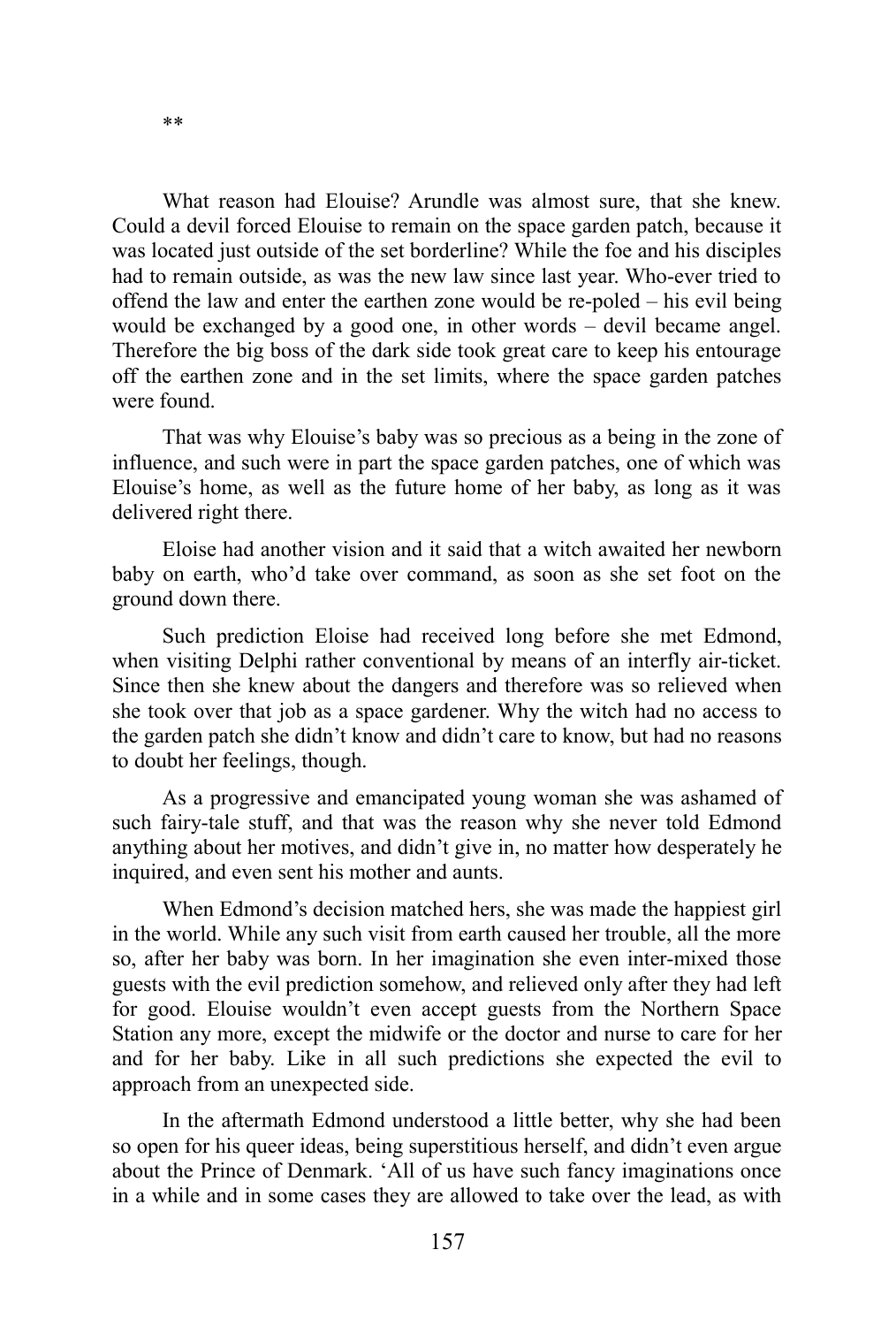Hamlet in case of Edmond', so she reckoned and opened a door for her own imaginations, which did remain somewhat fancy nevertheless, no matter how hard she believed.

But she didn't want to run a risk, not for herself and certainly not for the baby, that was why she didn't give in and forced Edmond to stay on with her and their little daughter, who grew up with the years and became a beauty, same as her mother.

Things went their way. The little one lacked of mates. Mother and father weren't enough. Children need children. Lambs and calves didn't suffice either, that was why a sister or brother would do better. But nature not always obey to the will of humans. So was the case here. Good hope stayed away. Elvira, the child was called, remained alone. Years passed and loneliness grew, not only for poor Elvira but for Edmond as well, who wasn't even allowed to see his parents any more.

Fancy Hamlet and feudal decendence went further and further, while accepting what were still cruel facts in his eyes, but most willingly did facing the obsessions of his wife. And as she was no less unhappy than he was, he felt sorry for both of them likewise and for the little one of course. who grew up and closed in more and more. Her relation to animals was ambivalent. She enjoyed playing with them on the one hand but tortured them on the other, when unnoticed. She seldom laughed, and if she did, it was no good or humorous laughter.

Had Edmond known about his mother's mental reservation he would have been even more alerted than he was. By now despair threatened to overwhelm him. He saw no way out. There was no reason for looking forward, while things went from bad to worse.

The workload in the garden kept him busy, as he did Elvira's job too by now, who had to stay in bed most of the time, hoping for a second child on doctor's advice. This was what she told him. And he had no reason to doubt her words.

Life was sad not only for him, but also for Elouise who became depressive the more she waited and the meaner Elvira became, who was left alone most of the time and ignored her father's orders or pleads, but was no less unhappy.

Elouise ignored his advice of seeing a psychiatrist, as that meant to leave the patch. Edmond felt helpless. His love faded like water of a leaking bottle in the desert sand. As soon as all water had gone, they all would die of thirst. With the last drop Edmond gave up.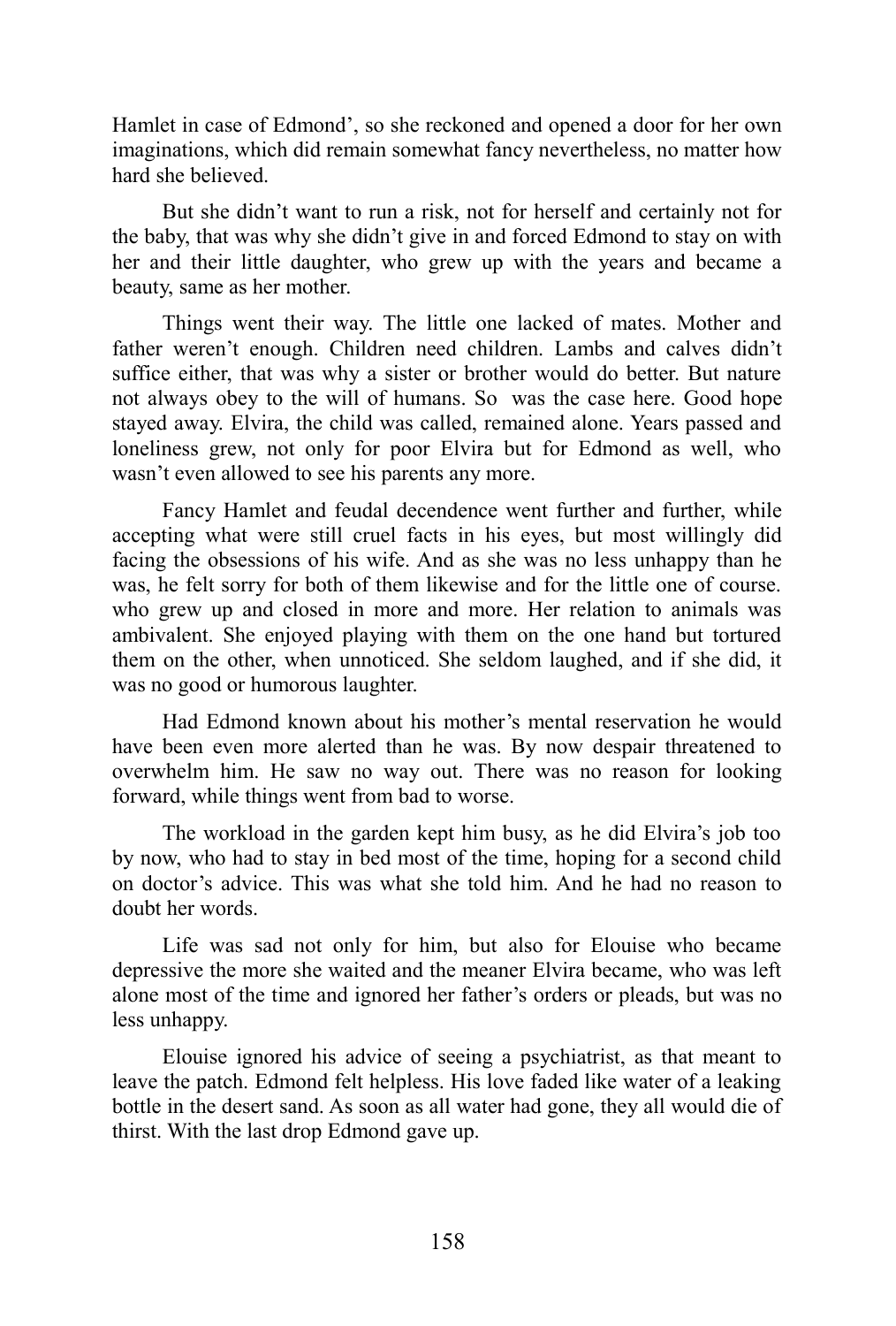Had his mother heard the son's cry of desperation by telepathy? Or was it incidentally, the caring mother travelled with Billy-Joe one day way up North, and collected information right at the Northern Space Station. What she learnt alerted her even more. That was why she rented a glider together with Billy-Joe who had a licence for that by now.

Lucky they were to have the magic bow and the magic stone on them, because when they arrived, they found to ramp closed, where piles of rottening food waited, so you couldn't get by. By means of magic they beamed over and had the glider standby idle in internal orbit.

They found Edmond unconscious on the kitchen floor, while Elouise was leafing through a magazine on the couch in the lounge and a fierce wild beast of a child showed claws and teeth as soon as the strangers came near by.

Billy-Joe looked at Arundle silently, but his gaze said enough. Both nodded at each other. There was no time to lose. And before the little family became aware, they were seated in the glider by means of magic, and a little later in the stratum-cruiser. Elvira with foam before the mouth in a straitjacket, seated in the emergency ambulance with her parents, not to disturb the other passengers. From the ground-port they went straight to the hospital on University-island, while both grand-parents meant that best care was given right there, and didn't hear any objections from neither side.

Already during flight Elvira experienced a dramatic change. Her raging faded step by step leaving her motionless with empty gaze.

"She's re-poled now" Arundle said, somewhat laconically almost cruel as to Billy-Joe whom the heart almost broke when seeing his little grandchild suffering so bad.

"That's not her" Arundle eased him "The demon's suffering. You'll see what nice a little girl will come out soon..."

And so it was.

Not only Elvira recovered fast and completely, Elouise also returned from her depressive dusk, while Edmond laboured hardest, who had carried the whole lot all the time and couldn't believe that the nightmare was all over now.

### **22. The Changelings**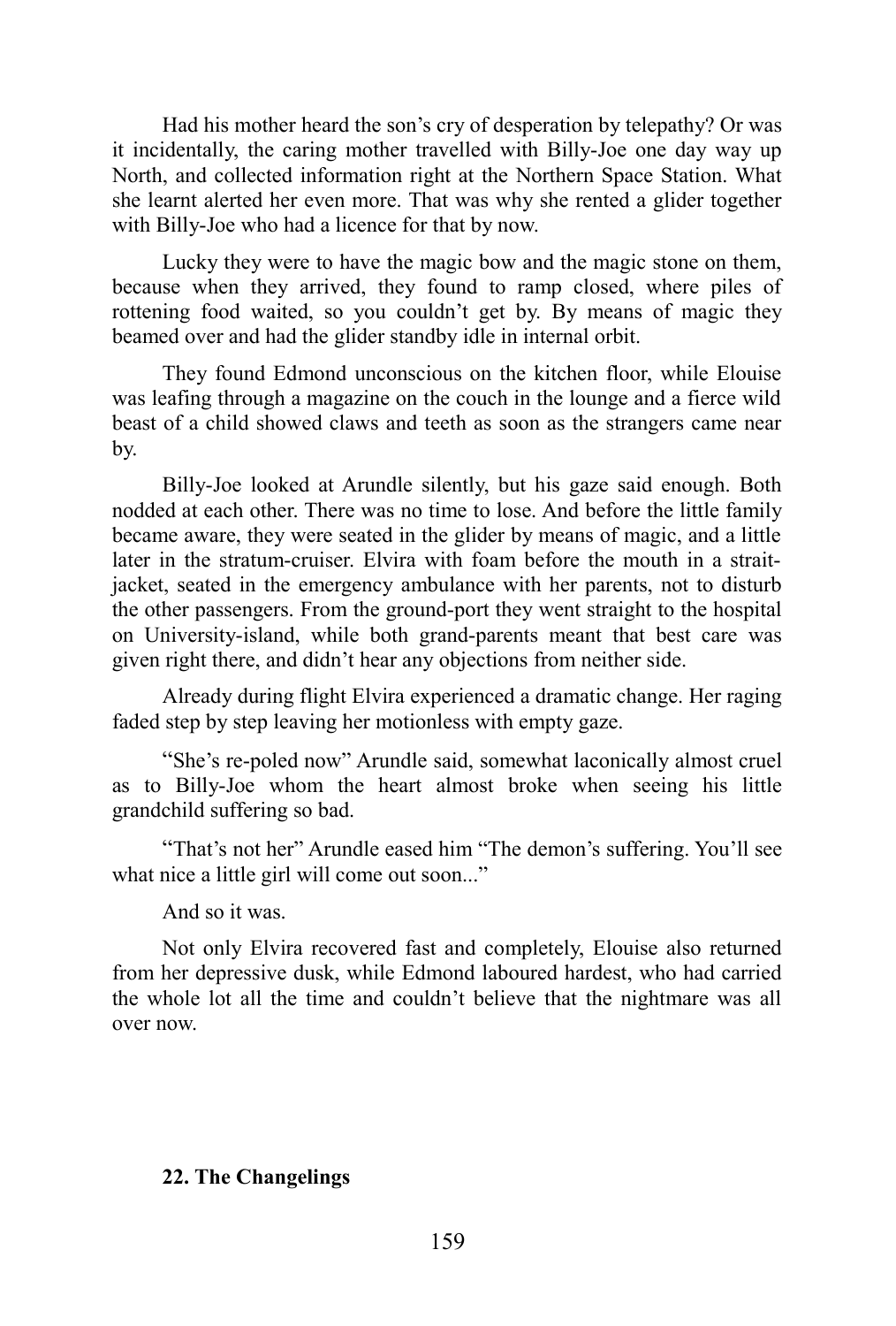The tragedy of the little family was no individual case. In the logistic centre of the **World Food Organisation (WFO)** they began to wonder, when the delivery of supply didn't work the common way. Something disturbed the organisation.

Arundle asked her friend Judith to have a word with the board of the SLOMES corporation and have the crucial personnel exchanged in those space gardens affected. Especially where children were born lately. And that was the case in quite a few patches. A measure which resulted in immediate success, as soon was proved.

Still the two women thought it not advisable to publish the most likely cause, to avoid panic. The Pandemia was already threat enough, and needn't be fuelled by others, with the likeliness of leading to short-cut solutions.

"Enterprise Changelings" (so the assessment was adressed) remained under cover. Perhaps one day when mankind had become ripe enough to pick up the battle, that was fought in secrecy for the time being, than perhaps... But that was – as so much else – written in the stars.

\*\*

The more Elvira got rid of her brisk behaviour, the faster Elouise recovered. And Elvira managed when she felt that she was accepted, while she didn't have any experience with peers. Up in space no child really played. Not with grown-ups who only pretended to enjoy and not with other children because there were no others, only pets and kittens, and with them it had been different – with the demon inside. They now were rid of - once and for all.

The bad-tempered became good-natured, which could be seen everywhere right away, as if characteristics became exchanged. Elvira stunned herself most by this, how friendly and open minded she could be. She had to train of course, as human beings don't inherit on its own, but must gain what parents and ancestors deliver. Five years of solitude had to be compensated, and that was not done in a day. and not in a month, and not even in a whole year. You needed a lot of understanding and patience, everybody was all too willing to forward, because it was worth while to assist with the coming out of a willing spirit.

Elouise same as Elvira had inherited the talents of Mynona and Sam. Elvira was too young to judge the quality of such inheritage, but she showed enough aura, and convinced all who employed the other way of seeing. In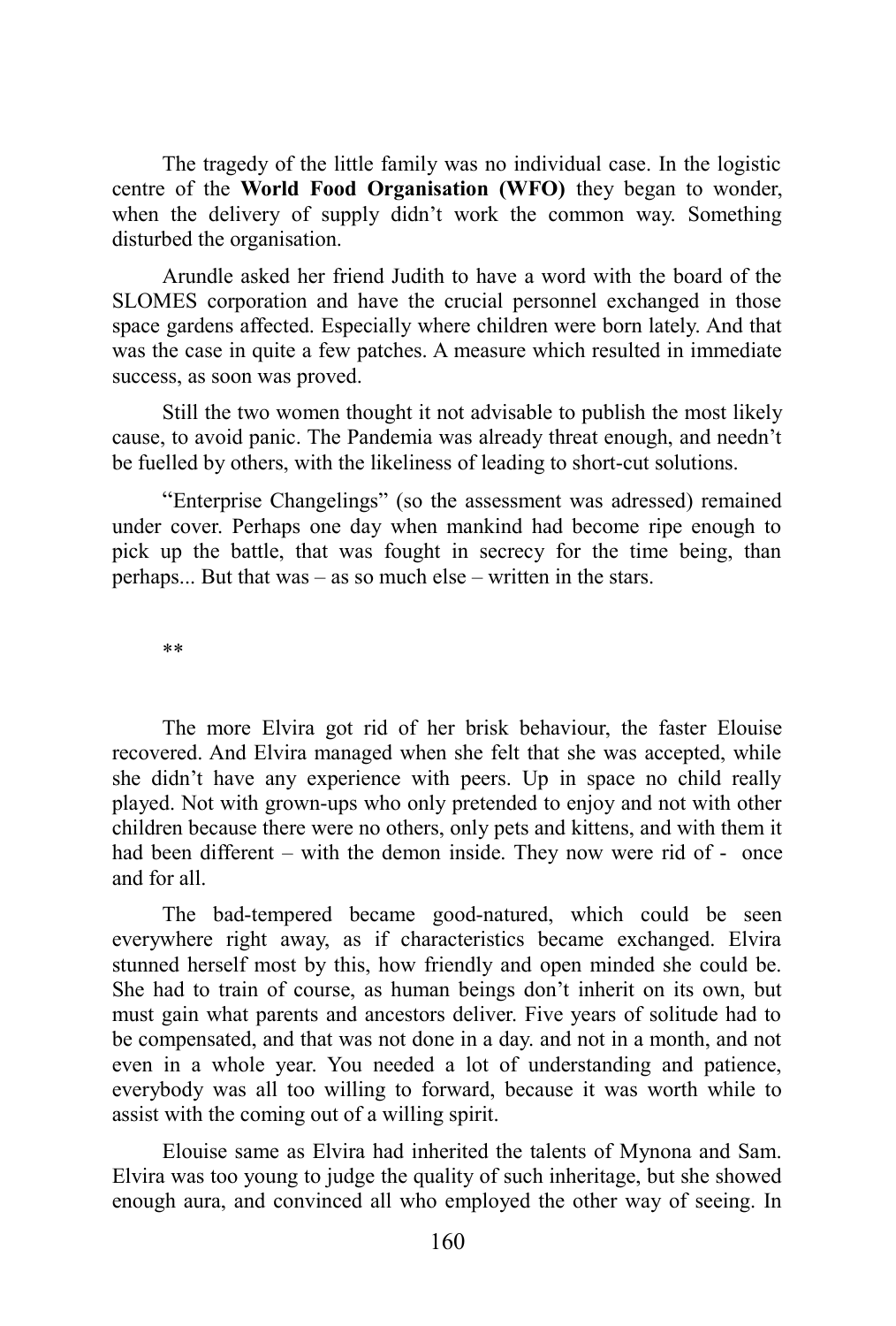the proper circle she would surely find her way, Tibor, - the old Dean of the Sublimatiors - reckoned.

She was still young and should take her time with that basic course, and might do better by picking up with the regular school stuff.

Out there a lot didn't exist, she now had to deal with every day. Adults don't even notice, but a child had no other idea of the world, and took for granted what was to be seen. Perhaps metropolises didn't look all that different, while laptops out there in space also paraded up and down the narrow tracks between the crop and cared for the well-being, same as in the cities. While human beings didn't show up either place, or if they did in the cities, they hided in sedans and gliders. Not to mention animals which could scarcely be seen in either location.

The critics of the modern way of life even argued that the changelings had been better off out there in space, than most of their peers in the metropolises, while interacting with livestock and pets. While the city-kids did schooling and had class mates, though. Such a view neglected however the terror of the evil spirit who had taken command over the poor little ones outdoors in space.

Thus it was great luck for the changelings, that their characteristics became exchanged as soon as they touched the ground. Still they didn't managed with mates and peers just like that, but had to learn first, by gaining acceptance, as city-kids were no angels by nature.

That was why there were votes in the heavenly board of the 'Enterprise Changelings' who questioned the total exchange, because it made the Changelings weak and vulnerable in the struggle of existence, so they reckoned.

"You need a healthy mix" South-Michel recommended, who'd entered the scene with approbation by the Advisor. While the just shortly ordained Hans Henny Henne, as well as his pal Anonymous, - as experts for earthen affairs - held their chairs likewise.

'Enterprise Changelings' was one of the most important results of the newly altered law. Those in favour of the law stood behind it as one man, while sceptics warned of excessive actionism. For them the whole package of the law wasn't yet ready. Too many loopholes there were, and some experts even doubted the sense as such.

Their opposition was not guided by piety for the mean banned creatures who lost their home, but doubted whether the radical negation solved the problem. For them the promoters of the law were idealists, who shied away from looking reality into the – more or less - mean eyes – by the motto – 'what I don't see don't bother me'.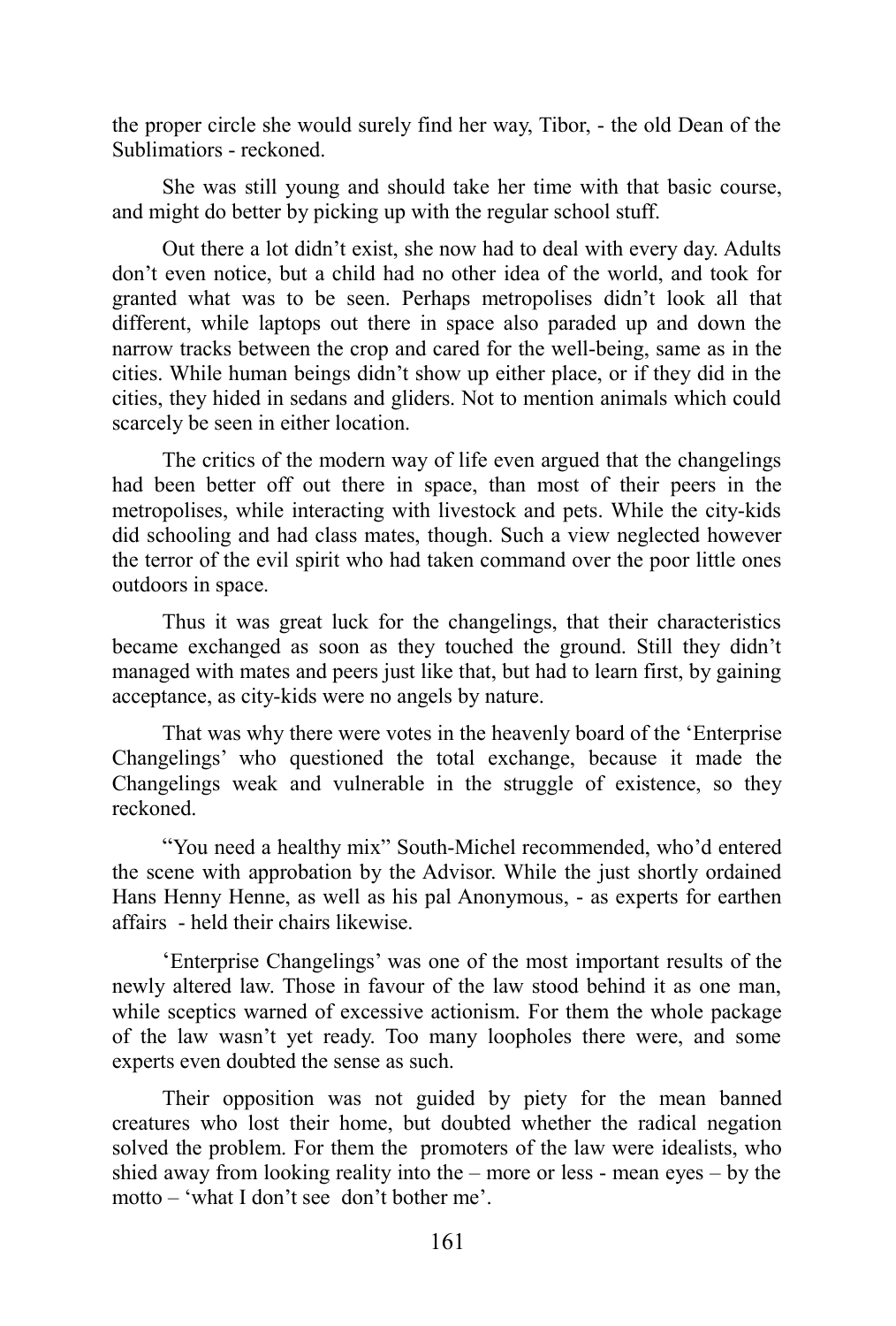The Advisor lead this faction (as couldn't be else), while South-Michel claimed for himself the solid ground of the naked facts, and felt in alliance with the former world-citizens.

The Advisor's followers consisted of Arch-angels and some minor Saints, who lost contact with their decendence, and were worshipping below the feet of the heavenly father for thousands of years, but never put a foot back on the ground. That was why Anonymous had become Emperor. Facts wouldn't make sense otherwise. There were loads of other aspirants worth such an enormous honour.

Malicious Marduk had been a real Isnogood, no doubt about that. But then the big BUT came. Who never tried to realize his self on earth, wouldn't know better. Not everything that Malicious Marduk had done was wrong. In order to have fun and enjoy life, while an accomplished life was the cause of life over here. Even the Advisor wouldn't be able to come forward with a better reason. While he certainly had a trump in the sleeve – the old trickster. This was what South-Michel suspected, and there were good reasons that he was right.

Malicious Marduk was creative in a way, and had great potential, the board of judges had to admit. First of all the idealists, who condemned devilish activities, no matter whether there were sense in it or even creativity.

And now such a brilliant idea of the rascal! Had the Advisor (i.e. the Law Control Panel [LCP]) not counteracted immediately with those changelings, who knows what had happened.

The tracking of the hidden left-behinds of the eager demons turned out to become tricky and most difficult. Most smelled the attack beforehand and built up barriers, by forcing the parents for joining a mars mission, the parents would certainly never admit. For the control panel they were of course all volunteers. In contrary the OKdM favoured such settled crews. By experience real couple were by far better then mixed singles on such longlasting voyages.

Those were out of range for the board of judges. Mothers to be didn't admit their conditions before departure, and many weren't pregnant yet, the LCP was unable to spot the demons. When the LCP became aware what was going on, it was too late. You couldn't get off a Mars Mission. Definitely not during the journey, when the astronauts were put into an artificial coma, while mothers were woken up for delivery, of course.

Mars was by law no part of the earth, but part of the intergalactic sphere, because no own culture or civilisation existed, while the fall the demons had to absolve was defined that way, as punishment for continued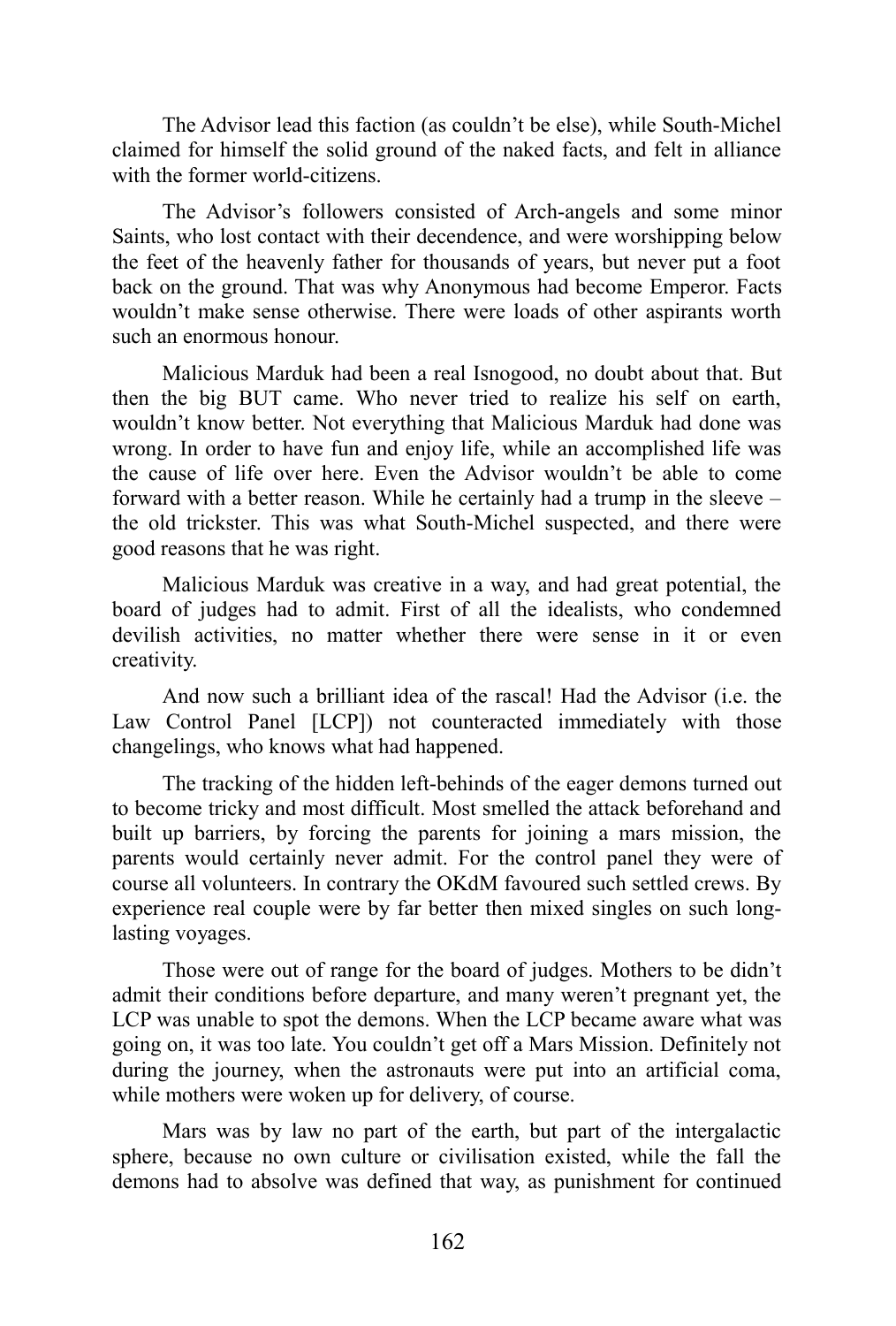misbehaviour, and for the manipulation of the time-scale.

"That's how it starts" South-Michel objected – "they get punished for something they do not deserve. You should have noticed beforehand, now it's certainly too late!" But was that so? South-Michel didn't always stick to the truth!

The Advisor was upset, nonetheless. The meeting was a complete failure and he would have liked to leave, as he often did, but then South-Michel would take the chairman's seat. Before that happened, he would carry on, and so he did.

What could be done for the poor beings far out in space, who would grow up unchanged? A devil's army would rise and couldn't be helped. While times were crucial anyway with all that Pandemia disease and long term consequences for generations, and mankind was on the verge of conquering space by means of new technologies. There were enough problems already. Even the Mars mission wasn't all that safe.

It was too late now the LCT (Law Control Treaty) reckoned, - bitter verbal warfare amongst the wings of the panel kept them busy for the rest of the night.

While little monsters terrorised their poor parents undisguised, and out of control. Avoiding any form of collision with those freighters, because such would lead to the breech of the mission at once. And that wasn't wanted. The evil kids should grow up uncontrolled and beyond earth.

Such unchanged Changelings could build hidden hides on undiscovered planets or space islands. One day, when devil's legion was prepared and ready for action; the time then would come for a rehearsal of the final battle, and this time, the chief demon, Malicious Marduk, ascertained his entourage, - this time the dark side would win.

Meanwhile the poor parents suffered from the cruelties and the meanness of their offspring, and the older the kids became, the more the parents suffered. Malicious Marduk's aim was to involve as many Miseriors as possible to catch space-ground under their feet, while he risked to lose them for good. Because as soon as such little monsters set foot on the grounds of earth the changeling became re-poled and a little devil became a nice angel instead. All meanness became goodness. And the Miserior was lost for hell for ever.

Had those Miseriors known what blessings there were, they might have changed sides voluntarily right away, but they didn't and couldn't be convinced either. Thus their being - fetched by their master - was quite something for them.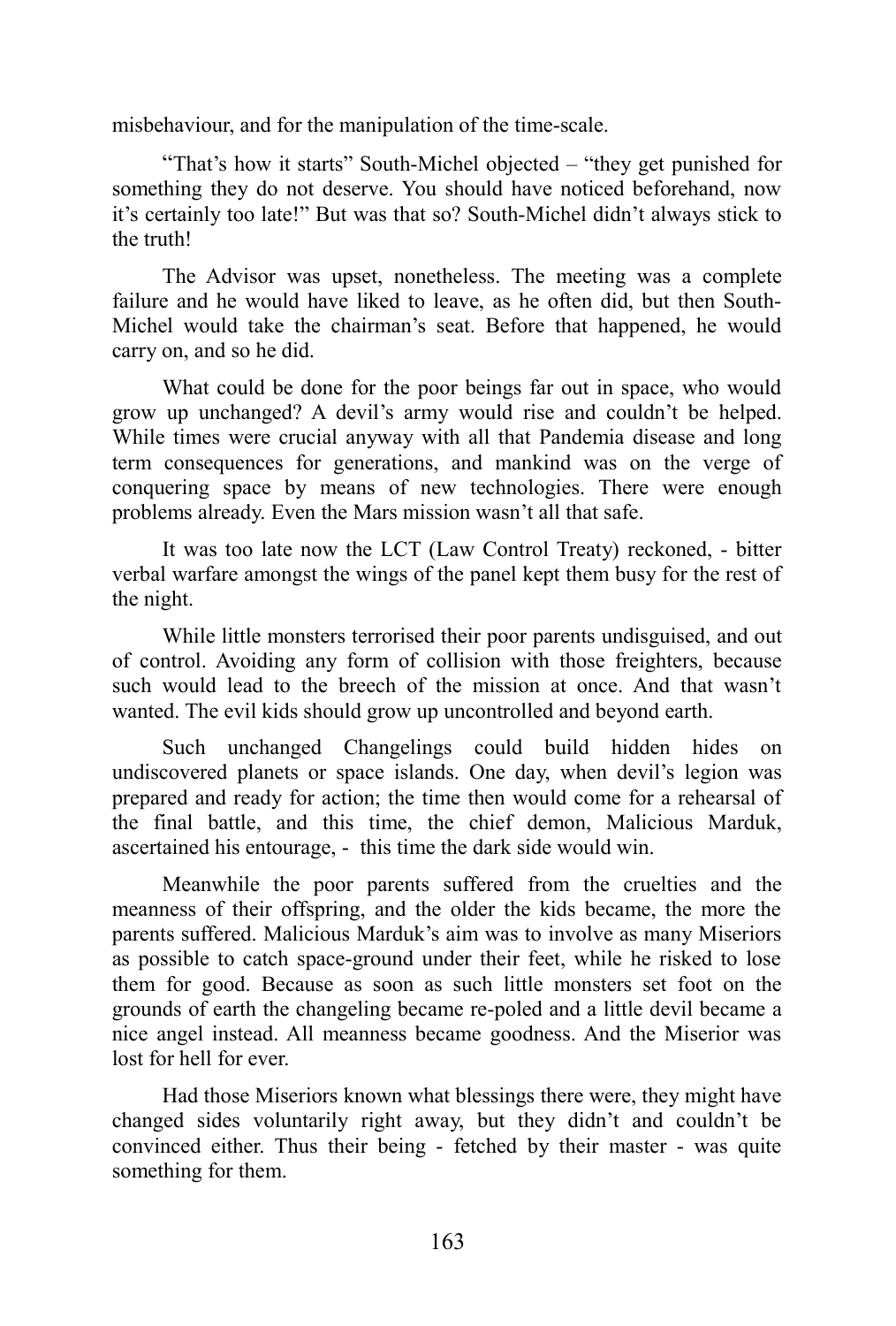In vain the far away LCT members in their heavenly resort mused of contacting such weird beings. Not even the Advisor had an idea, nor had South-Michel, not to mention the Arch-angels, who could only wave about with their inflamed swords at the entrance to paradise. But that was it then. They didn't see trees of Good in the Wood of Hood any more, or the crumbs of light in the dark ocean of evil all around.

Yes, the heavenly order urged for reforms. But where to start?

"We depend on what's going on down there. Since that last fundamental revision we are bound together as an ecological interdependent total system. Perhaps someone failed, or the development went astray later. Fact is, if they don't manage down there, we look rather old up here." The Advisor sniffled thoughtfully and audibly, and had all members of the LCT cock up. Is he pitying poor mankind, after all?

South-Michel grinned, but unnoticeable. He didn't want to raise unnecessary emotions against him. The Arch-angels stood in stoic ease and leaned on their swords. They waved their wings for air. Those swords emitted quite some heat. That wasn't favourable up here in the welltempered surroundings.

They felt drawn outside where the cold winds of hell passed and where you could see those Miseriors tumbling. A rather funny view. At last they experienced the horror in person, they used to spread so generously.

Arch-angels were no deep thinkers. Thinking was not their occupation. With them it worked a bit like with the limbs of human beings, which do not think or act on their own, but depend on the leadership of the brain.

Despite the limitations Malicious Marduk still managed to keep his Miseriors away from strange influences. They obeyed his commands as well, while falling, and the heavenly voices didn't get through to them. Thus the heavenly choirs could sing as loud as they could, and hammer on cymbals, strike harps, or blow trumpets inviting for the great feast of mercy.

Malicious Marduk made their point quite clear: they were the condemned, the desperados and outlaws. By that he managed to raise their pride. Such misfit-image was also good for an identity and a durable one as well, as could be seen. Despite that uncomfortable free fall, where each Miserior experienced the deepest loneliness ever, while such identity still prevailed.

"Salve Caesar – the damned greet you" was to be heard by far louder back, so the heavenly choirs failed their tunes and couldn't be heard out here, or if a Miserior who passed near by learnt part of the message, then the big boss turned his speakers on, and had the heavy metal inferno roar that you felt your stomach vibrate. Thus the spheres interrelated almost on the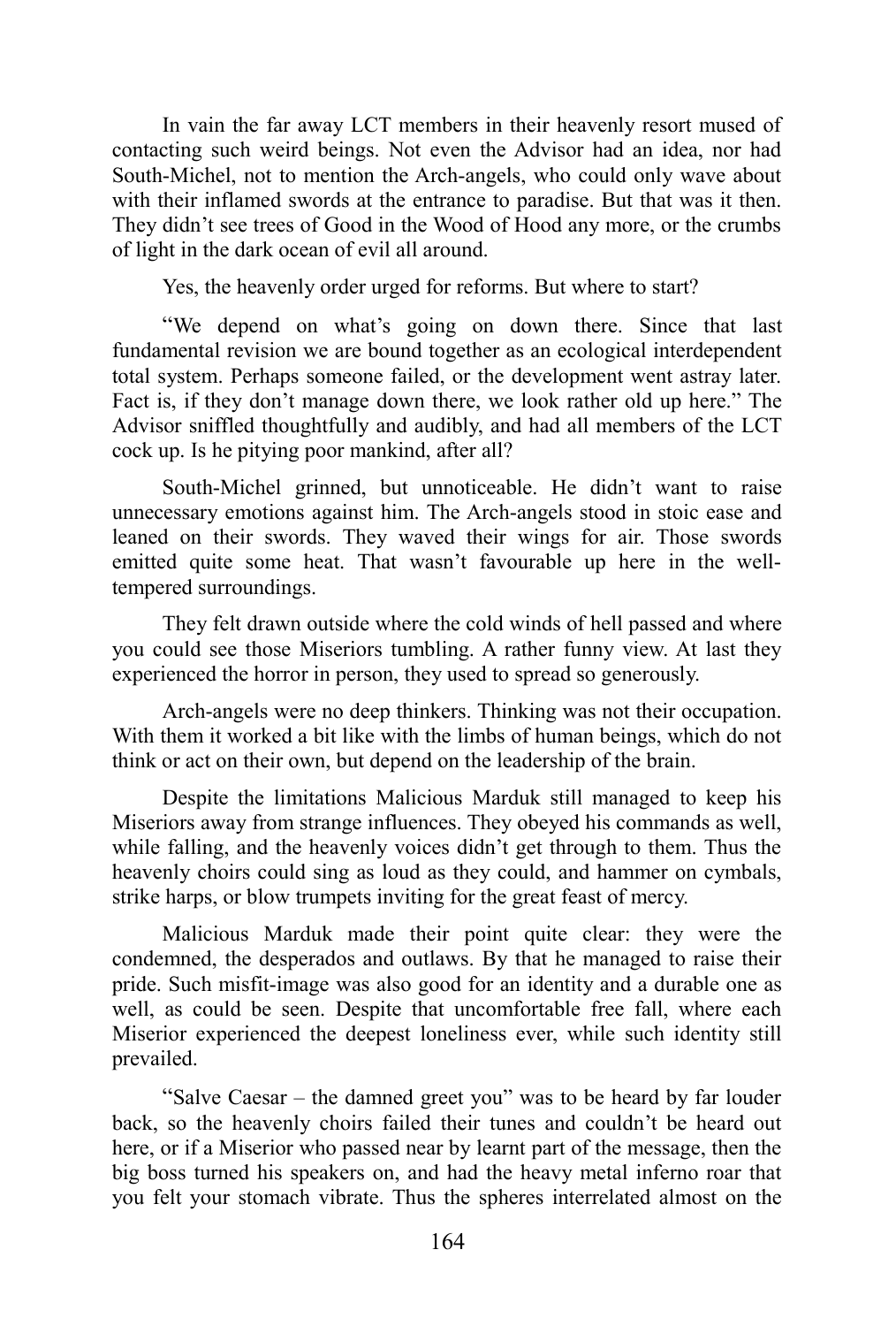same level.

Up here in heaven such technical gadgets were unknown, synthesizers and the like out of the question, not even light-shows were employed, while light was substantial up here.

Since Blues and Gospel parted, the strands went astray, and the further the harder, as for the Blues' side, being blamed to be devil's music, though, while the mainstream of a negative de-sublimation passed the cruelty of a freed society on. Malicious Marduk sucked in all such evil aspirations all too willingly with various addictions, drugs and sexual exploitation. No Blues was found here any longer, of course, not even the straight Rockn'Roll or the Cannabis-swaggered Reggae – a last trial, which failed to cross the roads of the Lord for once.

The LCT commission had no answer for those falling Miseriors, and couldn't stand the challenge, but Malicious Marduk could. He felt, what his disciples felt and grabbed of the least straw on their behalf, and that was the deal with the unborn.

The procedure was simple enough. You had to mingle unnoticed into the intimacy of a couple and were back in business as a Miserior again. Only solid grounds you had to avoid, that was it. In order to do so, you had to be careful and hide your true being, while the human child grew up. As soon as the proper age was reached, you were destined for the devil's legion somewhere out there on a hidden space garden patch or a left behind space station, or even a small planet or moon, where training camps and military bases were formed for the last battle, that is, for the very last battle, as the previous one was lost, but the coming one wouldn't.

Spies of the LCT mission strove through universe, when heaven had learnt of the threat, and did discover the one or other camp to mark it on the strategic map of the counter-insurgency.

First there were but a few marks only. But with the years the quantity grew, but couldn't be helped because of the law, while such manipulations occurred at the edge of legality.

The chairman of the commission was helpless. In the commission he wouldn't be understood. The opposition around South-Michel was strong and would have liked to dismiss him better sooner than later. But as he was forced to endure, he stayed, glued to his chair, so to speak.

So the Advisor – perhaps for the first time – asked somebody from earth, who hadn't yet ascended, but bravely kept the stand, so it was. And whom would he have liked better but Arundle, his long-term mate in the struggle for salvation, he still could see ahead.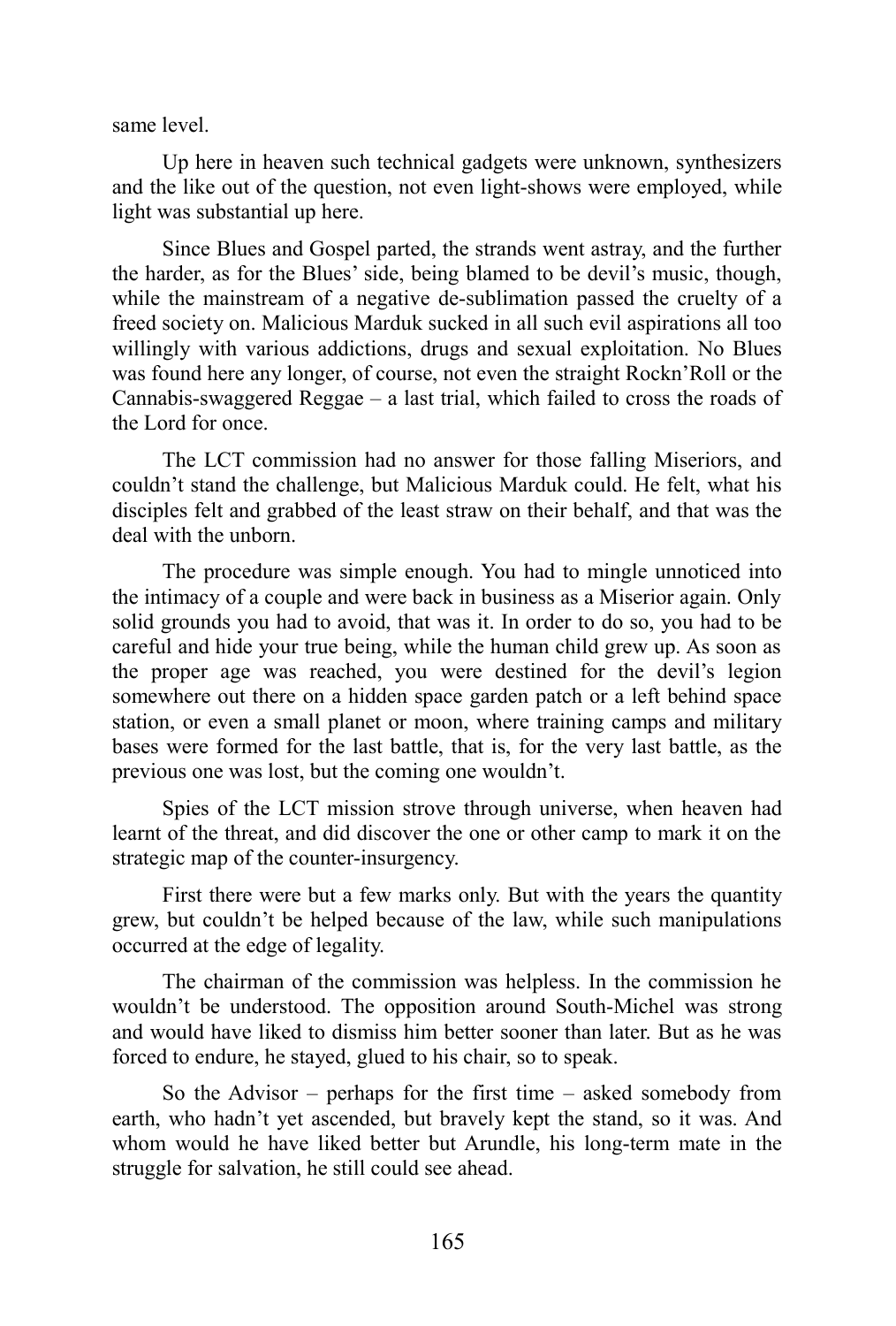His optimism seemed somehow enforced by now, the opposition around South-Michel reckoned, who hadn't yet forgotten the defeat, while reconciliation didn't really happen, because the Advisor felt no guilt.

### **23.The LCT-Commission**

South-Michel and the Advisor pulled on the same string, therefore they were seated in the same commission. It couldn't be otherwise. But they had different ideas and drew different conclusions. South-Michel insisted on his **materialist perspective**, while the Advisor claimed the **general perspective**. Each now insisted that he saw more and better than the other, and could consequently come to truer perspectives in any detail.

Without question – here was mediation required. Would Arundle be the best choice for that job? Was she not already the Advisor's bridge-head over here? And did she not owe South-Michel's confidence likewise? She doubted as far as she was concerned but was certain about Tibor, her friend. As best friends, they were miles away from the childish quarrels of the commissioners, and seemed pre-destined for an advising role, as was foreseen from above. Both were experienced, though. Emasus hadn't been threatened by a falling Miserior, but his Trollic ambition he practiced when young, was much alike.

His mother Arundle was also affected, but indirect via Elvira, her grand-child. And she thanked fate for the wink, that initiated the salvation of the little family by getting them down to earth.

Thanks to the 're-polisation' of the Miserior, Elvira became a nice and neat little girl, who tried hard to overcome deficits and making friends. She still felt drawn towards adults, but didn't avoid peer-groups any more as she had done in the beginning, with the new attitude.

Her grand-mother Elvira liked best, and vice versa because Arundle never experienced the mean beast Elvira used to be back up on that space garden patch. While her parents were still unable to overcome such bad memories.

'Re-polarisation' seemed to be the answer against the late upheaval of the dark side. That was why the Advisor wanted to set the lever right here, while South-Michel was looking for an entirely new approach, in view of the fast growing legions of hell.

"After all", so he reckoned and thought it an advantage - the last battle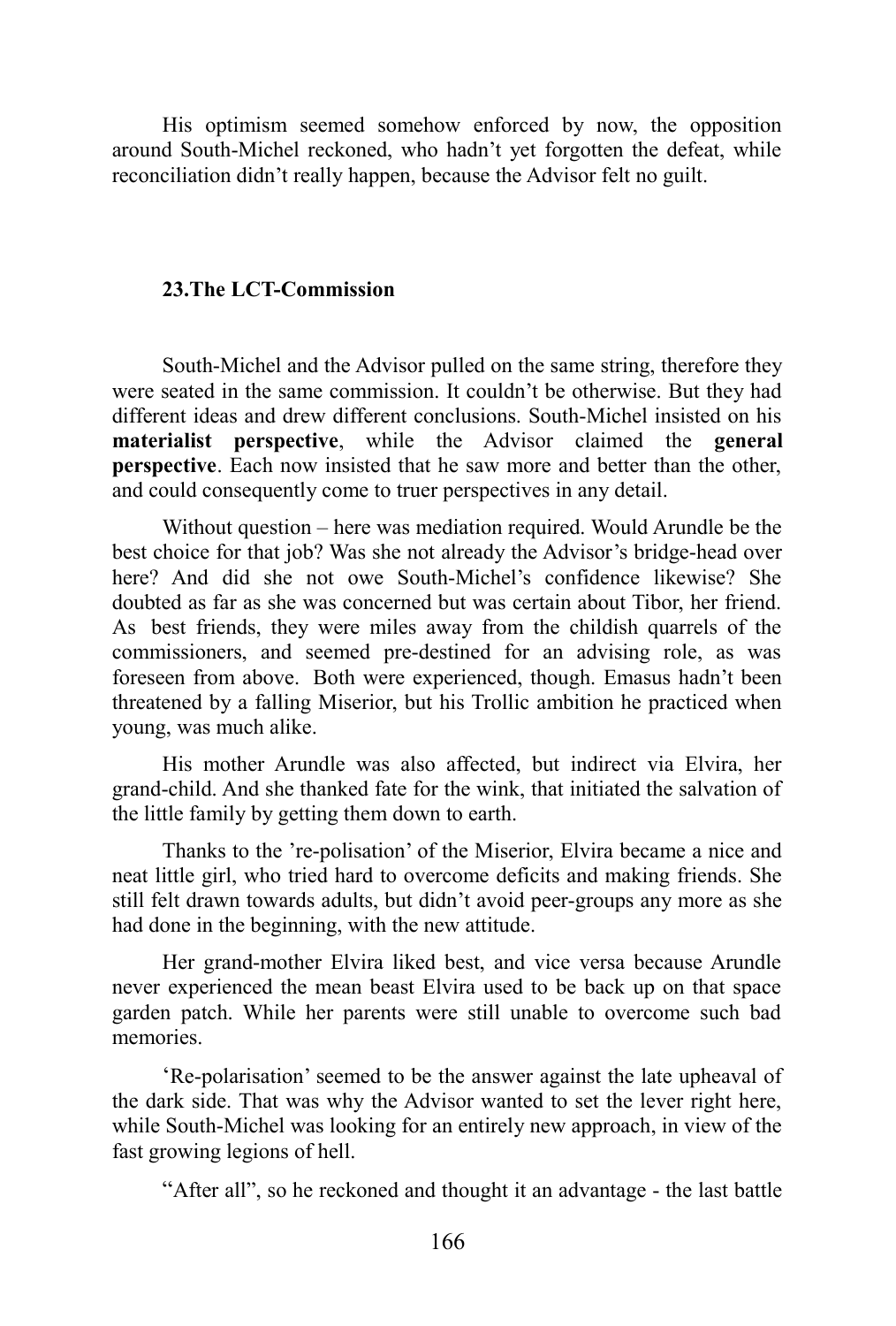would not been fought on earth. "That's quite something, isn't it?"

Such appodictive statements stunned the Advisor considerably "What makes you so certain about that, dear colleague?" he asked in a mocking air. South-Michel grinned, but didn't show. The Advisor stepped into the trap. Once more you could see that the materialist perspective was better and made things clearer than the Advisor's general perspective.

The last battle would be fought in intergalactic spheres. That was the idea. This time the earth would be spared. The question was now a very tricky one, wherein the earth took part with a crucial role. By adding two and two together you ended up with a stunning solution that had to do with that dubious 're-, or de-polarisation'.

There was something most important which the Advisor couldn't see, no matter how hard he tried. And as this was so, he began to gather angelic legions, just in case, while urging the commission to have a second amendment prepared for that law in question, and see, what could be done on the legal and juridical side.

What the general perspective didn't show, was a very simple fact. If you had that in mind, the last battle could be avoided, and a wholly new order could be established at the same time.

"Fact is" so South-Michel began "the last battle had to be fought in intergalactic spheres. "

"Why that?" the Advisor asked.

"Well, as soon as the troopers of the dark side set foot on earthen grounds, they become 're-polarised' i.e. they become turned helter skelter, vice versa, and upside down all in one. - Mean devils become nice angels, though. That's in short the side-effect of your law, which turn out to be a good law, after all, despite all those shortcomings and loopholes, we argued about already at length and in detail, while didn't see what dangers were coming up..."

South-Michel sank back into his seat with a gentle smile on his face. The Advisor was certainly not amused. South-Michel was right, all he said was true. "The chair is yours, dear colleague" he said and stood up to leave for a back-bencher stool. While on the way, he said to himself that he could have noticed by himself, had he not been sitting so proudly above all with his general perspective. In fact it seemed easy enough to lose a closer perspective, as South-Michel claimed his own.

He was, after all, prepared now to admit errors, first of all such which shouldn't have happened. As the first custodian he should be familiar with the law. How could he be in charge of something he didn't quite understand?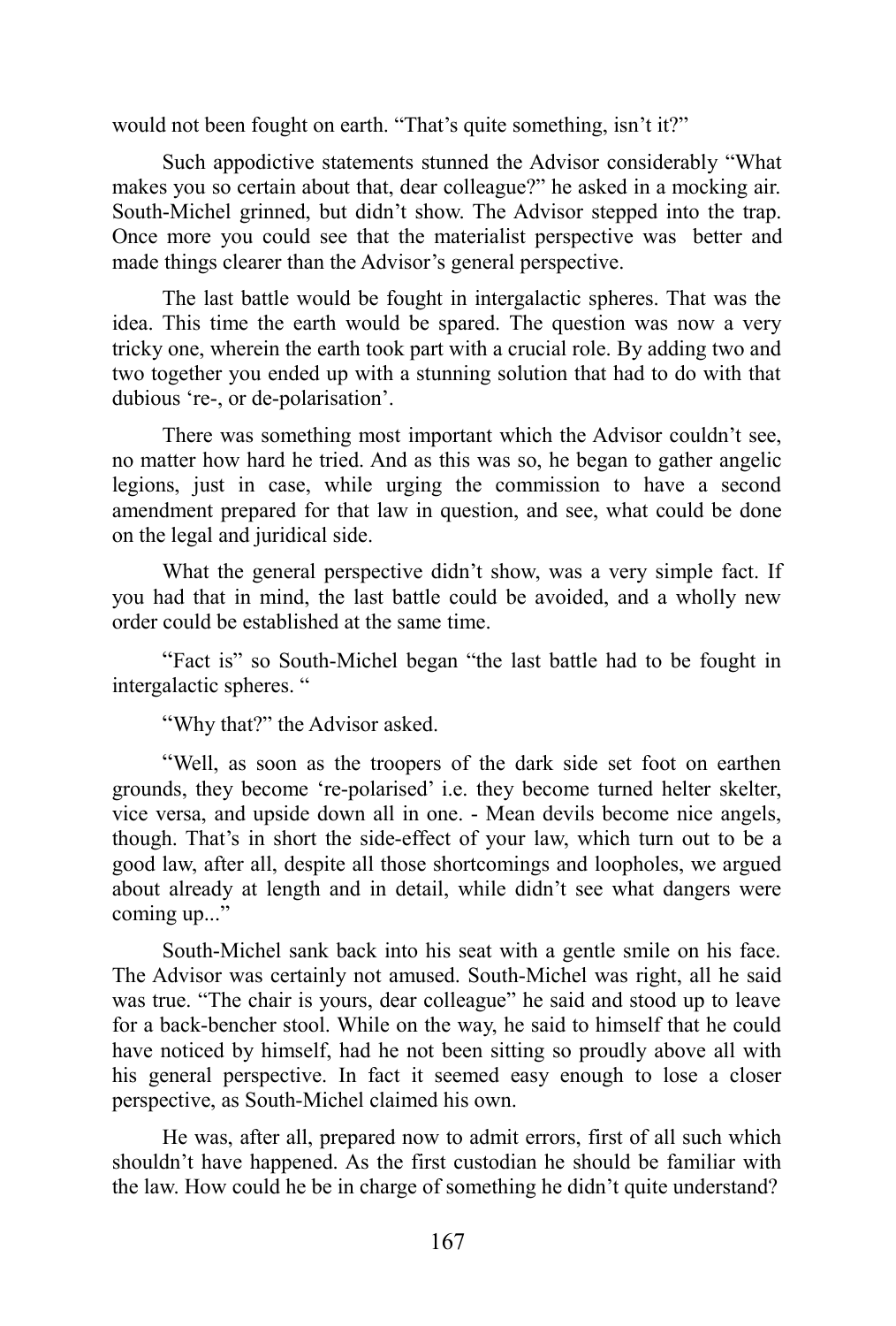'Re-polarisation' was in fact a major effect of the jurisdictive amendment. The whole reform stood and fell with it. Without doubt it had been made for the protection of the earth, and while it began to work by now, the keepers of the law had to become aware of the consequences deriving for the universe.

No-one in heaven had thought of such clever strike on the evil side. Whereas it should have been clear that such helter skelter business couldn't go on for ever.

The conflict had only been postponed. And now after a long period of time (seen with earthen eyes) an evaluation seemed adequate. Was the outcome worth the effort? Had paradise returned on earth – or was on the march?

Such were the questions the Advisor was busy with, but had no answers. Others might be challenged, who had their ears closer to the pulse of the earthen reality.

Arundle was without question favoured by the law, by saving her grand-daughter by means of such law – after years of sufferings and with great effort, though.

That was why she had to disappoint the Advisor, who had expected her whole-hearted agreement. Of course, Arundle saw the advantage of the law, without which the little family would have sunk into agony and destruction. Their lives would have been destroyed, they would have lived in vain – broken, disappointed, without happiness or sense, hardly other than those Miseriors while tumbling from nil to naught.

So far – so bad. When you took another perspective, and that was the Advisor's after all, things looked different. While no-one gained from the sufferings, the world hadn't become better. For sure not under the whip of the pandemia and the consequences for mankind. Such the Advisor had to admit.

"Without malice" so Arundle told the stunned Advisor "mankind isn't wittier in handling each other or nature, or the circumstances of their lives."

Clear and straight Arundle gave him a realistic out-look, and made him wonder. Even South-Michel couldn't have been more pointed. Yes, truth can hurt. He now found out all by himself, how the world really was, he was responsible for.

"You certainly found means of handling such plague, and have taken counter-measures, and found a suitable solution" the Advisor put in, somewhat timid. Arundle had to agree, upset as she was:

"...doesn't mean a thing, in order to escape the pandemia, the whole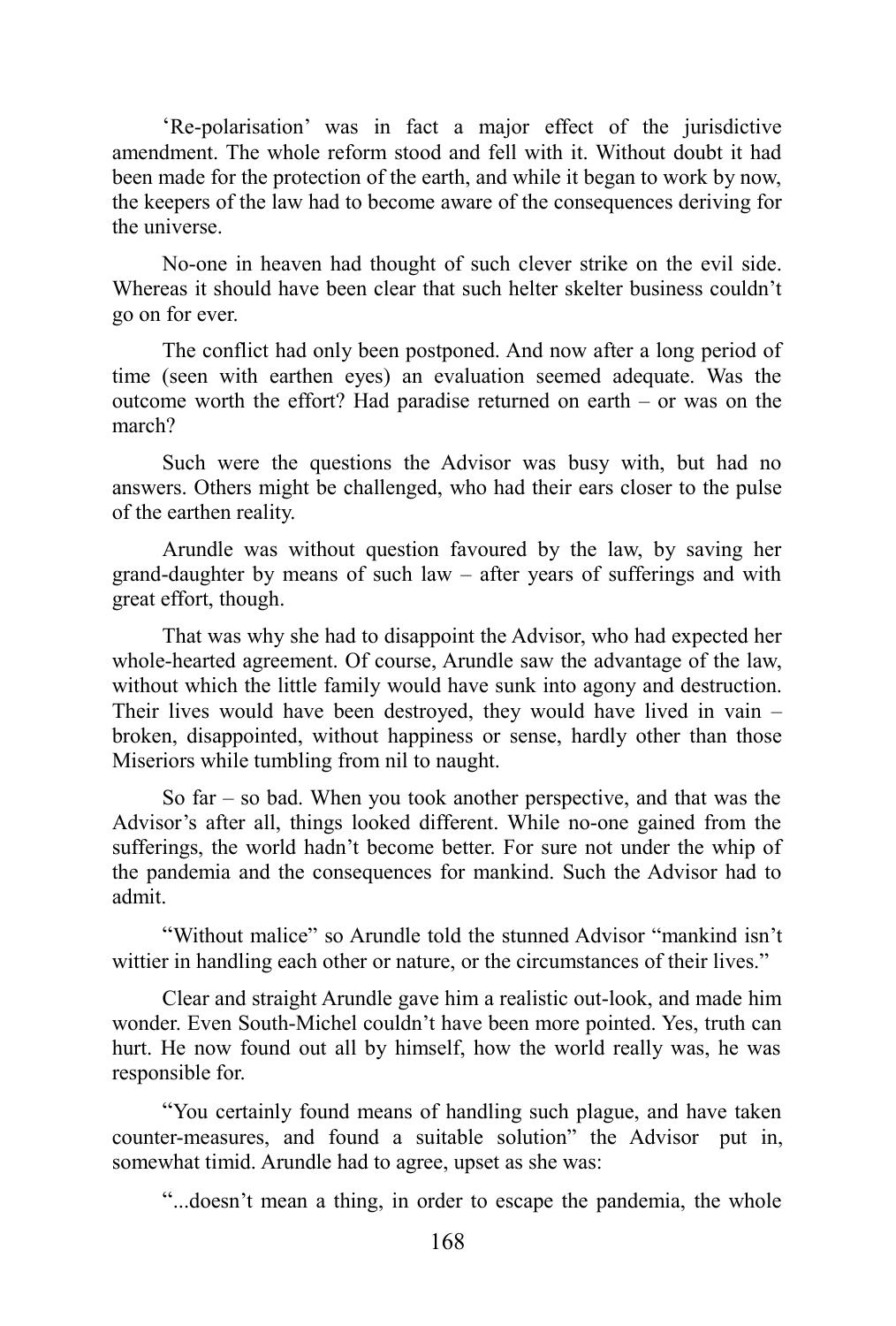mankind will have to alter their way of life, first of all nutrition, but that doesn't work from one day to the next. With the pandemian long-term consequences our children's children will have to deal, still. And that's only one of our problems. Now that we approach immortality, we realize how precious a good life is. Failures are the rule, not the exception. I could go on like that. The worst and the meanest with your law is, that we are limited to the earth, while the dark side governs outside. That is our biggest problem with such a law. Therefore we would appreciate more favourable conditions. Perhaps with some more tricks like the late g-propulsion to be better prepared in handling distances, i.e. the meanest enemy of life in a way -- but otherwise..."

Arundle went quiet, somewhat uneasily. She was bewildered as well about her plain words, and she pitied the Advisor, as she saw him looking like a wounded prey, but couldn't take back what was said.

When South-Michel got similar information from Tibor, who didn't like all that fuss either, the two squabblers found themselves sitting in the same boat, so to speak. And with them were all the Arch-angels and Saints and other entourage. all at their wits' end. What should be done with such law, that turned out to be rather unripe and out of balance? Were you allowed to skip it? And what would that mean for mankind? Would the dark side not beat back in plain wrath and take bitter revenge for the suffered outrage?

Taking into account all that, there was no space for more than a mediocre novelette of the law, considering the problems of astronautics on the one hand and a limited 'raison d'etre' i.e. the right to live – for demons.

A soft winding verbalisation had to be found, which would no side allow a straight forward claim. A real task for jurists and Privy Councillors, a few of them had managed to pass the hurdle of entrance, while most hadn't done so lately, so that their outdated knowledge was by now little more but trash.

Some of them joined the commission anyway and fiddled about until they came up with a proposal.

Meanwhile, so was said, the old law co-existed, as far as it didn't oppose the novelette, which was considered as the worst case, while astronautics and intergalactic intercourse became exempted to the furthest possible extend.

"Decisions must be found case by case. We've got to let the dark side endure, but can lower or increase the price for worst cases, though" - the Advisor concluded, turning to the leader of the opposition during a final meeting. South-Michel agreed in general with the purposely found vague verbalisation. But suffered from stomach ache nonetheless thereof. Such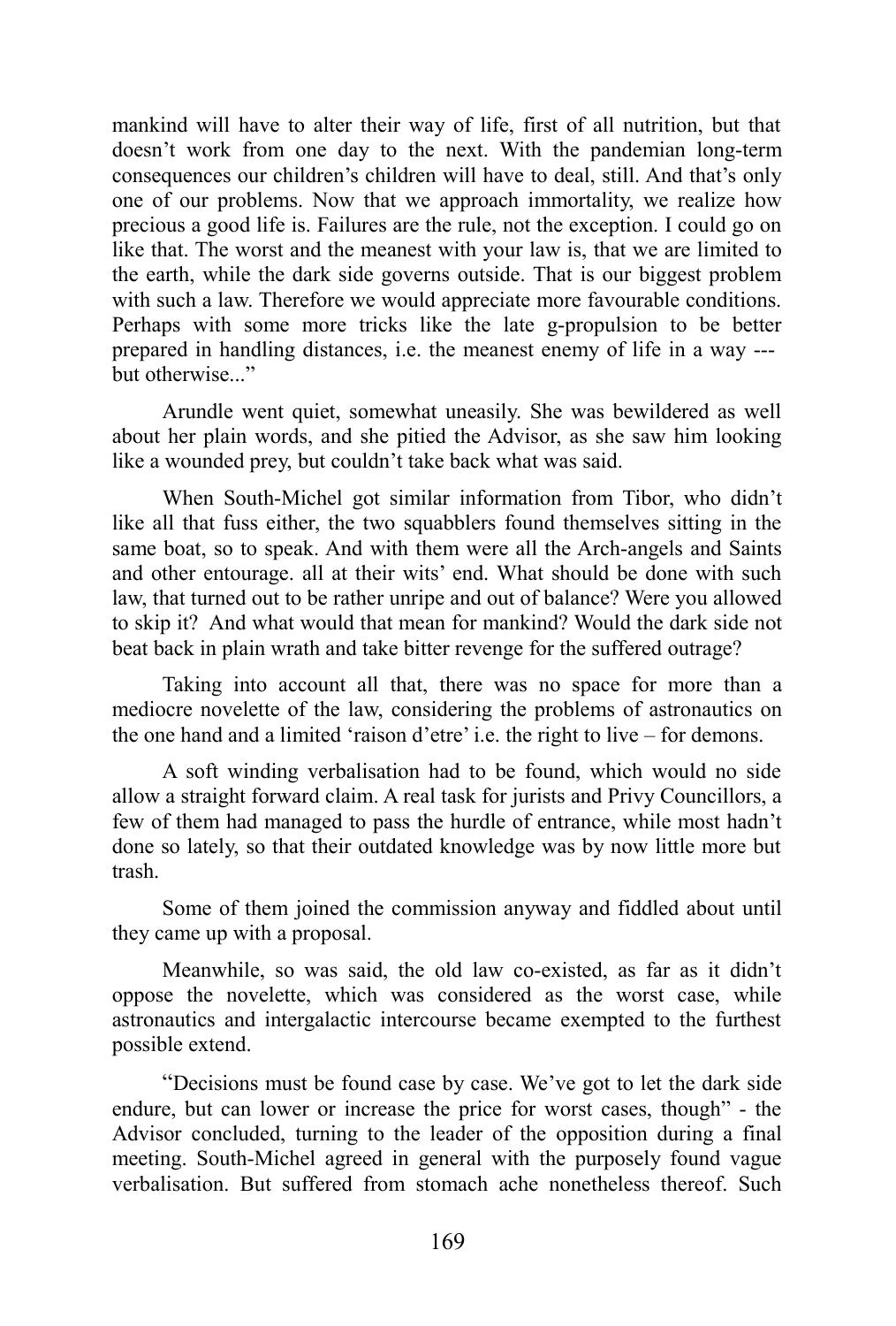aches he intended to share with the Advisor soon. Perhaps there was a suitable occupation coming up for measuring their powers.

Such basic alterations weren't transmitted to mankind one by one, and face to face in general. Only a few would have been able to stand such revelation. A few had to be picked, to become involved in such secret knowledge and the legal aspects in heaven, no matter how complex or even inexplicable they were.

The Advisor exposed himself to Arundle, and so did South-Michel to Tibor. And the two were now challenged to bring into line both sides into a reasonable correlation, which was no easy task. Therefore Arundle visited the Advisor regularly again. And South-Michel opend up likewise for Tibor, when ever the latter managed to get hold of him, which was seldom enough.

Such a development was by no means a trustworthy enterprise, as far as heavenly wisdom was concerned. After all – so both sides agreed – was the intergalactic endangerment for well-trained and skilled astronauts not bigger than on earth, while the law was more or less the same everywhere. By demanding to keep the evil as low as possible, without hybrid seduction, by intending to erase (a delusion lacking a sound base, though.)

The adjusted novelette now said that any criminal would be banned, who gained satisfaction out of his crime. By that the novelette didn't differ much from the novella before the adjustment. Serial killers and rappers had been the most disgusting criminals anyway. A novelty might be that satisfaction gained from betrayal, falsification, torturing, and all other forms of imperial prostration fell also under the same category by now.

This was the pragmatic approach the LCT-commission favoured, when presented by Arundle and Tibor, who both knew the conditions on earth. They were concerned enough to realize what living conditions would look like, if the novelette was wholly deleted. On the other hand they saw the astronautic aspirations in danger, as soon as all evil activities came back to earth, as had been the reason for the novelette in the first place.

The crucial question was, if mankind was able to exceed the narrow bonds of being, without such negative impulses. Most inventions in history served military demands first. Man was most constructive when searching for destruction. Most progress based on destructive regress of the worst kind.

The challenges ahead were by no means hypothetical. If man wanted to keep up governing, the sense of evil would certainly be of help, while artifacts as yet lacked negative impulses.

Such of their musings sounded somewhat strange, Arundle admitted, while Tibor referred to his blood-thirsty ancestors he had in mind, who performed great deeds by conquering Asia and Europe. The pathos of killing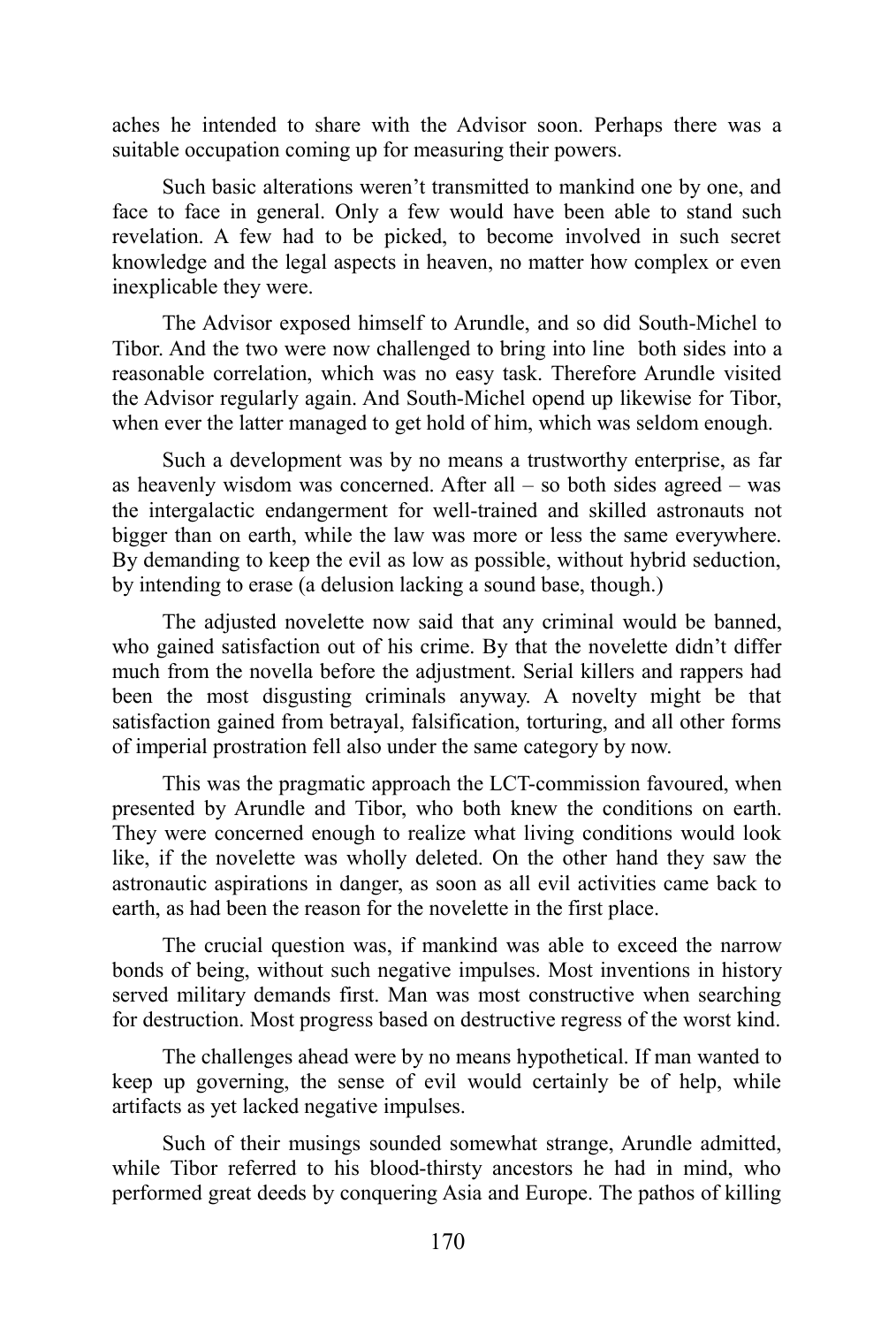and of death was certainly no minor drive of evil.

Arundle didn't want to go that far. For her the remaining sources of evil were by no means less dramatic, even tragic in the result. Thus she reckoned that the little appendix of pleasure that was added to the broad stream of agony, wouldn't add noticeable substance.

She argue somewhat unselfish, though, Tibor realized. What had happened if Elvira hadn't been the changeling she was, what would have happened to the little family, without such 're-polarisation'?

Arundle answered, when Tibor confronted her with such question, that she wasn't prepared to deal with hypothetical musings, but would certainly employ all her existential knowledge.

"Chasing Miseriors is certainly a most important task of ours. While you certainly always run risks, when doing, but we did our best, didn't we?"

Tibor couldn't object. "Besides" Arundle went on "Changelings remain changelings. As soon as one sets foot on earthen grounds it becomes converted. The satanic legions out there are therefore limited in their range of action. Should Malicious Marduk really look for having the final say, then he had to do this on a heavenly battle ground i.e. on the final field of honour. There he had to deal with those Arch-angels, who had means in the backhand, you wouldn't dream of."

"Sounds good to me" Tibor answered and went on: "the novelette turned out to be not at all that bad."

"Exactly" Arundle went on: "Before things vanish in heavenly dusk, unreachable, I would appreciate if we managed to trap those satanic legions somehow. We have to find a way to ground them, without letting them know. Because I don't believe that they would change sides voluntarily."

"Don't say that" Tibor objected "Think of Anonymous and the power of love. When he had to admit, that life without love is not worth while, he changed sides right away. Today he is one of the most reliable disciples – not only because of the remarkable carrier of his, though."

"If such grounding worked, Malicious Marduk would lose all his power for once and had to start all anew." Arundle had a wholly new perspective in mind. "Good old Earth gets a new task, if it works..."

"What do you have in mind?" the Advisor wanted to know, who certainly cocked up while following the flow of talks, by entering the scene secretly and unforeseen. At the same time South-Michel erected his oversized dwarf's-head out of the underground and did likewise.

The outlook of having that bitter goblet of war pass by, alerted both of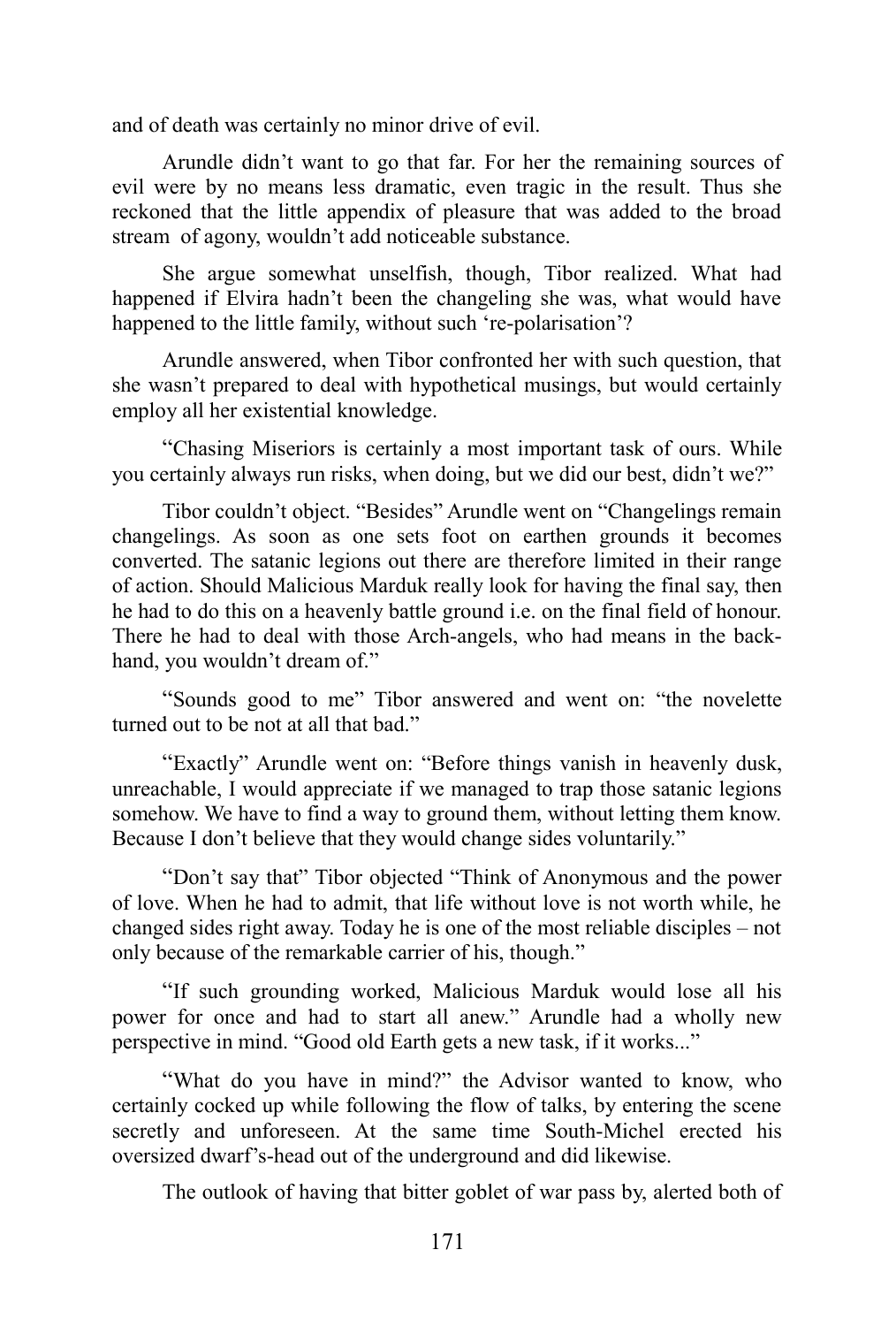them utmost, and had them bury their quarrels to a certain extend for the time being.

"At best we managed to bring heaven down to earth. Would do earth good and the battle was won before the war started anyway likewise, though. The question is what consequences would derive thereof, for heaven and of course also for the earth. It's kind of an old dream of mankind, though. Question is, whether man is ripe by now for that..,"

"Ripeness is a matter of perspective, I'd reckon" the Advisor swayed his head thoughtfully, while South-Michel nodded eagerly: "They're certainly ripe, while immortality is closer than ever. What else has to happen?"

"What about the way of life, nutrition and all that, and the disastrous handling of nature. They are miles away from the target. Such Pandemia didn't fall from heaven, though, if I may say so. Troubles are home-made, no doubt about that." – was the Advisor's reply.

"And that's not just metaphoric?" Tibor wanted to know. "Bringing heaven to earth and all that..."

South-Michel and the Advisor looked at each other, the one grinned wittily, while the other smiled mildly. "By law is nothing yet regulated" the Advisor answered. What that meant they now noticed by the efforts of withdrawing in part the novelette, the LCT-commission had to deal with.

# **24. Hans Henny Henne's Second Descend to Earth**

"What would the other option be?" the Advisor asked Arundle – "let heaven remain where it is, for the time being" he added just like that.

"I did think quite earthen on betrayal and ambush" Arundle agreed. "We do, as if earth wasn't earth, but a heavenly battle-field. And when those legions of evil march on, they become re-polarised. It'll work so fast, faster than any chief-devil can react."

"And how should that work?"

"Hans Henny Henne has construed a mal-factorial declination for the Isle of Wisdom-tooth, so no vehicle, be it by air or on water is able to recognize the location, where it is, but somewhere else. Its like a fata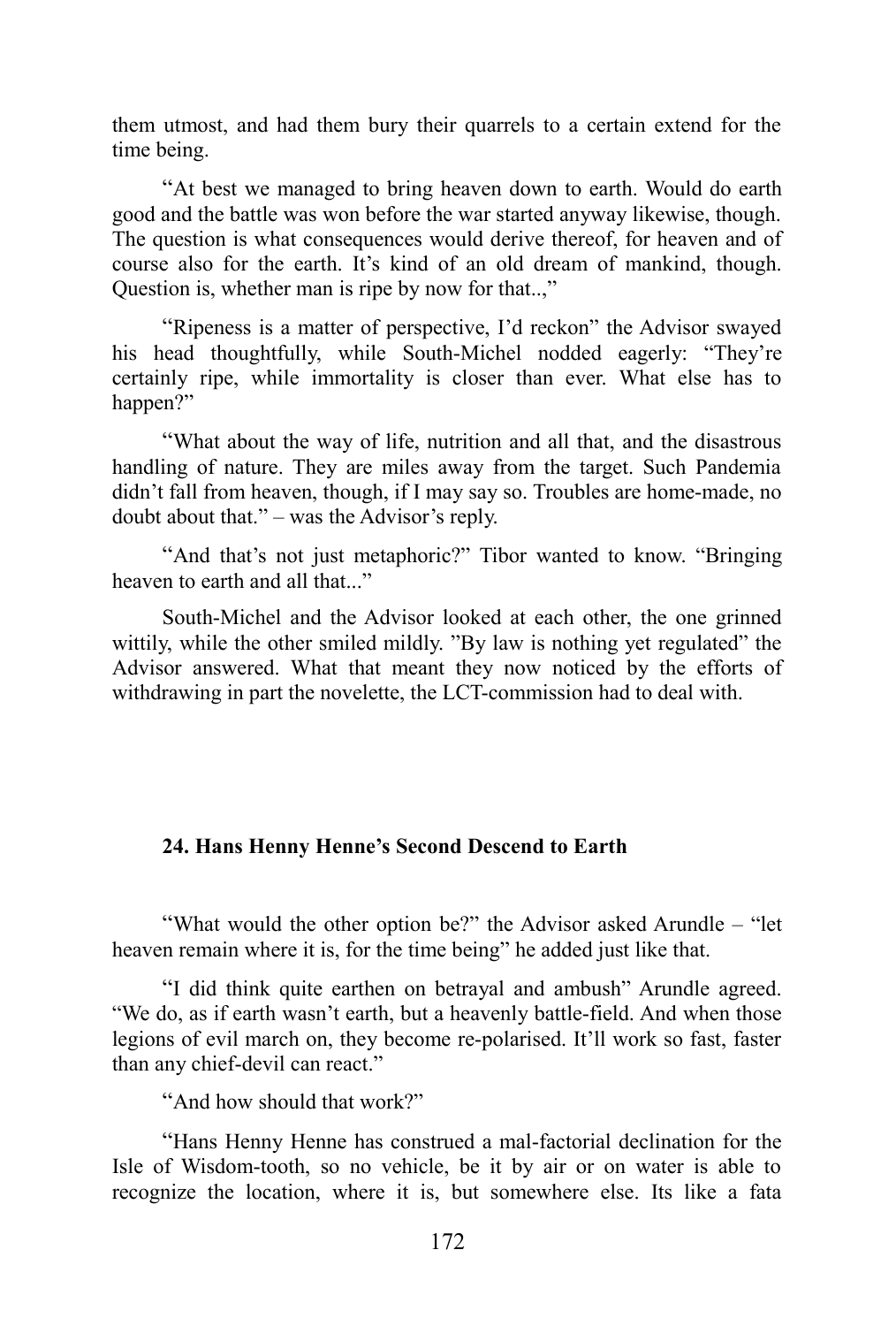Morgana though, got me?" she looked around triumphantly then went on "If we manage to handle the whole earth like our island, and have it moved elsewhere – that is in fact misguide to proper location by simulating another ground, which should then certainly be a heavenly one, we should be able to cheat them all. But Hans Henny Henne had to return to earth once more, as he is the only one who can handle such tricky stuff – the propulsion of that enigma crypto-clearance or what ever – as I said, we couldn't do without him."

The Advisor was excited. He hadn't reckoned that things had developed that far already, and so was South-Michel. Digging in the underground was his thing, that was clear. Even on the Isle of Wisdom tooth there was that secret tunnel, nobody was allowed to enter. While deep inside a secret machinery was humming, that produced the energy for the secret umbrella by which the island became invisible, and also disappeared from the radar screens, to pop up elsewhere.

If that deal would work, the Advisor was saved. So he hoped that Hans Henny Henne would manage to clear things the way he just learned, and lead the legions of the dark side astray. But first of all the trap had to be built. How did he now feel ashamed for his bad feelings towards South-Michel, who surely managed well with his pragmatic approach, no doubt about that.

To have heaven come down on earth, it was far too early. Everybody might see now. All the more so, as one of God's angels had once pushed forward already, leaving behind the impression of an unnecessary yokel's sacrifice, while later much effort derived in order to compensate and generate sense in the aftermath. While mankind didn't progress adequately, but somewhat in slow motion, while eager spirits hustled like mad. By that the difference between reality and desire became deeper and bigger, instead of less.

Such a bath in the plenitude, no matter how small and limited such was, made you feel much better, the Advisor and South-Michel confirmed to each other. They had their little conversation at the party Arundle arranged for her little grand-daughter after the 'Re-Polarisation' was fruitfully completed.

Hans Henny Henne productively descended down to earth. This time with some noise on a falling star, as he demanded. He also decided on the time. He circled around the globe several times in a red suit and with a red hood on his head, as well as with a white dwarf's beard, who disguised him

<sup>\*\*</sup>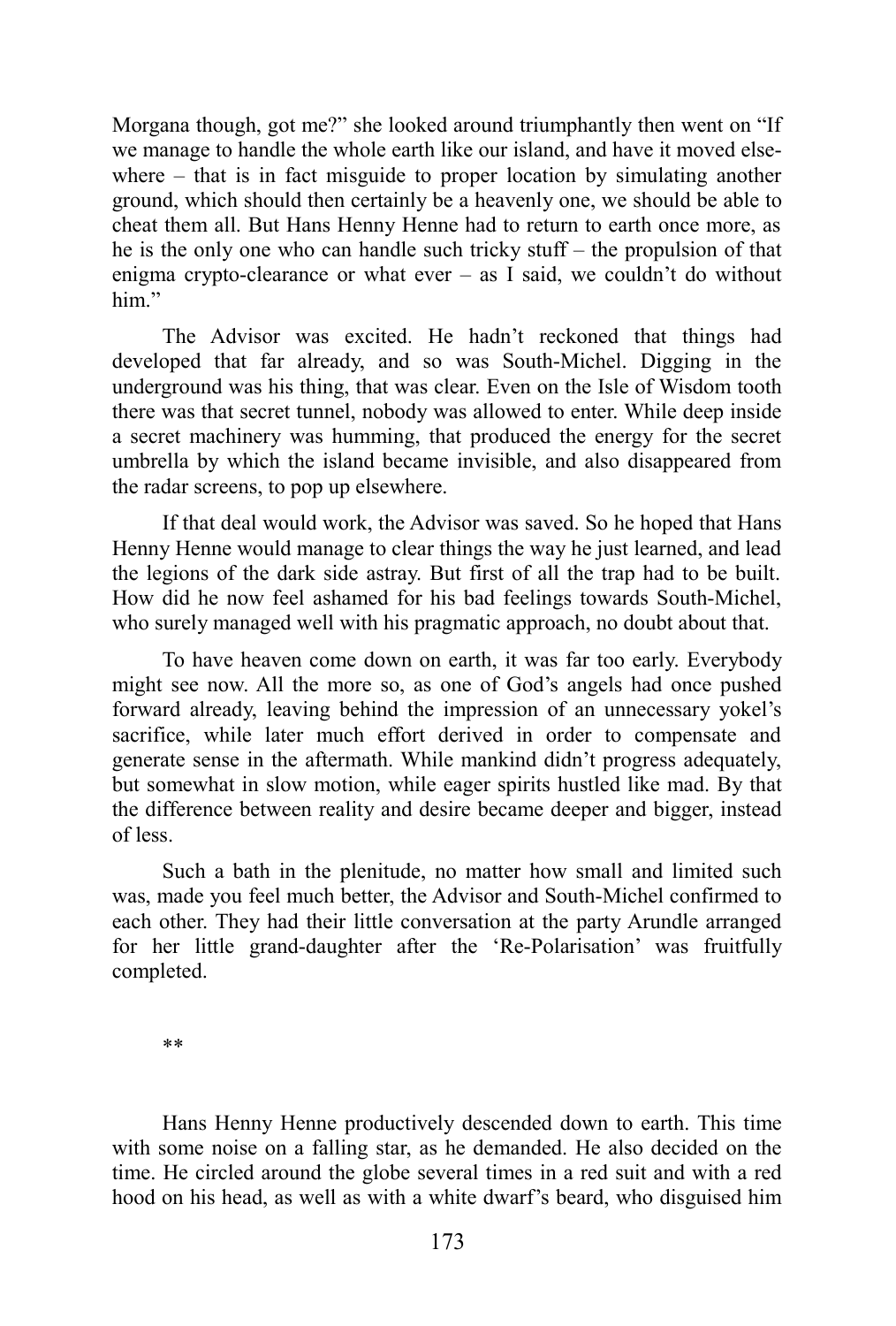completely. But that was none of his business, he didn't mind to becoming recognized.

Behind his falling star-vehicle hided a bottomless sack, from which he got as many presents as he liked to through them into the chimneys on earth. Unfortunaltely some caught fire. But where there were no chimneys – and that was oftern so – more often than he had thought, he threw the presents on the village square or into front-yards. But from up he had more fun. He fullfilled by that a childhood's dream of his.

Finally he landed close to the Isle of Wisdom-tooth, strategically seen. Over there Christmas was in summer with nice temperatures. Besides South-Michel and the dwarves were prepared to rescue him. For this time they had to do their very best, and have the deepest and widest tunnel ever installed.

Hans Henny Henne started right away with the construction. The task was clear and the SLOMES-Corporation arranged for the tools and the facilities near-by. His long-term comrade and co-producer, Judith Kornblum, being the Chief of Board, was in command of the necessary resources, an important precondition, without which their plan would certainly fail.

Thus the dwarves tinkered as they were used to do, assisted by the latest series of artifacts from the SLOMES-Corporation: i.e. self-induced drillers doing their best to proceed the task, while up on the surface wideranging plans were just made, as the object that had to disappear, was no less but the whole earth. Even with the very latest achievements, this task was surely something almost too gigantic, and so was the quantity of energy required.

The Advisor was told accordingly. He guaranteed the energy by raising a solar storm "But not the kind of fall-out as you produce, when skin and lungs get ruined, though" he replied.

The nuclear disasters were one of the reasons why the commission wasn't convinced of Mankind's ripeness. While the cheating, as was intended right now, was sanctioned by the highest authority, accompanied by the somewhat syllabic reasoning, that there is nothing without cause, no matter whether there is someone who finds out.

As if such had been questioned. While the cheating as such was the crucial point. If even heaven started with that, where would that end?

"My advise is that you familiarize yourself with the 'modus operandum'" (operational mode) was the Advisor's reply, when Arundle insisted. As if she became slyer by such advice. For now she remained quiet, instead of insisting on a proper answer, as would have been better, the near future proved.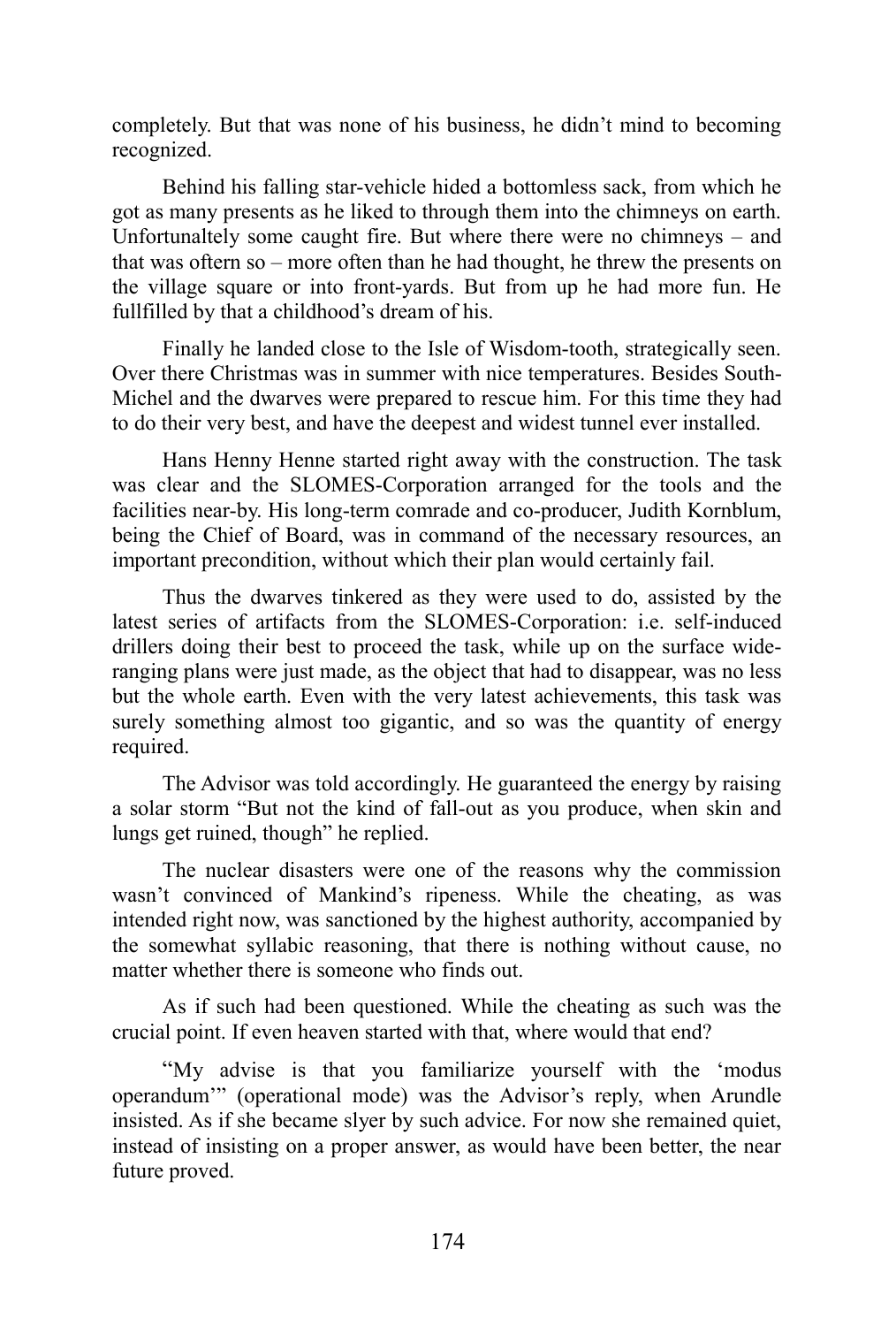Time ran out. War couldn't be kept pending any longer. The legions of darkness hurried by from all spheres and galaxies to the virtual meeting points, where they kept hiding in the dark matter, unnoticed by the enlightened side of creation, but no less real.

While heaven couldn't be localized either, not in the positive sense of the visible galaxies, but was more like the secret Nanoverse and that Uncertainty Principle, whereas each thing conveys its anti-thing, at any likely location or time. – "Who ever tries to visualize such, risks his or her sanity, so you better leave."

Cheating here, was hardest, and required enormous knowledge and loads of material perspective. That was why all relied on South-Michel, who became somewhat timid with all that pressure of expectation on him. Would he be able to cope? He would have liked to hide in the Advisor's shade for now.

Could the Nanoverse help? Judith Kornblum seemed convinced, that they could make it. She understood the functioning principle of the SLOMES, as far as it could be known. Therefore she looked forward and saw the impossible happen. The calculations of the quantity of energy that was required however, took her breath as well.

"Can't work" said her husband Peter Adams, the expert, when looking over the calculations. But comments of that kind weren't liked neither by Judith nor by Hans Henny Henne.

"Energy is unlimited the Advisor promised" they told themselves and their critics.

Such quarrels filled the tunnels and floors between the plant and the secret chamber. Busy beings hummed up and down, and back and forth on fast gliders or outdated lorries. None of the scientists worried or doubted the success, while being aware of the immense challenge they faced.

The Brotherhood of Infernalia might have felt that way, who once even managed to disturb the balance of the globe, Arundle told Billy-Joe, when they assisted at best they could the hectic inventors. In a way the Brotherhood came closer somehow. Arundle wasn't sure what she should think about that.

The Arch-angels came one by one with bad news. Out there something was building up. They could feel it, they said, and even taste it, so they reported. Olfactorial penetration of rotten matter and of sulphur offended nose and eyes. With special devices they mnanaged to look into the dark matter, where things looked rather dark. How else should dark matter look like?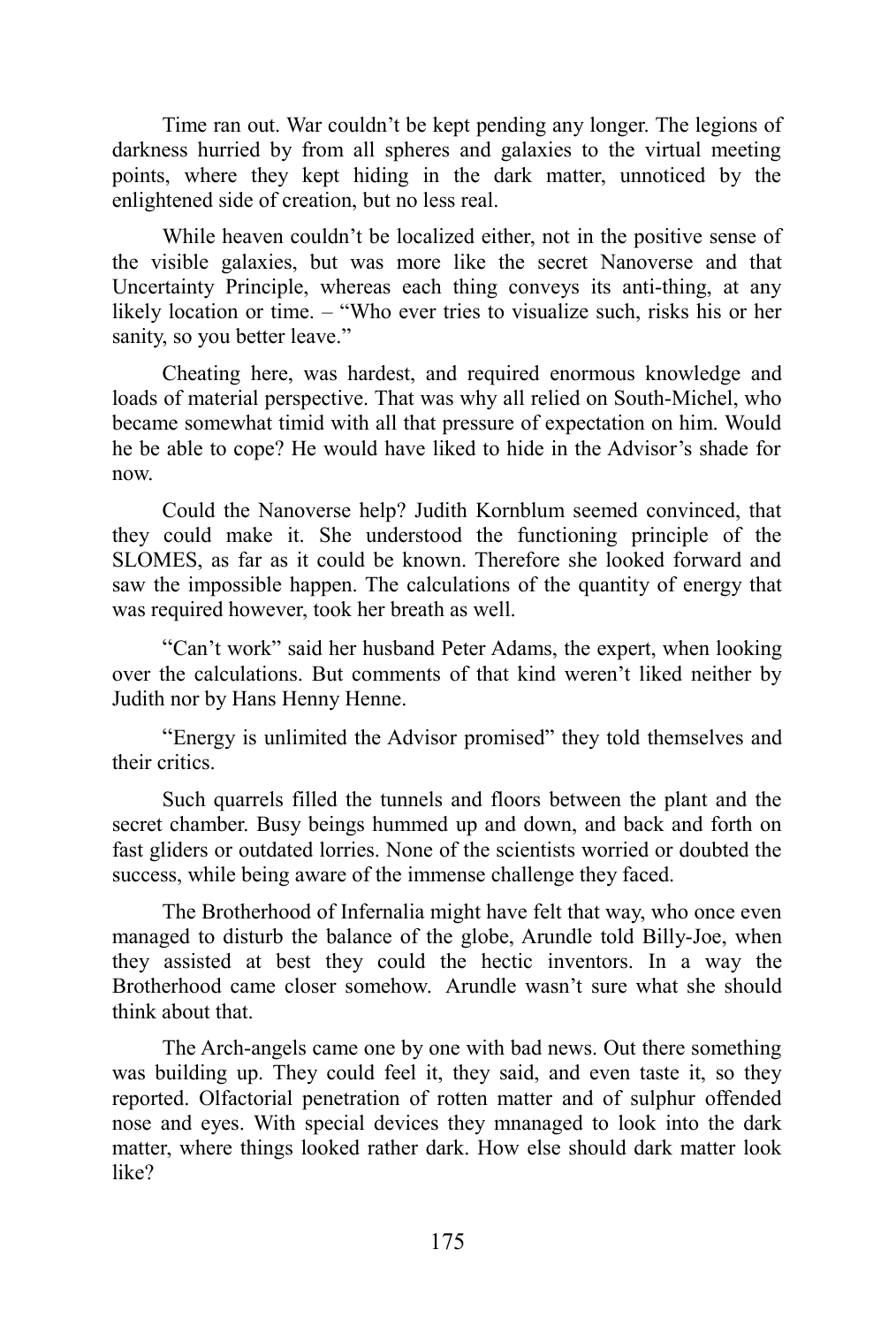So the eager scientists – and with them all the Repetitors meanwhile – jointly faced the threat, but didn't doubt their counter-action.

"We do, what we can" Hans Henny Henne told his collegues of the commission, who also gathered like all the others, being somehow concerned with the earthen affairs.

"They feel attracted by us, like moths by the light." the Advisor referred to the assembling area of the legions. They must have had good reasons for doing it right here in this part of the universe.

"They feel us, no doubt about that" Anonymous agreed, who didn't want to be seen as Emperor here with all the entourage. He wanted to be, what his name said – a n o n y m ous –

As soon as everything was ready and prepared Hans Henny Henne, the senior and Emeritus, signalled a final okay. Would good old sun be with them? For days excessive activity had been noticed. Once in a while strong beams flashed out into naught. No one had to worry about the qunatity of energy, as long as they managed to fetch and channel it.

The Advisor had kept word. That was a good omen. Hans Henny Henne did the count down. His voice raucous and hoarse - then he pulled the lever. And deep down under – in far distance – his machinery began to work.

A fast unfolding umbrella popped up from underneath and beamed straight up. And where its shade fell, the ground vanished, like an Alka Selzer in a glass of water, but without bubbles.

Further and further nothingness grew. The night wasn't half over, when half of the globe was gone. And at dusk all globe was gone. Never had a night been so empty.

Where once the blue planet had been shimmering and shining, emptiness was yawning as far as the eye reached. The scientists on earth weren't able any more to see anything. Therefore those who had no magic means, were transferred by a shuttle.

The commission met at the virtual centre of the universe and all galaxies, to have a look on the great view of the earth's annihilation.

"And now we close the sack" a voice was heard – that made everybody listen. Where the earth had just been, now the virtual centre of all galaxies and universes appeared, and expanded to become the appropriate battle field for the final siege. From all sides the legions of the light marched by. The Arch-angels swayed their inflamed swords, the heavenly brass-band accompanied with snazzy tunes, while from no-where the legions of darkness slipped locust-like out of the dusk of the dark matter all over and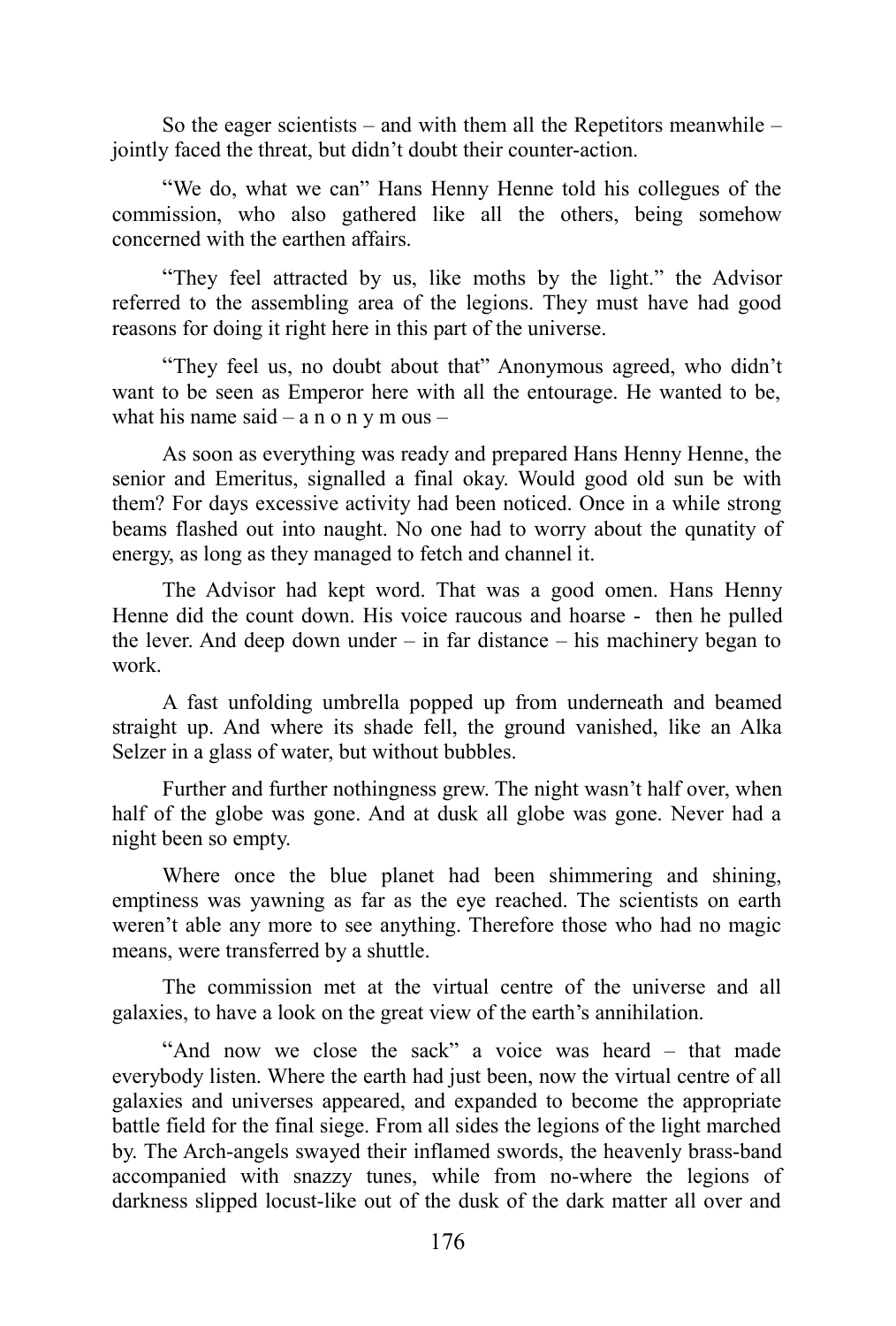darkened the scene. The virtuel home kept still sinking, and covered the surface of the earth, which couldn't be seen however, although it hadn't moved, but was here and there at the same time, or vice versa either nowhere or no-where as demanded by the Uncertainty Principle.

When the dark forces touched the ground to prepare for battle, old mother earth grabbed them and pampered the angry warriors with her big love, so they couldn't resist. Sooner or later, even the petty-officers got caught, except for some exterristric hard-liners under the command of Malicious Marduk, but gave in when surrounded by a band of angels swaying their inflamed swords threateningly.

The battle was done, before it started. The freed children of man wondered, when they found themselves at home, while the virtuel centre gave way and left.

Hans Henny Henne pushed another button, before he also said goodbye again. Judith waved with tears in her eyes. When would they meet again?

And the good old earth wheeled, as if nothing had happened right there, where she always wheels. The sun was just rising over the Southern hemisphere. A nice day full of sun welcomed the home-comers, with gentle rays. There were tens of thousands, who came home, though. It would take some time to have them sorted and brought back to their families, if at all. For the time being, they gathered for a grand open air festival and were happy, as can be.

#### **25.Heavenly Swindle**

"Listen to me, friends". Arundle began "I would like to tell you a story, a very old one indeed, and an interesting one as well.

When the Israelite prophet Elia struggled with those Baal-priests, and his opponent Queen Isabel, (some two thousand years ago) - the holy spirit came over him and inspired him with a clever solution for his problem. How could he demonstrate, that his cause was the right one?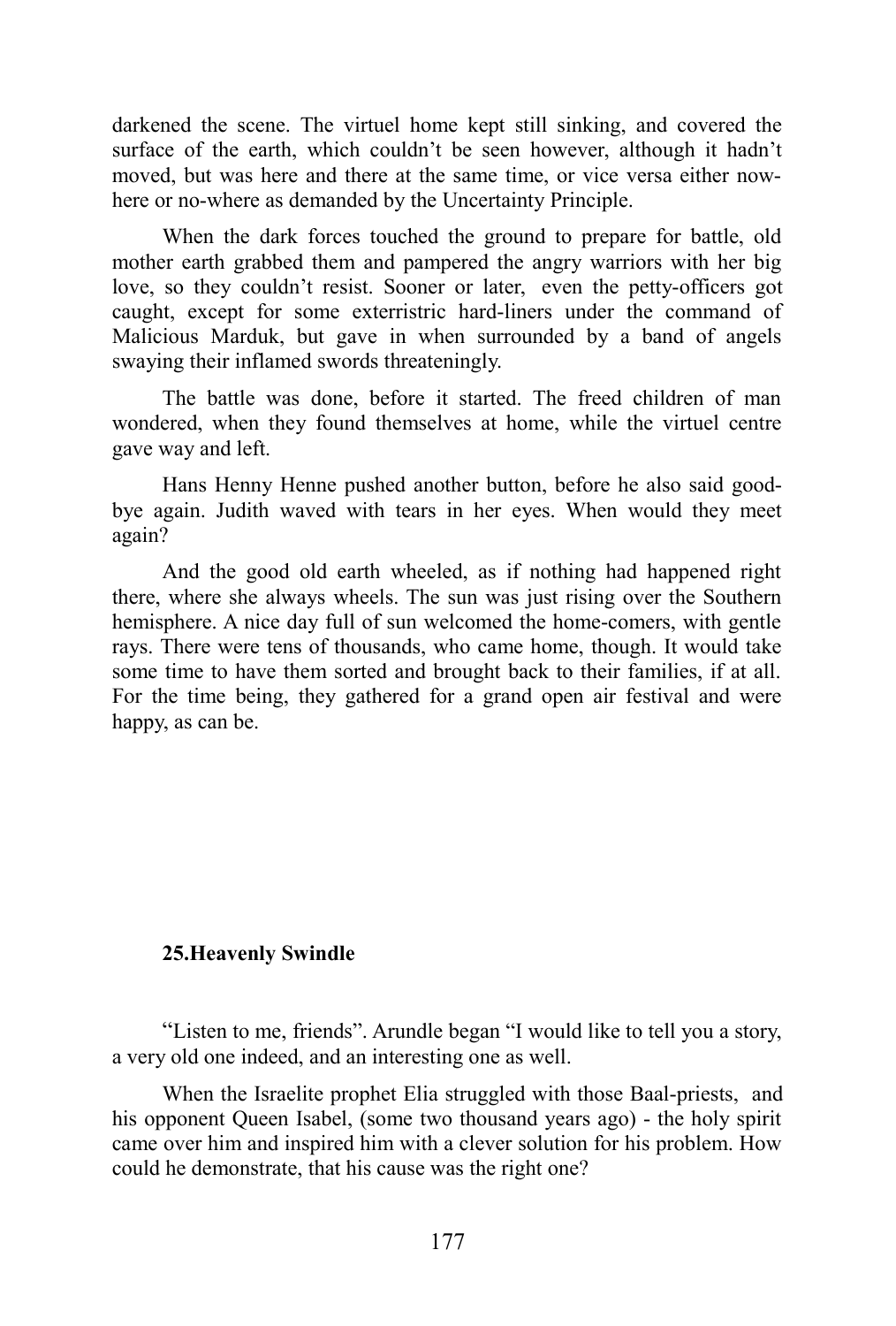In order to find out, he suggested a kind of betting sacrifice. The sacrifice that became accepted, would be right, while the sacrifice that was refused, would be wrong.

Prophet Elia was alone, the Baal priests were not. They got prepared in no time, then jumped in dozens around the altar, which was loaded with excellent beef, and tried to convince their God.

Elia was all alone and had a hard job preparing everything, but finally made it, while those Baal-priests were ready for a long time. So he started late with the ceremony.

Wet wood hardly burns. That was why Elia poured some buckets full of water over the altar layed with piles of wood and the meat. He did that to demonstrate, that he had no chance to ever enlight his pile. Not even a flash from heaven would have helped.

The Baal-priests were looking for such a miracle. But no flash came from above.

While on the other side something happened. Small flames ignited, seemingly without cause and soon the wet wood stood in bright flames. The flesh was burnt down to the bones in no time.

That was the sign for the warriors in the back-hand, who jumped forward, sword in hand and killed the pagans one by one, and smashed their God to pieces all the same.

When Queen Isabel learnt of that, she became terribly upset, and Elia fled into the desert, where he repented the deed.

How did Elia manage?" Arundle asked and looked around into stunned faces, but no-one said a word.

"Well, I'll tell you. His God showed him the secrets of certain stones, which become hot in the hand or even ignite when stored with wet stuff. That was why he took such a long time preparing his sacrifice. He had to find such stones. He obviously did. The miracle worked. His sacrifice was accepted.

The Baal-priests had no idea of what was going on, had they known that the water was the key, they'd surely objected, but they didn't."

Arundle stopped talking. She looked around into open faces, whether they had an idea, what she intended.

"These days we know what kind of stones such are, thanks to modern chemistry."

"Oh yes, I know what you're talking of. That's Phosphor, am I right?"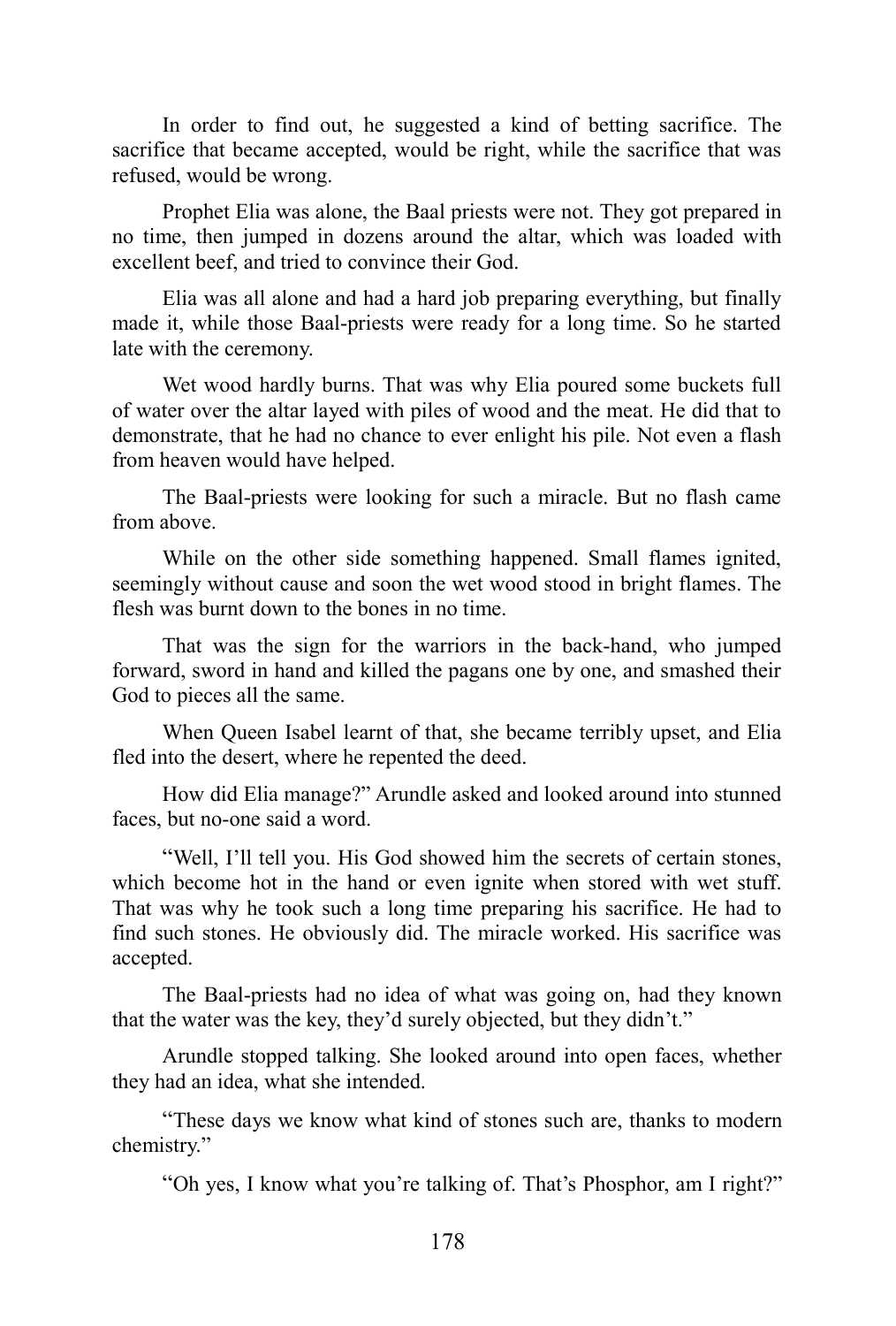Corinia put in, who was one of the crew again. "You find phosphor in more or less small lumps sometimes on the surface. Phosphor can endure in the dry Palestinian landscape for years, without any effect."

Arundle told her story while the Repetitors met once more to rehearse the proceedings just passed and to understand the whole matter somewhat better – i.e. the eschatological battle, that couldn't happen without opponents.

With her tale Arundle wanted to back up the swindle, that had been arranged with heaven.

The question was, whether heaven was allowed to employ such means. Were you allowed to work with tricks, and utilize technological knowledge, your opponent lacked? That was indeed the question.

Had those Baal-priests been as familiar as Elia had been with nature, they would have found out soon, and their sacrifice would have burnt likewise. Their quarrel would have ended peacefully, which would have been not the worst. Because Elia then hadn't been guilty of mass-murder, and Jezebel wouldn't have chased him through the desert. While his God's supremacy had to be proved otherwise, by a burning bush or by heavy rainfall of mana, or the like.

As to Arundle, Elia's deal had been righteous to the point, when his warriors came out of the ambush to kill the Baal-priests jointly.

Had he been content with the moral victory of his cause, things would have been fine. But as it was, he ruined everything.

"But lets stay in the presence. Nobody was murdered, not with fire and sword. – Arundle went on.

"Well" – Billy-Joe interrupted "such an re-polarisation is also a serious matter. Whether we like it or not."

"Right" Tibor agreed "something became erased, no doubt about that."

"We might find out of the dilemma this way" Dorothea put in: "You might know I'm no hypocrite, though. I can't become familiar with the view of an old man sitting on his throne up there in heaven. To me its absurd and ridiculous. How can a spirit sit or enjoy covering with a golden hood on his non-existent head?"

"You're right, alright..." the majority agreed, Dorothea hadn't expected otherwise.

"We aren't allowed to make ourselves a picture of HIM" Arundle tried the ease.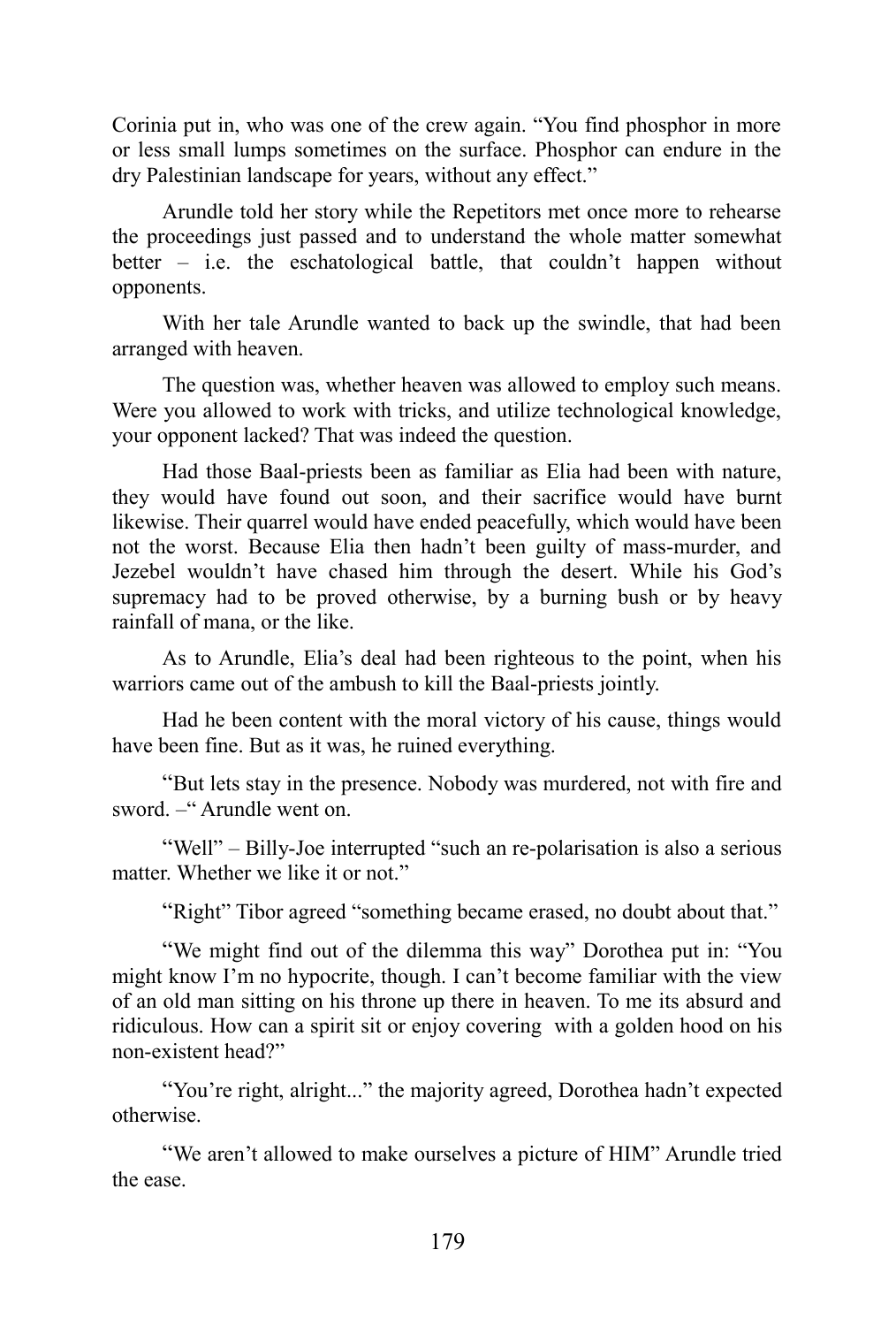"still there are hundreds of pictures. People seem to need that..." Dorothea opposed. "But lets go back to our case, if we are allowed to call those events a case. We are not yet through with it, I'd reckon..."

Nodding everywhere –

"Allowed is what helps..." Billy-Joe said, just like that.

"Yes, that's the hardest position, but with that nobody can make it, because it all too soon strikes back, and the devil salutes." Grisella put in – and went on:

"From here it's not far to the other position, Rousseau was confronted with, when the revolution turned the most evil way, and out came what was hiding under the surface."

"Very right, such refers to him ... 'thou may force the ignorants to be free'-" Arundle remembered. Billy-Joe agreed: "My brother you don't want to be – I chop your head, just wait and see...'

"Might have been valid with Elia, while culture was still young, but now with us...?" Arundle asked: "can cheat ever be good?"

"What's cheating anyway?" Dorothea asked: "I think it's important to differentiate. Knowledge is no cheat as such, but has to do with intelligence. Is not everything that's done by human beings planned and thought over first?"

"Elia certainly knew, what he did" Arundle agreed. He acted targeted and success-orientated. The Baal-priests acted headless, one can say. They hoped for a miracle, that didn't come, as it was against all probability."

"The well-known flash from bright heaven" Dorothea added.

"But did Elia trust in God?" Billy-Joe looked doubtfully. "If he had trusted him, why did he need such tricks?" Was that the isolationist who spoke out of him?

"He'd been in close communion, though" Arundle put in right away "God offered him such tricks. God showed him the phosphor, first in a dream and then in reality. All he had to do, was finding and picking up those stones. And that was what he did."

Dorothea agreed: "Hope, God liked his steak, though."

Most of them thought the remark somehow unfitting. But otherwise...

A definite agreement was not in sight, as could not be expected with such an ambivalent theme.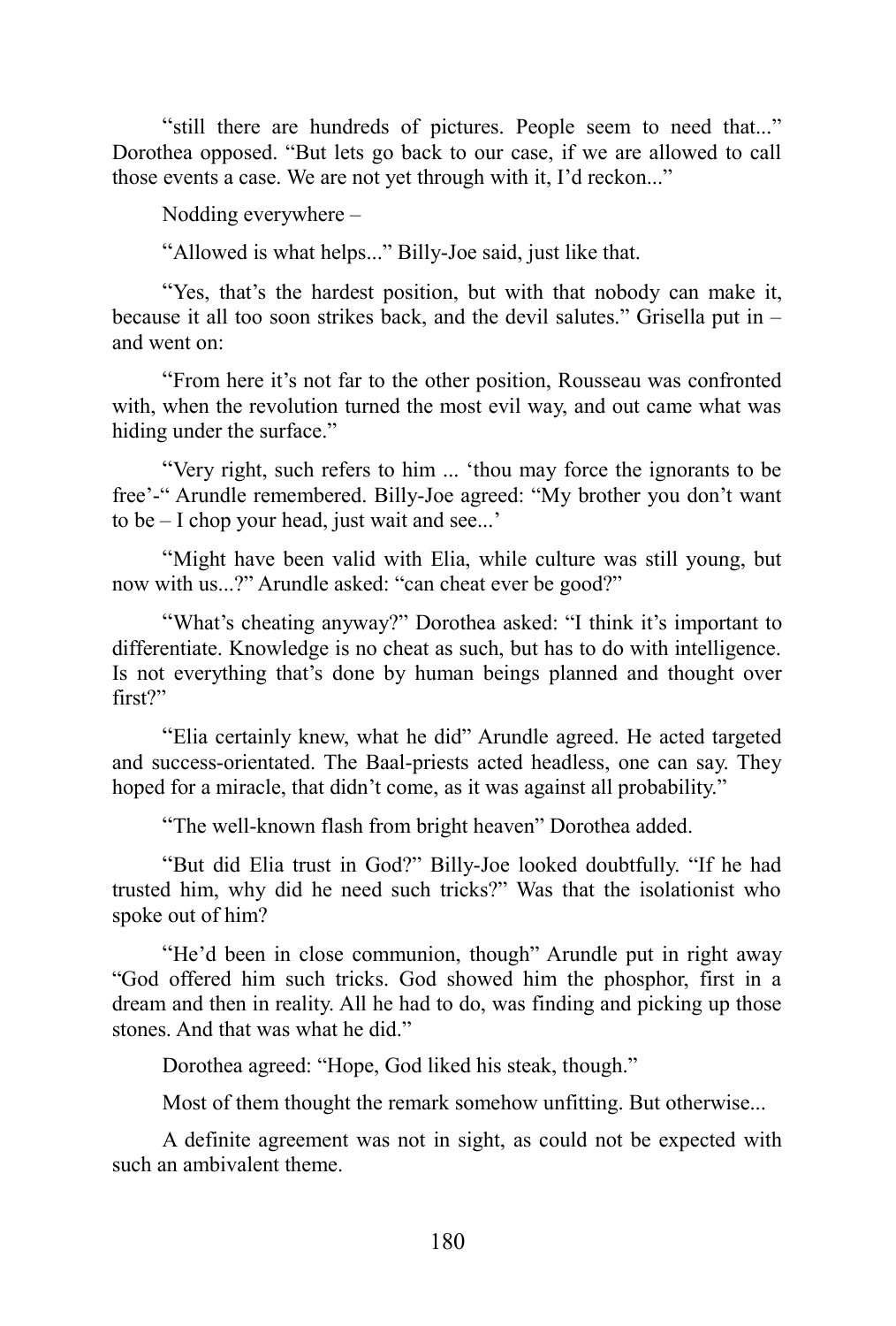"Let's put it that way: When heaven cheats, then it in no fraud, because heaven never acts mean" Arundle tried to mediate, and summerize somehow what had been said. But Dorothea objected: "You are not allowed to turn around such statement."

"Otherwise it would become a charter. Dictators of all times wished to justify their deeds that way..." Billy-Joe confirmed.

"So they say, but do they mean it?" Dorothea asked.

"Some might do, they talk and go on talking until they and their listeners are convinced" Arundle agreed: "But it's still not the truth."

"And is it the same up here?" Dorothea wanted to know.

"Of course not, you see what I mean?" Billy-Joe interupted.

"There must be a true truth, not the truth people arrange, as it suits them, and as they can preach as long as they become convinced..."

"Are we talking of Adolf Hitler now – or what?" Grisella put in somewhat unmotivated, without raising much attention.

"You mean, we cannot accept when heaven deals with fraud. But how else can you win a just war? What lies behind us, was already an orgy of pacifism. What is there more beautiful as to conquer one's foe by love instead of smashing his scull? Sounds to me mega correct, though." Scholasticus put in, somewhat floppy, while the matter to him went astray. What was dealt as fraud, was not even a stratagem, but a cultural progression of the best kind. All the more, it had been announced. At least in part, while the highest chief-darkie, Malicious Marduk, had been exempted, though.

Scholasticus certainly knew what all was about. By means of earthen help the sky had managed to spirit the earth away under a magic hood, and the divine battlefield was put over the invisible earth, when the troops marched on.

"As the legions of darkness didn't know where they really were, you could regard such lack of knowledge as a fraud", Scholasticus went on – "If you don't ask before, and got an answer, why the legions invaded. They did so, because they expected easy prey and an easy victory. While they ran into the open arms of the dear old loving mother earth. But was that so much different then running into the opened arms of heaven? Mother Earth had been hiding, that was true. Had she not been hidden, the darkies wouldn't have come. So far so good! But what had they accepted instead? -

Well, you all forgot that. Who ever enters the intergalactic virtual centre of all universes and galacies, strives off all negative notions and rotten being, as if he gets rid of his pair of dirty shoes at the entrance, while putting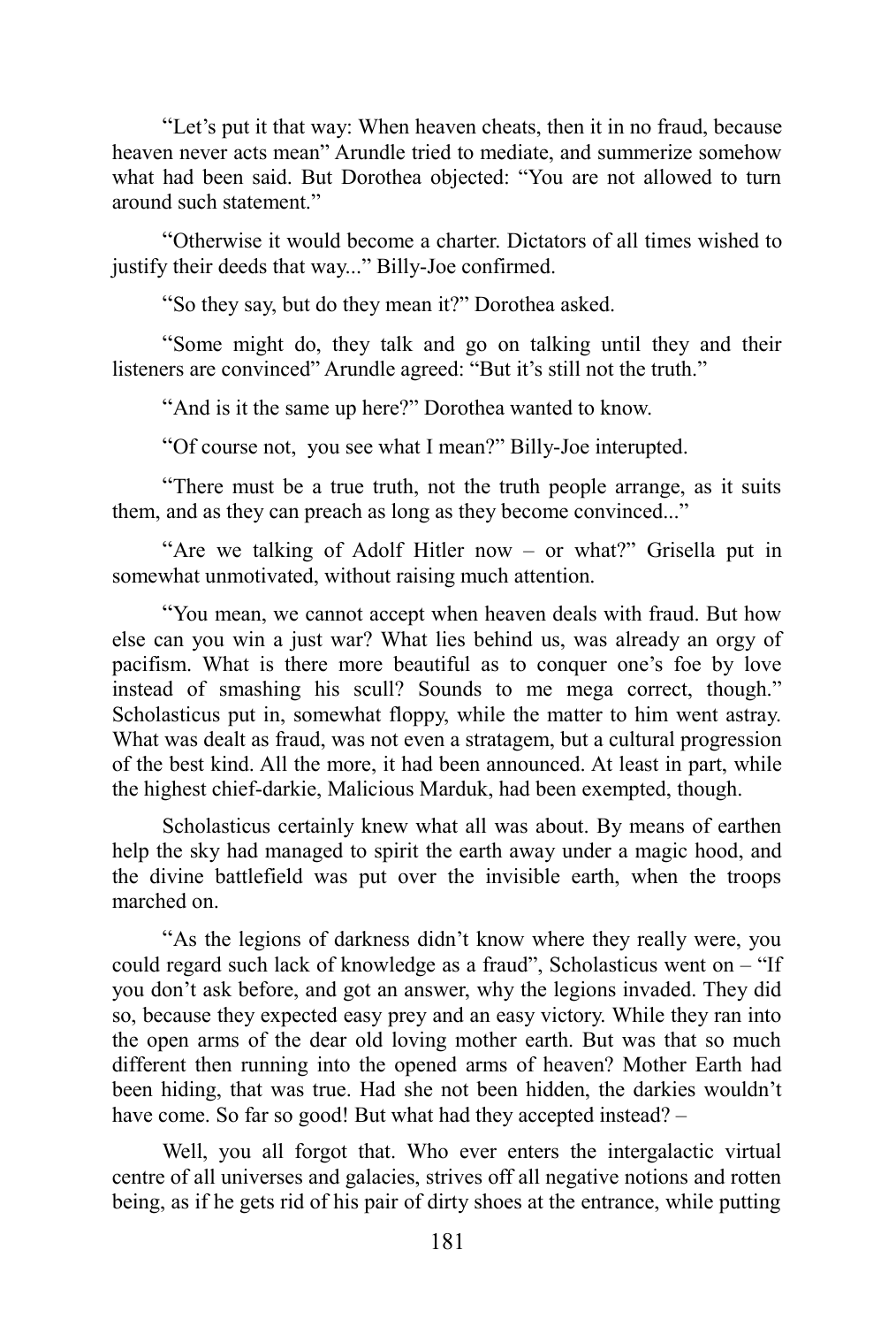back on when leaving again, if there is still a way back. And that's not at all certain. Compared to heaven, the earth is still an apprentice in this respect. And if she is able to do that much, how much more is then heaven able to do?

Malicious Marduk miss-judged his opponent fundamentally. That was his biggest mistake. By that he and his troops committed the worst mistake. How could he dare to attack heaven, hoping for the final victory? Here the root of his defeat was found, and not by the stratagem of the earthlings, who wanted their children back. Therefore such stratagem deserved even the devil's respect. Which would be no plain compliment though.

But that was of minor concern for the time being. More important was, what happened to the defeated. Would they tumble in free fall for ever? Without halt, without target, without fun or comfort?

It seemed so. By their attack they didn't raise fun. But had been rejected by clever earthlings, and that was certainly no peanuts, so to speak.

By means of the devil's most favoured Chief of Staff, Generalissimo Malicious Marduk, the dark side had raised all powers and efforts, while in the aftermath it looked as if there hadn't been much. But if you reckoned the pile of sufferings in case of a victory, things looked different. Even heaven would have been shaken. While things seemed to be on the right track, and malice in retreat. Would have been a rude back-stroke otherwise, though." Scholasticous ended his long monologue. he looked around in long faces.

What had come to their minds was too vague and might not fit right here. Arundle was thinking of the power of love and of her father the Troyan who became turned around and had then been writing an epochal work that change the world.

"Yes, love, when true love, is always genuine" she said somewhat tautological, while no-one else said a word. But all agreed now and the waves seemed straightened. Scholasticous made it. The quarrel was done and settled for the moment. One reason might be that neither the Advisor nor South-Michel objected, but left the meeting unexcused.

Both knew how to confuse. On reason for that might be, that they looked at the whole matter of the world from entirely different points of view. The Advisor favoured his 'general perspective' of the Universe, while South-Michel the 'materialist perspective' via Nanoverse. Nothing could withstand the one or other, but couldn't stand each other.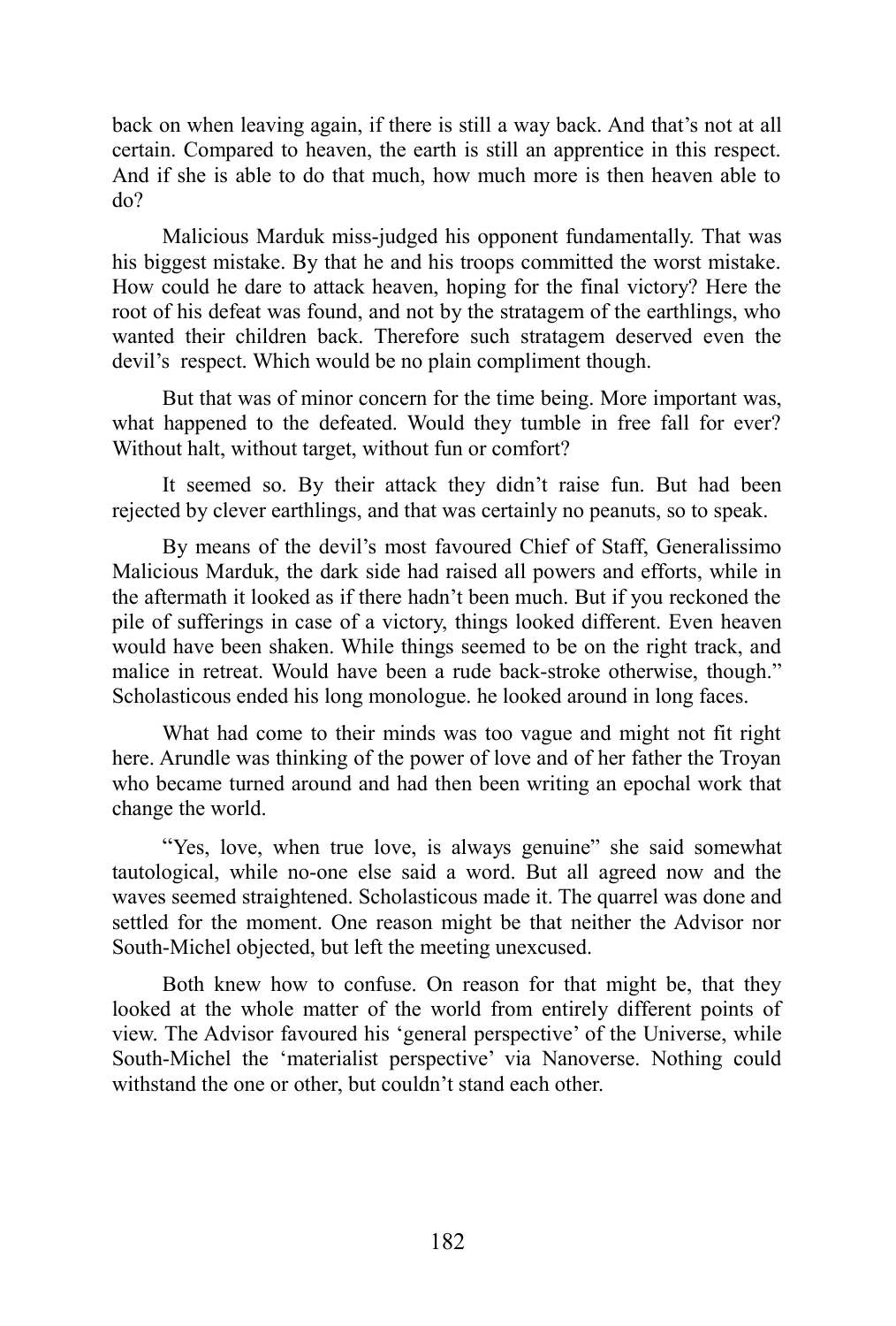## **26.Yoshele**

There would always be back-strokes. All agreed on that. In heaven as well as on earth. So nobody had to resign or bow their head ashamed. It wasn't even certain, that someone had made a big mistake, neither on the comission's side, nor down here on earth, where the law had to be executed, because it was therefore made.

Still, the law was skipped for once. Or altered to an inacceptable degree, that you hardly saw the original intention anymore. The intention itself disappeared behind a wall of mist. While it was enthusiastically welcomed in the first place, with great thankfulness and pleasure, as a milestone of history, a grand work of historical dimensions, and of singular power and meaning.

The idea that malice had been mastered was stunning enough, but more so the consequences: in future no-one would ever be harmed by sadisms what so ever – what a great idea. By the law all accidents in future were what they were, and nothing else. Misfortune didn't raise malicious glee any more. As per law, nobody made them happen for their own pleasure. Nobody clubbed down his contemporary just for fun, or tortured an animal for excitement.

Such a state had been achieved and was contents of the law, which was almost too nice to be true. Therefore it didn't get far and didn't reach public conciousness. Because there the fear of the Pandemia governed and blocked other impulses.

\*\*

Own grief doesn't make people less egoistic than greed. Still grief is not the same as greed. while similar in consequence, though. Mourners claim understanding and regard, and special attention, and demand empathy, which they tend to lack with others at the same time. So you can say that grief is another form of greed, and in a way, no less ugly and pernicious.

Such form of suffering isn't prostrated everywhere in the same way. And there are different characters as well. Some are less afflicted by griefrelated egotism than others. But after all they cry their hurt out into the world as their own singular ache.

There are of course the sensible ones who suffer quietly and in the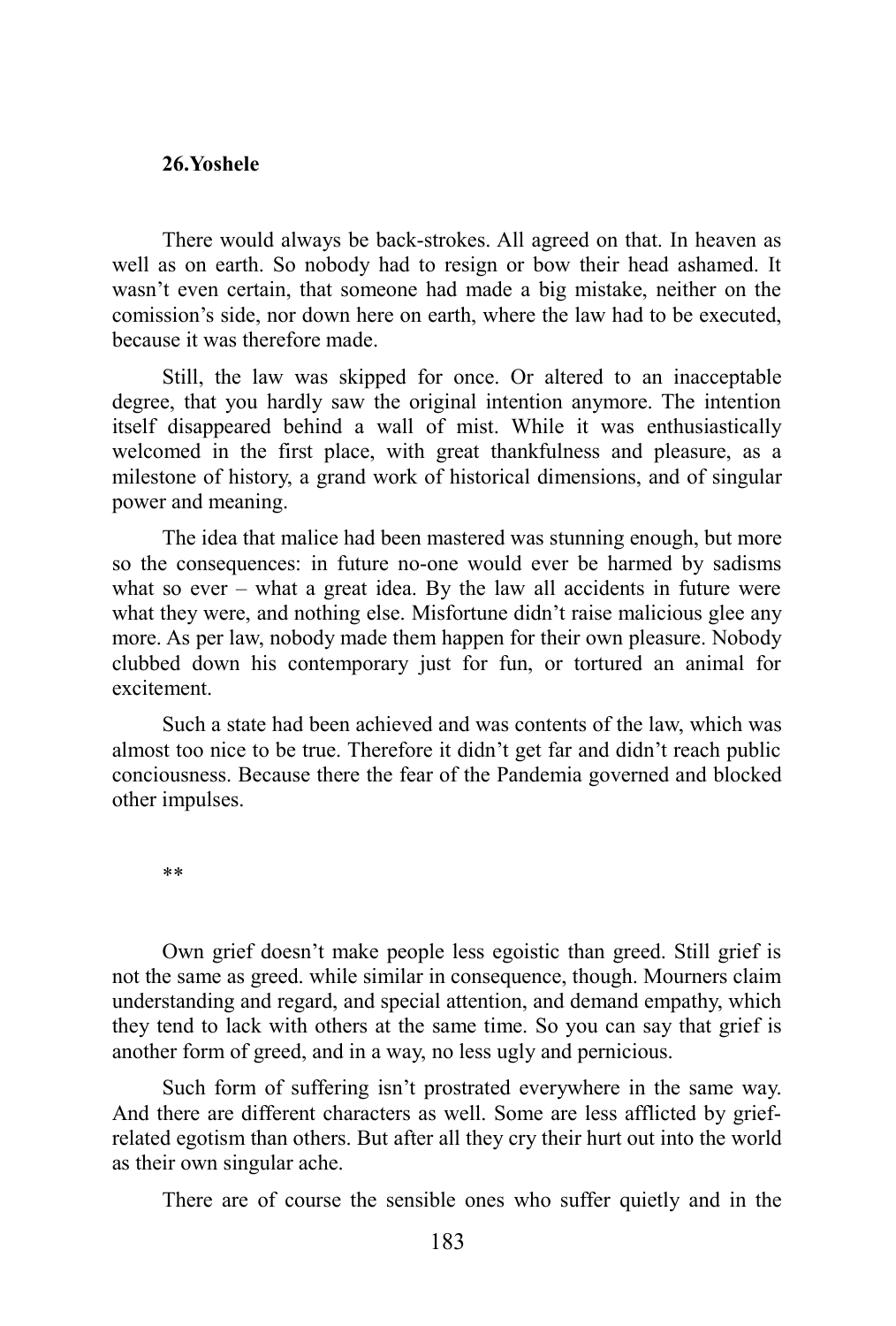hide. But those are only more adroit at handling, and might even be able to obtain that way real sympathy and allocation, for their noble behaviour. While the aim is the same, but the course is different.

There are many ways of gaining pleasure. Pleasure can be pressed into almost anything, as long as it is done with effort or endurance. The aim might be a painful lust. But what lust is ever pure? Is it not almost always accompanied by fear, and be it the fear of the threatening end, as everything has an end?

\*\*

South-Michel arranged for a coffee-tour  $-$  as he put it, and as it was his custom it was done with a dainty song. For that he used to refer to themes the participants had in mind. For this time he sang:

"All has an end But a wurstle has two a wurstle has two a wurstle has two"

The small group tuned in and up they went along the ray of time into the dawning morning for now, because they were heading eastbound. The aim remained however secret, so that nobody would find out. While inside he looked forward. He looked forward without bothering the harm, that might show up that way. He was looking forward legally, so to speak. As long as the law wasn't skipped officially, it was still valid.

Well, he wasn't sure. Lucky he, the Advisor didn't show up this time. That would have been it! - As if the Advisor had heard him, he showed up shortly behind the horizon in a cloud of dust, almost like a caravan of camels in the desert, perhaps.

It could only be the Advisor, South-Michel knew at once by intuition. Nobody needed to tell him, and nobody intended to do so.

What had he done without his friend Tibor in such a precarious situation? He couldn't sent the poor bloke back alone, who was plodding along as if dying of thirst, moaning like a maltreated donkey. 'What shall we do with such a wretch?'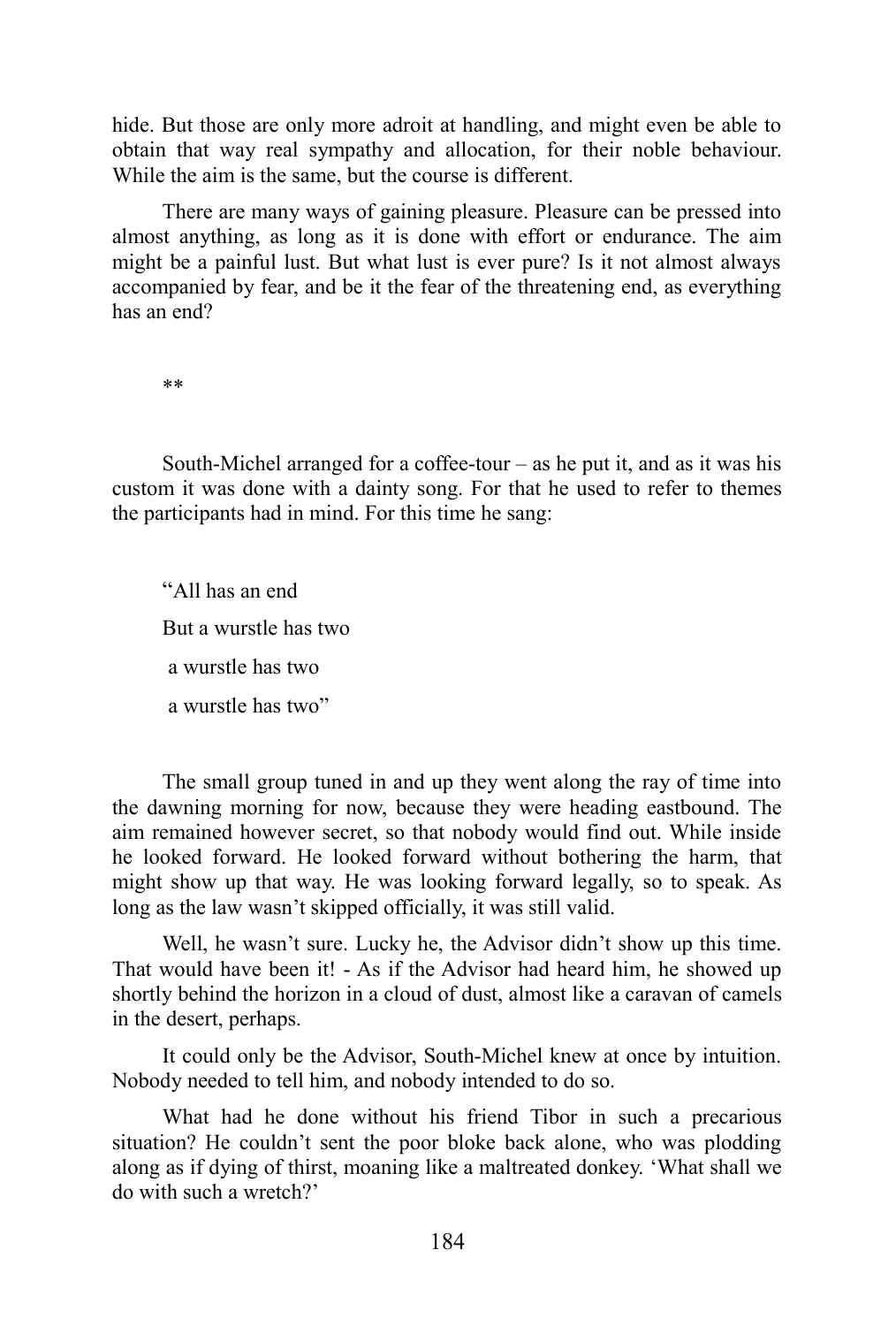"Can't help it, he must come along" Tibor hived him up on his pony, he guided on the lead instead of riding high up mounted, as no-one else was mounted.

South-Michel argued "Everything he is spoiling, he ruins even the least  $fin.$ ..."

As the singing stopped, the tough grounding grabbed for the wanderers and they couldn't go on without singing. That was very bad, because in the no-where-land were they were they could only go ahead, because the horizon behind them closed. It didn't look good, though. Perhaps a sandstorm or one of these dubious time-slips, as they happen when the singing didn't work, as right now. So it didn't help but tune in on a gay song – and why not just the same as before? Main thing was the singing. It needn't be beautiful, though, not even loud, however audible.

"Everything's an end Only a wurstle got two a wurstle got two a wurstle got two

Even the Advisor tuned in. Perhaps a little shrill and monkish, but loud enough. That stimulated the others and soon they went on. The feet stepped on their own. The pony without rider neighed (was that his part in the singing?) or did it enjoy its freedom?.

And there they were – in the so-called Holy Land somewhere in between the battling empires. A band of wanderers was approaching from ahead – didn't look wealthy, though, more like Tibetian beggar-monks, except for the full hairstyle under the turbans and kerchiefs.

"Shalom Yoshele" South-Michel shouted somewhat plump and reached out his hand for the leader of the strangers, but couldn't grab him. South-Michel had forgotten about the esoteric character of his appearance over here.

Somewhat irritated the monks surrounded the strange troop of untouchables from no-where. Such state might be the secret of the timescale. The further to the end you went, the scale became thinner - all the more, and out came a kind of astral body, as angels use to have.

Without wings, as they were, they weren't taken for angels though, but for dubious spirits. Which caused Pooty to stretch out his little head of the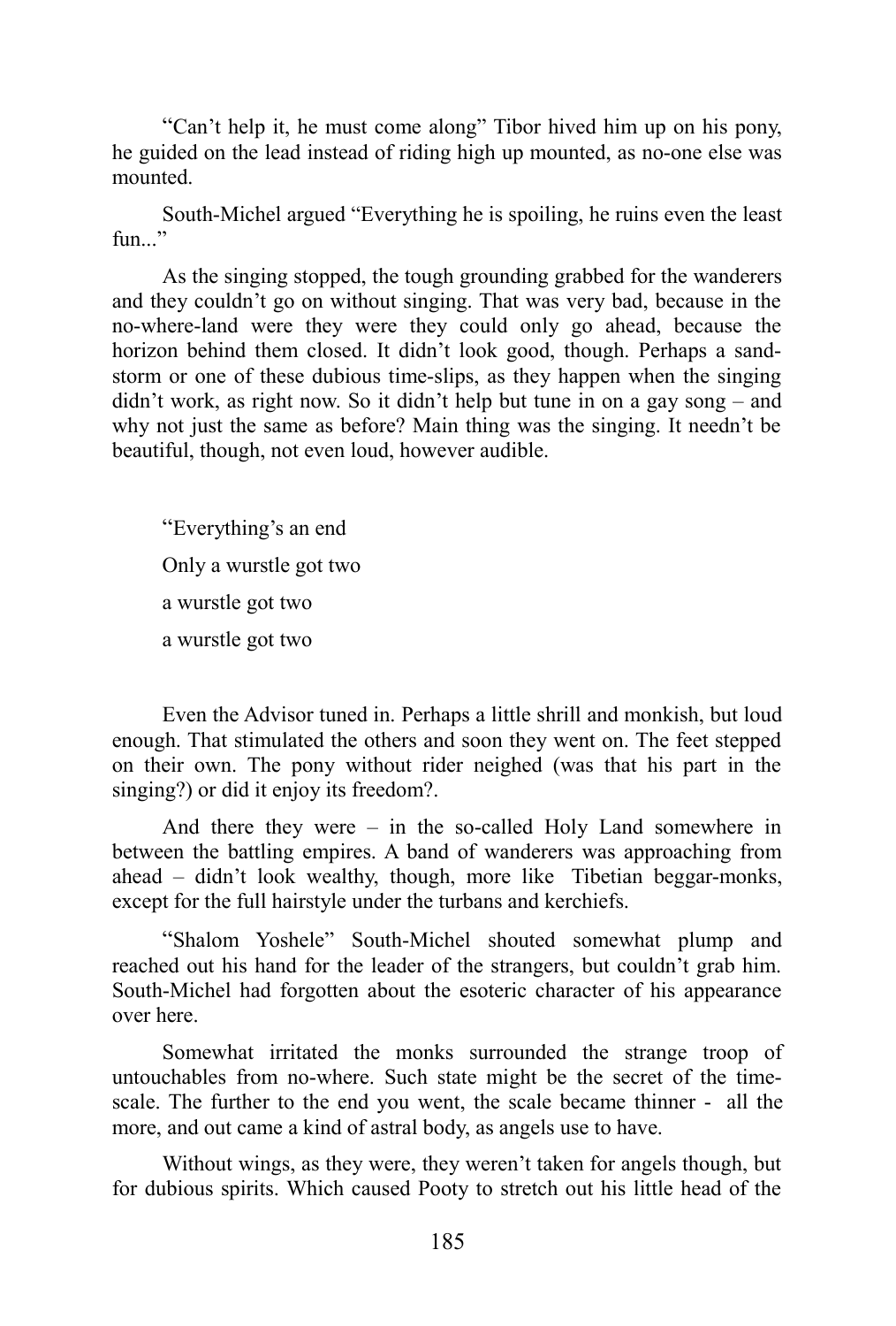pouch on Billy-Joe's chest shouting:

"Do not be afraid"

- and made the time-scale wanderers raise a Homeric laughter. While a few among them knew where this sentence belonged – fitting and unfitting at the same time – but funny both ways.

Indignation came over the desert dwellers and reinforced their suspicion that the strangers were demons. All twentysix women and men looked at Yoshele, who understood right away, and deeply bowed before the Advisor, while turned away from South-Michel, letting him know, that he should move off. He seemed to mix him up with somebody else.

Then he turned to the Advisor and excused himself and said: "Normally we are many more, but now there are dry times and beggary doesn't work well. The others swarm about the country looking for mana and nectar, or for ordinary bread as well, what ever they manage..."

"Ah" the Advisor answered and added telepathetically that Yoshele shouldn't say too much in front of the Philistines in his company. He put his arm around him and whispered: "...aren't no angels, though, you know..."

Yoshele nodded as if he understood. And didn't say anything anymore, but turned to leave. Not without an angry look at South-Michel, followed by all twenty six disciples, who did likewise, but failed in part. They'd work on that, Yoshele excused to the Advisor, when he noticed.

The Advisor was in Yoshele's good books, and was secretly amused for the mix-up that happened to South-Michel. – 'Shame on him and his silly song, and the plump – "Shalom Yoshele" – he kept on thinking.

"The laugh is always on the losers" came to his mind, somewhat unmotivated.

He took the initiative this time, after South-Michel had been refused, and tuned in on an own song, that went like that:

"The laugh is always – tap tap On the loser  $-$  tap tap On the loser – on the loser On the lo-o-ser..."

His song might have been a little less likely, but by grades more artistic, and that was good for the return-trip. If they wanted to do it before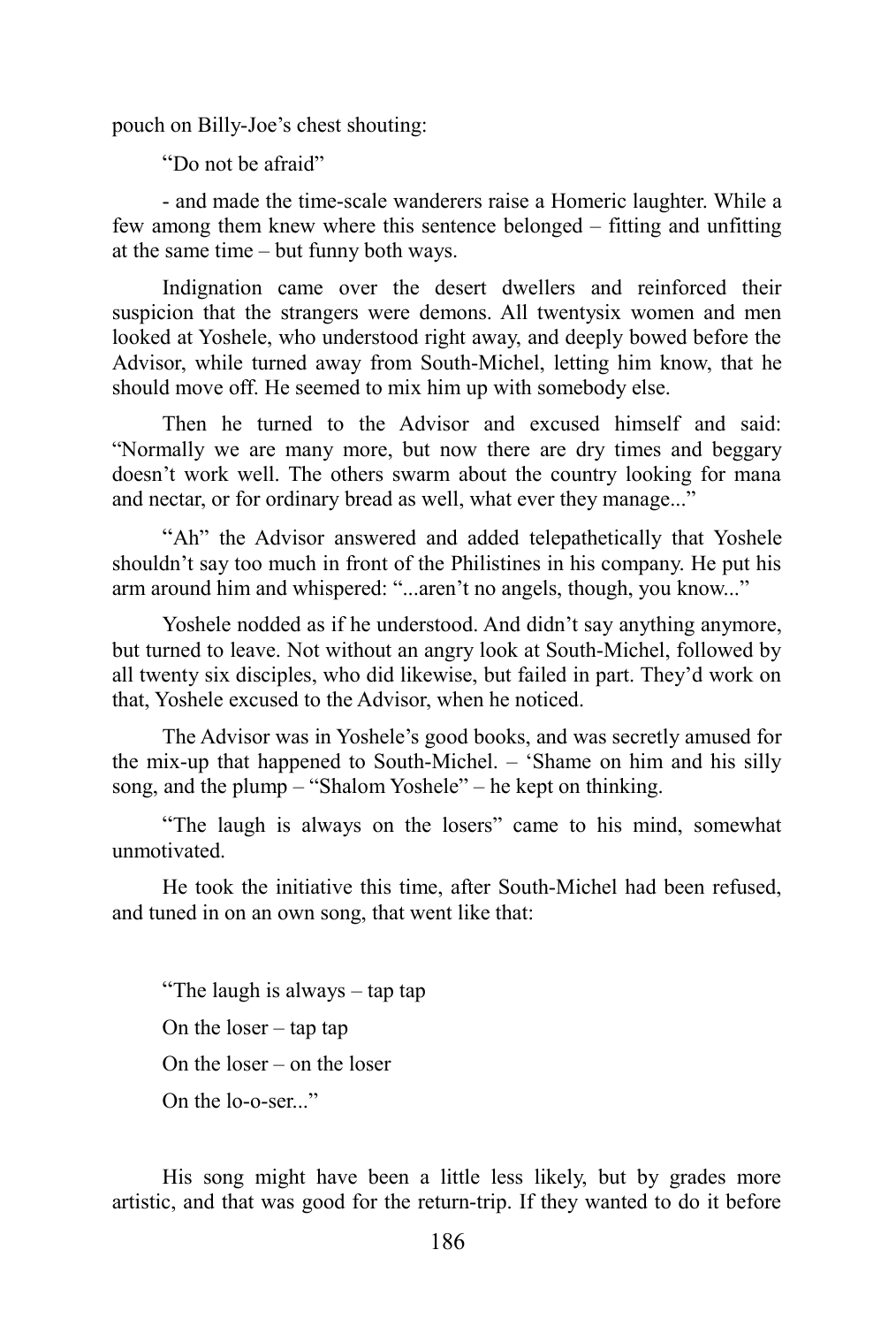the storm, they had to hurry. The sand was whipping badly and breathing was no fun, when the wind fetched the air from mouth and nose. That was why the singing was much thinner. But they managed just in time. Yoshele and his diciples had disappeared a while ago in a huge cloud of dust.

'You can't compare Yoshele with Poo Tzi and Walt Yo' Billy-Joe thought, 'but still' – Pooty agreed whole-heartedly.

South-Michel was fond of dusty sites, no matter where he went. The set-up was all the same, Pooty agreed and so did Billy-Joe.

Their common weight came back and soon they stood where they had started, and shook sand out of their clothes. They hadn't dreamed, or if the had, then it was a very lively dream, while sand was everywhere.

\*\*

"It's a pity. I expected more of the visit" South-Michel smiled somewhat upset, when Tibor addressed him like that.

"Why does he always interfere?" – he asked pointing his chin at the Advisor - and gave himself the answer right away. "It's all his fault. Yoshele's devilish mix-up clearly goes on his account. I'm sure of that" he said. "Was I all wrong - adressing him the way I did?"

"Who knows..." Tibor tried to ease him, while he couldn't think of anything else.

All participants of South-Michel's tour parted. Marching through the desert had been exhausting – almost like a kind of a jet-lag, so Arundle felt. They'd been marching half ways around the globe. Well yes - somehow displaced in a space-time continuum – still – the sand had been real, and still was real, even over here now.

"We should try again one day" Tibor said as he was entering the helicopter for Susamee's Island, where he was at home by now more than ever since Emasus and Omirah, the most beautiful dwarf ever, stayed with them. For her Tibor had re-arranged his little subsoil kingdom by moving to a side wing. There he lived with Tika, who was back from the underworld after a long struggle. She was still limited in a way, but from outside she was in good shape, all damage was repaired. But the inner shortcomings weren't so easy to be spotted.

While being alone as a widower, Tibor had almost forgotten how Tika ticked. And she didn't know either, back on earth. Her rebirthing had been a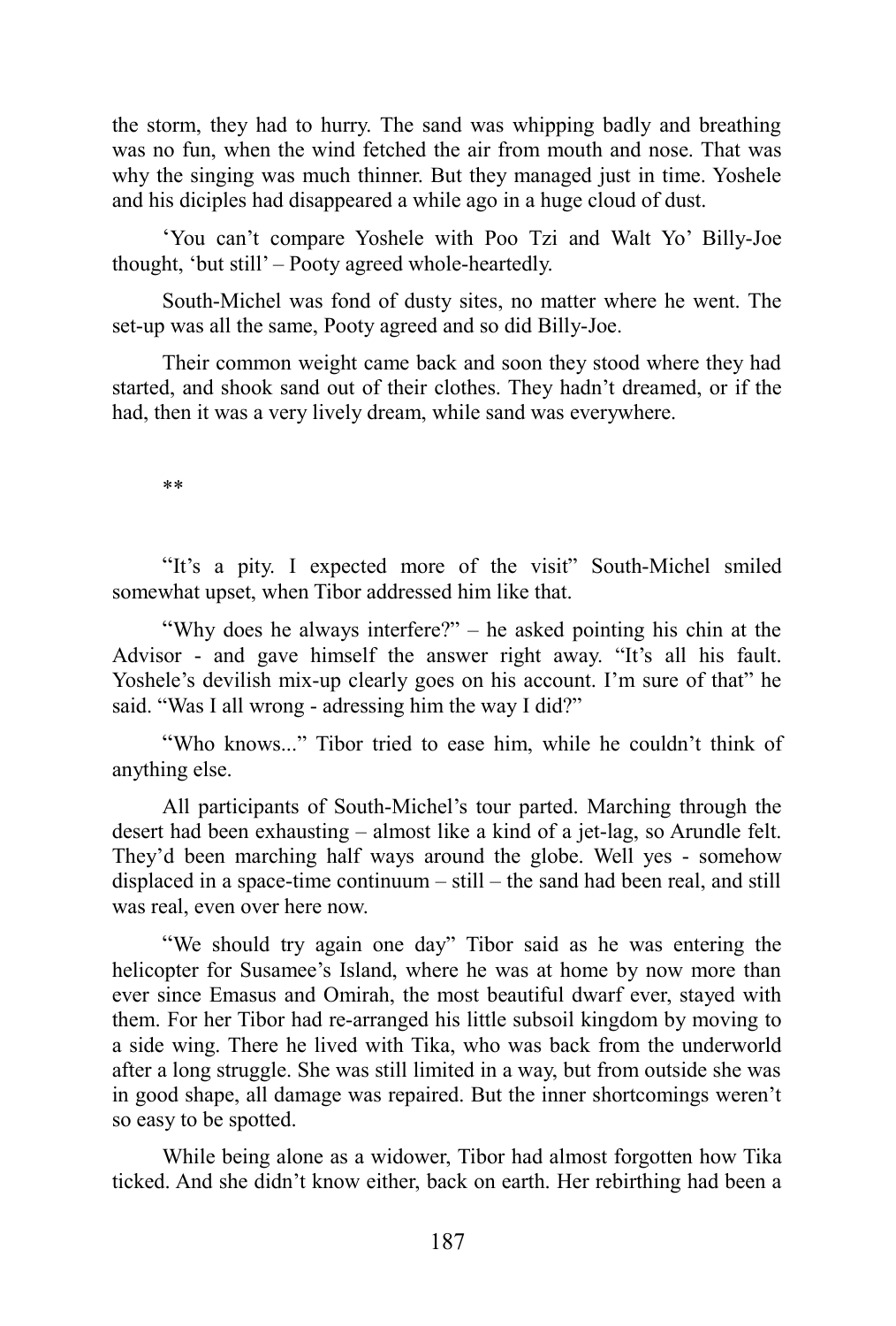real one, and her former life still wavered behind a veil, almost unnoticable and certainly untouchable.

Their matrimonial life had been no pure harmony, in that there was a change now. Perhaps Tika had become more spontaneous or more impulsive, and enjoyed the pure life just like that. After all, she still was a Shamaness and one of the best kind ever; being in command of powers other people couldn't dream of. So Tibor had at least two good reasons for looking foreward of coming home.

\*\*

Their number was at least ten thousand. Compared to the billions of inhabitants on earth, this was a very small number, while their fate made the difference to the rest of the world, and their interrelation was all too obvious. They became de-polarized, as soon as they set foot on the ground.

There they stood, disturbed and left alone and didn't know what happened to them. Having just been murderous warriors, they now became timid orphans, without orientation. They didn't know their parents or remembered them hardly, not necessarily because a lot of time had passed, since they ran away, but because their relationship had been badly distorted ever since.

All of them grew up in the isolation of space. No-one had ever seen anything else but a starship or space garden patch or devasteted planets. If you met human beings then in space suits. While most contacts were with artifacts of all kind, which you could mishandle at best you could, and that was not very much. So the poor parents and the small number of pets in some cases were the only beings they could maltreat.

After a long time of trouble-making, misunderstandings and outbreaks of the most malicious violence a dramatic flight was put on the stage. Right in front of the door, so to speak, stood Malicious Marduk awaiting impatiently. He put the refugees to the army, gave them a weapon and had them train fighting. They still couldn't do, whatnever they liked – for this had been the reson for the flight – but they were together with others of the same kind. There was no way back anyway. Instead there was a joint target: the final battle. For that they trained and spared their wrath. Until the day arrived. From all sides the troopers marched towards the band of angels guarding heavens gates with their inflamed swords.

With the first contact they gave way. The gates were smashed, the angels fled. victory was theirs.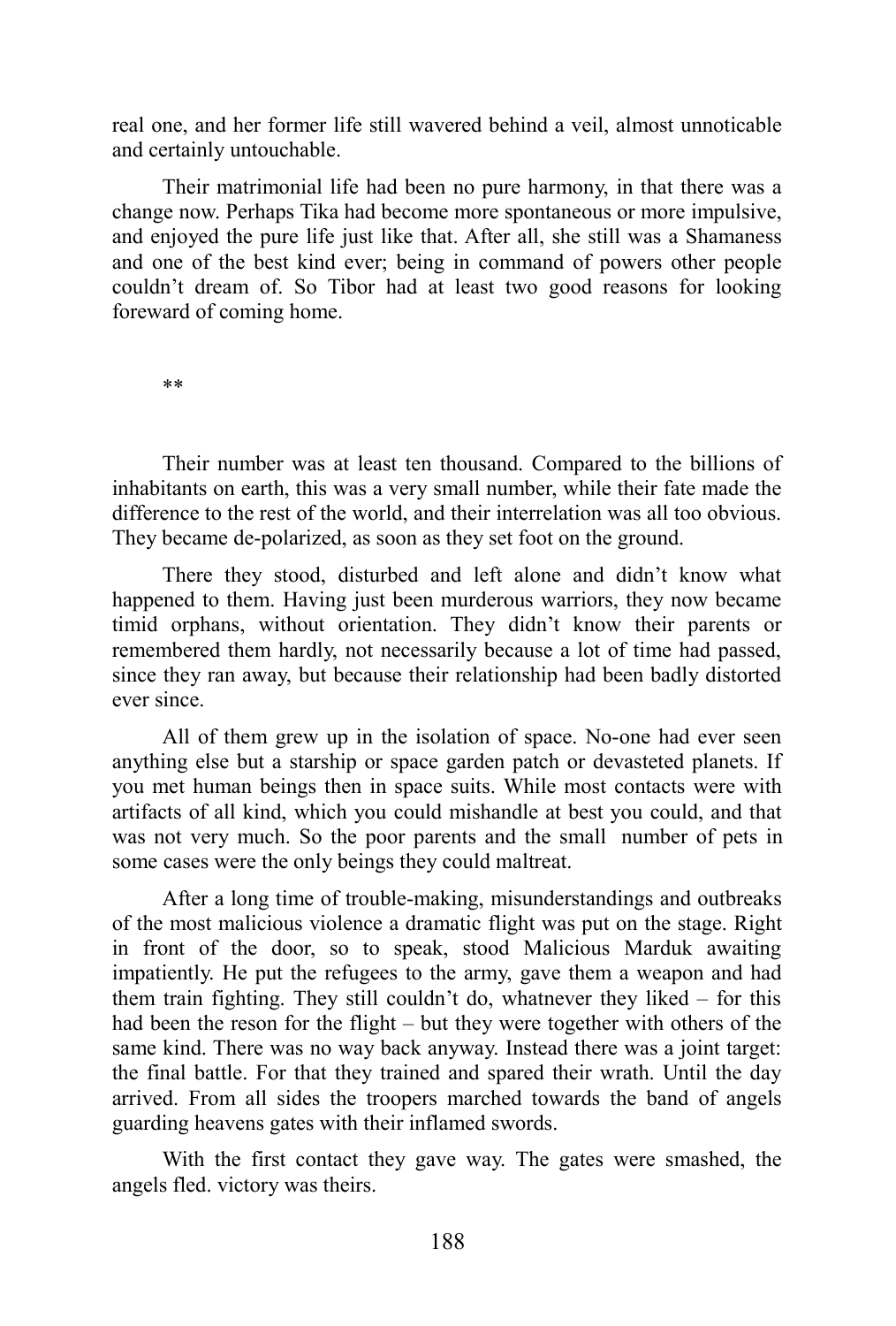Somewhere in the depth hidden under a double cloak a lever was pulled or pushed. It was like a flash of lightning, though. Hatred became love. Eyes were opened and the past history stood up in an instant. Yawning mothers waved, weeping fathers prayed, pets suffered and the subject collapsed.

Weapons flew aside, and what other armour there was. The raging warriors they had been, didn't exist any more. Ashamed youngsters could be seen sitting with heads in the lap crying. Angels kept wandering through the rows spending relief and giving first aid.

It took a good while though. The re-polarized then began to talk to each other, and wanted to find out what had happened and who could explain.

Their stories were much alike they soon found out. Some even made plans how things should go on, after such healthy shock. Would they get rid of that horrible uniform and the camp, even worse? And what about their parents, their former homes up there closer to the stars?

While the arrangements were re-settled, first parents arrived, who were looking for their children. And it took no hour until the first couple of thousands had been found and had left.

Those who wanted to remain on earth were offered schooling or other training. The School of Inbetween opened their doors for the qualified and Susamee gathered the young women in good hope.

For the time being the de-polarized could live in Laptopia, where meanwhile only artifacts remained. Thus they were together, but weren't packed in a camp. They could plan and organize their future without pressure.

Parents and other relatives passed by. Long no seen friends met. Some youngsters had left their homes while still under teen. For them the shock was hardest, and so was to their parents or grand-parents, who'd come to pick them up. (While some parents were on a Mars-mission and couldn't be here right in time.)

Those parents who got back a good-natured, decent little being were happier as can be, and so were their children, begging for forgiveness in tears, when they were closed in open arms and caring piety. All grief had an end.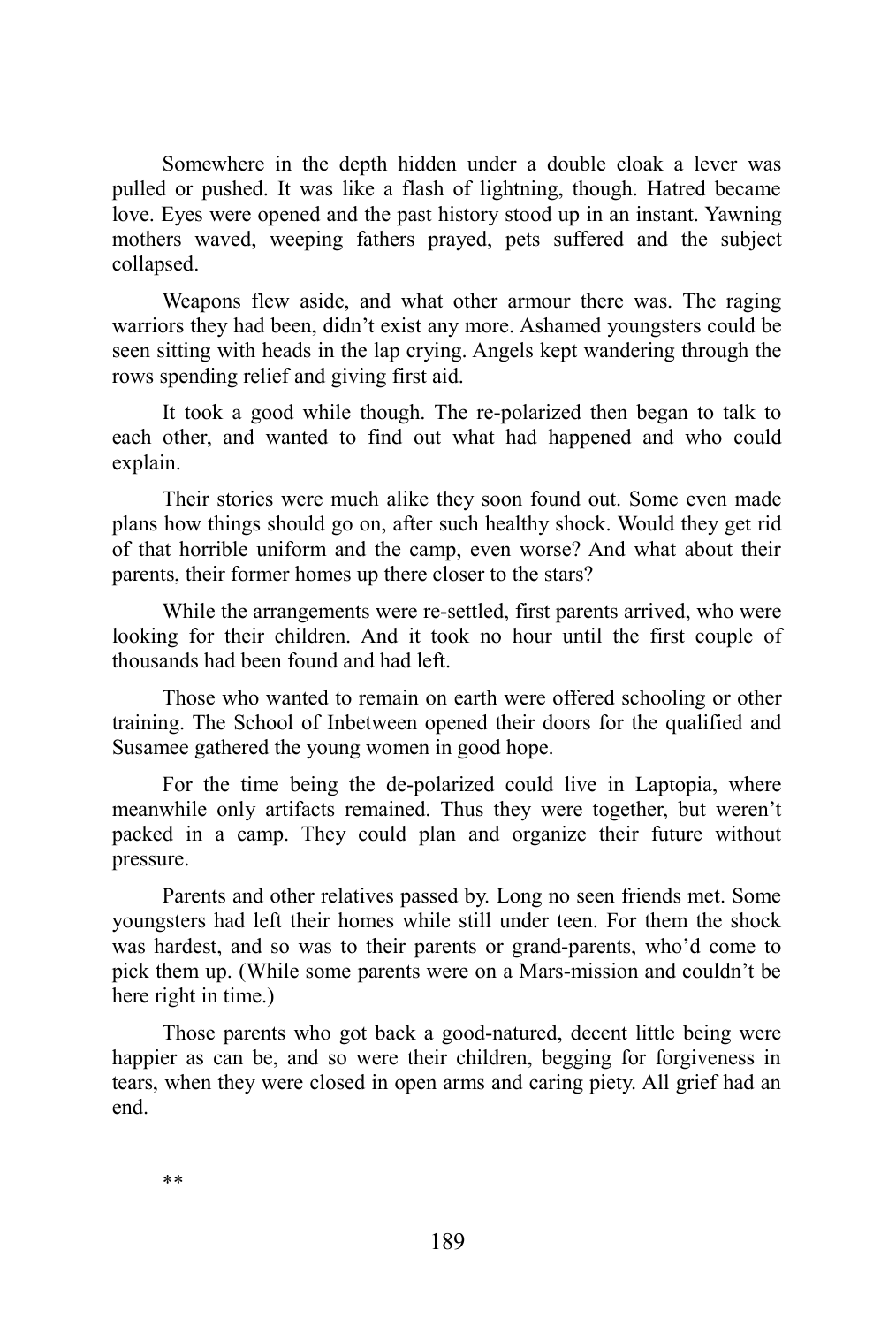Elvira came often downtown. She felt the need to do so – strolling through the lanes, and knowing about all those de-polarized around, who shared the same fate. They all headed for a new start in life.

She wasn't alone any more and that gave her strength. Inside she felt turned upside down, while a new unknown world was around her. She felt as if she was a dry sponge, eager to fill with what asked for entry, tempting with unknown pleasures.

All such bad imaginations had become exchanged. But spared cruelties, being no less exiting. What had been on the negative scale was now mirrored the other way round – a new no-where-land waiting for her.

So she went about amidst shiny eyes and open hearts. Seldom enough you met someone who was still busy in overcoming former deeds. Not all passed without consequences, but there were tracks of desaster and heavy loads you wouldn't get rid of just like that. A lot of repair work had to be done, though. Reparation was the key to forgiveness, although hardly done, while the effort counted.

At the end of such a road of pain (via dolerosa) a mild face might be smiling. And an angel might be waving piety for each and everyone became guilty. That was life, so they assured. - Nobody was exempted one way or the other.

Elvira felt freer by now. She could go on and face life again, or was it for the first time? She had been almost a child. She felt like a child sometimes, anyway. And when she did, she thanked her parents for all the love, and gave them back the love, she was feeling.

She could visit her grand-parents only in her dreams, who had returned to Christiania, where the voyage of their joint lives came to an end and the final port.

They could feel when Elvira knocked at the gate in dream-time and asked for entry. When they awoke in the morning full of yearning, they wished nothing more then to embrace their own flesh and blood, which was easy enough to undertake these days.

With the help of Edmond Elvira wrote down what she had experienced. Her booklet stimulated many followers. But couldn't be topped, and was a real best-seller.

Thus money was no question and Mynona took her Sam more often then he liked on a trip with one of those speedy stratocruizers. Sam still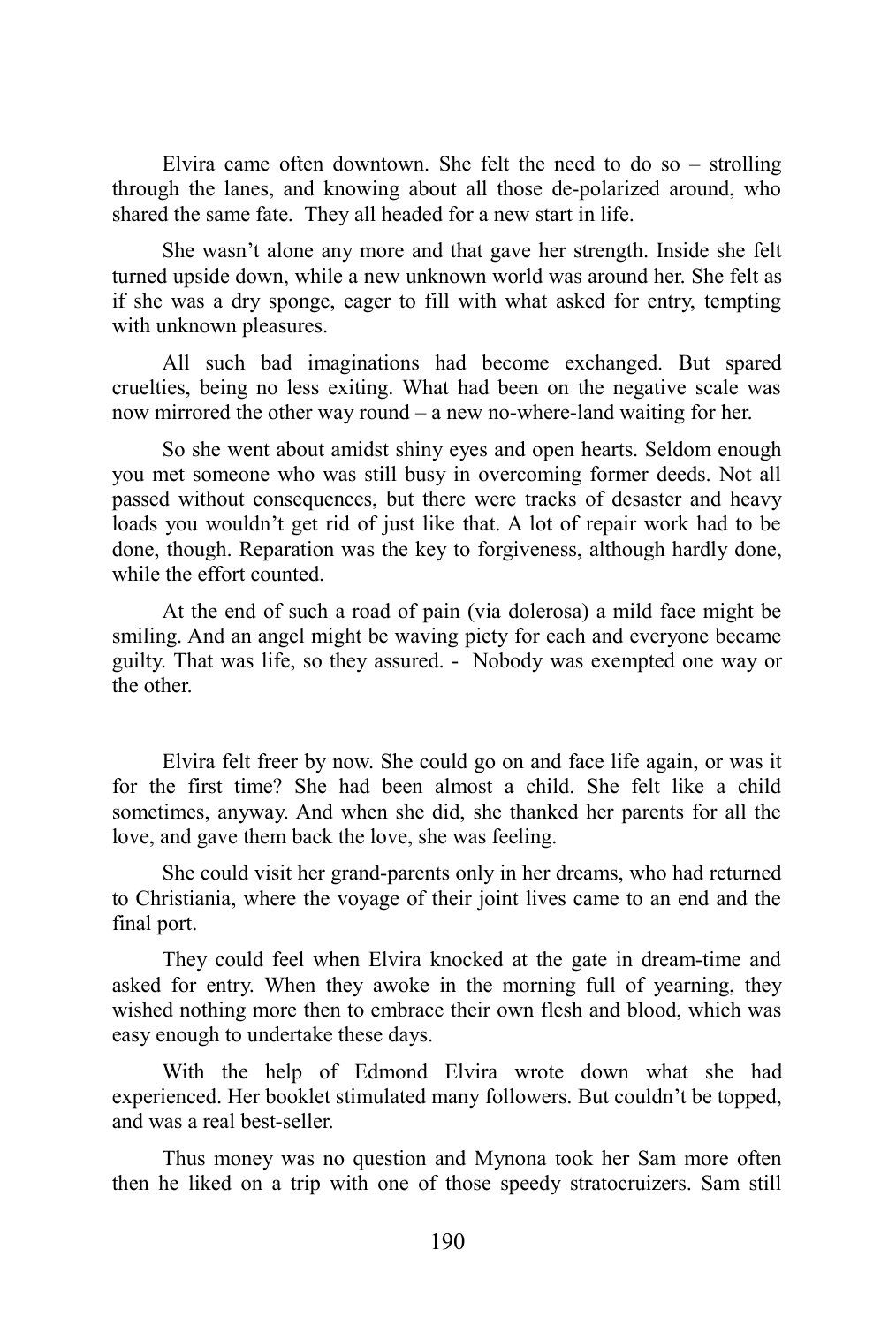hated flying, and the faster the planes became the more he hated them. Well, hatred is a big word. He might only dislike flying. But that was already enough. At least it was for Mnona, who was very different. She liked flying. For her flying was like the dancing with the winds.

For a globe-trotter Sam's disgust was somewhat unfitting. But what can you do? The secret of his longing for the wide world might be found in such a silent dismay. Similar to Admiral Nelson who disliked the sea-faring all his life and still became one of the greatest heros at sea. The secret of his success might have been found in his overcoming of his physical weakness.

Sam was no Nelson. He certainly would have rejected to be one anyway. Such a hero of war was none of his business, all that bloodshed and you name it. Trafalgar to - Trafalgar fro. But he had to manage with those far distances, they had to overcome on their voyage without definded end.

Since Elouise had left them for that gardening job in space, both of them saw no need to remain in Christiania any more. But never gave up such reference, no matter how far abroad they went.

\*\*

There was no friendship between the two pairs of grandparents. They were too different. But some kind of acceptance, a kind of respect for another way of being. They were too far away from each other age-wise as well. Sam and Mynona never got entirely rid of the mid-western attitude, the way they spoke and even more important – the way they thought - not always but often enough when least expected. They didn't realize themselves, though.

Sam only needed to open his mouth when Billy-Joe would have liked to stuff his ears. Sam on the other hand felt a deep-seated racism tickling in Billy-Joe's presence, and that was even worse. Arundle still suspected Mynona to be the mole after all these years and after such a long time of absence from the Isle of Wisdom-tooth – "might be a sleeper, though..." she murmured, so only Billy-Joe could understand.

That was why the family-meetings turned out to be rather cool. And changed only as soon as one of the grand-parents had left, which everybody then enjoyed, without admitting, of course. The more so, when Elvira became older and used to the new state of being. Her enthusiasm for her new role as a writer and the new life on earth became used, and thanks to her special gifts, she was predestined for the School of Inbetween. Her bright sharp wits made her to outnumber others and often enough she felt bored,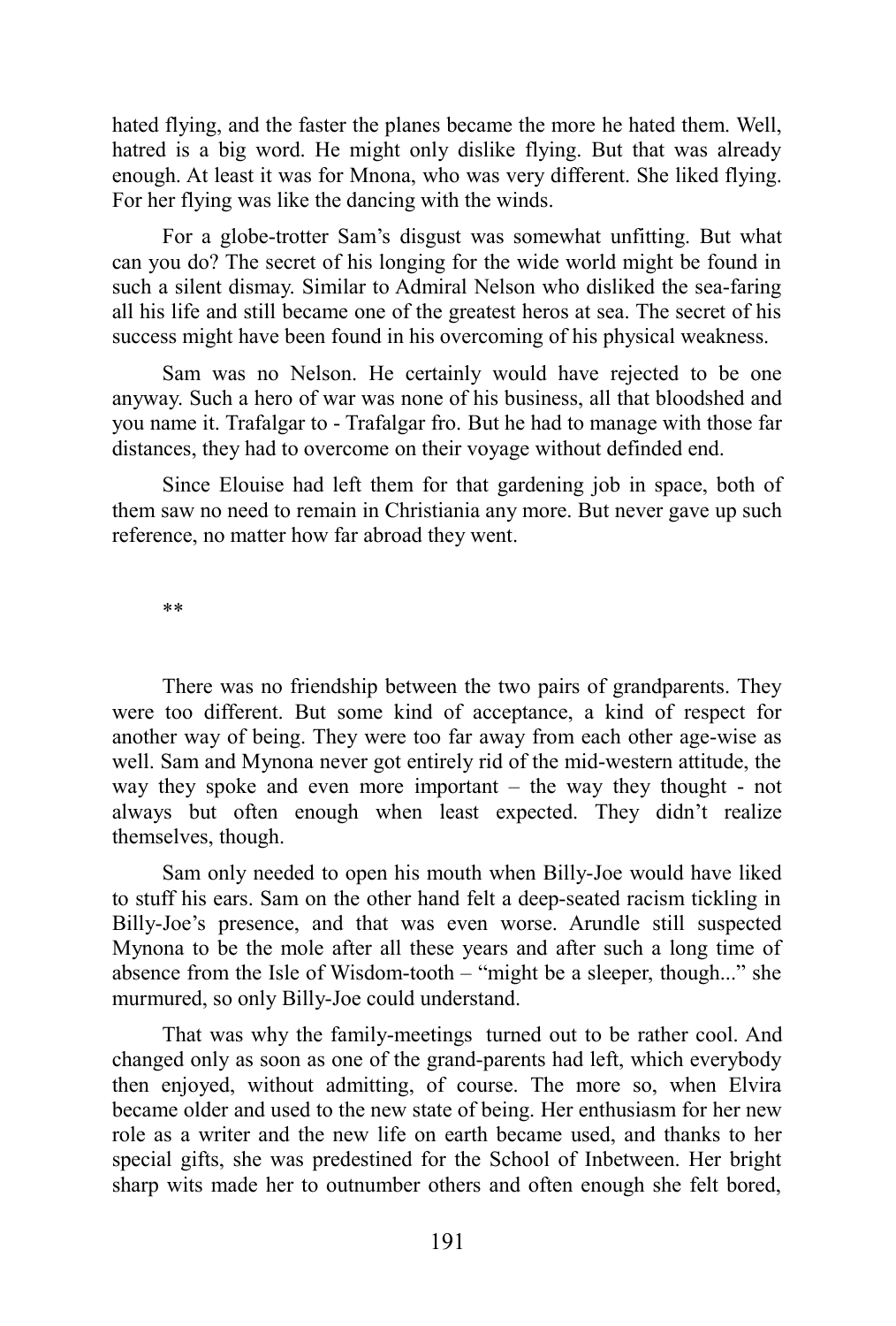when the person she was communicating couldn't follow her, as was the case with poor old Sam, who had badly suffered some time ago and hadn't jet been cured, or might not be able to regain his former capabilities.

She pitied him but didn't accept him. By that she came after her grandma Arundle.

# 27.Revelation

The task of the LCT-Commission was not an easy one. But no-one spoke of desolations any more soon, while the first experiences with the altered law had been a disaster. The text and the reality of that law seldom enough matched. What could be done? On the one hand you could try to take things for granted, and stick to the word, while on the other hand you could also try to understand and to judge the way the law was meant, which was by no means the same. The other difficulty was that you had practically no serious fines against offenders, because the law didn't allow any such satisfaction.

The law clearly forbade any execution of power, and any form of enjoyment or satisfaction deriving thereof. And that might already be the biggest mistake. There were no means available to succeed with the law. Who ever tried to do so, risked to become an offender as well.

There were practically no means available for pushing it through. You would have to punish the enjoyment of punishing. No strict answer was found on that. That was why some people thought that the law was not the paper worth it was written on.

But that was only one side. The other was, that life would be betrayed by a main drive, which couldn't be replaced otherwise. The makers of the law had underestimated such drive to a great extend. Arundle felt reminded of the break-down of the Soviet Union at the end of the twenties century, because the drive of gaining property had been underestimated, while striving for power alone wouldn't compensate, although such greed was followed with the greatest passion.

There might be a cross reference between the prohibition of private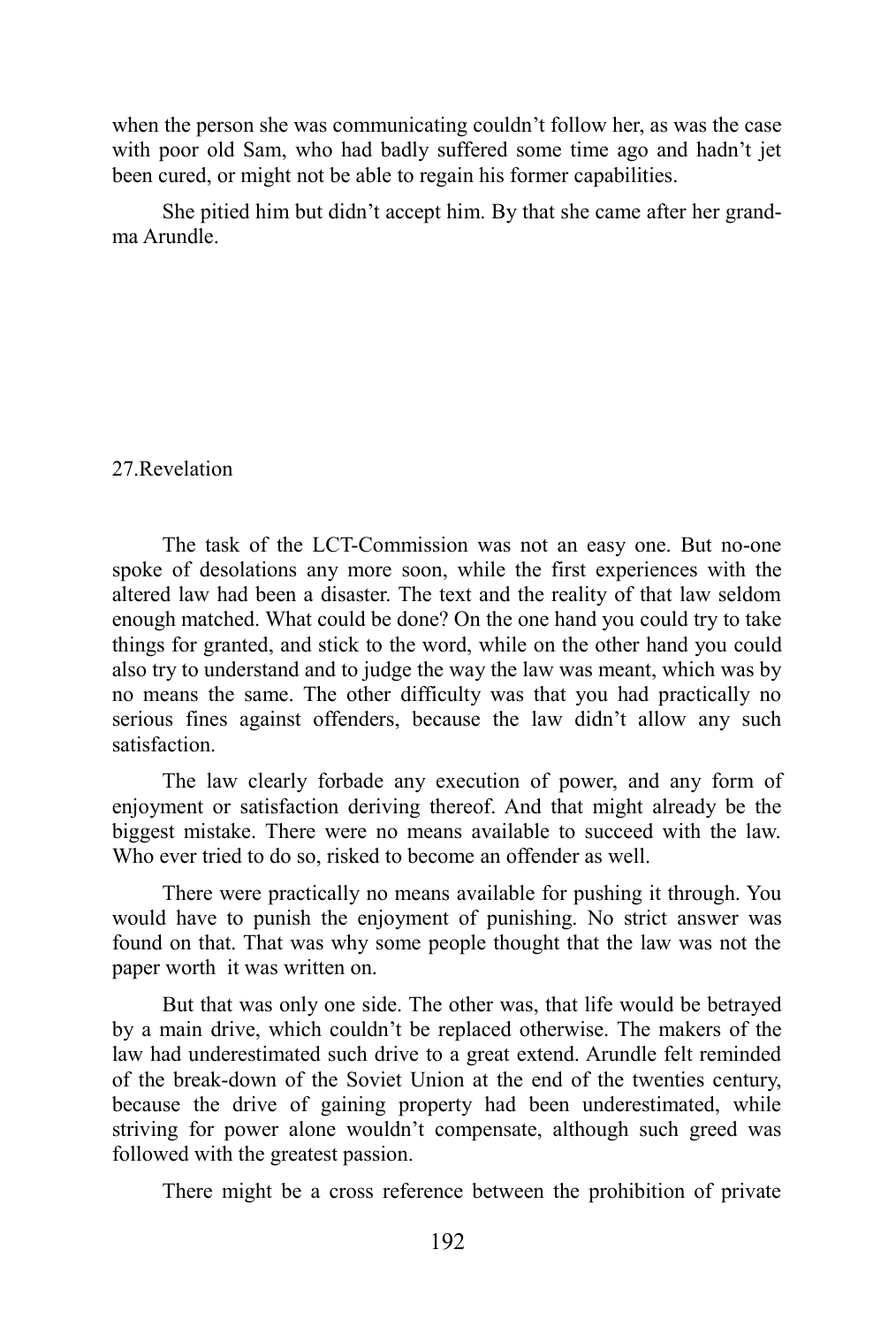property and the law as it was in question now, by prohibiting any form of joy deriving from suppression,

In communist China such vital problem of communism had been recognized. The Chinese solved the problem by letting capitalist desires prevail, as a motor for the benefit of the people. Critics meant to see in here incompatible contradictions. But facts spoke for themselves. The Chinese economy boomed incredibly already in the twenty-first century and overrode in the following decades all other nations, while nationalism lost attraction.

But back to the question of the character of national intervention: Was this just an interpretation or the directed offence by the authorities?

No definite answer could be found for China in this. That was why no definite solution would be found for this law, so the LCT-commission concluded.

What did that mean? Should the LCT-commission also work with such incompatible contradictions like the Chinese? It looked that way. Bettering novelettes were not in sight. No divine parliament met to discuss alternatives. As it looked, the law would prevail, only the disposition and interpretation was in question.

You'd have to differentiate between the motives in future, which moved people in general and the authorities in charge. To a certain extend the individuals had to decide for themselves whether they committed or offended that law. With one little difference, - would they find enough followers and supporters for their interpretation?

While people still couldn't read in each others souls, except for when they fell in love to each other. And this push might be sufficient for Mother Earth to go on for the centuries to come, and vaccinate the human beings accordingly. The legions of the dark side had been caught for once anyway, and that was a promising entry into the new times.

\*\*

Arundle wanted to know if it was possible to wander along the timescale once more. For that she addressed to Tibor, who was deeply connected with South-Michel. Without the latter they wouldn't get far, Arundle reckoned. For Palestine a different melody was recommendable, though, as the one they sang the other day, and she wondered whether they had clearly understood the right way in lining up.

The trend might turn to the evergreens, while the Advisor hadn't been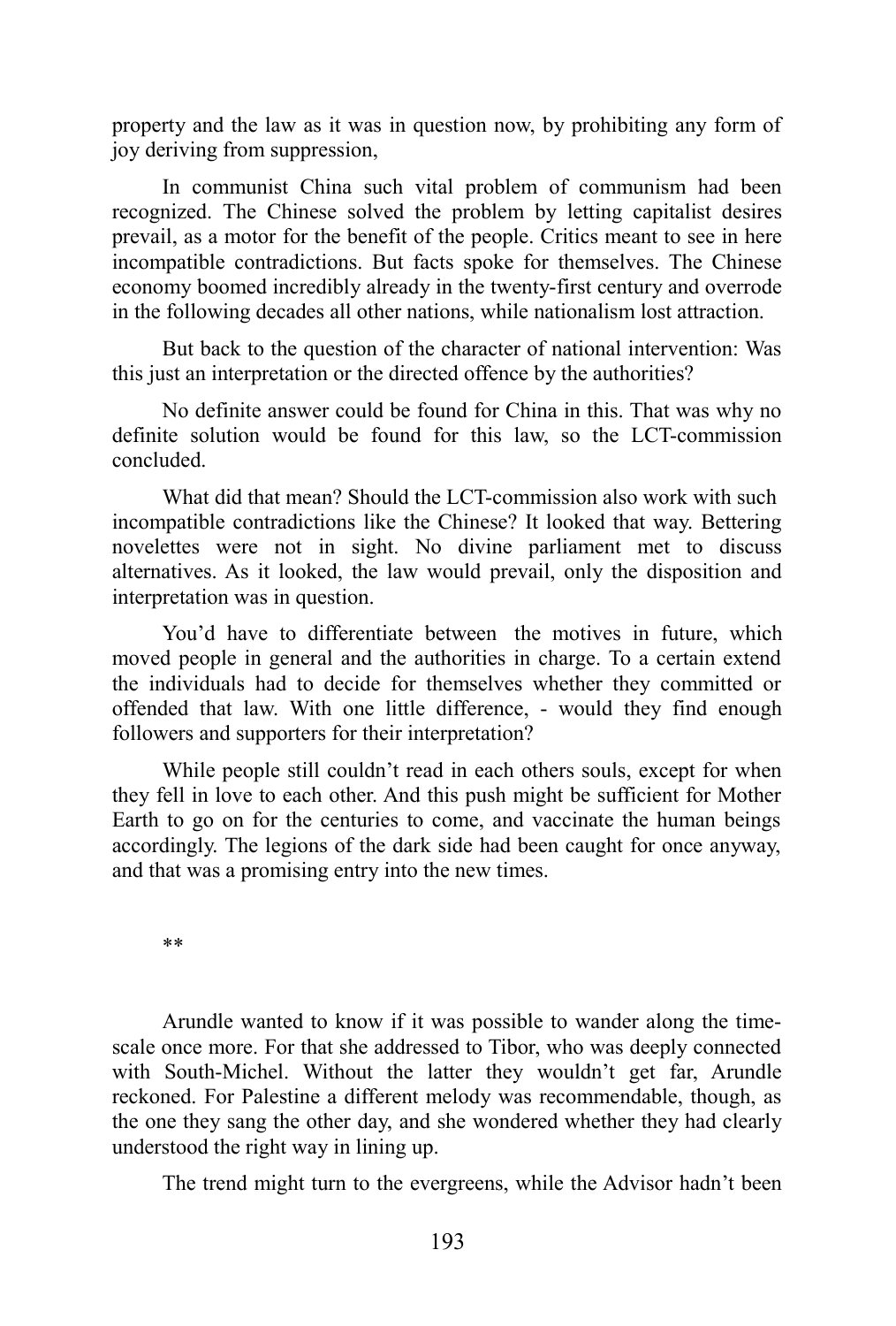able to answer with the purest profoundness. Instead of wondering in vain, she reckoned it far better to start off with South-Michel in the first place – if he'd agree.

South-Michel agreed but under one precondition, that the Advisor would either join them or quit right from the start, and would refrain from nasty comments as far as the person of South-Michel was concerned.

Neither Arundle nor Tibor or Billy-Joe had an idea of how to hinder the Advisor in joining them. Well, they could cancel the whole affair as soon as he showed up, Arundle suggested. But South-Michel didn't see it so relaxed.

"Who's on the trail, can't return just like that, as the fine gentleman seems to reckon" he said without reasoning any further. From the magic bow you didn't hear anything, and from the magic stone either, as if the Advisor and South-Michel had taken over their parts as notorious quarrelers.

As there were high expectations with regard of archelology Florinna wanted to join this time and so did her sister Corinia, who would have liked to see how Yoschele managed to go on the water. Whether he enabled his feet to shock-freeze the waters – that was the one variation, while the other was to lighten himself to the extend of a spider, so the tension of the surface would carry him just alike.

Both explanations didn't please the mystagogues, because they were too profange. So it was of advantage that mystagogues were scarcely sewn on the Isle of Wisdom-tooth, with one exception and that was Moshus Mogoleya, but he was by now somewhat outdated. With some exceptions: Tika enjoyed mystics and so did Susamee, who often wandered about frightening Conversiors when being in the converted mode. She hadn't yet left her little empire, despite all her announcements. At least Tika was still in close contact, the more so, as she had returned from the underworld for a second chance.

Down there she had learnt to enjoy nakedness and felt a strong notion of adjusting likewise over here as well. In that she was supported by her former Mistress.

"Inf front of the children you do feel ashamed, don't you?" She didn't know were to look, while Tibor touched her naked back to ease her when he said fare well.

"There's nobody aound" he said and headed for the glider port. The vessel was gone anyway, besides it was faster that way, while the troop was waiting.

South-Michel was all in favour of the sisters Hare, because he favoured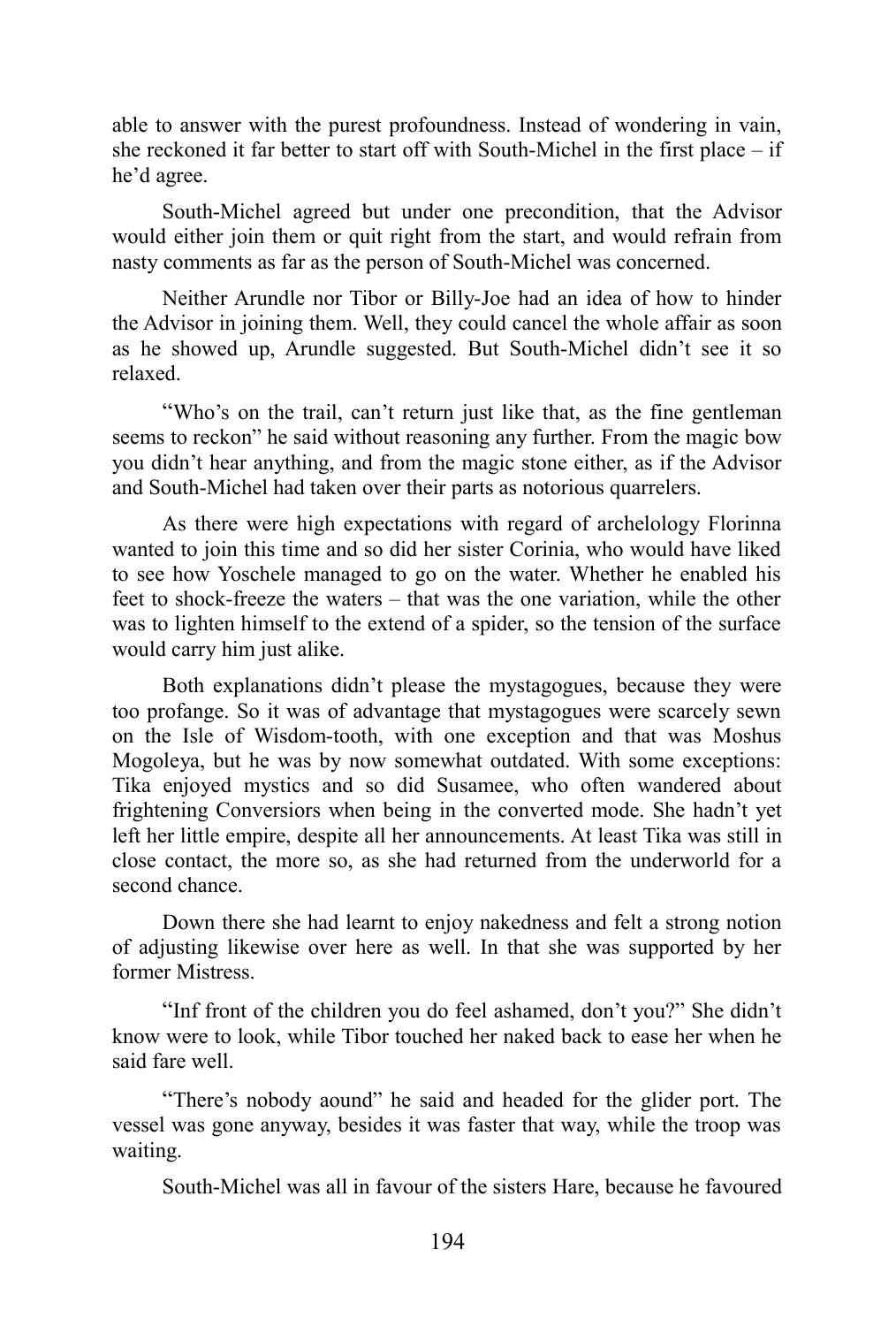the materialist view. He seemed to have consolidated his position and had the Advisor pushed into the esoteric corner, the latter of cours dismayed. Nobody wants to be put into a drawer.

However firmly rooted they both were not over here and the iron facts of existence - for that they either had too good a perspective. "I hope the honorable Gentleman respects our humble objections" South-Michel declared somewhat sophisticated and had the magic bow to tune in on a joint song, and when they realized that nothing sound came to their minds they employed the magic stone, who certainly was of help by introducing a didgeridoo as were common among the Aborigines, while nobody would ever understand how he managed to do. The trumpet became long and longer and Billy-Joe was predestined to blow it. He certainly did so, and not only did, but really enjoyed.

South-Michel put the thing on his shoulder and asked Billy-Joe to step right behind him, by that he would be able to let him know the words and tunes easier. – Off they went! South-Michel tuned in on a wordless singing that fitted with the sounds of Billy-Joe. The others did their best to be heard, while putting foot before foot, one after the other and the horn blew like the trumpet of Jericho – less beautiful, but loud – certainly a matter of taste.

The desert resounded of the tunes and the ragged band of Yoshele's diciples felt the earth quaking, when the visitors approached with their mighty horn.

No Advisor could be seen this time. Nobody who rose false impressions instead of diminishing them. But Yoshele was not among his people any more. His time had come. That was why the visitors cheered up the mourners and raised their courage.

Such a wonder was just right for them. They were programmed on miracles and needed them like a thirsty camel needed water.

Their Yoshele couldn't be returned by South-Michel – not the whole one, though. That was why he gave them what was left behind.

"Better such than nothing" they resounded and all their despair was gone.

Yoshele didn't feel so strange – they were in a way of his nature – that meant, they weighed almost nothing, and didn't like to be touched either. Therefore he parted with great ado and asked South-Michel this time very politely, whether he could come with them, as they obviously came not from here. While this site had become rather awkward, and he pointed to the wounds all over his body outside in the sun – his flesh already somewhat smelly though, and was happy to have received such nice replacement. "It feels light, and its comfortable to wear."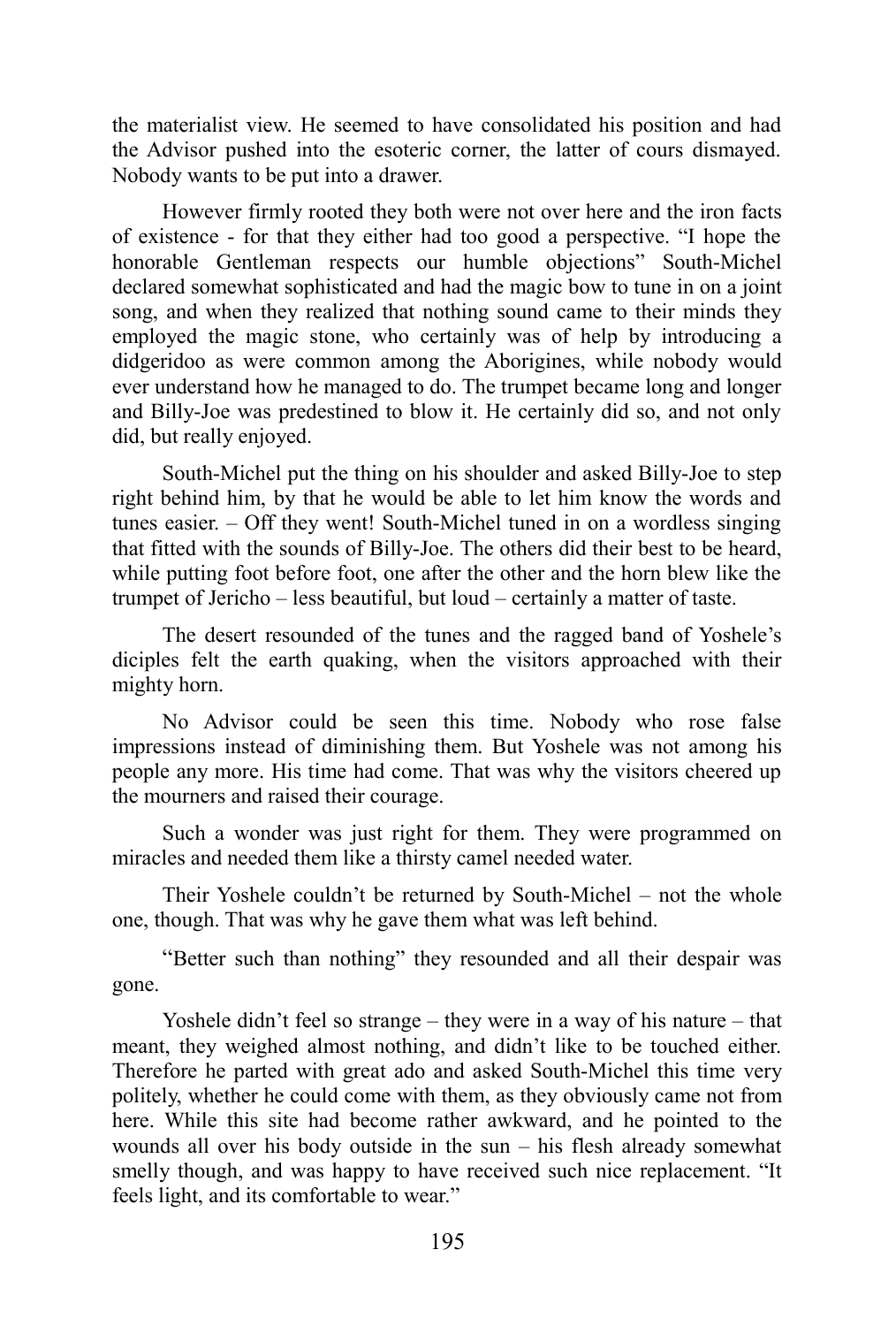"Isn't it?" South-Michel agreed, who seemed to understand him, while the others didn't quite know what his talk was all about, because they had no idea of an astral body of theirs, they were out here in the desert, after all.

This place you wouldn't get so easily, while he had explained that to them so often that he was by now fed up.

"Let's pretend to be really dumb" he said in a mocking air, when Florinna turned to her sister for advice. But Corinia was somewhat disappointed. Nothing but sand all over and no water what so ever. She had hoped to dive into the Red or the Dead Sea and had made arrangements the like, which turned by now out to be superfluous.

"Can we take him with us, just like that?" the magic bow gazed somewhat nervous over to the magic stone and back to South-Michel. But the latter just shrugged. He seemed not to mind. The magic bow almost missed the tuff Advisor with his general perspective. What's it good, when that is the outcome? We just can't take such a Yoshele with us. That might confuse everything. He is like a load of dynamite, though."

"We could certainly use him" Arundle answered without being asked and Billy-Joe blew into the horn. Tibor remembered a Shanty from the good old days of Zinfandor Leblanc, who'd have been Captain of the first Last Bounty, and that went like that:

Blow the Man down Bullies Blow the Man down O, ho blow the Man down O blow the Man down In some Liverpool Town Give me some Time To blow the Man down.

Thus the travellers rocked arms linked – Billy-Joe on the left and South-Michel on the right, while Yoshele was in the middle - two steps up front and one step back - homeward bound. Everybody became more concrete with every step, while Yoshele didn't, who behaved somewhat clumsy and obviously didn't like to be touched in such a vulgar manner. Thus they slurped along the time-scale the other way.

They all wondered why Yoshele didn't become firmer like the others,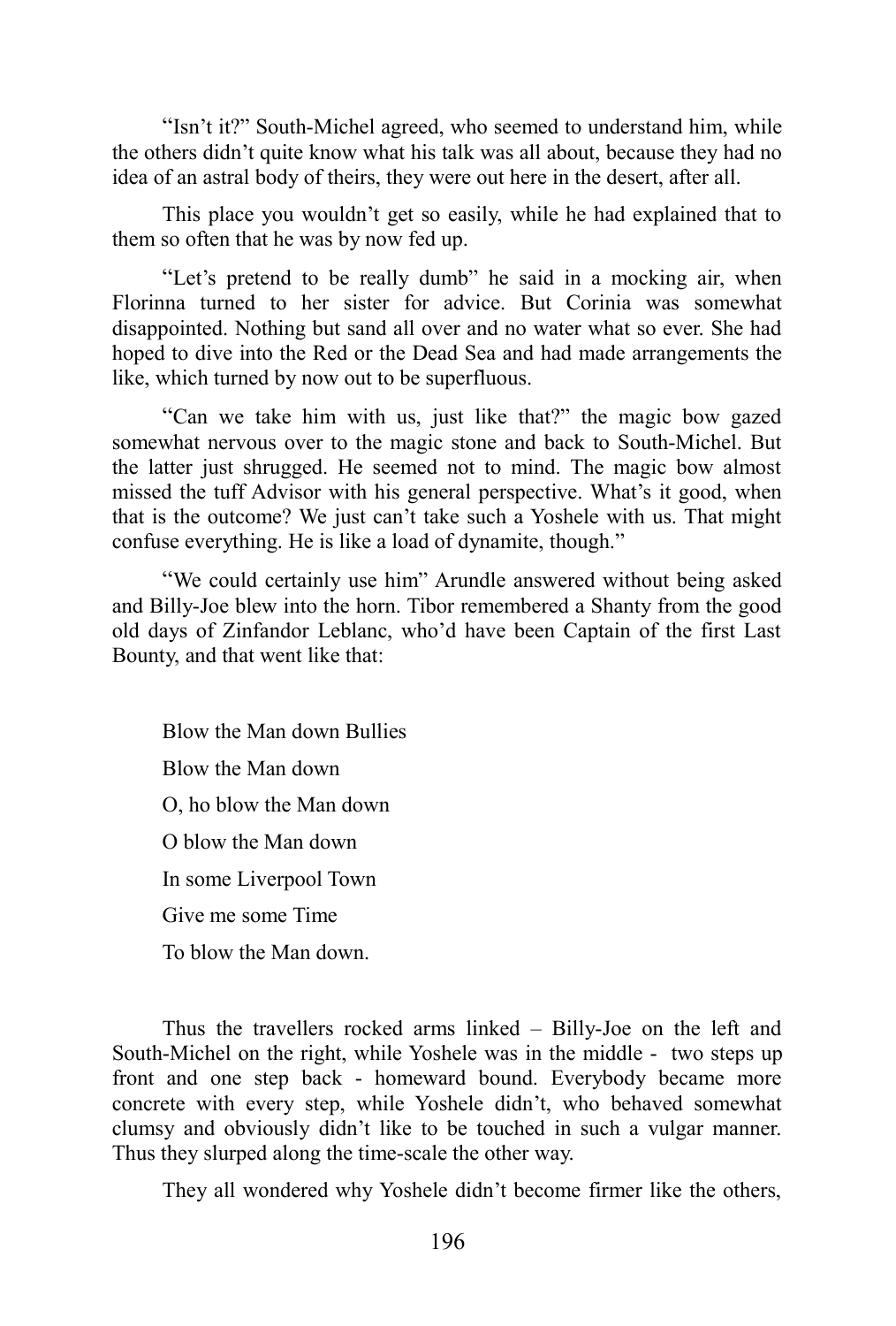but remained what he was: almost naked as if he belonged to the naked faction on Susamee's island.

"First we'll find some clothes for him" South-MIchel suggested. But this turned out to be not so easy, the clothes wouldn't fit to his body. At last they found some kind of delicate veil which built-in.

"Better then nothing" the ladies reckoned, mainly for the children and tried to take off that ugly crown of thorns but didn't mangage, so they arranged some flowers on top, which made Yoshele look quite handsome.

Sleep and nutrition he didn't need but a task. All over again he stressed on the fact that he was not of this world, but they all knew already. For him it seemed to be of the utmost relevance, that nobody ever forgot this fact.

The Repetitors wished to have him on their side, but when the heavenly CGT-commission heard that, they claimed him for themselves. However Yoshele insisted that such a commission wouldn't suit him. Things weren't yet that far. This world came first.

At that time he didn't know what the commission was about. It had been founded to bring new order into the life on earth and advance it to a higher level.

He didn't know either, that he committed an important support on the course of the world. Thus the Repetitors familiarized him with what was going on in that CGT-commission. They would come down once in a while in order to strengthen the earthen matters, which had fallen short in the past.

"Yoshele is going to strengthen our earthen wing" the Advisor gently commented. South-Michel had no seat in the commission, which annoyed him secretly. In his wrath he dug himself subsoil where the dwarves lived. He flashed and thundered down there and stirred up the merfolk, who didn't know what guilt they had laden on their heads and shoulders.

"An idol is also a man" he excused himself when asked by Tibor therefore, whom Corinia bothered in the name of Prime Minister Boetie, who was by now the longest governing Prime-Minsiter of Australis ever, which was no sign of a functioning democracy, besides she was the first anyway, after the revolution.

"By human measures we can't be judged down here" she argued, when critique came up whenever she was interviewed. Meanwhile the covers had become rather thin – at least in one direction. Down there they knew much better what was going on up there then vice versa. Hardly any one had an idea of the merfolk, while secrecy was a must. "That's self-protection" the Mistress of the School of Inbetween anounced.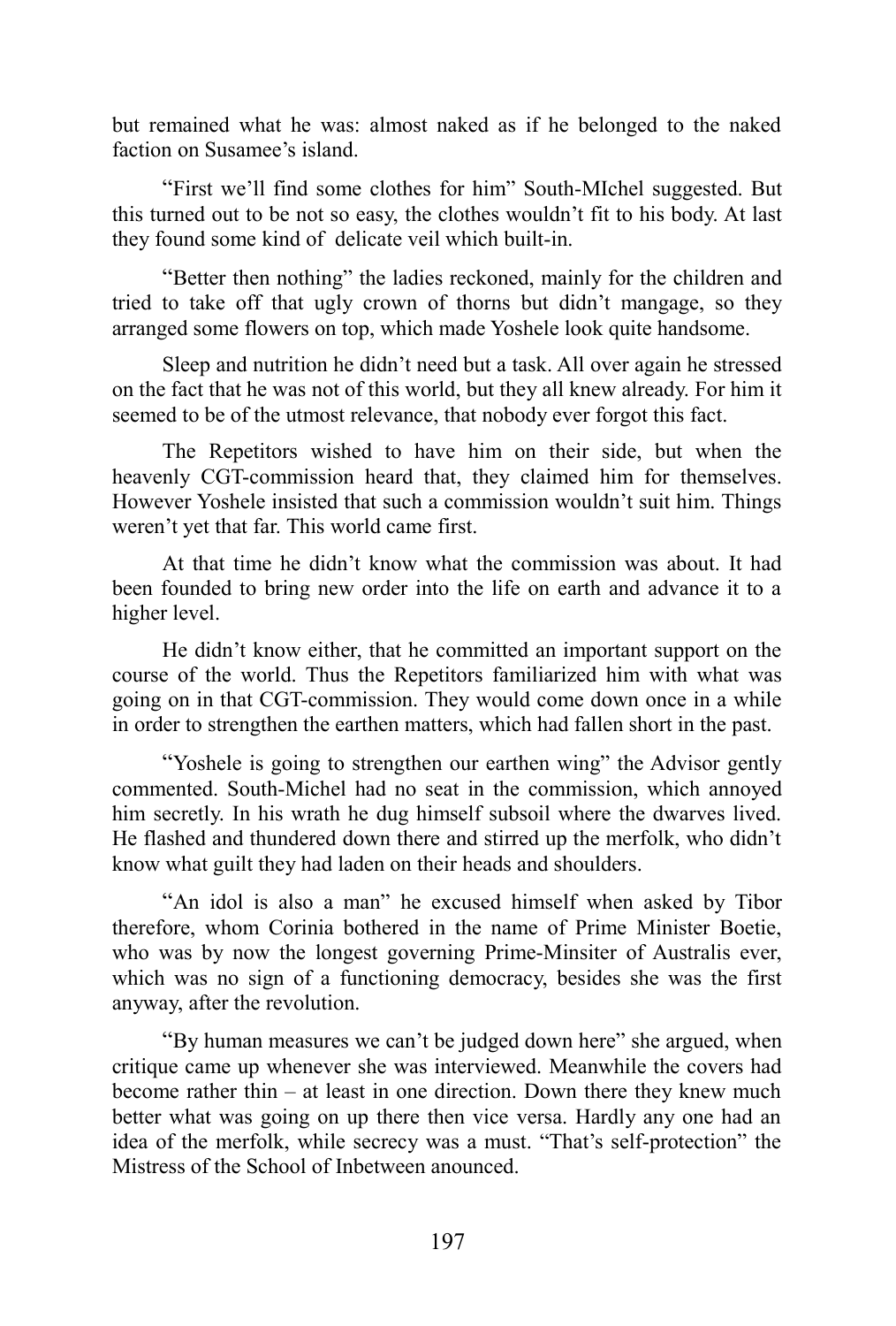Therefore Yoshele fitted much better into the commission than into the team of Repetitors, all the more because the latter had fulfilled their tasks so far. This was how a part of the members saw it. Others around Arundle saw it differently. For them their task went hand in hand with the commission's. They understood the amended law as an answer to the arranged future, as had to be fulfilled, because it had been experienced alike in their past. No commission could alter, no matter how clever they were. When such future had been experienced in the past, then the future had to become exactly the like.

"Therefore" Arundle argued "future never appears only global but also in detail. And that makes the difference, no matter how important single characteristics of the future fit with each other. While as to my knowledge a novelletta of the law like the present one never occurred in the past," she went on. But met harsh oppositon. "Yoshele had come only because of that. Otherwise he could certainly have stayed in the past. But no, he wanted to be with us, here and now with the Repetitors of the future. That seemed to him the relevant task."

"If my coming makes any sense, it is that I can influence the future. And that's what I'm going to do" he said and he spread his astral body as wide as he could in front of the assembly. The flowers in his crown of thorns vibrated of irritation. Was he cold under the thin veil?

Dorothea pushed her sister secretly. but then remembered that South-Michel himself had recomended and arranged for such gear. Everything else had turned out to be too heavy.

"After all – he's able to walk on water" she declared. "The surface tension of water allows water spiders and very view insects to walk on water. We might have it to do with some kind of insect" – "Or with a spider" – Corinia put in, who liked the idea. "Well, yes, weight-wise" Arundle added, as if anyone had forgotten!

So Yoshele was in both parties – with one leg on earth and with the other in heaven. (If that is possible at all. Clocks in heaven work much different than on earth. In fact, time is of minor relevance up there.) They all had all time in the world up there, because they didn't have any. A rather difficult paradox to handle. Similar to the Uncertainty principle or the quadrature of the circle. Something that's excluding itself while still existing.

Yoshele had his 'Sermon on the Mount' in mind, so the novelletta of the law suited him very well. As soon as the 're-polarisation' of Mother Earth was tackled, and she was no longer the firm grounds for Satan's hordes, she would turn to paradise right away. That was all he wanted, and was meant in his announcement.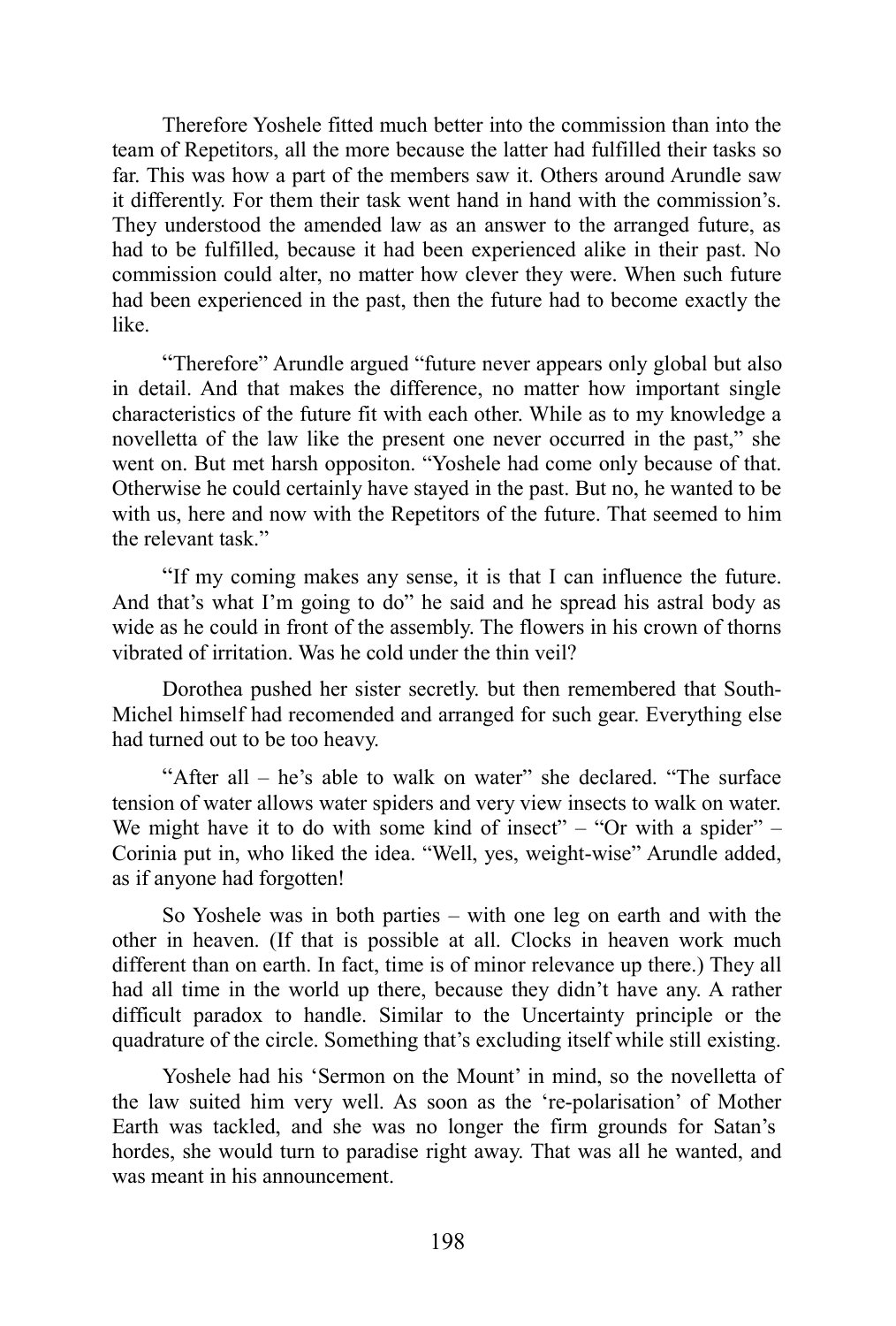The reason for watering the law had to do with the dynamics which were needed to improve and better the world. Mankind required the dark drives. Only such were the necessary motives for them. There were others as well, but such were of minor importance. The seduction of salvation faded and gave way to the joys of evil lust.

So far – so bad! – Offenders and the juridical representatives of the law worked hand in hand, since that silent rebuke of the latest novelletta had become true, strangely enough, though. Although such opponents hardly ever realized, while they silently worked on the withdrawal of the latest novelletta, without much awareness.

Yoshele now wanted to speak tacheles with them and spread his clear light, because he had been unable to manage at home, though. There, slaves still carried society's work-load without any technical support on their meager shoulders. That was why the jump into the future did him very well.

How stunned was he when he realized how far mankind had come by now. What could all be achieved already and all the comfort deriving there of. Certainly there was a dark side as well. There was that devellish pandemia – some called it the punishing lash of God, others saw in it the indicator of the necessary conversion and a new start for each and every individual: "You've got to change; you live all wrong; truely, truely I say to you..." – and then he began a truely Johannean sermon. Yoshele was in his element – preaching was his cup of tea. And soon he was to be seen on every channel and in all media and even in the SLOMES programmes.

That was the kind of support the Repetitors hoped for. At last the battle against that pandemia speeded up. While Yoshele's words opened the hearts everywhere, and the healing went on likewise. The healthier the people became, the more important the novelletta occured, because there was a big difference whether you lived in a world where the evil attracted and promised great joy, or in a world where empathy and love did likewise.

"Can we agree on limiting the advertising in this respect" Arch-Angel Gabriel (the most independant Arch-Angel) suggested in one of the following meetings of the LCT-commission.

"Right your are, I bear in mind the time, when the tobacco-advertising was limitied first and then all forbidden." Such measure reduced the smokers by some fifty percent" – Anonymous remembered.

"Fifty percent is not enough" Hans Henny Henne commented who tended to hit the nail on the head.

"Well, for the start?!" the Advisor objected.

"Would be just a start, and anyway an accompanying measure"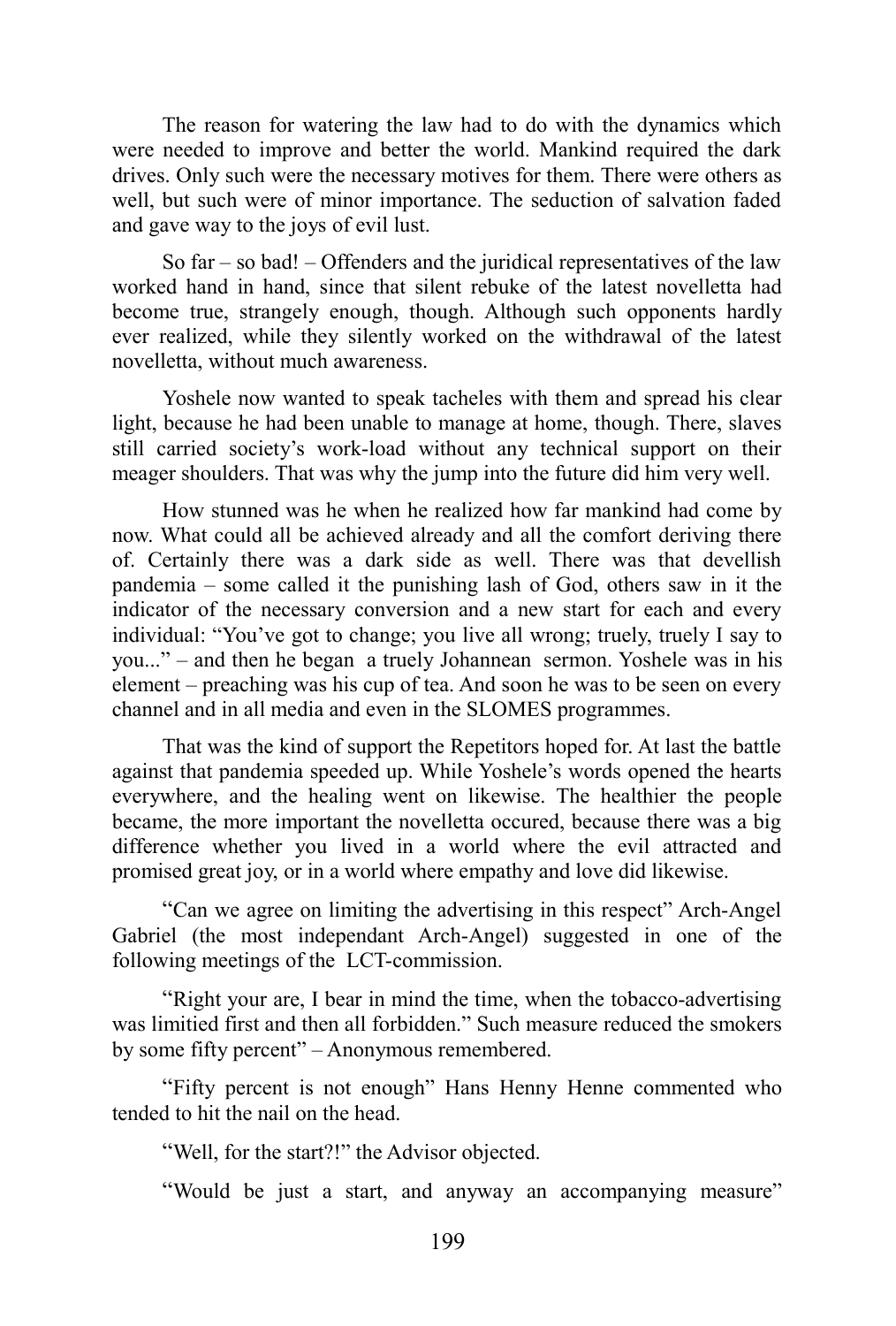Anonymous confirmed.

Yoshele stunned about the way things worked in that LCT-Commission. All that without referring to the salvation of the souls. Not with one single word, though. And he realized how hopeless their struggle had then been. Only when you went to the roots, you had a chance. And the chance you had, when all whereabouts fitted, and that seemed to be the case here and now, other then with that Roman Empire, he had to deal with.

He all too well remembered his torturers and the joy they felt, when torturing him. Compared to that, change was all too obvious by now. The pathological character of such behaviour was publicly discussed. The pendulum might turn the other way, by blaming sadismn and other forms of violence as diseases of the soul, just like plague and measles for the body. Which might turn out to be too easy in a way.

One thing the LCT-Commisson had learnt from the debate and that was the senselessness of penalties provided by law. But how else could you enforce a law? There had to be good reasons for keeping to the law.

"Presenting the law in the form of a commandment might have been wiser, though" Anonymous therefore suggested. He felt stimulated by the latest level of the development.

"For that we need a clarification of terms first" Hans Henny Henne suggested, who couldn't refrain from correcting his friend.

"You are right" the latter murmured, although he didn't quite understand what his friend was after.

The Advisor on the other hand meant to notice a little uncertainty with his boss, and didn't want to leave it unanswered. So he explained the difference between a law and a commandment in extenso: "The main difference is – a law forbids and a commandment bids" – he concluded, stressing on forbid and bid, so everybody got him for sure.

While the assembly became fully awake again by such pregnant words, who were almost fallen asleep while being forced to listen to the Advisor's lengthy sermon.

"Basically everyone in here would agree, but the question must be allowed, how such a bid should be put. Besides it had to be lifted up into the range of the ten commandments, perhaps in exchange, while some in there are in fact no commandments but laws, and such had to be taken over to the law-side, then."

"Had been extracted to have them prevail".

"Right – among some four hundred such a law loses contour and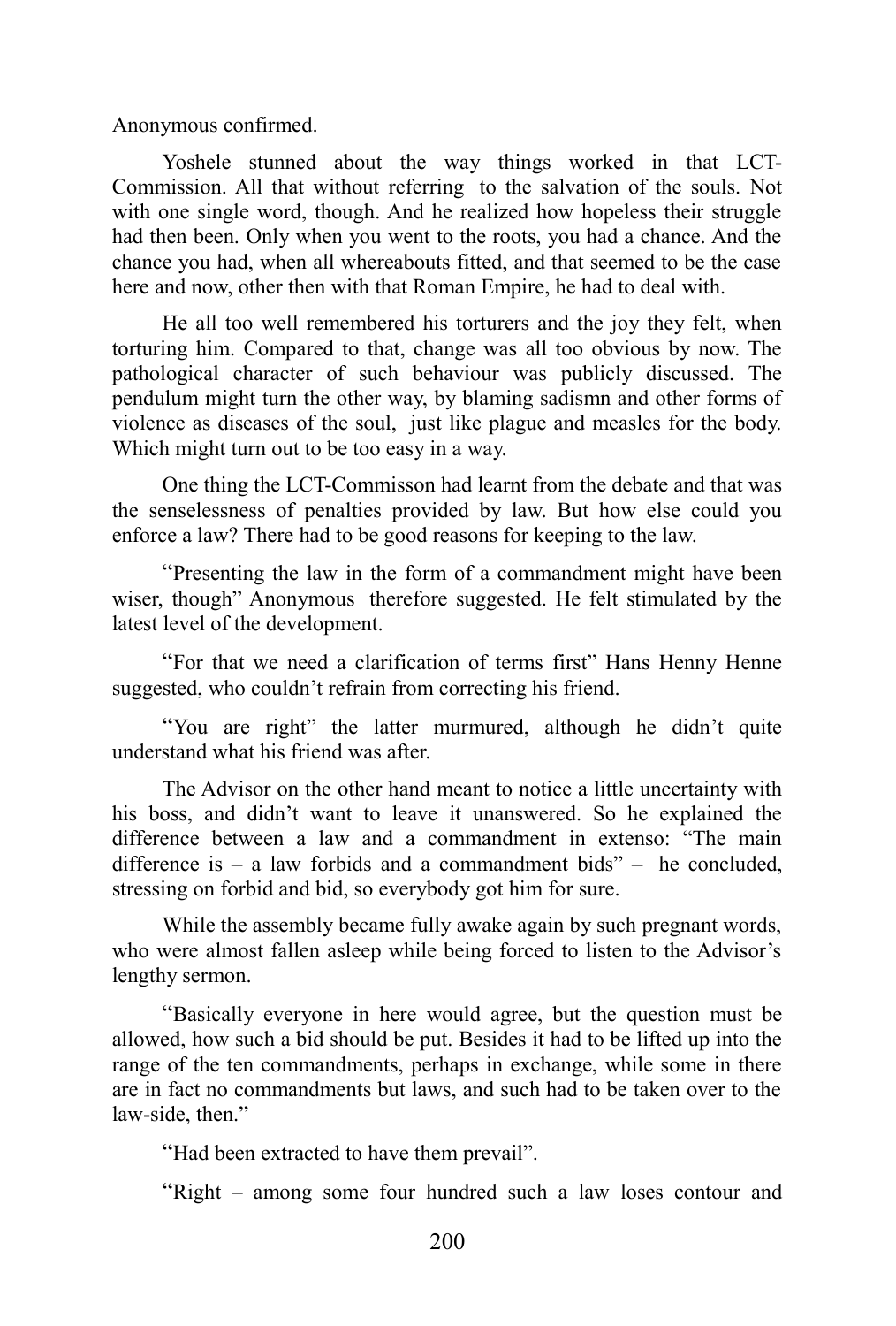weight".

"Thou shallst not steal – for example – is more important than – Thou shallst not boil the kidden in its mother's milk..."

"I doubt whether it's more important" Anonymous put in.

"A commandment depend on the NOT" – the Advisor carried on. "Where ever the NOT appears, we have to do with a law, while a law without penalty advice."

"Well, you wouldn't find such in laws of nature."

"You didn't need that in here. Who ever offends a law of nature realizes it immediately and pays with his life. Best example that everybody understands right away is the law of gravitation, whereas entities attract each other by the factor g, while the smaller one is definitely disadvantaged, so to speak."

"All who tried with their own bodies can't report thereof..." Hans Henny Henne felt at home in this subject.

"I hink we all understood. This point needs no further explanation" the Advisor was afraid of losing the thread. And so it was. Yoshele retreated confused and thanked his creator for the second leg on earth. Had he only known by then what it was like with those Repetitors. They were by no means better off than the LCT-Commission in heaven. Everywhere things were handled somewhat sophisticated, and malice lured behind a red line that was easily stepped over.

Intelligence was often a matter of cognition. Suggestions which suited to one person as intelligent solutions, tortured others as mean stinges, while lust depended on the view of the witness, depending on what sort of character he was.

Was it all the same, all over? The whole pursuit for happiness had to be reconsidered very basically, while the free fall was something clear and unquestionable.

Yoshele intended to speak about the theme somewhere else. He hoped for a better understanding there. Perhaps he was bound not closely enough to the earth, and couldn' find his ultimate position. As others experienced before him.

"It's a long way though, to harmonize both sides, to have things work earth-wise and pan-paradisic everywhere" – the Repetitors brought foreward somewhat self-assured, when Yoshele joined their meeting. They pretended to have the full over-all perspective in general and in specific, and would certainly not accept an either or point of view.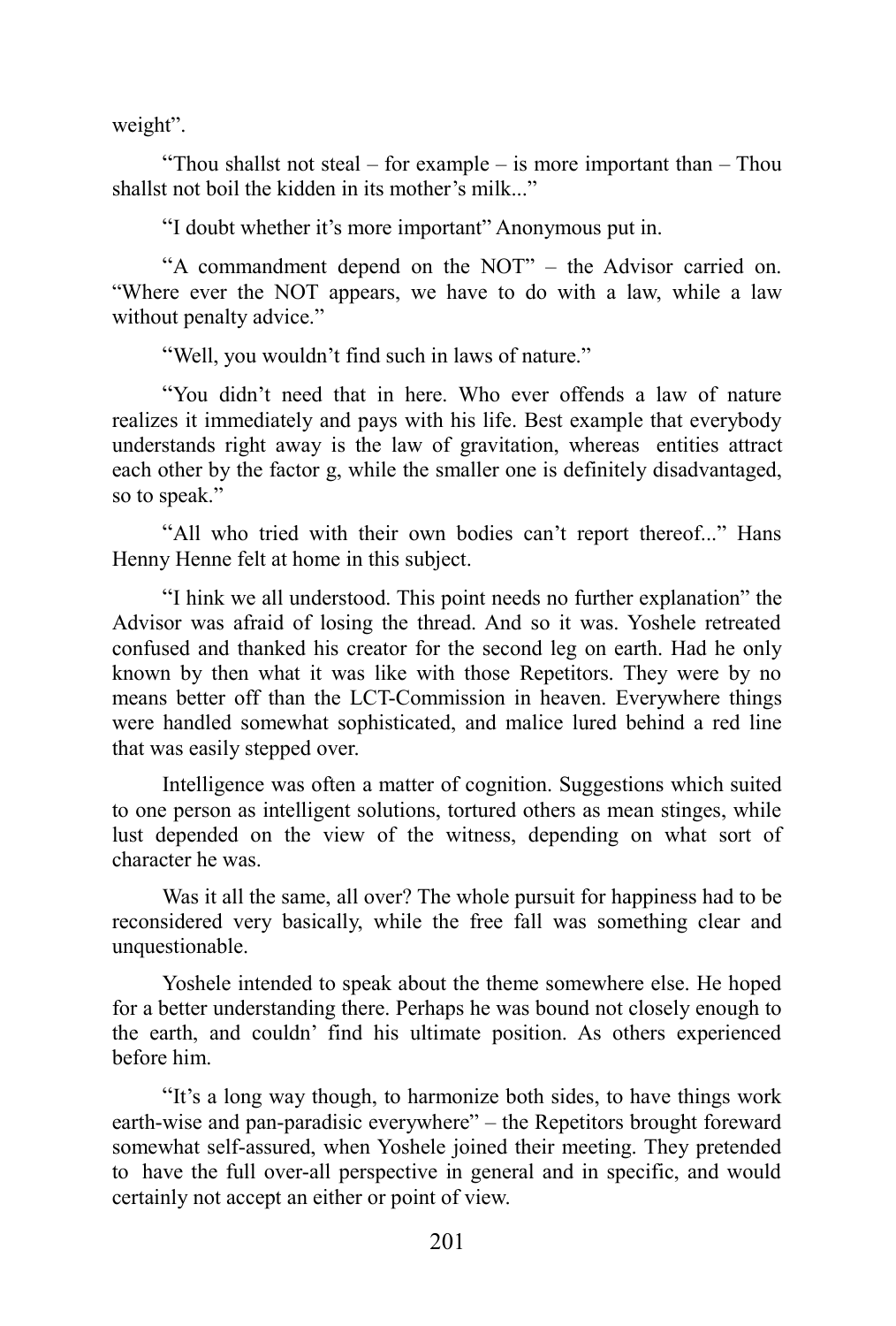With his attempt for a theme like the pursuit of happiness, Yoshele pressed through wide opened doors, so to speak. All Repetitors of the Future in general, but first of all Grisella and Arundle stood in bright flames for the subject right away. They explained to Yoshele how the church had in his name maltreated sinners and pagans. In vain he objected that he wasn't really engaged in the eclasiastical affairs of the church, i.e. the churches of the first and the second separation. He was nevertheless affected, when he realized his responsibility.

The talk of the blood had come from his mouth. The way he expressed himself had been misunderstood right from the start, and lead to the worst mis-interpretations. However things might have taken the same course if he had expressed himself more clearly.

Somewhat helpless he referred therefore to his famous 'Sermon on the Mount'. Wherein things had been clarified and straighten out without doubt. But because of such clarity the sermon had been pushed aside and had been locked up, because it didn't fit into the frame his followers objected.

"They all arrange things as they need – right you are" he agreed vaguely.

"How can you fence in the exegesis? Who ever has an idea on that may publish it right away" he went on.

"You only ask such because you know that there is no proper answer" South-Michel objected.

"I wonder whether things had become clearer if I had written myself" Yoshele went on unimpressed.

Shaking heads all around indicated that such option seemed not really likely.

"That won't help..." South-Michel tried to mediate. He wanted to safe Yoshele from a culture shock. To much hailed down on him unfiltered. While all knew how much had changed in the last two thousand years.

"Have a look around the world. Let show you what's going on and if you still enjoy writing, then do it like Anonymous did."

Just for fun, Arundle took him with her in one of those strato-cruisers, to help him get an impression for progress. They flew up North to the intergalactic Northern Space Station, because Elvira pushed to find traces of her parents back home in old Christiania. And Elouise didn't want to stay back, nor did Edmond.

Billy-Joe showed Mynona and Sam his Australian home, that was why he was not with them. But he would follow soon when Mynona and Sam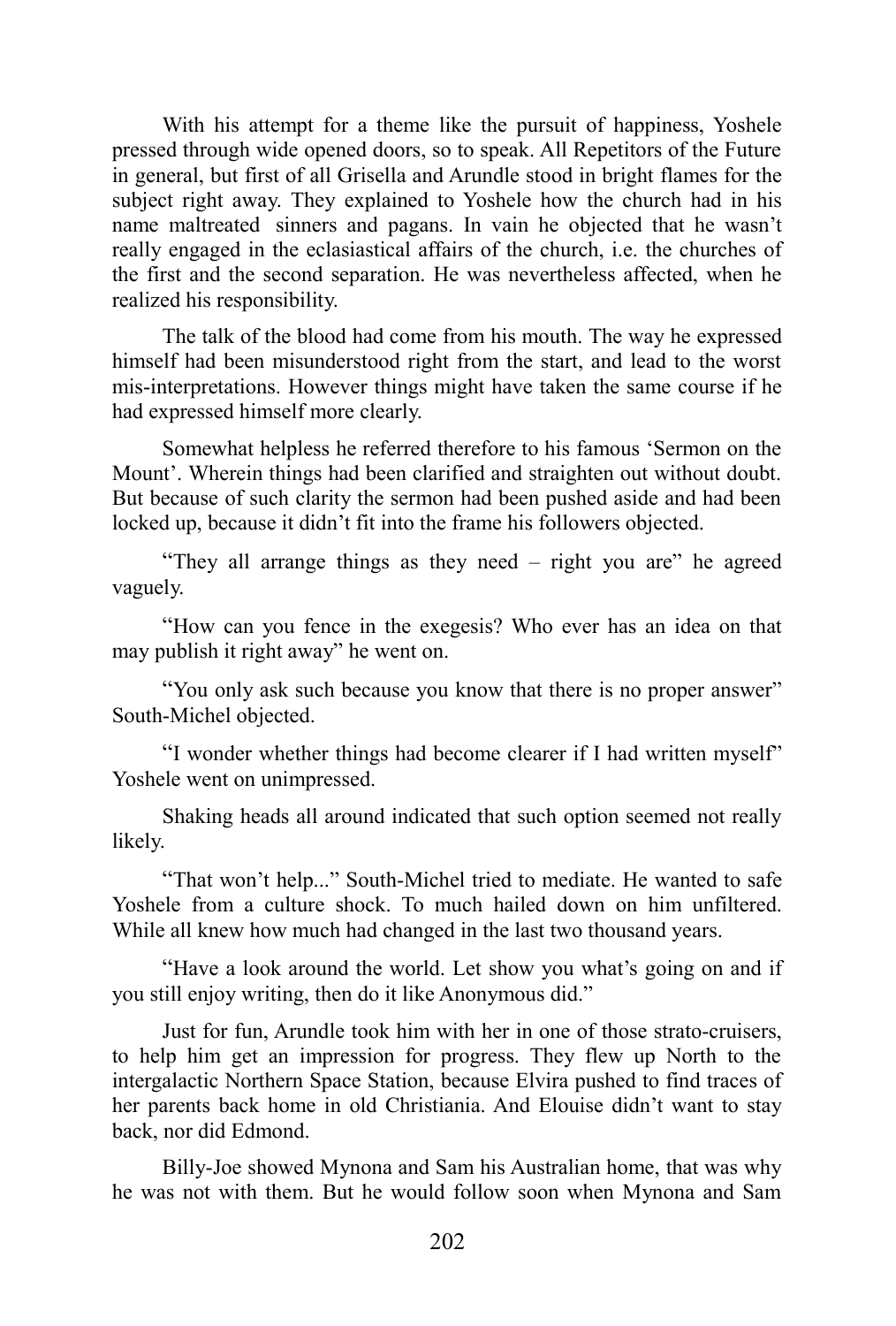learnt where their grand-daughter was heading.

Arundle spared generously the magic bow. And because the latter didn't know her travel plans, he agreed. That was why he moved together with the human beings through steppe and desert sand.

Whether his presence would have changed things? could well be! The journey with Yoshele turned out to be more strenueous than expected. Yoshele was a kind of megalomaniac and that was why he always had the last word. His engagement in the heavenly affairs allowed such. No matter what the subject was.

He turned down everything that didn't come from his side and turned down the tamed forces of mankind or even strengthened on the old catholic mode. By that he didn't shine up in a glorious light. More so, when he suspected the stewardesses to imitate angels. But were in fact artifacts of the latest humanized type. The travellers enjoyed and - 'made flying more attractive' so the advertisement said.

Where-ever he showed up he expected to gather crowds in order to listen to him. And he was very disappointed, when they didn't. Sometimes he became really mad.

Arundle arranged an Aramaeic laptop he could trust, while he seemed to be afraid of writing. That was why nobody understood him, while he had only to speak, but that he could only do in front of a numerous audience. "...twenty and more" he said. Arundle replied somewhat bewildered – "I thought twelve would suffice."

A fierce look out of little black eyes was the answer.

In such a Strato-cruizer there were certainly more than twenty passengers – two thousand would come closer to reality, but they didn't care about the tiny thin man under the veil, who was flickering over the screen and hacked into the programmes unwanted.

In vain Arundle tried to convince him that there were in fact billions of spectators all over the world receiving his message. But Yoshele insisted on eye-contact and meant to be a master of mass-suggestion, which only functioned with eye-contact, he argued.

His travel-mates had a hard time with such a haughty busybody, who always wanted to run the show.

Elvira seemed to be the only one who had the nerve to cope with him, while she was familiar with evil spirits. She said to her family-members that they shouldn't misunderstand him purposely, only for being so great – the greatest in fact – filled with the Holy Spirit.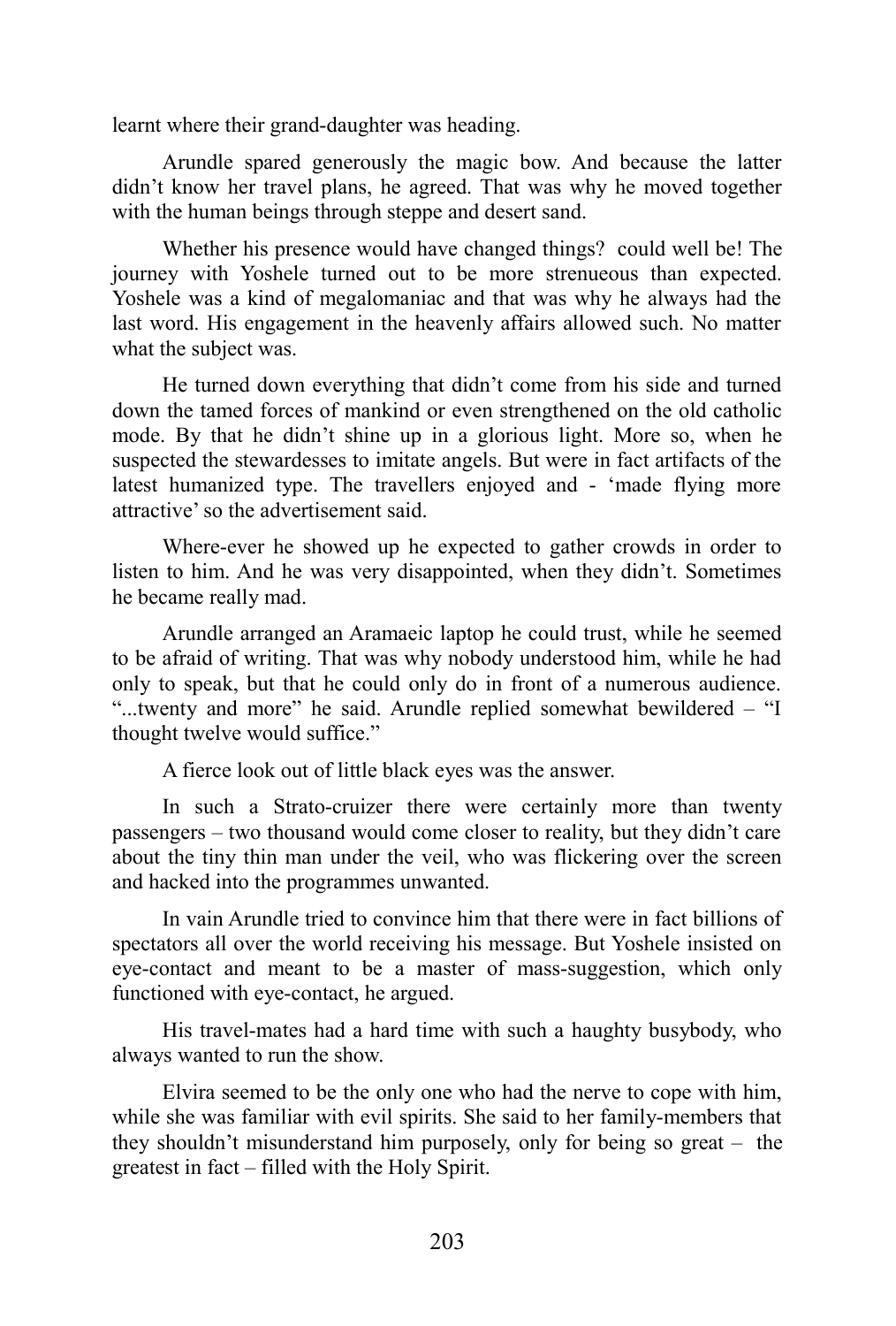He should be seen on the same level as the Advisor, or even South-Michel in a way.

Elvira planned a new book and clung to the lips of the master therefore, whose words were like precious perls, full of wisdom. Yes – Yoshele divided the people – either they adored or ignored him.

Gifted as Elvira was she put his sayings into marvalous words and came about with the deepest sense ever. Perhaps things were as she said: Yoshele was not as great a speaker as he reckoned. That might be his tragedy, because what he had to say was surely worth being heard.

"You've got to have a voice for that, with fair training. Not all of us have the voice of an opera-singer, though."

Yoshele's voice lacked of volume and capacity. Arundle even thought him unmusical. Otherwise he would have fetched a harp or lute as others did to present his hymns adequately, like his times demanded. But in front of Elvira or of her son Edmond and his wife Elouise, Arundle restrained herself. She didn't want to stress the family-ties any further.

### **28.(North-) South-Michel**

Elouise was mighty proud of such a daughter and showed her all around the places in Christiania, where she was at home by now. Many of the old friends and comrades had remained. Since that heroic battle against the Pandemia, Christiania blossomed, and had become the new Jerusalem of the recent salvation movement. So Yoshele was very right here. Fortunately Elvira was able to show him not only around but also to explain and spot the meaningful sites.

"I realized at once" he quickly responded, probably a little late though. But Elvira pretended to have not noticed. She loved Yoshele for his sermons and parables and for his very being. Yes – Yoshele split people: either they adored or ignored him. His diciples loved him and his opponents hated him.

From underway Elvira mailed the first chapters of her new book to her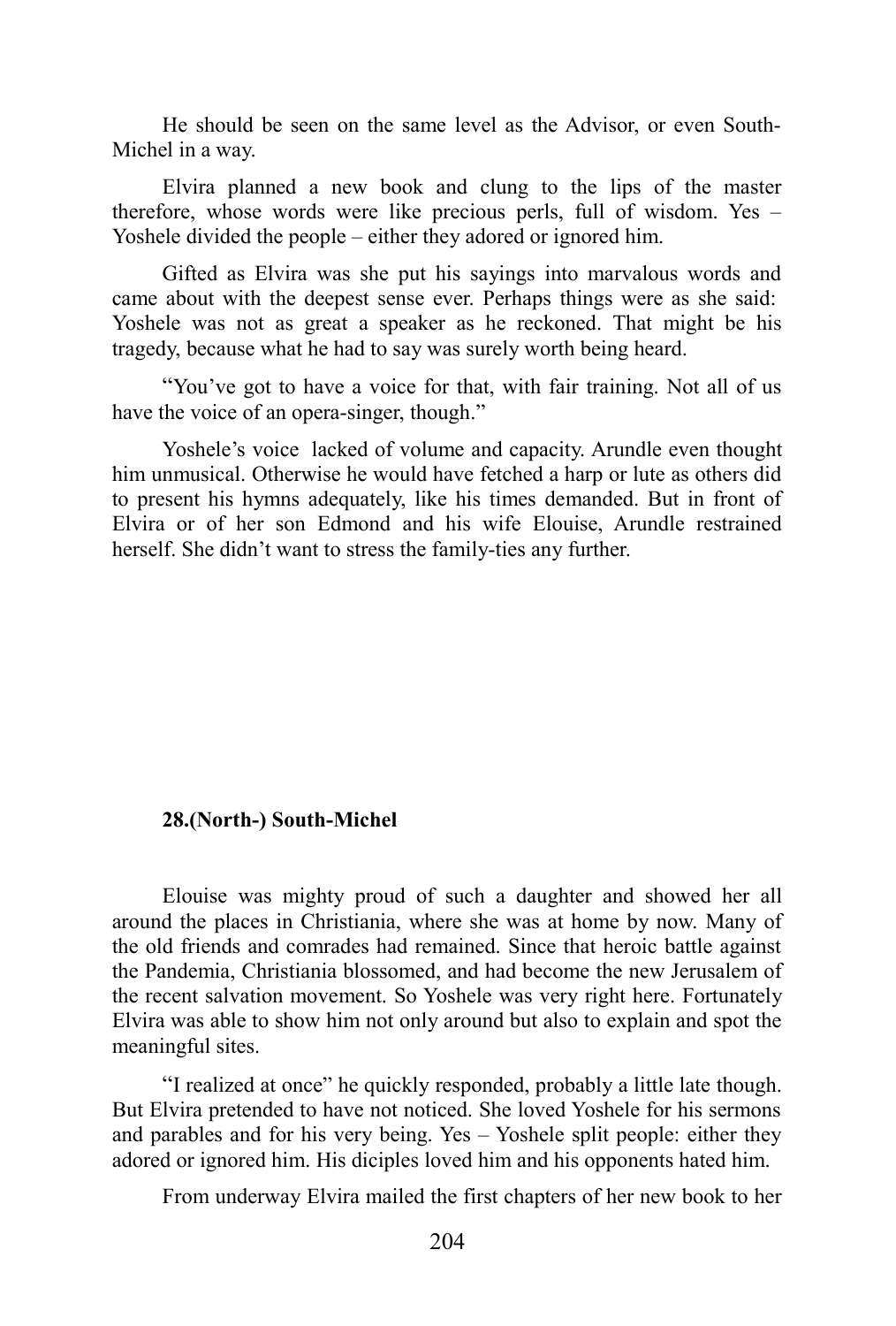mentor Grisella, who wrote back right away while staying behind on the Isle of Wisdom tooth.

The publisher was on board already. "There's something in the bush, so to speak. little best-seller-author" Grisella mailed back: "This time we do the big deal... might even end up right next to Anonymous."

Support like this did her well, but she also was self-assured enough to realize that she deserved it. Her reference to Yoshele had been very wise, though. All the more she wondered why Arundle and her parents remained so cool, who also met Yoshele in person. They probably didn't feel quite up to the mark.

Arundle would have denied, if she had been asked. She saw Yoshele on the same level with the Advisor. So she was used to strange habits, when dealing with the latter, more or less. That might be it. Yoshele didn't practise equality enough, because he not yet knew who he dealt with.

For him all humans were equal, no matter whether this was true or not. Arundle would have liked to be equal and so would Yoshele, but they didn't know how. Equality was not easy to be achieved.

'Equal all mankind was born, but everywhere they lie in chains.' - As soon as you were in the world, inequality began. Thus it was strange with the human beings, though. And those who really wanted to be equal, were least. Arundle knew that and struggled hard with such fate. Without her friends and without Billy-Joe, she would have ended up like Yoshele or even like the Advisor, who both suffered from solitude. Yoshele might be all different with his original mates – and if not with all of them, at least with the innerst circle.

Arundle would have liked to meet the mysterious Maria-Magdalena in person. "Show me your friends, and I tell you, who you are" – she said to her grand-child just before she met South-Michel, who was hanging about in Christiania togehter with Billy-Joe, how ever they managed to be here. Something was just changing, she reckoned, or a Northern counter-pole came up, while there had to be some reason in fixing on the South.

Up here South-Michel called himself North-Michel. The reason therefore was all too obvious. Were there also dwarves and nixes up here? Melesandria over there was Northern enough, though, while the dwarves were estimated in the Scottish highlands and in the mines of Wales.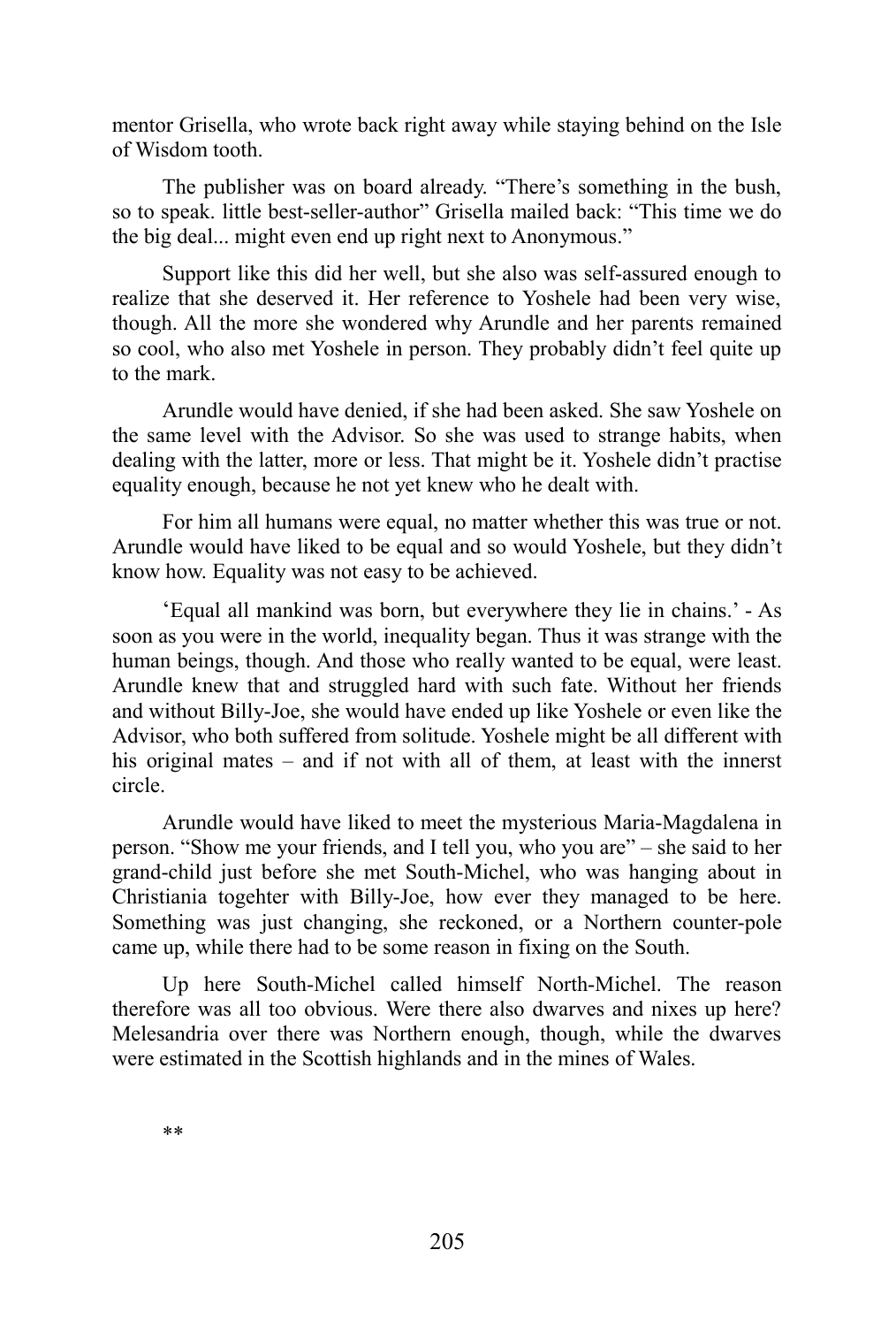Arundle wanted to get the whereabouts of Yoshele straightened out right now and here, as it was her attitude. South-North-Michel didn't agree in the first place. But then he gave in when he learnt that Yoshele wanted to go back. "It's the last time" he stressed, while feeling drawn by passion, the Christianians noticed. And all who felt that way noticed something blossoming inside, that hadn't been before.

You needn't bother and look for the Southern trail, because there was the Northern one. Such a time-scale was somewhat strange, though. In order to get ahead, you had to move backwards, which was by no means less strenueous than moving foreward in the glutinous sand.

Yoshele had to prove himself as a singer for the first time. And Elvira was ashamed somehow in advance, while she was his most adoring devotee over here. But it didn't turn out to be all that bad. Yoshele was singing rather low, but not as bad as she had feared.

"What a pity" Elvira thought – "he could have made something also voice-wise. Well, after all he was also just a human being and couldn't transform everything what can be achieved by Man. Everybody has to fix his priorities. That makes him" – so she thought "so human."

Her Grand-ma might therefore object his strivings. She was full of lifeexperience, while such a young lad came by and explained her the proper route. That was why she stepped back, but wouldn't push him aside for that, as others did.

Yoshele's descend served another purpose, and she was going to learn soon. For the time being they tinkered alongside the time-scale rather insecure backwards. No-one was allowed to look back but concentrate on what had been – a pressure which wasn't easy to cope.

Most difficult it was to sing backwards. South-(North-)Michel asissted therefore. He had to do, because he was the only one who knew how to do, by reversing his song. An ancient magnetophone device, as they used to be common centuries ago with the criminal squads of the police.

He carried such a device on his back, as big and as bulky as it was, and tried to slurp in the tunes, by imitating what was heard by the loud-speakers. Yoshele didn't cause trouble by doing so, and was concentrating at best he could, when he stepped into emptiness. Lucky him, they all were roped together, while his contours hardened the further they returned.

Nobody ever found out which song they sang. Although this had been the leading question of the tour. Who ever solved the task would have won a free ticket. Similar to those of Anonymous and Hans Henny Henne's or Mrs. Waldschmitt alias Henne. The woman with the two husbands, as the Arch-Angels whispered when they met with their inflamed swords. (Those who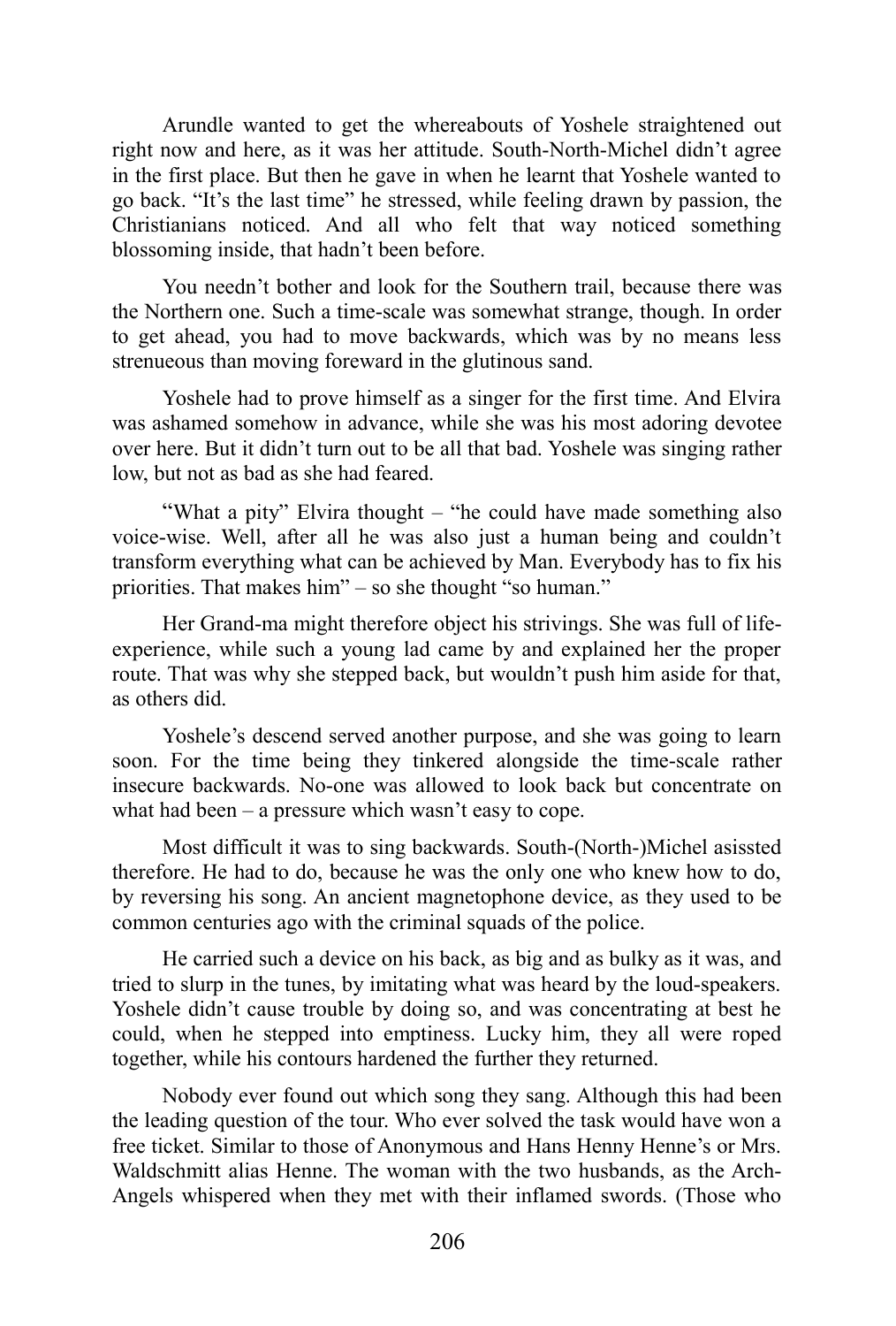are busy in the highest service cannot bother with such bagatelles.)

Such free ticket was by no means just. Who ever won it, only checked his memories to find out. It worked fine this time, as nobody found out. That might be one of those beasty little stinges of heaven, they stumbled over last time already, the few Repetitors wondered, who joined the party this time in private mission.

Yoshele pretended that he knew the answer and smiled his overbearing smile, which – in the eyes of Elvira – was the sweetest and most adorable smile that a human being could smile, or ever had smiled. Had Yoshele been just an 'Only-Human' of real flesh and blood, Edmond would have certainly had good reasons for his fatherly jealousy. But as it was he stuck to the somewhat unthankful role of Joseph, which was in a way advantageous in the long run. He knew that from Billy-Joe, who once had taken over such a role.

The slurping mantra suddenly stopped. Under the soles the ground cracked and crashed. Certainly no sand this time, but solid concrete! Where they now allowed to turn araound? Arundle asked herself, and not only she, while Elvira longed to see Yoshele's smile again that she had to imagine, knowing him in her back. So she did like her grand-ma, who had to look on her back, while looking on Yoshele's. All turned around by now. Why not! - They had arrived. That was no advantage for Elvira, though who slipped into the role of the heaven's bride, like Edmond once did in the Prince's.

That would pass, he eased himself and Elouise, his wife, who wasn't familiar with such aspirations. "That's the fatherly inheritage" he murmured ill at ease. He still was ashamed of his Hamlet-part. But without he wouldn't have met Elouise in the first place, and never had searched in the North. By that everything had its good in it.

So he told himself and tried to convince Elouise as well to leave Elvira alone. Arundle had not to be stopped. She realized all by herself. Yes, she was a great woman – a kind of super-mother! Whether Yoshele had a similar view of his father?

How was his relation like? Reflecting that, would be worth while, and as well talking things over – at best with Arundle herself!

The clacking noise stopped and so did the slurping of the music. (North-)South-Michel closed his magnetophone device. The little band of time-travellers found themselves inside a spacy house. To the flat roof lead a staircase, they climbed up. Up there the table was set. There was bread and wine, as well as some goat-cheese, and stripes of dried meat or fish.

Yoshele tuned up even more, back home among his followers. Maria kissed him tenderly, that hurt Elvira, while she told herself that such ache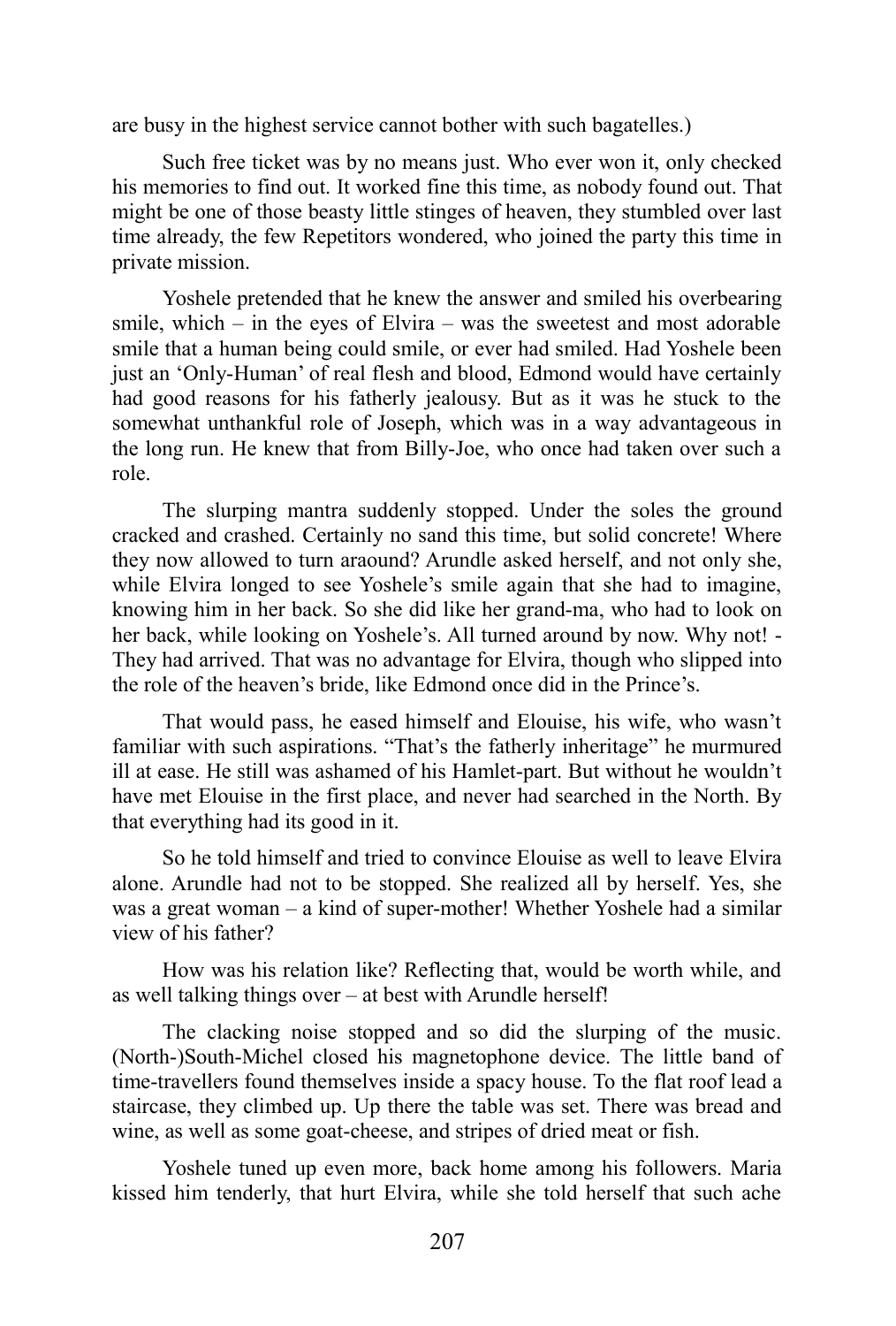didn't suit her. ('O ache, let go' – is easily said, but ache seldom complies.)

The table was long and those who set at the ends felt soon disclosed. That was why each grabbed for a bite and turned inside for listening. A microphone would have done it. (North-)South-Michel fumbled about his magnetophne device, whether he could extract the microphones, but he didn't manage.

But his good intentions counted, because Yoshele's voice turned louder with every word. They perled preciously from his sweet lips – unheard words! Elvira became all fussy. This was the Master she had imagined. This was how it could have been. How else shoud the five thousand have been able to understand him, she had recently read about?

Here in his very element he appeared all different, even the doubters noticed. Elvira liked what she saw and now she could also see the true Maria Magdalena, or imagined to see her after all. For his very young mother she wasn't old enough, and for a wife she seemed too old. But that didn't mean much in those days, while each Oedipus came along to marry his mother. They either didn't bother birthdays, or they didn't mind age. Perhaps it was so or other.

Arundle joined her. The time-travellers stood aside, they were not used to be sitting on those cushions, except the yogis among them, but they didn't settle for solidarity. So they stood about in their fancy dress. Yoshele might have felt that way under the veil. They now realized what it was like to be different.

Instead of talking out of turn, as Yoshele had done, they became silent and timid. So they raised pity, as far as anyone noticed at all, because all were listening to Yoshele's words. There was a mighty big difference between here and there. On earth you could cry as loud as you wanted, while listening was some kind of side-effect. Because listening was not a faculty of the contemporaries any more for a long time as yet. That had to do with the media and the permanent showering with advertising.

While change was under way since the days when the little prince refused television, and the future was passing over into the past, in order to meet in presence.

The alteration of media habits was part of the general cleansening programme that went hand in hand with the battle against the pandemia, as such was one of the causes, and was therefore taken very serious. That was why Yoshele fitted well into the picture with his mighty words. Substance of his message was the return from alienation or as he put it in his own words: "Repent and believe in ghospel" – this was how he resounded through the media, and that was why people closed their ears and didn't want to hear the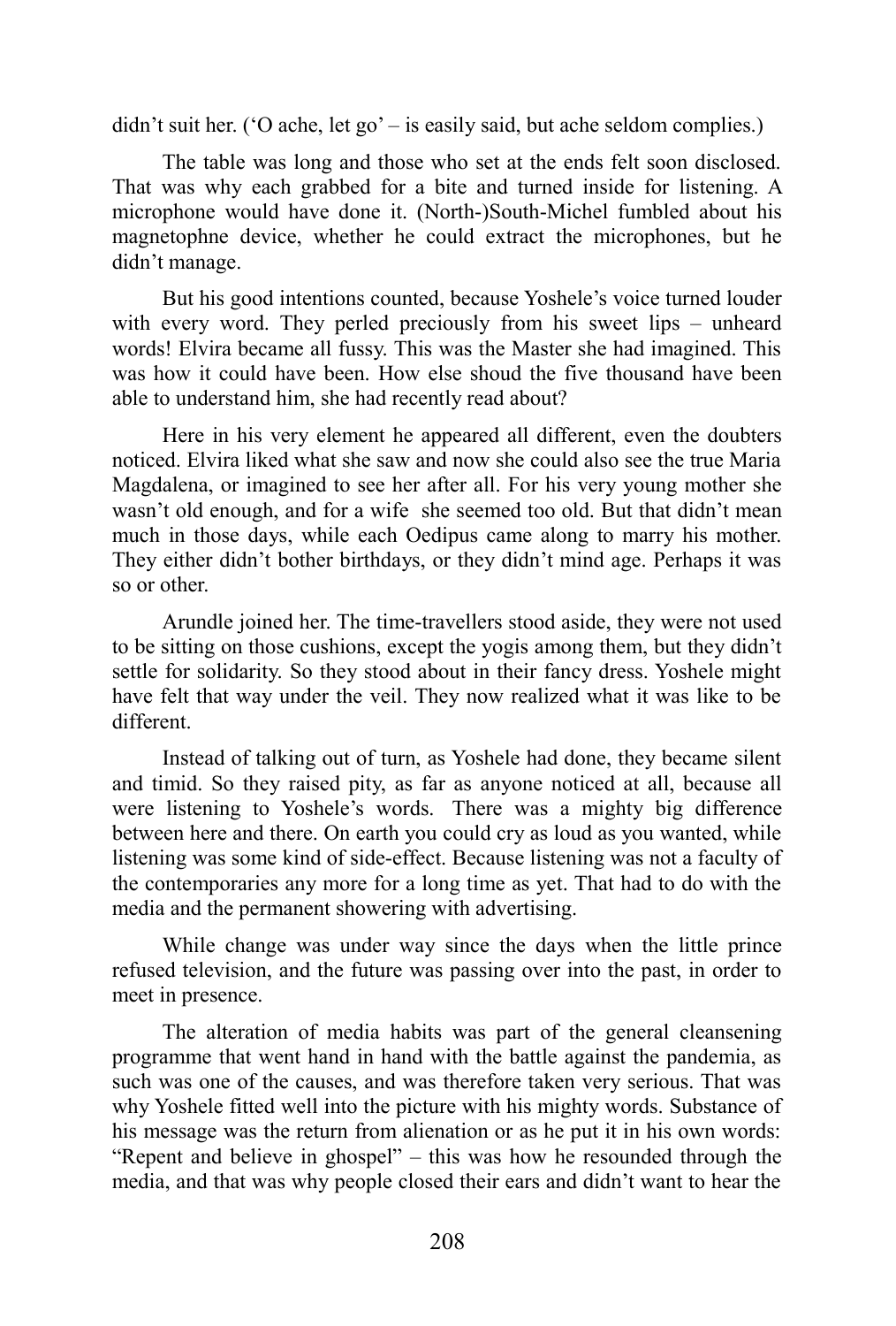like any more.

A new language would have been all important. But there was nothing, because Yoshele couldn't converse, but spoke as his tongue commanded and that was kind of trashy after two thousand years.

Up here however in his common surrounding the same words sounded all different. That was caused by the milieu and by the oriental flair, Arundle persumed. Because she was by now far more attracted and understood Elvira for the first time somewhat better, why she adored her Master. She might have felt the same when she was young. But now she meant to know most of what Yoshele uttered.

But now she did listen. And for now she heard rather other things. She felt as if a lever had switched in her brain. She understood at once and saw in the proper way what she never saw and heard, what she never understood, because we do not see or hear with our eyes or with our ears but in our mind.

Arundle remembered thei efforts for the right way of seeing way back on the Isle of Wisdom tooth in the old days. And now just the same happened to her ears – at least such view was offered. While it was not all that simple to get out of the trap. What was different here? What did she understand now over here that she had not understood over there - while Elvira had been affected?

"Never try to explain farming to a farmer, (or was it Sophokles to a philosopher?) He wouldn't believe and follow you. No matter how solid your concept might be" so Arundle remembered to have once heard. She wasn't aware when or where exactly.

Again she realized that her thoughts were wandering, instead of concentrating on what was said.

"Man can only listen for a quarter of a hour" went through her head. She also remembered vaguely. But noticed that she believed there in.

So she let go and drift what she built up. Such caused tension and didn't lead anywhere. But she realized that she became warm in the heart while her soul became light.

Was that the other way of listening? While the other way of seeing was their's already?

As she looked around, she saw an aura all around Yoshele's contours and his words flooded like delicious mana right into her soul, so that she didn't know where to turn of joy.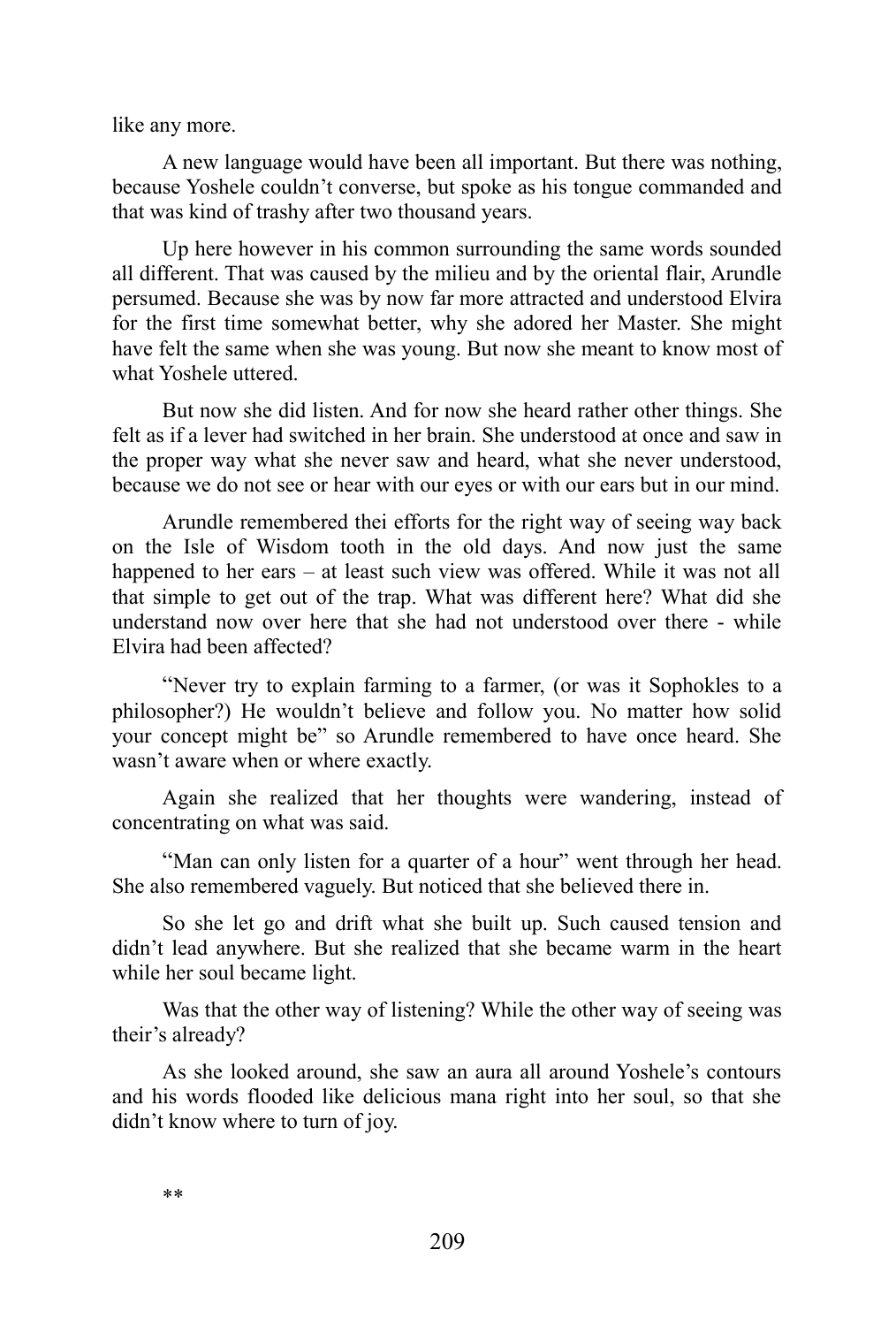(Norht-)South-Michel gathered his flock and rushed for departure. It became also high time for Yoshele. The party was over, his time had come, where he went he would only be half welcome and a huge pile of work was waiting. All that soul-trash that was gathered in two and a quarter thousand years.

Mankind had headed deeper and deeper into the swamp and bushels of hair stuck out – man were pulling themselves out.

Billy-Joe blew into the didgeridoo which (North-)South-Michel shouldered. Thus it was Billy-Joe this time who took the unthankful first place. Layin the trace was heaviest. You had to find the right trail.

The magnetophone device seemed to be out of order. It might have suffered from the extraction of the microphones.

Arundle couldn't find Elvira, who was looking for her concept, without which she didn't want to leave. Until Arundle realized that she had thrown it away purposely, so she could stay. Yoshele's diciples picked up the leaves on her request, except for the front page. So Elvira had to part as well.

A last sight of yearning on Yoshele, as she thought, but he would join them anyway. In her desperation she didn't notice what horrible scenes she left behind. Hair was pulled and clothes torn apart, sobbing loud and weeping low and what other modes of mourning there were.

Thus Yoshele were last at the time-scale. His low voice vanished with the slurping in of the tunes, and it was as if he packed on his shoulders what wavered behind him.

"Yes, they are hopeless cases. If they only knew what lay ahead" -Tears of pity came into Yoshele's eyes. He saw the dark medival age coming up, followed by the even darker inquisistion which made him break out into desperate sobbing. His desperation grew with the centuries, with all those progroms. For God's chosen people the worst was still ahead.

"Good things take time" the Advisor comforted, who accompanied the fare well. While new times lay right ahead. He was full of good will, but he could have known better. Yoshele understood, and as he did, he saw South-Michel with other eyes. The general perspective of the Advisor was by no means perfect.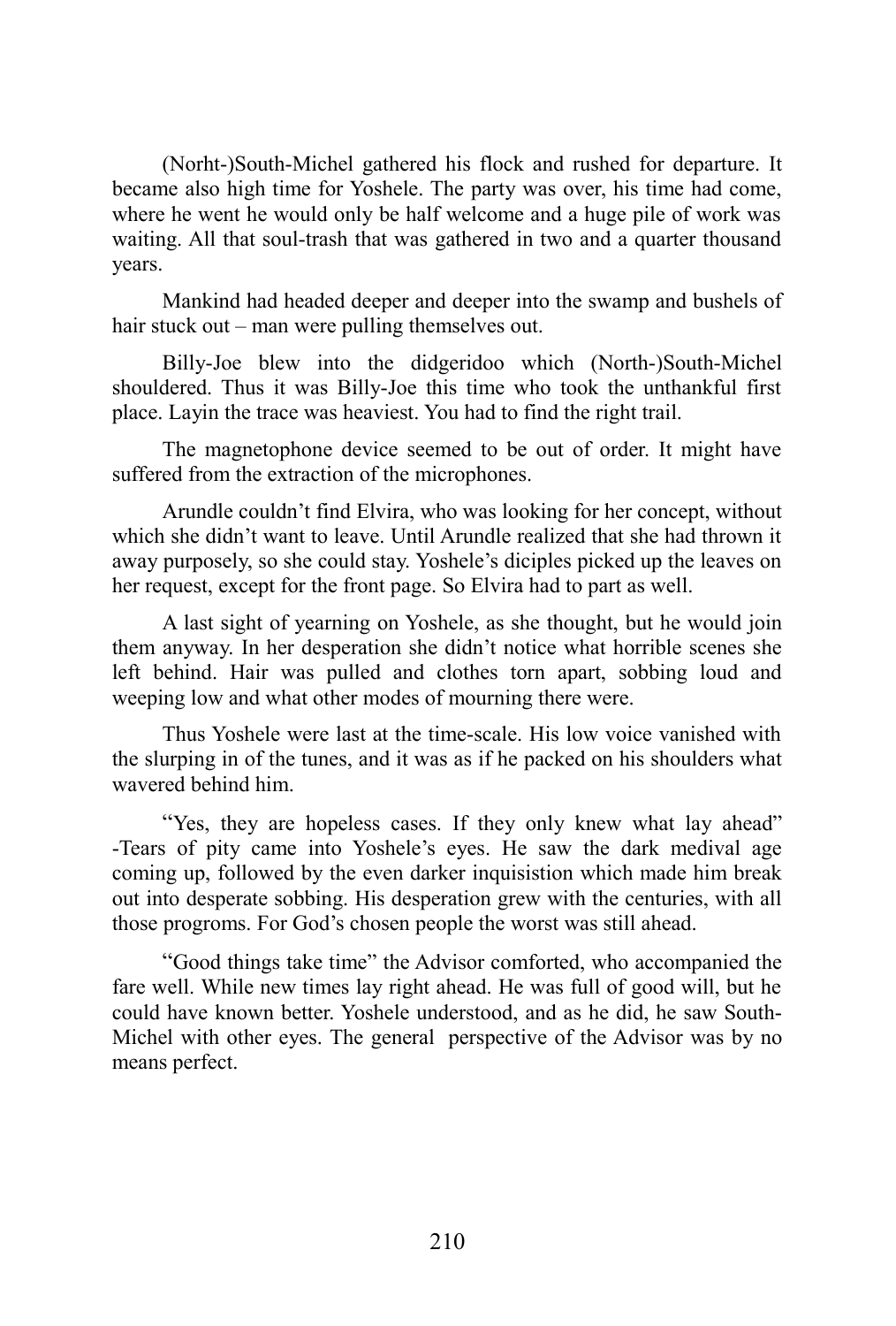## **29.Yoshele's Return**

Tongues of fire licked over the Mourners' heads who stayed behind and all began to talk right away. Nobody listened and nobody understood even his own words. That had to be changed right away, and so everybody listened at least to his next, for the start. No matter whether he spoke Medish, or Persian, or Aramaeic, Greek or Latin. The Advisor wanted it this way this time.

There was not much to understand, because all were filled up likewise, and those who were not filled up, didn't realize. But that's the way it is, someone stays always outside or pretends to do so.

Meanwhile they stepped backwards – back into the future. Billy-Joe gave his best and blew what his lips could give, because the magnetophone device played very low, and had it not been right in front of his ear, he would have heard it as low as the other Repetitors.

Thus the melody passed unheard and squeezed, and (North)South-Michel took grave care, whether they would be able to arrive that way, without turning around, which nobody dared.

Something was missing. He didn't know what it was. The clapping under the heels, - yes, that was it. For a while there was no clacking any more. But that was when Billy-Joe banged against the wall of the helicopter terminal already, right on the Isle of Wisdom-tooth.

This time Yoshele was properly dressed. He had picked up his onepiece gear again – the stupid soldiers threw the dice over – which he had been wearing all his life. Maria Magdalena had bought it for cheap money on the black market. Had anyone known that time how much it would be worth once...

Thus he didn't look all that desperate any more. The horrible crown of thorns was also gone, by the efforts of Maria, who had had a clever hand in that. Elvira felt a sting of envy. She certainly would have liked to try herself. So she identified with those ancient helpers and felt somehow relieved as well.

"You still remember that we started off in Christiania?" Elvira asked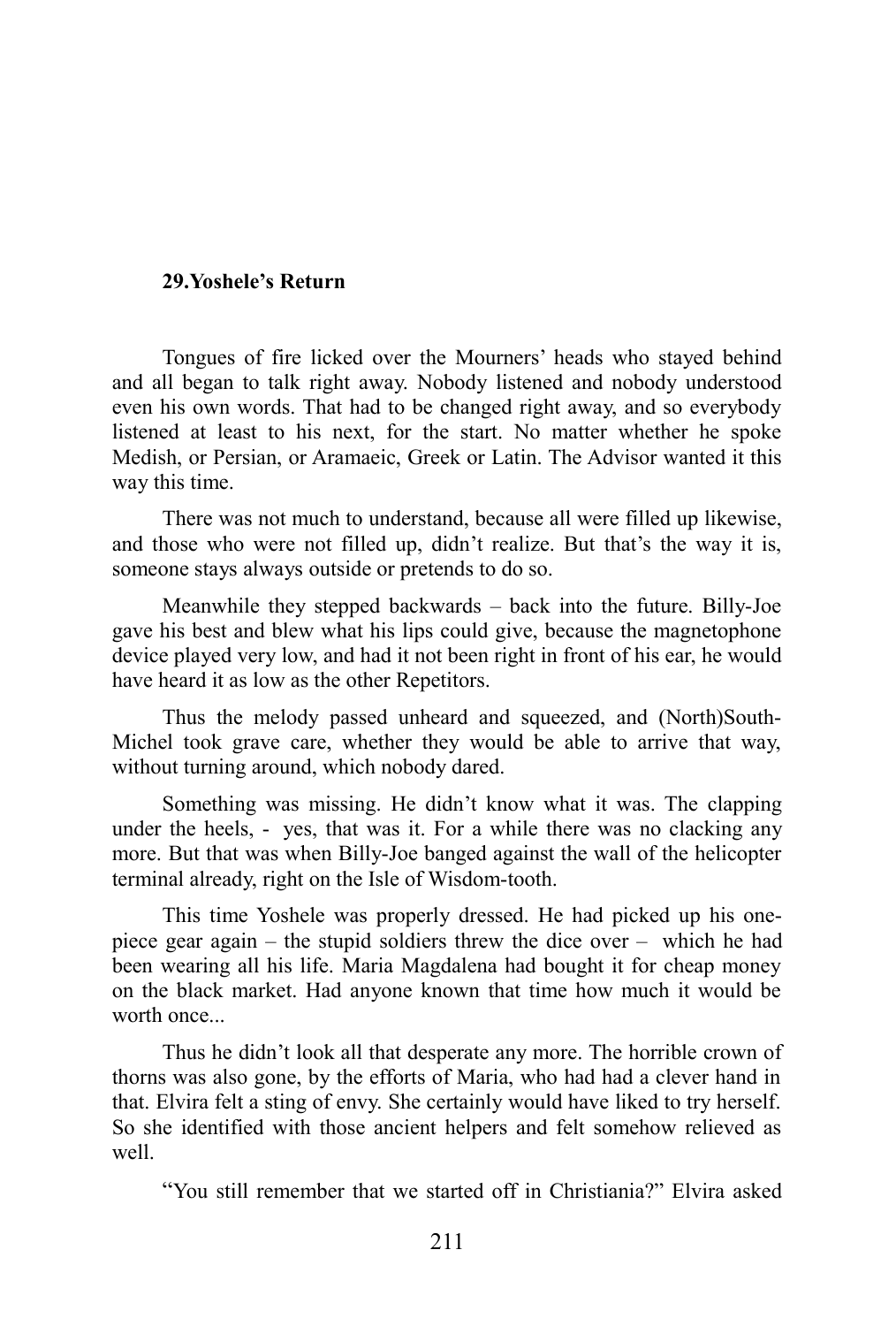when she noticed where they had arrived.

South-Michel was happy again without that appendix (North-) The double function was not his favourite cup of tea. But Yoshele would have liked to return to the Northern pulse of life. Therefore he suggested to return thereto. While all seemed to agree in that and raised no objections whatsoever.

Arundle booked conventional tickets for the party and off they went right to the Intergalactic Southern – and then to the Northern Space Station. From there a shuttle brought them further on to Christiania, which had an own terminal by now, because of all that fame. Experts came from all over the world for advice and to see with own eyes how life was here, and should be the like everywhere.

The pandemia was not overcome all over the world and the long term consequences would be noticable for decades. But things were on the move. The wave of progress could be felt everywhere. And Yoshele's programme suited perfectly well by discouraging the last tycoons and their primitve way of pecuniary corruption. The second secret disease, which was much harder to tackle so it sometimes seemed. Who suffered from that disease, didn't suffer in fact, just the opposite, but felt great and could hardly be convinced, while Yoshele had something to offer.

\*\*

Right in the Strato-Cruizer Yoshele started his first sermon. He worked without concept so not even the director, or the Repetitors' team knew what came next - you had to be aware of everything. This time Yoshele didn't mind the few spectators near him. There weren't so few anyway. His call ran ahead of him and the airline regarded it as an honour to offer him a free first class ticket, which he rejected on Arundle's advice.

"With cheese you catch mice" was a saying Pooty told Billy-Joe, who gave him a tender slap and asked him not to be so witty. The days as VIP he had enjoyed. Now he meant to warn everybody, while he didn't experience anything bad.

Corruption was one of the worst whips since the beginning. The Repetitors wondered why Yoshele pretended to have no idea, or didn't understand the situation over here. Perhaps he thought the Strato-Cruizers-Services were like currents in the oceans or like winter-rain, you could utilize without harm or consequences. Or Arundle omitted to grant him time enough to reject, just as he rejected Satan who lied shamelessly to seduce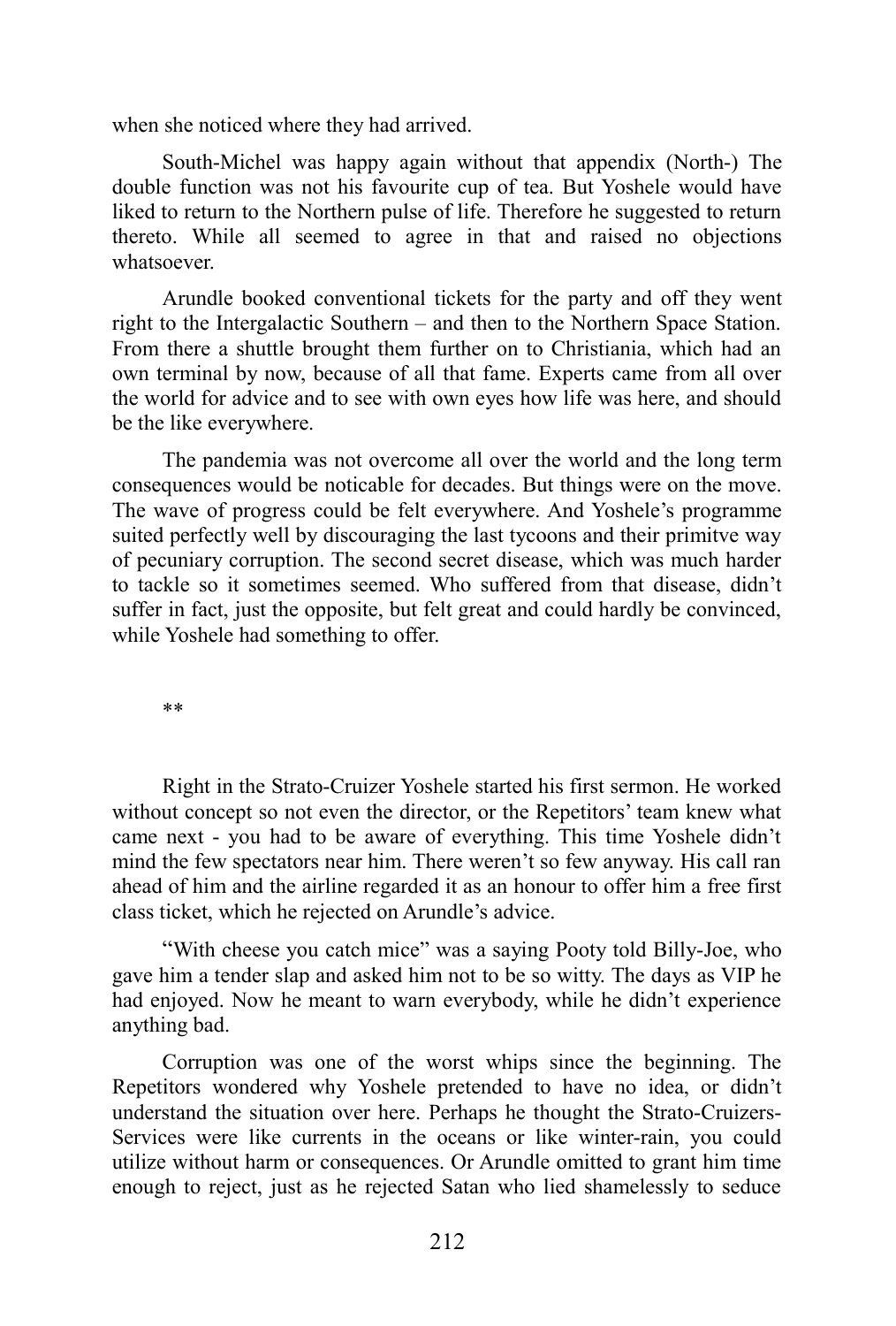him in the desert. Besides, the Repetitors were there to have an eye on him. They were aquainted with the media circus and with opposing interests. All pretended to strive for the truth, and still everybody thought true was, what he liked best or what suited even better, for what ever reasons.

In order not to be taken as lobbyists for the SLOMES Corporation, the Repetitors had to take good care, for they were connected with this company. Had they to expell Judith and Dorothea for that? Judith had only been associated to a minor extend, right from the start, because she hadn't been involved in that future project.

After all they could refer to transcendental wittnesses: Judith to Hans Henny Henne, and Dorothea to Anonymous, whose positions expelled them from any suspicion.

Arundle referred in that to the Advisor. If at all, she'd be his lobbyist, she assured and had one dementi followed by the next flickering over the public screens.

The SLOMES-Corporation was meanwhile in charge of most media, therefore her approach could certainly succeed. And the deeper the conciousness of a higher guideline settled in the brains and hearts of the millions, the more doubtful their opponents became, who lacked such mediapower. Thus it seemed to be a vicious circle, you hardly could escape. While for now with Yoshele the final breakthrough of the truth seemed possible. No matter how many false traces were layed.

After all – success would prove the rightous cause, so the Repetitors reckoned. But how could you measure success? When was it enough? Such world-wide programmes didn't proceed everywhere the same. Minor rejections had to be considered, or were they already indicaters of failure?

The press published what they liked and so did the yellow press, as they once did, some decades ago to the harm of the Isle of Wisdom-tooth. When reporters didn't find the thriling story, then they invented it for the sensation's sake. That was all they had in mind. What did such reporters mind reality? What did they care about rightousness? As long as they managed to uncover and hit the hub of the world for once?

Could they even be connected with the lust of evil? Were they the modern devils who sneeked in unnoticed to ruin the law and consequently the revised pace of the world? Were they unnoticed offenders of the law, that had so many troubles, that even Yoshele came to interfere?

What now was due to come true, had been prepared for a long time, the Repetitors reckoned. South-Michel didn't march to the Holy Land with them just for nothing. For sure not backwards and for a second time, in order to win Yoshele, and cause all that grief among his diciples, so the visitors from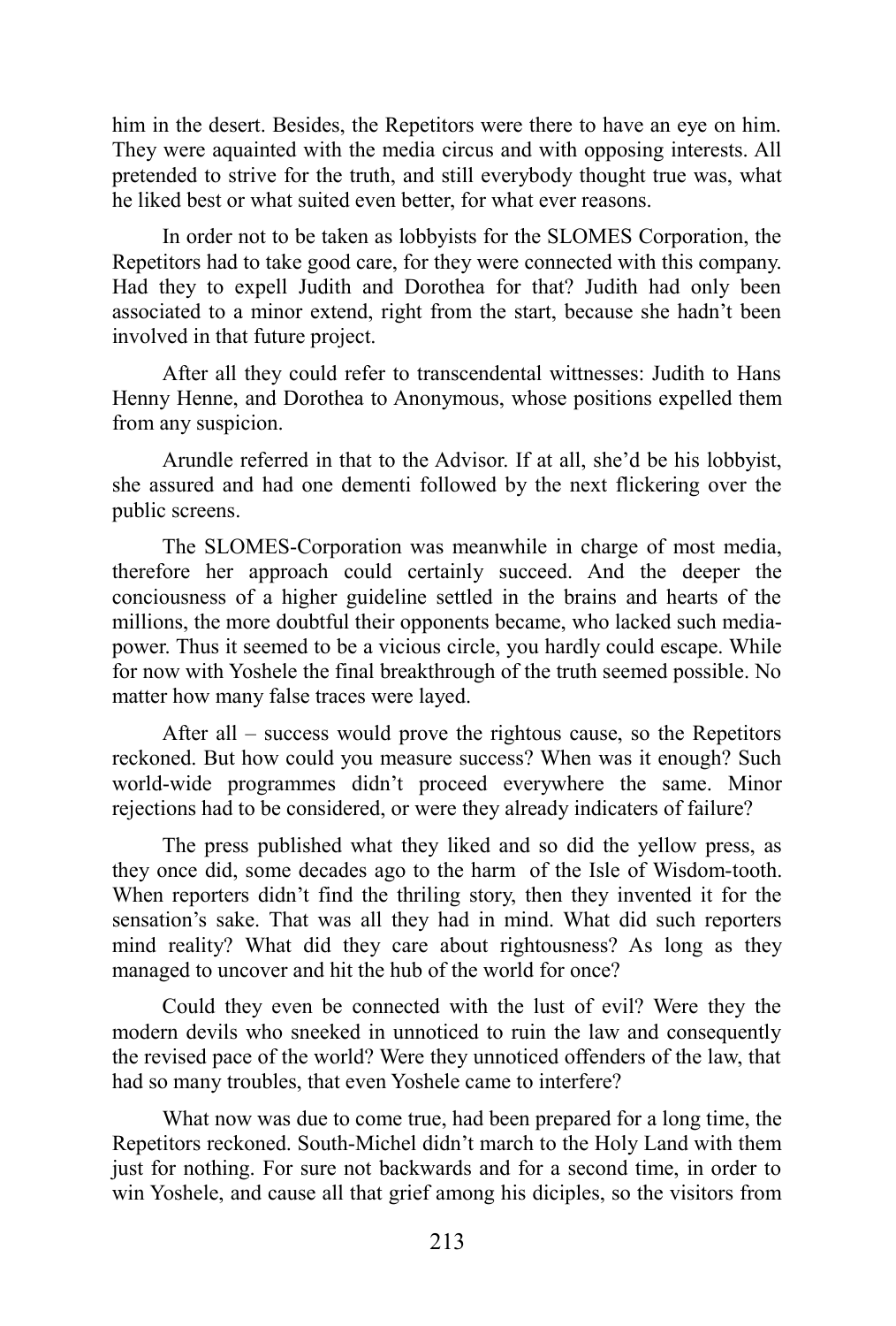the future realized. Despite of all the trouble, Yoshele joined them right away, and participated in everything they suggested. He certainly did that on purpose.

Egotism and self-centredness might be worse the evil lust which drew merits from the grief of others. by supressing other, the straight walk was won. When the opressed suffered the ungood heaven of ungood joy opened up on top. The awareness of damage lead to the joy of the unconcerned.

Was there a bridge to the liaers and false-speakers, the word-twisters and sense-changers? Where was the thin border-line behind which no way lead back, where impetus became machinations – and was no longer able to bring foreward but to destruct?

Yoshele sought for a new and appropriate language. He knew those who talked of secession were missunderstood. Secession didn't mean any longer to get lost in the world, but to get rid of certain aspects therein.

Such a language didn't fall from heaven or came from the past, but had to be formed anew, and had to be born under aches, in order to penetrate the world, and bring foreward what never was before.

While the old trouble still existed and might be even grown. Caused by the Pandemia the people lost their brains. They returned to a child-like dependence, and were no longer masters of their deeds, while the artifacts had taken over.

For them Yoshele invented a kind of 'massl-talk', that sounded as if he spoke with horses or dogs in their mode. Sometimes he even twittered like birds. Stunning enough such talk was well accepted and lead to a morbid grin here and then, and a search for real words set in. Sometimes Yoshele's sermon – somewhere in an asylum – caused a riot similar to a swarm of wild bees. Not only by the noise they made, but also by running away. and thus the inmates escaped their artifact-guardians to hum about in parks and gardens, and to do, what they enjoyed most.

For Yoshele that was not just a recourse into prelinguality, but also a pause on the way to the new freedom. Yoshele didn't let anyone down, and nobody was uncoupled, while the brave new world attracted very much, however always somehow overshadowed by the old.

He was a kind of ferment, though, coming about not with sword and shield so to speak, but virtual and omni-present, thanks to the Corporation. For now he didn't want to do all by himself and carry the world on his shoulders, suffering for the sins of mankind, but as a nucleus of resurrection, and supported by the team of Repetitors, who once did a deep look into the grounds of future times; until such times arrived; to be then reproduced and rectified by such brave soldiers of love, who were fighting the final battle on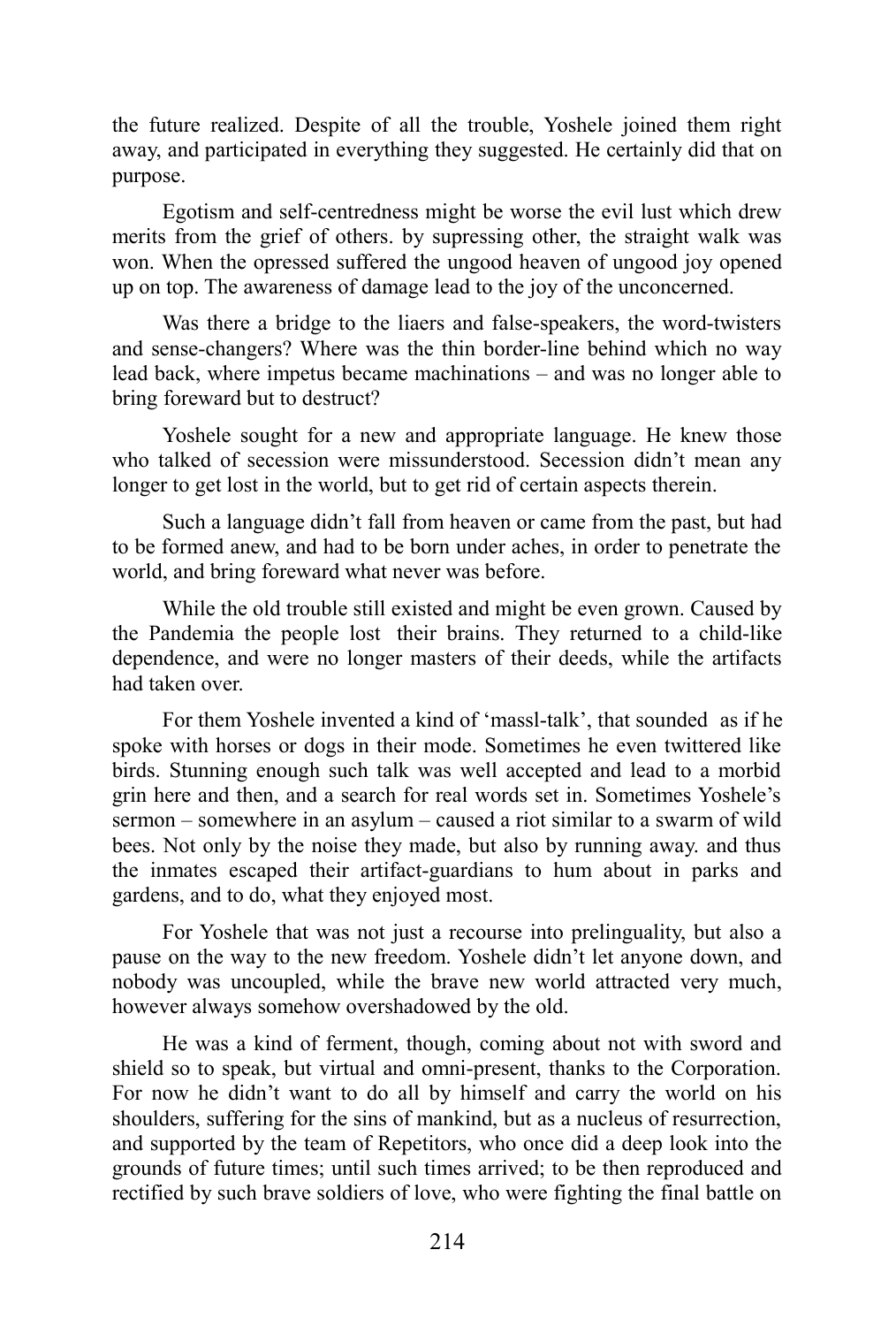fake grounds with divine weapons and a wider outlook than the representatives of the evil side ever procured. That was in short the reason for Yoshele's return.

# **30.The Trace of Secret**

Thus the principle of hope prevailed and the Repetitors supported Yoshele at best they could, while they would have liked to know what he was hiding. Nobody doubted his plan. Some one who is so decisive and turns all others to do likewise, certainly knew which trace he followed.

"The main thing is the theory in any case. When you have a proper theory, you can deal with, and force all others to do likewise, then you have almost won" – Scholasticous said, somewhat highbrow.

"...Would be bad when the theory doesn't serve the purpose properly" Grisella put in. She was thinking of the outcome of the Russian Revolution, nobody had prognostizised.

"That's all known over and over again, but people don't learn..." Arundle put in.

"All those cracked revolutions, when it says afterwards: 'Times hadn't been ripe yet or Man isn't made for freedom' -." Florinna added.

"Most of the times it isn't about the time or the people and their conditions of life, but about the theory which turns out to be a great desaster and all wrong - right from the start" Corinia supported her sister, and overdid pretty much, Florinna thought, but didn't say.

"And if such theory had been right, by the passing times alone, it was not what it had been in the beginning" Judith was thinking of the Nano-verse when she was joining the meeting.

"That's refreshing with Yoshele. He doesn't show up with such stuff" Arundle said just like that.

"Still he seems to know which way the cat jumps" Billy-Joe now tuned in.

"Does he hide anything?" Grisella asked.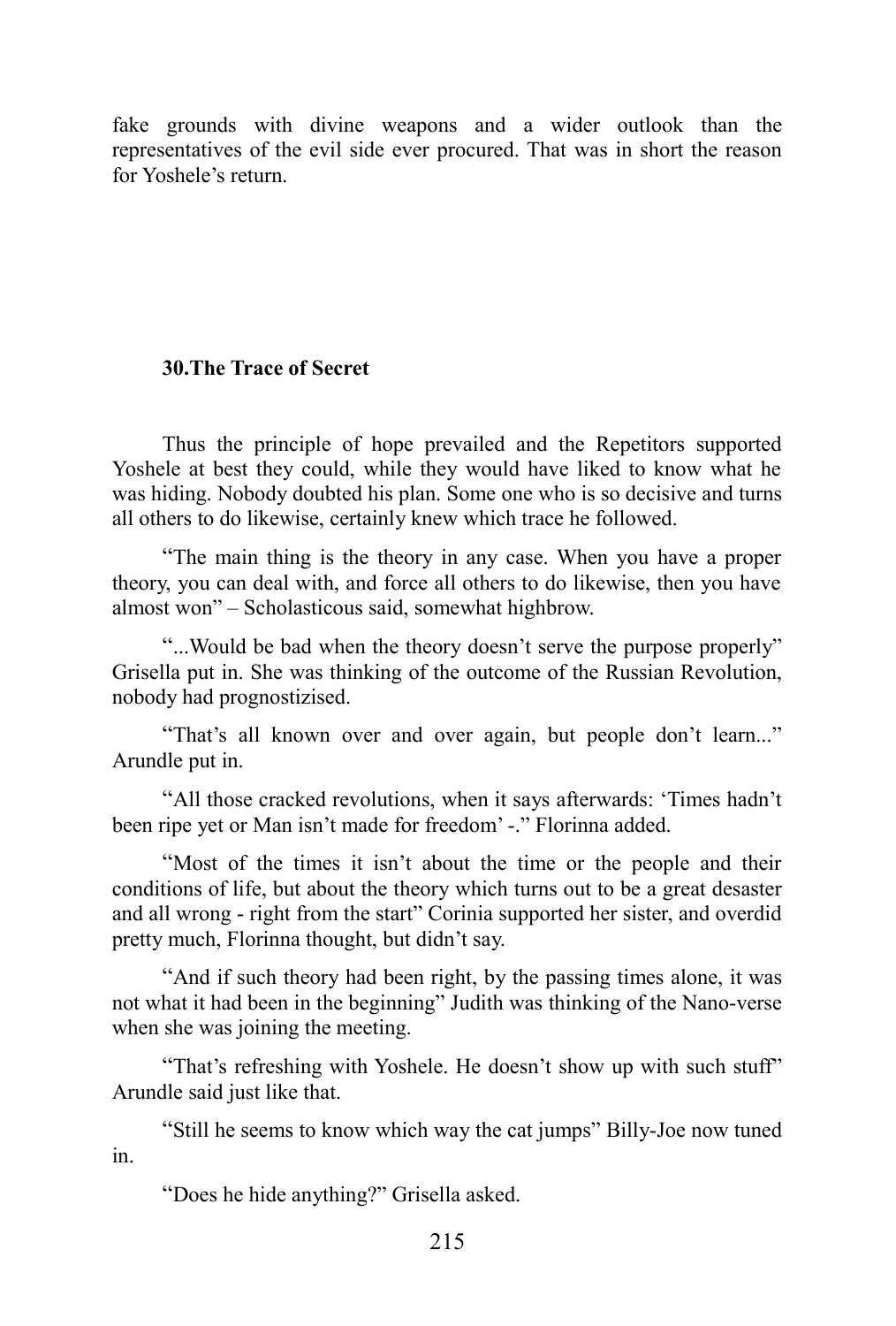"It's the way he sees things, that's it. He reminds me of those selfprogramming Laptops, who instantly write new programmes, they then follow" – Tibor suggested but found little support, only Arundle answered: "he's got no fixed theory, I understand, that's what you want to say".

"That's what I mean" Tibor justified himself: "Flexibility is needed – rewriting the programme instantly, and then stick to the outcome. Only a huge server can do such".

"Or a divine brain" Arundle supported.

"Acting when everything is considered, everything is calculated, everything is planned, while there is still only a more or less likeliness of approaching the wishful outcome" Florinna swarmed.

"Well nobody knows, I'm afraid, not even Yoshele himself" her sister eased her.

"And when such a Yoshele acts, even as a strategist, then it looks as if he didn't have a plan" interrupted Scholasticous, who was broken up by Grisella likewise right away:

"I think he hasn't , because I reckon him so fast, that he doesn't realize himself, how he's surfing through suggestions and possibilities".

"The big servers might be more reliable in that meanwhile, I'd presume" Judith remarked. Nobody contradicted.

"Should we offer Yoshele access?" Judith went on and looked around. But then she recalled that weird lobbyism and she dropped the subject. Perhaps she saw things by far too pragmatic.

"You're right that would be regarded as lobbyism, as if the SLOMES Corporation wanted to gain credits", Scholasticous agreed.

"That's what he wants. Can't be otherwise" – his wife added with a gentle smile. 'Her smile is still amazing ever since' Scholasticous thought and smiled back tenderly.

"Has he a plan or no?" Arundle insisted. "I think that's important".

Nobody answered. They all looked bewildered. Seen from that angle the whole world was but a gathering of failures and misdeeds – no good could be expected.

At that very moment one of Yoshele's parables was transmitted. They all listened: *The kingdom of heaven is like a grain of mustard seed which a man took and sowed in his field; it is the smallest of all seeds, but when it has grown it is the greatest of shrubs*...Mt,13,31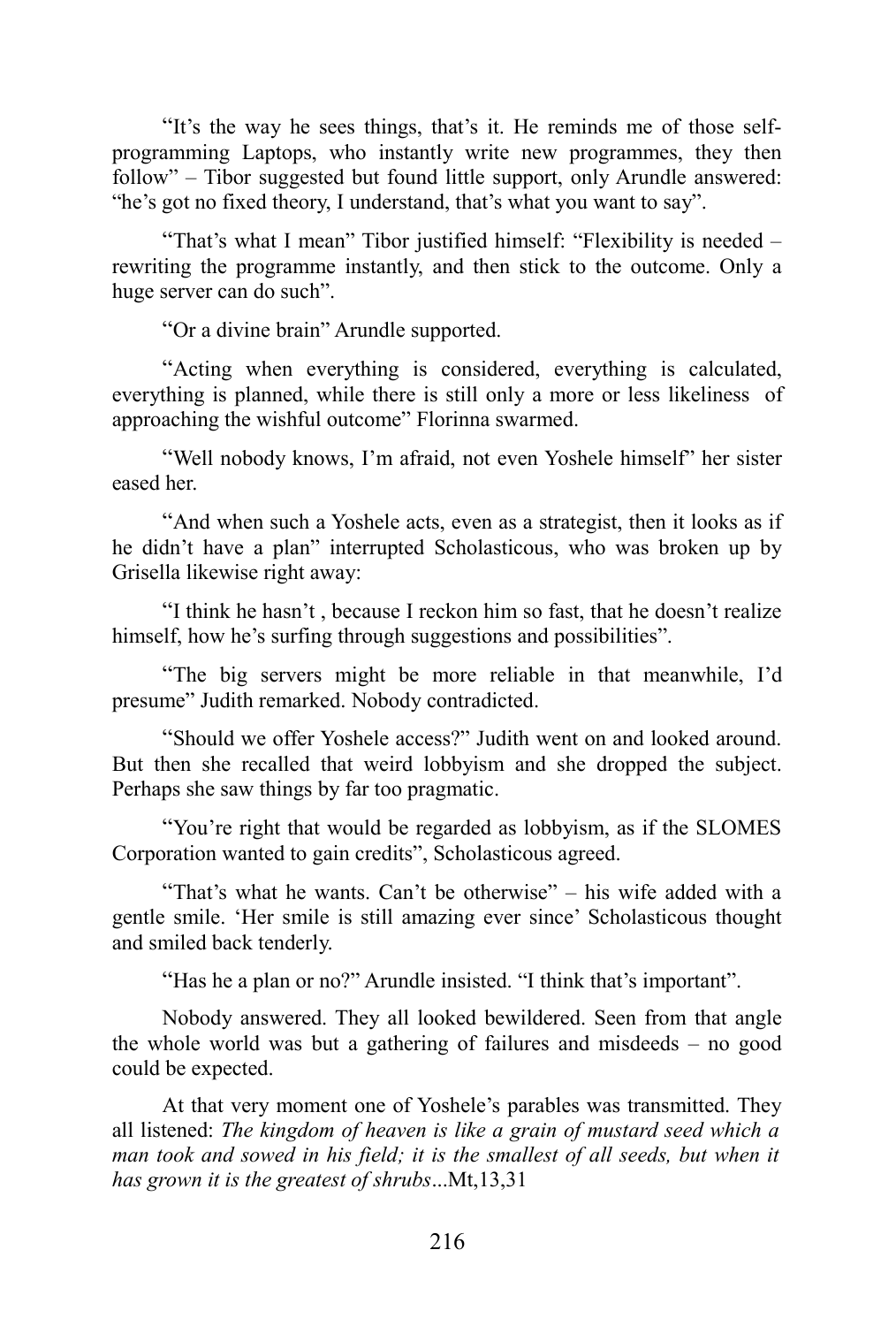Would it make sense to insist on further explanation? For the time being Arundle recommended to the Repetitors to read the bible, in order to explore the master's ideas. The appropriate chapters were easy to find. So it was done.

When they met again, Elvira had found out about the childhood. Another major topic of the master. And as it was her concern, she had read further, and while doing so, all what happened lately came to her mind. The final battle on the hidden battlefield, when she and her misguided mates set foot on the grounds and were immediately transformed. Surely the most stunning experience in her short life.

The importance of childhood was evident, and the grounding on earth might be the proper trace, the Repetitors agreed. Had there been the necessity for evidence, it was certainly found by bringing Elvira home, the way she became. And certainly all other space children, saving them all from the devil's claws.

Yes, childhood was the clue of change the Repetitors found out, and should never be given up completely, that was another of Yoshele's teachings.

The Repetitors had kept their childish minds – without exception. That might be the secret of the Isle of Wisdom-tooth – Arundle didn't want to exclude any-one, not even creepy Moshus Mogolya, the old miser. All of them somehow remained children inside, and that was what formed their relationships. It was as if they hadn't done the last step to become grown-up – as if they pushed the point of no return ahead before them, while it indicated decay at the same time – physical as well as mental, and in the soul.

They were like good wine that became older and ripers but never too old or over-ripe for long decades.

Yes, of good whiskey it is said that it can ripe for ever, just as Hans Henny Henne, – as old and divine as he had meanwhile become – while still a child somehow.

It might be caused by the colours or the other way of seeing. Well - Yoshele had it with the ears, and there was certainly something in it. While things also were growing in the School of Inbetween in this respect. But a basic course about the other way of hearing was not yet set up, though. Nobody had yet checked out here – might be a challenge for further generations.

The School of Inbetween stuck to its name. That might be the most fascinating characteristics, because the name remained the programme ever since. Where to did that 'Inbetween' refer? Was it meant physical? Or did it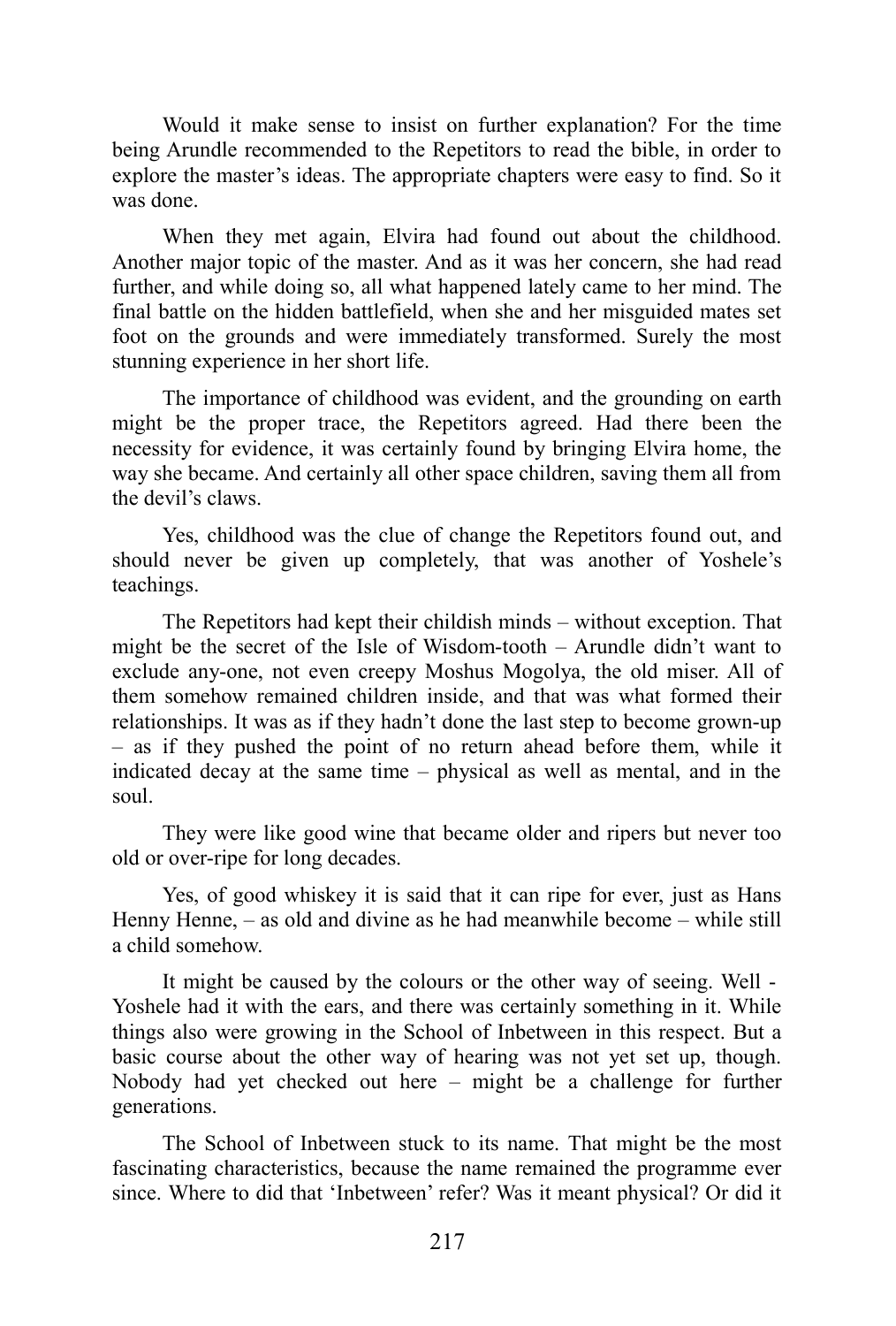refer to the time? And who was dwelling in that 'Inbetween'? Did it comply with the kingdom of heaven Yoshele referred to, and caused the Repetitors to study the bible in their old days?

For Arundle it seemed as if she met an old acquaintance, she hadn't seen for a long time and became acquainted with for the first time while hadn't known her properly in the old days. What she realized was the fact that she had never really looked properly. She didn't even see the secret, she admitted. While it was waving about her right now massive and peremtory. And she felt the heat of divine flames. She seemed to burn, as if a flame would enter her self. She wanted to refuse, - afraid as she was, but didn't. Instead she opened up and let it be: From outside the shine and from inside inflamed curiosity.

Could she win Yoshele for that? Among their circle there was no-one, who was in command of the other way of hearing. If there was someone it was a natural talent without any training.

But Yoshele not even played an instrument, or did he, and nobody knew? Was music for him so obvious and natural that he never spoke about it? None of his diciples ever said a word on that. They might have wandered all those two years singing through the lands.

A mighty voice Yoshele must have had, though. After all he spoke in front of big crowds, and nowhere it was reported that people didn't listen or understand. Quite the opposite, heart and soul had they been when he told his parables and sermons. Voice-wise he must have been a great talent, though.

"I give you an example, You know about that famous sermon of his, when he spoke in front of the five thousand? I'd say that wouldn't work, technically seen" Scholasticous figured – "In a boat on a lake you cannot reach five thousand people lowered on the banks just by natural voice. Not even an opera-singer – well, perhaps an opera-singer could do by singing."

Nobody objected. Things like that weren't on the focus, so it seemed. Nothing written could be found on that anyway.

Such questions came up, but Judith protected the master at best she could, and held a protective hand over him. She cared that nobody came too close. He even lived with the Kornblums. "Here he gets cosher food, and can rely on that." she proudly announced, happy for not having changed customs over the years. Nobody was forced to cosher food, but when the holydays came and some rest as well then the housewives didn't refrain from the proper preparation, as it should be.

Yoshele ate almost nothing. But the fact of having him sitting at the table, and smelled what was served, was often enough already. Judith felt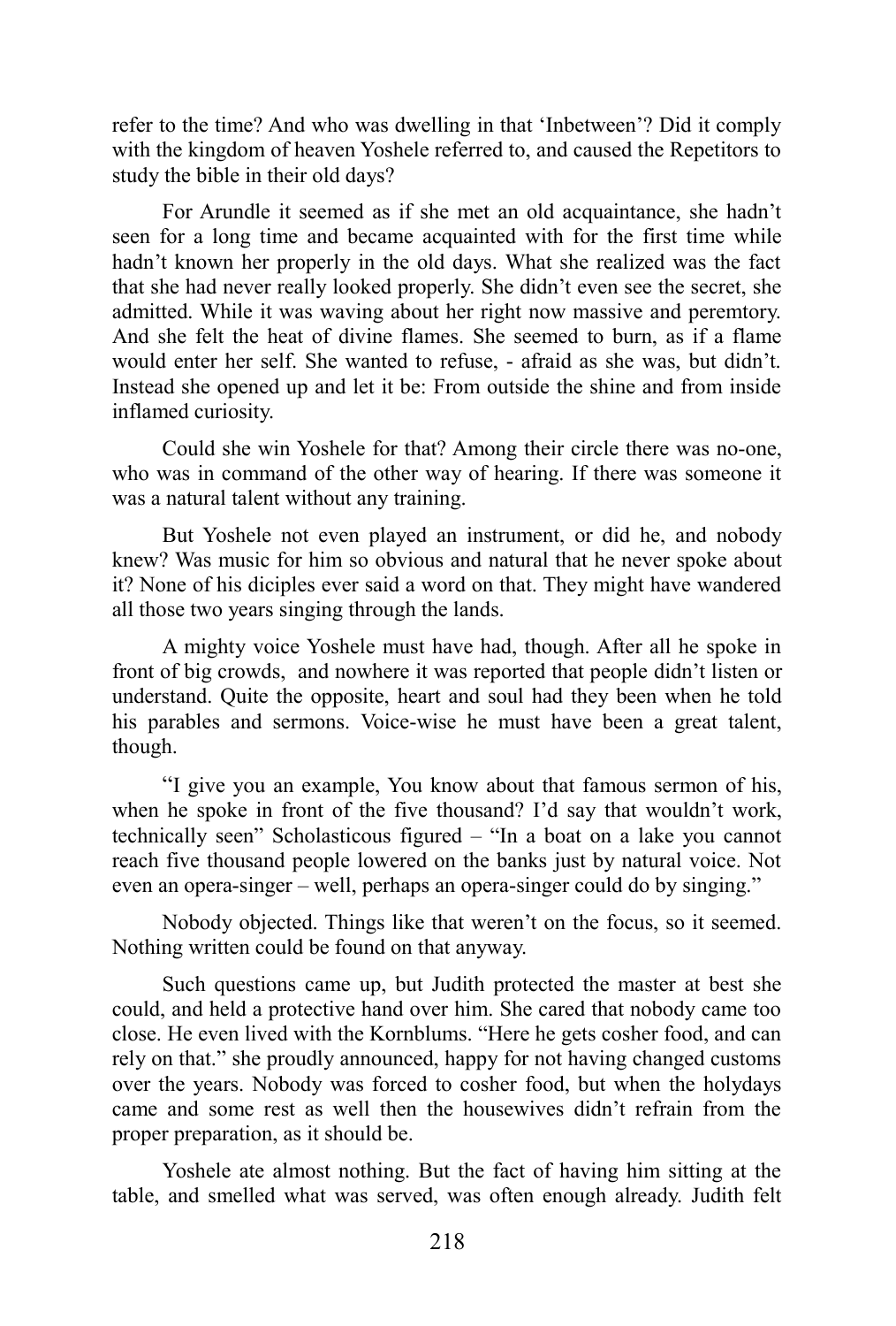like a real Jewish mummy. She spread her imaginary wings to protect Yoshele under. And as busy he otherwise was, as soon as he came through the door of the Kornblums home he felt save and at home like in Abrahams lap. They were living in a very big nice house, though.

Thus Arundle's idea to win Yoshele for a basic training course in the art of proper hearing met a wall of denial. Not even telling her message she was allowed.

"He's got to save the world" she was told. "He might not even understand your problem".

But the Repetitors didn't give up, that is  $-$  Arundle didn't and came about with her intention in all variations again and again until the Advisor himself became alert and was in favour.

Yoshele's trip into the future hadn't been done without the okay from the highest level, just the opposite. Since that novelletta of the law and the decisive weakening of the dark side there was an increased need for action.

All heaven spoke of ripeness meanwhile where doubts had for so long endured. All of a sudden things couldn't precede fast enough. Mercy swampt over the empeached earth, almost too much so it sometimes seemed. In a hurry some failures became straightened, and what had gone in thousands of years, came back just like that and right away.

And that because the measures began to work, since that Pandemia declined and understanding grew. Soon you could hardly differentiate between cosher and biodynamic food. And thus it worked everywhere. Without the bad joy deriving from evil deeds the true and pure good joy blossomed. Without all those millions of little mean stinges the big sting also stopped, whereto the little ones accumulated, without being noticed.

As soon as the climate of mistrust was overcome, there was no barrier left. The Repetitors for once ran behind the future, which speeded up so suddenly.

But Arundle wouldn't give up. They had had there difficulties with the other way of seeing right from the start, and still had, as there were so few by now, while she was convinced that much more was slumbering in the hide. But the rough winds of reality shaped the raw diamonds round in time, had made them win the mediocre grey.

The School of Inbetween had steered against such trend, at best as possible and had the one or other gift discovered and saved.

The other way of listening had also to do with the childhood, Arundle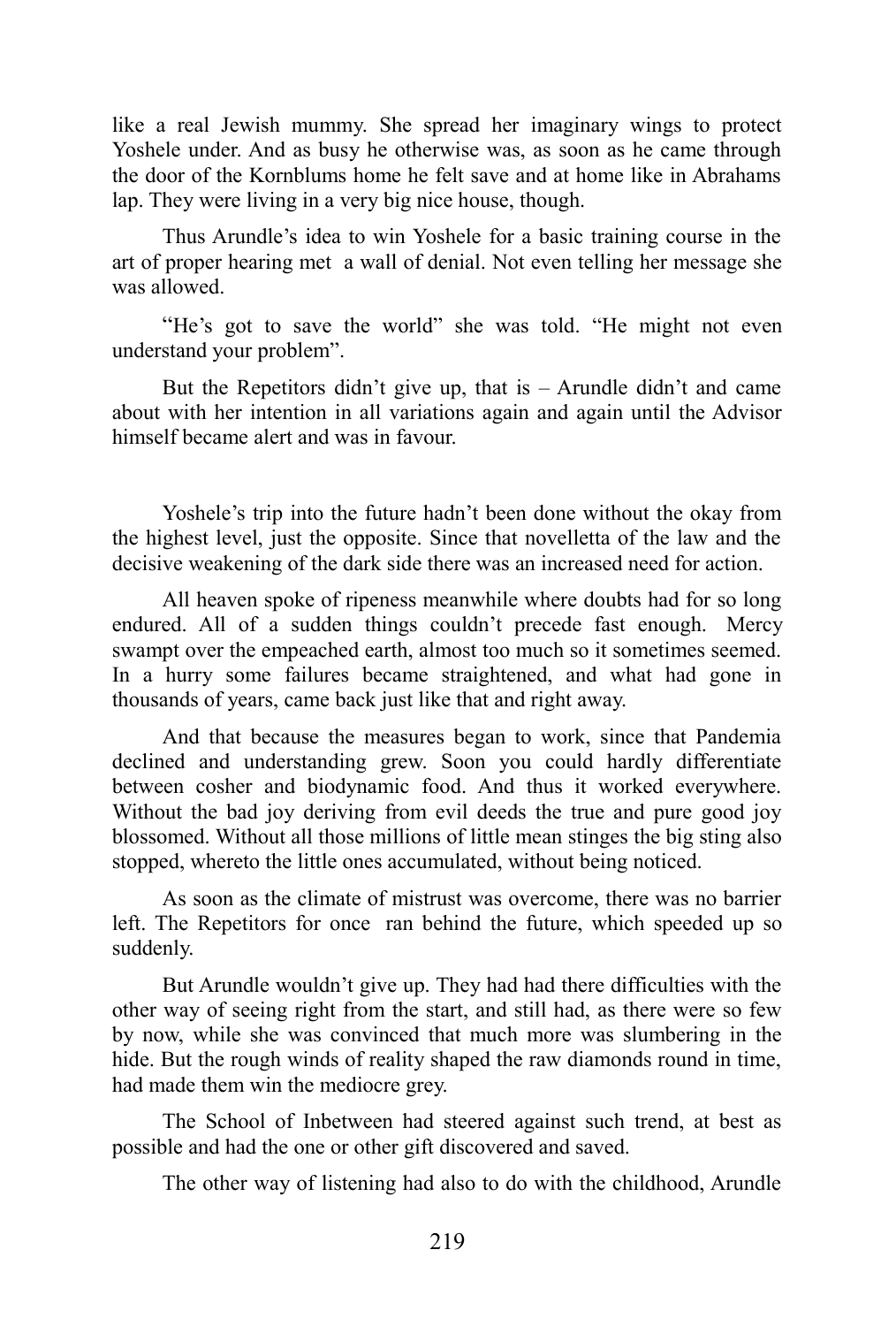was convinced of that. and nobody objected. But Judith couldn't accept to have such a new discipline be install right now when everything went helter skelter anyway and you hardly could take a breath. And all that with the cosmic alien from afar, who shone up like a star in the darkness, as a solitary mover of the world. Judith was a convinced believer though, like so many others meanwhile.

That was why she didn't mind how he managed to satisfy five thousand listeners without microphone. All of a sudden she realized how grown up she was. She shook her head unnoticable about those dummies, all of them, she didn't exclude any of those self-appointed Repetitors of the Future.

Yoshele also shook his head but to ease her smilingly not to be overbearing. "Telepathy has no mother-tongue" he said just like that. As if evrything was said by that. Judith blushed and called Arundle, when she couldn't reach Dorothea, her first choice.

"Does this make sense to you?" she asked, after she had told her what Yoshele answered to her affront.

"- Didn't make sense to me, though."

She was lucky because Arundle understood right away and surprised herself by that. They didn't have telepathy on their account, which seemed to be the solution:

"Mass-suggestion and telepathy, that is it, thus he reached the five tousand, that's why he want to preach before present people and refrain from medial distribution, because so much is being lost that way. So we were not all that far from 'the other way of hearing' back home on the Isle of Wisdom-tooth, we just named it otherwise." Arundle went on happier.

Judith was uncertain, whether she could believe Arundle. Her explanations seemed sound and simple and not easy to reject. 'The other way of listening' had just had another name back on the Isle of Wismdom-tooth, while there never had been a basic course established.

The students practised the like in their free time, as a private gag. All knew but nobody wanted to go too far, the deeper they explored the world of thoughts of each other, which was somewhat delicate with teenagers anyway.

With Yoshele things might be different, because - He was it who wanted to be understood. He wanted to give his spectators access to his thoughts. He was the communicator, not the other way round, while this also happened. The one or other he looked deep into his or her mind when healing. He might notice there more than the individual could stand, deep on the ground of the soul. He realized soemthing there, the consciousness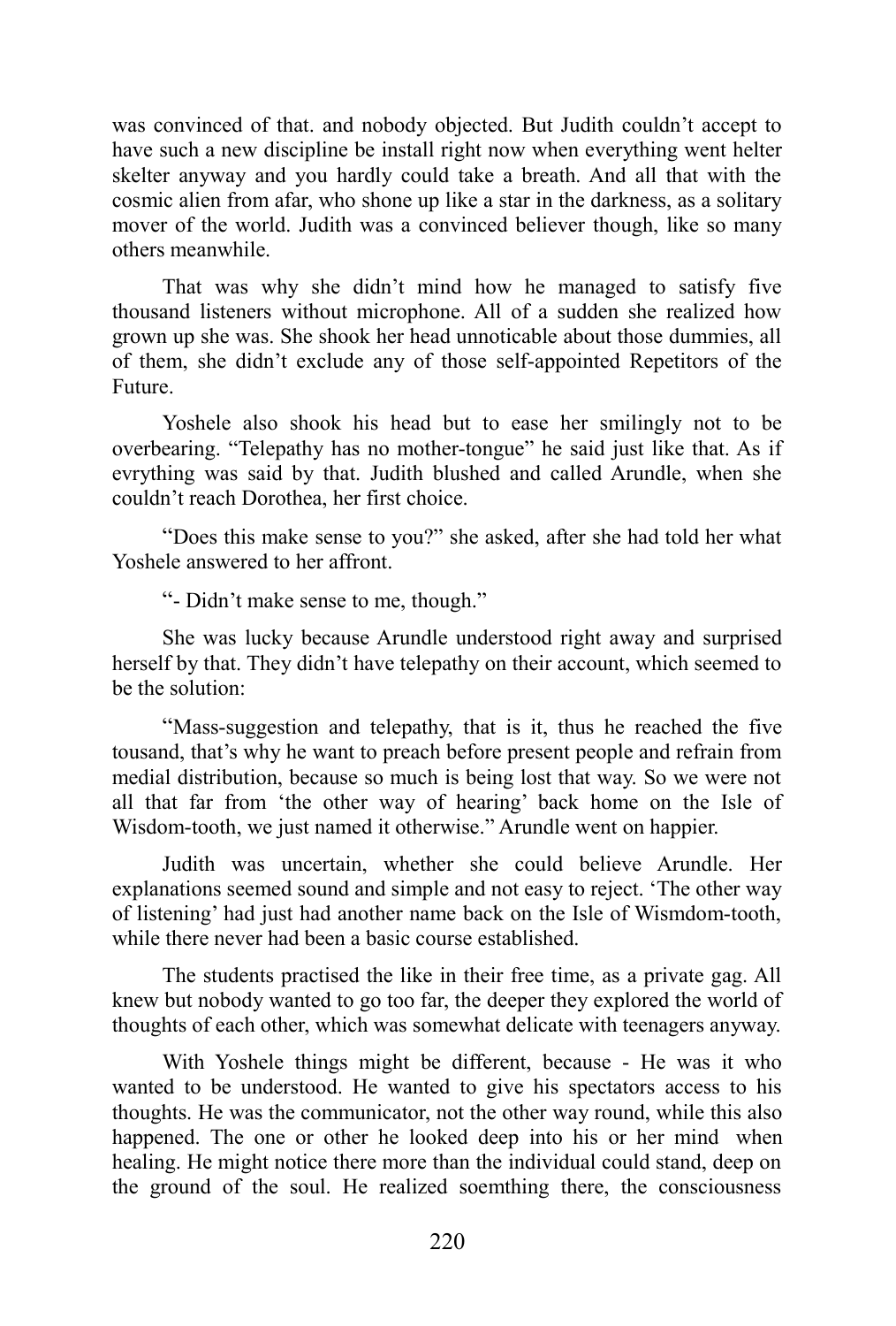couldn't stand, just like a soul-doctor, as was coming some thousand years later.

Did Yoshele employ something in advance, or had times been riper then it seemed, some decades later?

Slavery and arbitrariness spoke a different language. The times to come - then - were not fairytale-like, the Repetitors knew when looking backwards.

The question was, why Yoshele decided to step in and appear right at the time when he actually did, with his highbrow expectations of that kingdom of his.

There were many who doubted whether the times had been ripe then. And therefore the descendents were truly waiting up to the present time for the true candidate.

That was why Yoshele had good chances to be accepted by his folks by now. In Judith Kornblum he won an eager follower in the first place.

\*\*

They called themselves changelings, and when they adressed that way to each other, they couldn't stop laughing. They appeared much younger then they were and somewhat unripe, though. The reason for that might be that they were missing an important part of their childhood, where the peergroup would have been important.. Besides, they were ashamed of their ugly deeds and misbehaviour, which hadn't been their fault, as a matter of fact, still they had somehow to do with such ugly marks, which were still staining their innocent souls. The devil had them ridden then to be as nasty as they had been.

That was why they had to pick up a lot. In their isolation they had not only tortured adults, but also other children, who weren't better off. They had been able to see that, but they had been far too bitter to follow the meager empathetic trace felt vaguely somewhere. Adult injections weren't accepted, - no way!

Mothers took part in the complot. They secretly recalled the wherabouts of fertilisation with soft horror and knew by instinct that the deepest musings weren't meant for strange ears. They cared for the stay abroad, or even arranged for a Mars mission.

At the age of twelve to fourteen it was about time to follow the drums of war. They didn't know how the call reached them, but one day they hit the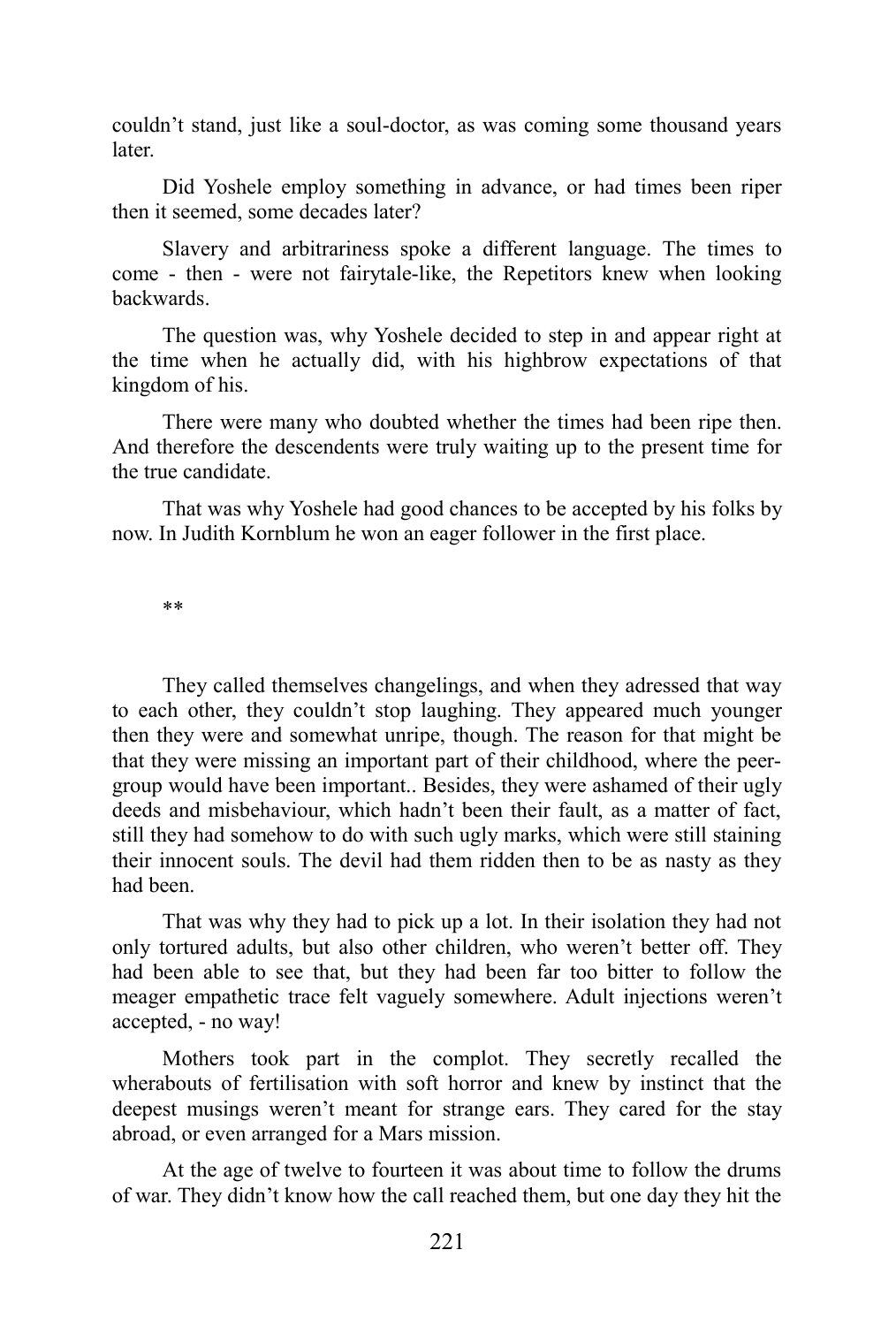road. Most stole their father's glider and off they went to the nearest asteroid where a camp was stationed.

There they couldn't find a clear thought because of all that drill and indoctrination. And before they realized they stuck in a bullet-proof suit and marched towards Angles Land with a strato-blazer at hand and a field pack on the back. There was no misunderstanding. In deadly mission the dark Lord intended their sacrifice.

"My dear children-soldiers" he proudly adressed them. They didn't know better and would have gone for him to hell.

Well, things didn't run that far. Because when they touched the ground on earth, they became re-polarized. Right through their feet they felt a hot wave of undescribable love flooding up their bodies right up to their hearts and further on to their heads.

All hatred was gone and reversed. Where wrath had been, inner peace appeared. They swore their leaders off, who tried to force them into battle – those who were still sitting in their gliders without ground-contact – for the perspective's sake.

First one, then two, and three and more - and all threw away their weapons and their militia gear and marched as a gay singing band towards the settlements you could see under the horizon. From all sides they came running. Some with flowers in the hair – mostly girls – who blossomed at once wondrously though.

\*\*

Thus their life on earth began. With the memories the shame came. All understood, they needed help. Who can stand the memory of a beast, that was somewhere inside?

That was why they had to be informed first of all, of what happened to them. That took time in some cases, or even failed, while suicide attempts happened.

The Repetitors arranged for a camp at the former resort of Laptopia. The false Churingas were pleased to give way and disppeared subsoil giving room for tens of thousands.

Any helping hand was welcome. Dorothea and Arundle raised an emergency call, that was soon heard. Judith sent the mobile hospital with a psychiatric department from the SLOMES-Corporation together with a band of well-educated Severins and Severines, who relieved the stressed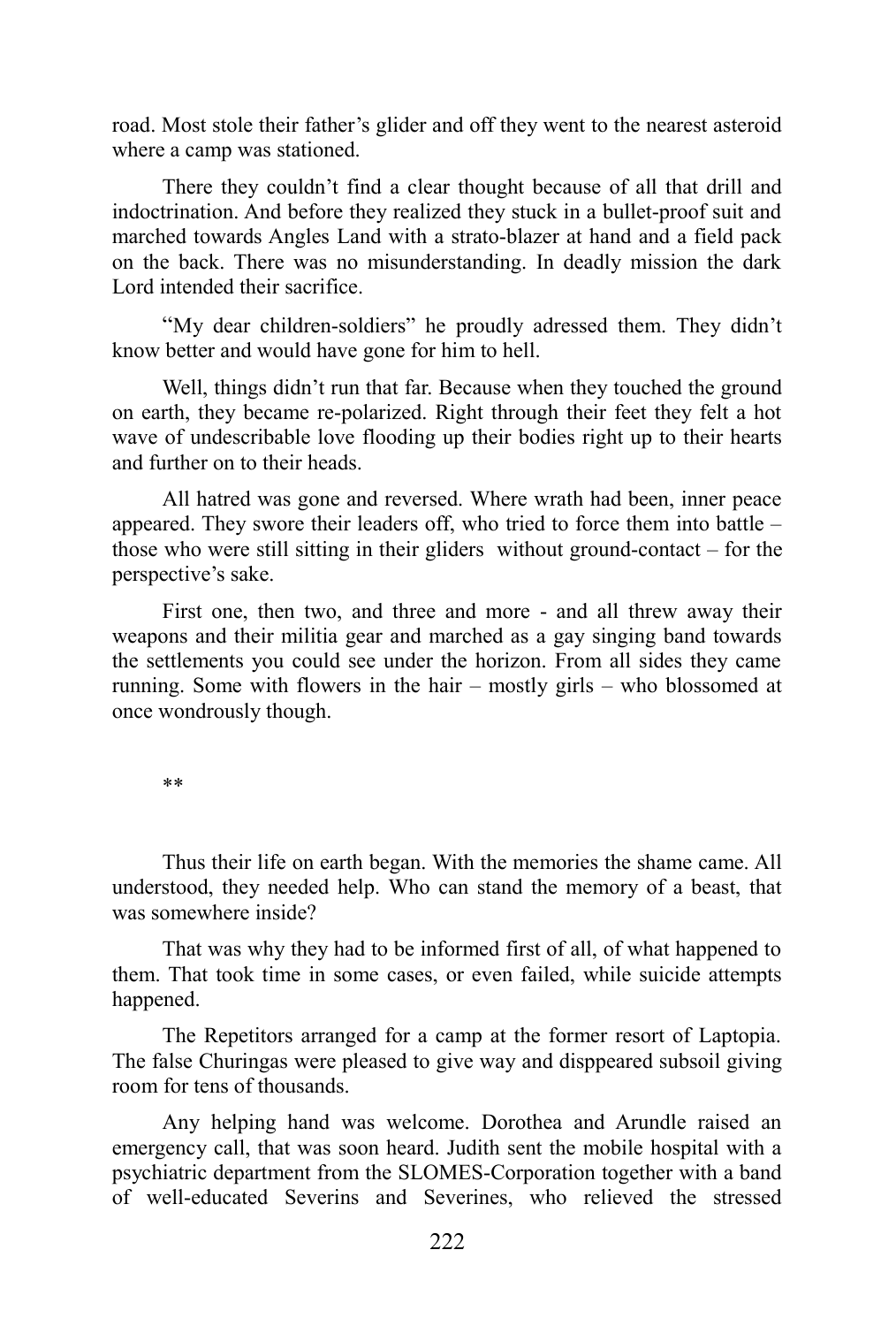Repetitors to a certain extend.

They proudly presented their successes. Indeed, none of their clients comitted suicide any further. They were all children and had to repeat childhood. They had to learn how to play and all that, what had to be discovered when children start off their lives. Schooling was also a wide field of action, while most of what they aquired outside before had been trash and was of no use for life.

\*\*

By and by parents showed up from afar. The merry message of salvation of their children reached them far away in space. Some would see their children after years or even decades, because they were on Mars- or on Spearhead-missions to even further targets.

In fact parents were some kind of a problem. By showing up they often caused fits of memories with negative consequences. You had to be very careful though. Nobody had bad intentions, while many fathers were rather bitter. They had also been betrayed for some years of their lives, and couldn't quite understand what the earth had done to their lttle monsters. Thus their disappearance hadn't only raised fear and sorrows, but also secret joy, that was turned now again the other way.

A bad conscience is a bad adviser though when you try to build up a new relationship with your own flesh and blood. Too deep the inner wounds still burnt in the soul, you couldn't see from outside, but hurt – nevertheless; by all means.

Dealing with Yoshele and his secret of life tuned in on the children arbitrarily. Here in the resort they were found in tens of thousends one by one, while perhaps a little old. But so it was. There was no better childhood for them. They had to manage with what they had.

After the children and the blamed mothers, the fathers also accused themselves of grave mistakes. They had resigned when they should have withstood. Their fate out there could have been altered right away at any time, had they not been so weak.

Such parental memories were of advantage for the children. They were in no hurry to grow  $up$  – just opposite. Grown-up life was by no means advantageous and invitive.

So they arranged where they happened to end  $up - a$  kind of paradise though. They experienced what it meant to be human. A wide land opened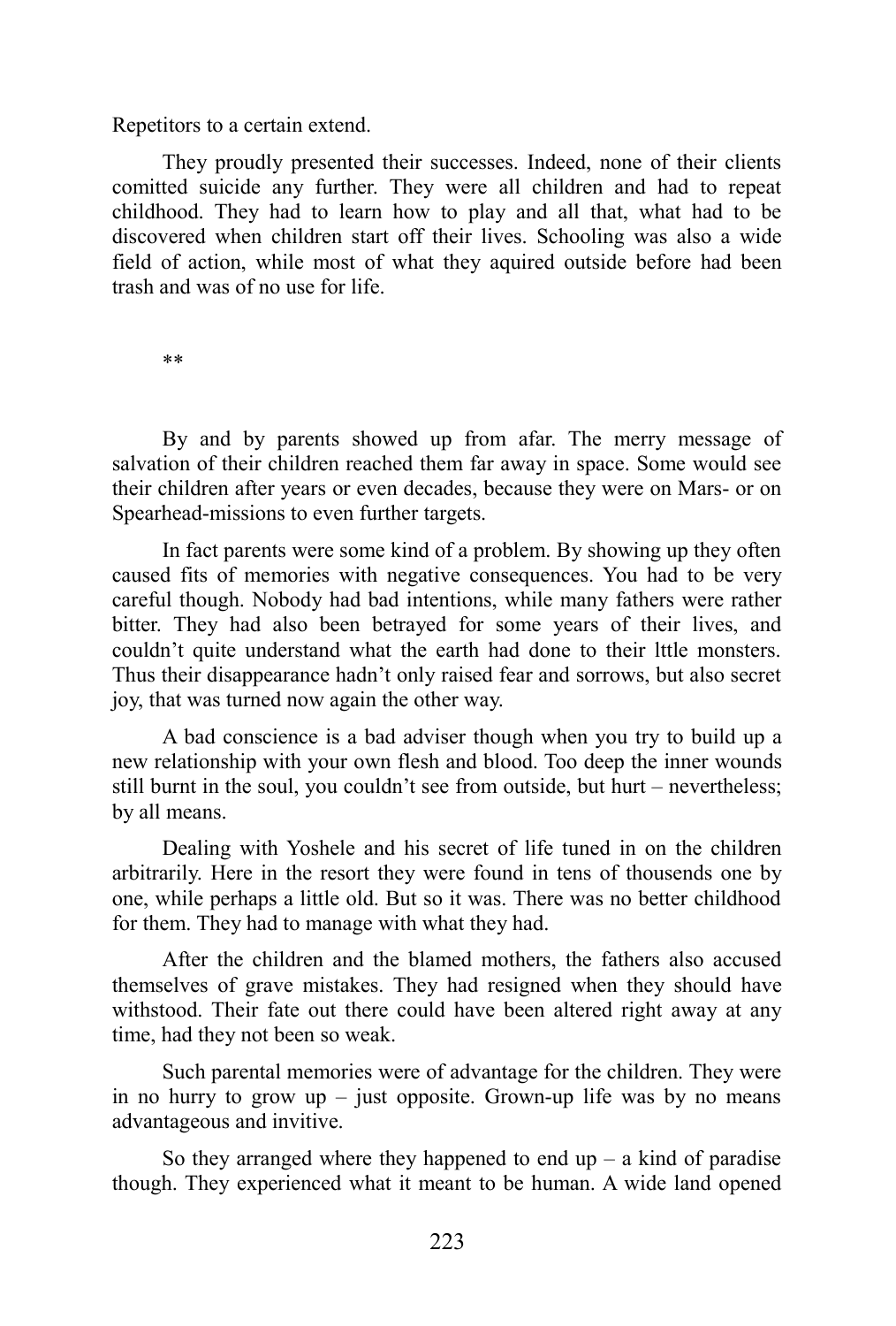before them and attracted and promised the joy of true life. Inside they felt powers growing, combining them in social interdependence.

Unexpected mercy had thrown them into paradise. With their first steps on Mother Earth the hot rays of unlimited love affected them, as was always done most likely, but was answered here consciously. As they were advanced enough, they noticed what happened to them, while they still remained children.

## **31.The Repetitors of the Future**

South-Michel faced a riddle. It had to do with the experience of the victory over the powers of darkness. While Mother Earth made of raging wolves good lambs. But why did the Trolls hit the bush then? In the depths and abysses they might have been even better-natured and more peaceful though, and growing up pampered by love. But that, they obviously didn't do.

Was it a matter of genes? Was there a little devil hidden in each dwarf, who had to be fenced in carefully? When coming of age, there was peace and the voice of consciousness took over. While grown up dwarves were also moody. But trustworthy they were and true and honest, while often affected by envy, stinginess and arrogance.

"The earth might be just one part, while light is the other" so the Advisor made himself known. South-Michel cocked up, because the Advisor had come in a hurry just for that, to help his terrestrial Alter ego, which South-Michel in fact was.

"Trolls lack of light" he pointed out:

"Give them light -

Make them bright"-

he rhymed in the mode of the Time-Scale-Wanderers, as if he wanted to stirr them up again.

South-Michel was only half satisfied with such an advice. 'Often the simplest explanations are the best' he reckoned while excusing. "From both you need sufficiently enough" he went on when South-Michel wanted to point on the plentitude of light in space.

"All the more, when it is not really cosher, as is the case right here" he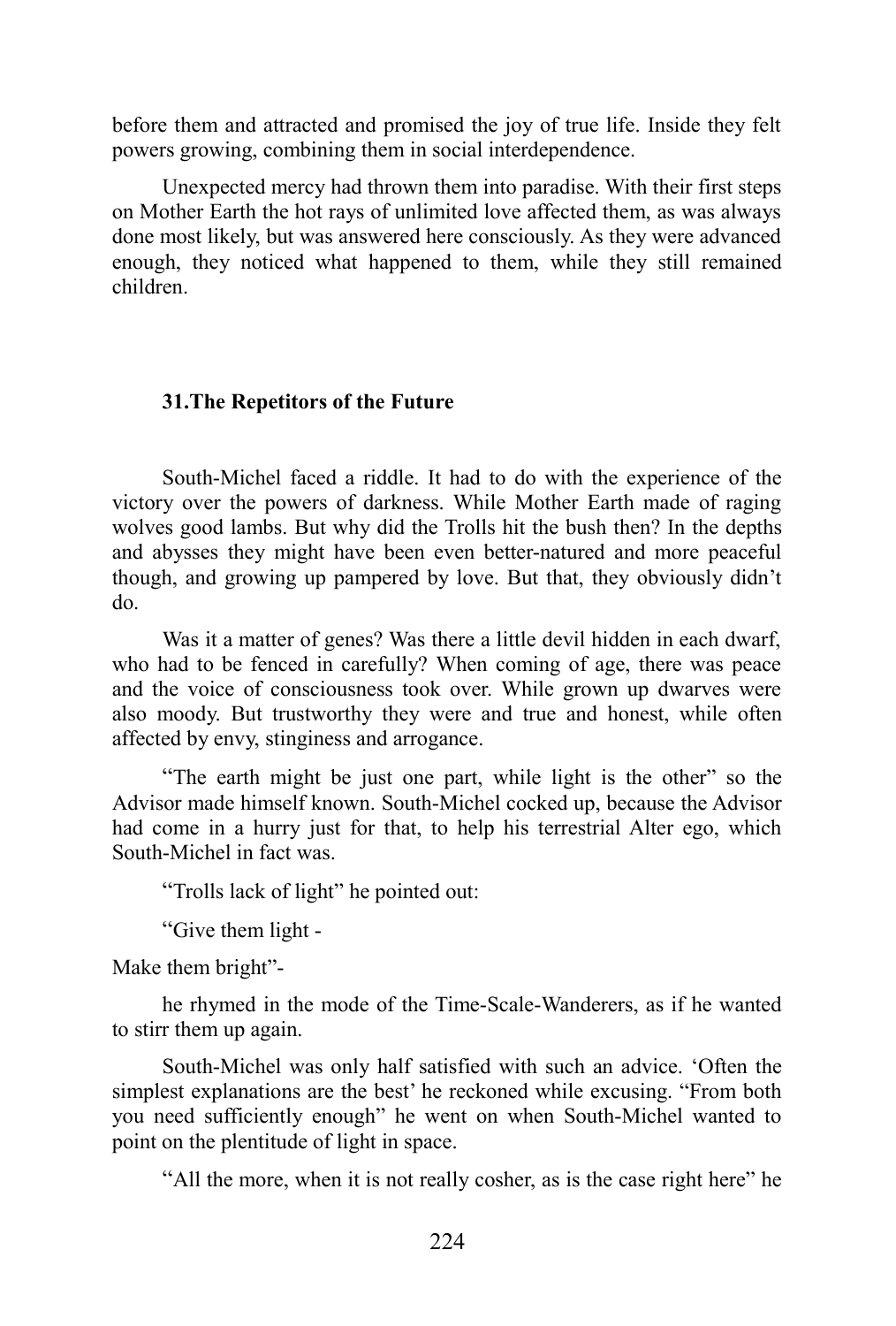added and stuffed any criticism by that, as had been his intention anyway. It was high time to get South-Michel down off his high horse. A little modesty would do him good, so the LCT-Comission lately decided. And the Advisor didn't see any reason why he shouldn't stick to such decision.

Yoshele was aware in a way to a certain extend. But he was too busy to keep everything in mind as a mediator between the worlds, and felt torn apart somehow, though.

It couldn't be helped the dwarves had also to move. They had to make something out of the fantastic chance of a stretched puperty. Potentially in each dwarf was hidden an aspirant of heaven, provided that the information which circled on that topic was sound. But that was kind of obvious. For sure you needed light. Much light from the very start, instead of being banned into the deepest depth Trolls (young dwarves) were bound for light. "Dayly at least four hours" the Advisor added and looked somewhat earnest. South-Michel felt awkward somehow. Because he knew reality.

"That's also good for your other clientel" South-Michel knew who the Advisor focussed with that.

There to  $-$  how should he manage teaching them?

"And what about secrecy" he objected lowly. Because he knew how clever the youth was. When you didn't fix them at once or even ban, as happens to Trolls. For they were known for all that nonsense and pranks, while in fact were striving for light. In the water things were much alike. Where-ever there was a chance, they were there. One single sun-beam could be enough, because they had such a thin skin and very delicate eyes, but that was good, because where they lived, little light arrived.

Half an hour of daylight a day was certainly enough for them, but that it should be for sure, ten minutes more were also alright though. Such quantities were granted on the outer missions near the surface, but that was more a matter for experienced blokes and not for the younger nixes. Besides, such jobs were top secret and rather unpopular. But times were changing down here as well. Meanwhile the world might be advanced enough. But such hadn't yet arrived down under. Discovery by so-called 'surfacers' was still worst.

Seen from above the oceans improved. Fish recovered and the fishermen fished trash and plastic for good cash instead of fish, though. Wide resorts and reservations covered the coastal zones not only, but also whole ocean-segments, wherein sealife dwelled untouchable and widely untouched. Plastic-trash was there more than enough for the fishermen's fleet lasting for decades.

Old Adrian Humperdijk, former assistant Headmaster and close friend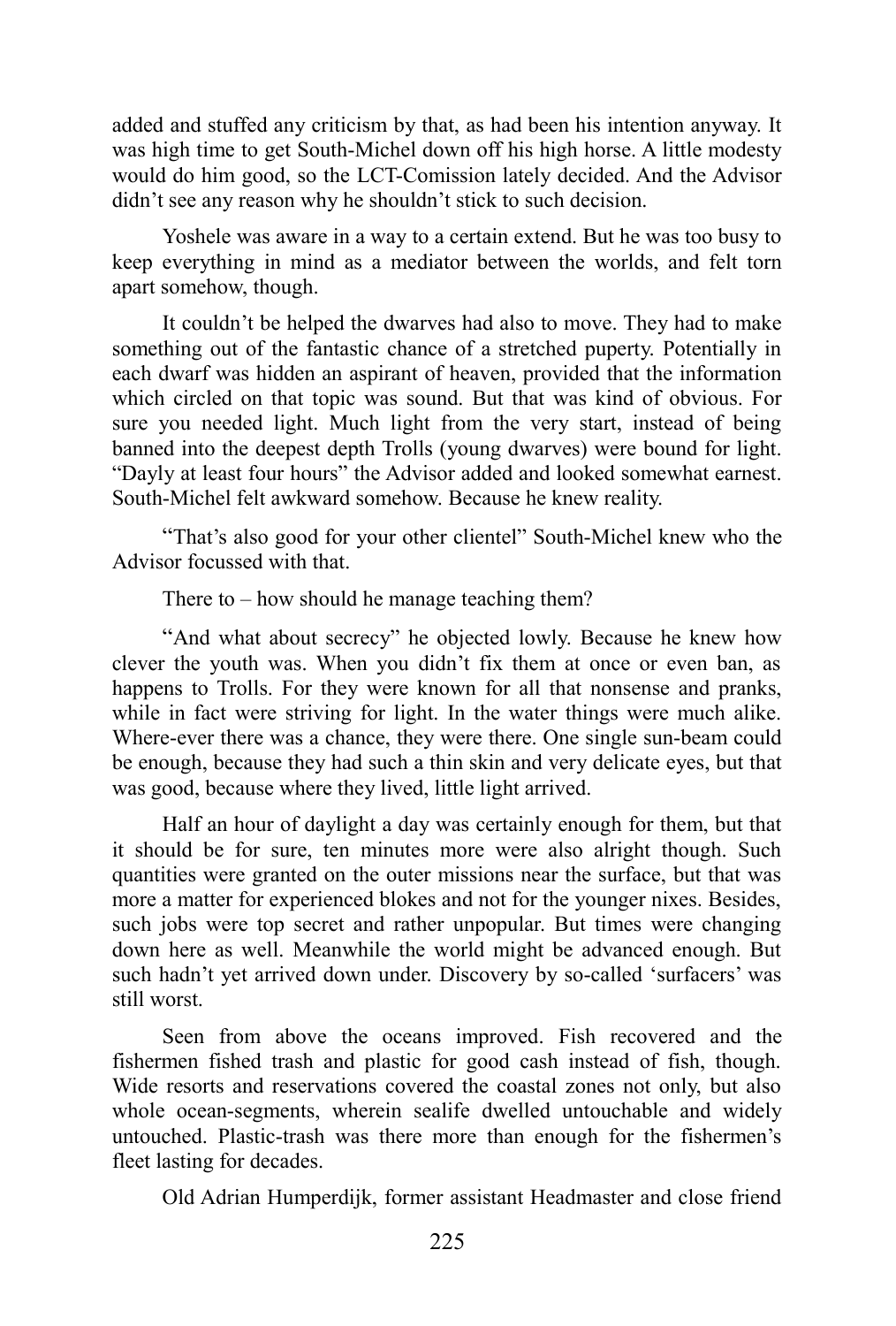of the merfolk, supplied the governments of the world with the latest maps showing the enlarging free zones. Thus the routes for the sea-traffic became more precise, similar to highways, while of course much wider still.

Corinia's institute was experimenting with artificial icebergs, and were on a good way, while the threatening ghosts of drowned land was written in haunty letters all over coastal areas.

Energy for the project derived from the increasing storms, accompanying the increasing temperature. By 2300 the UNCC reckoned to reverse the progress, by an induced decline.

Compared to such mighty challenges, the trouble with the stretched puberty of dwarves and nixes would have looked somewhat timid, though. Had they not been part of a general effort, which based on a decisive victory of Mankind and Yoshele's resurrection.

The victory of the kids, their grounding and recovery was but a sample, just a trace to be followed furthermore. Such victory had to be achieved again and again, while the law and its novellettas were of help. A 'New Man' grounded on earth had to stand up everywhere. That was it, otherwise reversion into barbarism was threatening on and on. and all measures of saving the world were of minor necessity.

Yoshele gathered his diciples once more. Pioneers were without question the Repetitors of the Future, who went back in time and picked him up in his weakest hour. Thanks to their understanding and assistence, he was able to get heard and was understood. His words didn't fall on stoney ground or faded in the desert, where there was nobody who listened.

"Time is ripe" so the angels' choirs were rejoicing – hopefully though!- "Hope dies last".

The hopeful sprouts vanished one by one or couldn't be seen. Like a racing horse Yoshele had been waiting until the Repetitors of the Future came up with the vision of a truely just society by turning upside down the world from head to feet. Not without advice, but still ...

Somehow they got started. Slowly the monster-vessel speeded up, and those on the bridge had only a vague idea of the proper route, while they had an inspiration of the target, but of the ways thereto they had but a scheme. Not because they pretended but because they picked up and took over what was due. By that they were not far from the self-induced horse-headed violin. The difference was that they produced no marvellous tunes but series of corrections in sequence.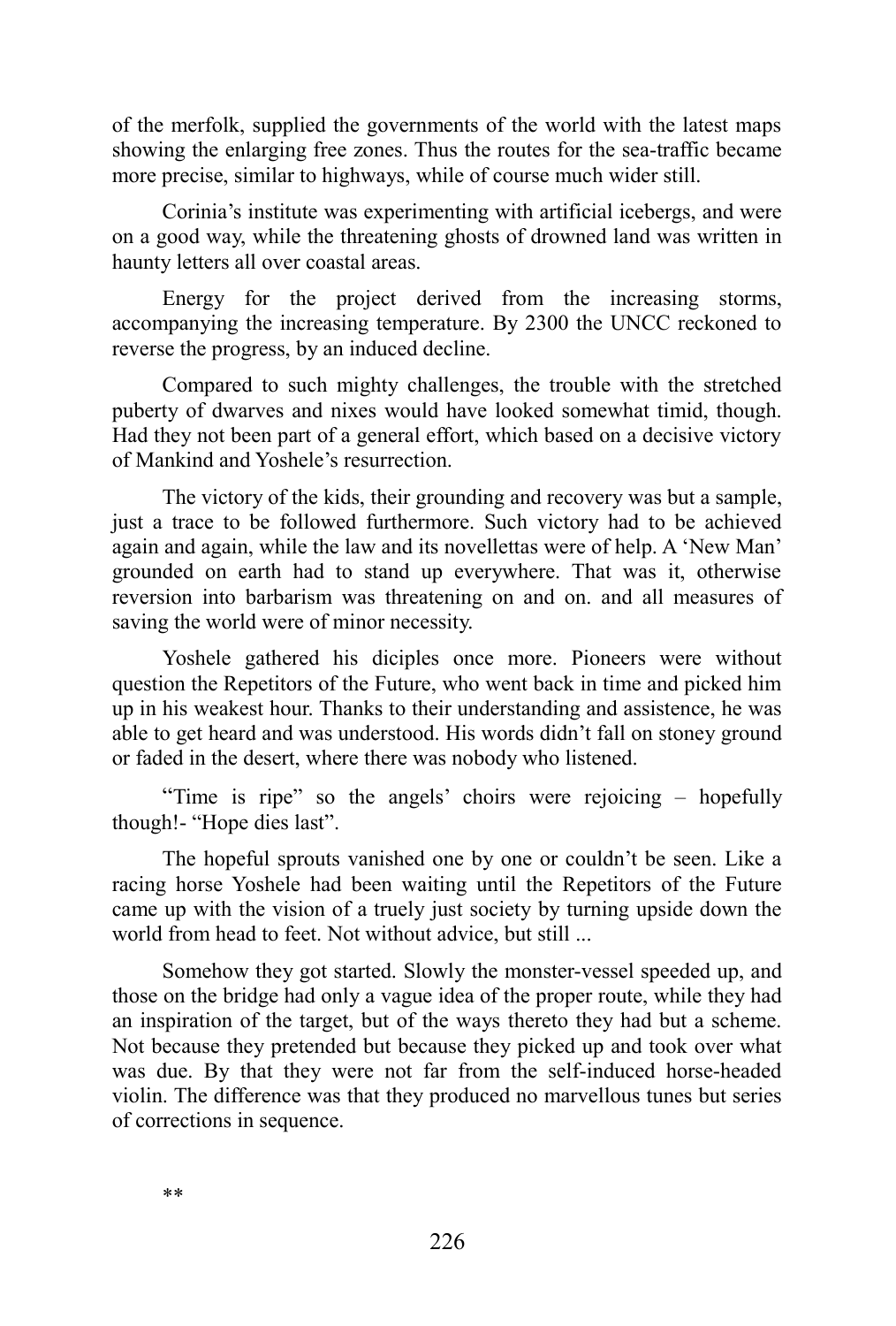South-Michel felt humiliated by the Advisor's continueous advice. He was fed up with all those endless meetings. On the other hand a lot was in the bush – history speeded up, so you couldn't step aside and let things be the way they were because of such a selfish spirit, no matter how holy it was. But that would surely change – South-Michel was looking foreward on that.

He recalled the tinnitus by which he brought his opponent out of balance, and so he did remember the bloody nose as well, that he got as an answer. That was kind of weird in the region they were at home, though. South-Michel didn't feel like reflecting whether secret joy was all he could get out of this. Yoshele might overlook important facts. His telepathetic aspirations might lead him nowhere, while it once used to compensate a failure. By now you reached millions via diverse channels. All you needed was a clever clue to make the audience tune in on you.

The miracles in the desert Moishe once performed, seemed more sound. The Zunami for example came right in time and was certainly more spectacular than to change water in wine, that was then suspected of fake anyway. While Moishe's deeds proved the validity of basic laws in nature.

South-Michel wanted to have a closer look, and was looking for some of those Repetitors to come with him on another march back along the Time-Scale. Yoshele was too busy he said, while in fact he couldn't see much sense in such a trip at first. Then changed his mind when taking into account all the mistakes and shortcomings being written down on his behalf.

Good old Paul stood in his name with the back to the wall right from the start of what later was called 'The Church', when wild hordes pressed into the Roman Empire and participated by free will or by crude force in the new faith. Pig-heads they were, often threatened by famine. They ate what they got hold of.

South-Michel was looking for a general review. Therefore a trip back on the Time-Scale seemed obvious enough. For that he had arranged for a nice short singing with clear reference, as he reckoned:

"Light from above

Does help enough"

South-Michel had the very general sense of light in mind. He certainly was aware of the double meaning, while the Advisor had been thinking of of the invisible Inner Light first of all. Whereas South-Michel referred to the profane sunlight and the vital necessity of the latter for all life.

By that wide range of interests they managed to attract the whole mishpoke again. Even Yoshele and Judith joined. So they soon were a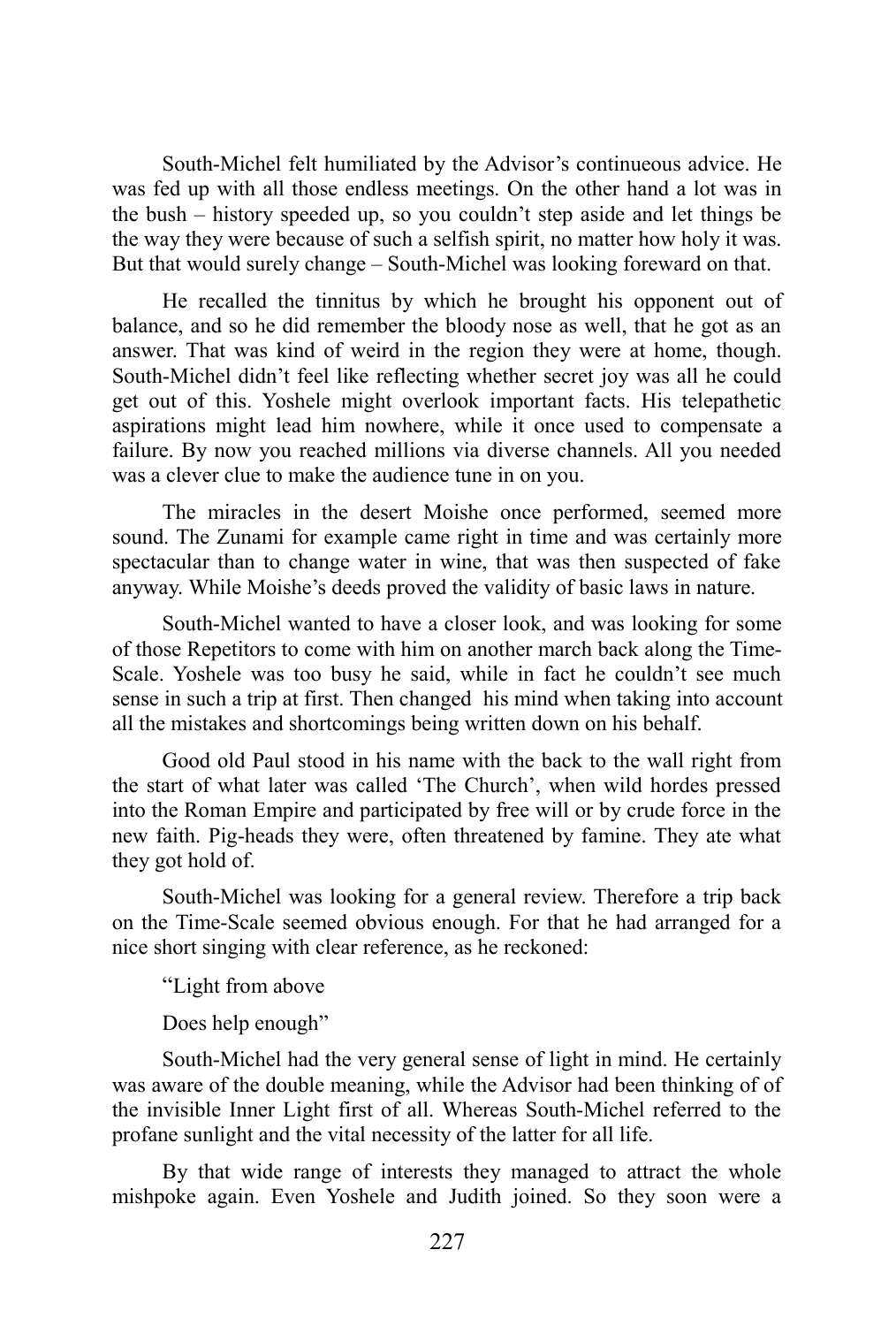numerous troop. Just like children they were looking foreward, to be singing silly verses and marching backwards. They were not allowed to turn their heads. That was why some trained their third eye to look through the backhead, but forgot that the whole brain was inbetween. So they had to fail of course.

The ground was stoney first this time, but muddy later and then very dry and sandy at last, indicating the desert. They were allowed to look on the ground now. Besides, some had taken off their shoes and went barefoot, shoes around their necks. Others followed. In the end they were all barefoot.

Thus they went on. South-Michel up front, followed by a huge troop, more than ever. Their images seemed to be fading while marching along the Time-Scale. Only Yoshele became more concret with every step he took, while it was the other way round with the others, only South-Michel remained the same. Shortly before they reached their target the Advisor joined them.

South-Michel and the Advisor - being both emmanations of the same spirit - their quarrels were kind of artificial, though.

The latter couldn't refrain from teasing the first, who was a weak character and tended to lose his nerve. Unlike Yoshele, who knew what it meant to be at home in two worlds, he was torn apart more than once. Seen from outside it was the childish quarrel about the better perspective.

When they were aloud to turn around again, they felt surrounded by grim warriors with bloody swords in hands. Moishe was busy melting the golden calf, he wanted to store in the Ark of the Covenant as a base for the future temple treasure. But the bloody masacre would fall back heavy on him though. He wouldn't even see the promised land. As if he enjoed the slaughtering.

South-Michel, the Advisor and Yoshele were the only ones who became really real. They gathered their flock against the infuriated men like hens do with chickens.

Instead of the masacre, South-Michel would have liked to show his followers the Zunami in the Red Sea, when Moishe managed to lead his people dry footed from one side to the other. Yes, Moishe knew how to survive in the desert. He found water where even camels failed. Billy-Joe felt reminded of his friend Walter and the old Shaman of the Churingas. But the Sinai was not the Australian outback.

The Advisor would have liked to turn around right away, but South-Michel prevailed, and Yoshele was torn apart once more. On the one hand he wanted to leave right away, on the other he was fascinated by Moishe when he managed to tame the flashes by means of his iron stick.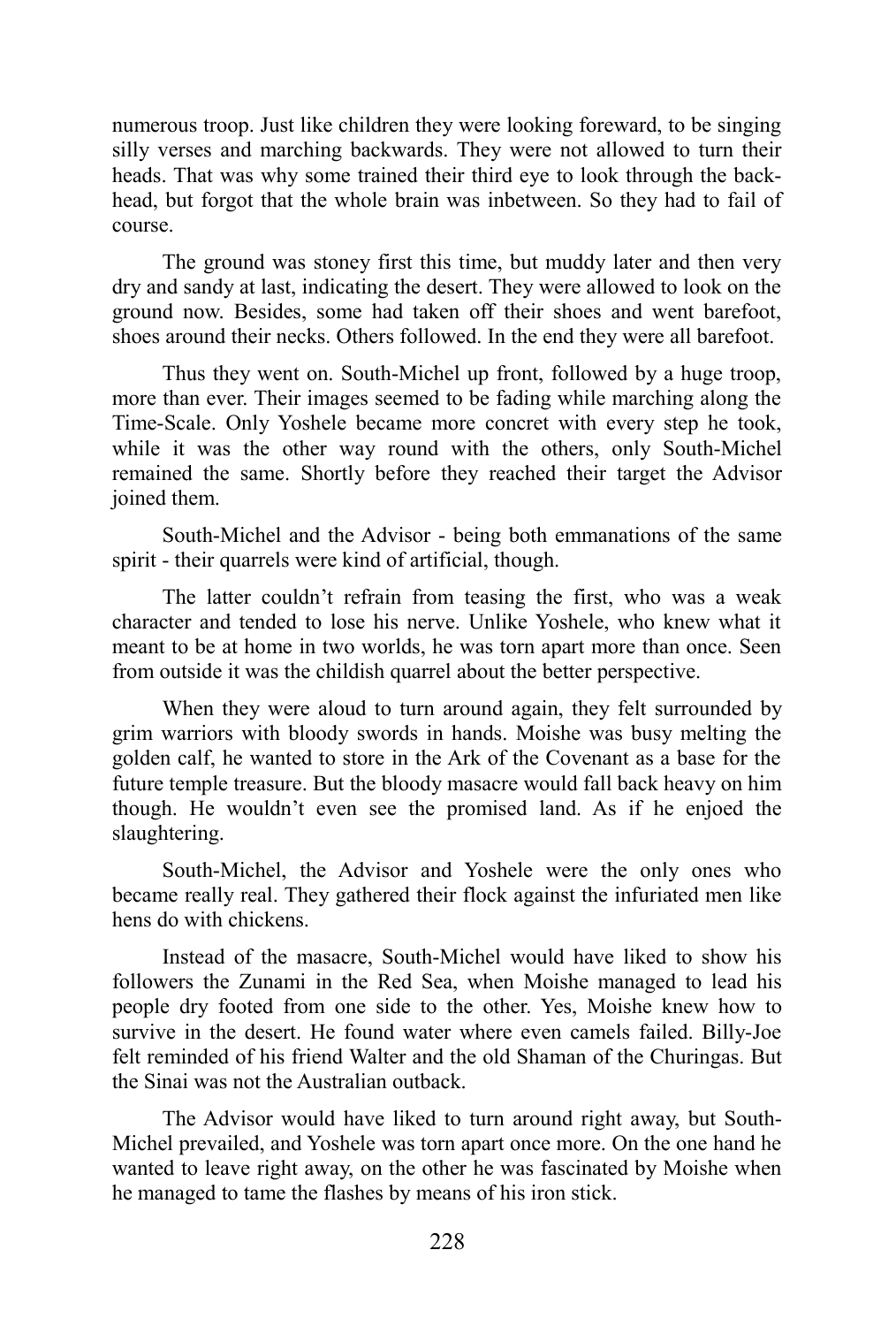Hostile gazes they noticed in any case. South-Michel felt unable to motivate his flock to carry on any further backwards, so he turned around before they missed the proper entry to the Time-Scale and had to wander about for fourty years as well. That was why they immediately tuned in on their song.

Last gazes were exchanged with the grim warriors, their laughter resounded in the pilgrims ears, for them they looked strange in their garment, while their singing was of minor quality though. But it helped to move their heavy feet in sand and mud, still barefooted though..

Florinna moaned and stuck to her sister, because she didn't get a chance to do archeological studies. Not even the smallest piece of pottery she had beens allowed to pick up.

The wanderers put their shoes back on before their feet turned all bloody. They didn't mind the substance of the ground any more, as long as they underwent the move-back towards their home. They all suffered somehow. Grisella still felt the nasty looks she got for her remark. Only Judith Kornblum experienced differently while she kissed the grounds and Moishe's clothes. As a politician she was used to grand gestures, and overlooked the dubious role he took by blaming brave Aaron and the Levites, and disappeared again for the commandments.

Meanwhile the pilgrims touched familiar grounds. South-Michel and Arundle congratulated each other for manageing such a heavy load at last. The Advisor had disappeared already, He'd been with them only 'privatim' as he put it, and annoyed South-Michel by that, who would have liked to land on him another Tinnitus at best.

He didn't want to let him get away with all that, he swore. He wouldn't swallow his anger any more or transform into cultural benefits, for he didn't know which. But he surely would find out.

#### **32. The Discalceati\* of Santa Cruz**

One result of the excursion was a new grounding and evaluation of the Discalceati (\*the barefooted) of all ages, none the least the present ones, as there were still a few and more then was known right here on the Isle of Wisdom-tooth. They were known in South-America and they seemed to threaten the constructive efforts all over as favoured by former Manageress of the SLOMES-Corporation, Judith Kornblum, now Chairwoman of the Worl-Control-Commission (WCC) of the UN.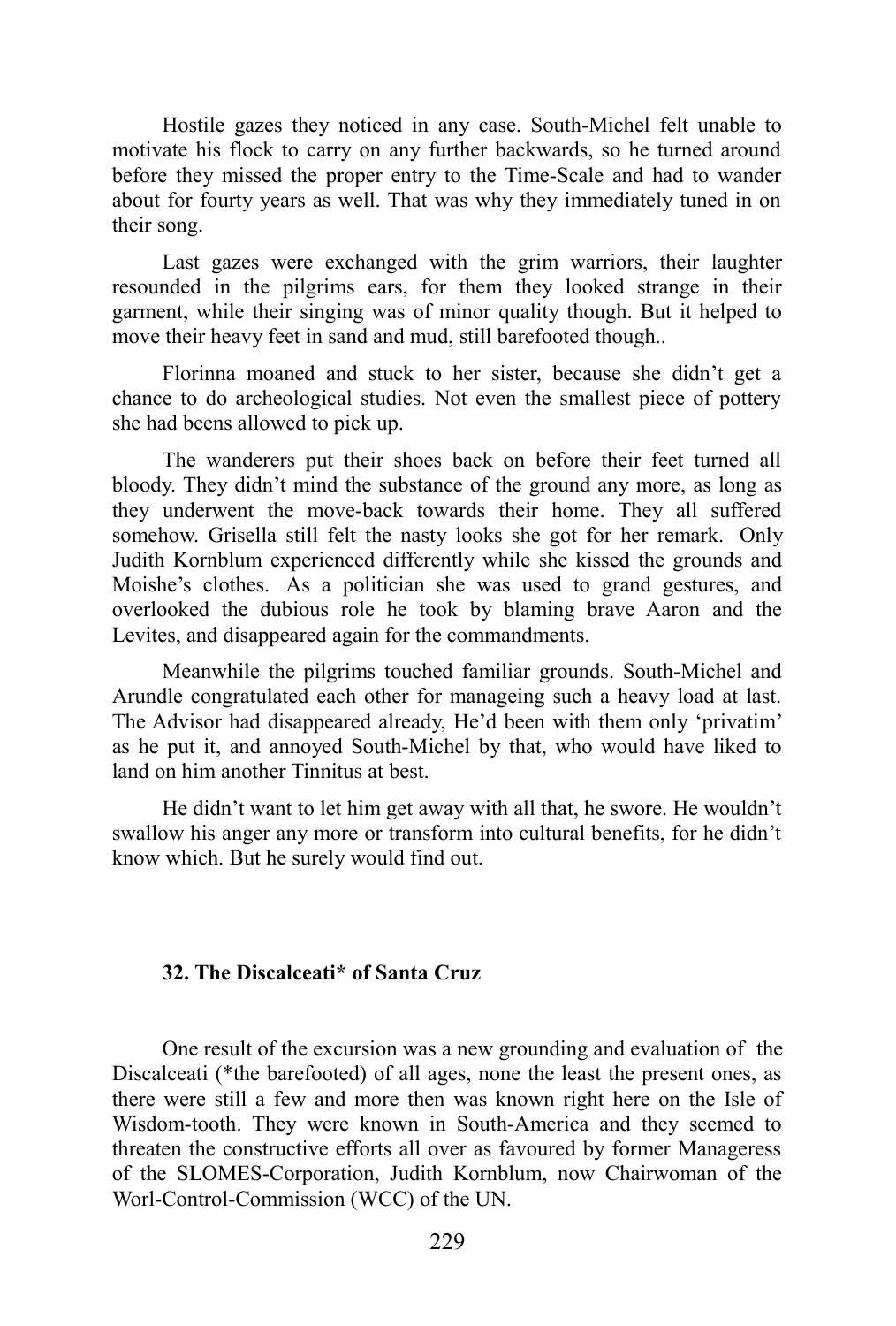The Discalceati mistrusted all such efforts. For them endevours of that kind belonged to a long tradition of governmental repression, and that was why, such measures were rejected most.

The SLOMES in combination with the Severin and Severine projects were devil's deeds for the barefooted purists. They didn't want to become old artificially, and meditation was also possible for them without technical support. They liked physical labour and could hardly get enough. Arundle felt reminded of the dwarves in their worst state before the exodus.

Their life they arranged by the motto:

All is in vain

without pain

A lot had to be done. Tibor found out about the state of being by mystical intervention, and exchanged spiritually about grounding and habitual feeling.

Therefore support was granted when fighting Pandemia in Punta Arenas and Santa Cruz in the cold zone below the fourtyfifth Meridian of the South. Helpers from the North were accepted and the Severin-programme was no longer regarded as devil's stuff, all the more because it based on other measures and the alteration of nutrition in specific, and a general change in habits.

Thus the latest bastions of the Pandemia were tackled – deep down in the furthest South. And the monks put in theirs.

The pupils of the School of Inbetween by then favoured barefootedness, though. And the aged Methusalems wondered why they didn't find such an easy solution when fighting alienation. The more so, because Billy-Joe possessed all necessary prepositions, and he was not alone in that. Still barefooted-ness never made it, not even down there at the beach, because of those sharp-edged shells – as was said.

Susamee had been ridiculed for her nakedness. Nobody ever saw the challenge. Susamee had been quiet, but not happy with her contemporaries. The matter should have been brought up togehter with the search for the 'Cardinal Mistake' of Mankind, so she reckoned, but in vain.

South-Michel would have been excited. A nicer result of his efforts he could hardly expect. So he didn't mind the little disappointments he had to stand, as was brought to his ears from different sides in the aftermath.

The excursion of the many remained subject for a long time. And those, who didn't participate, wept tears of sadness. As good as they could they visited their Somnior-colleagues or the Animatiors, who did the trip, but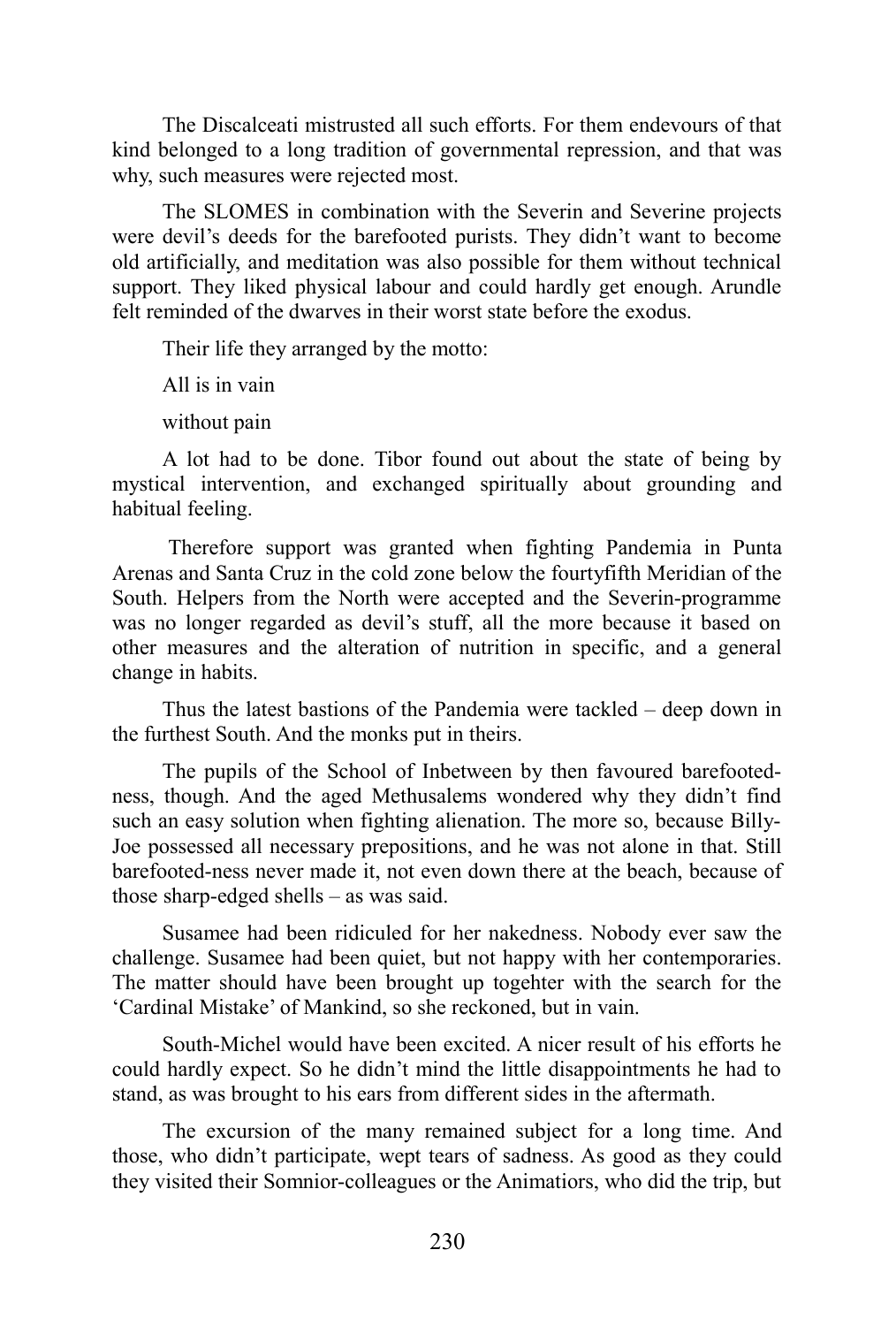movie actors intervened and true images of Moishe or his warriors couldn't be achieved.

South-Michel had to answer many requests. He could have done the same trip any day, but that was too much for him. Besides, the track became wider and wider the more pilgrims there marched, barefooted or not, was almost the same.

And what did such invasive flow mean to the local tribes-men? Such tourists were soon not allowed any more within the sight of the ordinary folks but were limited to a small in-group, and were used for enforceing the strength only. The contacts were arranged in solitude afar, up on the mountains, though. Moishe and his brothers were in desperate need of divine help with their stubborn fellow-men and the awkward conditions of a living in the desert.

More than one tip Moishe became and fastened his power by that, and met the defined limits of future intervention. While jelous tongues might have spoken of interventions into the course of history in the aftermath. Which was of course not allowed. Nothing was allowed to be changed – no word of the narrative, everything had to remain as once set and said. While times had been miraculously enough. And so it was not all that difficult to put in details. There was the lightening conductor for example. The story tells of deadly flames from heaven, but in the vicinity of Moishe's iron snake, people were safe.

The guiding light at night certainly was the polar star  $-$  the brightest and steadiest, and no hint was necessary in that.

Or the little cloud which showed the Israelites the way, was no problem either. South-Michel rented a drone from the desinfecting squad and had it drop frequent spots of hot air into the sky. While all the world had by then turned over to bio-dynamic agriculture and desinfection was out.

The wanderers fixed the parts of the device on the way and started the drone just before the first contact. For the proper route they employed a navigational tool, some of them had already inplantated.

South-Michel's manipulative operation was disadvantageous in a way, for his cloud couldn't be seen daily, but that might be of minor importance, as long as Moishe could refer to such miraculous sign. And that was what he did whenever the cloud could be seen in the sky.

(The script doesn't say that it was seen daily.) Miraculous were many other happenings as well. Which were handled by other heavenly sources.

Yoshele's miracles were even more miraculous, while Moishe's were sound and grounded. Walking on the water or changing water into wine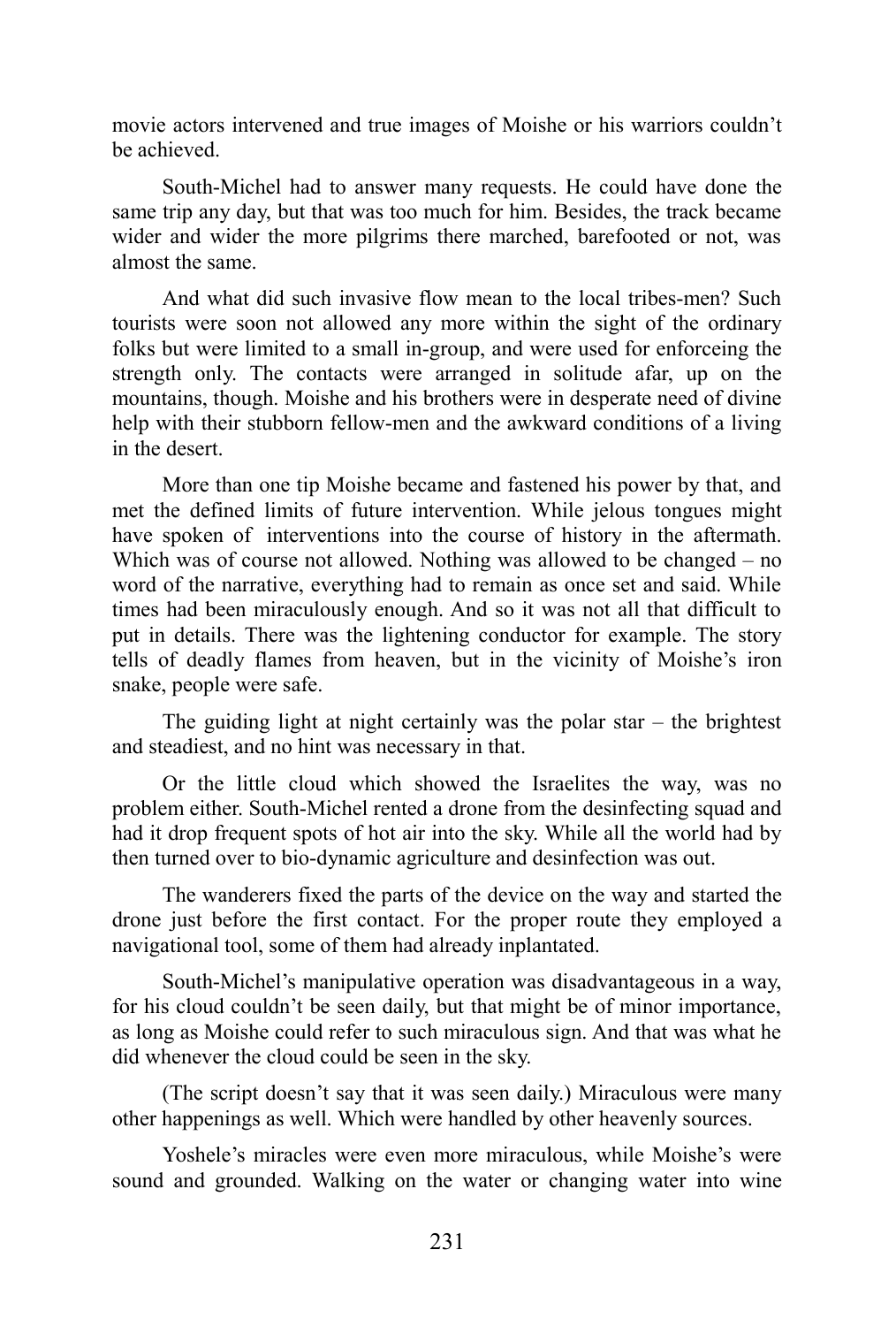could well be regarded as trickery. When asked for the character of his miracles, Yoshele got angry and blamed the questioner of ignorance. If he not stepped aside to his famous "*He who has ears to hear, let him hear" –* as he liked to do while such word could also be extended to the eyes.

Except for the experience of walking barefoot and the discovery of the Discalceati monks, the increased wandering back on the Time-Scale was of minor use, so South-Michel reckoned.

There had always been bare-footed individuals or social groups, but had seldom been in the mondial focus. The more so when such subjects rejected progress. So it was Tibor – with the help of Tuzla and Patagonia – who altered such course, and made the 'Discalceati of Santa Cruz' the backbone of the local Pandemia-fighters-squad down South.

Their task was other than serving the diseased and disabled. Such duties were taken over by Severins and Severines. By then with a lot of experience and with tender fingers, better than the most emphatic barefooted could perform. After years of troublesome service and with so little success, even the most pious turned bigoted.

Under Tibor's influence the Discalceati recalled their substantial Franciscan inheritage. They developed adjusted methods of growing crop. They even got fair results where no-one ever saw a chance at all. The Artifacts were of help here as well, and were busy - just like outside on the space gardens – day and night. When sun abandoned for some time, which occasionally happened – the Artifacts also generated artificial light of a fair quality. For that they employed the steady winds around Cape Hoorn and Good Hope.

Next important to the production of sound food was education and adaptation. The monks organized for social housing for the disabled, who learnt step by step - with the help of their artifacts – to take over all necessary duties for a normal life. Laymen and laywomen cloisters, as well as mixed ones, and also worldly habitats soon popped up by thousands. Celibacy was no insinuation any more. The grounding was extended. The individuals stood with both feet firm on the grounds of Mother Earth's good influence. - South-Michel enjoyed such outlook.

After all, everything was a matter of perspective. The dwarves in the darkness of the earth were acquainted with death. They didn't shy away from preparing for the return by metamorphosis or other incarnations. Therefore they sometimes were mixed up with gravediggers.

The barefooted in their earthbound affection were much alike the dwarves of Patagonia. And had the way not been so far, the dwarves would have joined the monks from all over the world, when they stepped out into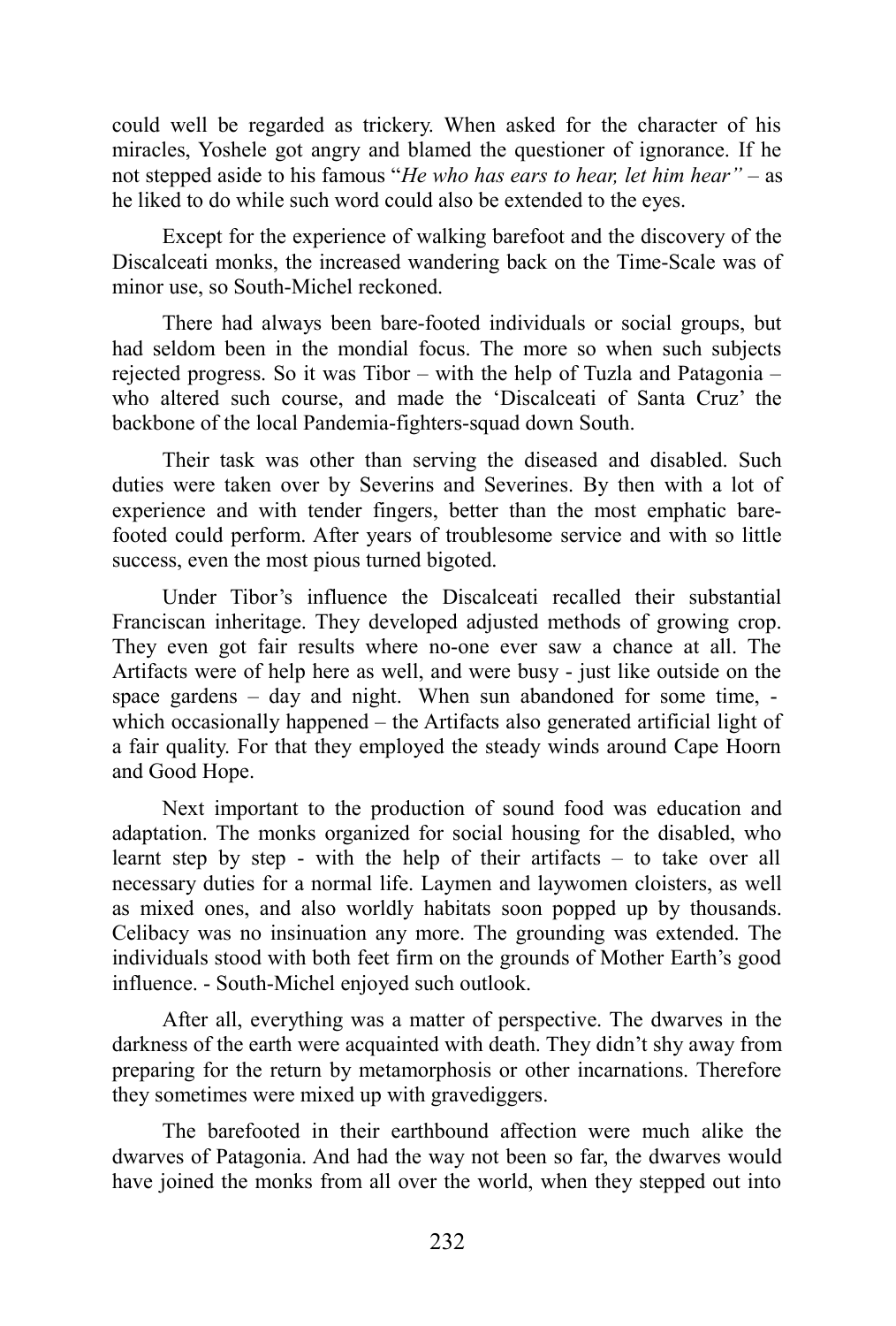the limelight of the world-stage. But they shied away from the long journey on the surface, no matter whether by water or by air. So they relied on the thin strains of communication and participated from afar.

As a matter of fact those Patagonian dwarves were very small. One reason could be the insufficient nutrition and the poor light. Since they regularly were in contact with the Discalceati, their standard of living raised. For that the monks were overwhelmed with gold and silver by the thankful dwarves.

The taller the dwarves became, the easier the relationship with the monks turned out to be. The order splitted several times when so many dwarves entered and founded new cloisters. Thus they shortened the order by length but increased it by number. For their affection for the underground the 'True Discalceati' – as the little ones addressed themselves – settled wide parts of their cloister in the underground. While on the surface you could only see some poor huts.

Thus, things went on for years. And had started earlier then the world public noticed. That was why the order was regarded as questionable. The mother-church in Rome had a critical eye on them. But then a Discalceati conquered the Holy Stool in the early twentyfirst century. Who then tried to reform the church in the sense of the Discalceati. This trial woke up Yoshele and his band of angels, while the time became ripe for the resurrection, vaguely subscribed in the scripture, though.

Yoshele by then understood himself somewhat better, and his dark talks of the Kingdom of Heaven became clearer now. More definite than in the beginning on contemporary earth anyway.

Roving about and healing once in a while from physical and mental diseases, and stunning people by clever sermons was but a drop in the bucket. His target came closer step by step, though; but was still miles away. A lot had to be done. Much water had to flow down the Nile, or the Jordan, or any other river, before the goal was achieved.

#### **33.Thanatos**

"What's it good for an individual when mankind reach their goal one day? – If mankind is succeeding. That's still the question." Arundle raise that point. The Repetitors were seated in the round for the monthly meeting. They didn't mind meanwhile who was with them. Each and every one was welcome, while the task was fulfilled and the secret about the mystery of any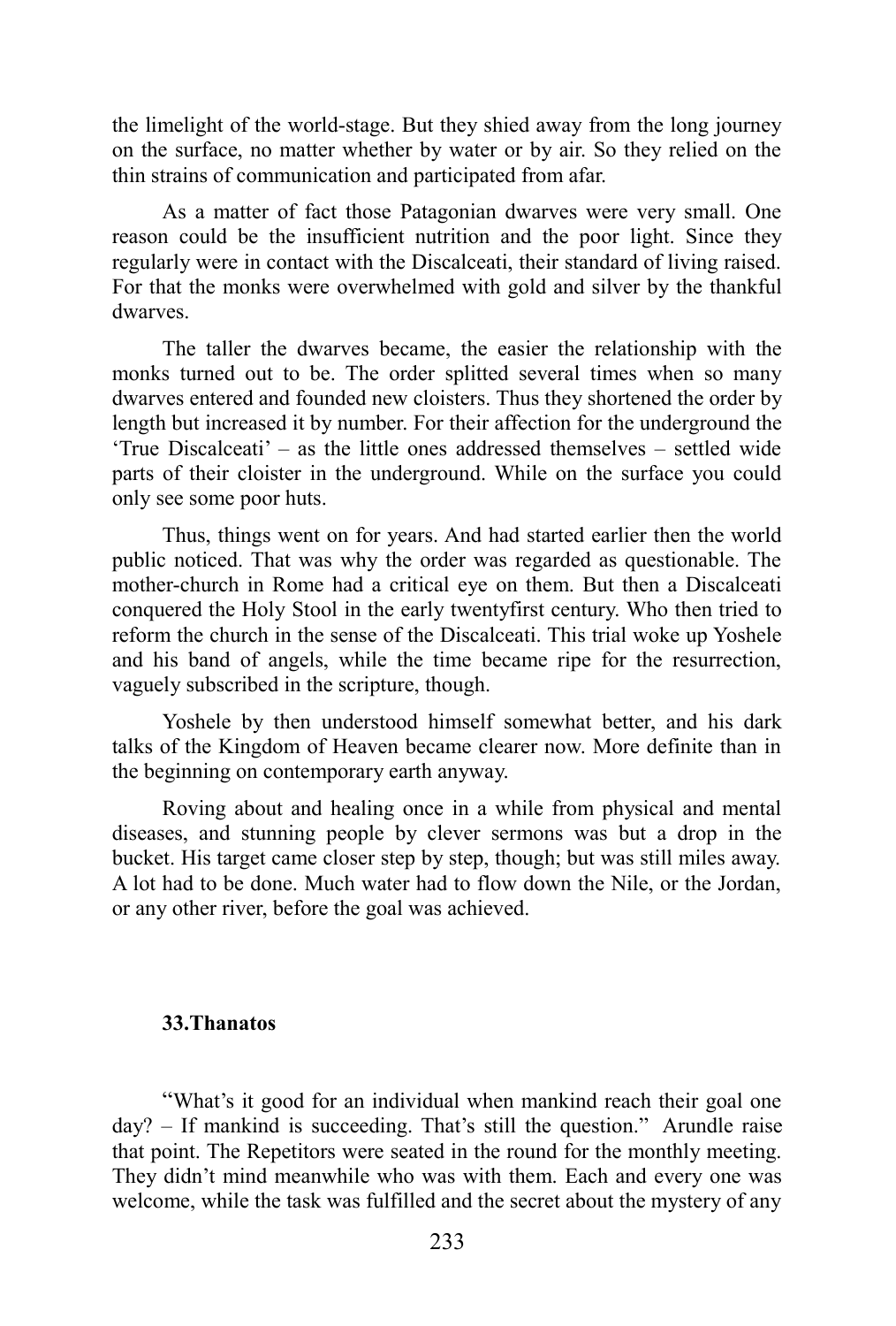future prognosis was lifted.

"Yes, what good is it for the individual when mankind reach their final goal, while overwhelmed by misery?" Arundle repeated, then went on: "The sense of such a question seems obvious to me, after long centuries of the darkest ban and moral barbarism. How should we imagine the participation in the promised land for individuals? To me it is like in team-sports. Only the whole team can win. No matter whether the individual succeeds or even fails. Any player becomes champion with the winning team. It's all a matter of the team."

"Unfortunately real life is not like tournament" Billy-Joe put in – "and that's kind of good though" Elvira added triumphantly. Her mother stroke her hair. Arundle felt confirmed and at ease.

"Such parables always suffer and are meant to clarify. You shouldn't take too serious" she went on thoughtfully.

All she'd wanted to say was that the effort was always worth while. And that the effort was bargain enough. The target was more than anticipated, because it was hidden in the effort as meant in the saying "the road is the target". No matter whether it looked bad for the time being and dark clouds overshadowed the future. True quality would surely prevail. And each stage was followed by another one, or something very different. When all legs were mastered and the target was reached and all tournaments were won – well, that would be like in the league. After a short break the new season would start again.

Arundle noticed that her thoughts didn't please her, so she was happy when the Advisor showed up, because South-Michel was not able to answer. Her questions she didn't utter aloud, she didn't want to wake up sleeping dogs, while things were on a good way, so it looked, as far as her perspective allowed.

\*\*

The discovery of the Discalceati (barefooted) and their connection with the Patagonian dwarves pleased South-Michel very much. He also appreciated their taking over of the orders, while ignoring the Romancatholic guidelines under the Pope's favourable influence. Did the Advisor show up for that?

Was anything wrong down there? You could certainly blame the barefooted of ignorance. But they might have had to deal with a stubborn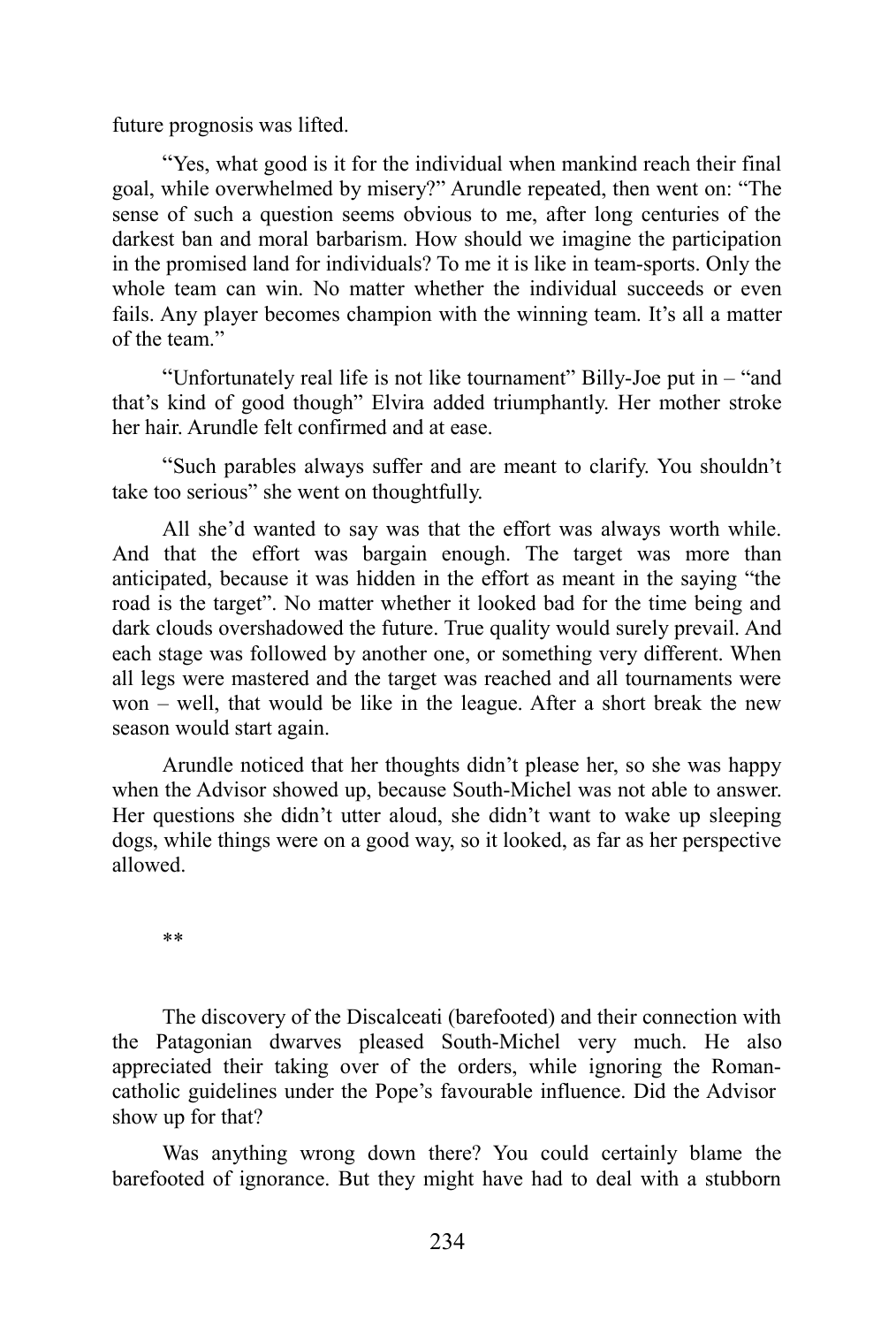sort of individuals, who didn't want to be saved.

South-Michel knew that the Discalceati (barefooted) were no Christianians (who were grounded and enjoyed bare-footedness nevertheless), but were miles away from such autonomy and liberty, being of very different off-spring. But South-Michel didn't want to accept, and that was why he wanted to become enlightened by the Advisor.

But the Advisor didn't have the Discalceati or Franciscanians and the like in mind, but were looking for trouble, so it seemed to South-Michel. The reason for that he soon found out. It was once more the difference between the general and the materialist perspective. When it came to such difference neither the Advisor nor South-Michel were willing to give way. South-Michel would have liked to knock the Advisor on the nose, in order to show him the difference to the Tinnitus after a box on the ear.

While he was still wondering, he felt a heavy slap on the ear. He withstood the notion of grabbing his ear, but landed in return an immediate straight with his left on the Advisor's nose. He could hear the cartilage creak and saw the light blood squirt.

Thus the frontiers switched. He felt a bad ringing in the ear that drove him almost crazy, but didn't refrain him from helping his opponent. The bleeding had to be stopped. He got two napkins and rolled them to spills which he carefully fit into the nostrils, while blood was still pounding. He couldn't remember to have his opponent ever been so close. He felt piety the more so when he remembered his own ache, as if it had been yesterday. He felt the ache hammering between his eyes. He could feel the swell as it grew and while it did you could feel relieve.

The exchange this time was total, insofar as not only the injuries were switched but also the location. The Repetitors stood by helpless, and looked bewildered. That was a mess. Elvira weeped for excitment and her mother tried in vain to comfort her. With her past Elvira couldn't stand such outbreaks of violence. Who's just escaped from the swamp of the inexplainable, was hit by such an incident worst. Almost like the collision of two stratocruizers – i.e. an accident nobody could imagine. Very unlikely though, but not out of the world. Quite like those nuclear accidents of the old days, mostly caused by Human disability.

By now things were different because the human factor was cancelled, while artifacts had taken over the control functions. Neither negligence nor human agresssion could cause any such accidents any more.

Right now South-Michel and the Advisor experienced such a reversion into the old days of life's origin. But nobody among the Repetitors dared to have a word on that with the two, not even Arundle, who was as yet not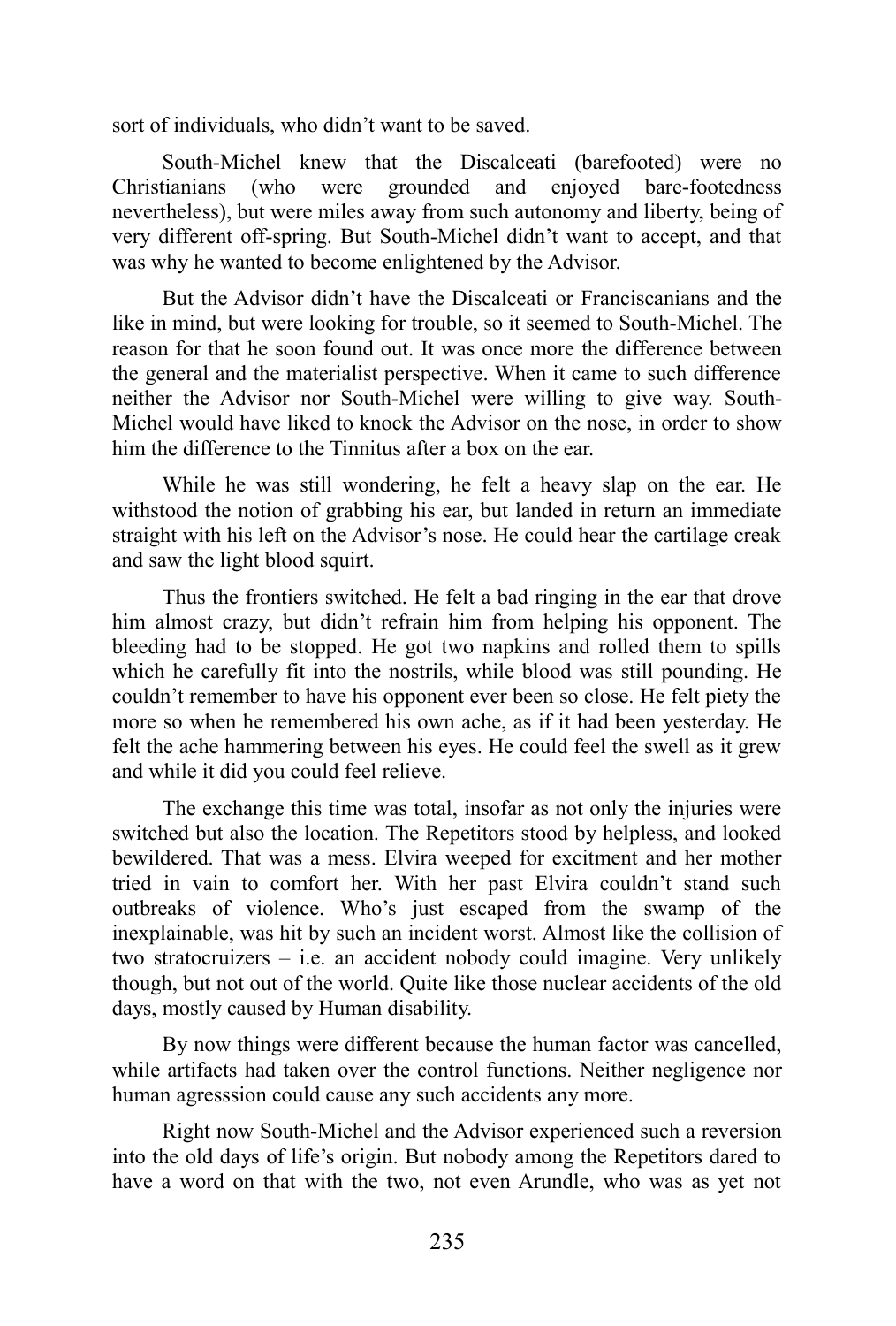advanced enough. There were many in heaven, who were, though. But where were they now? Who had his mighty word resounded to judge what just had happened? While the two victims laboured with their wounds and pittied each other, now after the shame. Instead of stepping on the brake beforehand! Deep inside the quarrel still prevailed, but was not allowed as yet to show on the surface by now.

"Wouldn't have happened to artifacts, though" Pooty made himself known once again. He'd been away for a long time in the underground, all alone with the magical stone and Walter's weak image who showed up each month in the darkness, limited by the reduced physical functions of his host. That was why Pooty became peculiar, while not necessarily more peculiar than the old Shaman on Billy-Joe's behalf.

Who would like to endure without light and food? A miracle worth an explanation, for sure. By bears was known that they could endure a winter. But a whole year?

"That's like nothing" Pooty trumped. He was by now almost the same as before.

"In the Australian poison-cabinet many things survive" he added. As if this was an argument. .

For Billy-Joe the eruption of aggression on such a height was far more alarming, because it was supposed to be overcome once and for all. He had no doubt about the identity, but reckoned it to be Thanatos - the drive of death. While otherwise things were regulated by law. Which didn't mean that death had lost all terror. That was why Billy-Joe saw in the outburst of physical violence on such a high level the incarnation of Thanatos himself. The Repetitors were on his side in that.

South-Michel and the Advisor weren't but nobodies. What was the deeper sense, what the real meaning? Nobody doubted their fight had deeper meaning. Was it a signal for Malicious Marduk to be raising his horrid head once more? Or claimed his absence such outbreaks on sights and situations where they belonged no more? As if all the trash the evil foe had collected when tumbling, was emptied right back into the world?

It might be wise to invite Tika, came to Arundle's mind. Would Billy-Joe be able to have a convincing word with her? At best she'd also ask Tibor as well in that.

She'd better refrain from any approach herself. - Tika was experienced in the underworld. She might even have met Thanatos in person. So Arundle had a word with Tibor who was just talking with Billy-Joe, and thus she managed to have killed two birds with one stone. They didn't took time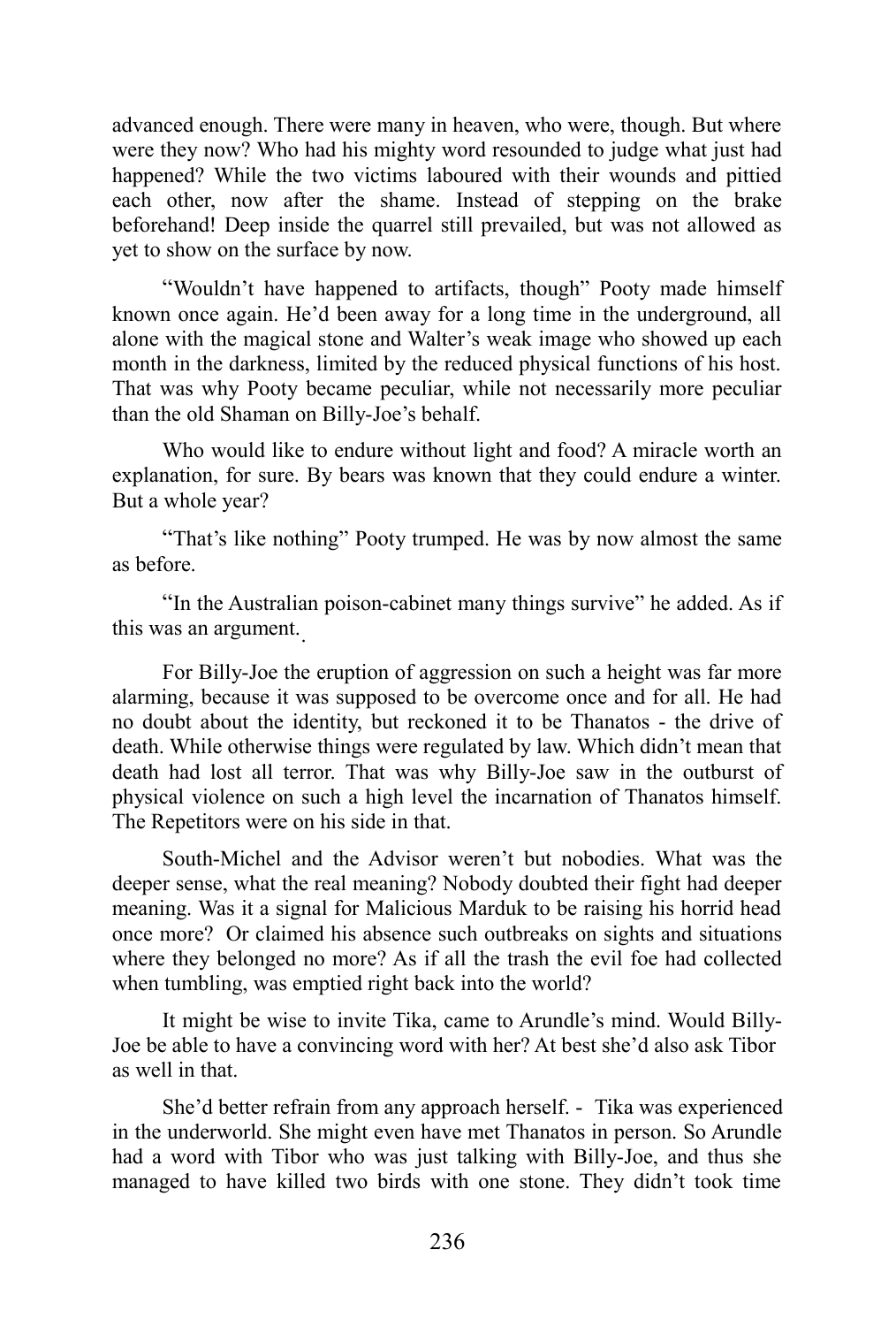thinking over her request. South-Michel was also in the boat and didn't mind his tinnitus. He saw a chance of outnumbering the Advisor. But Tika had objections though.

Pooty jumped of excitement in the pouch around Billy-Joe's neck, who just had had a check up with some new spare-parts installed and felt strong as ever. Tibor was also fit and physically up to date - the like. "Somehow men always overdo" Arundle wondered, and even Tika agreed.

"Wasn't all that important" she said with a smile "what Tibor had implanted". Arundle saw it likewise as far as Billy-Joe was concerned. South-Michel didn't mind. He would manage, a few spare-parts more or less wouldn't make the difference. Transmuted they hadn't as yet. For a ride in the chaises they still fitted.

Pooty experienced such a trip for the first time in his life. Well, in fact it wasn't his very first, because he had slept at the previous occasion. The magic stone might have kind of hypnotised him. That was why he was enthusiated for now. Tibor was also kind of nervous, but didn't show, and so was Billy-Joe. They imagined the holes in their bodies, you couldn't avoid. They felt as if they entered a camp of lepers. Not as visitors intending to help, but with the certainty of being infected.

Now they understood Tika again, and they wondered why they had forgotten about the gnawing anti-matter. The euphoria about the new limbs and spare parts might be the reason for that. Such a renovation affected like a drug. In order to get their feet back on the ground, they assured each other that they were rather safe behind the protective screen, when sticking to the time limits and didn't make excessive moves.

There they were again. The chaise hummed low idling and waved about a foot or so above the wiggly ground. He didn't notice beforehand because of Tika. But now it was all different. They longed for seeing the boss, whose name was Thanatos. They wanted to find out whether he was alright, and that Malicious Marduk didn't do him any wrong. Besides they wanted to find out about his character.

There must be a reason why government was split down here. Was it somehow likely that Malicious Marduk absorbed his comrade on the negative side? But that they would find out with Thanatos himself.

The Travellers asked South-Michel to move on. They feared of losing time. Therefore he directed the vehicle all around, while all were looking out for Thanatos. South-Michel handed out a draft of his image, though, keeping them busy.

Pooty conquered the very top up front, where he had the best all round view. But South-Michel was almost sure that Thanatos wouldn't walk around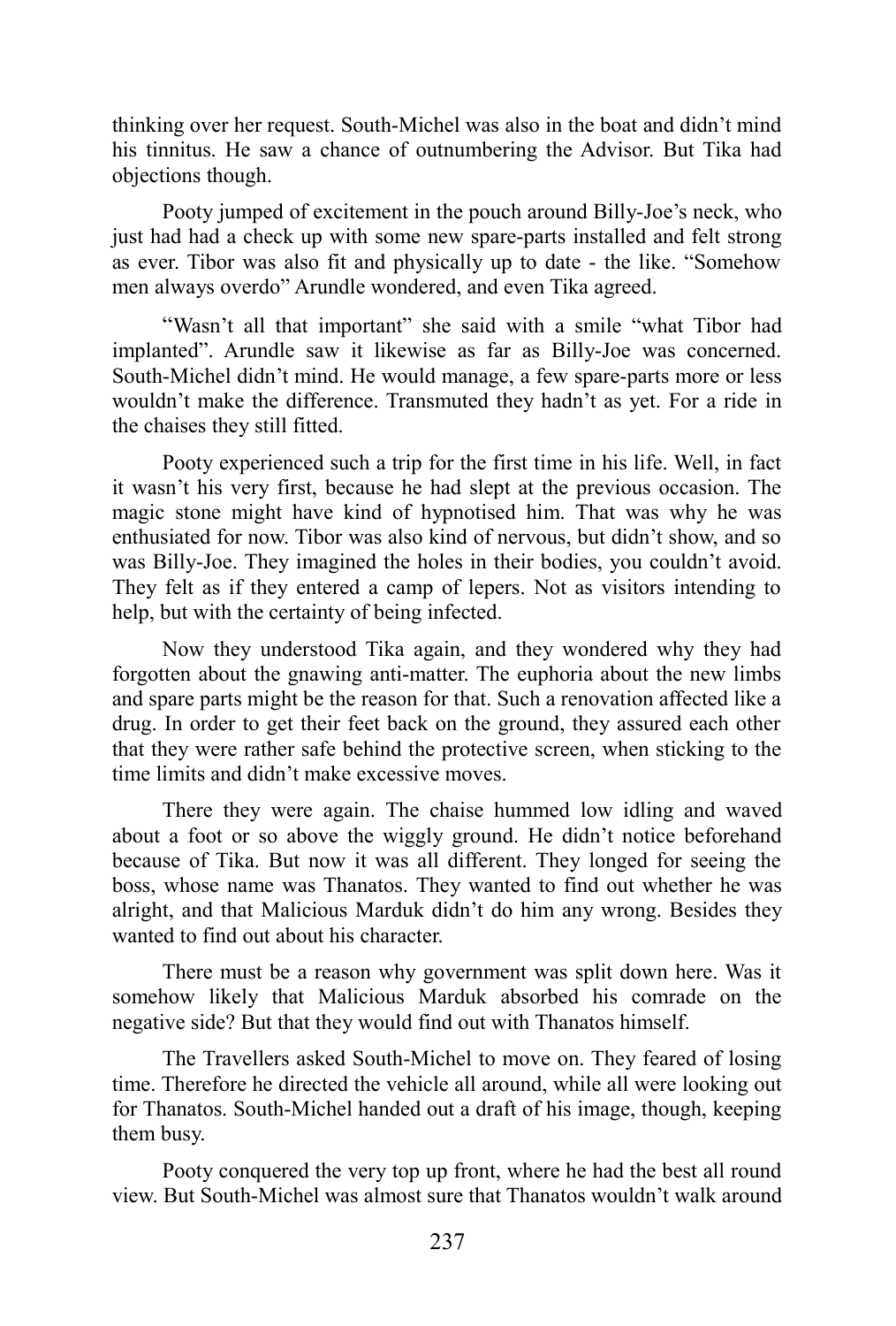just like that. He either sat on his throne or he was closed up in a dungeon.

South-Michel couldn't imagine anything else. Instead of Thanatos Malicious Marduk would be sitting on the throne. As the latter was known for his a thousand faces, he would hardly be recognized, and could easily disguise as Thanatos. That was why it was so important to find the real Thanatos in the dungeon  $-$  if he actually was imprisoned, while it was impossible to get him out of the world for good. Nobody could do that, not even Malicious Marduk.

- That would be it - to have death eliminated – thus nobody would pass on any more from now on. To South-Michel such an idea seemed so funny that he busted out in laughter. Billy-Joe and Tibor in his company couldn't imagine either. Only Pooty thought the idea of eliminating death a great proposal. And he asked himself if the others lacked of memory meanwhile. Had they not - for many a year - been fighting for the everlasting life? In each form and appearance they had striven hard. And that should all have been in vain?

Arundle had been the spearhead and intimate opponent on their side, though. They couldn't have forgotten all that, could they? You had only the remind them Pooty told himself, and that was what he did. They hadn't as yet seen their voyage under such aspect.

But Pooty was right. The reason why they had come here was to find out about death and whether the swamp was finally drained. After all the leading question was whether the underworld could be altered when you looked at it from a bird's perspective. And that was in fact the leading question in that struggle of the Advisor and South-Michel.

Thanatos' field of action would be much narrower, not only that of Malicious Marduk. While nobody as yet worried about them, how they'd manage to share their reduced obligations. It could well be that nothing was left for Thanatos.

Who of the two would make it? It seemed as if Malicious Marduk had the nose up front, but that could well mean to underestimate the Grim Reaper, whose scythe mowed ever since as long as there was life on earth.

Thanatos didn't have a thousand faces as had Malicious Marduk. Who ever looked him into the face, wouldn't see anything else anymore.

\*\*

The trip took time. Scared as they were the two passengers checked to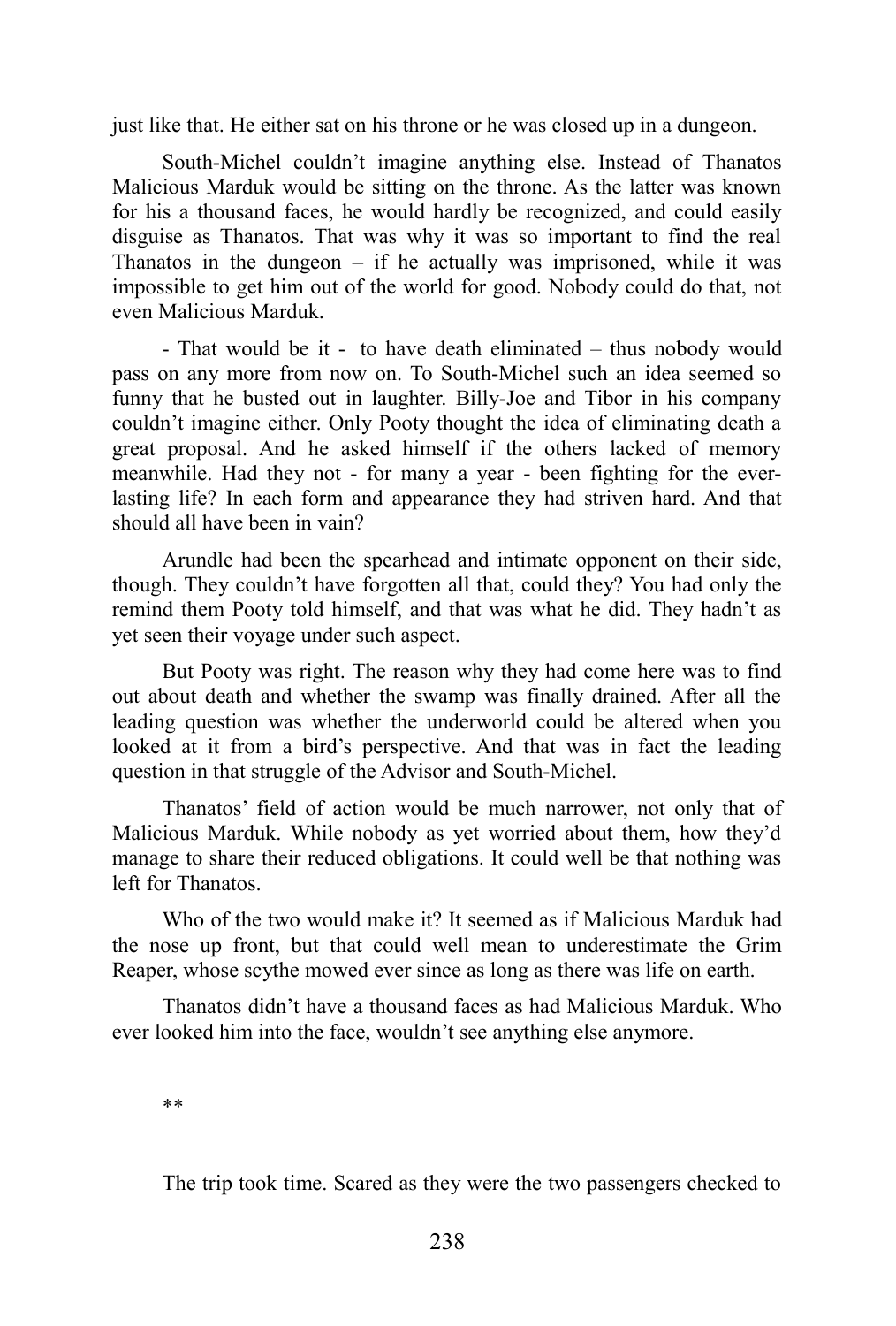protective device, while the handle on the screen moved closer towards the red alarm zone with any minute. They had to get out here sooner not later. Only Pooty felt save next to the magic stone, and in the pouch. He might even be right. Still he should take no risk either. If they didn't succeed within the next ten minutes or so, they'd have certainly to leave. 'That was why Tibor tried even harder next to Pooty up front in the cockpit, assisted by the magic stone. Even walls were no obstacle, if they were thin enough.

Might be a side effect of that anti-matter, though, everything seemed to be made of transparent fabric down here. That was why things didn't shape properly in the dim light under the two moons, hardly making things lighter.

South-Michel made a decision. Although he was not affected in person, but blamed his passengers to be soft eggs, and honoured the Possum for being so brave. 'In such a company Billy-Joe had had good chances to prevail his year subsoil', he reckoned, but didn't say.

Pooty was the fitting character, who took risks without moaning, not even when the nose broke.

As he looked up to the low ceiling, a gap was opening and heavenly light burst in. Would he get a glimpse of the Advisor? But he lay in bed for his broken nose, so he thought, when the latter peered like a putty through the gap, and waved the chaise to get by and follow a certain direction.

You could see the magical castle of Thanatos. Pooty saw him through the wall chained up to a gigantic rock, he had to carry with him whenever he moved, while water stood up to his neck. 'He won't be bored, though' Pooty figured and made his report.

South-Michel lowered the chaise's nose down to the ground. Everything had to be done in a hurry now. With their matter they gnawed through the anti-matter of the chains. In no time the poor bastard was free. So they packed him into a protective gear as they didn't know what fabric he was, and lifted him up into the chaise, and off they went. The throne robber Malicious Marduk would also be taken care of certainly, - the Advisor would do, who signalled such preparedness.

Billy-Joe had damaged his fingers when packing up the prisoner and Tibor missed a piece of his right arm, after melting him loose.

So they all had their troubles, be it for the aches or for the freedom. Thanatos wanted to show his thankfulness by kissing his saviours, but they rejected for good reason.

What were they going to do with their freight? "He'd be best cared for in heaven" South-Michel suggested. But when he tried to reach the Advisor, he was not available. "We can't let him free, because of his fabric. He's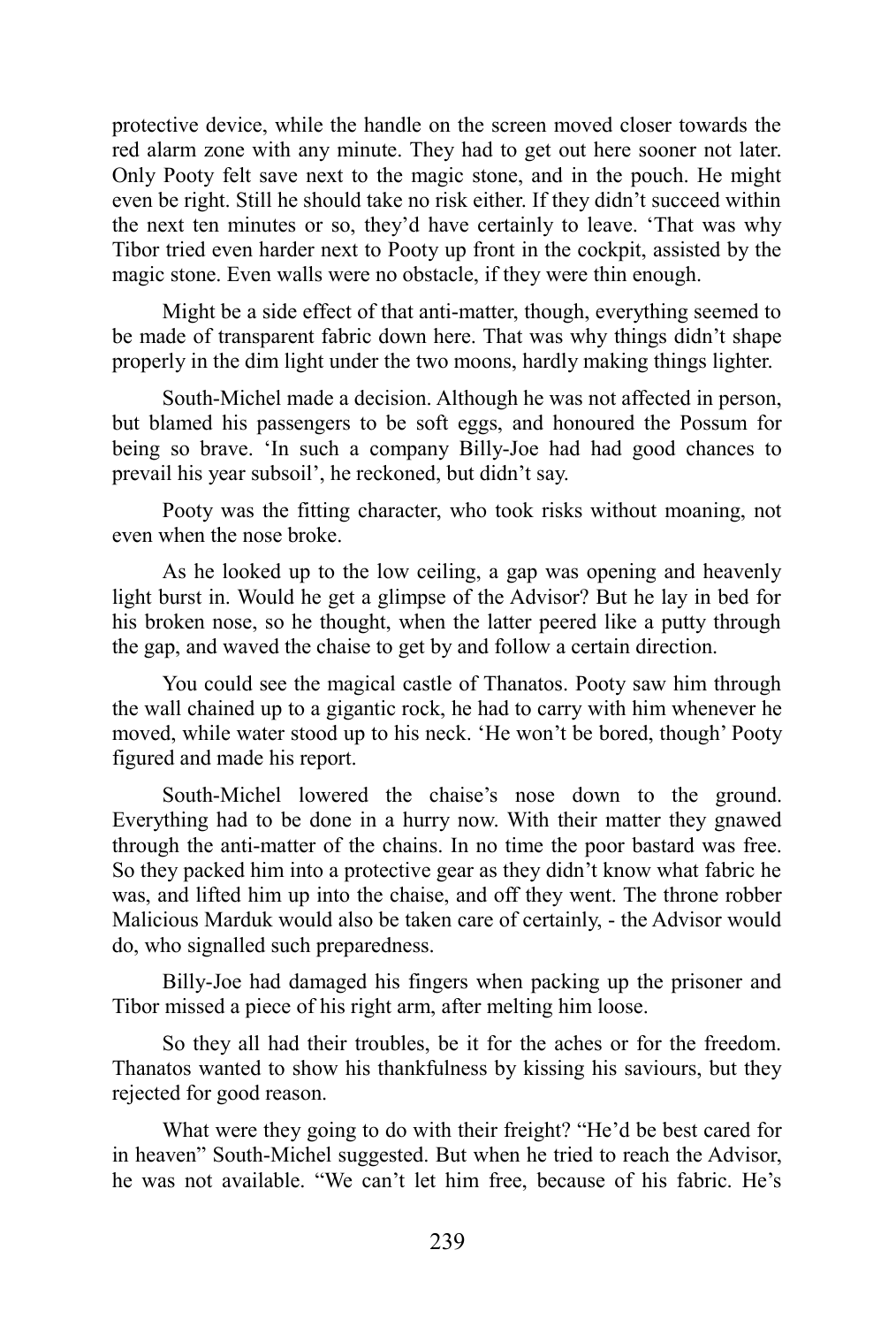subject of the underworld, he could well be in part or whole made of antimatter..."

"Can't leave him in the closet either, the more so as he's hammering against the hood. He longs for freedom obviously..."

South-Michel checked again on the telephone and this time succeeded. The Advisor showed up with a free pass for the comrade, so South-Michel opened the lid and Thanatos jumped out, as happy as can be. He'd already taken off the protective suit, they'd put him on a while ago.

Again he tried to embrace his saviours and to kiss them on the mouth, but they fled because of fear of dying right away. Only the Advisor let him do and so did South-Michel. "Perhaps the kiss of death helps against Tinnitus" he said to himself, while the Advisor's nose became better right away after the kiss.

South-Michel and the Advisor quickly agreed on what could be done. Thanatos was definitely not allowed in heaven, but had to stay somewhere subsoil. So South-Michel figured what could be done on his behalf. Then nodded – "the dwarves will smallow that" he told himself.

Billy-Joe and first of all Tibor, who was missing half an arm, didn't want to find out and disappeared into the nearest hospital for repair, where they had to draw a number and were sent away to go and buy something nice or have a coffee. In two hours time they should be back though.

Tibor suffered. "With such aches you do not mind a stroll in the Mall"

"Have a pill, that's why they are available the nice nurse let him know and handed him a package. She was a Severine of the latest type with a most human attitude.

Somewhat dizzy Tibor went on, but free of aches guided by Billy-Joe who was a little better off.

Arundle had stayed back with Tika, and she quite well knew why. In the end it might have been vanity. Because losing parts of the body wasn't exactly what was first on their agenda.

In the evening their husbands were like new again. South-Michel had been busy with Thanatos meanwhile and finally got him back into the chaise.

"This is the only way of entering your revised empire" he assured him over and over again. But Thanatos argued that he didn't want an empire of his own any more. He'd never understood why he had been imprisoned in such a sad place. South-Michel had no suitable answer on that.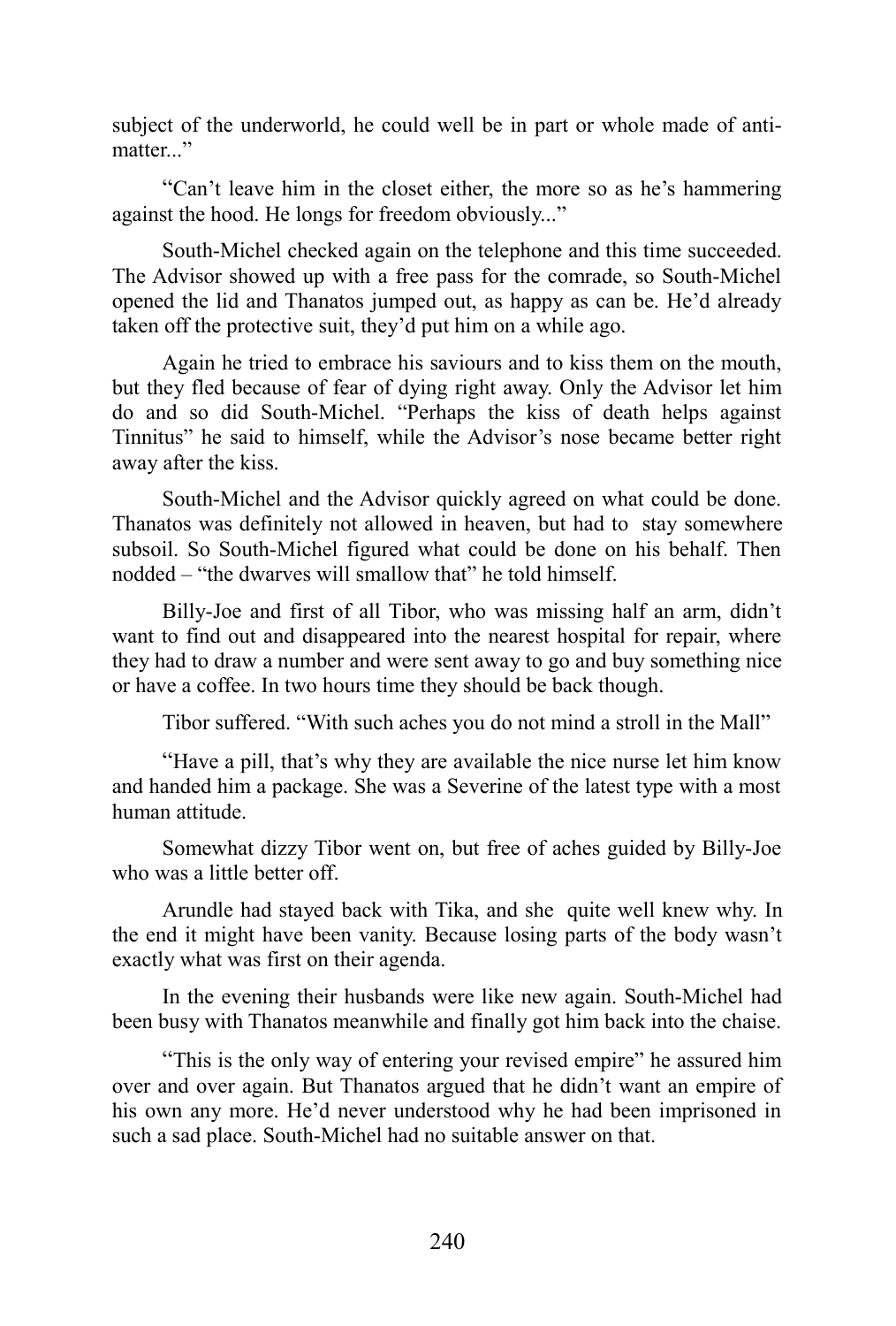### **34.A Royal Appearance**

Thanatos seemed to be a nice fellow, who didn't want to harm anybody, and couldn't understand why people were afraid of him. But he had to stay somewhere, you couldn't just let him loose on mankind. "The spheres had been separated for good reasons, Your Highness" South-Michel intended to please his customer and have him dive back into the underground, where a comfortable residence was waiting, so he said.

From down there he could certainly do his governing job and arrange his messengers, while meanwhile things were a real mess. So South-Michel tried to convince him and raise his conscience. –

Leaving his troop all alone was certainly not fair, so Thanatos reckoned when entering the chaise again.

This time the route was short. Next to the pilot the time passed by just like that. While passing through interesting geological formations or even hidden subsoil lakes or bubbles. Blind monsters appeared before the beamers flash-like - then disappeared again.

Was that really the straight route? Soon Thanatos was lost. But South-Michel went on explaining what was to be seen – just like a tourist guide.

Dwarves didn't settle that deep. They favoured the connection with the surface. Meanwhile they cared for half an hour of sunlight daily for health reasons.

The chaise was now heading into a very elegant drive. An impressive arch rose, you could hardly recognize in the dim light, down here. A phalanx of eager servants flanked the gateway Thanatos was soon stepping up. He felt kind of charmed. "What you are missing after all" he wondered, while on his face was a gentle smile.

He was an attractive appearance, though, all in black and elegant grey. The black wings he kept by folded like a tailcoat. His body stuck in a tight grey shimmering dress of fine woven bat-fuss.

He didn't carry a scythe, and on his shoulder sat no scull either. His fine somewhat strange appearing face was framed by styled grey locks, easing the firm appeal.

A truly Royal appearance, so the serving dwarves reckoned, and were pleased by their first impression, while hoping that he didn't intend to harvest among them for a start.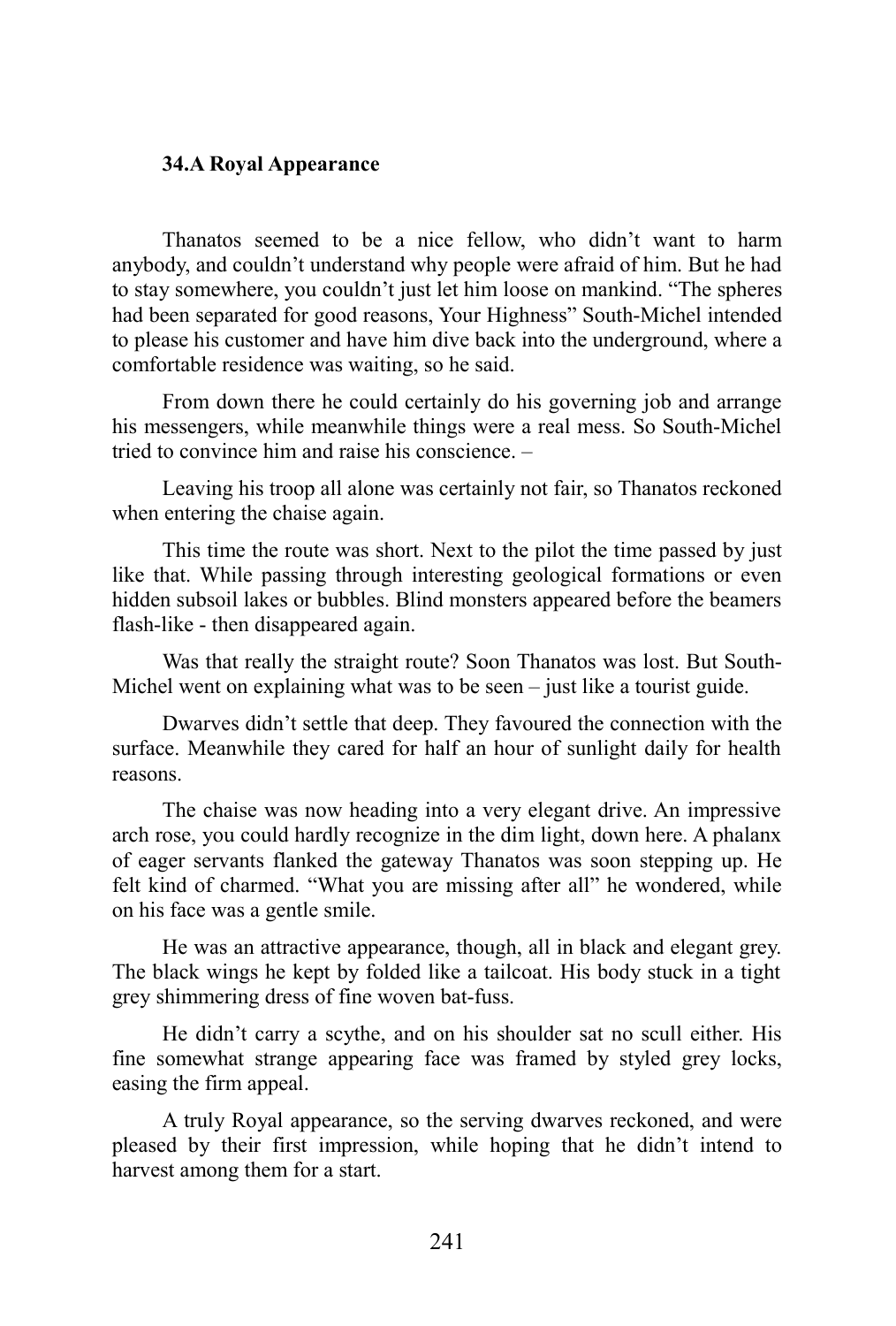South-Michel didn't wait whether his passengers turned around for him, but rushed away. The castle with all whereabouts could be explained by others. The dwarves, who built the whole facility would certainly fit better for that. Loads of diamonds and other jewellery had been built in, he had heard, which was taken away from other sites, much to the disappointment of the inhabitants who were concerned.

But who could build up a palace for a governing prince – practically in no time, and have it equipped adequately?

Well – the basic set-up had been available though, while still a lot had to be adjusted. The natural dome was rough and naked, and that was why the little masters stressed on the interior and did their best.

When Tibor came home, he found his place devastated and bare of any ornament. The walls were covered with ugly scars and bruises of all kind, where formally gold and diamonds had been blinking. All his personal property had been searched, and everything of value was gone.

Tika was very upset and felt threatened in her privacy. "We could have talked about everything" Tibor agreed far too generous.

"That's why they dared. You are far too indulgent" she shouted, while he stood by rather confused and didn't know where to look.

While she should have understood, because it was all about her big boss in a way. As far as the underworld was concerned, she felt competent. "My engagement has nothing to do with such palace. Besides it's not his fault. Nobody ordered such a palace. They did it on their own. Its a shame, yes, it is..."

The matter had a positive side. Tibor knew now about the whereabouts of that palace, right below of Susamee's island, he figured that the material hadn't been transported far, neither by air nor by sea. Because on the other side below the Isle of Wisdom-tooth things hadn't changed for the last century.

"The island makes sense" Tibor concluded and was looking foreward a bit, as he had an idea. "Imagine, Tika, your island is his residence. That means quite something."

Tika calmed down. Such ornament wasn't all important any more. But the violation of privacy was still soemthing she'd never accept.

South-Michel signalled understanding and promised to have a serious word with the culprits.

"I'm sure they sent Trolls for that... While nobody told them to rob private homes – for sure not..." he confirmed.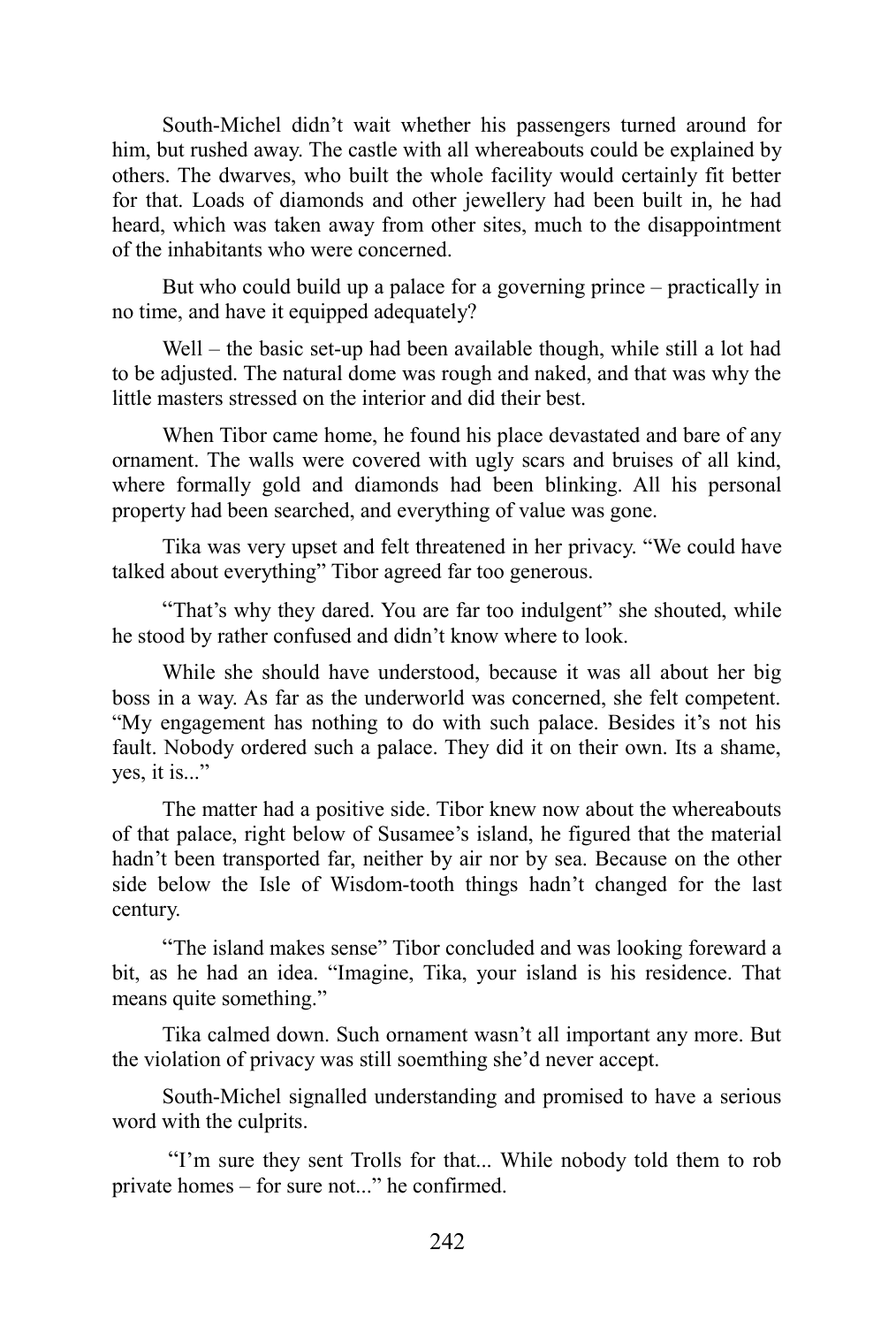"Can all be settled and repaired" Tibor interjected "I wasn't robbed after all, and I don't mind principles that much."

Tibor knew what he was talking since they had a Troll in their family. Well, Omirah had changed quite a lot since she had become mother. And Emasus had been healed before - some time ago. Their little daughter they had called after her grandmother, and was just about the age of spelling her name. While the birth had been not easy. Finally only a Caesarean cut saved mother and child.

\*\*

Those Repetitors were seated in a circle and had a word with South-Michel about Thanatos' move to the new palace, and how he liked it. It seemed however that the dark business had been taken up again. The agents of death swarmed about the lands almost as ever. They didn't concentrated on the local area, and spared no expenses but went as far as Greenland. They were noticed far up North as well as in the deep South in the crucial areas, where it was bitter cold. Their harvest was still worth the effort, while the Pandemia was on the retreat and health was on the march.

So far everything seemed to be all right. South-Michel came with some aides who were willing and able to talk about the 'Gentle Lord', as they addressed him giggling. He'd be a womaniser and a gay Lothario of the worst kind, they said.

"As long as nobody gets harmed" – Judith put in. But that was exactly the point. The 'petit mort' (i.e. the 'little death') as the saying went, was his speciality, and didn't do without victim, but on legendary quality.

The question – neither South-Michel nor any other could answer - was, whether Thanatos could stay. The Advisor didn't comment on that as yet. "He'll be taking care of that" South-Michel vaguely said, who seemed to hope that the whole affair would come to a deadly end at last. So he said and bursted out into a childish laughter. Nobody followed him in that. So his laughter died him on the lips. For jokes the time was not prepared.

The women were irritated and the men didn't see the point South-Michel made.

"Lets change the subject. No more comments on such a slippery theme, please".

But Arundle was too late. Billy-Joe had picked the subject up in her back, and thought it somewhat fancy though. "Who is mowing with the big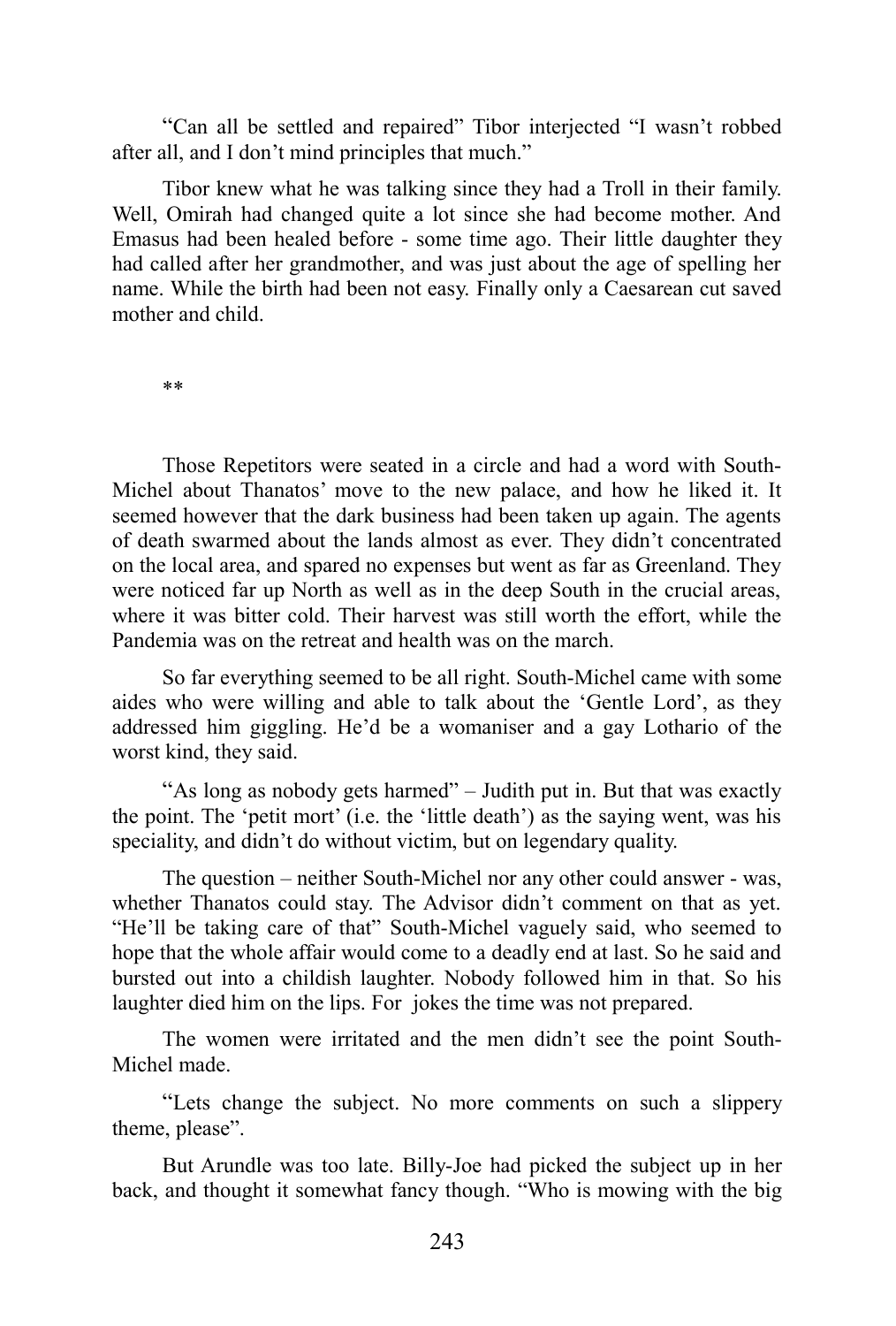scythe, wouldn't mind the little sickle either..." he said meaningfully.

"We do understand" Arundle interrupted, before he would take off. She saw him pumping like a May beetle and knew by experience that something stunning would follow. So she disturbed him by interfering with a general remark.

"Death as seducer is no rare theme after all. Most mystery cults dealt with the subject..."

"...and certainly in the way as was mentioned here" Tibor put in, who wanted to assist his friend.

"Now it is becoming orgiastic" Grisella said meaningfully and clicked with her tongue as gentlemen use to do when among themselves in the men's parlour or a men's club.

Before the big swing was finally made and the fronts formed South-Michel reported of the castle life but didn't meet much interest.

It was too late though. Grisella knew a lot about the 'Petit Mort'. Where it came from, who Breton and Artaud had been. Many more had written about the subject, so Arundle remembered. Each and everyone had to find out for herself how true such findings were. Falling in love with Thanatos was certainly a major subject for many generations, and still common. But the shy game was hard to detect, while death was always an option.

But Thanatos was not what he stood for. He didn't gamble and didn't bet, and was not after such near-miss situations like the adventurers of all times, who climbed mountains with plain fingers or danced on a rope over the Niagara Falls and so on.

In his new palace subsoil the visiting guest was charmed by a voluptuous site. South-Michel had arranged for that unquestioned, who had guided him down there in the first place. He had to arrange for the playmates, who were easy enough to find. There was no advertising necessary.

Among the Repetitors his report met severe oppostion. What he did was a crime, no matter whether the subjects were Nixes or Nymphs or Trollteenagers, and human laws didn't suit. Adrian Humperdijk, the former assistant Headmaster of the School of Inbetween', tried his best in that. He was after all the presidential adviser in Australis. Corinia also had a word with her friend Boetie, the Prime Minister. But South-Michel had the clergy on his side. So nothing changed. Nobody could stop the teens from changing the sides.

Thanatos was a great womanizer and a charming seducer. Had he been of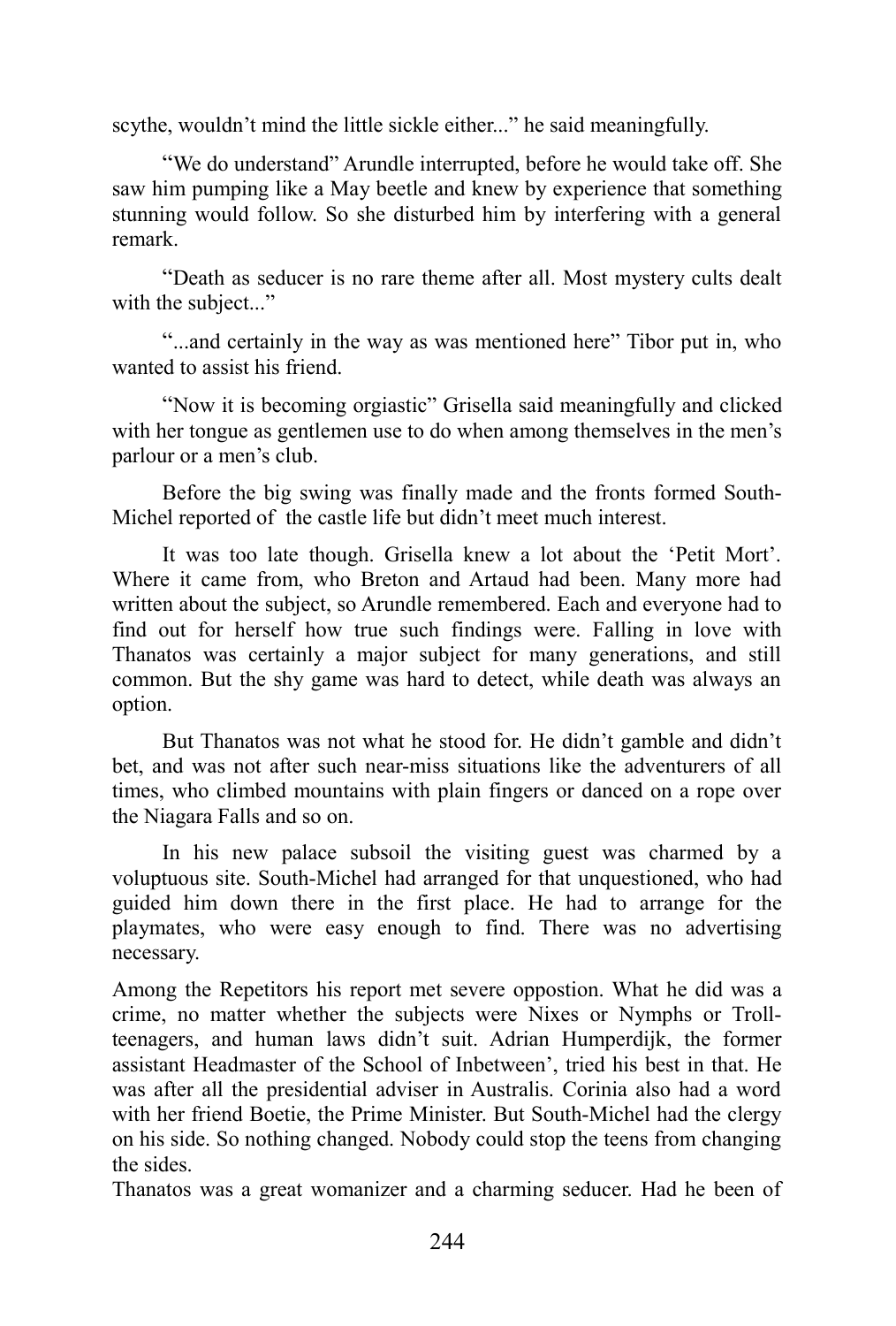this world, he would have been raised into the Olymp like Don Juan or Casanova. South-Michel's task was an easy one though. He had only to arrange for the transport and for the appropriate habitual adjustments necessary, and certainly for the protective care.

For the Repetitors it seemed as if South-Michel was lifting his mask and showed his true face. In former times Arundle would have been disgusted, as Judith still was and Grisella and the younger ones the like. But she knew now about the other side as well and a clear black and white painting didn't meet reality any more. Without the whip of evil, condemnation was not so easy any more.

Did Thanatos indulge in evil lust? Did he limit and reduce the development of the chosen? Nobody expected a clear answer from them, as fogged in as they were. Drugs were certainly involved too.

Thanatos handed freely out the 'Petit Mort'. For himself he didn't miss anything, or became less. By that he took part in life, which becomes more by itself, while death is the other way round. A contradiction, Thanatos was unable to explain.

Those orgiastically provoked 'Petits morts' carried such contradiction with them. Those who were able to let things be, were granted by a fullfillment of the utmost kind (the cliental was mainly female) insofar as they exceeded all bounderies. In the summit death and life mingled. Becoming and fading became an act of creation. Thus the mortal was guided on eternal trace and became involved in the last mystery of being.

Not for long but incomprehensible enough, because forgetting set in right away, and nobody was able or willing to speak about what had been seen and felt or happened. While such inner sight could be seen only with the inner eye, which wasn't yet experienced enough, but might as well be interrelated with the 'other way of seeing' as was practised in the School of Inbetween, so Arundle figured who had come to such an end at last.

Yoshele followed another string, but was heading for the same result. As to him, re-birthing stood at the beginning of a new life, and was accompanied by the dying of the 'old Adam'. - 'Kind of abstract, though' Arundle reckoned. And favoured in a way the 'Petit Mort' all the more, because you realized death as an ecstatic experience, by cheating when you stayed alive.

Thanatos now appeared as a kind of playboy. But that was certainly not enough. Had they answered the question whether his new facilities met his taste? Would he stay and do his job? The Repetitors couldn't come to a conclusion. South-Michel was still busy with his tinnitus and somehow out of order and the Advisor continued to be absent.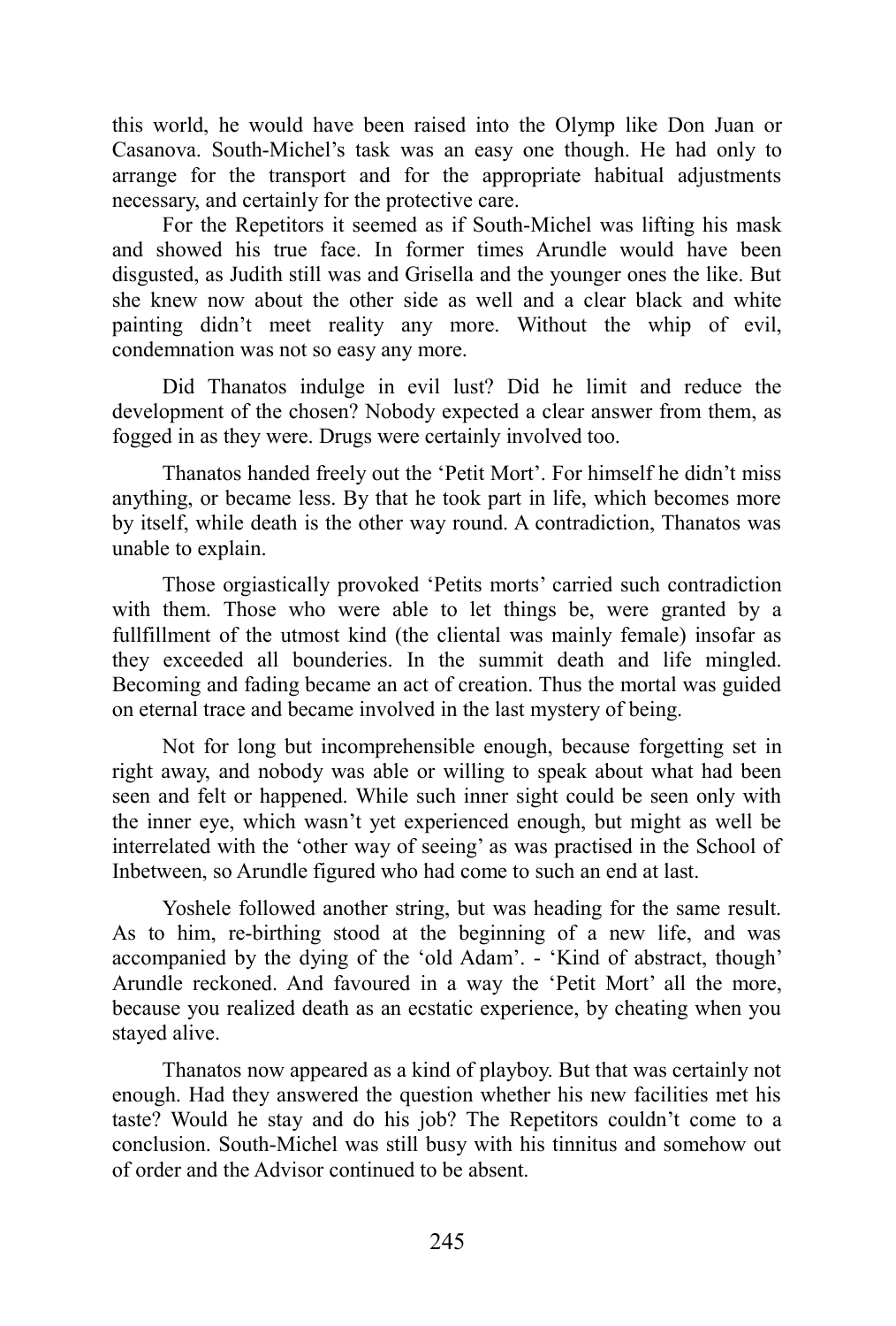"That means, they do not know up there, whether they should intervene or not" Arundle mused then went on "Malicious Marduk drove him out of the underworld, that is why he asked for asylum, and was granted a preliminary stay with us. He is now waiting for a final okay."

"But we seem to dislike his behaviour, so I understand, am I right?" Grisella asked.

"Disgust, you mean..." Judith agreed. We are more alarmed or disturbed, because we feel that something is wrong".

"...or shouldn't be at all..." Corinia interrupted.

"because we can't understand or accept what happens to the poor girls" Florina added.

"...or we impute things, which might not apply" Corinia put in. She knew better about the agreement of the South-Michel-priests with Thanatos. By that, the young women weren't asked at all. Their stay in Thanatos' palace was part of the priestess-training. And wasn't really favoured by all of them.

"Thanatos exploits his position and puts in his age-old experience. What he does, has little to do with his obligations, I'd say." Corinia went on.

"Am I mistaken when I say that such training also contains the annual mystery-feast?" Grisella wanted to know.

"Yes, indeed. It's their way of coming of age down there. I've never taken part, because strangers aren't allowed, but what I know – it's kind of free without limits, though." Corinia admitted.

"Is Thanatos involved as well?" Grisella insisted.

"As I said, I never had the chance to experience in person..." Corinia paused then went on –"It's not unlikely though. He would fit well into the frame I presume."

"He'd certainly be not the only one who's able to achieve such a result, then, would he?" Arundle asked without expecting an answer.

# **35. The Methusalems**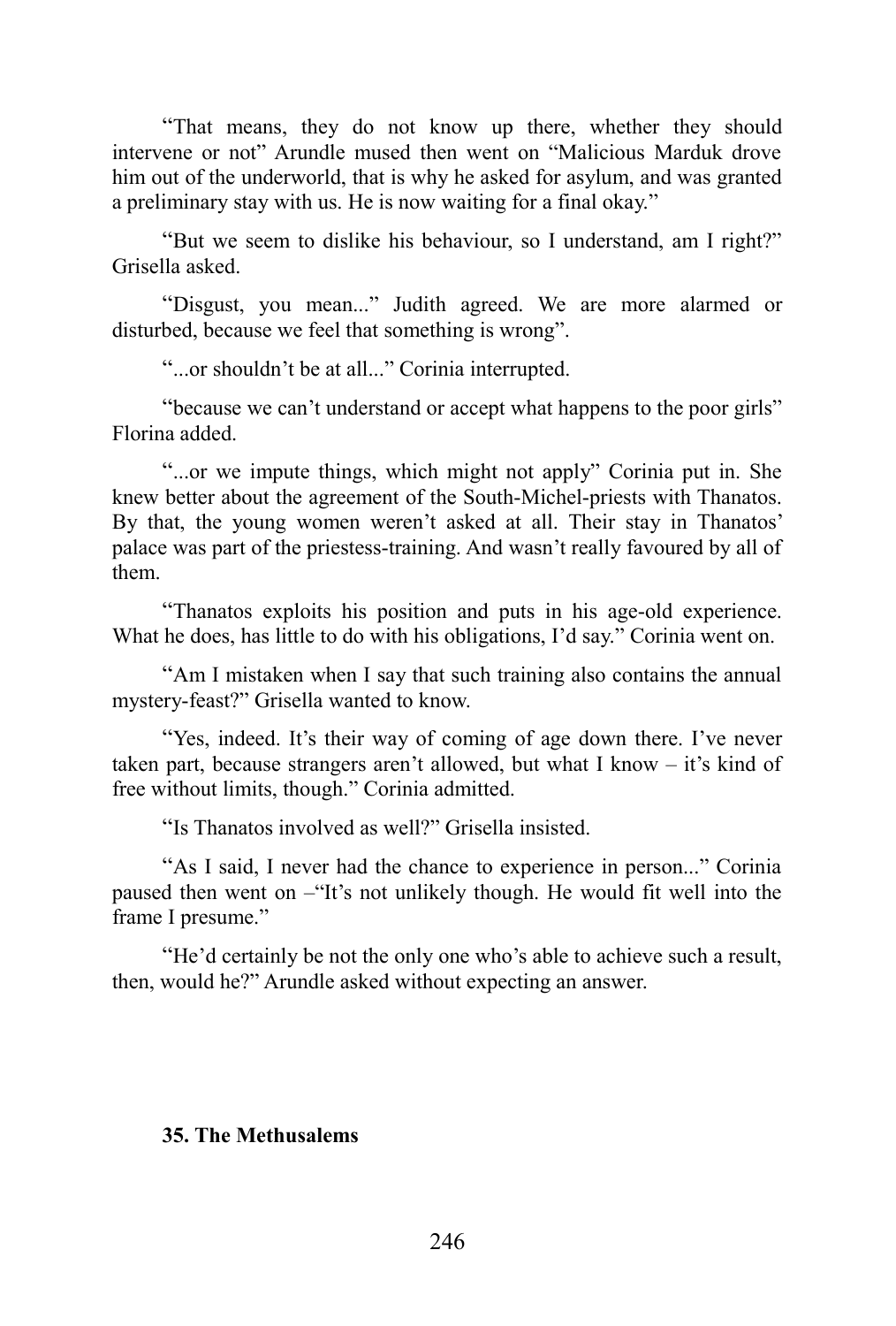It had been Dorothea who raised the idea. Years ago when she reckoned it a great loss for mankind, if her husband would die. Well, his death didn't come then as a matter of fact. The idea as such however fascinated him. It pampered his vanity and raised him into the adequate light, where he enjoyed to be.

But what about all the others who were normal? Who didn't look back on a table of honours? But on a colourful, or even boring life, that dripped away? And nothing but lost time came out, when looked at from a critical point of view, with a certain idea of life.

The conclusion was soon at hand that such a life didn't deserve extra years. Quite the opposite - you would deduct here, and add there, where it was worth while. Mankind would be served. But as soon as you saw it that way, you realized how queer the outcome was, and you better not mused any further, as criteria for a worth while living were hardly to be found.

Justice was somehow involved, no doubt about that. And equalitiy as well. Even the most high-brow knew. Their position couldn't be defended, no matter how hard they tried, when the mask of the worthy was torn off their face and the ugly mug of selfish arrogance appeared.

The Methusalems of the Isle of Wisdom-tooth very well realized where they were involved. But in order to prove how equal they felt, and how they rejected all privileges, they should have committed suicide by jumping off the highest cliff of their island.

They certainly knew that the race against the time was lost right from the start. Man would continue to die, long before their granted lot was filled. Be it for carelessness or – and that was the true scandal – by pure distress.

Meanwhile their own lives endured. Those of them who had been in the hands of death – for what reasons ever – had returned as they pleased, so it seemed.

Thus they had to swallow the bitter pill. They were privileged and belonged to the elite without being elitist. And year by year which they were lining up, their guilt was growing and spoilt their joy of life.

Their grief overshadowed their assemblies like a poisonous cloud. Repetitors - as they called themselves - they weren't any more for a long time.

Usufructuaries they were, no doubt about that, and couldn't be helped. The more they mused and talked the worse their inner pain became, they had to carry each by themselves. They knew the growing pile they underwent with the years. They were witty enough to understand that it couldn't work in the long run. In vain they pushed aside the unsolvable, it returned mightier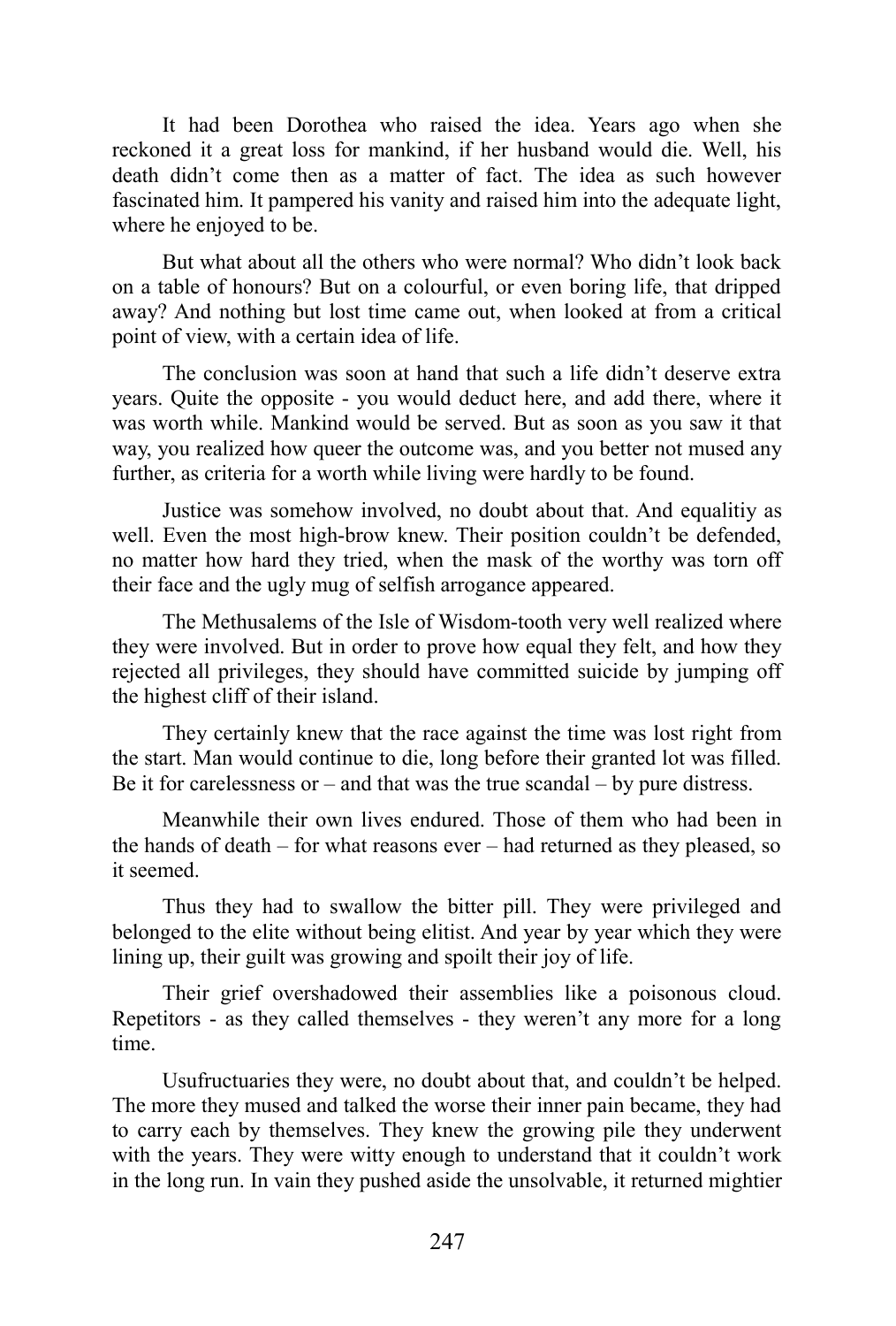and more threatening, the harder they tried. What was not solved during daytime came back - enforced - in nightmares.

Sensible they were. Sensible as can be. The number of years only packed little tissue on top. Their souls were like raw eggs or tender veils of jelly-fish, getting hurt by the tiniest irritations.

As long as their task endured, they could tell themselves that they were irreplaceable. Nobody overlooked the future. They were the only ones who came from the specific past. They knew how to arrange what was to come, because it was part of their own past. That was why they knew their task. They did it as long as there was no unknown future any more, because time had picked up.

Yes, the magic years became picked up, and were formerly inspected by means of magic - of a magic bow who once escaped his time. Only a little girl could handle, but risked to strand just anyway. And whose success enabled then a magic stone from Uluru, whose magic power unleashed by doubling only - by that strange pair consisting of an educated giant kangagroo and a witty possum.

That was all yesterday's stuff, and lay buried and closed behind them. The past could not be shaken, no matter whether it was doubled, as it was in fact.

Many a heroic deed they had fulfilled. The victory over Malicious Marduk became only possible by the repetition of the future in the presence. Only because they shifted the switches the right way then in the (past) future, the victory over the evil foe had had a chance. You couldn't get rid of him though, but his position was weakened considerably. And that had stunning consequences for human life on earth, when the final battle was fought, and the Saviour came once more.

Such deed alone asked for respect and acceptance. But was that enough to claim an ever lasting life? Were those Repetitors allowed to allege all those privileges, most people still not even dreamt of? Well, as time goes by, things may change to the better – what an outlook, tough.

Yes, that was their task. And they realized how the years helped them, and what it meant, not to start with nil all over again, and try to catch up with the pile of knowledge gathered in a short life before being enabled to top up your bits and pieces.

Seen from that angle, mankind was still in need of them.

The negotiations with Thanatos stood shortly before the end. They referred to his habitat and his main business on earth. While the Repetitors gave way as far as his palace was concerned, they now expected his